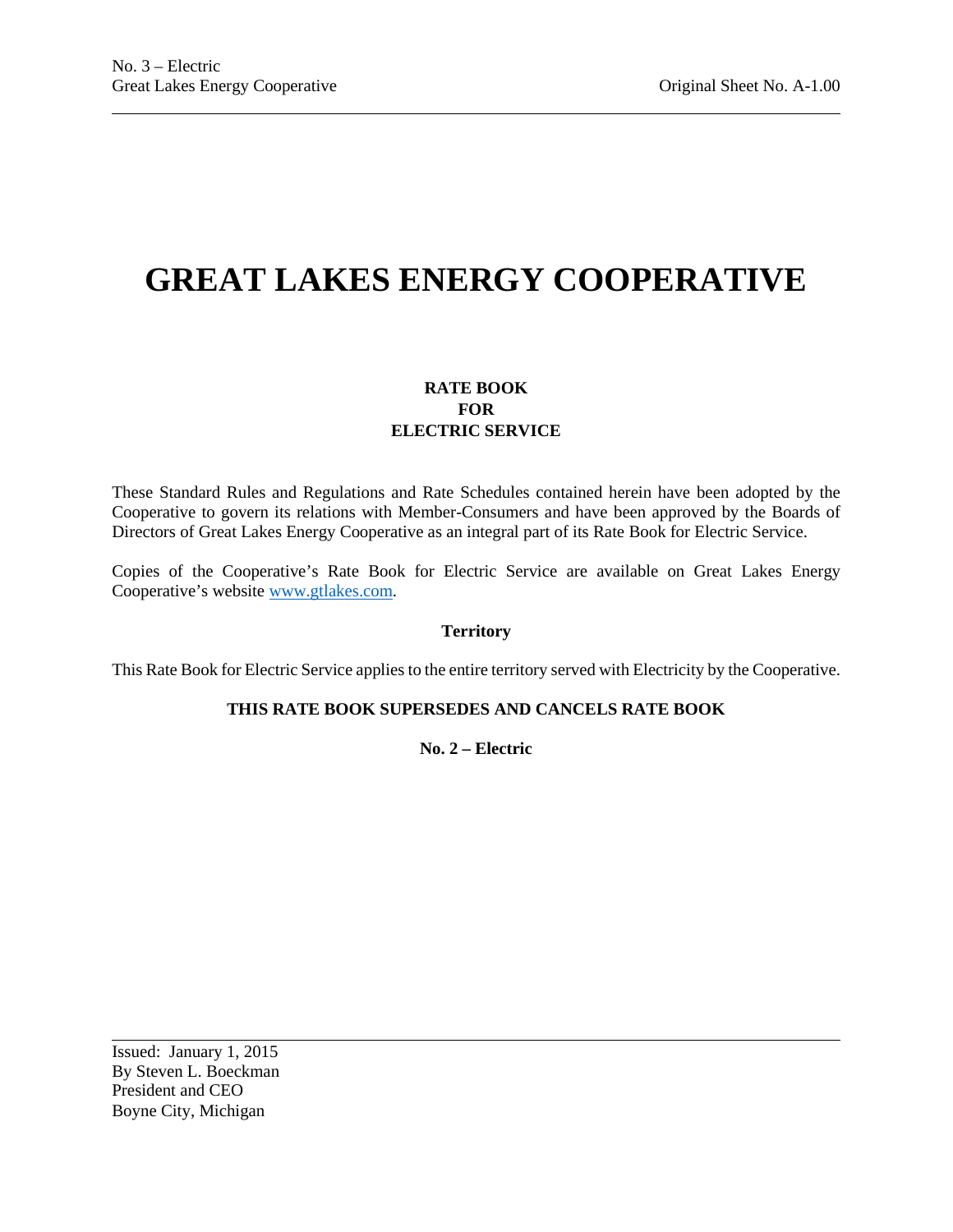#### **INDEX SECTION A**

|                                 | <b>Sheet No.</b> |
|---------------------------------|------------------|
| Title Page                      | $A-1.00$         |
| Index                           | $A - 2.00$       |
| Table of Contents - Checklist   | $A - 3.00$       |
| Description of Territory Served | $A-4.00$         |
| Area Served                     | $A - 5.00$       |

#### **SECTION B**

#### **ADMINISTRATIVE RULES INDEX**

# *Set by the Michigan Public Service Commission and adopted/revised by the Great Lakes Energy Board of Directors September 24, 2014, applicable January 1, 2015*

TECHNICAL STANDARDS FOR ELECTRIC SERVICE (R 460.3101 - R 460.3804) [http://dmbinternet.state.mi.us/DMB/ORRDocs/AdminCode/1625\\_2016-018LR\\_AdminCode.pdf](http://dmbinternet.state.mi.us/DMB/ORRDocs/AdminCode/1625_2016-018LR_AdminCode.pdf)

ELECTRICAL SUPPLY AND COMMUNICATION LINES AND ASSOCIATED EQUIPMENT (R 460.811 - R 460.815) [http://dmbinternet.state.mi.us/DMB/ORRDocs/AdminCode/1683\\_2017-007LR\\_AdminCode.pdf](http://dmbinternet.state.mi.us/DMB/ORRDocs/AdminCode/1683_2017-007LR_AdminCode.pdf)

RULES AND REGULATIONS GOVERNING ANIMAL CONTACT CURRENT MITIGATION (STRAY VOLTAGE) (R 460.2701 - R 460.2707) [http://dmbinternet.state.mi.us/DMB/ORRDocs/AdminCode/838\\_10804\\_AdminCode.pdf](http://dmbinternet.state.mi.us/DMB/ORRDocs/AdminCode/838_10804_AdminCode.pdf)

ELECTRIC INTERCONNECTION AND NET METERING STANDARDS (R 460.601 - R 460.656) [http://dmbinternet.state.mi.us/DMB/ORRDocs/AdminCode/825\\_10791\\_AdminCode.pdf](http://dmbinternet.state.mi.us/DMB/ORRDocs/AdminCode/825_10791_AdminCode.pdf)

ELECTRIC DISTRIBUTION SERVICE STANDARDS (R 460.701 - R 460.752) [http://dmbinternet.state.mi.us/DMB/ORRDocs/AdminCode/826\\_10792\\_AdminCode.pdf](http://dmbinternet.state.mi.us/DMB/ORRDocs/AdminCode/826_10792_AdminCode.pdf)

| MEMBER STANDARDS AND BILLING PRACTICES (R 460.101 - R 460.169) | $B-1.00$ |
|----------------------------------------------------------------|----------|
|                                                                |          |

| <b>PART 1. GENERAL PROVISIONS</b>                      | $B-1.00$ |
|--------------------------------------------------------|----------|
| R 460.101 Application of rules                         | $B-1.00$ |
| R 460.102 Definitions                                  | $B-1.00$ |
| R 460.103 Discrimination prohibited                    | $B-4.00$ |
| R 460.104 Conduct of Proceeding – deleted              | $B-4.00$ |
| R 460.105 Additional rules                             | $B-4.00$ |
|                                                        |          |
| <b>PART 2. APPLICATION FOR SERVICE</b>                 | $B-4.00$ |
| R 460.106 Service requests for new or previous members | $B-4.00$ |
| R 460.107 Applicant information                        | $B-4.00$ |
|                                                        |          |

(Continued on Sheet No. A-2.01)

Issued: **May 11, 2018** By **Bill Scott** President and CEO Boyne City, Michigan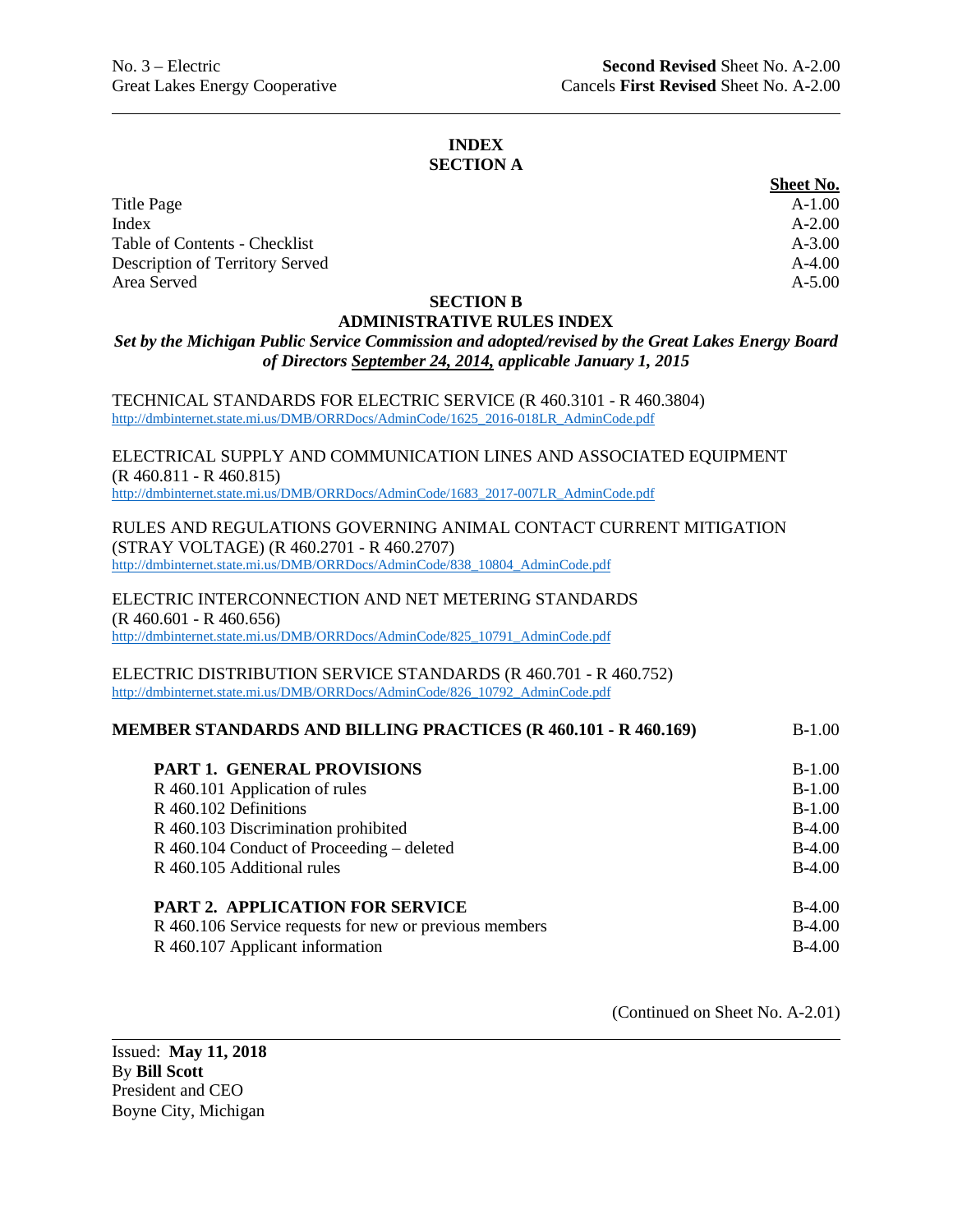(Continued from Sheet No. A-2.00)

# **SECTION B ADMINISTRATIVE RULES INDEX**

| PART 3. DEPOSITS TERMS AND CONDITIONS                            | $B-5.00$                        |
|------------------------------------------------------------------|---------------------------------|
| R 460.108 Prohibited practices                                   | $B-5.00$                        |
| R 460.109 Deposit for new member                                 | $B-5.00$                        |
| R 460.110 Deposit for a previous member or for continued service | $B - 6.00$                      |
| R 460.111 General deposit conditions                             | $B - 6.00$                      |
| R 460.112 Guarantee term and conditions – deleted                | $B-7.00$                        |
| PART 4. METER READING PROCEDURES, METER ACCURACY, METER          |                                 |
| <b>ERRORS RELOCATION</b>                                         | $B-8.00$                        |
| R 460.113 Actual and estimated meter reading                     | $B-8.00$                        |
| R 460.114 Company representative identification.                 | $B-8.00$                        |
| R 460.115 Member meter reading – deleted                         | $B-8.00$                        |
| R 460.116 Meter accuracy, meter errors, meter relocation         | $B-8.00$                        |
| <b>PART 5. BILLING AND PAYMENT STANDARDS</b>                     | $B-9.00$                        |
| R 460.117 Billing frequency; method of delivery                  | $B-9.00$                        |
| R 460.118 Equal monthly billing                                  | $B-9.00$                        |
| R 460.119 Cycle billing                                          | $B-9.00$                        |
| R 460.120 Payment of bill                                        | $B-9.00$                        |
| R 460.121 Payment period                                         | $B-10.00$                       |
| R 460.122 Allowable charges                                      | $B-10.00$                       |
| R 460.123 Bill information                                       | $B-10.00$                       |
| R 460.124 Separate bills                                         | $B-11.00$                       |
| R 460.125 Billing for non-tariff services – deleted              | <b>B-11.00</b>                  |
| R 460.126 Billing error                                          | <b>B-11.00</b>                  |
| PART 6. VOLUNTARY TERMINATION OF SERVICE                         | $B-12.00$                       |
| R 460.127 Voluntary termination                                  | $B-12.00$                       |
| PART 7. COOPERATIVE PROCEDURES                                   | $B-12.00$                       |
| R 460.128 Applicability                                          | $B-12.00$                       |
| R 460.129 Complaint procedures                                   | $B-12.00$                       |
| R 460.130 Personnel procedures                                   | $B-12.00$                       |
| R 460.131 Publication of procedures – deleted                    | B-13.00                         |
| R 460.132 Access to rules and rates                              | B-13.00                         |
| R 460.133 Reporting requirements – deleted                       | B-13.00                         |
| R 460.134 Inspection Rule 34 - deleted                           | B-13.00                         |
| R 460.135 Member access to consumption data                      | B-13.00                         |
|                                                                  | (Continued on Sheet No. A-2.02) |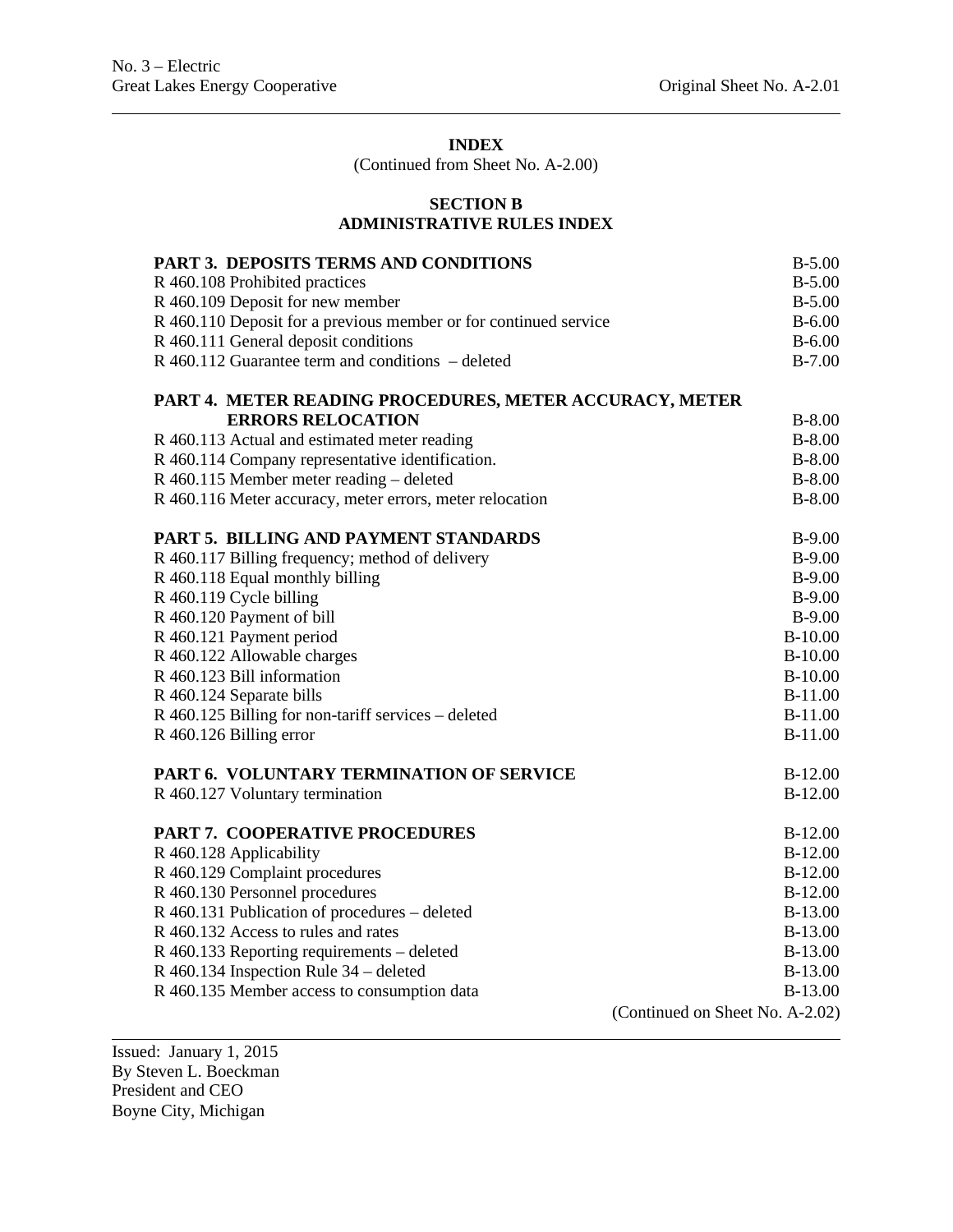(Continued from Sheet No. A-2.01)

### **SECTION B ADMINISTRATIVE RULES INDEX**

| <b>PART 8. PROCEDURES FOR SHUTOFF AND RESTORATION OF SERVICE</b>         | B-13.00        |
|--------------------------------------------------------------------------|----------------|
| R 460.136 Emergency shutoff                                              | <b>B-13.00</b> |
| R 460.137 Shutoff permitted                                              | <b>B-13.00</b> |
| R 460.138 Notice of shutoff                                              | $B-14.00$      |
| R 460.139 Form of notice                                                 | $B-14.00$      |
| R 460.140 Time of shutoff                                                | $B-15.00$      |
| R 460.141 Manner of shutoff                                              | <b>B-15.00</b> |
| R 460.142 Manner of shutoff for service provided with remote shutoff and |                |
| restoration capability                                                   | $B-16.00$      |
| R 460.143 Shutoff prohibited                                             | $B-16.00$      |
| R 460.144 Restoration of service.                                        | <b>B-17.00</b> |
| PART 9. ENERGY ASSISTANCE AND SHUTOFF PROTECTION PROGRAMS                | <b>B-17.00</b> |
| R 460.145 Listing of energy assistance programs                          | $B-17.00$      |
| R 460.146 Notice of energy assistance programs                           | <b>B-17.00</b> |
| R 460.147 Medical emergency                                              | $B-18.00$      |
| R 460.148 Winter protection plan for low-income members                  | <b>B-18.00</b> |
| R 460.149 Winter protection plan for senior citizens                     | $B-20.00$      |
| R 460.150 Military protections                                           | $B-20.00$      |
| R 460.151 Disputed Claim – deleted                                       | $B-20.00$      |
| R 460.152 Utility hearing and hearing office – deleted                   | $B-20.00$      |
| R 460.153 Notice of hearing - deleted                                    | $B-20.00$      |
| R 460.154 Hearing procedure – deleted                                    | $B-20.00$      |
| R 460.155 Settlement agreement                                           | $B-21.00$      |
| R 460.156 Default of settlement agreement                                | <b>B-21.00</b> |
| R 460.157 Same dispute – deleted                                         | $B-22.00$      |
| R 460.158 Informal appeal – deleted                                      | $B-22.00$      |
| R 460.159 Filing procedures – deleted                                    | $B-22.00$      |
| R 460.160 Informal appeal procedures - deleted                           | $B-22.00$      |
| $R$ 460.161 Interim determination – deleted                              | $B-22.00$      |
| R 460.162 Appeal review - deleted                                        | $B-22.00$      |
| R 460.163 Shutoff pending decision – deleted                             | $B-22.00$      |
| $R$ 460.164 Informal appeal decision – deleted                           | $B-22.00$      |
|                                                                          |                |

(Continued on Sheet No. A-2.03)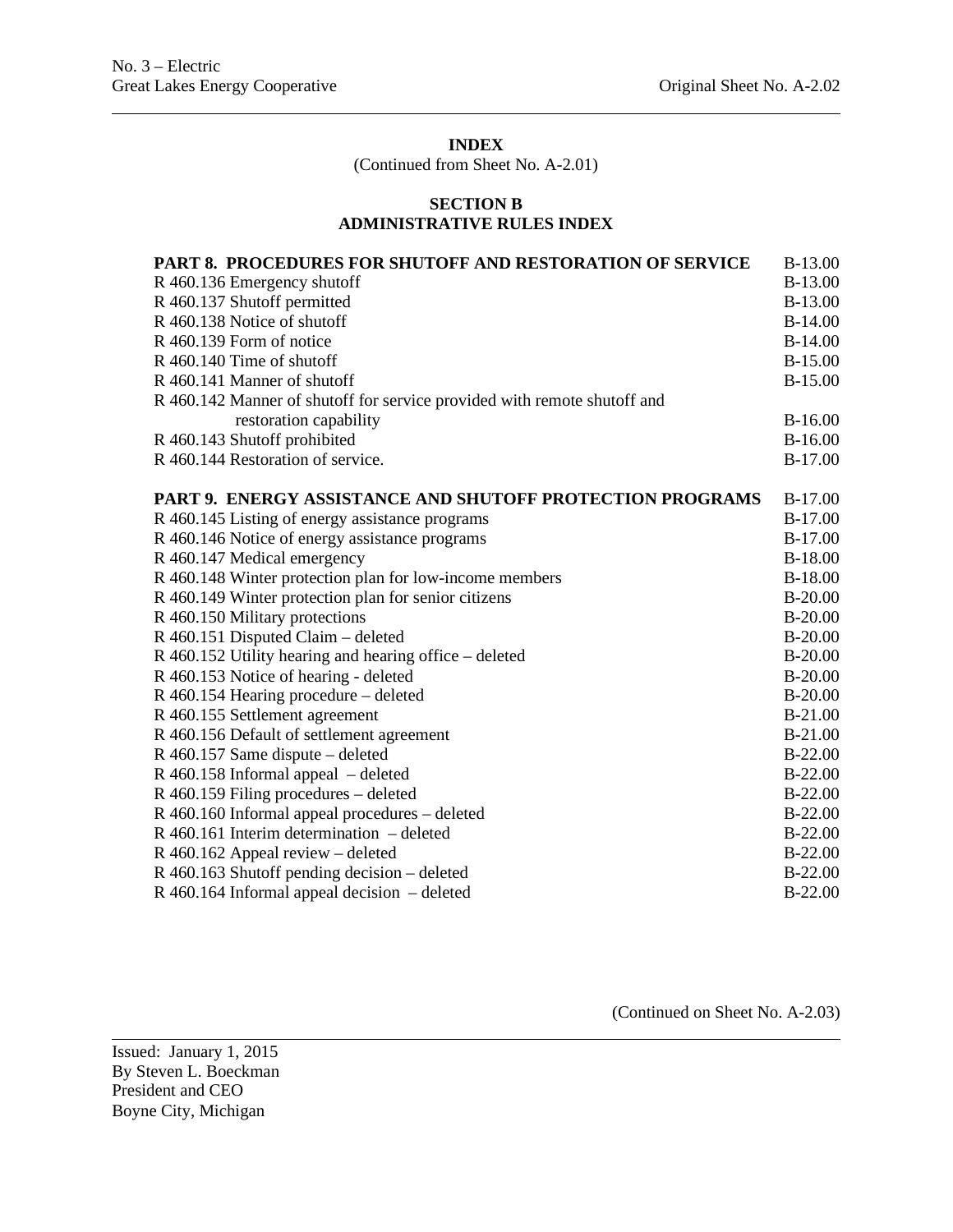(Continued from Sheet No. A-2.02)

# **SECTION B ADMINISTRATIVE RULES INDEX**

| $R$ 460.165 Failure to comply with informal appeal decision – deleted | $B-22.00$ |
|-----------------------------------------------------------------------|-----------|
| R 460.166 Same dispute. Rule $66$ – deleted                           | $B-22.00$ |
| R 460.167 Formal appeal. Rule $67$ – deleted                          | $B-22.00$ |
| R 460.168 Other remedies. Rule $68$ – deleted                         | $B-22.00$ |
| R 460.169 Scope of rules. Rule $69$ – deleted                         | $B-22.00$ |
| R $460.1601 - R$ $460.1640 -$ deleted                                 | $B-22.00$ |

(Continued on Sheet No. A-2.04)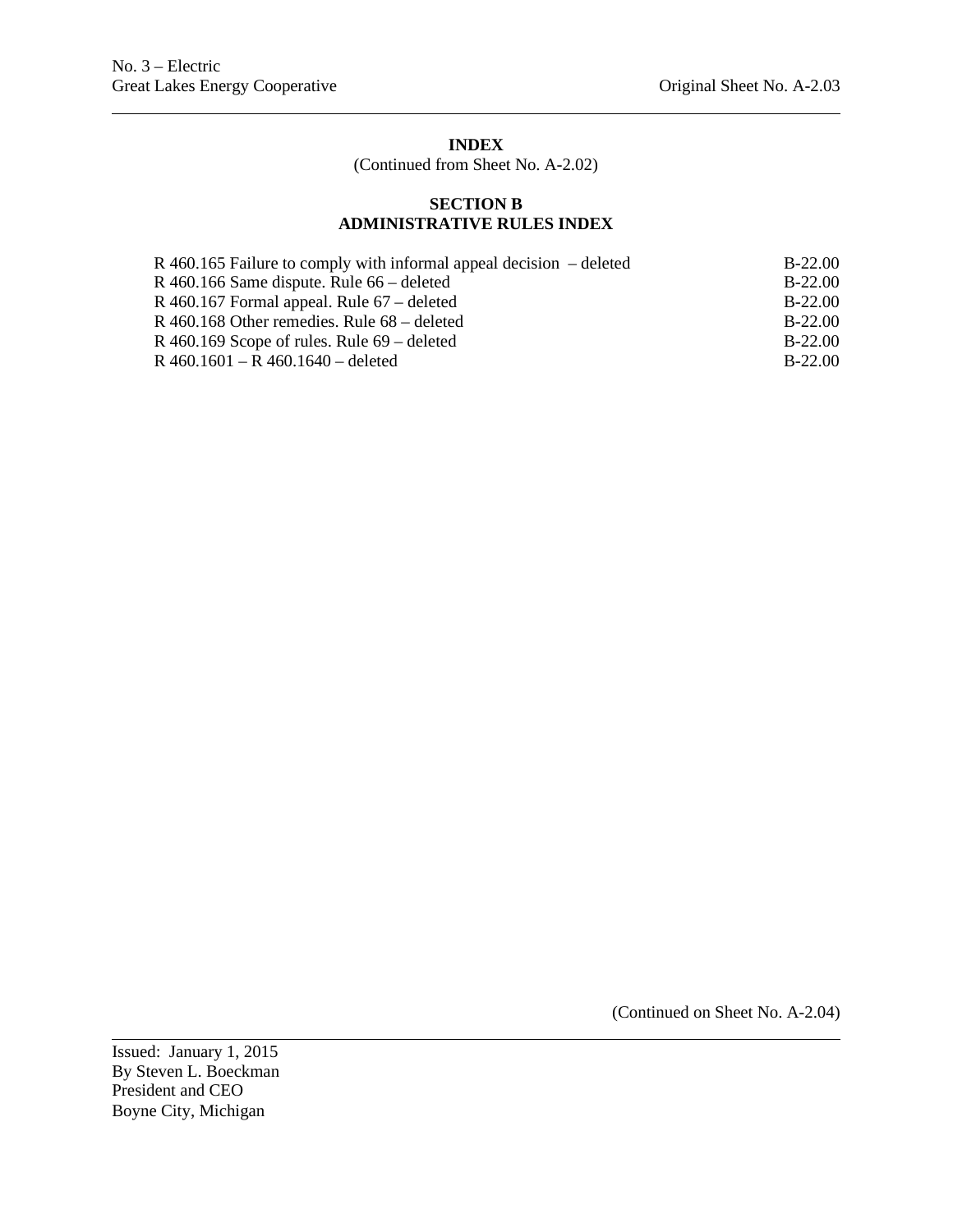(Continued from Sheet No. A-2.03)

# **SECTION C STANDARD RULES AND REGULATIONS**

Sheet No.

| <b>SECTION I - INTRODUCTION</b> | $C-1.00$                                                            |           |
|---------------------------------|---------------------------------------------------------------------|-----------|
|                                 | <b>SECTION II - TERMS AND CONDITIONS OF SERVICE</b>                 | $C-1.00$  |
| А.                              | Membership and Electrical Service                                   | $C-1.00$  |
| <b>B.</b>                       | Ownership and Responsibility                                        | $C-1.00$  |
|                                 | <b>Cooperative Owned Facilities</b><br>1.                           | $C-1.00$  |
|                                 | <b>Access to Premises</b><br>a.                                     | $C-2.00$  |
|                                 | Use of Facilities<br>b.                                             | $C-2.00$  |
|                                 | Protection<br>c.                                                    | $C-2.00$  |
|                                 | 2.<br>Member-Consumer Owned Facilities                              | $C-3.00$  |
| $\mathcal{C}$ .                 | Use of Service                                                      | $C-3.00$  |
|                                 | 1.<br>Notice of Intent                                              | $C-4.00$  |
|                                 | Application<br>a.                                                   | $C-4.00$  |
|                                 | Termination<br>$\mathbf{b}$ .                                       | $C-4.00$  |
|                                 | 2.<br>Conditions of Use                                             | $C-4.00$  |
|                                 | 3.<br><b>Nonstandard Service</b>                                    | $C-4.00$  |
|                                 | $\overline{4}$ .<br><b>Resale of Electric Energy</b>                | $C-5.00$  |
|                                 | 5.<br>Service to Single Metering Points                             | $C-5.00$  |
|                                 | 6.<br>Point of Attachment                                           | $C-5.00$  |
|                                 | 7.<br>Service to House Trailers, Van, Buses, Used as Dwelling Units | $C-6.00$  |
| D.                              | Nature and Quality of Service                                       | $C-7.00$  |
| E.                              | Metering and Metering Equipment                                     | $C-7.00$  |
|                                 | 1.<br><b>Meter Testing</b>                                          | $C-7.00$  |
|                                 | <b>Routine Tests</b><br>a.                                          | $C-8.00$  |
|                                 | b.<br><b>Tests Requested by Member-Consumers</b>                    | $C-8.00$  |
|                                 | Failure to Register<br>c.                                           | $C-8.00$  |
|                                 | 2.<br><b>Location of Meters</b>                                     | $C-8.00$  |
| F.                              | <b>Special Charges</b>                                              | $C-9.00$  |
| G.                              | Other Conditions of Service                                         | $C-9.00$  |
|                                 | <b>Service Disconnect</b><br>1.                                     | $C-9.00$  |
|                                 | At Member-Consumer's Request<br>a.                                  | $C-10.00$ |
|                                 | <b>Upon Termination</b><br>(1)                                      | $C-10.00$ |
|                                 | (2)<br>For Repairs                                                  | $C-10.00$ |

(Continued on Sheet No. A-2.05)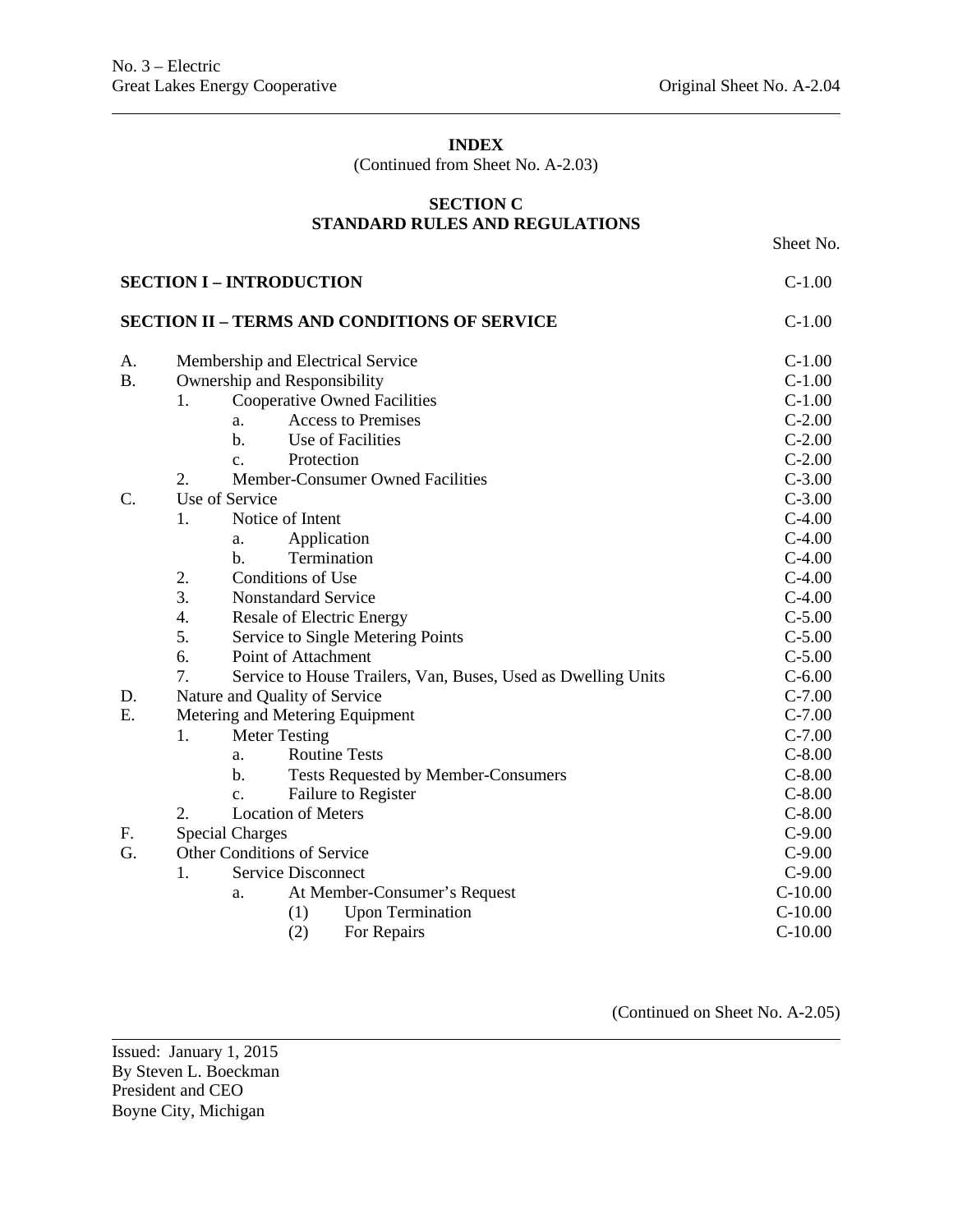(Continued from Sheet No. A-2.04)

# **SECTION C STANDARD RULES AND REGULATIONS**

Sheet No.

|    |    | b.                                                     |                                  | At Cooperative's Option – Commercial and Industrial             | $C-10.00$ |
|----|----|--------------------------------------------------------|----------------------------------|-----------------------------------------------------------------|-----------|
|    |    |                                                        | (1)                              | With Due Notice                                                 | $C-10.00$ |
|    |    |                                                        | (2)                              | <b>Without Notice</b>                                           | $C-10.00$ |
|    |    |                                                        | (3)                              | Reconnect                                                       | $C-11.00$ |
|    | 2. |                                                        | Rate Application                 |                                                                 | $C-11.00$ |
|    |    | a.                                                     |                                  | <b>Selection of Rates</b>                                       | $C-11.00$ |
|    |    | b.                                                     |                                  | <b>Apartment Buildings and Multiple Dwellings</b>               | $C-12.00$ |
|    |    |                                                        | (1)                              | <b>Apartment Buildings or Multiple Dwellings</b>                | $C-12.00$ |
|    |    |                                                        |                                  | Containing Three or Four Apartments                             |           |
|    |    |                                                        | (2)                              | <b>Apartment Buildings or Multiple Dwellings</b>                | $C-12.00$ |
|    |    |                                                        |                                  | Containing Five or More Apartments                              |           |
|    |    | c.                                                     |                                  | Homes or Dormitories for Groups Other than Private Family Units | $C-12.00$ |
|    |    | d.                                                     | Farm Service                     |                                                                 | $C-13.00$ |
|    |    | e.                                                     |                                  | Year-Round Service                                              | $C-13.00$ |
|    |    | f.                                                     |                                  | <b>Seasonal Service</b>                                         | $C-13.00$ |
|    |    |                                                        |                                  | <b>SECTION III – CONSTRUCTION POLICY</b>                        | $C-14.00$ |
| A. |    |                                                        | <b>Overhead Extension Policy</b> |                                                                 | $C-14.00$ |
|    | 1. |                                                        | <b>Residential Service</b>       |                                                                 | $C-14.00$ |
|    |    | a.                                                     | Charges                          |                                                                 | $C-14.00$ |
|    |    | b.                                                     | Refunds                          |                                                                 | $C-15.00$ |
|    | 2. |                                                        |                                  | <b>Commercial or Industrial Service</b>                         | $C-15.00$ |
|    |    | a.                                                     |                                  | <b>Cooperative Financed Extensions</b>                          | $C-15.00$ |
|    |    | b.                                                     | Charges                          |                                                                 | $C-15.00$ |
|    |    | c.                                                     | Refunds                          |                                                                 | $C-16.00$ |
|    |    |                                                        | (1)                              | Original Member-Consumer                                        | $C-16.00$ |
|    |    |                                                        | (2)                              | <b>Additional New Members</b>                                   | $C-16.00$ |
|    | 3. | Service Extensions to Loads of Questionable Permanence |                                  |                                                                 | $C-16.00$ |
|    |    | a.                                                     | Charges                          |                                                                 | $C-17.00$ |
|    |    | b.                                                     | Refunds                          |                                                                 | $C-17.00$ |
|    |    |                                                        | (1)                              | Year to year for the first four years of the deposit period     | $C-17.00$ |
|    |    |                                                        | (2)                              | The final year of the five-year refund period                   | $C-17.00$ |

(Continued on Sheet No. A-2.06)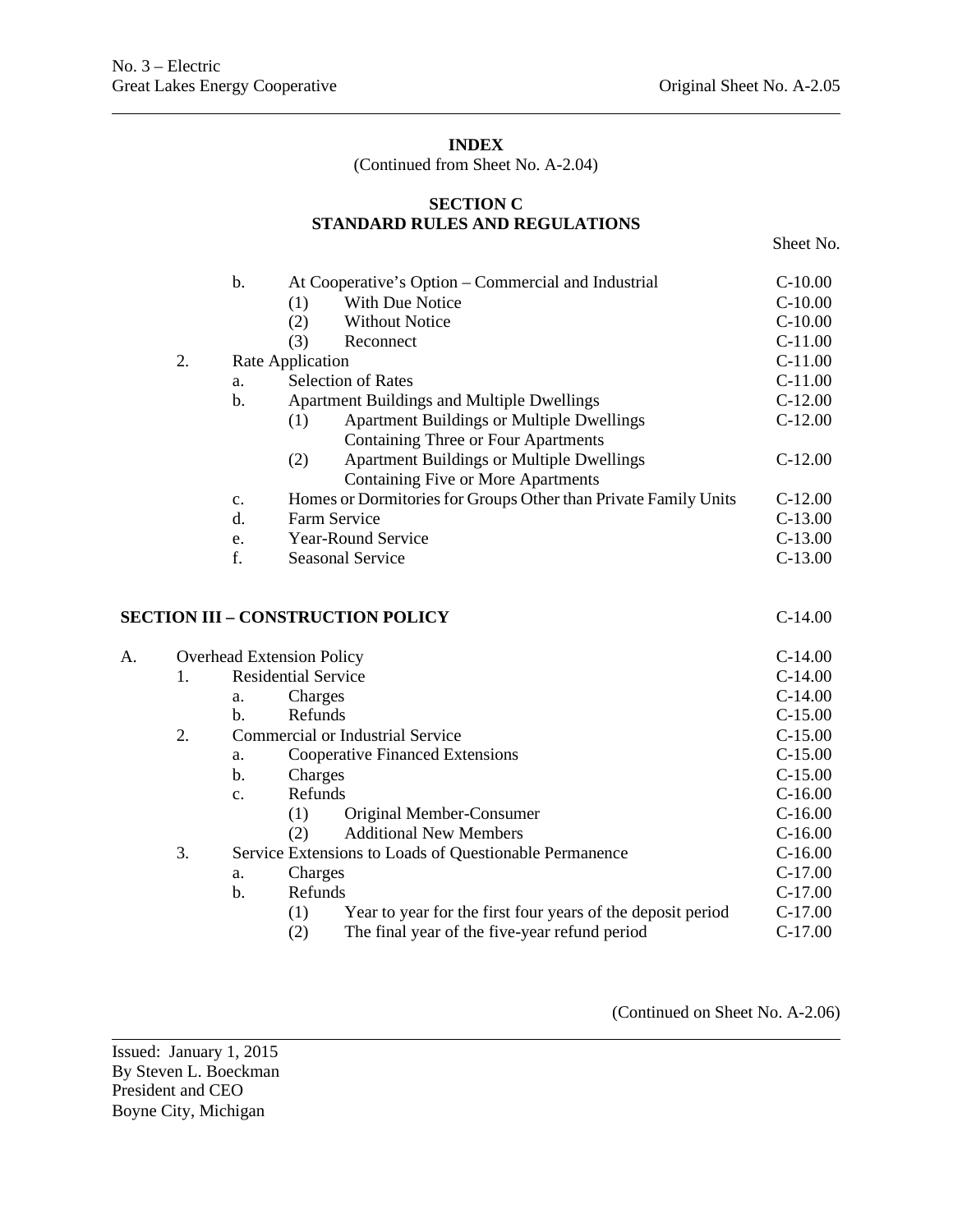(Continued from Sheet No. A-2.05)

# **SECTION C STANDARD RULES AND REGULATIONS**

**Sheet No.**

| B. | <b>Underground Service Policy</b> |         |                            |                                                       |           |  |
|----|-----------------------------------|---------|----------------------------|-------------------------------------------------------|-----------|--|
|    | 1.                                | General |                            |                                                       | $C-18.00$ |  |
|    | 2.                                |         | <b>Residential Service</b> |                                                       |           |  |
|    |                                   | a.      |                            | <b>New Platted Subdivisions</b>                       | $C-19.00$ |  |
|    |                                   |         | (1)                        | <b>Distribution System</b>                            | $C-20.00$ |  |
|    |                                   |         |                            | (a)<br>Charges                                        | $C-21.00$ |  |
|    |                                   |         |                            | Refunds<br>(b)                                        | $C-21.00$ |  |
|    |                                   |         | (2)                        | <b>Service Laterals</b>                               | $C-21.00$ |  |
|    |                                   |         |                            | Contribution<br>(a)                                   | $C-21.00$ |  |
|    |                                   | b.      |                            | Other Residential Underground Facilities              | $C-21.00$ |  |
|    |                                   |         | (1)                        | Extension of Existing Distribution Systems in Platted | $C-22.00$ |  |
|    |                                   |         |                            | Subdivisions                                          |           |  |
|    |                                   |         |                            | Charges<br>(a)                                        | $C-22.00$ |  |
|    |                                   |         |                            | (b)<br>Refunds                                        | $C-22.00$ |  |
|    |                                   |         | (2)                        | Distribution Systems in Unplatted Areas               | $C-23.00$ |  |
|    |                                   |         |                            | Contribution<br>(a)                                   | $C-23.00$ |  |
|    |                                   |         |                            | Refunds<br>(b)                                        | $C-23.00$ |  |
|    | 3.                                |         |                            | Nonresidential Service                                | $C-23.00$ |  |
|    |                                   | a.      |                            | <b>Commercial Service</b>                             | $C-23.00$ |  |
|    |                                   |         | (1)                        | Contribution                                          | $C-25.00$ |  |
|    |                                   | b.      |                            | <b>Industrial Service</b>                             | $C-25.00$ |  |
|    |                                   | c.      |                            | Mobile Home Parks                                     | $C-25.00$ |  |
|    |                                   |         | (1)                        | Contribution                                          | $C-26.00$ |  |
|    |                                   |         | (2)                        | Refunds                                               | $C-26.00$ |  |

(Continued on Sheet No. A-2.07)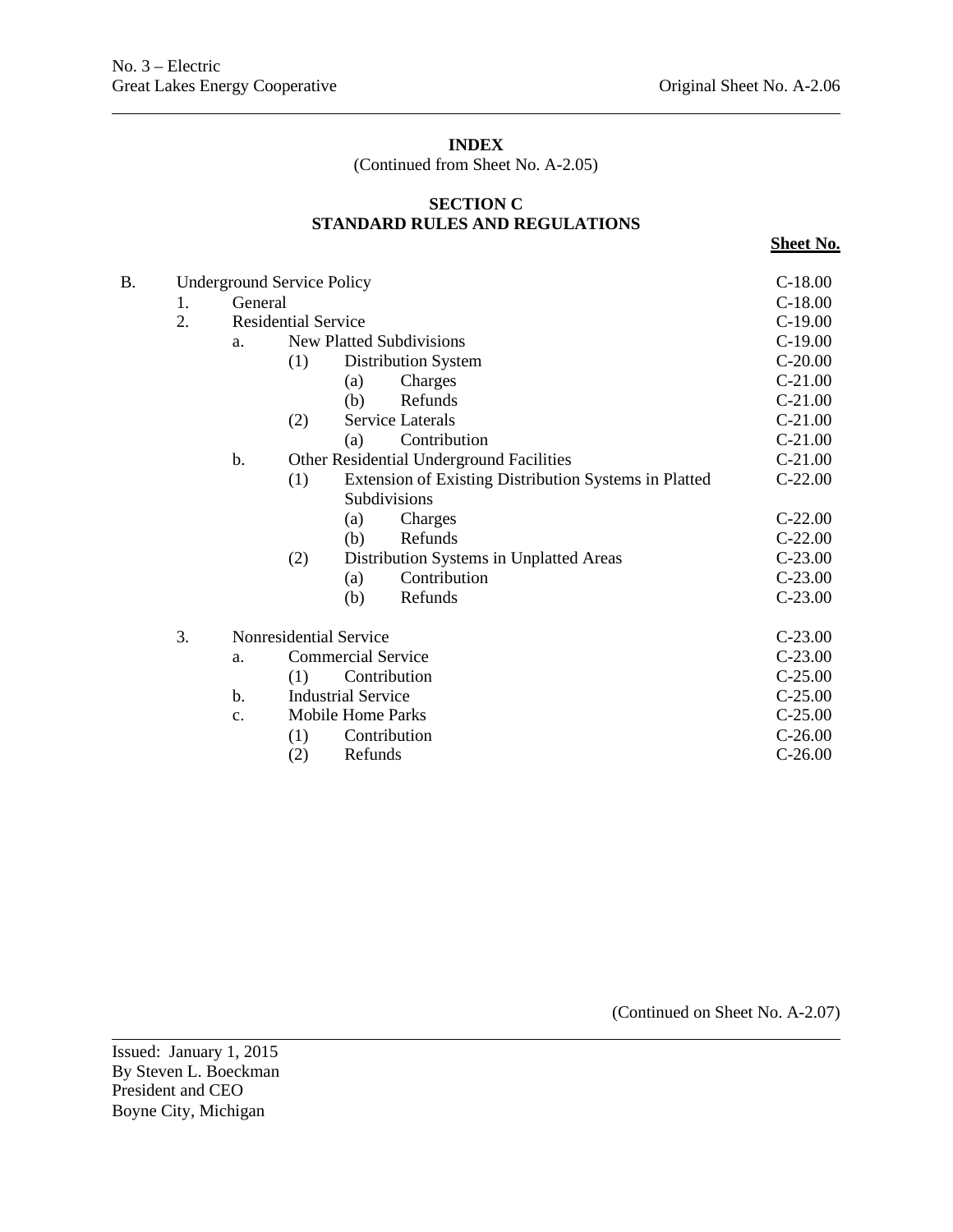(Continued from Sheet No. A-2.06)

# **SECTION C STANDARD RULES AND REGULATIONS**

| ee1<br>ı<br>п<br>$\cdot$ .<br>п | n<br>ъ<br>и |
|---------------------------------|-------------|
|---------------------------------|-------------|

|    | 4.                                                                                    | <b>Other Conditions</b>                                    | $C-27.00$ |
|----|---------------------------------------------------------------------------------------|------------------------------------------------------------|-----------|
|    |                                                                                       | <b>Replacement of Overhead Facilities</b><br>a.            | $C-27.00$ |
|    |                                                                                       | Underground Installations at Cooperative's Discretion<br>b | $C-27.00$ |
| C. |                                                                                       | Miscellaneous General Construction Policy                  | $C-27.00$ |
|    | $\mathbf{1}$ .                                                                        | <b>Easements and Permits</b>                               | $C-27.00$ |
|    |                                                                                       | New Residential Subdivisions<br>a.                         | $C-27.00$ |
|    |                                                                                       | Other Easements and Permits<br>b.                          | $C-28.00$ |
|    | 2.                                                                                    | <b>Temporary Service</b>                                   | $C-28.00$ |
|    | 3.                                                                                    | Moving of Buildings or Equipment                           | $C-29.00$ |
|    |                                                                                       | Within regular working hours<br>a.                         | $C-29.00$ |
|    |                                                                                       | Outside regular working hours<br>$\mathbf{b}$ .            | $C-29.00$ |
|    | 4.                                                                                    | <b>Relocation of Facilities</b>                            | $C-29.00$ |
|    | 5.                                                                                    | <b>Construction Schedules</b>                              | $C-30.00$ |
|    | 6.                                                                                    | Design of Facilities                                       | $C-31.00$ |
|    | 7.                                                                                    | <b>Billing</b>                                             | $C-31.00$ |
|    |                                                                                       | <b>SECTION IV – EMERGENCY ELECTRICAL PROCEDURES</b>        | $C-32.00$ |
| A. | General                                                                               |                                                            | $C-32.00$ |
| Β. |                                                                                       | Sudden or Unanticipated Short-Term Capacity Shortage       | $C-33.00$ |
| C. | Anticipated or Predictable Short-Term Capacity Shortages in the<br>Cooperative System | $C-33.00$                                                  |           |
| D. |                                                                                       | Long-Term Capacity or Fuel Shortage                        | $C-34.00$ |
| E. |                                                                                       | <b>Emergency Procedure of Wholesale Suppliers</b>          | $C-35.00$ |

(Continued on Sheet No. A-2.08)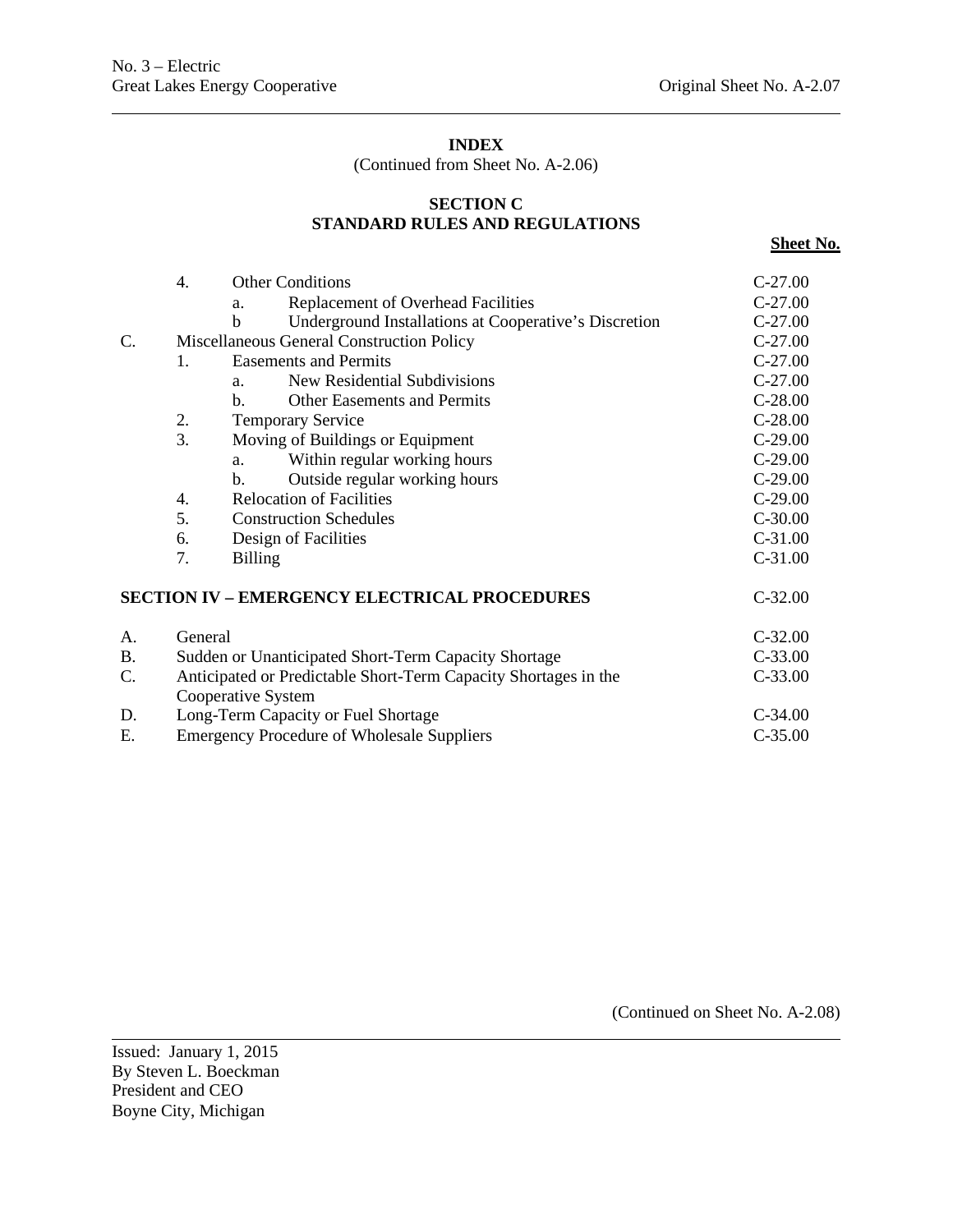(Continued from Sheet No. A-2.07)

#### **SECTION D RATE SCHEDULES**

|                                                                                | <b>Sheet No.</b> |
|--------------------------------------------------------------------------------|------------------|
| <b>Power Supply Cost Recovery Clause</b>                                       | $D-1.00$         |
| <b>Energy Optimization Program</b>                                             | $D-1.03$         |
| <b>Requirements for Pole Attachments</b>                                       | $D-2.00$         |
| Requirements for Operation of Parallel Generation Facilities                   | $D-3.00$         |
| Schedule A – Residential Service Rate                                          | $D-4.00$         |
| Schedule A-S – Alternative Residential Service                                 | $D-5.00$         |
| Schedule OL - Outdoor Lighting Service                                         | $D-9.00$         |
| Schedule GS – General Service                                                  | $D-10.00$        |
| Schedule LP - Large Power Service                                              | $D-11.00$        |
| Schedule D-APM – Service for Commercial & Industrial Loads – Automated Power   |                  |
| Monitoring                                                                     | $D-13.00$        |
| Schedule F-INT-APM – Interruptible Service for Commercial & Industrial Loads – |                  |
| <b>Automated Power Monitoring</b>                                              | $D-14.00$        |
| Schedule GS-APM – Commercial & Industrial Loads – On Site Generation –         |                  |
| Supplemental and Standby Service                                               | $D-15.00$        |
| Schedule PSDS - Primary Service Rate General                                   | $D-16.00$        |
| Schedule PSDS-1 - Primary Service Rate                                         | D-16.04          |
| Schedule PSDS-2 - Primary Service Rate                                         | D-16.08          |
| Schedule CBG - Member-Consumer-Owned Backup Generation                         | D-17.00          |
| Schedule EWH – Electric Water Heater Service – Discontinued 2/1/2022           | $D-18.00$        |
| Schedule EEH - Efficient Electric Heating Service                              | $D-19.00$        |
| Schedule DW - Distribution Wheeling Rate                                       | $D-21.00$        |
| <b>Community Solar Program</b>                                                 | $D-22.00$        |
| Distributed Renewable Energy Program                                           | D-23.00          |
| Net Metering Program                                                           | $D-24.00$        |
| Renewable Energy Standing Offer Limited Purchase and Sale Program (BASA)       | $D-25.00$        |
| Low Income Energy Assistance Funding Factor                                    | $D-26.00$        |
| Green/Renewable Energy - Rider                                                 | $D-27.00$        |
|                                                                                |                  |

(Continued on Sheet No. A-2.09)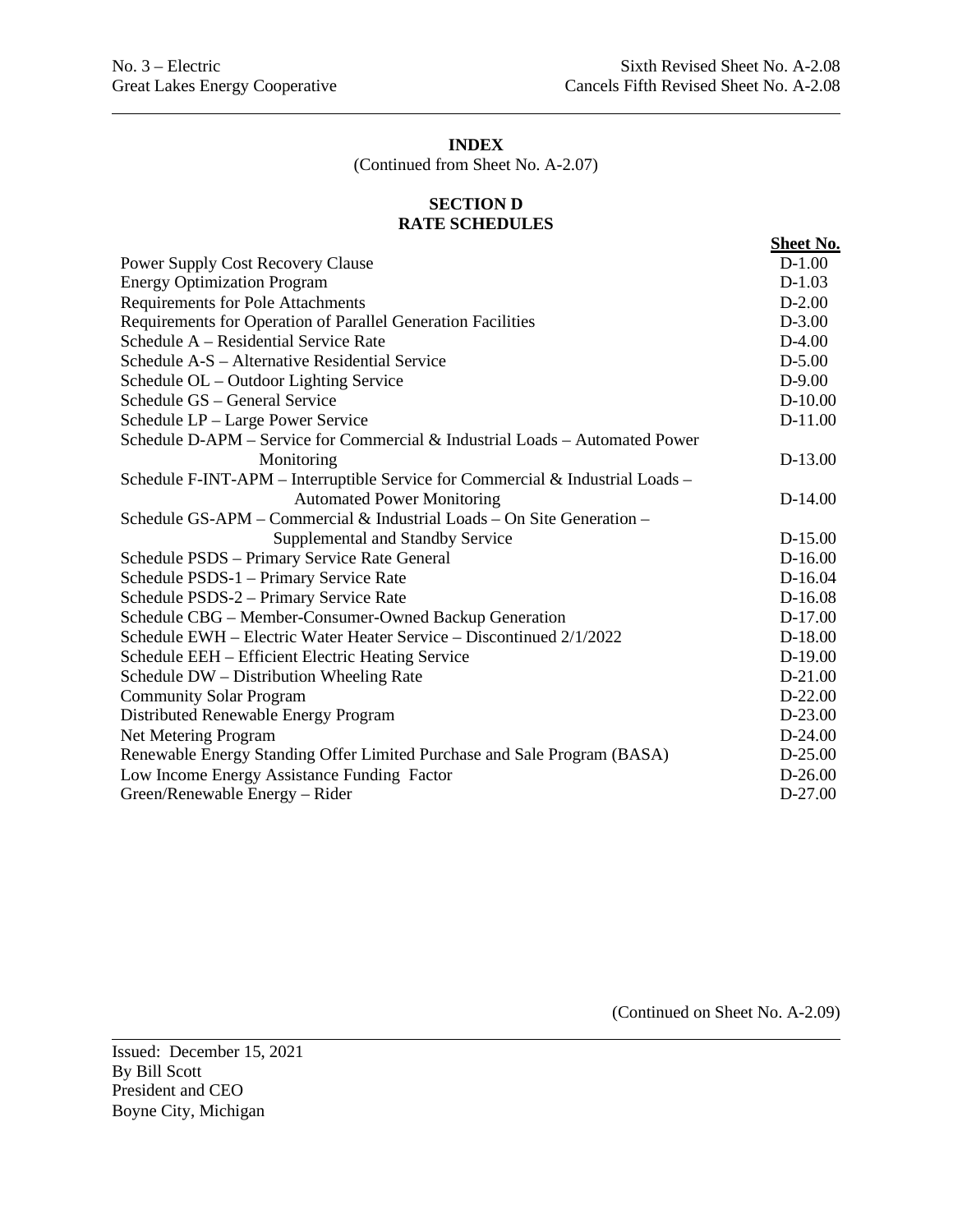(Continued from Sheet No. A-2.08)

#### **SECTION E RETAIL ACCESS**

**Sheet No.** Retail Access Service Tariff E-1.00 1.0 Introduction and Definitions E-1.00 1.1 The Member-Consumer Role E-1.00 1.2 The Alternative Electric Supplier Role E-1.01 1.3 Transmission Service Provider Role **E-1.01** E-1.01 1.4 Cooperative Role E-1.02 1.5 Definitions E-1.02 2.0 Member-Consumer Section E-1.06 2.1 Availability E-1.06 2.2 Eligibility E-1.06 2.3 Member-Consumer Information E-1.06 2.4 Member-Consumer Enrollment and Switching E-1.07 2.5 Metering E-1.08 2.6 Return to Full Requirements Service E-1.09 2.7 Billing and Payment E-1.11 2.8 Disconnection of Service E-1.12 3.0 Alternative Electric Supplier Section E-1.13 3.1 Availability E-1.13 3.2 Switch and Drop Requests E-1.13 3.3 Billing E-1.14 3.4 Terms and Conditions of Service E-1.15 3.5 Distribution Power Losses E-1.16 4.0 Dispute Resolution E-1.17 5.0 Liability and Exclusions E-1.18 Schedule RASS – Retail Access Standby Service E-2.00 **SECTION F STANDARD MEMBER-CONSUMER FORMS INDEX** Standard Forms F-1.00

<https://www.gtlakes.com/rates-rules-regulations/>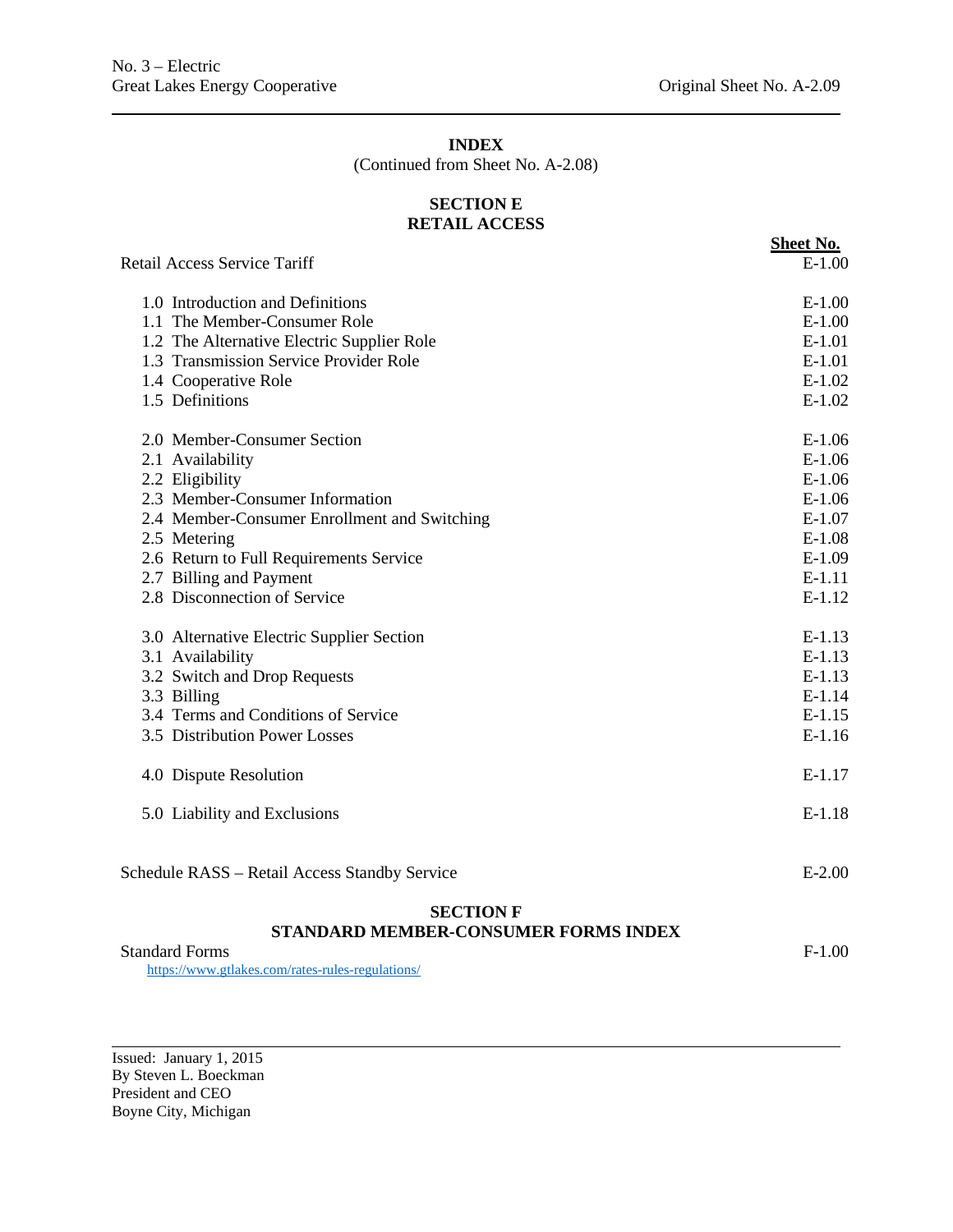#### **Sheet No. Sheet Effective Date**

Original Sheet No. A-1.00 January 1, 2015 Second Revised Sheet No. A-2.00 May 11, 2018 Original Sheet No. A-2.01 January 1, 2015 Original Sheet No. A-2.02 January 1, 2015 Original Sheet No. A-2.03 January 1, 2015 Original Sheet No. A-2.04 January 1, 2015 Original Sheet No. A-2.05 January 1, 2015 Original Sheet No. A-2.06 January 1, 2015 Original Sheet No. A-2.07 January 1, 2015 Sixth Revised Sheet No. A-2.08 December 15, 2021 Original Sheet No. A-2.09 January 1, 2015 **Twenty-Seventh** Revised Sheet No. A-3.00 **May 26, 2022** First Revised Sheet No. A-3.01 May 11, 2018 **Twenty-Third** Revised Sheet No. A-3.02 **May 26, 2022** Third Revised Sheet No. A-3.03 December 15, 2021 Fifth Revised Sheet No. A-3.04 May 11, 2018 First Revised Sheet No. A-3.05 May 11, 2018 Original Sheet No. A-4.00 January 1, 2015 Original Sheet No. A-4.01 January 1, 2015 Original Sheet No. A-4.02 January 1, 2015 Original Sheet No. A-4.03 January 1, 2015 Original Sheet No. A-5.00 January 1, 2015 Original Sheet No. B-1.00 January 1, 2015 Original Sheet No. B-2.00 January 1, 2015 Original Sheet No. B-3.00 January 1, 2015 Original Sheet No. B-4.00 January 1, 2015 Original Sheet No. B-5.00 January 1, 2015 First Revised Sheet No. B-6.00 May 11, 2018 Original Sheet No. B-7.00 January 1, 2015 Original Sheet No. B-8.00 January 1, 2015 Original Sheet No. B-9.00 January 1, 2015 Original Sheet No. B-10.00 January 1, 2015 Original Sheet No. B-11.00 January 1, 2015 First Revised Sheet No. B-12.00 May 11, 2018 Original Sheet No. B-13.00 January 1, 2015 Original Sheet No. B-14.00 January 1, 2015 Original Sheet No. B-15.00 January 1, 2015 Original Sheet No. B-16.00 January 1, 2015 Original Sheet No. B-17.00 January 1, 2015 Original Sheet No. B-18.00 January 1, 2015

(Continued on Sheet No. A-3.01)

Issued: **May 26, 2022** By Shaun Lamp President and CEO Boyne City, Michigan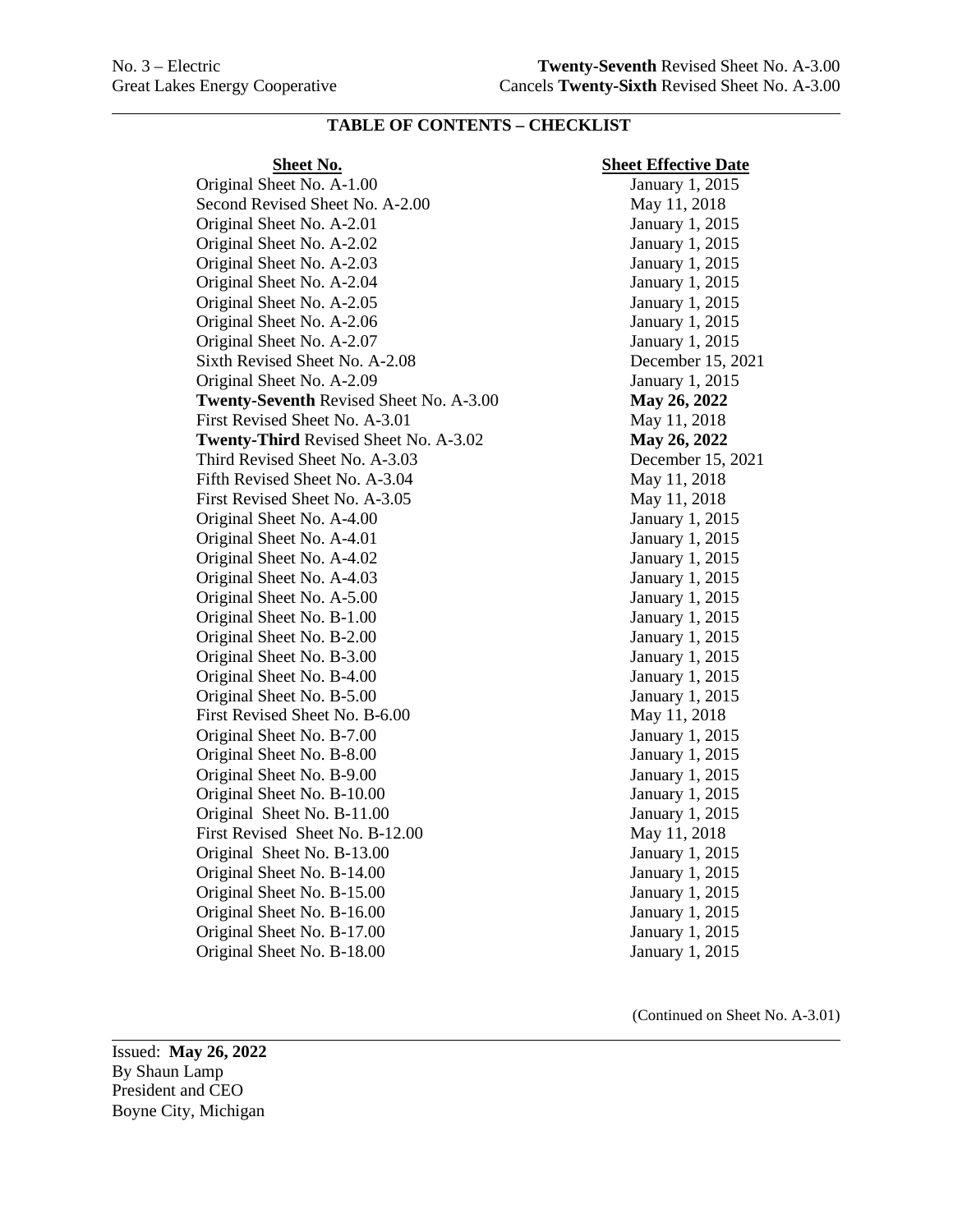(Continued from Sheet No. A-3.00)

# **Sheet No.**<br> **Sheet Effective Date**<br> **Sheet No. B-19.00**<br> **Sheet Effective Date**<br> **Sheet Effective Date** Original Sheet No. B-19.00 Original Sheet No. B-20.00 January 1, 2015 Original Sheet No. B-21.00 January 1, 2015 Original Sheet No. B-22.00 January 1, 2015 Original Sheet No. C-1.00 January 1, 2015 Original Sheet No. C-2.00 January 1, 2015 Original Sheet No. C-3.00 January 1, 2015 Original Sheet No. C-4.00 January 1, 2015 Original Sheet No. C-5.00 January 1, 2015 Second Revised Sheet No. C-6.00 May 11, 2018 Original Sheet No. C-7.00 January 1, 2015 Original Sheet No. C-8.00 January 1, 2015 Original Sheet No. C-9.00 January 1, 2015 Original Sheet No. C-10.00 January 1, 2015 Original Sheet No. C-11.00 January 1, 2015 Original Sheet No. C-12.00 January 1, 2015 Original Sheet No. C-13.00 January 1, 2015 First Revised Sheet No. C-14.00 May 11, 2018 First Revised Sheet No. C-15.00 May 11, 2018 First Revised Sheet No. C-16.00 May 11, 2018 First Revised Sheet No. C-17.00 May 11, 2018 Original Sheet No. C-18.00 January 1, 2015 First Revised Sheet No. C-19.00 May 11, 2018 Original Sheet No. C-20.00 January 1, 2015 First Revised Sheet No. C-21.00 May 11, 2018 First Revised Sheet No. C-22.00 May 11, 2018 First Revised Sheet No. C-23.00 May 11, 2018 Original Sheet No. C-24.00 January 1, 2015 First Revised Sheet No. C-25.00 May 11, 2018 First Revised Sheet No. C-26.00 May 11, 2018 Original Sheet No. C-27.00 January 1, 2015 Original Sheet No. C-28.00 January 1, 2015 Original Sheet No. C-29.00 January 1, 2015 Original Sheet No. C-30.00 January 1, 2015 First Revised Sheet No. C-31.00 May 11, 2018 Original Sheet No. C-32.00 January 1, 2015 Original Sheet No. C-33.00 January 1, 2015<br>
Original Sheet No. C-34.00 January 1, 2015 Original Sheet No. C-34.00 Original Sheet No. C-35.00 January 1, 2015

(Continued on Sheet No. A-3.02)

Issued: May 11, 2018 By Bill Scott President and CEO Boyne City, Michigan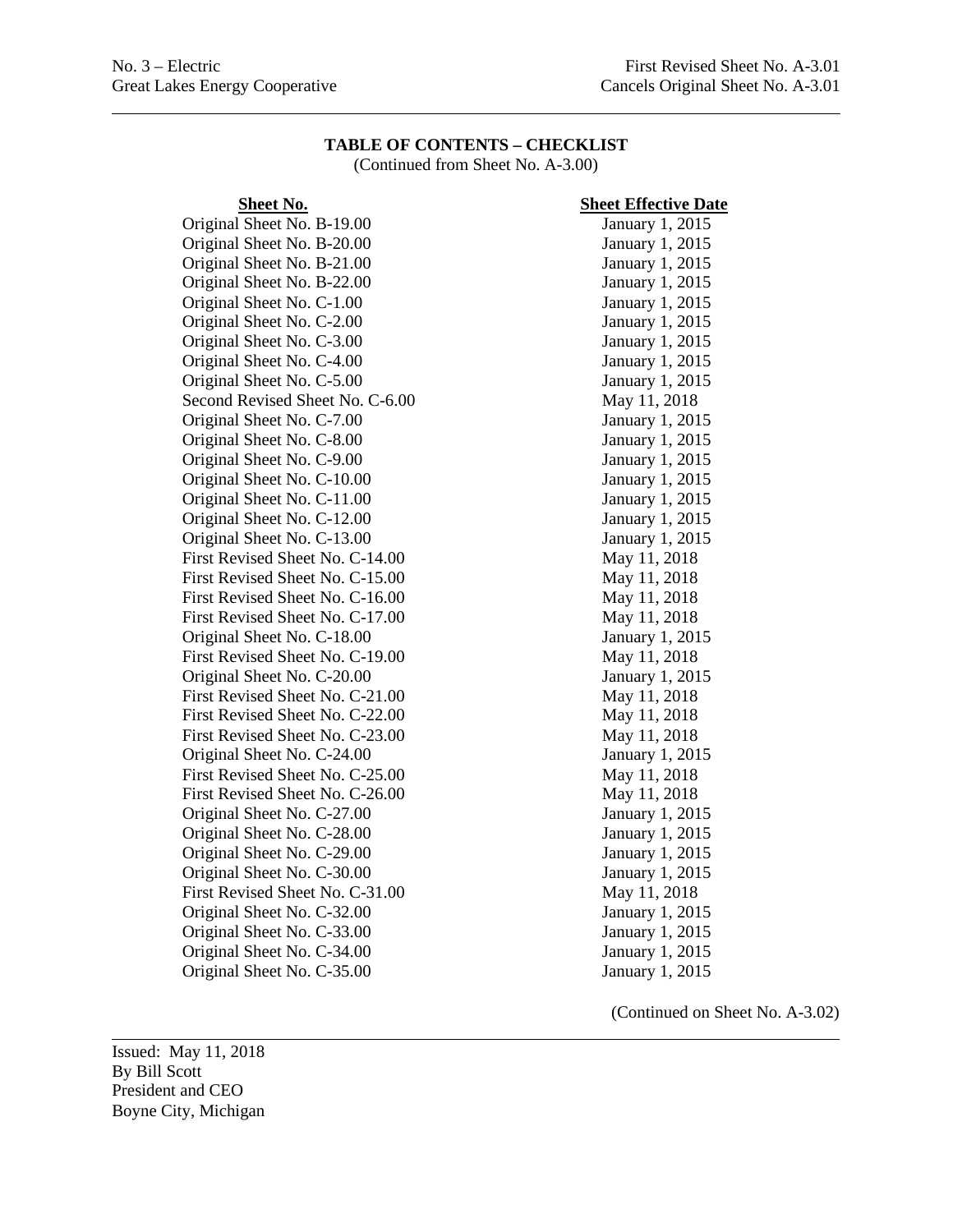(Continued from Sheet No. A-3.01)

| <b>Sheet No.</b>                      | <b>Sheet Effective Date</b> |
|---------------------------------------|-----------------------------|
| Second Revised Sheet No. D-1.00       | April 22, 2020              |
| Eighty-Fifth Revised Sheet No. D-1.01 | May 26, 2022                |
| Second Revised Sheet No. D-1.03       | December 15, 2021           |
| Original Sheet No. D-2.00             | January 1, 2015             |
| Original Sheet No. D-3.00             | January 1, 2015             |
| Original Sheet No. D-3.01             | January 1, 2015             |
| First Revised Sheet No. D-4.00        | May 11, 2018                |
| First Revised Sheet No. D-4.01        | May 11, 2018                |
| First Revised Sheet No. D-4.02        | May 11, 2018                |
| First Revised Sheet No. D-5.00        | May 11, 2018                |
| First Revised Sheet No. D-5.01        | May 11, 2018                |
| First Revised Sheet No. D-5.02        | May 11, 2018                |
| Original Sheet No. D-6.00 - DELETED   | December 15, 2021           |
| Original Sheet No. D-6.01 - DELETED   | December 15, 2021           |
| Original Sheet No. D-7.00 - DELETED   | December 15, 2021           |
| Original Sheet No. D-7.01 - DELETED   | December 15, 2021           |
| Original Sheet No. D-8.00 - DELETED   | December 15, 2021           |
| Original Sheet No. D-8.01 - DELETED   | December 15, 2021           |
| Second Revised Sheet No. D-9.00       | May 11, 2018                |
| Second Revised Sheet No. D-9.01       | May 11, 2018                |
| Second Revised Sheet No. D-9.02       | May 11, 2018                |
| First Revised Sheet No. D-9.03        | December 14, 2016           |
| First Revised Sheet No. D-10.00       | May 11, 2018                |
| First Revised Sheet No. D-10.01       | May 11, 2018                |
| First Revised Sheet No. D-11.00       | May 11, 2018                |
| First Revised Sheet No. D-11.01       | May 11, 2018                |
| First Revised Sheet No. D-11.02       | May 11, 2018                |
| First Revised Sheet No. D-11.03       | May 11, 2018                |
| Original Sheet No. D-12.00 - DELETED  | May 11, 2018                |
| Original Sheet No. D-12.01 - DELETED  | May 11, 2018                |
| Original Sheet No. D-12.02 - DELETED  | May 11, 2018                |
| Original Sheet No. D-12.03 - DELETED  | May 11, 2018                |
| First Revised Sheet No. D-13.00       | May 11, 2018                |
| Second Revised Sheet No. D-13.01      | May 11, 2018                |
| First Revised Sheet No. D-13.02       | May 11, 2018                |
| First Revised Sheet No. D-13.03       | May 11, 2018                |
| First Revised Sheet No. D-14.00       | May 11, 2018                |
| Original Sheet No. D-14.01            | January 1, 2015             |
| Original Sheet No. D-14.02            | January 1, 2015             |

| <u>neet Effective Date</u>                   |
|----------------------------------------------|
| April 22, 2020                               |
| May 26, 2022                                 |
| December 15, 2021                            |
| January 1, 2015                              |
| January 1, 2015                              |
| January 1, 2015                              |
| May 11, 2018                                 |
|                                              |
| May 11, 2018<br>May 11, 2018<br>May 11, 2018 |
|                                              |
| May 11, 2018                                 |
| May 11, 2018                                 |
| December 15, 2021                            |
| December 15, 2021                            |
|                                              |
| December 15, 2021<br>December 15, 2021       |
| December 15, 2021                            |
| December 15, 2021                            |
| May 11, 2018                                 |
| May 11, 2018                                 |
| May 11, 2018                                 |
| December 14, 2016                            |
| May 11, 2018                                 |
| May 11, 2018                                 |
| May 11, 2018                                 |
| May 11, 2018                                 |
| May 11, 2018                                 |
|                                              |
| May 11, 2018<br>May 11, 2018<br>May 11, 2018 |
|                                              |
| May 11, 2018                                 |
| May 11, 2018                                 |
| May 11, 2018                                 |
| May 11, 2018                                 |
| May 11, 2018<br>May 11, 2018<br>May 11, 2018 |
|                                              |
|                                              |
| January 1, 2015                              |
| January 1, 2015                              |

(Continued on Sheet No. A-3.03)

Issued: **May 26, 2022** By Shaun Lamp President and CEO Boyne City, Michigan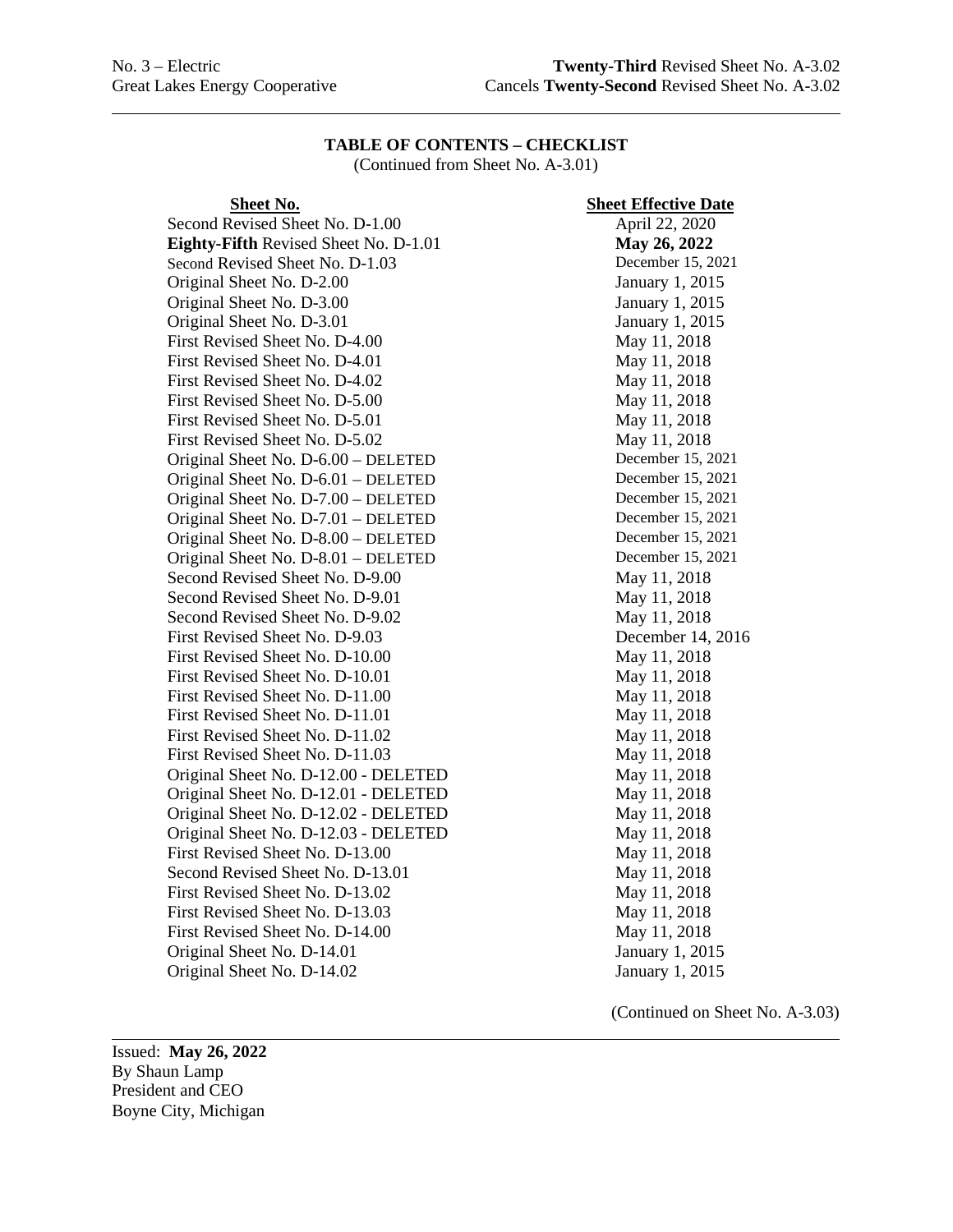(Continued from Sheet No. A-3.02)

| Sheet No.                                 | <b>Sheet Effective Date</b> |
|-------------------------------------------|-----------------------------|
| Second Revised Sheet No. D-15.00          | May 11, 2018                |
| Original Sheet No. D-15.01                | January 1, 2015             |
| Second Revised Sheet No. D-16.00          | May 11, 2018                |
| Second Revised Sheet No. D-16.01          | May 11, 2018                |
| Second Revised Sheet No. D-16.02          | May 11, 2018                |
| Second Revised Sheet No. D-16.03          | May 11, 2018                |
| First Revised Sheet No. D-16.04           | May 11, 2018                |
| First Revised Sheet No. D-16.05           | May 11, 2018                |
| First Revised Sheet No. D-16.06           | May 11, 2018                |
| First Revised Sheet No. D-16.07           | May 11, 2018                |
| First Revised Sheet No. D-16.08           | May 11, 2018                |
| First Revised Sheet No. D-16.09           | May 11, 2018                |
| First Revised Sheet No. D-16.10           | May 11, 2018                |
| First Revised Sheet No. D-16.11           | May 11, 2018                |
| First Revised Sheet No. D-17.00           | May 11, 2018                |
| First Revised Sheet No. D-17.01           | May 11, 2018                |
| First Revised Sheet No. D-17.02           | May 11, 2018                |
| First Revised Sheet No. D-18.00           | December 15, 2021           |
| Original Sheet No. D-19.00                | January 1, 2015             |
| Original Sheet No. D-19.01                | January 1, 2015             |
| First Revised Sheet No. D-20.00 - DELETED | December 15, 2021           |
| First Revised Sheet No. D-20.01 - DELETED | December 15, 2021           |
| First Revised Sheet No. D-20.02 – DELETED | December 15, 2021           |
| First Revised Sheet No. D-20.03 - DELETED | December 15, 2021           |
| First Revised Sheet No. D-20.04 - DELETED | December 15, 2021           |
| First Revised Sheet No. D-20.05 - DELETED | December 15, 2021           |
| First Revised Sheet No. D-20.06 – DELETED | December 15, 2021           |
| First Revised Sheet No. D-20.07 - DELETED | December 15, 2021           |
| First Revised Sheet No. D-20.08 - DELETED | December 15, 2021           |
| First Revised Sheet No. D-20.09 - DELETED | December 15, 2021           |
| First Revised Sheet No. D-20.10 - DELETED | December 15, 2021           |
| First Revised Sheet No. D-20.11 - DELETED | December 15, 2021           |
| Original Sheet No. D-21.00                | January 1, 2015             |
| Original Sheet No. D-21.01                | January 1, 2015             |
| First Revised Sheet No. D-21.02           | May 11, 2018                |
| Original Sheet No. D-21.03                | January 1, 2015             |
| Original Sheet No. D-22.00                | December 14, 2016           |
| Original Sheet No. D-22.01                | December 14, 2016           |
| First Revised Sheet No. D-23.00           | July 23, 2018               |
| First Revised Sheet No. D-23.01           | July 23, 2018               |
|                                           |                             |

Issued: December 15, 2021 By Bill Scott President and CEO Boyne City, Michigan

(Continued on Sheet No. A-3.04)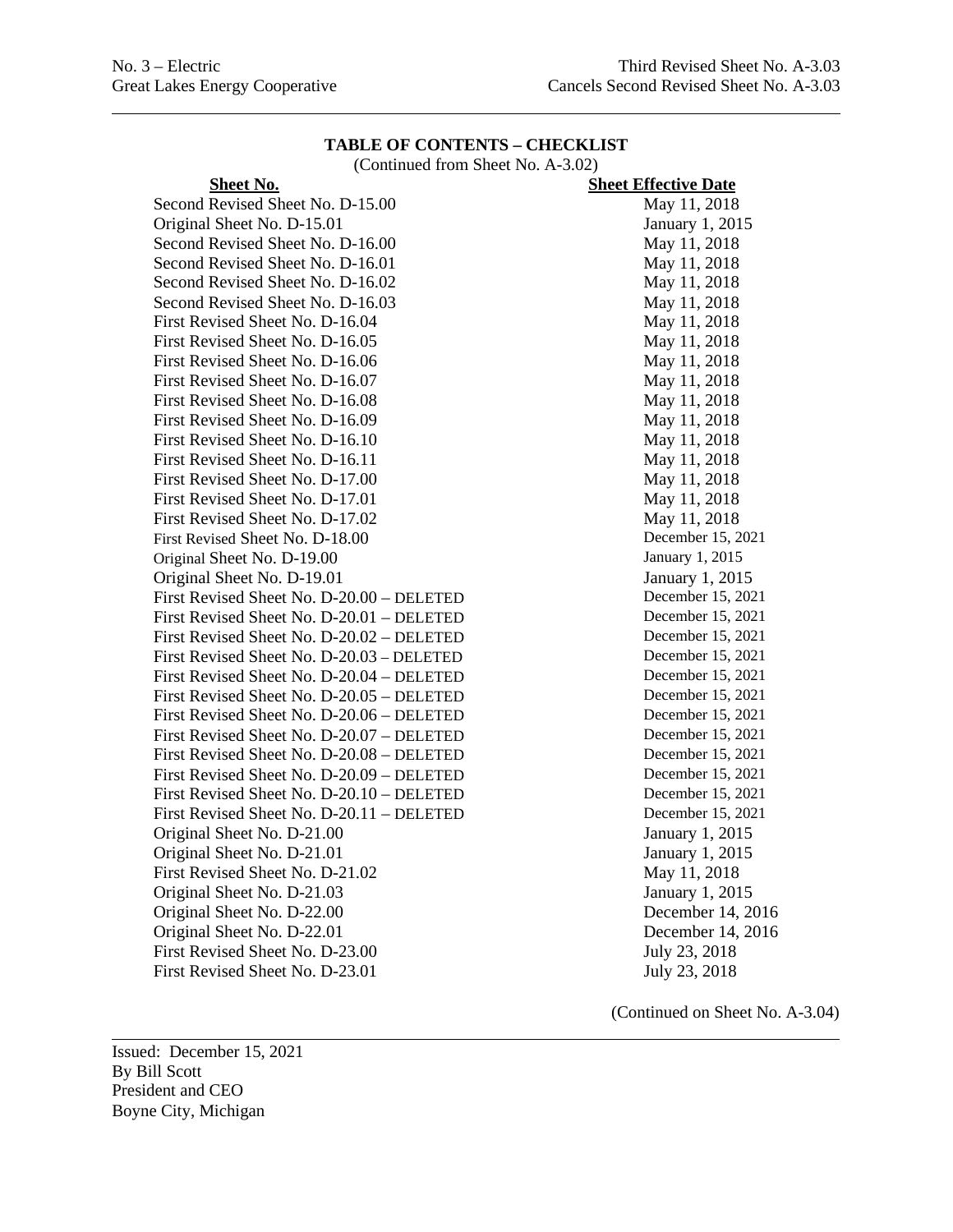(Continued from Sheet No. A-3.03)

First Revised Sheet No. D-23.02 Original Sheet No. D-24.00 December 14, 2016 Original Sheet No. D-24.01 December 14, 2016 Original Sheet No. D-24.02 December 14, 2016 Original Sheet No. D-25.00 December 14, 2016 Original Sheet No. D-25.01 December 14, 2016 Original Sheet No. D-25.02 December 14, 2016 Original Sheet No. D-25.03 July 23, 2018 Original Sheet No. D-25.04 July 23, 2018<br>
Original Sheet No. D-25.05 July 23, 2018 Original Sheet No. D-25.05 First Revised Sheet No. D-26.00 May 11, 2018 Original Sheet No. D-27.00 August 11, 2017

# **Sheet No. Sheet Effective Date**<br>
vised Sheet No. D-23.02 **Sheet Effective Date**

(Continued on Sheet No. A-3.05)

Issued: May 11, 2018 By Bill Scott President and CEO Boyne City, Michigan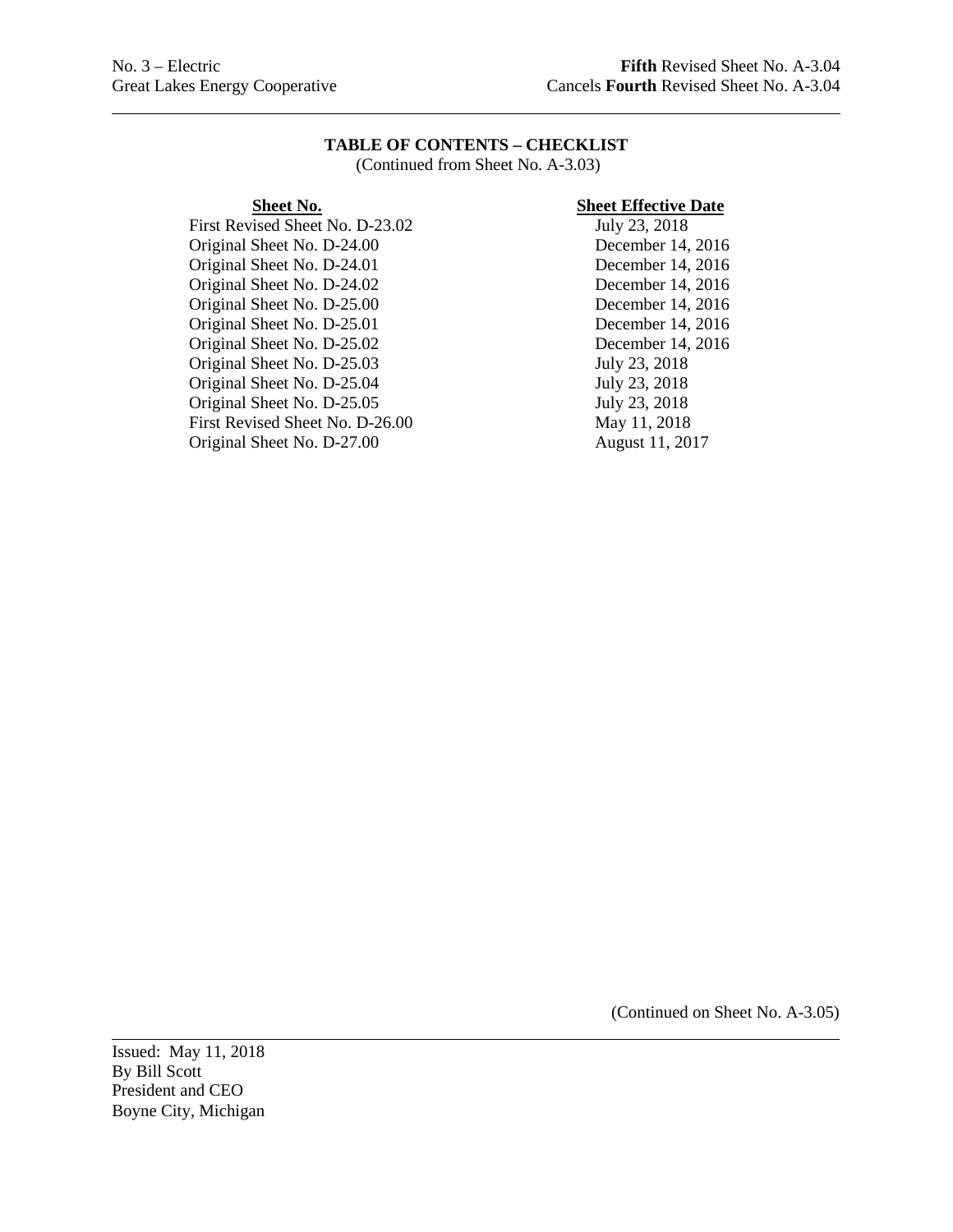(Continued from Sheet No. A-3.04)

Second Revised Sheet No. E-1.00 Original Sheet No. E-1.01 October 10, 2007 Original Sheet No. E-1.02 October 10, 2007 Original Sheet No. E-1.03 October 10, 2007 Original Sheet No. E-1.04 October 10, 2007 Original Sheet No. E-1.05 October 10, 2007 First Revised Sheet No. E-1.06 August 31, 2010 Original Sheet No. E-1.07 October 10, 2007 Original Sheet No. E-1.08 October 10, 2007 Original Sheet No. E-1.09 October 10, 2007 Original Sheet No. E-1.10 October 10, 2007 Original Sheet No. E-1.11 October 10, 2007 Original Sheet No. E-1.12 October 10, 2007 Original Sheet No. E-1.13 October 10, 2007 Original Sheet No. E-1.14 October 10, 2007 Original Sheet No. E-1.15 October 10, 2007 Original Sheet No. E-1.16 October 10, 2007 Original Sheet No. E-1.17 October 10, 2007 Original Sheet No. E-1.18 October 10, 2007 Original Sheet No. E-1.19 October 10, 2007 First Revised Sheet No. E-2.00 August 31, 2010 Original Sheet No. E-2.01 October 10, 2007 Original Sheet No. F-1.00 October 10, 2007

# **Sheet No.**<br>Revised Sheet No. E-1.00 **Sheet Effective Date**<br>May 11, 2018

Issued: **May 11, 2018** By **Bill Scott** President and CEO Boyne City, Michigan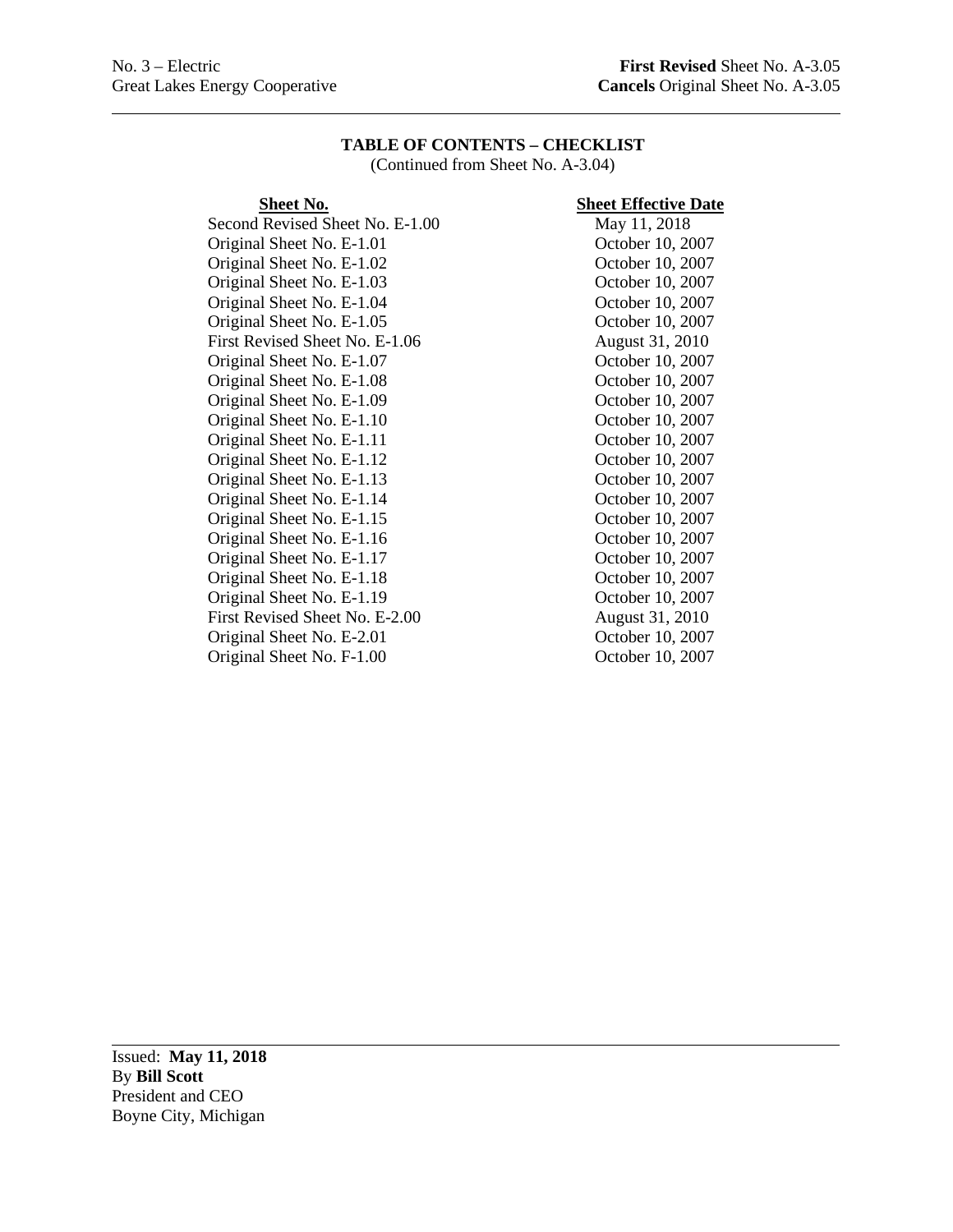| <b>COUNTY</b>  | <b>TOWNSHIP</b>                                                                                   | <b>COUNTY</b>     | <b>TOWNSHIP</b>                                                                                                                                               |
|----------------|---------------------------------------------------------------------------------------------------|-------------------|---------------------------------------------------------------------------------------------------------------------------------------------------------------|
| <b>ALLEGAN</b> | Allegan                                                                                           | <b>CHARLEVOIX</b> | Bay                                                                                                                                                           |
|                | Dorr                                                                                              |                   | <b>Boyne Valley</b>                                                                                                                                           |
|                | Fillmore                                                                                          |                   | Chandler                                                                                                                                                      |
|                | Gun Plain                                                                                         |                   | Charlevoix                                                                                                                                                    |
|                | Heath                                                                                             |                   | Evangeline                                                                                                                                                    |
|                | Hopkins                                                                                           |                   | Eveline                                                                                                                                                       |
|                | Leighton                                                                                          |                   | Hayes                                                                                                                                                         |
|                | Martin                                                                                            |                   | Hudson                                                                                                                                                        |
|                | Monterey                                                                                          |                   | Marion                                                                                                                                                        |
|                | Otsego                                                                                            |                   | Melrose                                                                                                                                                       |
|                | Overisel                                                                                          |                   | Norwood                                                                                                                                                       |
|                | Salem                                                                                             |                   | Peaine                                                                                                                                                        |
|                | Valley                                                                                            |                   | South Arm                                                                                                                                                     |
|                | Watson                                                                                            |                   | St. James                                                                                                                                                     |
|                | Wayland                                                                                           |                   | Wilson                                                                                                                                                        |
| <b>ANTRIM</b>  | <b>Banks</b>                                                                                      | <b>CHEBOYGAN</b>  | Burt                                                                                                                                                          |
|                | Central Lake                                                                                      |                   | Hebron                                                                                                                                                        |
|                | Chestonia                                                                                         |                   | Mentor                                                                                                                                                        |
|                | Custer                                                                                            |                   | Munro                                                                                                                                                         |
|                | Echo                                                                                              |                   | Tuscarora                                                                                                                                                     |
|                | Elk Rapids                                                                                        |                   | Wilmot                                                                                                                                                        |
|                | Forest Home                                                                                       |                   |                                                                                                                                                               |
|                | Helena                                                                                            | <b>CLARE</b>      | Freeman                                                                                                                                                       |
|                | Jordan                                                                                            |                   | Redding                                                                                                                                                       |
|                | Kearney                                                                                           |                   | Winterfield                                                                                                                                                   |
|                | Mancelona                                                                                         |                   |                                                                                                                                                               |
|                | Milton                                                                                            | <b>CRAWFORD</b>   | <b>Beaver Creek</b>                                                                                                                                           |
|                | Starr                                                                                             |                   | Frederic                                                                                                                                                      |
|                | <b>Torch Lake</b>                                                                                 |                   | Grayling                                                                                                                                                      |
|                | Warner                                                                                            |                   | Lovells                                                                                                                                                       |
|                |                                                                                                   |                   | Maple Forest                                                                                                                                                  |
| <b>BARRY</b>   | Barry                                                                                             |                   | South Branch                                                                                                                                                  |
|                | <b>Baltimore</b>                                                                                  |                   |                                                                                                                                                               |
|                | Carlton                                                                                           | <b>EMMET</b>      | <b>Bear Creek</b>                                                                                                                                             |
|                |                                                                                                   |                   |                                                                                                                                                               |
|                |                                                                                                   |                   |                                                                                                                                                               |
|                |                                                                                                   |                   |                                                                                                                                                               |
|                |                                                                                                   |                   |                                                                                                                                                               |
|                |                                                                                                   |                   |                                                                                                                                                               |
|                |                                                                                                   |                   |                                                                                                                                                               |
|                |                                                                                                   |                   |                                                                                                                                                               |
|                |                                                                                                   |                   |                                                                                                                                                               |
|                |                                                                                                   |                   |                                                                                                                                                               |
|                | Hastings<br>Hope<br>Irving<br>Johnstown<br>Orangeville<br>Rutland<br>Thornapple<br>Yankee Springs |                   | <b>Bliss</b><br>Carp Lake<br>Center<br><b>Cross Village</b><br>Friendship<br>Littlefield<br>Little Traverse<br>Maple River<br>(Continued on Sheet No. A-4.01) |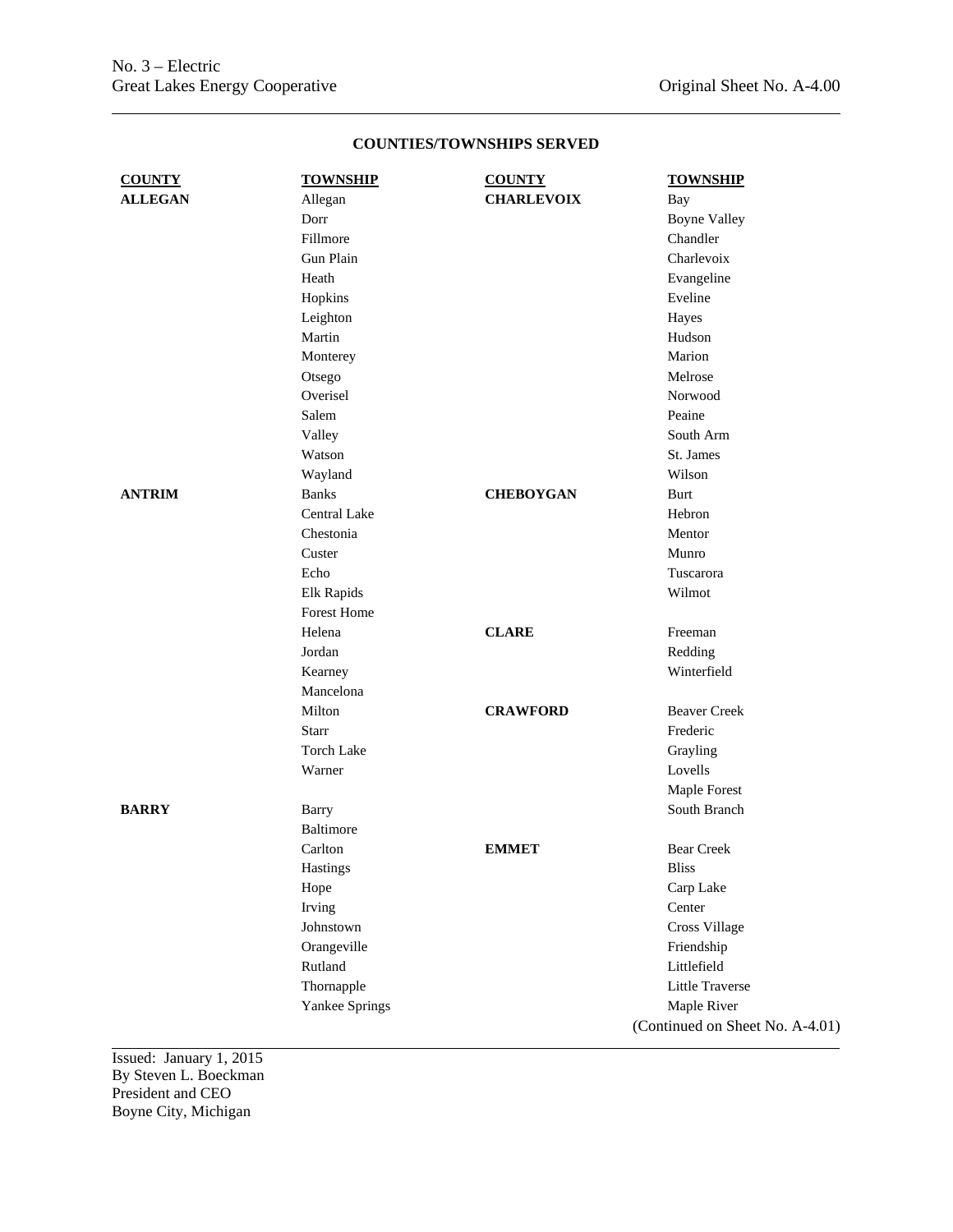(Continued from Sheet No. 4.00)

| <b>COUNTY</b><br>EMMET (cont'd) | <b>TOWNSHIP</b><br>McKinley<br>Pleasant View<br>Readmond<br>Resort<br>Springvale                                                                                       | <b>COUNTY</b><br>LAKE (cont'd) | <b>TOWNSHIP</b><br>Sauble<br>Sweetwater<br>Webber<br>Yates                                                                                                  |
|---------------------------------|------------------------------------------------------------------------------------------------------------------------------------------------------------------------|--------------------------------|-------------------------------------------------------------------------------------------------------------------------------------------------------------|
|                                 | Wawatam<br><b>West Traverse</b>                                                                                                                                        | <b>MANISTEE</b>                | Norman<br>Filer<br>Stronach                                                                                                                                 |
| <b>GRAND TRAVERSE</b>           | Fife Lake<br>Union                                                                                                                                                     | <b>MASON</b>                   | Amber                                                                                                                                                       |
| <b>KALKASKA</b>                 | <b>Bear Creek</b><br><b>Blue Lake</b><br>Boardman<br>Clearwater<br>Cold Springs<br>Excelsior<br>Garfield<br>Kalkaska<br>Oliver<br>Orange<br>Rapid River<br>Springfield |                                | <b>Branch</b><br>Custer<br>Eden<br>Free Soil<br>Grant<br>Hamlin<br>Logan<br>Meade<br>Pere Marquette<br>Riverton<br>Sheridan<br>Sherman<br>Summit<br>Victory |
| <b>KENT</b>                     | Nelson<br>Oakfield<br>Solon<br>Spencer<br>Tyrone                                                                                                                       | <b>MECOSTA</b>                 | Aetna<br>Austin<br><b>Big Rapids</b><br>Chippewa<br>Deerfield                                                                                               |
| <b>LAKE</b>                     | Chase<br>Cherry Valley<br>Dover<br>Eden                                                                                                                                |                                | Grant<br>Green<br>Mecosta                                                                                                                                   |
|                                 | Elk<br>Ellsworth<br>Lake<br>Newkirk<br>Peacock                                                                                                                         | <b>MISSAUKEE</b>               | Bloomfield<br>Clam Union<br>Pioneer<br>Norwich                                                                                                              |
|                                 | Pinora<br><b>Pleasant Plain</b>                                                                                                                                        | <b>MONTCALM</b>                | Maple Valley<br>Pierson<br>Revnolds                                                                                                                         |

(Continued on Sheet No. A-4.02)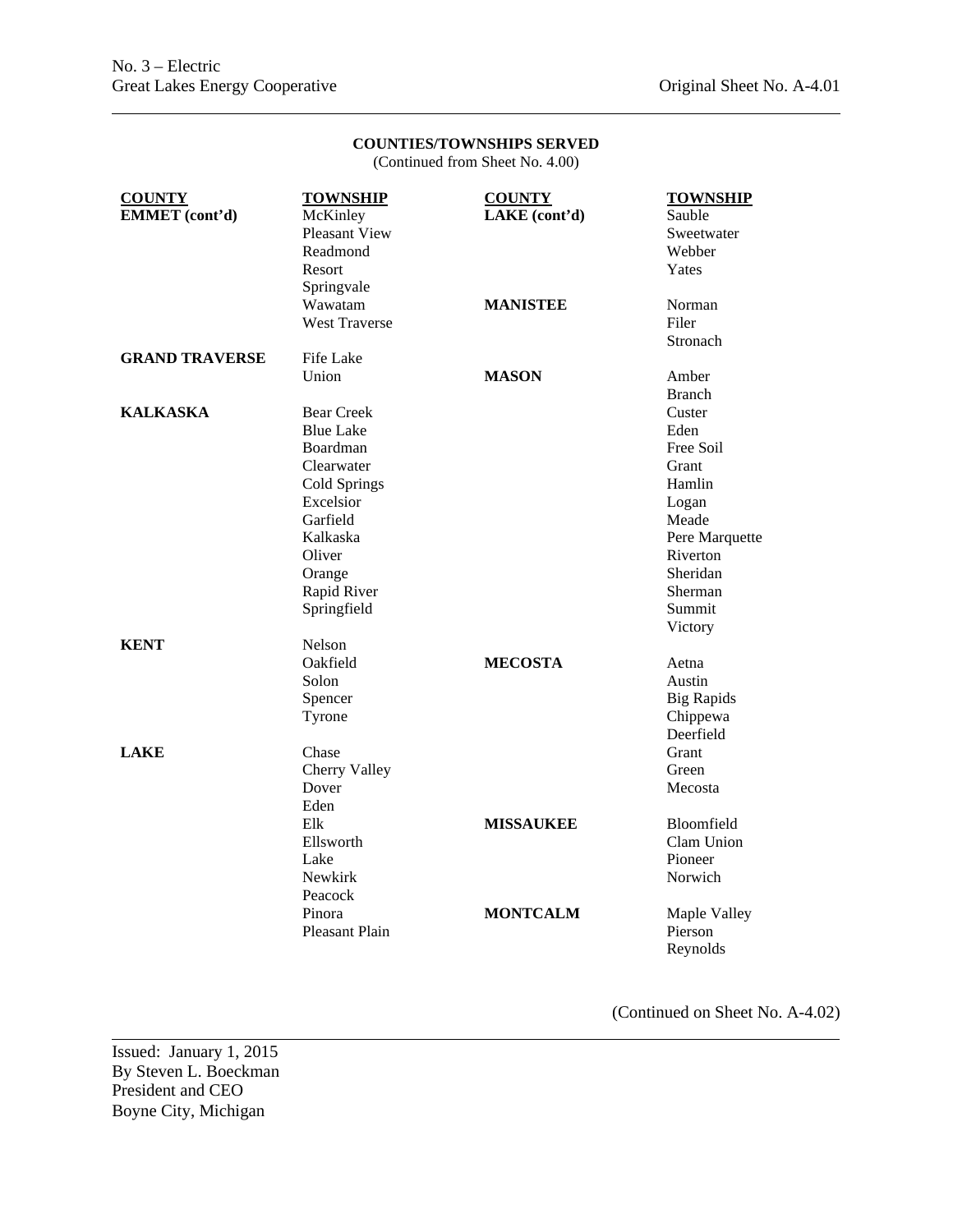(Continued from Sheet No. 4.01)

| <b>COUNTY</b>      | <b>TOWNSHIP</b>    | <b>COUNTY</b>  | <b>TOWNSHIP</b>  |
|--------------------|--------------------|----------------|------------------|
| <b>MONTMORENCY</b> | Albert             | <b>OCEANA</b>  | Benona           |
|                    | <b>Briley</b>      |                | Claybanks        |
|                    | Montomorency       |                | Colfax           |
|                    | Vienna             |                | Crystal          |
|                    |                    |                | Elbridge         |
| <b>MUSKEGON</b>    | Casnovia           |                | Ferry            |
|                    | Eggleston          |                | Golden           |
|                    | Moorland           |                | Grant            |
|                    | Montague           |                | Greenwood        |
|                    | Ravenna            |                | Hart             |
|                    | Sullivan           |                | Leavitt          |
|                    | <b>White River</b> |                | Newfield         |
|                    |                    |                | Otto             |
| <b>NEWAYGO</b>     | Ashland            |                | Pentwater        |
|                    | <b>Barton</b>      |                | Shelby           |
|                    | Beaver             |                | Weare            |
|                    | <b>Big Prairie</b> |                |                  |
|                    | <b>Bridgeton</b>   | <b>OSCEOLA</b> | <b>Burdell</b>   |
|                    | <b>Brooks</b>      |                | Cedar            |
|                    | Croton             |                | Evart            |
|                    | Denver             |                | Hartwick         |
|                    | Ensley             |                | Hersey           |
|                    | Everett            |                | Highland         |
|                    | Garfield           |                | LeRoy            |
|                    | Goodwell           |                | Lincoln          |
|                    | Grant              |                | Marion           |
|                    | Home               |                | Middle Branch    |
|                    | Lilley             |                | Orient           |
|                    | Lincoln            |                | Osceola          |
|                    | Merrill            |                | Richmond         |
|                    | Monroe             |                | Rose Lake        |
|                    | Norwich            |                | Sherman          |
|                    | Sheridan           |                | Sylvan           |
|                    | Sherman            |                |                  |
|                    | <b>Troy</b>        | <b>OSCODA</b>  | Greenwood        |
|                    | Wilcox             |                | <b>Big Creek</b> |

(Continued on Sheet No. A-4.03)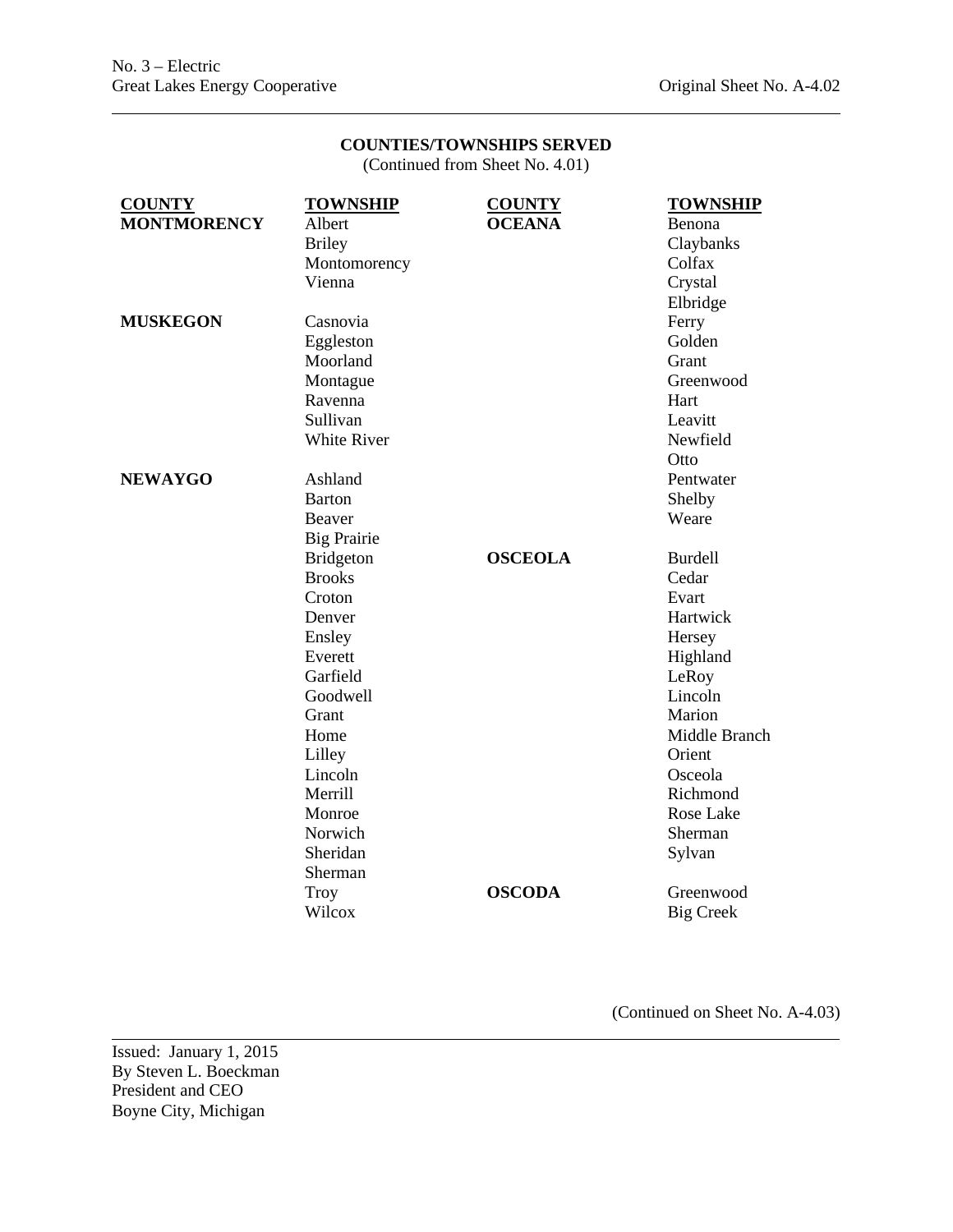(Continued from Sheet No. 4.02)

| <b>COUNTY</b>  | <b>TOWNSHIP</b>     | <b>COUNTY</b> | <b>TOWNSHIP</b> |
|----------------|---------------------|---------------|-----------------|
| <b>OTSEGO</b>  | <b>Bagley</b>       |               |                 |
|                | Charlton            |               |                 |
|                | Chester             |               |                 |
|                | Corwith             |               |                 |
|                | Dover               |               |                 |
|                | Elmira              |               |                 |
|                | Hayes               |               |                 |
|                | Livingston          |               |                 |
|                | Otsego              |               |                 |
|                |                     |               |                 |
| <b>OTTAWA</b>  | Allendale           |               |                 |
|                | Blendon             |               |                 |
|                | Georgetown          |               |                 |
|                | Holland             |               |                 |
|                | Jamestown           |               |                 |
|                | Olive               |               |                 |
|                | Polkton             |               |                 |
|                | Robinson            |               |                 |
|                | Zeeland             |               |                 |
|                |                     |               |                 |
| <b>WEXFORD</b> | <b>Cherry Grove</b> |               |                 |
|                | Henderson           |               |                 |
|                | Liberty             |               |                 |
|                | South Branch        |               |                 |
|                |                     |               |                 |
|                |                     |               |                 |

(Continued on Sheet No. A-4.03)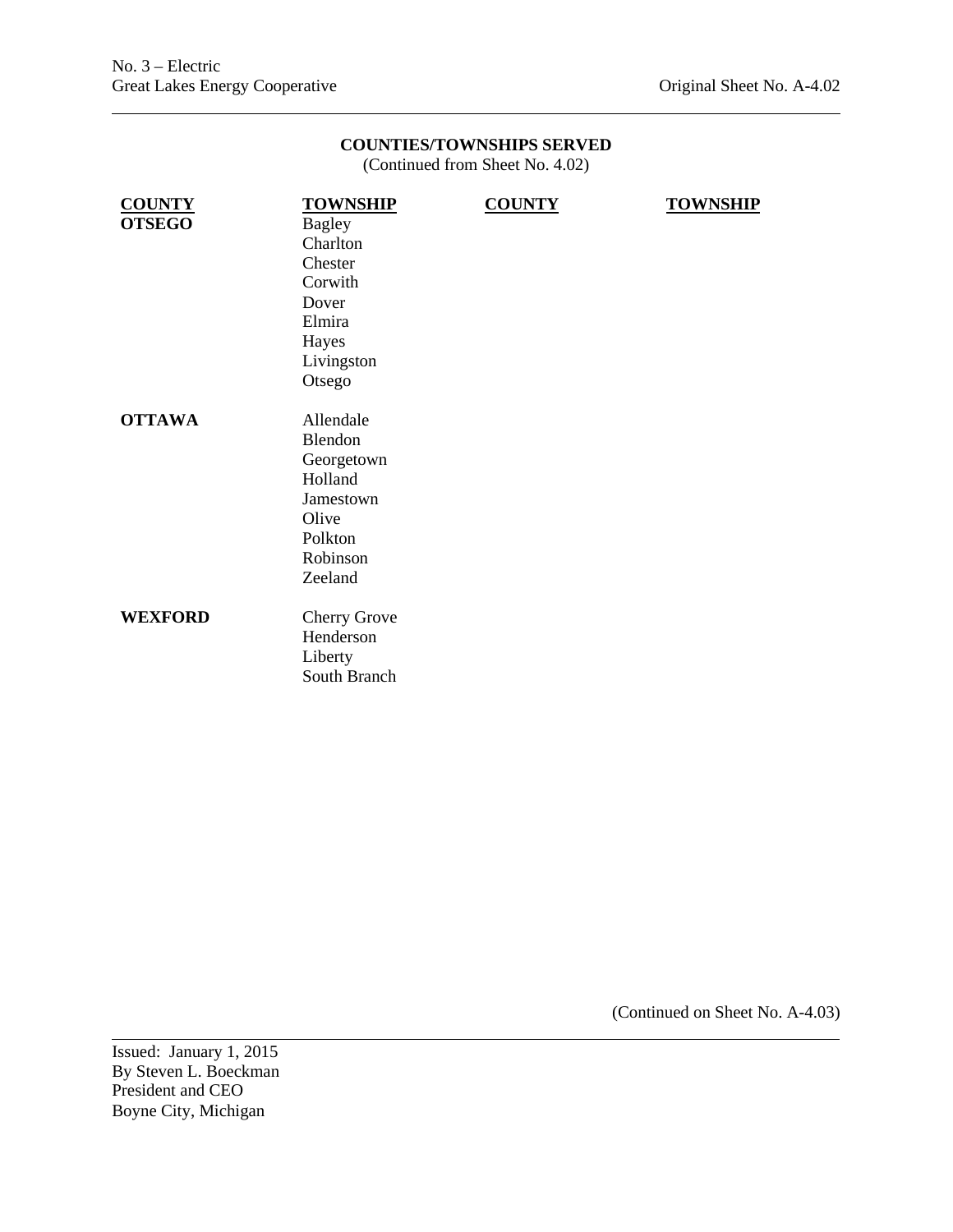# **SERVICE TERRITORY MAP**

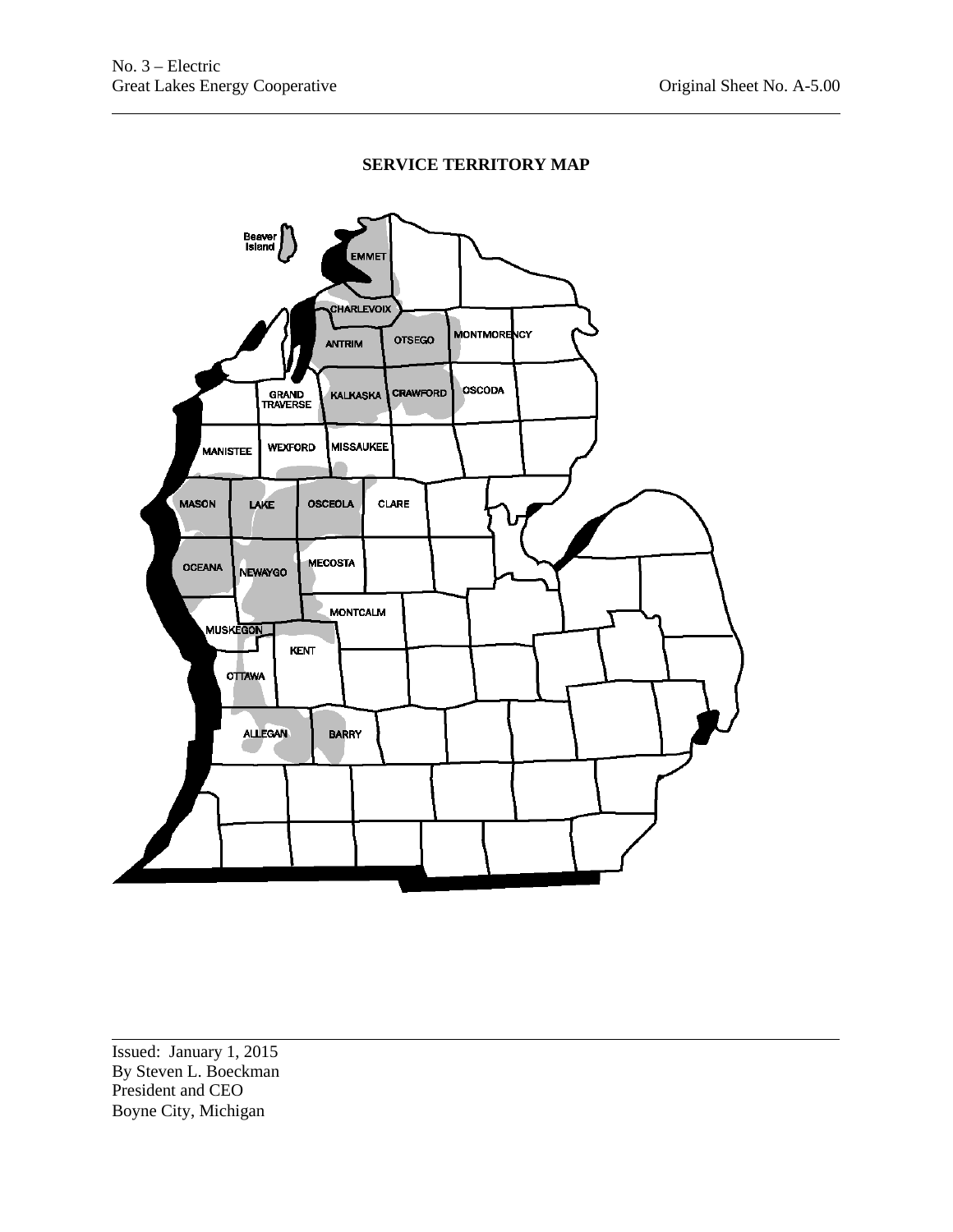#### **Great Lakes Energy Cooperative Section B Member Standards and Billing Practices**

### *Adopted by the Great Lakes Energy Board of Directors September 24, 2014, effective January 1, 2015.*

# **OBJECTIVE**

The objective of this policy is to ensure the Standards and Billing Practices for members receiving electric service from Great Lakes Energy Electric Cooperative are applied fairly and consistently for the Cooperative's members.

### **PART 1 – GENERAL PROVISIONS**

#### R 460.101 Application of rules.

Rule 1. This policy applies to members receiving electric service.

R 460.102 Definitions.

Rule 2. As used in these rules:

(a) "Actual meter reading" means an electric meter reading that is based on the member's actual energy use during the period reported and that was performed by a Cooperative representative, by the member and communicated to the company by mail, telephone, fax, on a secure company website, or other reasonable means, or that was transmitted to the Cooperative by an automated or remote meter reading device.

(b) "Applicant" means an emancipated minor or a person 18 years of age or older requesting electric service in person at the Cooperative office, in writing, by telephone or fax machine, through the internet, or any other form of communication that allows the applicant to provide the information required by the Cooperative.

(c) "Billing error" means an undercharge or overcharge that is caused by any of the following:

- (i) An incorrect actual meter read by a Cooperative representative.
- (ii) An incorrect remote meter read.
- (iii) An incorrect meter multiplier.
- (iv) An incorrect calculation of the applicable rate.
- (v) A meter switched by the Cooperative or a Cooperative representative.
- (vi) An incorrect application of the rate schedule.

(vii) Another similar act or omission by the Cooperative in determining the amount of a member's bill.

(viii) An undercharge or overcharge that is caused by a non-registering meter, a meter error, or the use of an estimated meter read or a member read is not a billing error.

- (d) "Billing month" means an electric consumption period of not less than 26 or more than 35 days.
- (e) "Charges for tariff service" means the rates for electric service and other charges

(f) "Collection charge" means a charge assessed for the costs associated with sending an employee to a residence to collect a past due payment in lieu of shutoff of service.

(g) "Cooperative" means Great Lakes Energy Electric Cooperative.

(Continued on Sheet No. B-2.00)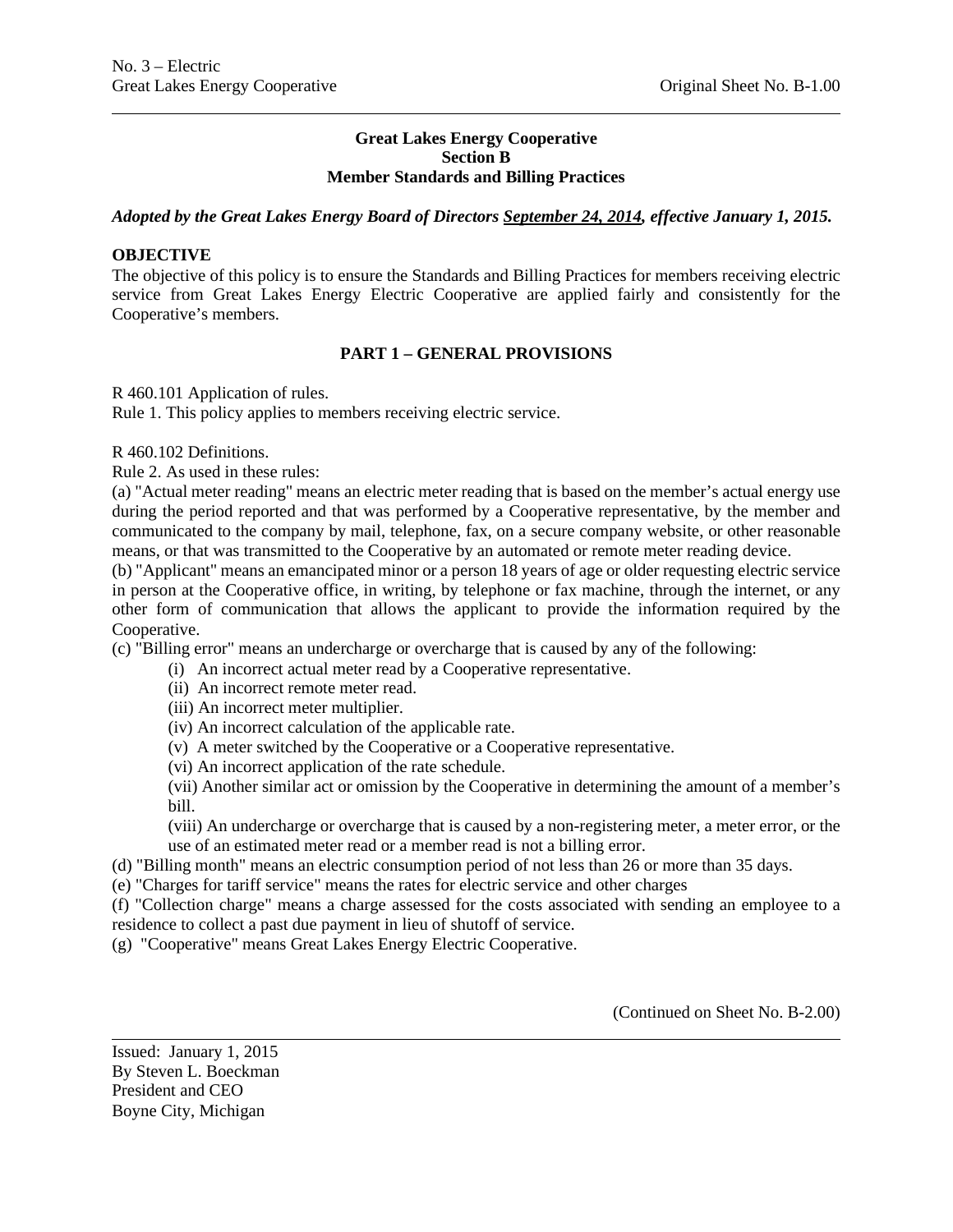#### **Great Lakes Energy Cooperative Member Standards and Billing Practices**  (Continued from Sheet No. B-1.00)

(h) "Critical care member" means any member who requires or has a household member that requires home medical equipment or a life support system, and who has provided appropriate documentation from a physician or medical facility to the Cooperative identifying the medical equipment or life support system and certifying that an interruption of service would be immediately life-threatening.

(i) "Cycle billing" means a system that renders bills for the electric service to various members on different days of a calendar month.

(j) "Delinquent account" means an account with charges for electric services that remain unpaid at least 5 days after the due date.

(k) "Eligible low-income member" means a Cooperative member whose household income does not exceed 150% of the federal poverty guidelines as published by the United States Department of Health and Human Services or who receives any of the following:

(i) Supplemental security income or low-income assistance through the Michigan Department of Human Services or successor agency

(ii) Bridge card (cash assistance)

(iii) Medicaid.

(l) "Eligible military member" means a Cooperative member, spouse of a member, or a member whose spouse is in the military and meets all of the following criteria:

(i) Is on full-time active duty.

 (ii) Is deployed overseas in response to a declared war or undeclared hostilities or is deployed within the United States in response to a declared national or state emergency and the household income is reduced as a result.

(iii) Notifies the Cooperative of his or her eligibility.

(iv)Provides verification of eligibility, if requested by the Cooperative.

(m) "Eligible senior citizen member" means a Cooperative member who meets all of the following criteria: (i) Is 65 years of age or older.

(ii) Advises the Cooperative of his or her eligibility.

(n) "Energy assistance program" means a program that provides financial assistance or assistance in improving energy efficiency and energy conservation.

(o) "Energy usage" means the consumption of electricity.

(p) "Estimated bill" means a bill for service at the premises that is not based on an actual meter reading for the period being billed but that is based on calculations of how much electricity a member used during the billing period.

(q) "Inactive member" means a member who has received the Cooperative's service in the past but is not currently receiving service.

(r) "Inquiry" means a question regarding a Cooperative matter that is asked by the member and answered by a Cooperative representative.

(s) "Late payment charge" means penalty charge that is assessed by the Cooperative because a bill or portion of a bill is delinquent.

(Continued on Sheet No. B-3.00)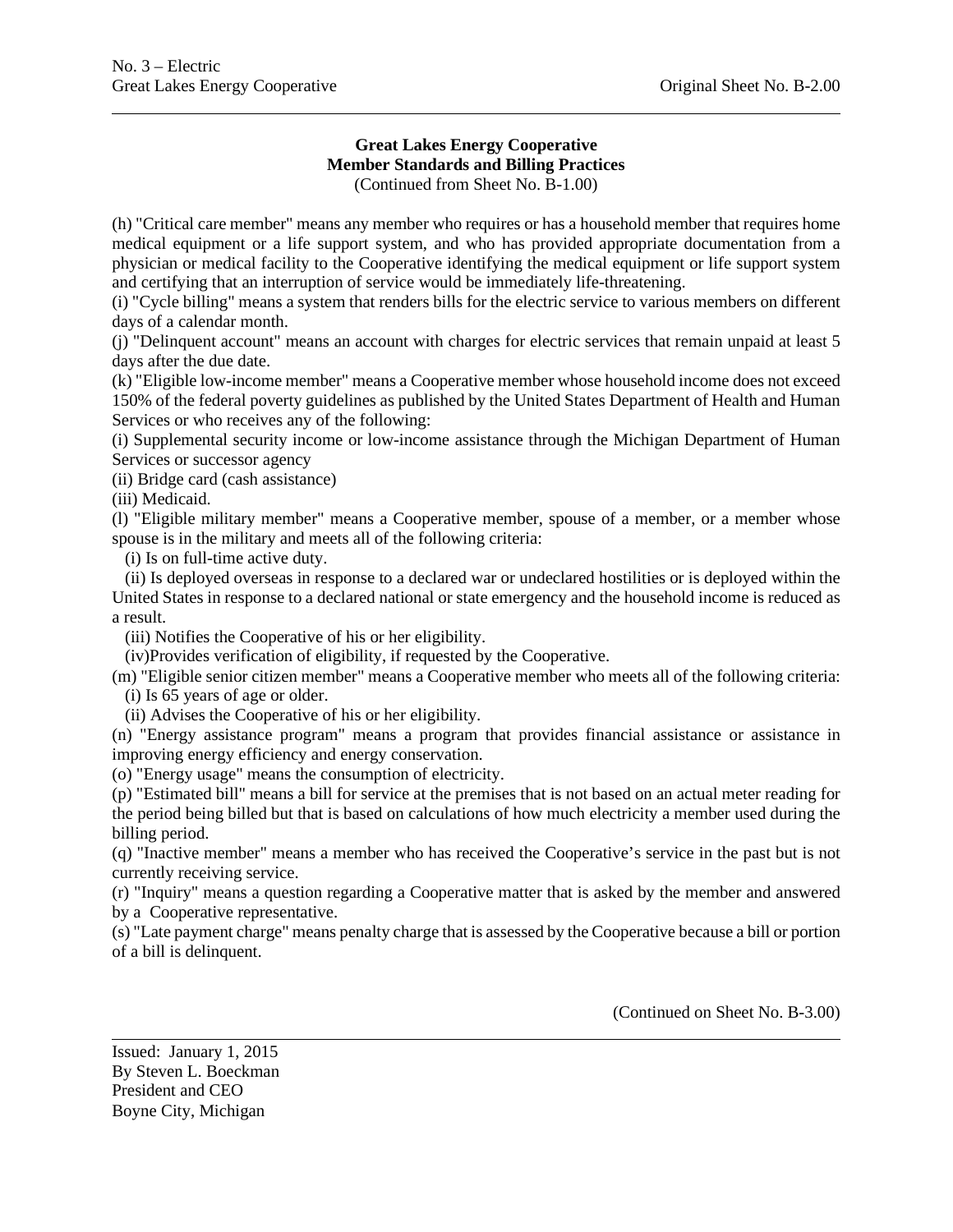#### **Great Lakes Energy Cooperative Member Standards and Billing Practices**  (Continued from Sheet No. B-2.00)

(t) "Medical emergency" means an existing medical condition of the member or a member of the member's household, as defined and certified by a physician or public health official on official stationery or company-provided form that will be aggravated by the lack of Cooperative service.

(u) " Member" means a purchaser of electricity that is supplied or distributed by the Cooperative.

(v) "Meter error" means a failure to accurately measure and record all of the electrical quantities used that are required by the applicable rate or rates.

(w) "New member" means a member who has never received the Cooperative's service.

(x) "Peak season" means the months of November, December, January, February and March for electric space heating and June, July, and August for other electric service.

(y) "Positive identification information" means a consistently used appropriate identification such as, but not limited to, a driver's license or ID card issued by a state, U.S. military card or military dependent's ID card, Native American tribal document, or passport.

(z) "Power supply cost recovery" means the adjustment in rates to recognize the cost of purchased power and fuel for electric generation.

(aa) "Previous member" means a member who has received the Cooperative's service in the past but is not currently receiving service.

(bb) "Remote shutoff or restoration capability" means the ability to terminate or restore service to a premise from another location.

(cc) "Residential service or use" means use of electricity for residential purposes.

(dd) "Satisfactory payment history" means that a member's account was not delinquent in the last 12 months.

(ee) "Seasonal service or use" means use of electricity for seasonal purposes.

(ff) "Settlement agreement" means a documented agreement that is signed by both the member and the Cooperative and resolves any matter in dispute or provides for the payment of amounts not in dispute over a reasonable period of time.

(gg) "Shutoff of service" means a discontinuance of electric service that is not requested by a member.

(hh) "Space heating season" means the period between November 1 and March 31.

(ii) "Termination of service" means a discontinuance of electric service that is requested by a member.

(jj) "Unauthorized use of electric service" means theft, fraud, interference, or diversion of service, including but not limited to meter tampering (any act which affects the proper registration of service through a meter), by-passing (unmetered service that flows through a device connected between a service line and member-owned facilities), and service restoration by anyone other than the Cooperative or its representative.

(Continued on Sheet No. B-4.00)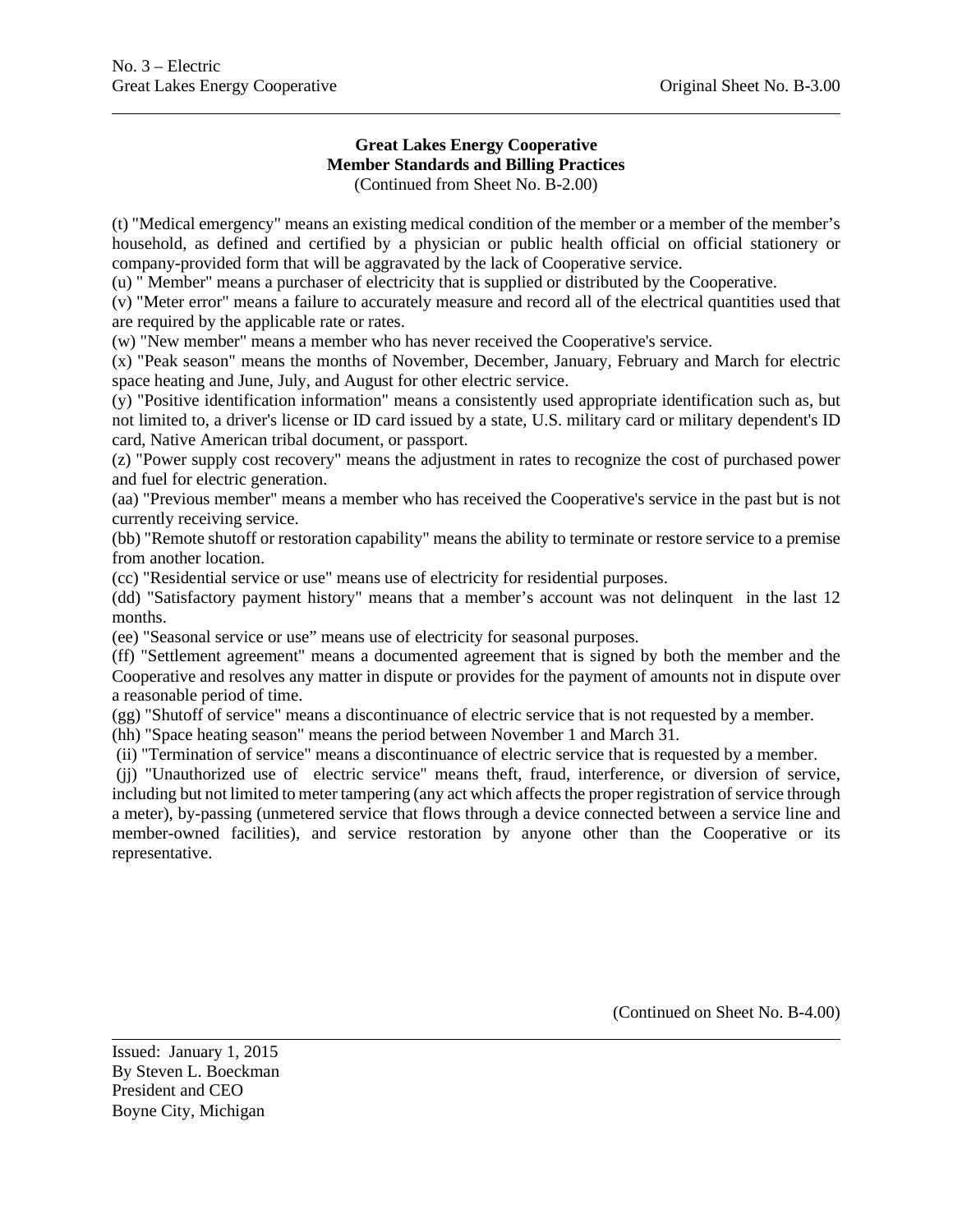#### **Great Lakes Energy Cooperative Member Standards and Billing Practices** (Continued from Sheet No. B-3.00)

R 460.103 Discrimination prohibited.

Rule 3. The Cooperative will not discriminate against or penalize a member for exercising any right granted by these rules.

R 460.104 Conduct of Proceeding. Rule 4. – This section deleted

R 460.105 Additional rules.

Rule 5. The Cooperative may adopt additional rules governing relations with its members that are reasonable and necessary and that are consistent with this policy. The Cooperative's policies will be subject to approval by the Cooperative's Board of Directors.

#### **PART 2. APPLICATION FOR SERVICE**

R 460.106 Service requests for new or previous members.

Rule 6. (1) Applicants for service may become new member by requesting service in person at the Cooperative company office, in writing, by telephone, fax, internet, or other means of communication. Using any of these methods, an applicant will do both of the following:

(a) Provide positive identification information as defined in R 460.102.

(b) Pay a deposit, if required by R  $460.109$  or R  $460.110$ .

(2) The Cooperative may also require payment of a delinquent account as a condition of providing or continuing service if the following conditions apply:

(a) The delinquent account is in the member's or applicant's name.

(b) The delinquent account is owed to the Cooperative and accrued within the last 6 years.

R 460.107 Applicant information.

Rule 7. (1) The Cooperative may request but will not require anyone other than the applicant to assume responsibility for service. The Cooperative will permit more than 1 name on the application if requested by the member and agreed to by the second party.

(2) If the applicant is renting the premises for which service is requested, the Cooperative may require proof that the applicant is a tenant. Written or oral confirmation by the manager, landlord, or owner of the property, or a notarized signed copy of the rental agreement is sufficient proof. An applicant may verify a lease by submitting a lease agreement containing notarized signatures of the landlord and tenant or by providing the Cooperative with contact information for the landlord.

(Continued on Sheet No. B-5.00)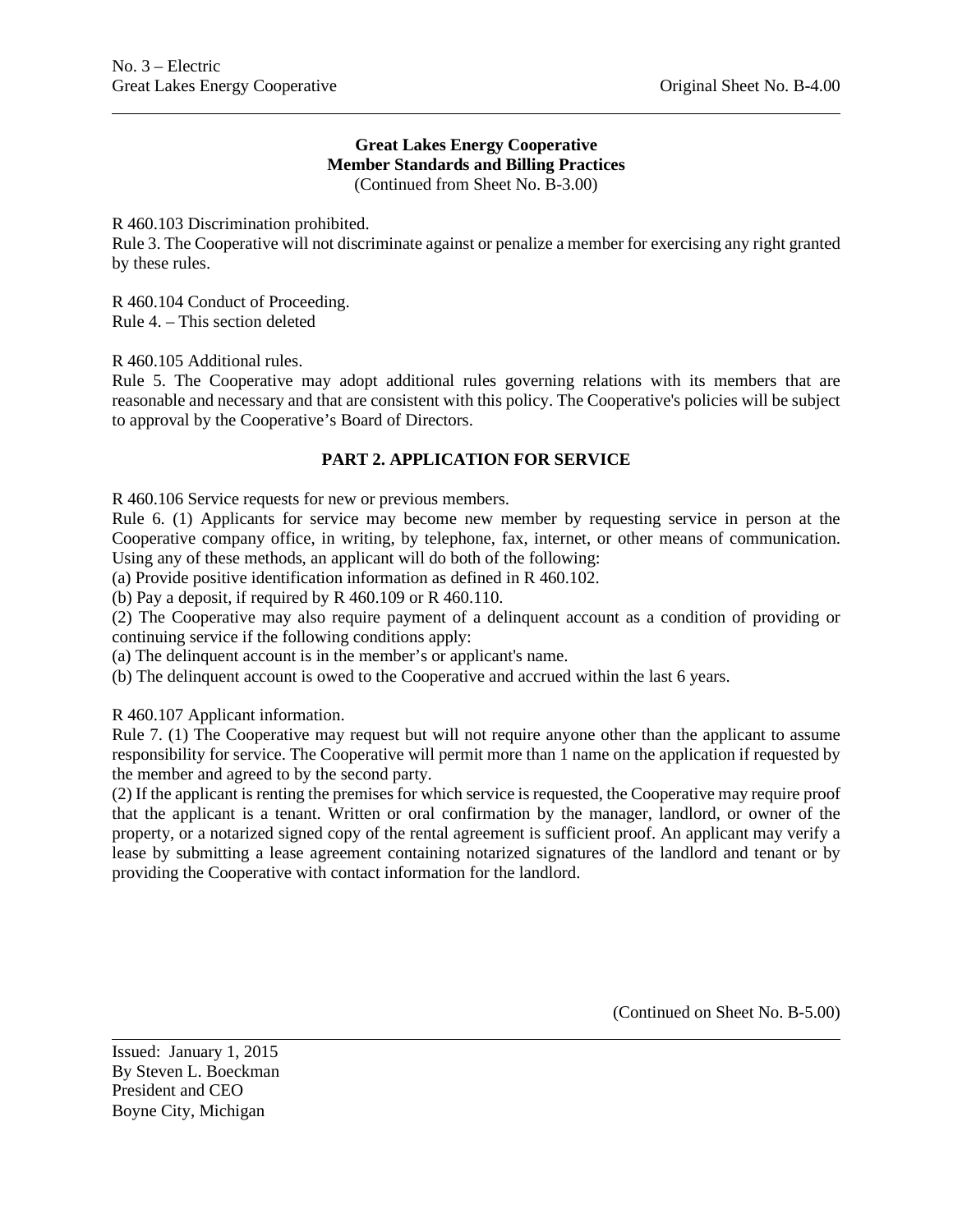### **Great Lakes Energy Cooperative Member Standards and Billing Practices** (Continued from Sheet No. B-4.00)

**PART 3. DEPOSITS TERMS AND CONDITIONS** 

R 460.108 Prohibited practices.

Rule 8. The Cooperative will not require a deposit as a condition of new or continued electric service based upon any of the following:

(a) If the member or applicant has a satisfactory credit history with any utility during the previous 6 years. (b) Income.

(c) Home ownership.

(d) Residence location.

(e) Race.

(f) Color.

(g) Creed.

(h) Sex.

(i) Age.

(j) National origin.

(k) Marital status.

(l) Familial status.

(m) Disability.

(n) The department of human services or its successor agency is responsible for making payments to the Cooperative on behalf of the applicant.

R 460.109 Deposit for new member.

Rule 9. (1) The Cooperative may require a deposit as a condition of providing service to a new member if any of the following provisions apply:

(a) At the time of the request for service, the applicant has an unsatisfactory credit history with any utility that accrued within the last 6 years.

(b) The applicant misrepresents his or her identity or credit standing.

(c) The applicant fails to provide positive identification information upon request at the time of applying for new service.

(d) The applicant requests service for a location at which he or she does not reside.

(e) The applicant engaged in unauthorized use of electric service within the last 6 years

(f) Within the past 3 years, the applicant lived in a residence with a person who accrued a delinquent account for electric service to the shared residence, during the time the applicant lived there, which remains unpaid, and the person with the delinquent account now resides with the applicant.

(g) The applicant has sought relief under federal bankruptcy laws within the last 6 years.

(Continued on Sheet No. B-6.00)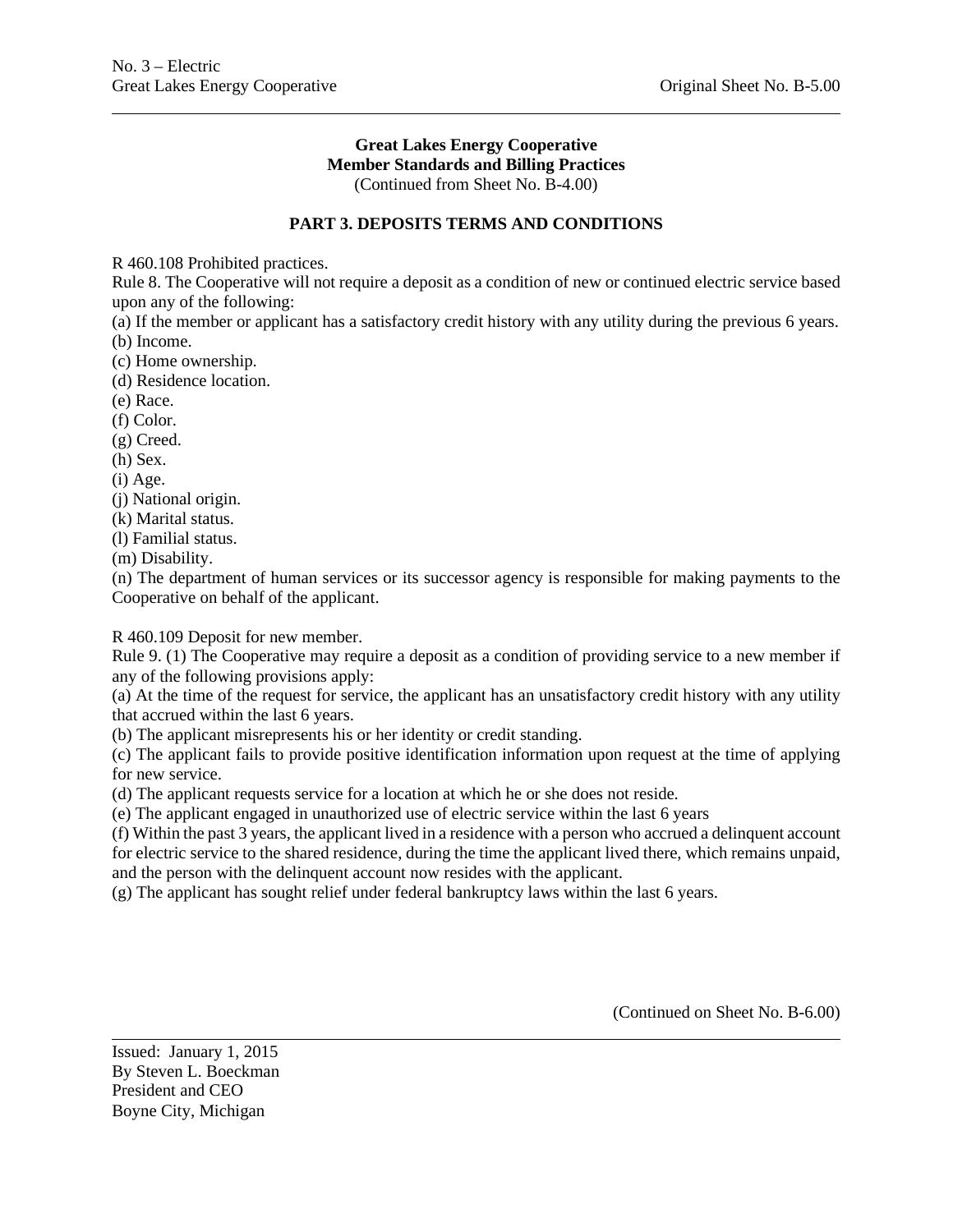#### **Great Lakes Energy Cooperative Member Standards and Billing Practices** (Continued from Sheet No. B-5.00)

R 460.110 Deposit for a previous member or for continued service.

Rule 10. (1) The Cooperative may require a deposit as a condition of providing or restoring service to a previous member or continuing service to a current member if any of the following provisions apply:

(a) At the time of the request for service, the member or applicant has a prior service account that is delinquent that accrued within the last 6 years.

(b) The member or applicant misrepresents his or her identity or credit standing.

(c) The member or applicant fails to provide positive identification information upon request at the time of applying for service.

(d) The member or applicant engaged in unauthorized use of electric service within the last 6 years.

(e) The Cooperative has shut off service to the member for nonpayment of a delinquent account.

(f) The Cooperative has had 1 or more checks issued from the member's account returned from a financial institution for insufficient funds or no account or has had 1 or more payments from the member's debit or credit card or other form of payment denied within the last 12 months, excluding financial institution error. (g) The applicant has sought relief under federal bankruptcy laws within the last 6 years.

(h) Within the past 3 years, the applicant lived in a residence with a person who accrued a delinquent account for electric service to the shared residence, during the time the applicant lived there, which remains unpaid, and the person with the delinquent account now resides with the applicant.

(i) The Cooperative may require a deposit from an existing commercial/industrial member if 2 or more final disconnect notices have been issued within the most recent 12-month period, service has been discontinued for nonpayment, the member has engaged in unauthorized use of electric service, or the member exhibited an unsatisfactory record of bill payment within the first 6 months after service commenced.

R 460.111 General deposit conditions.

Rule 11. (1) All of the following apply to payment of deposits:

(a) A deposit that is required under these rules due to a prior outstanding debt or a shutoff for nonpayment will not be less than \$100 and may be up to four times the Cooperative's system average monthly bill. A deposit for commercial/industrial members shall not be more than 15% of the member's annual electric bill. The deposit required as a condition of providing, restoring, or continuing service due to unauthorized use of utility service by a commercial/industrial member shall not be more than 4 times the utility's system average monthly bill for the same class of service.

(b) The Cooperative may offer an eligible low-income member the option of paying a deposit required under these rules in 2 monthly installments.

(2) A deposit that is required as a condition of providing, restoring, or continuing service due to unauthorized use of electric service will not be less than \$200.00 or 4 times the Cooperative's system average monthly bill. The Cooperative may also require payment of the delinquent account and approved charges as a condition of providing, restoring, or continuing service if the account is in the member's, or applicant's name, is delinquent, owed to the Cooperative, and accrued within the last 6 years.

(Continued on Sheet No. B-7.00)

Issued: **May 11, 2018** By **Bill Scott** President and CEO Boyne City, Michigan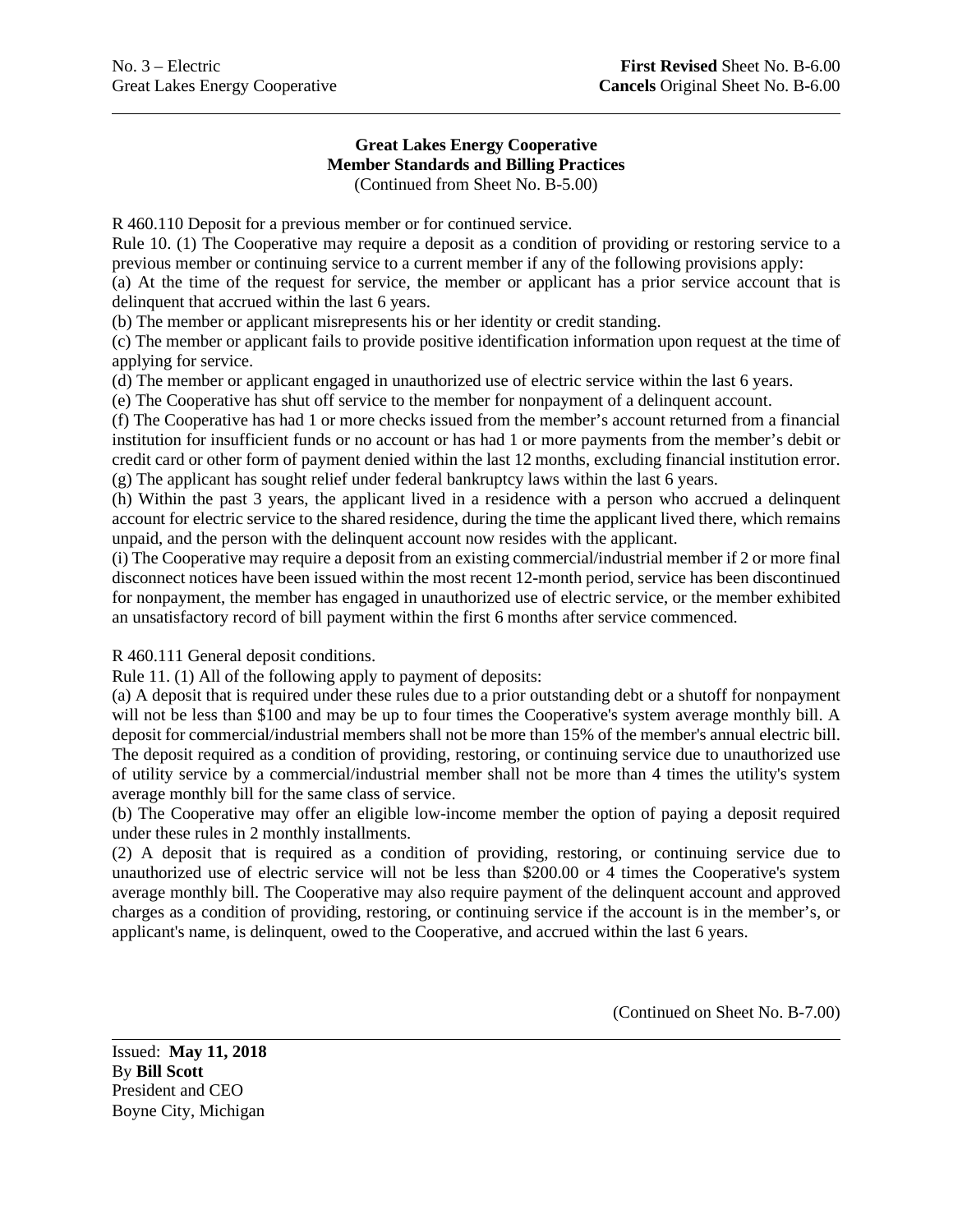# **Great Lakes Energy Cooperative Member Standards and Billing Practices** (Continued from Sheet No. B-6.00)

(3) The Cooperative will pay simple interest to each member who is required to make a deposit for the time the deposit is held by the Cooperative. The interest rate will be the rate paid on the United States savings bonds, series EE, as of the first business day of the calendar year. The Cooperative will credit interest semiannually to the service account of the member or pay it upon the return of the deposit, whichever occurs first.

A deposit for commercial/industrial members using less than 15,000 kWh annually shall not be more than 15% of the member's annual electric bill. A deposit for all other commercial/industrial members shall not be more than 25% of the member's annual electric bill. The deposit required as a condition of providing, restoring, or continuing service due to unauthorized use of utility service shall not be more than 4 times the average peak season monthly bill, or 4 times the utility's system average peak season monthly bill for the same class of service if the member's consumption history for the service is unavailable.

(4) The member's credit will be established, and the Cooperative will return the deposit and accrued interest upon satisfactory payment by the member of all proper charges for electric service for a period of 12 consecutive months. A Cooperative may retain the deposit assessed because of unauthorized use of electric service for a period of 36 months.

(5) For purposes of this rule, the payment is satisfactory if it is made before the notice of shutoff of service for nonpayment.

(6) For members terminating service, if the Cooperative has not already returned the deposit, the Cooperative will credit the deposit, with accrued interest, to the final bill.

(7) The Cooperative will maintain a detailed record of all deposits received from members. The record will show all of the following information:

(a) The name of the member.

(b) The location of the premises occupied by the member at the time of making the deposit and each successive location while the deposit is retained.

(c) The date the member paid the deposit and the amount.

(d) The dates the Cooperative paid interest and the amounts.

(8) Upon member request the Cooperative will provide the member with a written receipt for the deposit and instructions regarding how a member who is entitled to the return of his or her deposit may obtain the deposit.

(9) The Cooperative will make reasonable efforts to locate members with unclaimed deposits or credits.

R 460.112 Guarantee term and conditions Rule 12. – This section deleted

(Continued on Sheet No. B-8.00)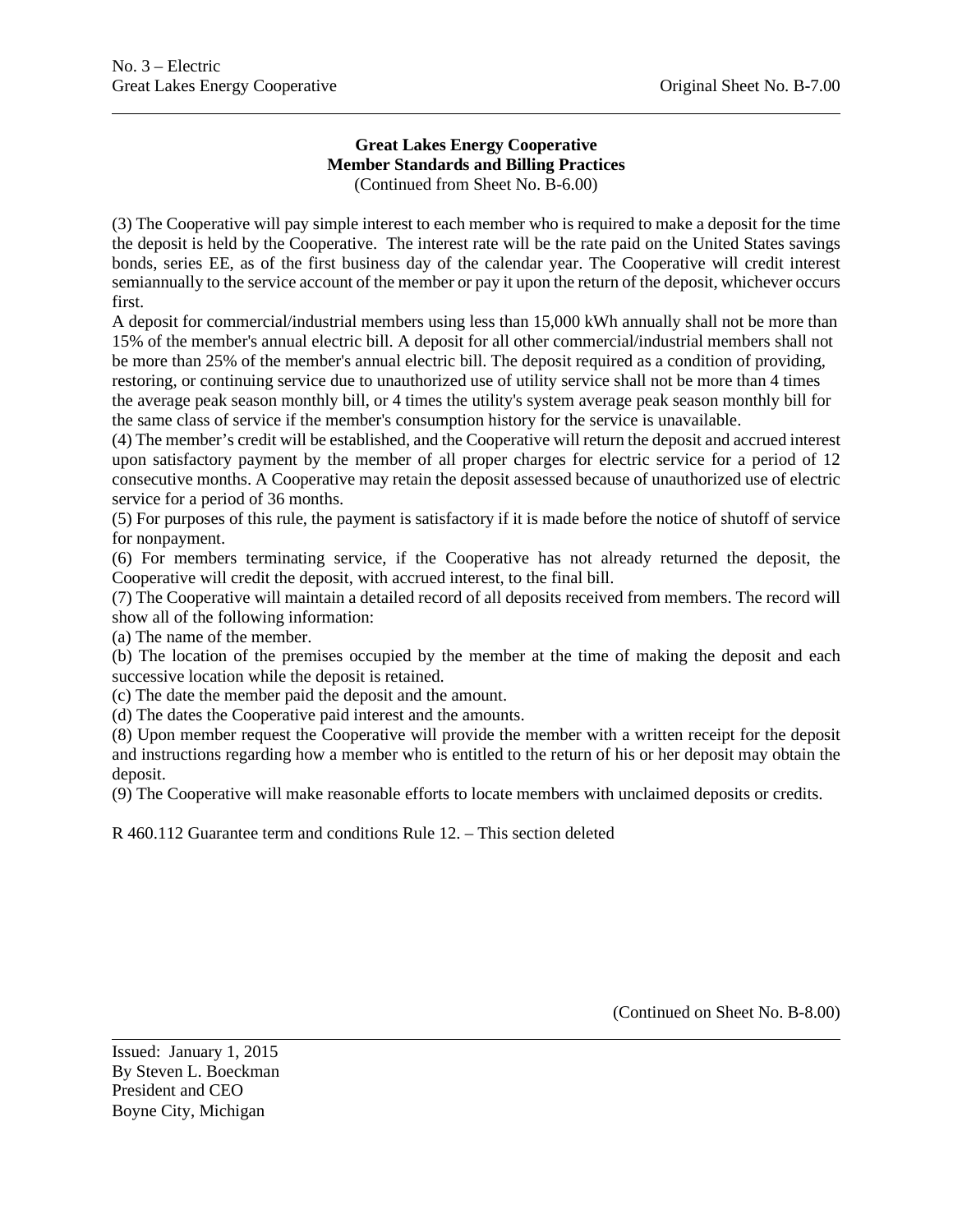#### **Great Lakes Energy Cooperative Member Standards and Billing Practices** (Continued from Sheet No. B-7.00)

**PART 4. METER READING PROCEDURES, METER ACCURACY, METER ERRORS AND RELOCATION** 

R 460.113 Actual and estimated meter reading.

Rule 13. (1) Except as specified in this rule, the Cooperative will provide all members with an actual monthly meter reading as defined in R 460.102. The Cooperative may estimate a meter reading only if an actual meter reading cannot be obtained by any reasonable or applicable method described in R 460.102. If the Cooperative cannot obtain an actual meter reading, then the Cooperative will maintain records of the efforts made to obtain an actual meter reading and its reasons for failure to obtain an actual meter reading. (2) The Cooperative will estimate member bills only when the Cooperative's estimated bill procedures assure reasonable billing accuracy. A bill that is rendered on an estimated basis will be clearly and conspicuously identified as such.

R 460.114 Company representative identification.

Rule 14. Upon request, the Cooperative representative at the member's premises will provide the member or other household member with appropriate picture identification confirming the representative's employment with the company.

R 460.115 Member meter reading. Rule 15. - This Section deleted

R 460.116 Meter accuracy, meter errors, meter relocation.

Rule 16. (1) Meters recording usage inaccurately will be repaired or replaced by the company. Any meter in service that remains broken as determined by a specific test of the meter or that does not correctly register member usage for a period of 6 months or more will be removed and members will not be required to pay bills generated from these meter readings beyond the 6-month period from the date the meter malfunction occurred. This rule does not alter the provisions of R 460.3613 governing the testing and replacement of electric meters.

(2) The Cooperative may assess a meter relocation charge in any of the following situations:

(a) The Cooperative shut off service by disconnection at the street or pole because the Cooperative could not obtain access to the meter.

(b) The member requests that the utility relocate the meter.

(3) If the Cooperative moves the meter for reasons other than the reasons listed under sub rule (2) of this rule, and the member wants the meter placed in a different location than that selected by the Cooperative, then the member will pay any additional costs.

(Continued on Sheet No. B-9.00)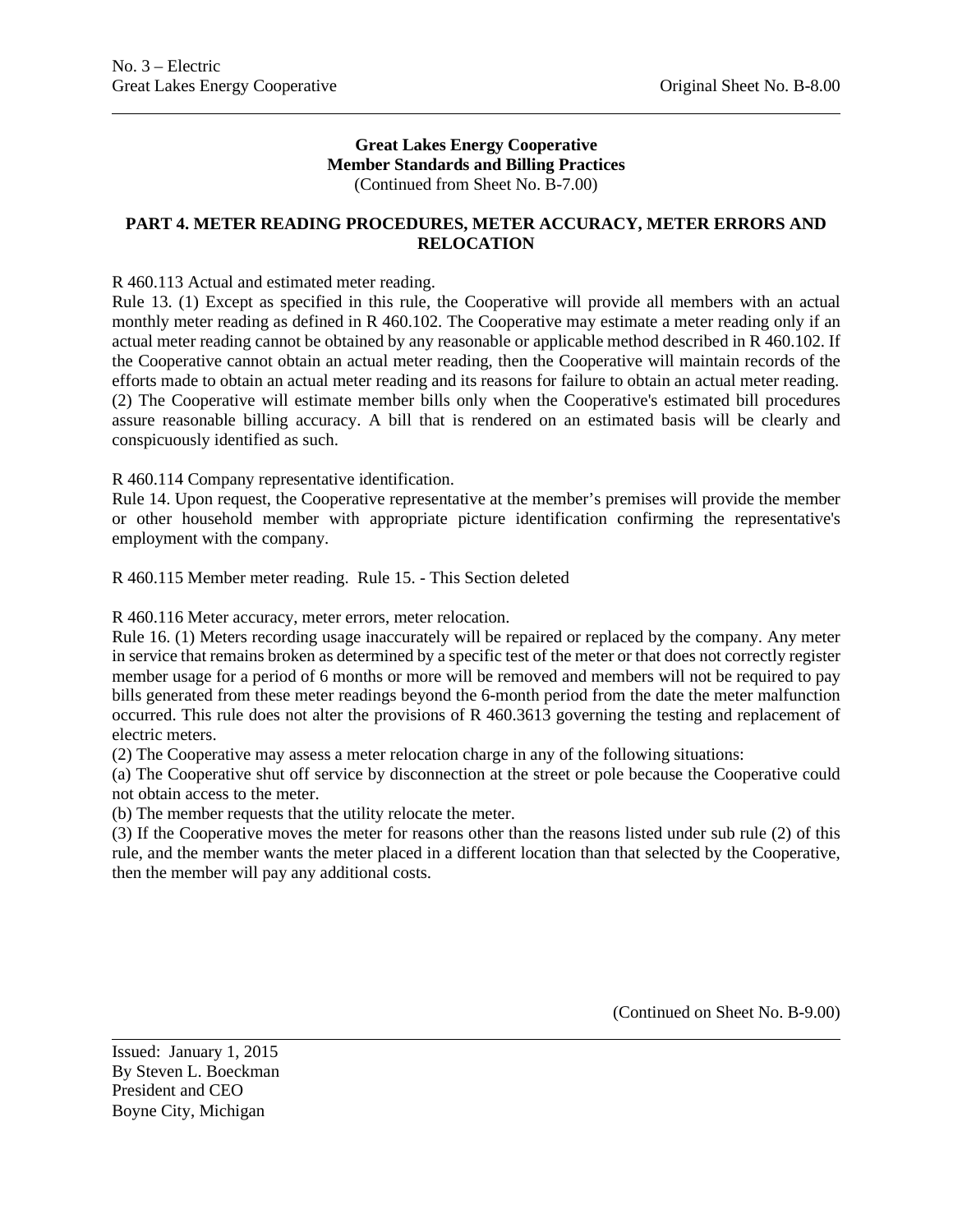#### **Great Lakes Energy Cooperative Member Standards and Billing Practices** (Continued from Sheet No. B-8.00)

**PART 5. BILLING AND PAYMENT STANDARDS** 

R 460.117 Billing frequency; method of delivery.

Rule 17. (1) The Cooperative will send a bill each billing month to its members in accordance with approved rate schedules unless the Cooperative and the member agree to another billing interval. The Cooperative will send a bill to members by mail unless the Cooperative and the member agree to another method of delivery.

(2) The member may designate a third party to receive bills, shutoff notices, or other communications from the Cooperative on the member's behalf if the member submits a document signed by the member and the designated third party to the Cooperative. The receipt of bills by a third party does not make that party responsible for the bills.

(3) Members who use online billing and payment will have the same rights and responsibilities as members who use paper bills and payment by US mail.

#### R 460.118 Equal monthly billing.

Rule 18. Upon member request, a Cooperative will bill a member with a satisfactory payment history under an equal monthly billing program.

#### R 460.119 Cycle billing.

Rule 19. A Cooperative may use cycle billing if each member receives a bill on or about the same day of each billing month. If the Cooperative changes the billing cycle by more than 7 days, it will provide notice to affected members at least 10 days before making the change.

#### R 460.120 Payment of bill.

Rule 20. (1) The Cooperative will permit each member a period of not less than 21 days from the date the bill was sent to pay in full unless the member specifically designates a different payment date. The Cooperative will not withdraw funds from a member account before the due date in cases where a member uses an automatic bill payment plan unless the member agrees to a different date.

(2) The Cooperative will not attempt to recover from any member any outstanding bills or other charges due upon the account of any other person.

(3) The member has the right to pay any delinquent bill at any time prior to disconnection in order to preserve uninterrupted service. After proper notice of shutoff under R 460.138 and R 460.141 has been provided, it will be the member's responsibility to contact the Cooperative and arrange payment before disconnection.

(4) The Cooperative may authorize payment agents to accept payments on behalf of the Cooperative. The authorized agents will accept payment and provide payment receipt, without request, that may be used by the member to verify payment with the Cooperative. The payment receipt will also clearly state any charges or fees for use of the payment agent services. Payment agent locations will be clearly marked as "Authorized Payment Agent for Great Lakes Energy".

(Continued on Sheet No. B-10.00)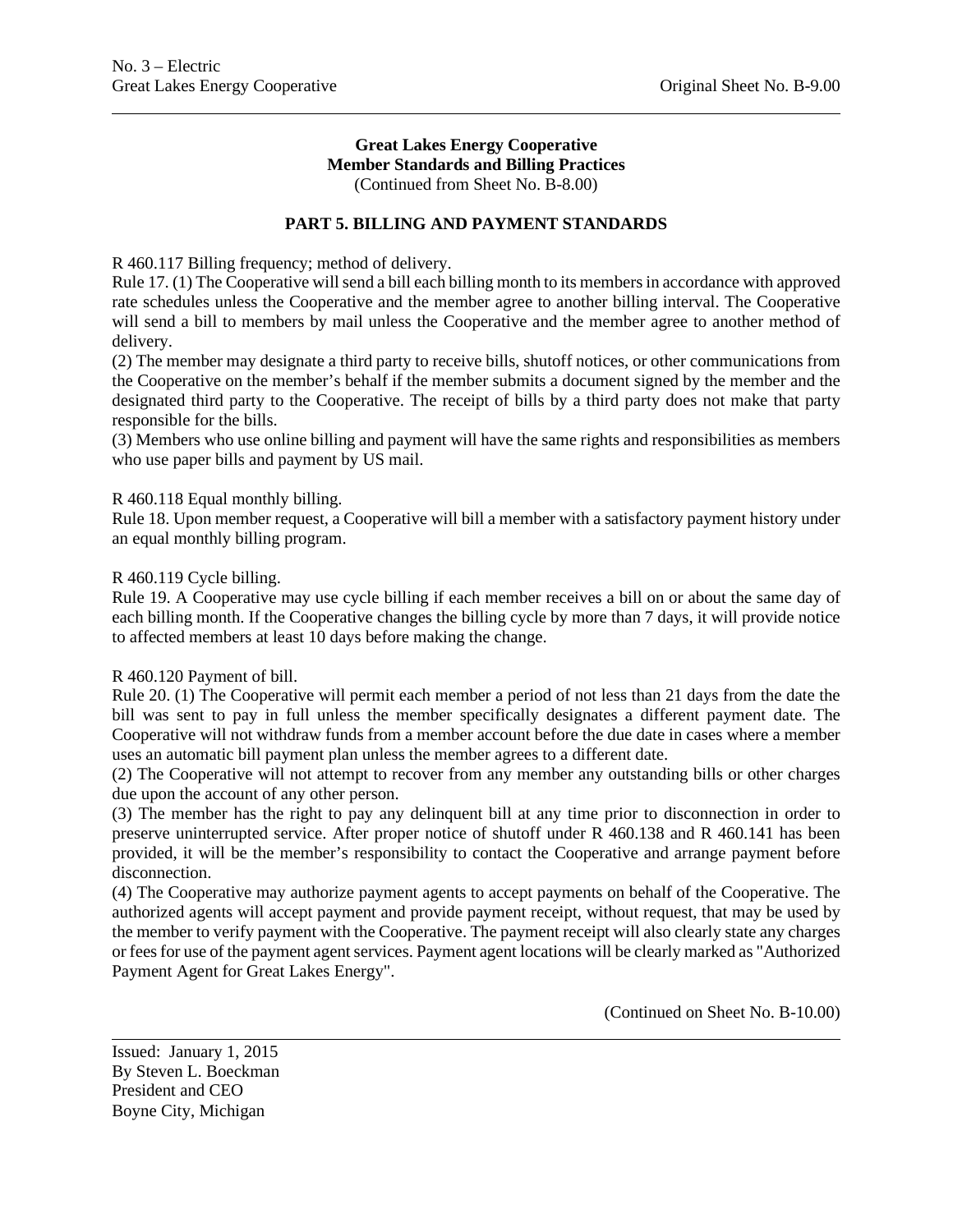# **Great Lakes Energy Cooperative Member Standards and Billing Practices**

(Continued from Sheet No. B-9.00)

# R 460.121 Payment period.

Rule 21. (1) The date a bill is sent is the date the Cooperative transmits the billing information to the member. If the last day for payment falls on a Sunday, legal holiday, or other day when the offices of the Cooperative regularly uses for the payment of members' bills are not open to the general public, the payment date be extended through the next business day.

(2) If a member fails to make full payment by the due date, the Cooperative may begin to implement its collection practices including the use of automated telephone calls reminding the member or a third party designated under R 460.117(2) that the bill is past due.

# R 460.122 Allowable charges.

Rule 22. (1) The Cooperative will bill each member for the amount of electricity consumed and any other approved charges in accordance with the rates and tariffs approved by the Cooperative's Board of Directors. (2) The Cooperative may assess a late payment charge that is not more than 2%, not compounded, of the portion of the bill, net of taxes, that is delinquent. The Cooperative will not assess a late payment charge against a member who is participating in a shutoff protection program described in Part 9 of these rules.

R 460.123 Bill information.

Rule 23. (1) A bill that is transmitted by the Cooperative will state clearly all of the following information: (a) The beginning and ending meter readings and dates for the billing period.

(b) The units of energy consumed during the billing period and the units of energy consumed during the comparable period the prior year.

(c) A designation of the rate.

(d) The due date.

(e) Any previous balance.

(f) The amount due for energy usage.

(g) The amount due for other authorized charges.

(h) The amount of tax.

(i) The total amount due.

(j) That the member should contact the company regarding an inquiry or complaint about the bill before the due date.

(k) The address and telephone number of the Cooperative at which the member may initiate any inquiry or complaint regarding the bill, or the service provided by the Cooperative.

(2) Online billing.

(a) The member will not be required to use online billing.

(b) No enrollment or usage fees will be assessed to a member who chooses to receive bills or member information online.

(Continued on Sheet No. B-11.00)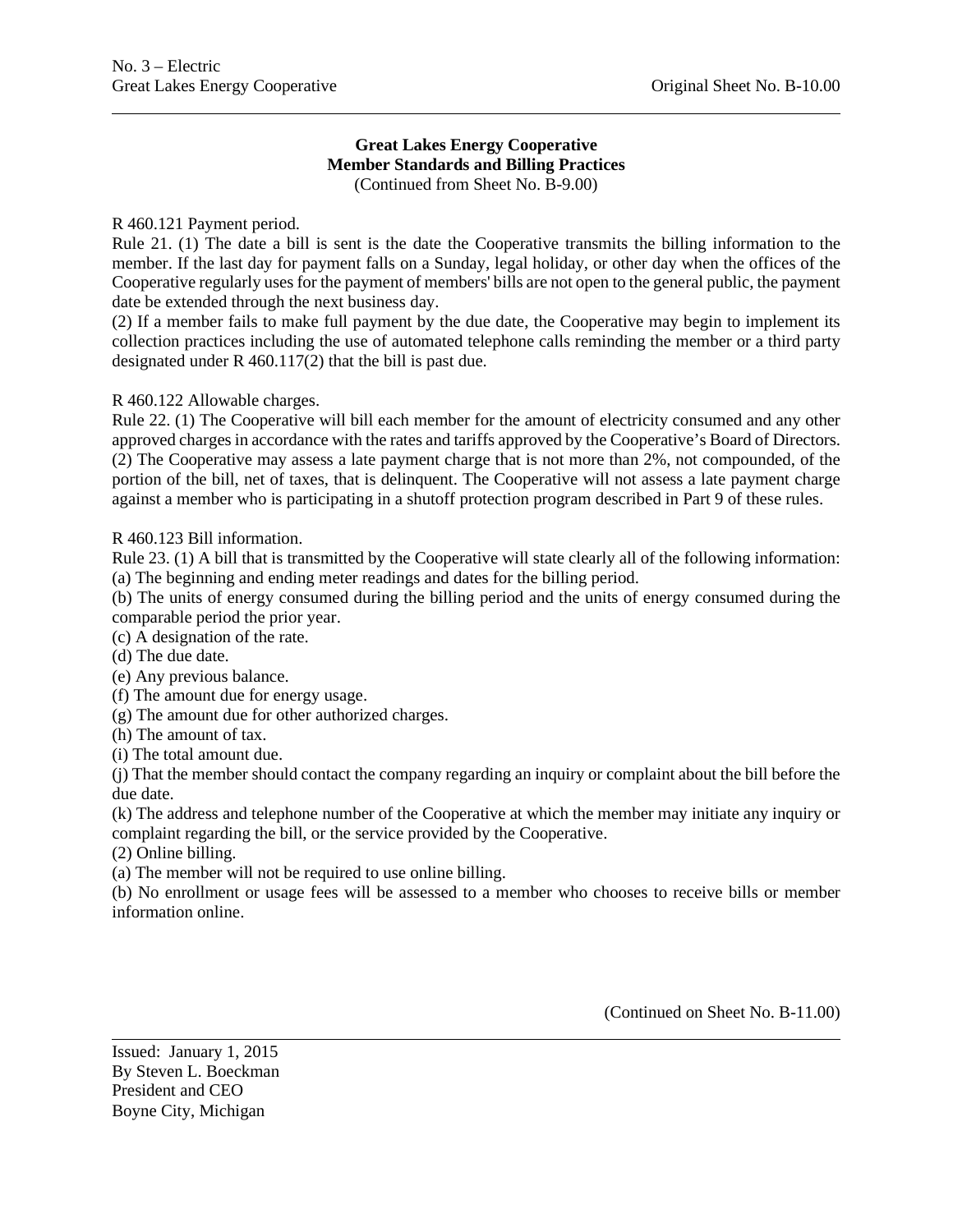#### **Great Lakes Energy Cooperative Member Standards and Billing Practices** (Continued from Sheet No. B-10.00)

(c) The online billing statement will include, at minimum, all information listed in sub rule (1) of this rule. (d) The cooperative will maintain a secure and encrypted site to be accessed by the member of record after completing the secure registration process.

(e) The cooperative may require that the member use a password or security question to access the online billing system. The company will not require the member to use his or her social security number to enroll in or access the billing system.

(f) Any payment made online will be treated as a payment to the company business office.

(g) Use of the online system will not restrict the member in using other payment methods. All other payment methods will continue to be available to the member.

# R 460.124 Separate bills.

Rule 24. (1) The cooperative may combine two or more accounts in conformity with the provisions of R 460.123 or will transmit a separate bill for service provided at each service location if requested by a member.

Notwithstanding the provisions of sub rule (1) of this rule, if there is shutoff or termination of service at a separate residential metering point, residence, or location in accordance with these rules, then the Cooperative may transfer an unpaid balance to any other residential or non-commercial service account of the member.

R 460.125 Billing for non-tariff services Rule 25 – This section deleted

### R 460.126 Billing error.

Rule 26. (1) If the Cooperative overcharges a member due to a billing error, the Cooperative will refund or credit the amount of the paid overcharge on the bill immediately following the discovery of the error. Upon member request, overcharges greater than \$100 will be refunded within 30 days. The Cooperative is not required to adjust or refund, for more than the 3 years immediately preceding discovery of the billing error, unless the member is able to establish an earlier date for commencement of the error.

(2) If the Cooperative undercharges a member, the following provisions apply:

(a) In cases that involve unauthorized use of electric service the Cooperative may back bill the member for the amount of the under charge. The Cooperative may also charge all additional fees and cost associated with the unauthorized use of electric service.

(b) In cases that do not involve unauthorized use of electric service, the Cooperative may back bill the member for the amount of the undercharge during the 12-month period immediately preceding discovery of the error. The Cooperative will offer the member reasonable payment arrangements for the amount of the back bill, which will allow the member to make installment payments over a period at least as long as the period of the undercharge.

(Continued on Sheet No. B-12.00)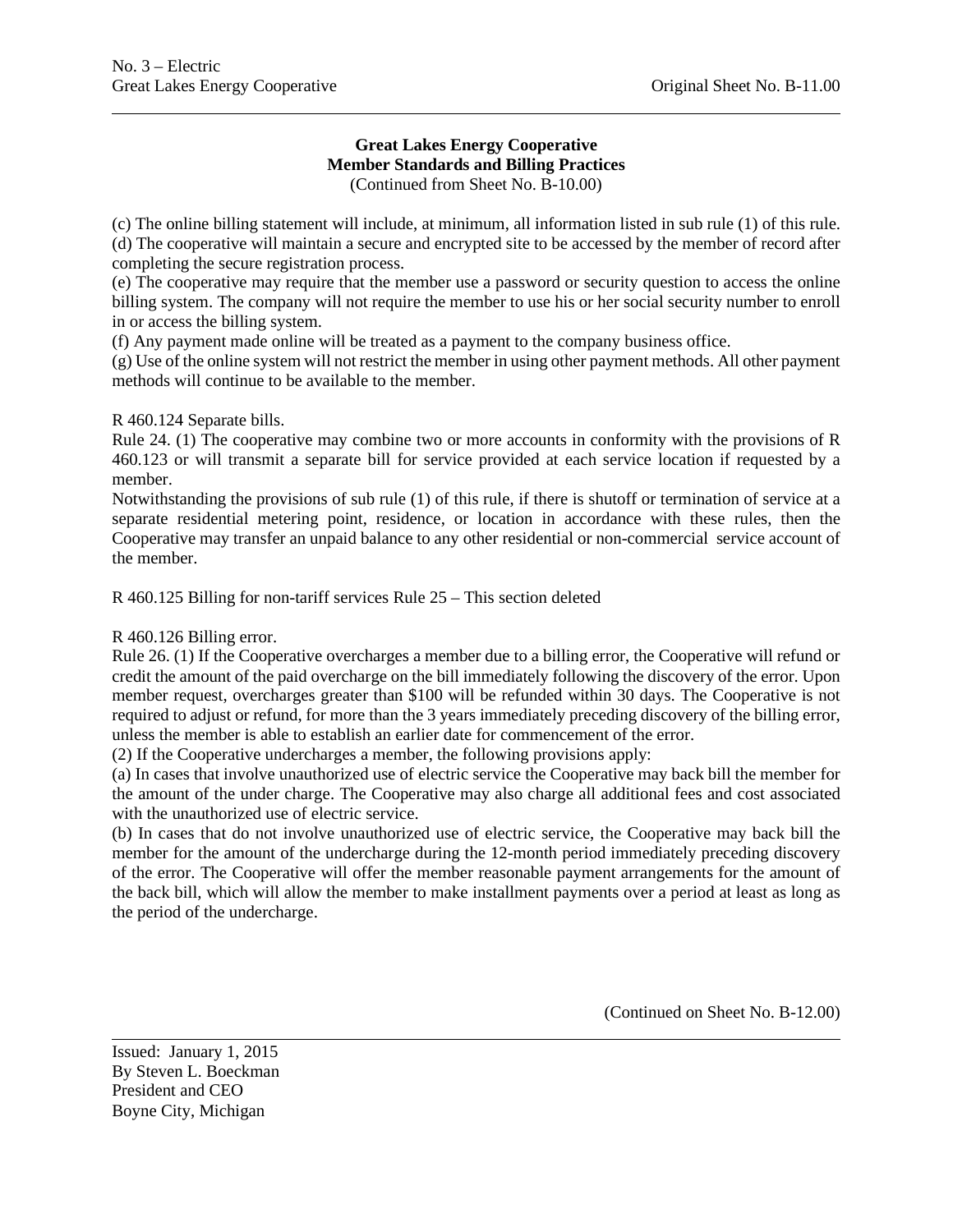#### **Great Lakes Energy Cooperative Member Standards and Billing Practices** (Continued from Sheet No. B-11.00)

# **PART 6. VOLUNTARY TERMINATION OF SERVICE**

R 460.127 Voluntary termination.

Rule 27. (1) Subject to the provisions of these rules, a Cooperative member or authorized representative will do all of the following:

(a) Notify the Cooperative in person, by telephone, in writing, by fax, or on the internet at least 10 business days prior to requested service termination.

(b) Allow access to the Cooperative, if necessary, to perform a final meter read.

(c) Provide an address for final billing at the time of request for a final read.

(2) The Cooperative will do both of the following:

(a) Provide a final actual meter reading within 10 business days of the request for termination or estimate the final reading and offer the member the option to provide an actual meter reading. If the meter is not read within the 10-day time frame the Cooperative will document the reason for no actual reading. An actual meter reading will be obtained by the next normal reading cycle.

(b) Schedule the member's final reading within a 4-hour time frame if the Cooperative cannot access the meter.

# **PART 7 COOPERATIVE PROCEDURES**

R 460.128 Applicability.

Rule 28. These procedures apply to all member inquiries, service requests, and complaints that are made to the Cooperative regarding electric service and charges.

R 460.129 Complaint procedures.

Rule 29. (1) The Cooperative will establish procedures that will ensure the prompt, efficient, and thorough receipt, investigation, and, where possible, resolution of all member inquiries, service requests, and complaints.

(2) The Cooperative will obtain the Board of Directors approval of any substantive changes in its procedures.

R 460.130 Personnel procedures.

Rule 30. The Cooperative will establish personnel procedures that, at a minimum, ensure all of the following:

(a) That qualified personnel are available and prepared at all times during normal business hours to receive and respond to all member inquiries, service requests, and complaints. The Cooperative will make the necessary arrangements to ensure that members who are unable to communicate in the English language receive prompt and effective assistance.

(Continued on Sheet No. B-13.00)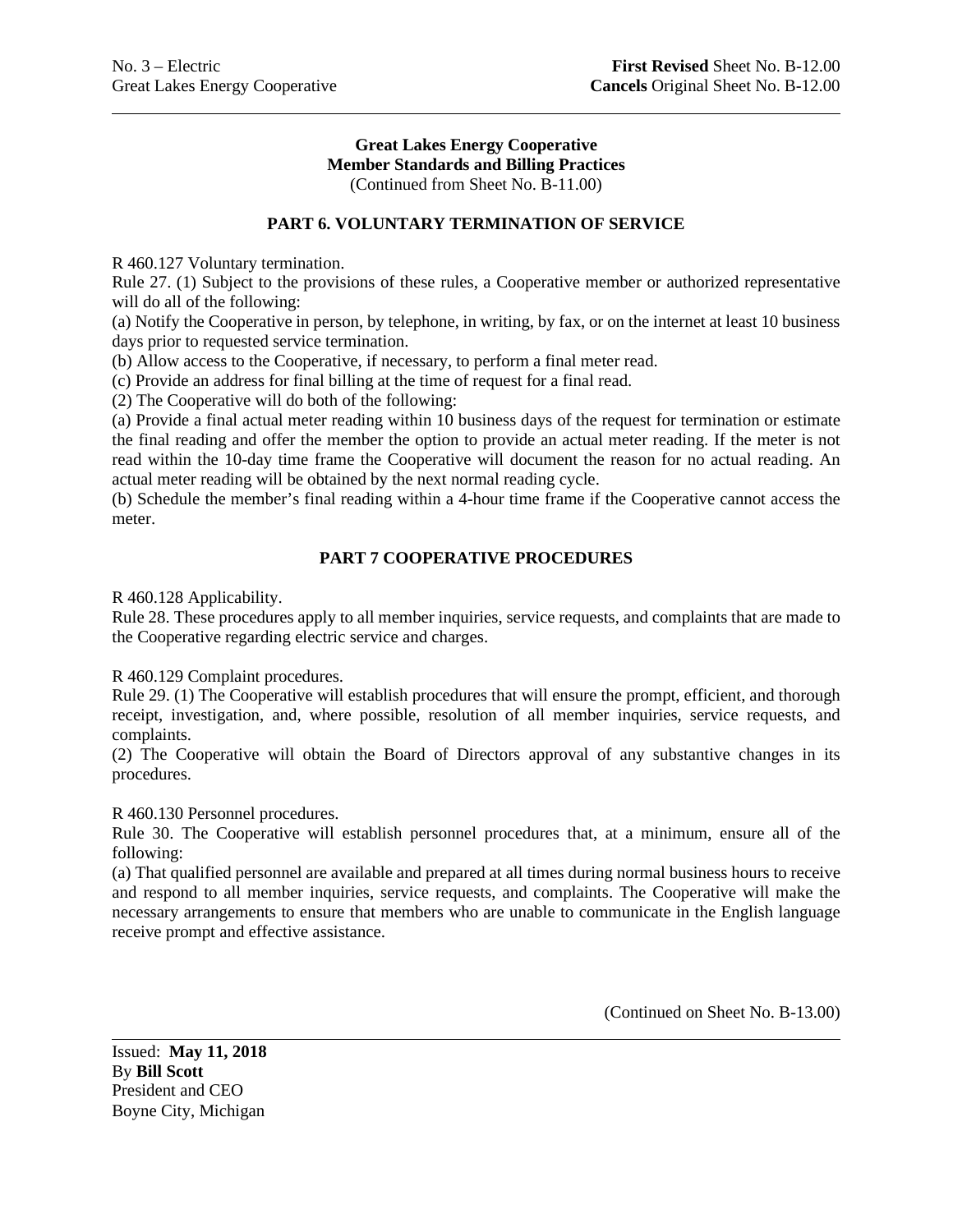#### **Great Lakes Energy Cooperative Member Standards and Billing Practices** (Continued from Sheet No. B-12.00)

(b) That qualified personnel who are responsible for, and authorized to enter into, written settlement agreements on behalf of the Cooperative are available at all times during normal business hours to respond to member inquiries and complaints.

(c) That qualified personnel are available at all times to receive and respond to member contacts regarding any shutoff of service and emergency conditions that occur within the Cooperative's service area.

R 460.131 Publication of procedures. Rule 31 – This section deleted

R 460.132 Access to rules and rates.

Rule 32. (1) The cooperative will make its rates, rules, and schedules available for online access to all members.

(2) Upon request, a Cooperative will provide a copy of these rules, explanations, or schedules to a member without charge.

R 460.133 Reporting requirements Rule 33. – This section deleted

R 460.134 Inspection Rule 34. – This section deleted

R 460.135 Member access to consumption data.

Rule 35. The Cooperative will provide to each member, upon request, a clear and concise statement of the member's actual energy usage.

### **PART 8. PROCEDURES FOR SHUTOFF AND RESTORATION OF SERVICE**

R 460.136 Emergency shutoff.

Rule 36. Notwithstanding any other provision of these rules, a Cooperative may shut off service temporarily for reasons of health or safety or in a state or national emergency. When a Cooperative shuts off service for reasons of health or safety, the Cooperative will leave a notice at the premises in accordance with the provisions of R  $460.139(a)$  and (b).

R 460.137 Shutoff permitted.

Rule 37. Subject to the requirements of these rules, the Cooperative may shut off or terminate service to a member for any of the following reasons:

(a) The member has not paid a delinquent account that accrued within the last 6 years.

(b) The member has failed to provide a deposit.

(c) The member has engaged in unauthorized use of electric service.

(d) The member has failed to comply with the terms and conditions of a settlement agreement.

(e) The member has refused to arrange access for the purpose of inspection, meter reading, maintenance, or replacement of equipment that is installed upon the premises, or for the removal of a meter.

(Continued on Sheet No. B-14.00)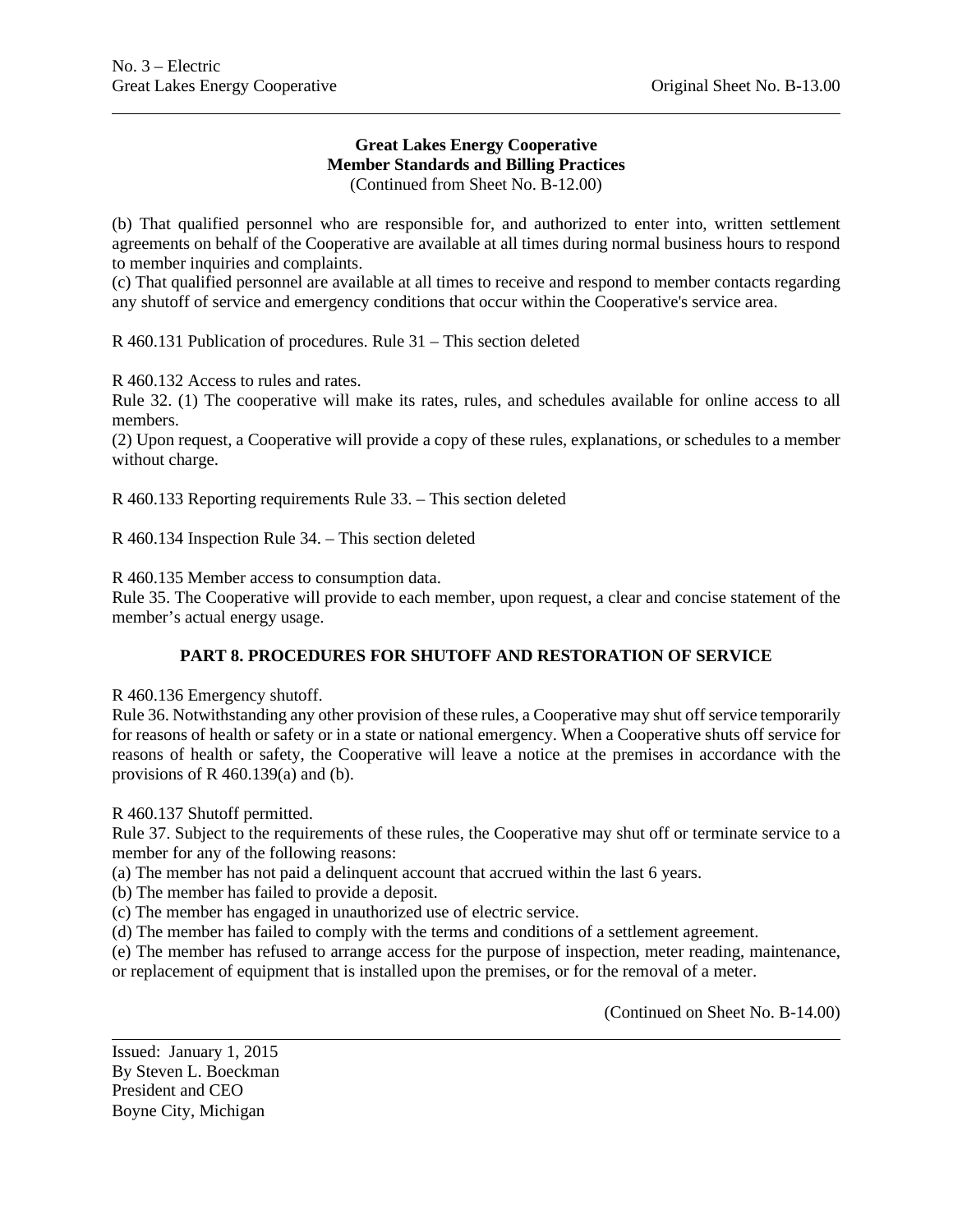#### **Great Lakes Energy Cooperative Member Standards and Billing Practices** (Continued from Sheet No. B-13.00)

(f) The member misrepresented his or her identity for the purpose of obtaining electric service or put service in another person's name without permission of the other person.

(g) The member has violated any rules of the Cooperative approved by the Board of Directors so as to adversely affect the safety of the member or other persons or the integrity of the Cooperative's system. (h) A person living in the member's residence is both of the following:

(i) Has a delinquent account for service with the Cooperative within the past 6 years that remains unpaid.

(j) The member lived in the person's residence when all or part of the debt was incurred. The Cooperative may transfer the debt to the member's account. This provision does not apply if the member was a minor while living in the person's residence.

R 460.138 Notice of shutoff.

Rule 38. (1) The Cooperative will not shut off service unless it sends a notice to the member by first-class mail, not less than 10 days before the date of the proposed shut off. The Cooperative will send notice to the account name and address on file. The Cooperative will maintain a record of the date the notice was sent. (2) The Cooperative upon request will permit a member to designate a consenting individual or agency to receive a copy of a notice of shutoff.

R 460.139 Form of notice.

Rule 39. A notice of shutoff of service will contain all of the following information:

(a) The name and address of the member.

(b) A clear and concise statement of the reason for the proposed shutoff of service.

(c) The date on or after which the Cooperative may shut off service unless the member takes appropriate action.

(d) That the member has the right to enter into a settlement agreement with the Cooperative if the member is presently unable to pay in full.

(e) The telephone number and address of the Cooperative where the member may make an inquiry or enter into a settlement agreement.

(f) That the member should contact a social services agency immediately if the member believes he or she might be eligible for an energy assistance program or other emergency economic assistance and should inform the Cooperative of any efforts being made to obtain payment assistance.

(g) That members who believe they may be eligible for assistance from an energy assistance program should determine if assistance is available before signing a settlement agreement because many agencies will not provide assistance if shutoff is avoided by signing a settlement agreement.

(h) That the Cooperative will postpone the shutoff of service if a certified medical emergency exists at the member's residence, the member is an eligible low-income member who is actively seeking emergency assistance from an energy assistance program, or eligible military member. Documentation will be required.

(Continued on Sheet No. B-15.00)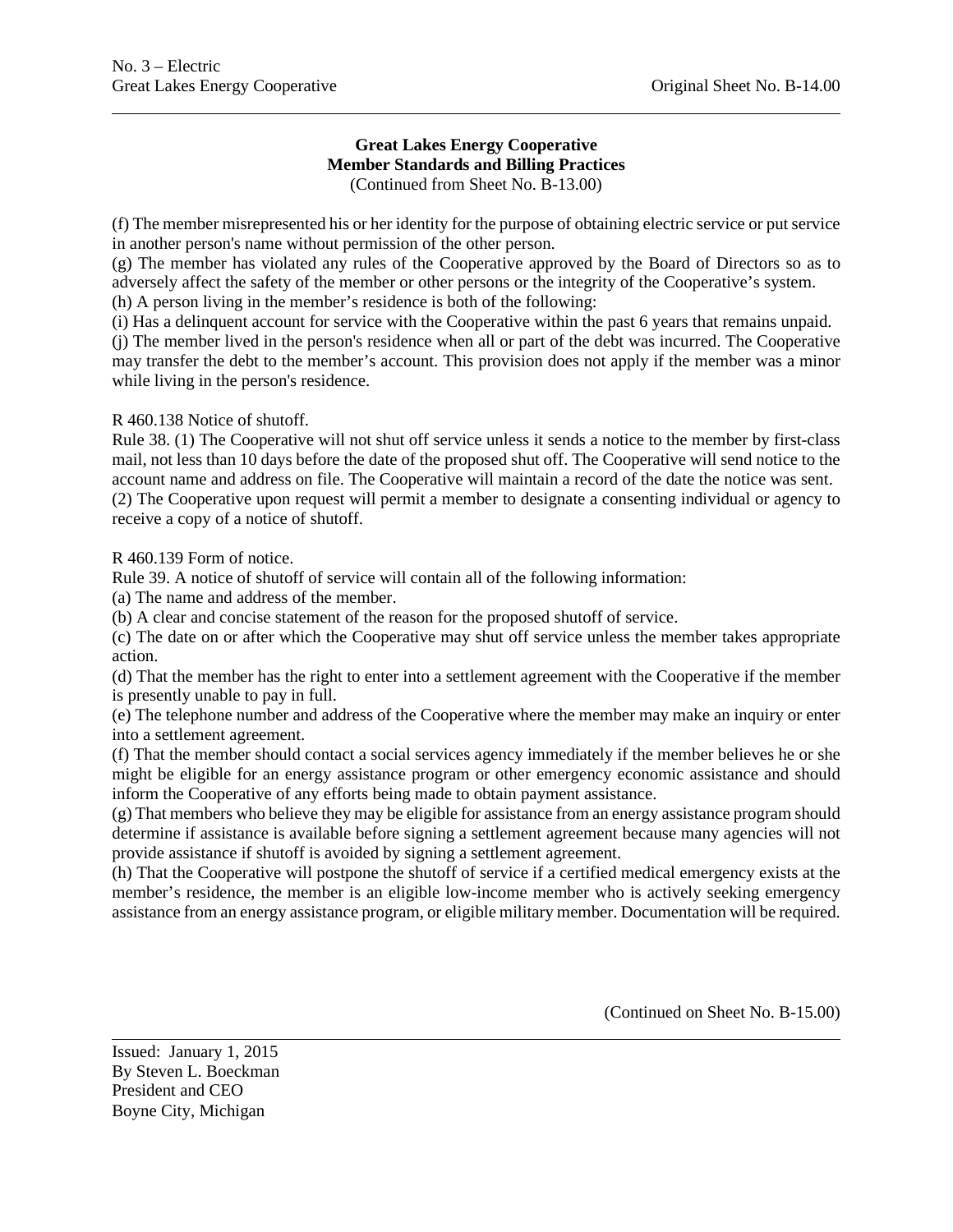#### **Great Lakes Energy Cooperative Member Standards and Billing Practices** (Continued from Sheet No. B-14.00)

(i) That the Cooperative may require a deposit and restoration charge if the Cooperative shuts off service for nonpayment of a delinquent account or for unauthorized use of electric service.

(j) That the member should contact the Cooperative for information about a shutoff protection program.

#### R 460.140 Time of shutoff.

Rule 40. (1) Subject to the requirements of these rules, a Cooperative may shut off service to a member on the date specified on the notice of shutoff or at a reasonable time following that date. If a Cooperative does not shut off service and mails a subsequent notice, then the Cooperative will not shut off service before the date specified in the subsequent notice. Shutoff shall occur only between the hours of 8 a.m. and 4 p.m. (2) The Cooperative will not shut off service on a day, or a day immediately preceding a day when the services of the Cooperative are not available to the general public for the purpose of restoring service.

## R 460.141 Manner of shutoff.

Rule 41. (1) For an involuntary shutoff, at least 1 day before shutoff of service, the utility shall make not less than 2 attempts to contact the member by telephone, if a telephone number is available to the utility, to advise of the pending shutoff and what steps the member must take to avoid shutoff. If the utility uses an automated notification system, it shall document the process for ensuring that at least 2 attempts are made to notify the member of the pending shutoff. If the telephone number is not available, the member has no telephone, or the telephone contacts are not made, the Cooperative will either leave a notice at the premises advising the member that service will be shutoff on or after the next business day or send notice by firstclass mail postmarked at least 5 business days before shutoff of service is scheduled. The Cooperative will document all attempts to contact the member.

(2) Immediately preceding the shutoff of service, an employee of the Cooperative who is designated to perform that function may identify himself or herself to the member or another responsible person at the premises and may announce the purpose of his or her presence.

(3) The employee will have in his or her possession a copy of the delinquent account of the member and request any available verification that the outstanding claims have been satisfied. Unless the member presents evidence that reasonably indicates that the claim has been satisfied the employee may shut off service.

(4) The employee is authorized to accept payment and will not shut off service if the member offers payment in full, together with a Board of Directors-approved charge for sending the employee to the premises, if provided in the Cooperative's schedule of rates and tariffs.

(5) The member may pay in any reasonable manner, including by personal check or by credit or debit card. Payment by personal check, credit or debit card is not reasonable if the member has paid with a personal check, credit, or debit card within the last 12 months and at least 2 checks has been returned for insufficient funds or no account, or at least 2 credit or debit card payments has been denied excluding financial institution error.

(Continued on Sheet No. B-16.00)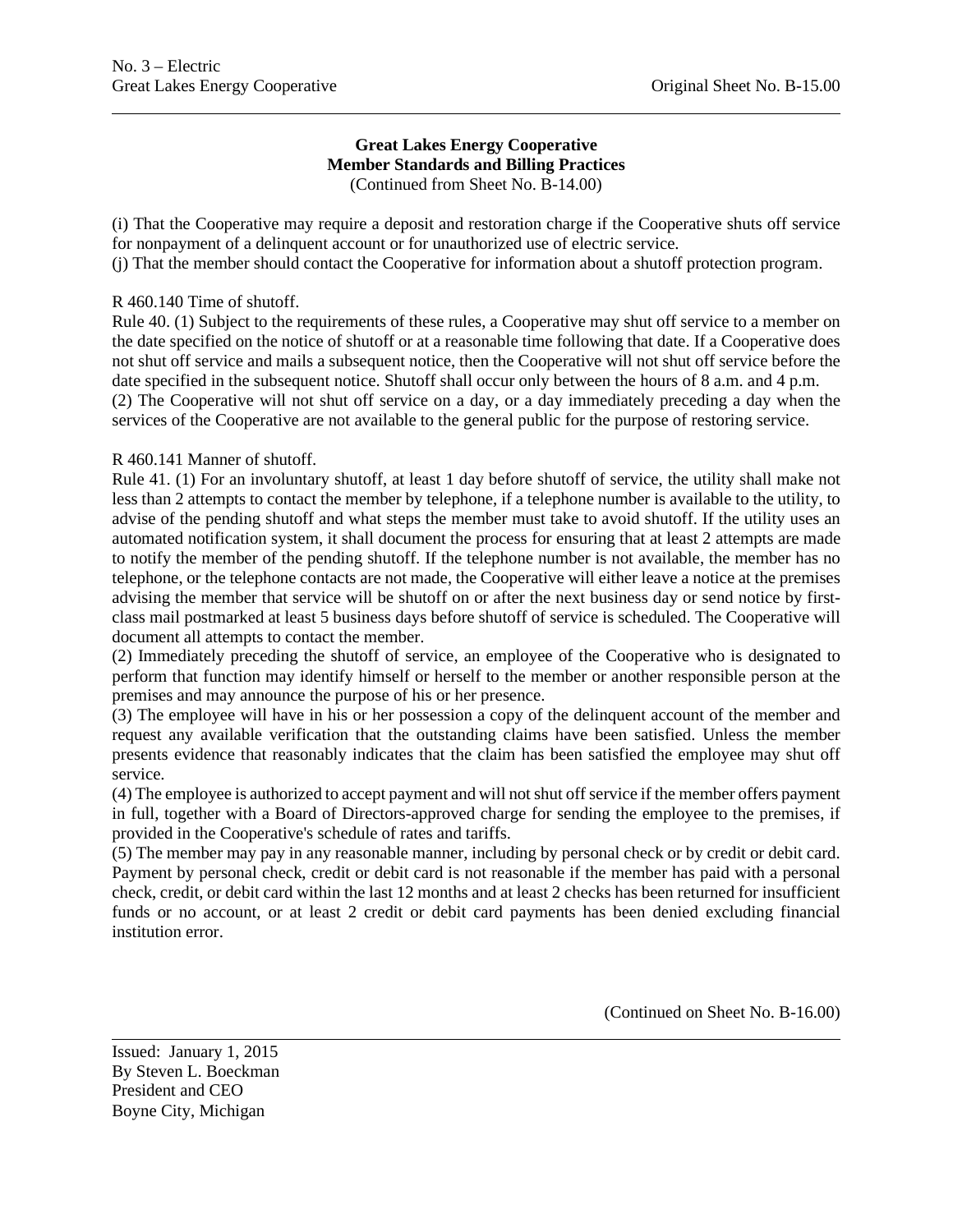#### **Great Lakes Energy Cooperative Member Standards and Billing Practices** (Continued from Sheet No. B-15.00)

(6) After notice has been provided in accordance with sub rule (1) of this rule, and if the member does not respond, the employee may shut off service.

(7) When the Cooperative employee shuts off service, the employee will leave a notice in a conspicuous place upon the premises. The notice will state that service has been shut off, the address and telephone number of the Cooperative where the member may arrange to have service restored, and that any efforts by the member to restore his or her own service are unlawful and dangerous.

R 460.142 Manner of shutoff for service provided with remote shutoff and restoration capability.

Rule 42. (1) For an involuntary shutoff, at least 1 day before shutoff of service, the Cooperative will make not less than 2 attempts to contact the member to advise of the pending shutoff and what steps the member must take to avoid shutoff. If the telephone number is not available, the member has no telephone, or the telephone contacts are not made, the Cooperative will either leave a notice at the premises advising the member that service will be shutoff on or after the next business day or send notice by first-class mail postmarked at least 5 business days before shutoff of service is scheduled. The notice will conspicuously state that the disconnection of service will be done remotely and that a Cooperative representative will not return to the premises before disconnection. The Cooperative will document all attempts to contact the member.

(2) If the Cooperative contacts the member or other responsible person in the member's household on the day service is to be shutoff, the Cooperative will inform the member or other responsible person that shutoff of service is imminent and the steps necessary to avoid shutoff. Unless the member presents evidence that reasonably demonstrates that the claim is satisfied or the member makes payment, the employee may shutoff service.

(3) If the Cooperative mailed the notice of shutoff to the member as provided in sub rule (1) of this rule, and if telephone contact with the member cannot be made or if the member did not respond to the notice provided in accordance with sub rule (1) of this rule, no further member contact is required on the day service is to be shutoff and the Cooperative may shutoff service.

R 460.143 Shutoff prohibited.

Rule 43. The Cooperative will not shut off service for any of the following reasons:

(a) The member has not paid for items, such as merchandise, appliances, or services that are not approved by the Board of Directors as an integral part of the electric service that is provided by the Cooperative.

(b) The member has not paid for concurrent service received at a separate metering point, residence, or location.

(c) The member has not paid for a different class of service received at the same or a different location. The placing of more than 1 meter at the same location for the purpose of billing the usage of specific residential energy-using devices under optional rate schedules or provisions is not a different class of service for the purposes of this rule.

(Continued on Sheet No. B-17.00)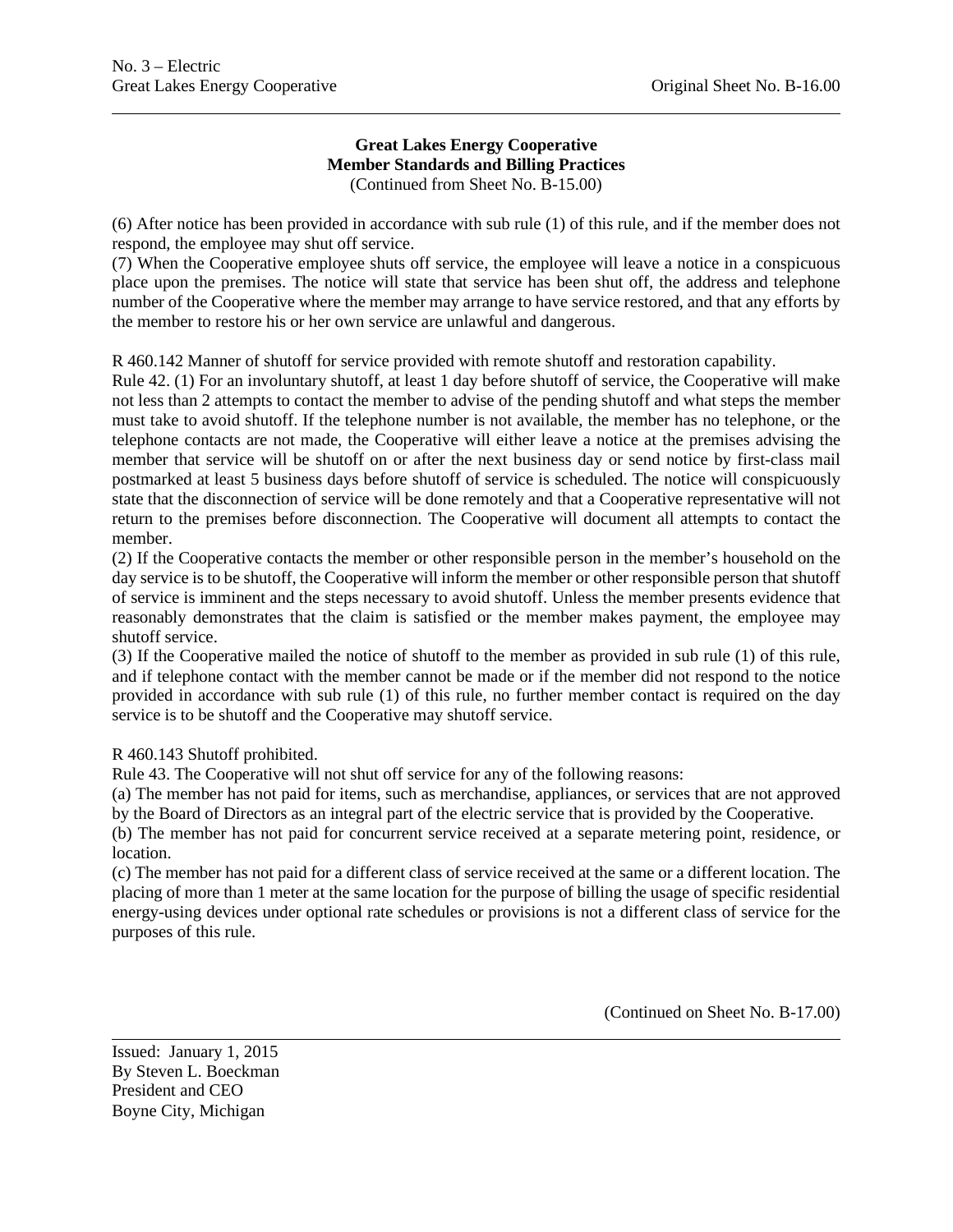#### **Great Lakes Energy Cooperative Member Standards and Billing Practices** (Continued from Sheet No. B-16.00)

(d) The member, such as a landlord, has not paid for service used by another person, such as a tenant. The Cooperative may shutoff service, however, in any of the following circumstances where proper notice has been given:

(i) If the member supplies a written, notarized statement that the premises are unoccupied.

(ii) If the premises are occupied and the occupant agrees, in writing, to the shutoff of service.

(iii) If it is not feasible to provide service to the occupant as a member without a major revision of existing distribution facilities. Where it is feasible to provide service, the Cooperative will offer the occupant the opportunity to subscribe for service in his or her own name. If the occupant refuses, the Cooperative may shut off service pursuant to these rules.

(e) The member or the spouse of a member who is called to full-time active military service by the president of the United States or the governor of Michigan during a time of declared national or state emergency or war, except as otherwise provided in R 460.150.

R 460.144 Restoration of service.

Rule 44. (1) After the Cooperative has shut off service, it will restore service promptly upon the member's request when the cause has been cured or credit arrangements satisfactory to the Cooperative have been made.

(2) When the Cooperative is required to restore service at the member's meter manually, the Cooperative will make every effort to restore service on the day the member requests restoration. Except for reasons beyond its control, the Cooperative will restore service not later than the first working day after the member's request.

(3) For utilities using meter technology with remote shutoff and restoration capability, service will be restored on the day the member requests restoration, except in the case of documented equipment failure.

(4) The Cooperative may assess the member a charge, including reasonable costs, for restoring service and relocating the member's meter

## **PART 9. ENERGY ASSISTANCE AND SHUTOFF PROTECTION PROGRAMS**

R 460.145 Listing of energy assistance programs.

Rule 45. The Michigan Public Service Commission will provide a listing of all federal and state energy assistance programs and the eligibility requirements of each program to all utilities.

R 460.146 Notice of energy assistance programs.

Rule 46. (1) The Cooperative will annually inform each member of the following information:

(a) The federal and state energy assistance programs that are available and the eligibility requirements of the programs, as provided to the Cooperative by the Michigan Public Service Commission.

(b) The medical emergency provisions of R 460.147.

(c) The shutoff protection programs described in the provisions of R 460.148 and R 460.149.

(Continued on Sheet No. B-18.00)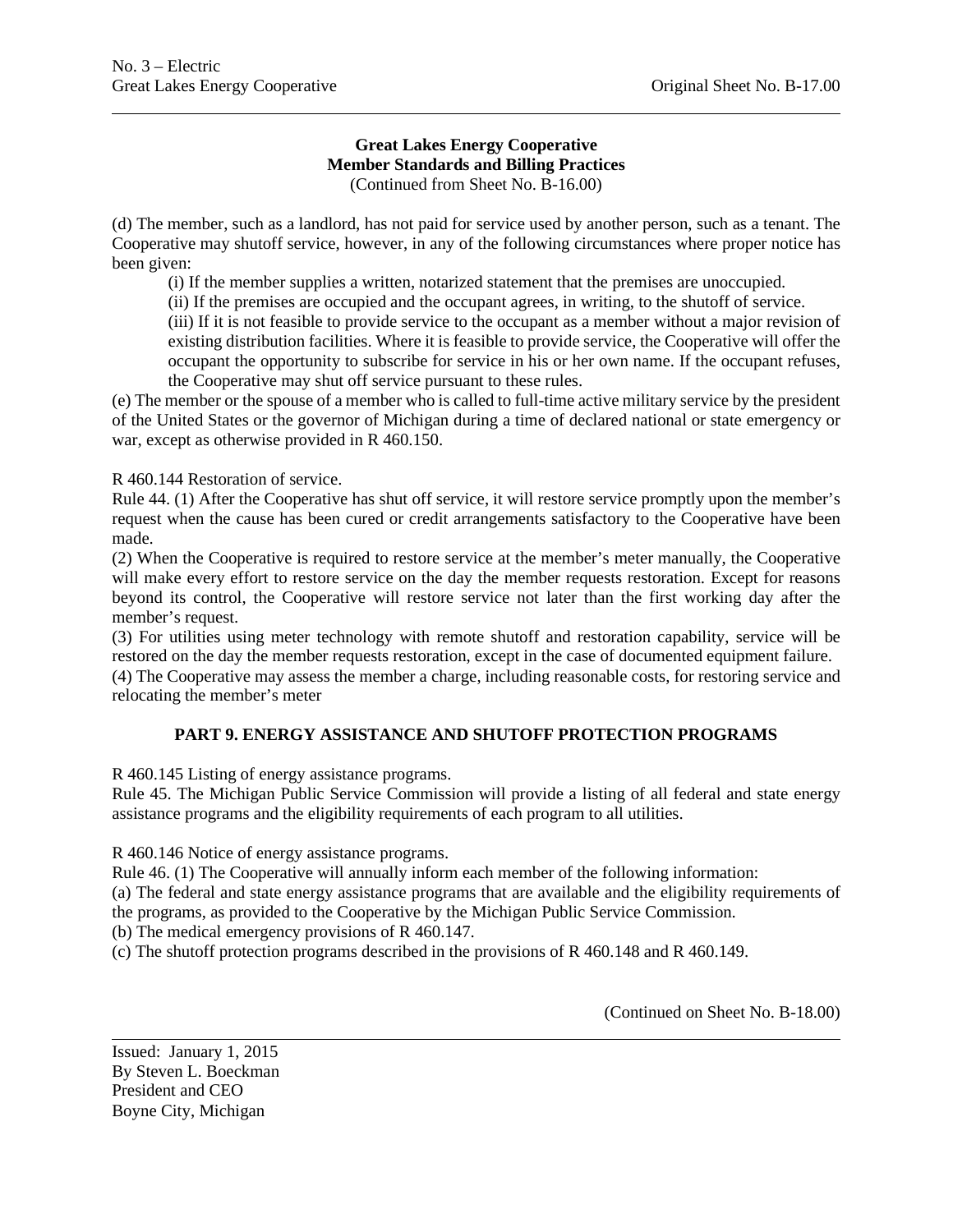#### **Great Lakes Energy Cooperative Member Standards and Billing Practices** (Continued from Sheet No. B-17.00)

(d) The military shutoff protections of R 460.150.

(2) The Cooperative will provide the information required by the provisions of sub rule (1) of this rule to all members. The information in sub rule (1) of this rule may be explained on the member's bill or provided as a bill insert, or other transmittal. This information will also be posted on the company's website.

(3) If additional information regarding energy assistance programs becomes available after the Cooperative's initial notice to members, the Michigan Public Service Commission will provide that information to all utilities. Within 60 days of receiving the information, the Cooperative will provide the new eligibility requirements or benefits levels for energy assistance programs to all of its members and the new benefit levels to all members currently enrolled in the programs.

(4) When a member receives a past-due notice from the Cooperative, the Cooperative will provide the member access to information about energy assistance programs referenced in sub rules (1) and (3) of this rule, which will, at minimum, include a telephone number of a Cooperative representative able to provide this information.

#### R 460.147 Medical emergency.

Rule 47. Notwithstanding any other provision of these rules, the Cooperative will postpone the shutoff of service for not more than 21 days if the member or a member of the member's household is a critical care member or has a certified medical emergency as defined in R 460.102. The certificate will identify the medical condition, any medical or life supporting equipment being used, and the specific time period during which the shutoff of service will aggravate the medical emergency. The Cooperative will extend the postponement for further periods of not more than 21 days, not to exceed a total postponement of shutoff of service of 63 days, only if the member provides additional certificates. If shutoff of service has occurred without any postponement being obtained, the Cooperative will unconditionally restore service for not more than 21 days and will continue the restoration for further periods of not more than 21 days, not to exceed a total restoration of service of 63 days in any 12-month period per household member. Annually, the Cooperative will not be required to grant shutoff extensions totaling more than 126 days per household.

#### R 460.148 Winter protection plan for low-income members.

Rule 48. (1) Except where unauthorized use of Cooperative service has occurred, a Cooperative will not shut off service to an eligible low-income member during the space heating season for nonpayment of a delinquent account if the member pays to the Cooperative a monthly amount equal to 7% of the estimated annual bill for the eligible member and the eligible member demonstrates, within 14 days of requesting shutoff protection, that he or she has made application for state or federal heating assistance. If an arrearage exists at the time an eligible low-income member applies for protection from shutoff of service during the space heating season, the Cooperative will permit the member to pay the arrearage in equal monthly installments between the date of application and the start of the subsequent space heating season.

(Continued on Sheet No. B-19.00)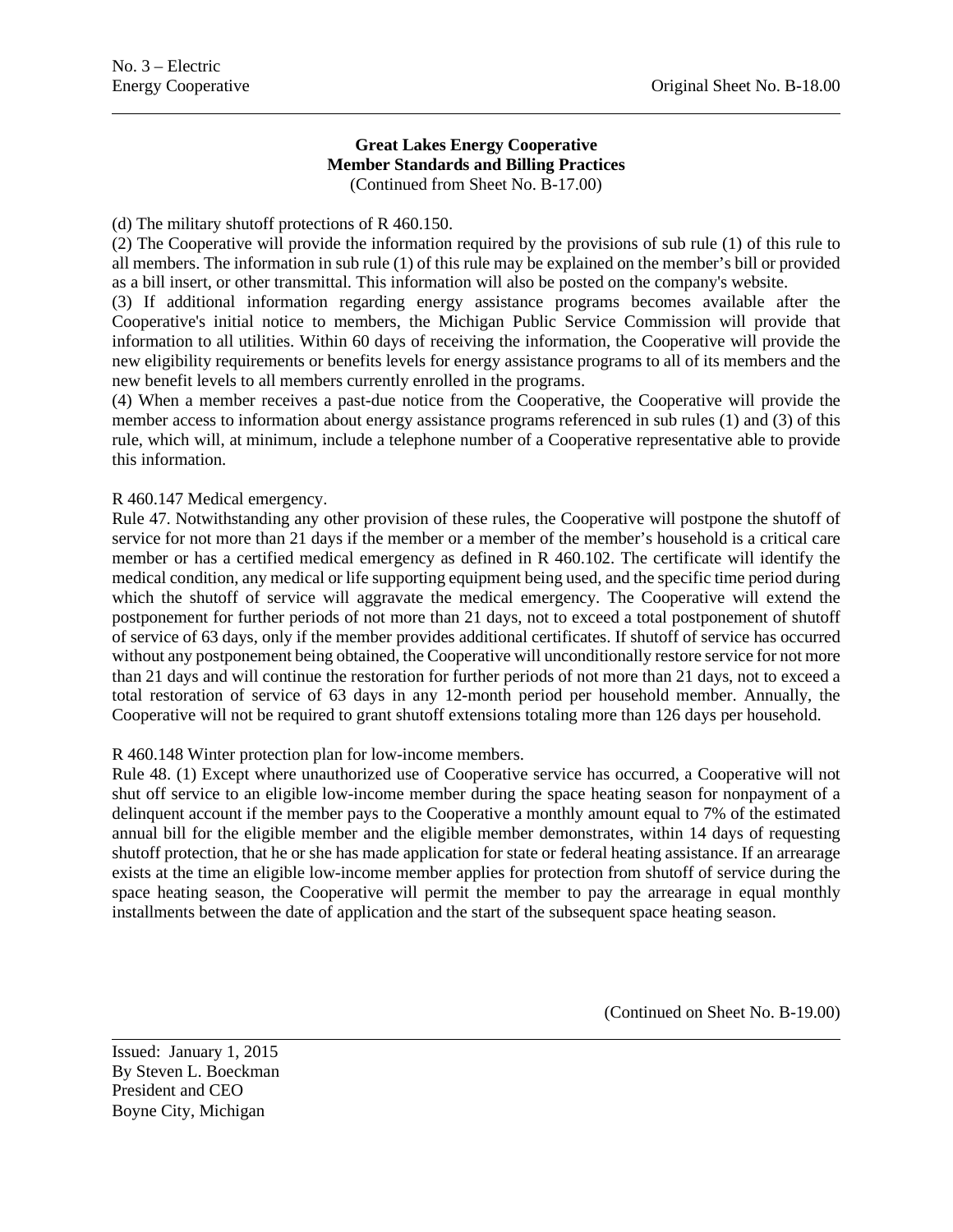# **Great Lakes Energy Cooperative Member Standards and Billing Practices**

(Continued from Sheet No. B-18.00)

(2) The Cooperative may shut off service to an eligible low-income member who does not pay the monthly amounts referred to in sub rule (1) of this rule after giving notice in the manner required by these rules. The Cooperative is not required to offer a settlement agreement to an eligible low-income member who fails to make the monthly payments referred to in sub rule (1) of this rule.

(3) If an eligible low-income member fails to comply with the terms and conditions of this rule, a Cooperative may shut off service after giving the member notice, by personal service or first-class mail, which contains all of the following information:

(a) The eligible low-income member has defaulted on the winter protection plan.

(b) The nature of the default.

(c) That unless the member makes the payments that are past due under this rule within 10 days of the date of mailing, the Cooperative may shut off service.

(d) The date on or after which the Cooperative may shut off service unless the member takes appropriate action.

(e) The telephone number and address of the Cooperative where the member may make inquiry, enter into a settlement agreement.

(f) That the member should contact a social services agency immediately if the member believes he or she might be eligible for emergency economic assistance.

(g) That the Cooperative will postpone shutoff of service if a medical emergency exists at the member's residence and the member provides the documentation as specified in R 460.147.

(h) That the Cooperative may require a deposit and restoration charge if the Cooperative shuts off service for nonpayment of winter protection monthly amounts.

(i) That the Cooperative will not shut off service if the member or the spouse of the member is on active military duty.

(4) At the conclusion of the space heating season, the Cooperative will reconcile the accounts of eligible low-income members and permit members to pay any amounts owing in equal monthly installments between April 1 and October 31. A Cooperative may shut off service to eligible members who fail to make installment payments on a timely basis in the manner required by these rules.

(5) Except where unauthorized use of Cooperative service has occurred at a member's premises within the past 2 years and the bill remains unpaid, during the space heating season a Cooperative will not require an eligible low-income member, whose Cooperative service has been shut off, to pay a fee for restoring service or a security deposit pursuant to the provisions of R 460.109 or R 460.110, before applying for protection under this rule.

(6) Except where unauthorized use of Cooperative service has occurred within the past 2 years at the premises where the member has resided and the bill remains unpaid or safety is a concern, the cooperative may not require an amount greater than 1/12 of an arrearage owed in order to restore service or initiate participation in the winter protection plan.

(Continued on Sheet No. B-20.00)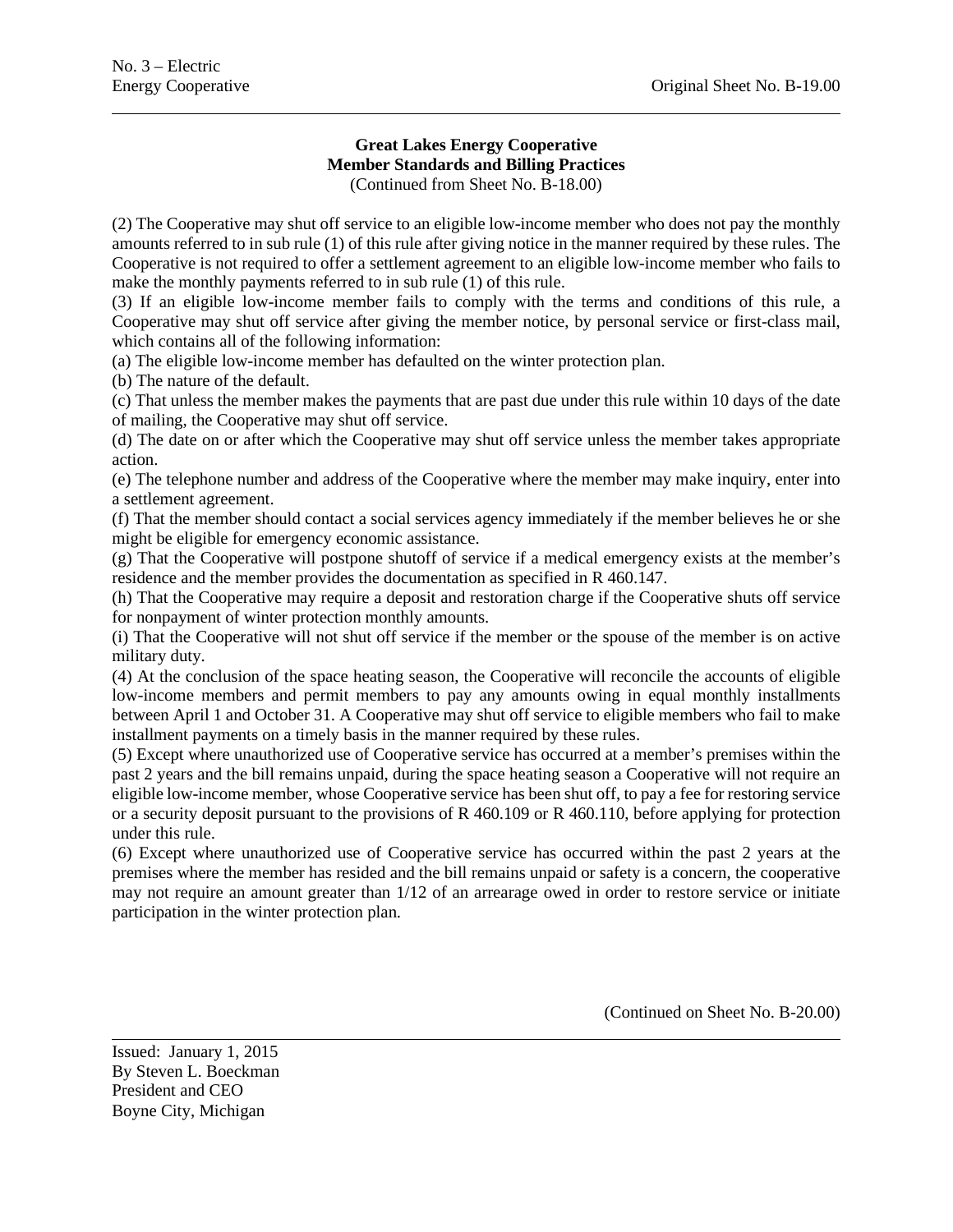#### **Great Lakes Energy Cooperative Member Standards and Billing Practices** (Continued from Sheet No. B-19.00)

(7) Winter protection provisions of these rules do not apply to members who have been shut off or who have a pending shutoff for unauthorized use of Cooperative service within the past 2 years at the member's current premises until all charges are paid in accordance with these rules or satisfactory payment arrangements are made with the Cooperative.

(8) Upon request, the Cooperative will provide members who enroll in the winter protection program with documentation that they are participating in the program.

(9) Bills issued to members participating in the winter protection program will clearly identify the minimum amount that the member must pay to prevent shutoff of service. The Cooperative may bill at higher amounts to recover past due amounts and the Cooperative may encourage members to pay amounts in excess of the minimum provided that the minimum payment is clearly designated on the bill.

R 460.149 Winter protection plan for senior citizens.

Rule 49. (1) The Cooperative will not shutoff service to an eligible senior citizen member during the space heating season.

(2) At the member's request, a Cooperative will restore service to an eligible senior citizen member during the space heating season without payment of the amount due, deposits, reconnection fees, or other charges. (3) At the conclusion of the space heating season, the Cooperative will reconcile the accounts of eligible senior citizen members and permit them to pay any amounts owing in equal monthly installments between April 1 and October 31.

R 460.150 Military protections.

Rule 50. (1) The Cooperative will not shutoff service to an eligible military member for a period of 90 days. The Cooperative will continue to provide shutoff protection for at least one additional 90-day period as long as the member meets all of the conditions for an eligible military member and requests the Cooperative to do so. After the close of the last 90-day period, the Cooperative will require the member to pay any past due amounts in equal monthly payments over a period of up to 12 months.

(2) The Cooperative will provide the eligible military member with information on payment assistance programs.

R. 460.151 Disputed claim Rule 151. – This section deleted

R 460.152 Utility hearing and hearing office Rule 152. – This section deleted

R. 460.153 Notice of hearing Rule 153. – This section deleted

R 460.154 Hearing procedure Rule 154. – This section deleted

(Continued on Sheet No. B-21.00)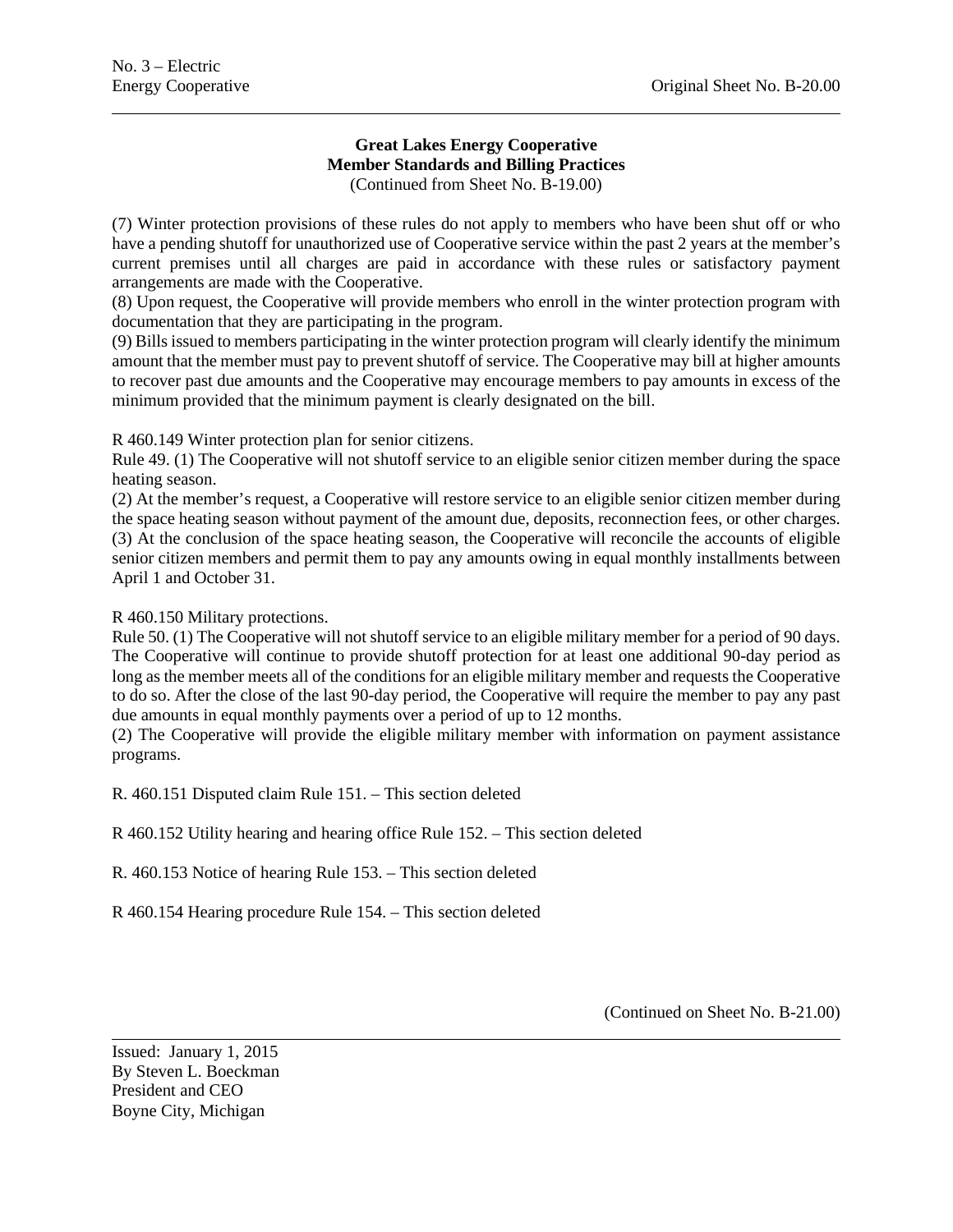## **Great Lakes Energy Cooperative Member Standards and Billing Practices**

(Continued from Sheet No. B-20.00)

R 460.155 Settlement agreement.

Rule 55. (1) If the member claims an inability to pay the outstanding bill in full, then the cooperative will offer the member the ability to enter into a settlement agreement.

(2) The Cooperative will confirm the terms of the settlement agreement with the member and will send a signed copy of the settlement to the member or the members authorized representative. The Cooperative will retain documentation of the original settlement agreement for 2 years. In case of a dispute over the terms of a settlement agreement, the Cooperative will have the burden of proving that the member understood and accepted the terms of the settlement agreement.

(3) In negotiating a settlement agreement due to the member's inability to pay an outstanding bill in full, the Cooperative will not require the member to pay more than a reasonable amount of the outstanding bill upon signing the agreement and not more than reasonable installments until the remaining balance is paid.

(4) For purposes of determining reasonableness, the parties will consider all of the following factors:

(a) The size of the delinquent account.

(b) The member's ability to pay.

(c) The time that the debt has been outstanding.

(d) The reasons that the member has not paid the bill.

(e) The member's payment history.

(f) Any other relevant factors concerning the circumstances of the member.

(5) A settlement agreement that is offered by the Cooperative will state that signing the agreement may prevent the member from seeking payment assistance from a social services agency. .

R 460.156 Default of settlement agreement.

Rule 56. (1) If a member fails to comply with the terms and conditions of a settlement agreement, the Cooperative may shut off service after giving the member a notice, by personal service or first-class mail that contains all of the following information:

(a) That the member is in default of the settlement agreement.

(b) The nature of the default.

(c) That unless the member pays in full within 10 business days of the date of mailing, the utility may shut off service.

(d) The date on or after which the Cooperative may shut off service.

(2) The Cooperative is not required to enter into a subsequent settlement agreement with a member until he or she has complied fully with the terms of a previous settlement agreement, unless the member demonstrates a significant change in economic circumstances and requests a modification of the settlement agreement as provided by R 460.155(5).

(3) The Cooperative is not required to enter into a subsequent settlement agreement with a member who defaulted on the terms and conditions of an agreement within the last 12 months.

(4) If the member and utility reach a settlement agreement following a notice of shutoff, the failure of the member to abide by the terms of the settlement agreement during the first 60 days of the agreement constitutes a waiver of the notice required by sub rule (1) of this rule. The utility may shut off service after notice as described in the provisions of R 460.138, R 460.139, or R 460.142, if applicable.

(Continued on Sheet No. B-22.00)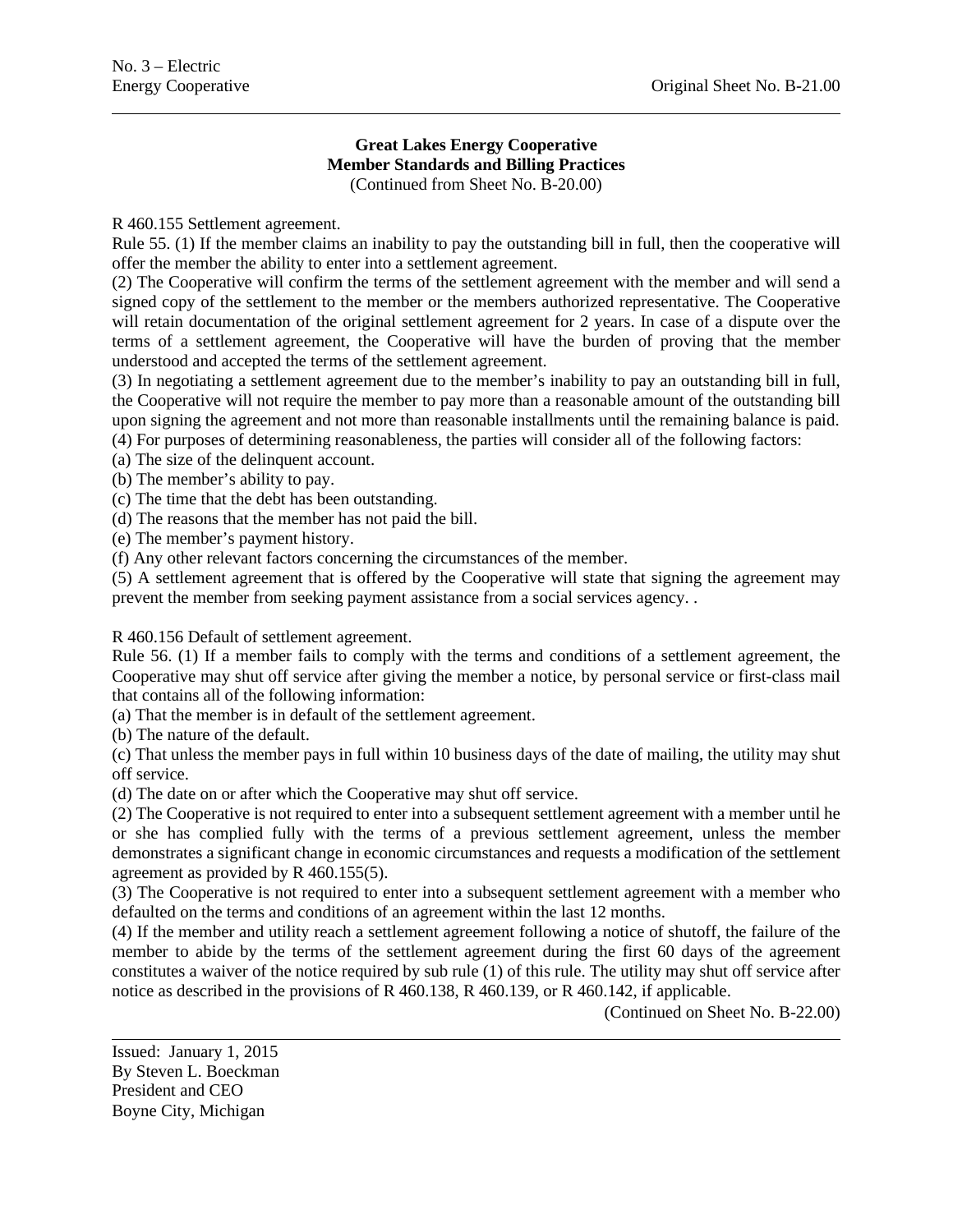#### **Great Lakes Energy Cooperative Member Standards and Billing Practices** (Continued from Sheet No. B-21.00)

R 460.157 Same dispute. Rule 57. – This Section deleted.

R 460.158 Informal appeal. Rule 58. – This Section deleted

R 460.159 Filing procedures. Rule 59. – This Section deleted.

R 460.160 Informal appeal procedures. Rule 60. – This Section deleted.

R 460.161 Interim determination. Rule 61. – This Section deleted.

R 460.162 Appeal review. Rule 62. – This Section deleted.

R 460.163 Shutoff pending decision. Rule 63. – This Section deleted.

R 460.164 Informal appeal decision. Rule 64. – This Section deleted.

R 460.165 Failure to comply with informal appeal decision. Rule 65. – This Section deleted.

R 460.166 Same dispute. Rule 66. – This Section deleted.

R 460.167 Formal appeal. Rule 67. – This Section deleted.

R 460.168 Other remedies. Rule 68. . – This Section deleted.

R 460.169 Scope of rules. Rule 69. – This Section deleted.

R 460.1601 – R 460.1640 applying to non-residential retail service provided by electric and gas utilities subject to the jurisdiction of the Michigan Public Service Commission are deleted. The provisions therein have been incorporated into the Cooperative's Consumer Standards and Billing Practices for Electric Service.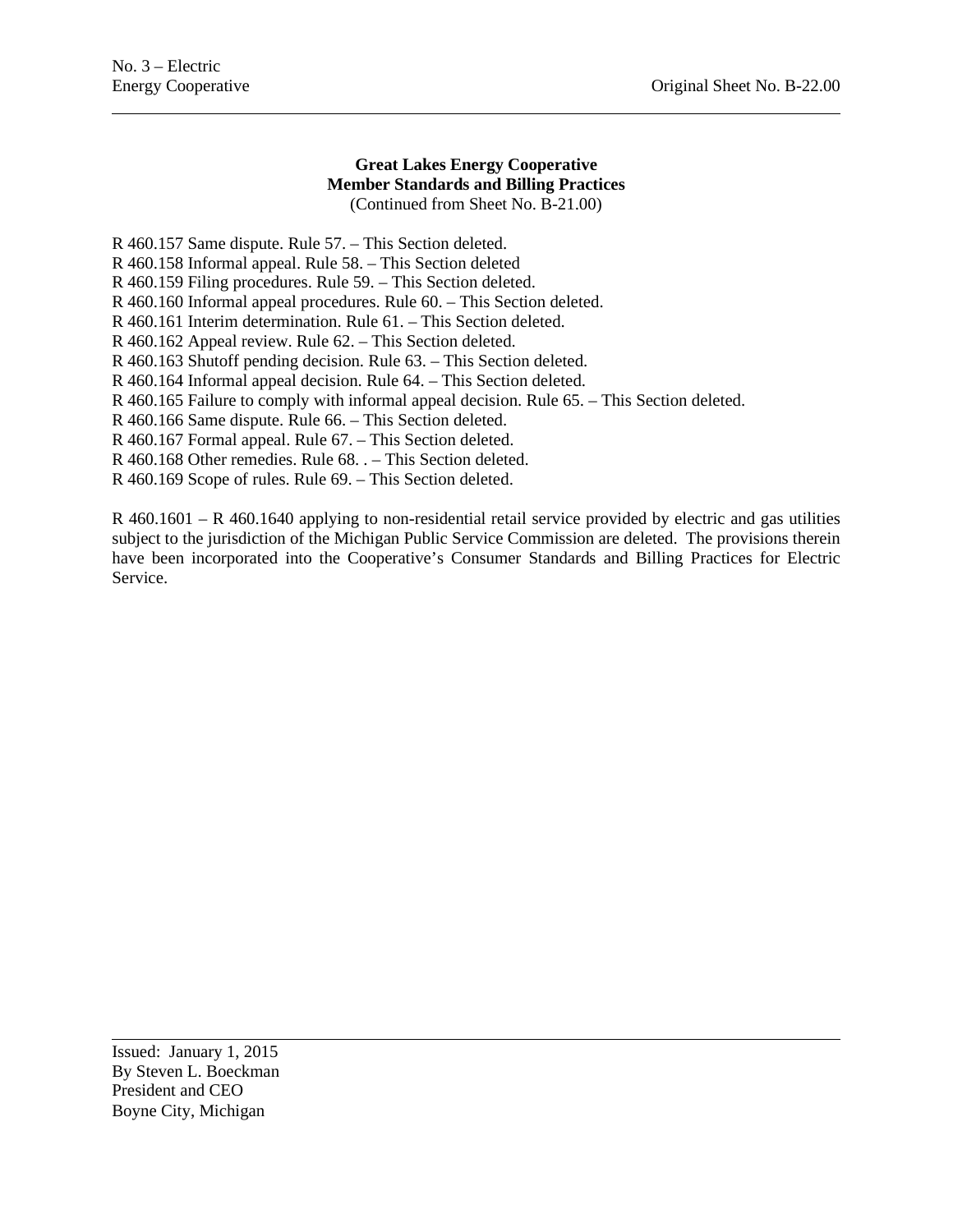## **SECTION C STANDARD RULES AND REGULATIONS**

## **SECTION I -INTRODUCTION**

- A. These rules and regulations set forth the terms and conditions under which electric service will be provided by the Cooperative. They shall apply to all classes of service and shall govern the terms of all contracts for such service except that the Cooperative reserves the right to enter into special contracts subject to approval by the Board of Directors. Failure of the Cooperative to enforce any of the terms of the rules and regulations shall not be deemed as a waiver of the right to do so.
- B. Any promises or agreements made by agents or employees of the Cooperative which are not in conformance with these rules and regulations, nor with the terms of special contracts executed by authorized representatives of the Cooperative shall not have binding effect on the Cooperative.
- C. No ownership rights in any facilities provided by the Cooperative shall pass to any person as a result of any contribution or deposit made under these rules. No deposits or contributions made by Member-Consumers shall be refundable unless expressly so provided in these rules.
- D. Copies of the Cooperative's Rules and Regulations and Rate Schedules for electric service are open to public inspection at the Cooperative's offices and are available on the Cooperative's website.

## **SECTION II -TERMS AND CONDITIONS OF SERVICE**

A. Membership and Electric Service

Each applicant for electric service may be required to sign the Cooperative "Application for Membership and For Electric Service". Acceptance of service, with or without a signed application, shall be subject to compliance with the terms of the Standard Rules and Regulations and Rate Schedules.

- B. Ownership and Responsibility
	- 1. Cooperative Owned Facilities The Cooperative will normally install, own, operate and maintain all distribution facilities on the supply side of the point of attachment as shown on the Cooperative's Standard Drawings, including metering equipment. All service entrance conductor wiring from a point of connection to the Cooperative's service line at a location satisfactory to the Cooperative shall be the responsibility of the Member-Consumer. If building modifications hinder access to metering facilities, create a hazardous condition, or cause a violation of code, the Member-Consumer will be responsible for all costs incurred by the Cooperative to correct these conditions.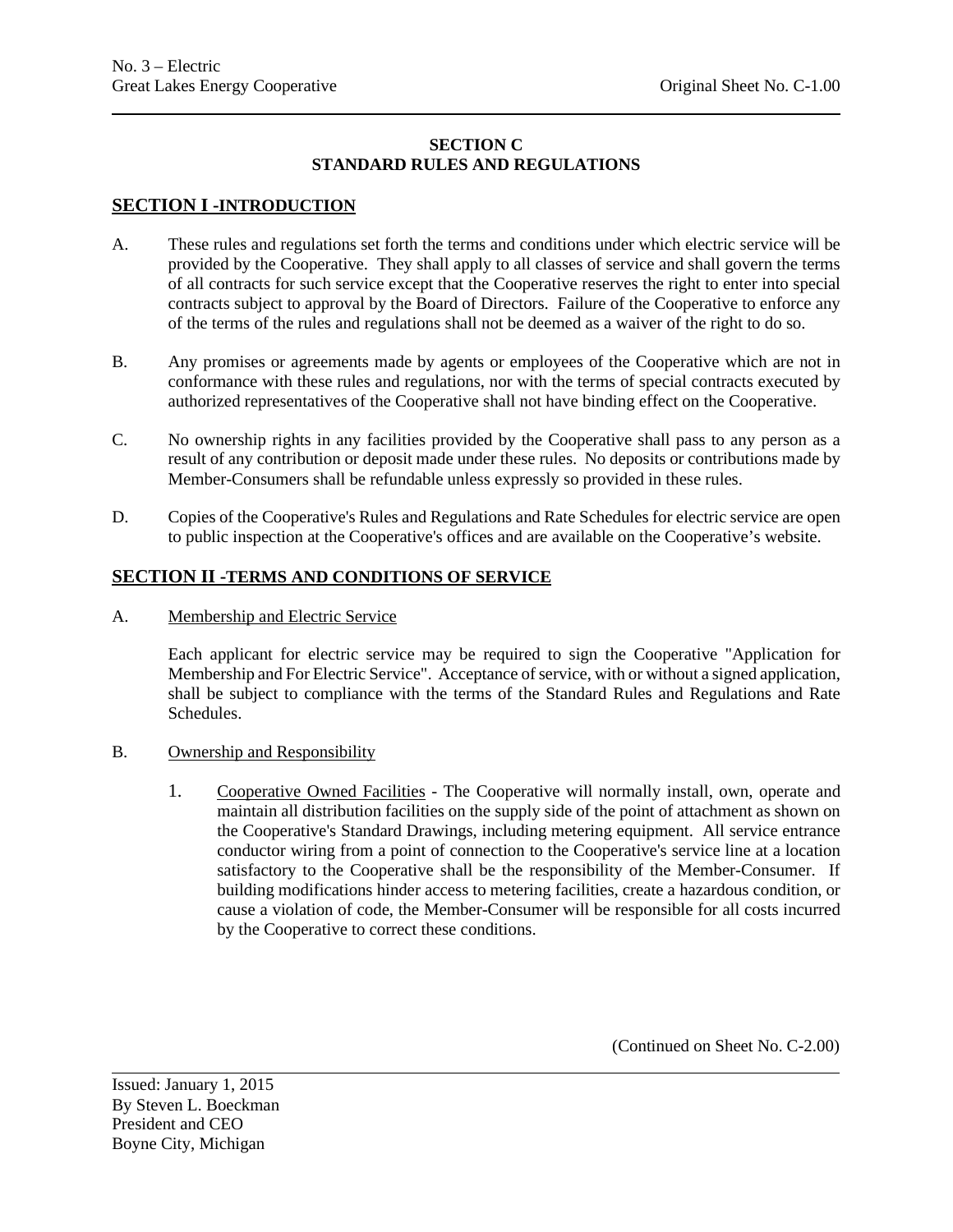(Continued from Sheet No. C-1.00)

#### **SECTION II TERMS AND CONDITIONS OF SERVICE (Cont'd)**

- a. Access to Premises The Member-Consumer shall provide at no expense to the Cooperative suitable space with provisions for installation and maintenance of the Cooperative's facilities on the Member-Consumer's premises. Authorized agents of the Cooperative shall have access to the premises at all reasonable times for construction, operation, maintenance, removal, or inspection of the Cooperative's facilities, or to inspect the Member-Consumer's facilities or measure the Member-Consumer's load. The Cooperative shall not be liable for trespass or damages for maintaining its lines in accordance with legal, regulatory and/or prevailing industry standards. Authorized employees and agents shall carry identification furnished by the Cooperative and shall display it upon request. Failure to provide access for any of the above reasons may result in termination of service.
- b. Use of Facilities The Cooperative will not allow use of its poles or other facilities by others for installations or attachments of any kind without written authorization from the Cooperative. This includes, but is not limited to, electrical or communication equipment, lights, signs, and fences. The Cooperative assumes no liability for property owned by others attached to its facilities. Unauthorized attachments to Cooperative facilities may be removed by the Cooperative.
- c. Protection The Member-Consumer shall use reasonable diligence to protect the Cooperative's facilities located on the Member-Consumer's premises, and to prevent tampering or interference with such facilities. The Cooperative may discontinue service in accordance with any applicable rules of the Cooperative in cases where the meter or wiring on the Member-Consumer's premises has been tampered with or altered in any manner to allow unmetered or improperly metered energy to be used. In case of such unauthorized use of service, the Cooperative will continue service only after the Member-Consumer has agreed to pay for the unmetered energy used, pay all costs of discovery and investigation including rewards for discovery, administrative costs, and make provisions and pay charges for an outdoor meter installation or other metering changes as may be required by the Cooperative. Failure to enter into such an agreement or failure to comply with the terms of such an agreement shall be cause to discontinue service in accordance with any applicable rules of the Cooperative. Restoration of service will be made upon receipt of reasonable assurance of the Member-Consumer's compliance with the Cooperative's approved Standard Rules and Regulations.

(Continued on Sheet No. C-3.00)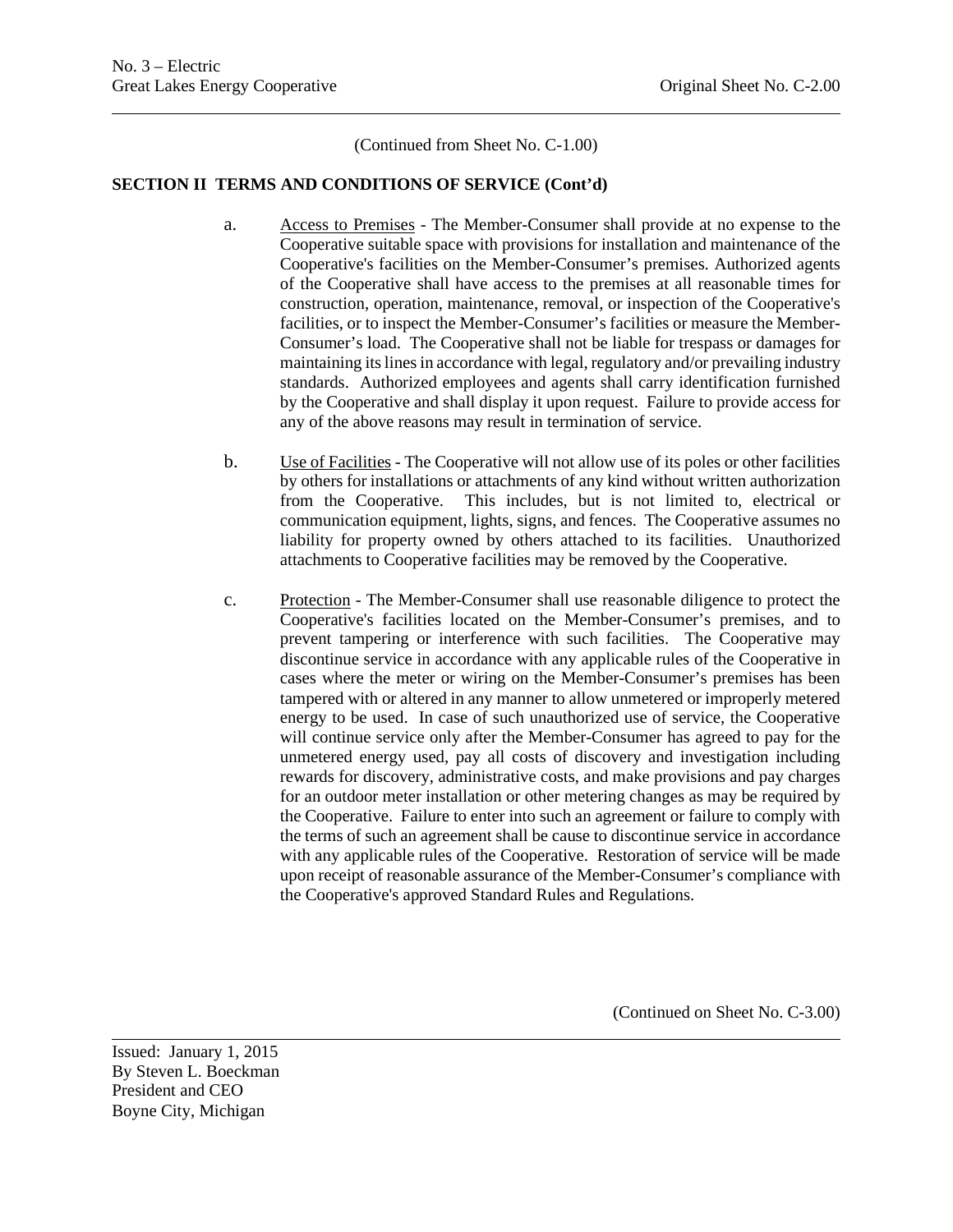(Continued from Sheet No. C-2.00)

## **SECTION II TERMS AND CONDITIONS OF SERVICE (Cont'd)**

- 2. Member-Consumer Owned Facilities The Cooperative reserves the right to deny or terminate service to any Member-Consumer whose wiring or equipment shall constitute a hazard to the Cooperative's equipment or its service to others. However, it disclaims any responsibility to inspect the Member-Consumer's wiring, equipment or any subsequent wiring changes or modifications and shall not be held liable for any injury or damage or billing errors resulting from the condition thereof.
	- a. The Member-Consumer shall be responsible for inadequate performance of such facilities. Before purchasing equipment or installing wiring, it shall be the Member-Consumer's responsibility to check with the Cooperative as to the characteristics of the service available. Any changes required to bring the Member-Consumer's service into compliance with code will be paid for by the Member-Consumer. The Cooperative reserves the right to make reasonable service charges for work performed by the Cooperative personnel resulting from malfunction of the Member-Consumer's facilities.
	- b. The Member-Consumer shall be responsible for notifying the Cooperative of any additions to or changes in the Member-Consumer's equipment which might exceed the capacity of the Cooperative's facilities, or otherwise affect the quality of service. The Member-Consumer shall also be responsible for the installation of auxiliary or standby equipment and of alarms and protective devices as required to provide reasonable protection in the event of disturbance or interruption of electric service. The Member-Consumer shall install and maintain the necessary devices to protect his/her equipment against service interruptions and other disturbances on the Cooperative's system, as well as the necessary devices to protect the Cooperative's facilities against overload caused by the Member-Consumer's equipment. Characteristics and installation of all such equipment or devices shall meet the approval of the Cooperative.

#### C. Use of Service

Each Member-Consumer shall, as soon as electric service becomes available, purchase from the Cooperative practically all electric energy used on the premises and shall become liable for all charges incurred in the purchase of said electric energy from the Cooperative. Standby and/or supplemental on-site generation may be utilized only if approved by the Cooperative and properly connected so as to prevent parallel operations with the Cooperative's system.

(Continued on Sheet No. C-4.00)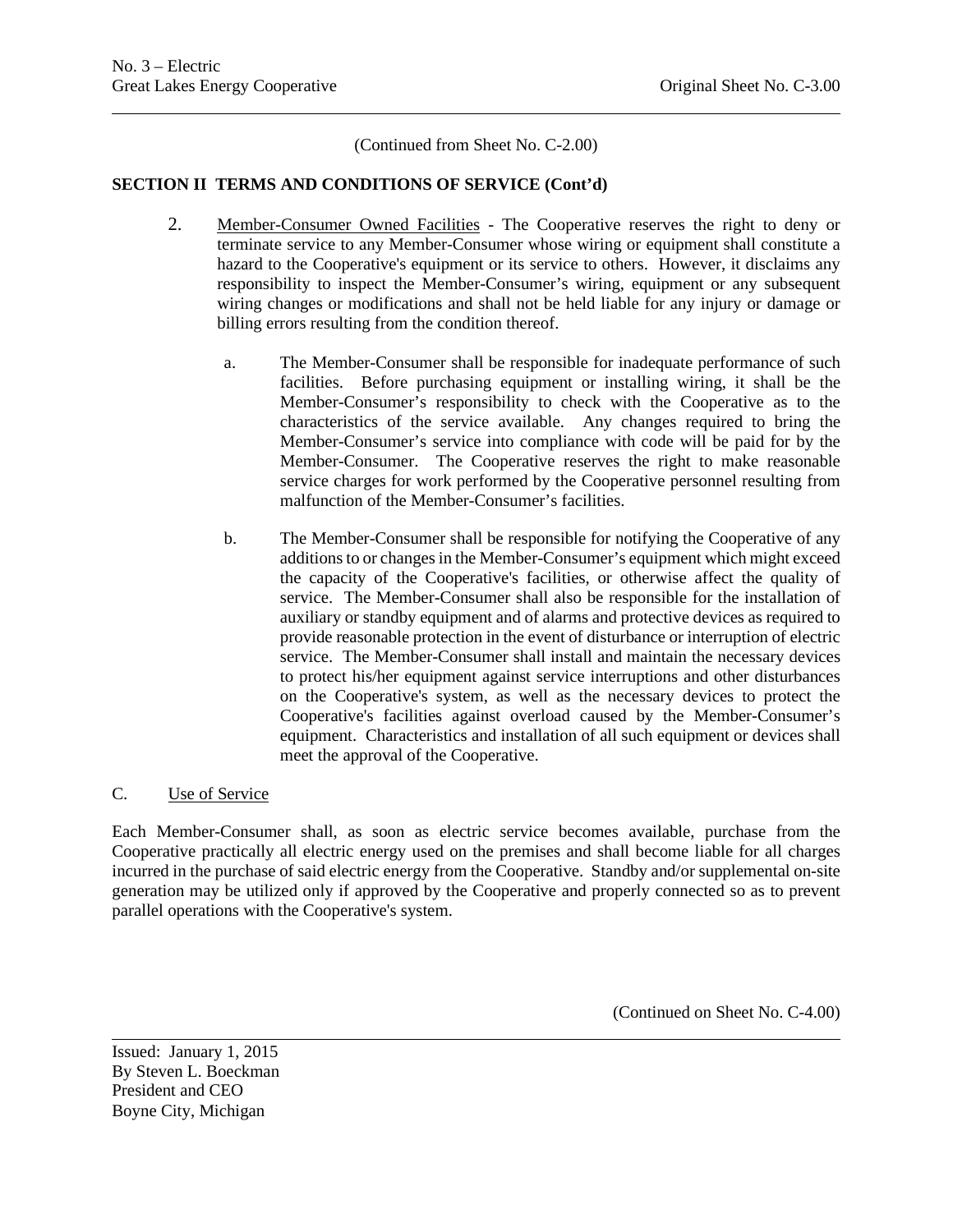(Continued from Sheet No. C-3.00)

#### **SECTION II TERMS AND CONDITIONS OF SERVICE (Cont'd)**

- 1. Notice of Intent
	- a. Application Prior to use of electric service, each Member-Consumer shall make proper application to the Cooperative and shall furnish all reasonable information required by the Cooperative. Failure to comply with this requirement may result in refusal by the Cooperative to provide service.

Any Member-Consumer using service without first notifying and enabling the Cooperative to establish a beginning meter reading may be held responsible for any amounts due for service supplied to the premises from the time of the last reading reported immediately preceding his/her occupancy.

b. Termination - Any Member-Consumer desiring termination of service shall so notify the Cooperative at least ten (10) business days in advance so the service may be discontinued on a mutually agreeable date. Member-Consumers failing to give proper notice of intent to vacate the premises may be held responsible for use of service until a meter reading acceptable to the Cooperative is obtained.

#### 2. Conditions of Use

The Member-Consumer shall not use the service in any way that causes a safety hazard, endangers the Cooperative's facilities, or disturbs service to other Member-Consumers Failure to comply with this provision may result in discontinuance of the Member-Consumer's service.

The Member-Consumer shall install only such motors or other apparatus or appliances as are suitable for operation with the character of the service supplied by the Cooperative, and electric energy must not be used in such a manner as to cause detrimental voltage fluctuations or disturbances in the Cooperative's distribution system.

3. Nonstandard Service

Member-Consumers shall be liable for the cost of any special installation necessary to meet particular requirements for service at other than standard voltages or for the supply of closer voltage regulation than required by standard practice.

(Continued on Sheet No. C-5.00)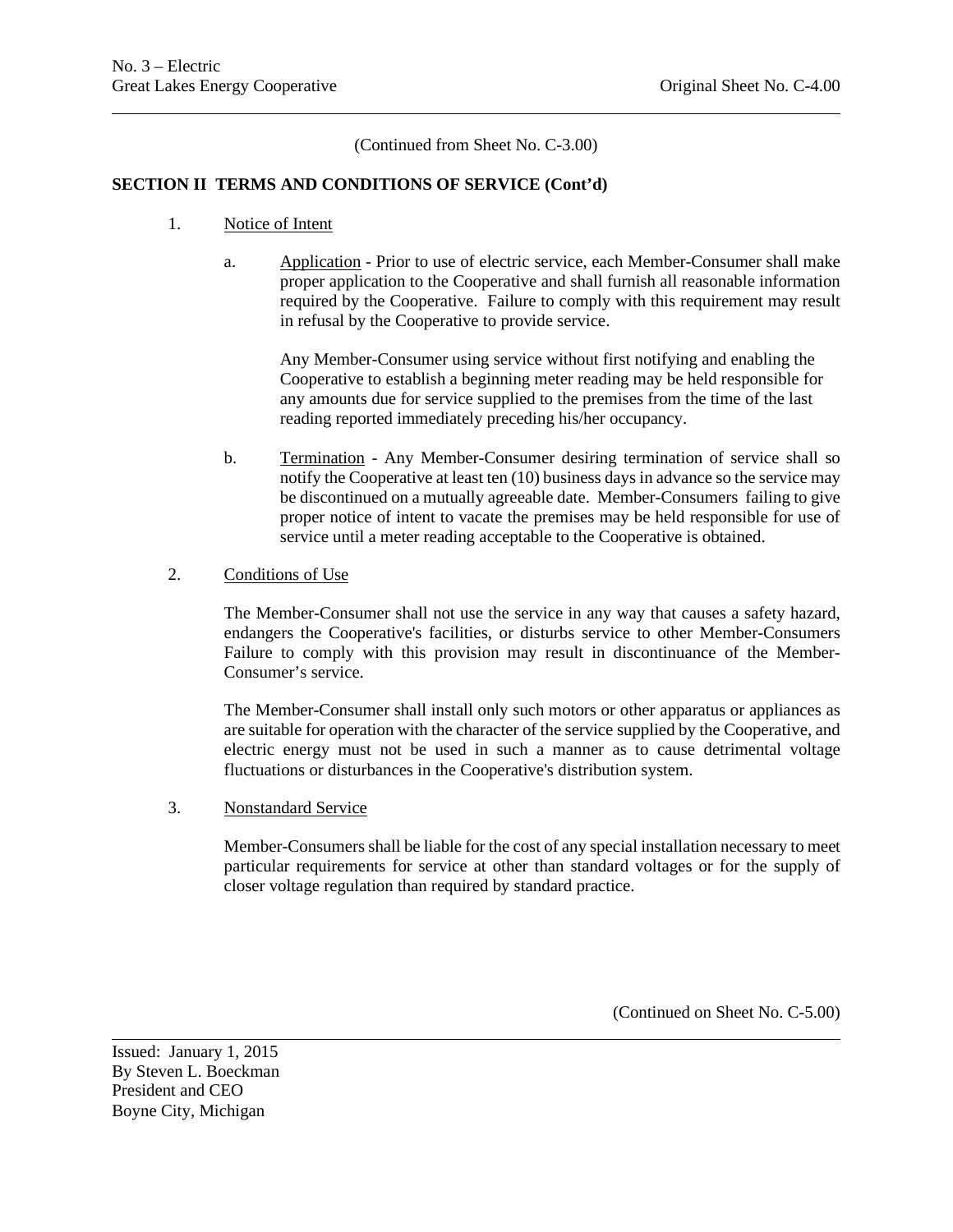(Continued from Sheet No. C-4.00)

#### **SECTION II - TERMS AND CONDITIONS OF SERVICE (Cont'd)**

The usual supply of electric service shall be subject to the provision of these rules, but where special service-supply conditions or problems arise for which provision is not otherwise made, the Cooperative may modify or adapt its supply terms to meet the peculiar requirements of such case.

The Cooperative reserves the right to make special contractual arrangements as to the provision of necessary service facilities, duration of contract, minimum bills, or other service conditions with respect to Member-Consumers whose establishments are remote from the Cooperative's existing suitable facilities, or whose service requirements exceed the capabilities of the Cooperative system in the area, or otherwise necessitate unusual investments by the Cooperative in service facilities or where the permanence of the service is questionable.

#### 4. Resale of Electric Energy

Member-Consumers shall not resell to, or share with others, any electric service furnished by the Cooperative under the terms of its filed rate schedule not applicable to such resale of energy, unless otherwise authorized by the Michigan Public Service Commission.

#### 5. Service to Single Metering Points

Where resale of electric service exists, the Cooperative will be under no obligation to furnish or maintain meters or other facilities for the resale of service by the reselling Member-Consumer to the ultimate user.

Electric service will no longer be granted where connection is made to a single metering point for the purpose of resale to the reselling Member-Consumer's ultimate user. Each user will be metered as an individual unit. For the purposes of this rule, resale will also include sales where the electric service is included in the rent.

#### 6. Point of Attachment

Where suitable service is available, the Cooperative will install service connections from its distribution lines to a suitable point of attachment on the Member-Consumer's premises designated by the Cooperative. Where the Member-Consumer requests a point

(Continued on Sheet No. C-6.00)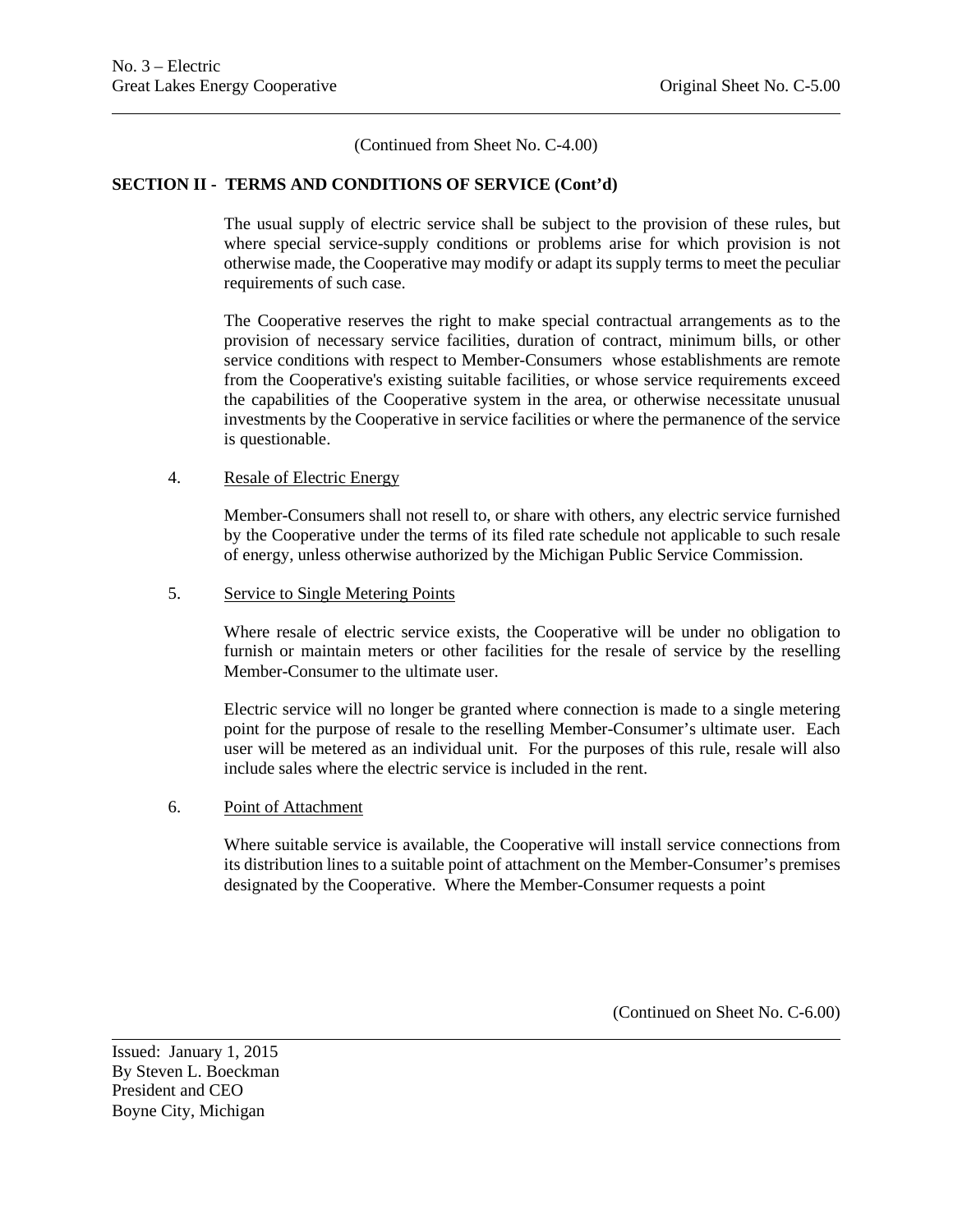(Continued from Sheet No. C-5.00)

#### **SECTION II TERMS AND CONDITIONS OF SERVICE (Cont'd)**

of attachment other than that specified by the Cooperative, and such alternative point of attachment is approved by the Cooperative, the cost of installing additional intermediate supports, wires, or fixtures necessary to reach the point of attachment requested by the Member-Consumer, shall be borne by the Member-Consumer.

Should it become necessary for any cause beyond the Cooperative's control to change the location of the point of attachment of service connections, the entire cost of any changes in the Member-Consumer's wiring made necessary thereby shall be borne by the Member-Consumer.

A service connection will not be made unless the Member-Consumer has installed his/her service entrance facilities in compliance with code requirements and specifications set forth by the Cooperative.

The Member-Consumer may be required to provide at no expense to the Cooperative space for Cooperative facilities on the Member-Consumer's premises.

For overhead service, the location of the point of attachment must be such that the Cooperative's service conductors can be installed without attachment to the building in any other locations.

For underground service, the point of attachment may be on the building, meter pedestal, or other agreed point.

Service will be provided to meter poles for farm service or other service where more than one structure is to be supplied from a single meter. The Member-Consumer shall be required to install a fused disconnect switch on the pole at his/her own expense in accordance with the Cooperative specifications.

#### 7. Service to House Trailers, Vans, Buses, Used as Dwelling Units

The Cooperative will make service connections to house trailers, vans, buses, or any other dwelling of a mobile nature without special charges, except as specified herein under Section III, when the Member-Consumer owns the premises and has installed a County approved septic tank and well for his/her own use.

If the above conditions are not met, such installation and service facilities shall be considered to be temporary service as applicable under Section III, C, 2.

(Continued on Sheet No. C-7.00)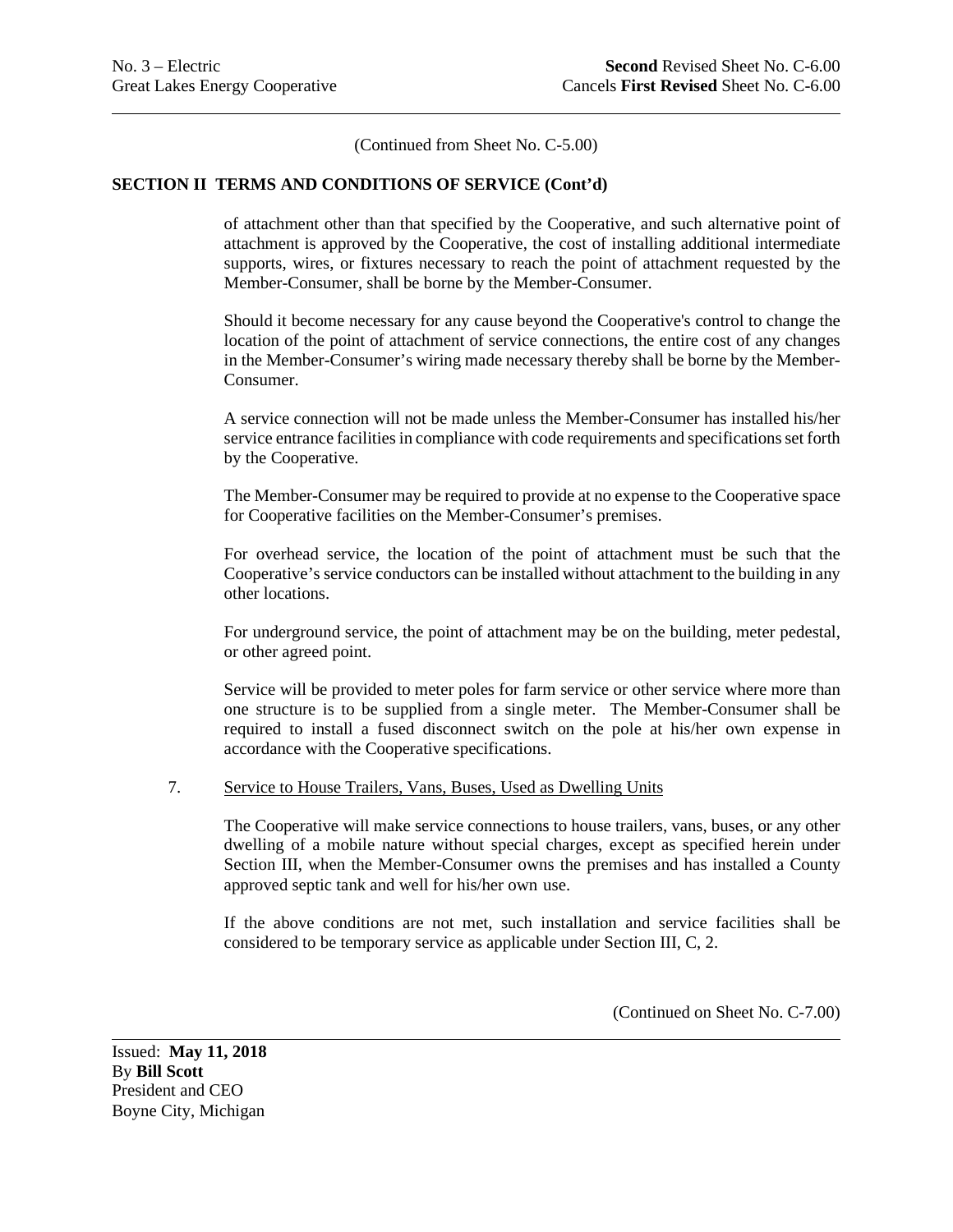(Continued from Sheet No. C-6.00)

## **SECTION II TERMS AND CONDITIONS OF SERVICE (Cont'd)**

#### D. Nature and Quality of Service

The Cooperative will endeavor to, but does not guarantee to, furnish a continuous supply of electric energy and to maintain voltage and frequency within reasonable limits.

The Cooperative shall not be liable for interruptions in the service, phase failure or reversal, or variations in the service characteristics, or for any loss or damage of any kind or character occasioned thereby, due to causes or conditions beyond the Cooperative's control, and such causes or conditions shall be deemed to specifically include, but not be limited to, the following: acts or omissions of Member-Consumers or third parties; operation of safety devices, except when such operation is caused by the negligence of the Cooperative, absence of an alternate supply of service; failure, malfunction, breakage, necessary repairs or inspection of machinery, facilities or equipment when the Cooperative has carried on a program of maintenance consistent with the general practices prevailing in the industry; act of God; war; action of the elements; storm or flood; fire; riot; labor dispute or disturbances; or the exercise of authority or regulation by governmental or military authorities.

The Member-Consumer shall be responsible for giving immediate notice to the Cooperative of interruptions or variations in electric service so that appropriate corrective action can be taken.

The Cooperative reserves the right to temporarily interrupt service for construction, repairs, emergency operations, shortages in power supply, safety, and State or National emergencies and shall be under no liability with respect to any such interruption, curtailment, or suspension.

#### E. Metering and Metering Equipment

The Member-Consumer shall provide, free of expense to the Cooperative and close to the point of service entrance, a space suitable to the Cooperative for the installation of the necessary metering equipment. The Member-Consumer shall permit only authorized agents of the Cooperative or other persons lawfully authorized to do so, to inspect, test or remove the same. If the meters or meter equipment are damaged or destroyed through the neglect of the Member-Consumer, the cost of the necessary repairs or replacements shall be paid by the Member-Consumer.

The Cooperative reserves the right to make final decision with respect to methods and equipment used in measurement of loads for billing purposes.

1. Meter Testing - All testing of metering equipment will be done by qualified personnel, either Cooperative employees or by independent agents meeting the requirements of both the Cooperative and the Commission. The Cooperative may, at its option, either conduct field tests on the Member-Consumer's premises or remove metering equipment for shop testing.

(Continued on Sheet No. C-8.00)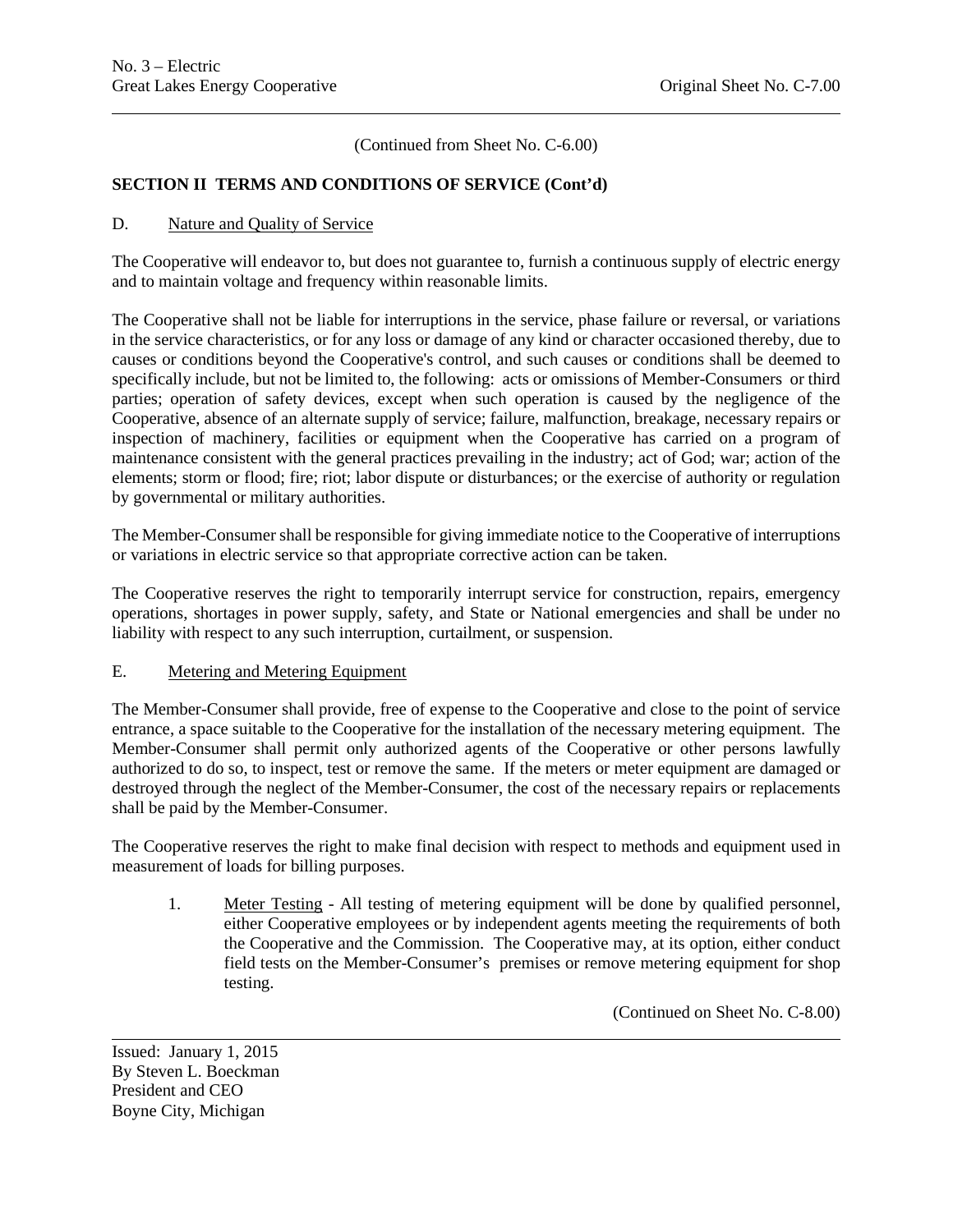(Continued from Sheet No. C-7.00)

#### **SECTION II TERMS AND CONDITIONS OF SERVICE (Cont'd)**

- a. Routine Tests The Cooperative will, through test procedures established by the Commission, endeavor to maintain its metering equipment within the accuracy limits prescribed by the Commission.
- b. Tests Requested by Member-Consumers Tests of individual meters will be made upon request of the Member-Consumer, with payment of a meter test fee in advance of the test. The Cooperative reserves the right to refuse to test any meter upon request more frequently than once in six (6) months. If such test reveals meter registration of more than 102% of that of the test equipment, the charge will be refunded, and a billing adjustment made. If meter accuracy is found to be within the plus or minus two percent (2%) accuracy range, the charge will not be refunded, and a billing adjustment will not be required. When it appears that there may be sufficient reason to question meter accuracy (for example, a marked increase in metered consumption without a corresponding change in a Member-Consumer's living or working patterns or in the number and kind of appliances or equipment in use on the Member-Consumer's premises), the Cooperative may waive the meter test charge or it may install a second meter, at no charge to the Member-Consumer, to provide check readings.
- c. Failure to Register When a meter has stopped or has failed to register all of the energy used, the Cooperative will make a charge to the Member-Consumer for the energy estimated to have been used.
- 2. Location of Meters Meters for all single-family residential service will be installed outdoors. Meters for other services may be installed outdoors if they are located so they are protected from traffic and are readily accessible for reading and testing. Meters which must be protected from inclement weather while being serviced or tested shall be located indoors or in a suitable housing where such work can be performed.

Meters located indoors shall be as near as possible to the service entrance, in a clean dry place, reasonably secure from injury, not subject to vibration, and readily accessible for reading and testing.

In cases of multiple buildings such as two-family flats or apartment buildings, if the meters are installed indoors, they shall be located within the premises served or at a common location readily accessible to the tenants and the Cooperative.

An authorized representative of the Cooperative will determine the acceptability of the meter location in all cases.

(Continued on Sheet No. C-9.00)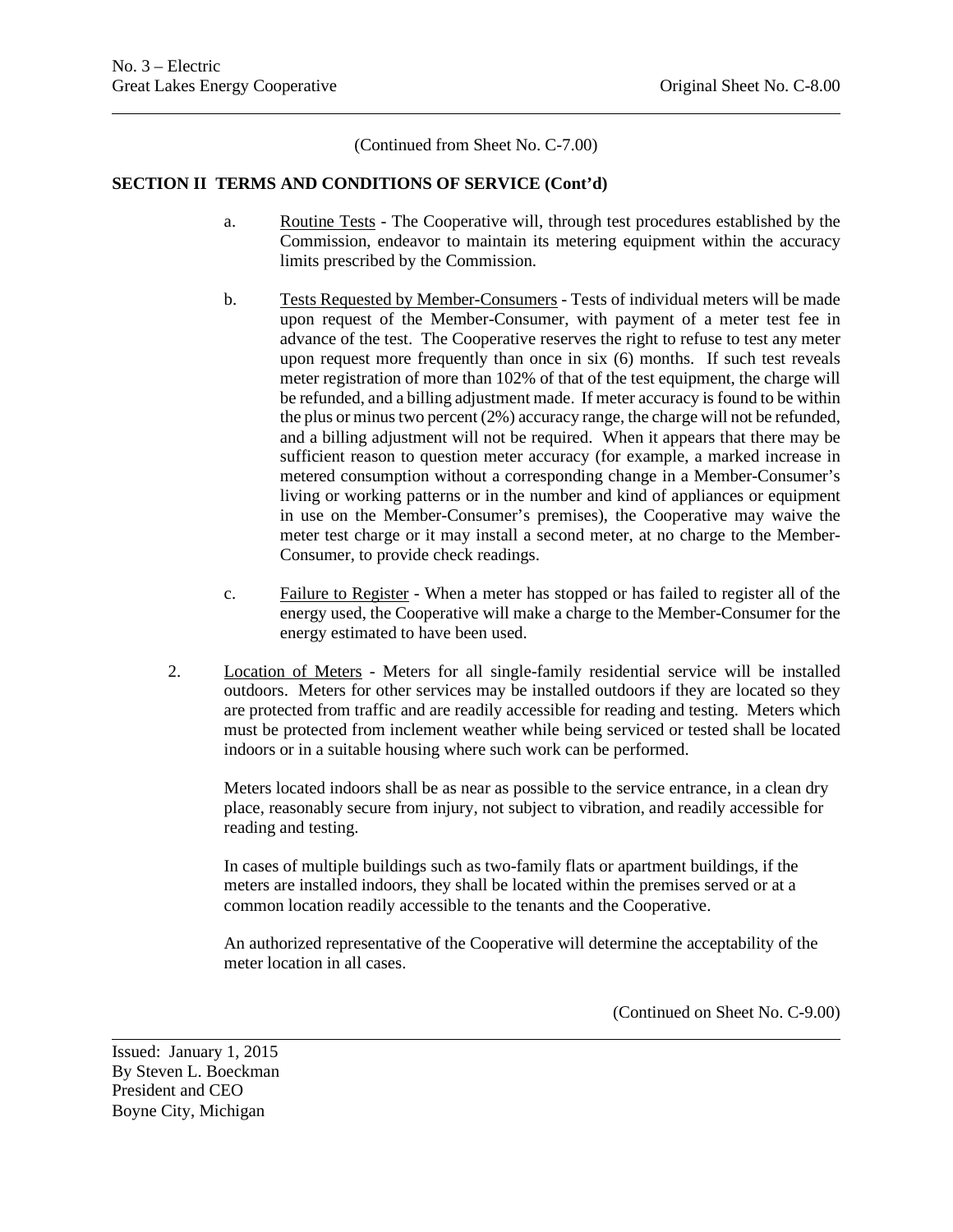(Continued from Sheet No. C-8.00)

#### **SECTION II TERMS AND CONDITIONS OF SERVICE (Cont'd)**

#### F. Special Charges

The Cooperative will make such charges for reasonable special services as necessary to discourage abuse, and to minimize subsidy of such services by other Member-Consumers. The following schedule shall apply where applicable:

| Special Service Request Charge             |         |
|--------------------------------------------|---------|
| During Regular Working Hours               | \$75    |
| <b>Outside Regular Working Hours</b>       | \$125   |
| Outside Regular Working Hours – Lineworker | \$250   |
| <b>Account Transfer Charge</b>             | \$10.00 |
| Meter Test Charge                          | \$55.00 |
| <b>Reconnect /Disconnect Trip Charge</b>   |         |
| During Regular Working Hours               | \$40.00 |
| <b>Outside Regular Working Hours</b>       | \$75.00 |
| <b>Bad Check Handling Charge</b>           | \$30    |

Regular Working Hours are defined as: 7:30 a.m. to 4:00 p.m. Monday thru Friday, except for the following holidays: New Year's Day, Good Friday, Memorial Day, Independence Day, Labor Day, Thanksgiving Day, day after Thanksgiving Day, Christmas Eve Day, and Christmas Day. The Cooperative reserves the right to close its office on the Friday preceding or the Monday following a listed holiday that occurs on a Saturday or Sunday.

#### G. Other Conditions of Service

1. Service Disconnect - Service to the Member-Consumer's premises may be disconnected by the Cooperative under the following conditions:

(Continued on Sheet No. C-10.00)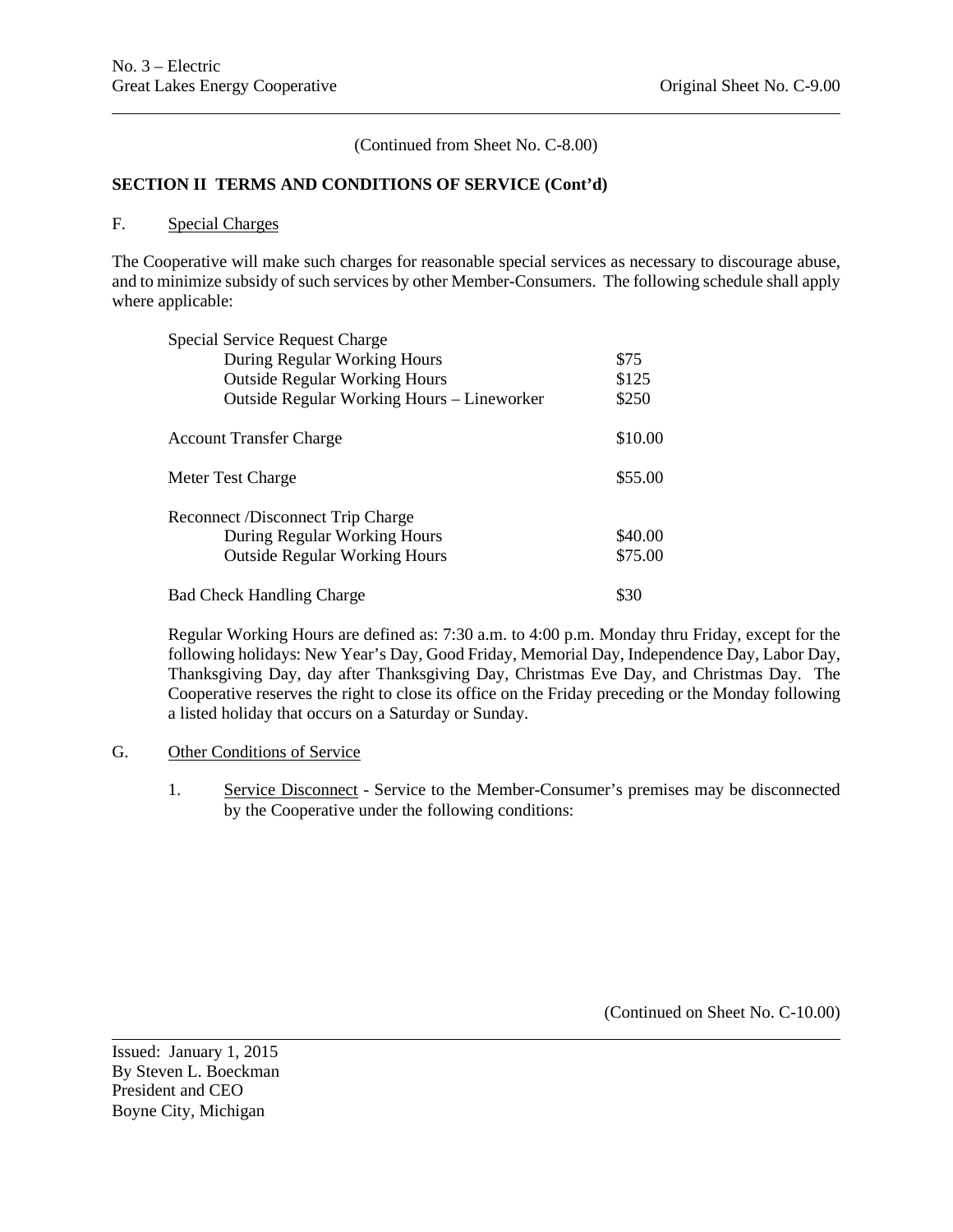(Continued from Sheet No. C-9.00)

#### **SECTION II TERMS AND CONDITIONS OF SERVICE (Cont'd)**

- a. At the Member-Consumer's Request
	- (1) Upon Termination The Cooperative will disconnect service with no charge to the Member-Consumer upon due notice as provided elsewhere in these rules. However, if restoration of service at the same location is requested by the same Member-Consumer or property owner, a reconnect charge will be applied. The reconnect charge will be increased by the amount of the minimum charge in the applicable rate schedule for the months service was disconnected, provided such reconnect is made during the twelve (12) month period immediately following disconnect.
	- (2) For Repairs The Cooperative will temporarily disconnect service to facilitate repairs or other work on the Member-Consumer's equipment or premises. Special service charges as set forth in Section II, F, will be applicable.
- b. At the Cooperative's Option Commercial and Industrial (Also see Section II, D)
	- (1) With Due Notice The Cooperative may disconnect service upon due notice for any of the following reasons:
		- (a) For violation of these rules and regulations.
		- (b) For failure to fulfill contractual obligations.
		- (c) For failure to provide reasonable access to the Member-Consumer's premises.
		- (d) For failure to pay any bill within the established collection period.
		- (e) For failure to provide deposits as provided elsewhere in these rules.
		- (f) Upon written notice from governmental inspection authorities of condemnation of the Member-Consumer's facilities or premises.
		- (g) For fraudulent representation as to the use of service.
	- (2) Without Notice The Cooperative reserves the right to disconnect service without notice for any of the following reasons:

(Continued on Sheet No. C-11.00)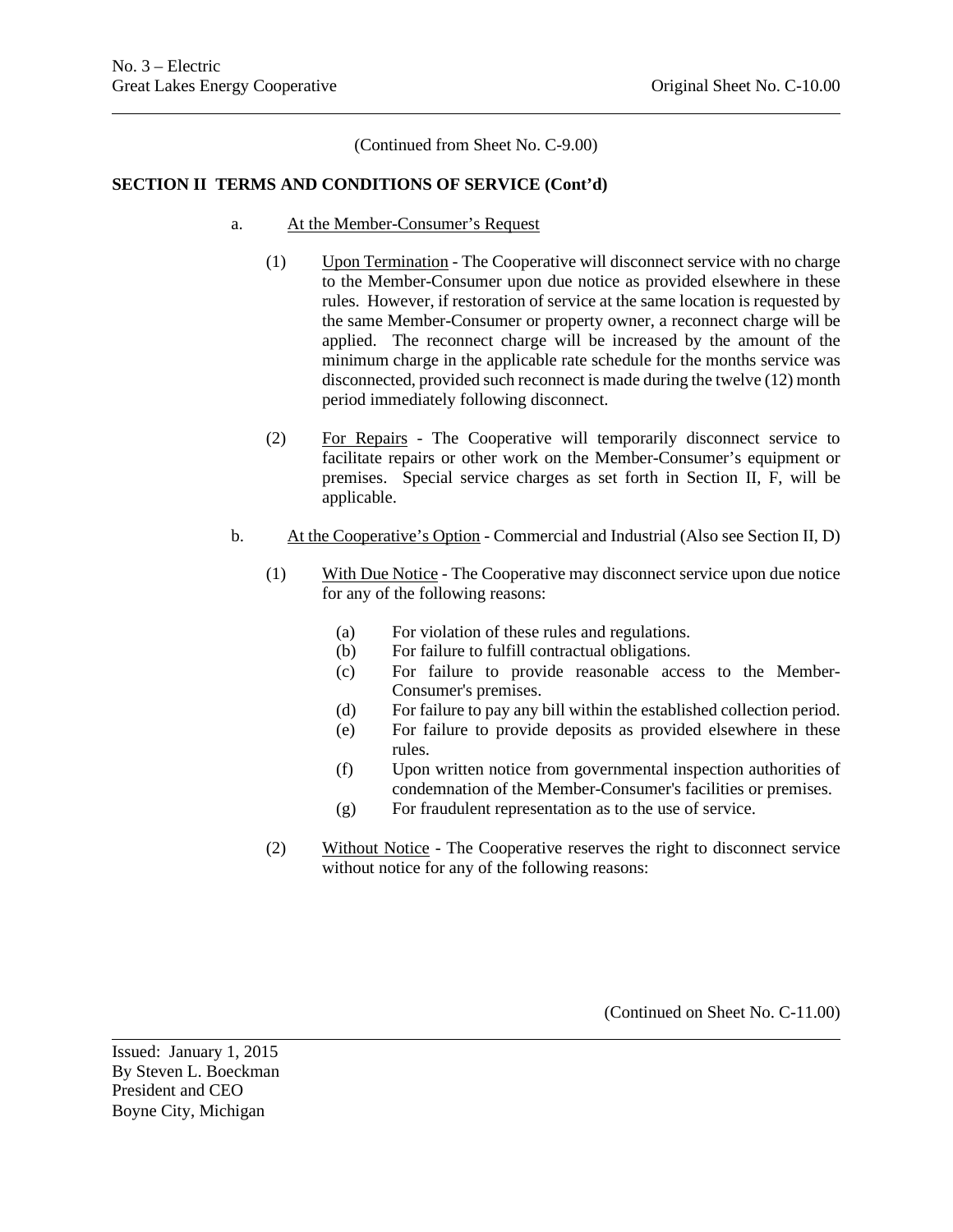(Continued from Sheet No. C-10.00)

#### **SECTION II TERMS AND CONDITIONS OF SERVICE (Cont'd)**

- (a) Where hazardous conditions exist in the Member-Consumer's facilities.
- (b) Where the Member-Consumer's use of service adversely affects the Cooperative's facilities or service to other Member-Consumers.
- (c) For unauthorized reconnection after disconnection with due notice.
- (d) For unauthorized use of or tampering with the Cooperative's service or facilities.
- (3) Reconnect After service has been discontinued at the Cooperative's option for any of the above reasons, service will be reconnected only after the Member-Consumer has taken necessary corrective action and made satisfactory arrangement for payment of all fees and charges, including any applicable reconnect fee and deposits to guarantee payment for service.
- 2. Rate Application The rates specified in this schedule are predicated upon the delivery of each class of service to a single metering point for the total requirements of each separate premises of the Member-Consumer, unless otherwise provided for in these rules and regulations. In no case may service be shared with another or transmitted off the premises at which it is delivered. Service at different points and at different premises shall be separately metered and, if requested by the Member-Consumer, separately billed.
	- a. Selection of Rates In some cases the Member-Consumer is eligible to take service under any one or two or more rates. Upon request, the Cooperative will advise the Member-Consumer in the selection of the rate which will give him/her the lowest cost of service, based on the information provided to the Cooperative, but the responsibility for the selection of the rate lies with the Member-Consumer.

After the Member-Consumer has selected the rate under which he elects to take service, the Member-Consumer will not be permitted to change from that rate to another rate until at least twelve (12) months have elapsed. Neither will the Member-Consumer be permitted to evade this rule by temporarily terminating service. However, the Cooperative may, at its option waive the provisions of this

(Continued on Sheet No. C-12.00)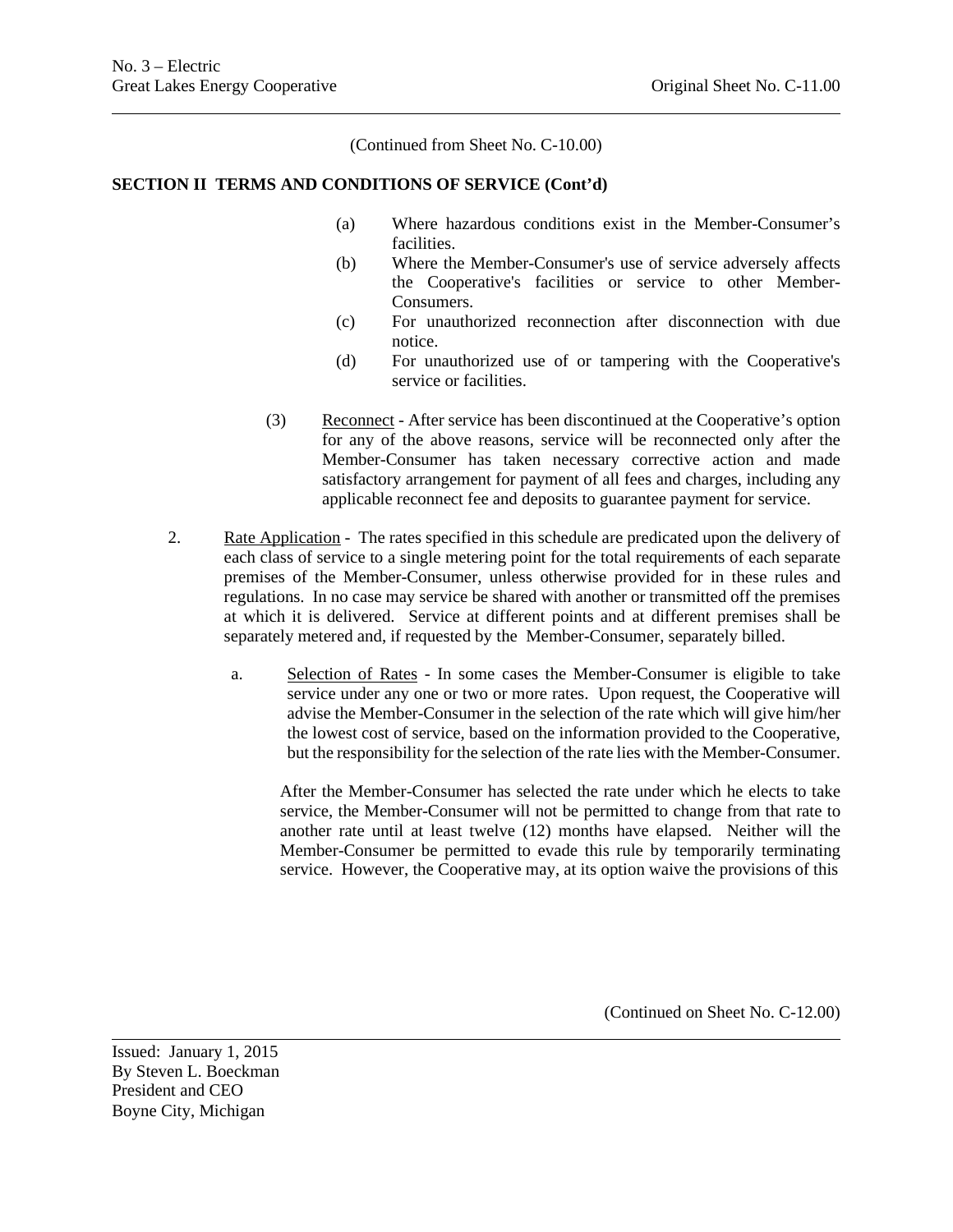(Continued from Sheet No. C-11.00)

#### **SECTION II TERMS AND CONDITIONS OF SERVICE (Cont'd)**

paragraph where it appears that an earlier change is requested for permanent rather than for temporary or seasonal advantage. The intent of this rule is to prohibit frequent shifts from rate to rate.

No refund will be made of the difference in charges under different rates applicable to the same class of service.

- b. Apartment Buildings and Multiple Dwellings An apartment building or multiple dwelling shall be considered as one containing nine or more rooms in which single rooms, suites or groups of rooms have individual cooking and kitchen sink accommodations. Service supplied through a single meter to an apartment building or multiple dwelling containing less than three apartments may be billed on the residential service rates on a single Member-Consumer basis. Service supplied through a single meter to an apartment building or multiple dwelling containing three or more apartments shall be billed in accordance with the following provisions:
	- (1) Apartment Buildings or Multiple Dwellings Containing Three or Four Apartments - The Member-Consumer may have the option of being billed under either the Residential Service Rate or the appropriate General Service or Commercial and Industrial Service Rate. For the purpose of billing under the Residential Service Rate, the initial charge, the kilowatt hour blocks, and the minimum charge shall be multiplied by the number of apartments served through one meter.
	- (2) Apartment Buildings or Multiple Dwellings Containing Five or More Apartments - The Member-Consumer shall be billed under the appropriate General Service or Commercial and Industrial Service Rate.
- c. Homes or Dormitories for Groups Other Than Private Family Units Service supplied through a single meter to rooming houses, dormitories, nurses' homes, and other similarly occupied buildings containing sleeping accommodations for more than six persons shall be classified as commercial and billed on the appropriate service rate.

(Continued on Sheet No. C-13.00)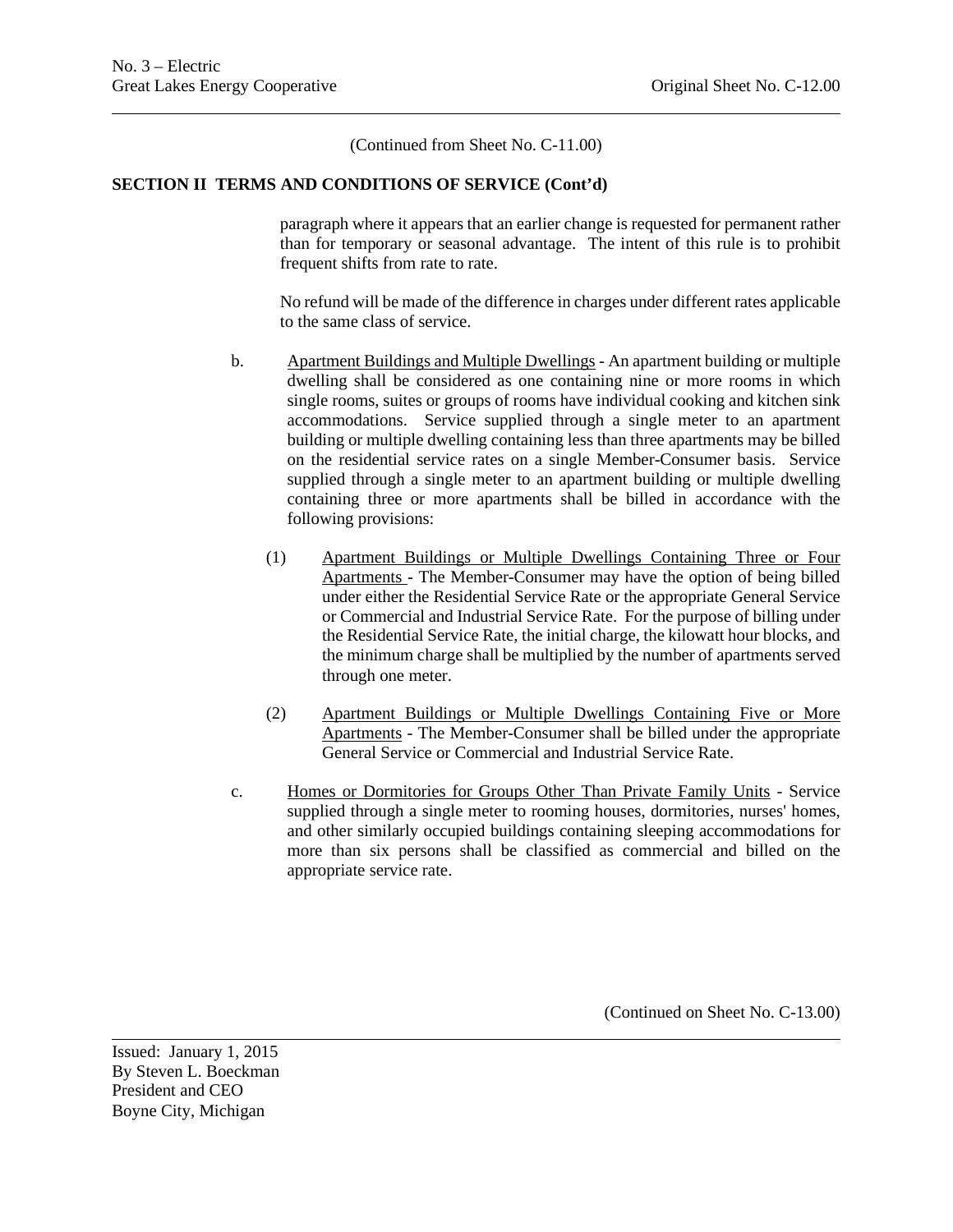(Continued from Sheet No. C-12.00)

## **SECTION II TERMS AND CONDITIONS OF SERVICE (Cont'd)**

- d. Farm Service Service shall be available to farms for residential use under Residential Service Rate, and in addition service may be used through the same meter for any purpose as long as such use is confined to single phase service for the culture, processing and handling of products grown or used on the Member-Consumers' farm. Use of service for purposes other than set forth above shall be served and billed on the appropriate General Service or Commercial Industrial Rate.
- e. Year-Round Service Service to a Member-Consumer at the address shown on his/her driver's license and voter's registration card.
- f. Seasonal Service Service to Member-Consumers other than to year-round Member-Consumers.

(Continued on Sheet No. C-14.00)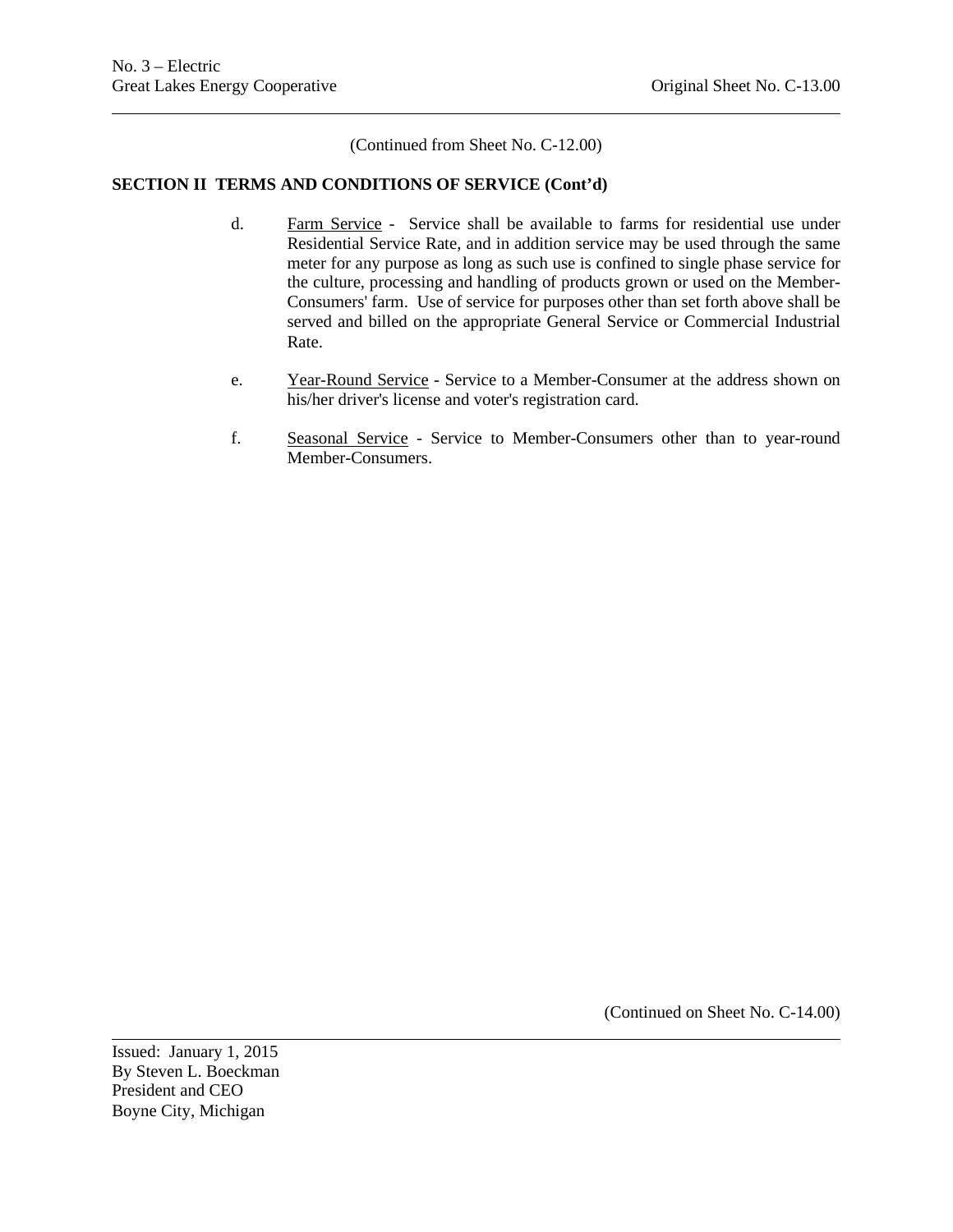(Continued from Sheet No. C-13.00)

#### **SECTION III - CONSTRUCTION POLICY**

This section of the rules and regulations sets forth the terms and conditions under which the Cooperative will construct and extend its facilities to service new loads and replace, relocate, or otherwise modify its facilities.

All applicants for new electric service, with the exception of Outdoor Lighting Service, will be required to deposit in advance of construction a nonrefundable connection charge of \$75.00 for a service connection. This is a one-time service connection charge and successor Member-Consumers will not be required to pay this charge.

Contributions in aid of construction (CIAC) and other deposits made with the Cooperative under the provisions of this section shall be considered nonrefundable except where provisions for refunds are specifically stated.

No refunds will be made in excess of the refundable amount deposited, and deposits shall not bear interest. Refunds, where applicable, will be made in accordance with the terms stated hereinafter.

Each distribution line extension shall be a separate, distinct unit and any further extension therefrom will have no effect upon the agreements under which such extension is constructed.

- A. Overhead Extension Policy
	- 1. Residential Service
		- a. Charges For each permanent dwelling, the Cooperative will provide a singlephase line extension including up to a 25-kVA overhead transformer, service drop, and meter at no charge for a distance of 600 feet, excluding right of way clearing. Distribution line extensions in excess of the above footage will require an advance nonrefundable contribution in aid of construction (CIAC) of \$7.50 per foot for primary excess footage and \$5.00 per foot for all secondary excess footage. There will also be a non-refundable CIAC for right of way clearing. Extensions that require larger than a 25-kVA transformer per member and threephase extensions will be on the same basis as Commercial and Industrial.

(Continued on Sheet No. C-15.00)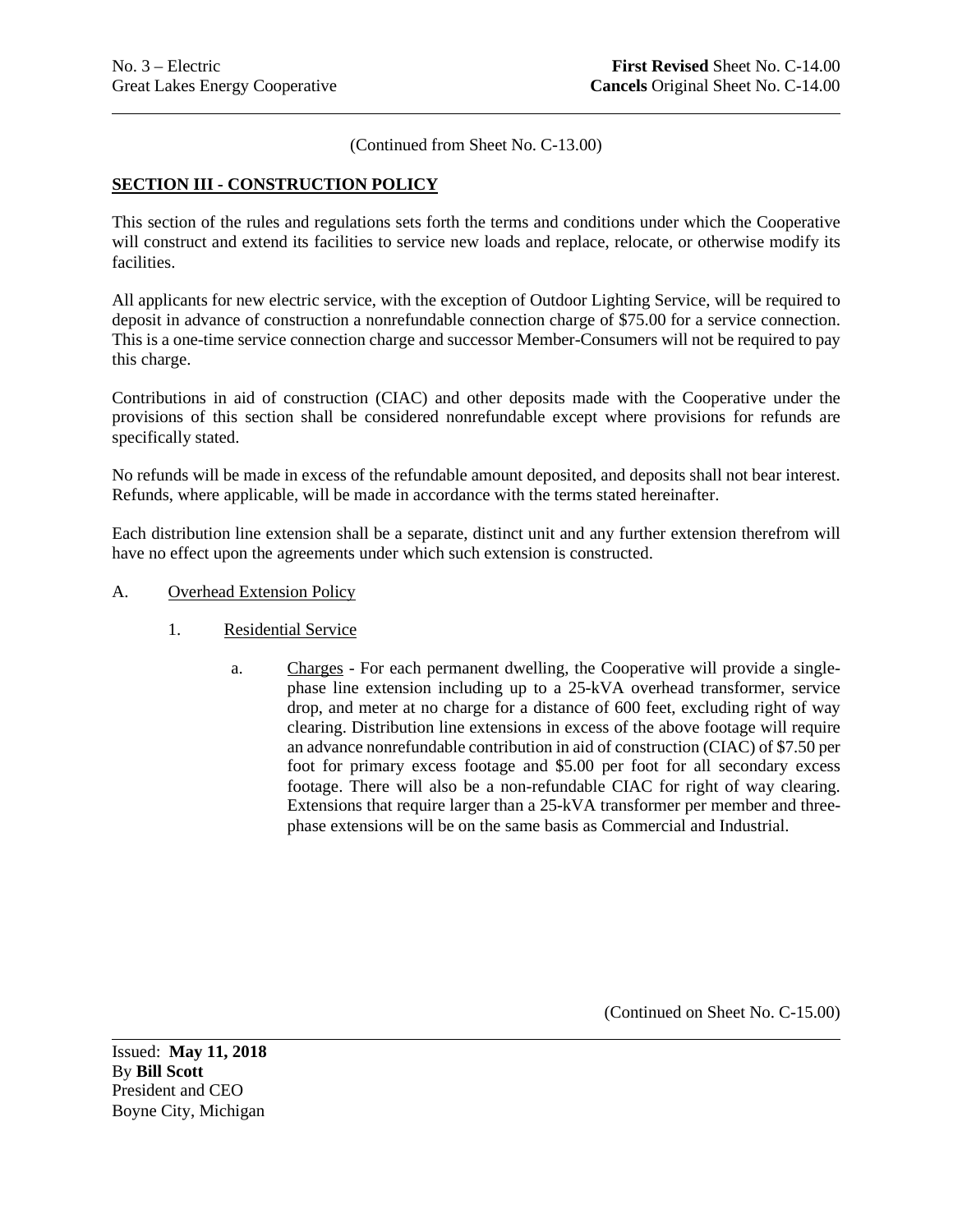(Continued from Sheet No. C-14.00)

## **SECTION III - CONSTRUCTION POLICY (Cont'd)**

- 2. Commercial or Industrial Service
	- a. Cooperative Financed Extensions The Cooperative will finance the construction cost necessary to extend its facilities to serve commercial or industrial Member-Consumers when such investment does not exceed three (3) times the annual net revenue anticipated to be collected from Member-Consumers initially served by the extension.
	- b. Charges When the estimated cost of construction of such facilities exceeds the Cooperative's maximum initial investment as defined in Paragraph "a", the applicant shall be required to make a deposit in the entire amount of such excess construction costs.

(Continued on Sheet No. C-16.00)

Issued: **May 11, 2018** By **Bill Scott** President and CEO Boyne City, Michigan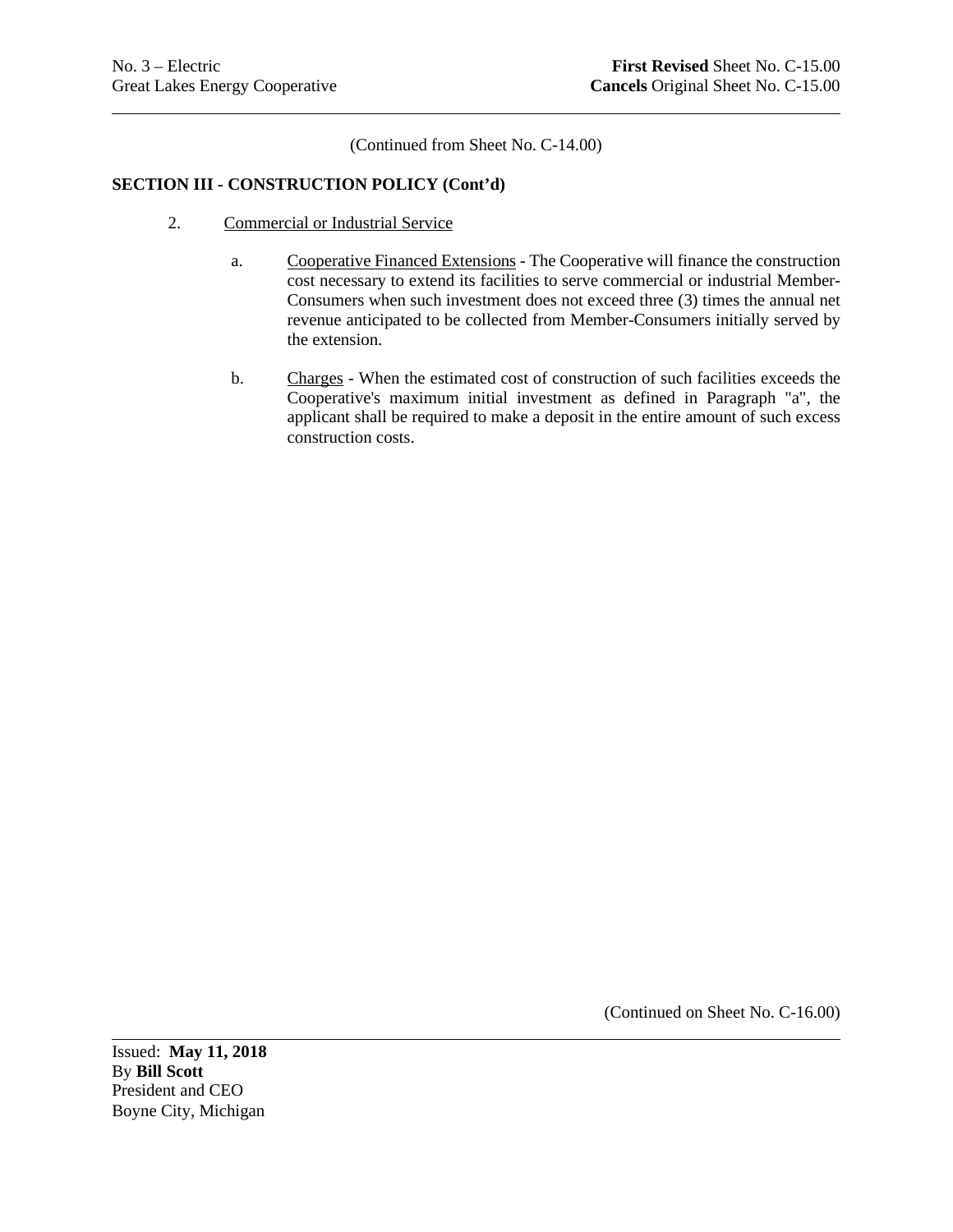(Continued from Sheet No. C-15.00)

#### **SECTION III - CONSTRUCTION POLICY (Cont'd)**

- c. Refunds The Cooperative will make refunds on remaining amounts of deposits collected under the provisions of Paragraph b above in cases where actual experience shows that the electric revenues supplied by the Member-Consumer are sufficient to warrant a greater initial investment by the Cooperative. Such refunds shall be computed as follows:
	- (1) Original Member-Consumer

At the end of the first complete 3-year period immediately following the date of the initial service, the Cooperative will compute a revised initial investment based on three (3) times the actual net revenue provided by the original Member-Consumer in the 3-year period. Any amount by which three times the actual annual net revenue exceeds the Cooperative's initial investment will be made available for refund to the Member-Consumer. No such refund shall exceed the amount deposited under provisions of Paragraph b above. Any amount by which three times the actual annual net revenue is less than the Cooperative's initial investment will be paid by the Member-Consumer to the Cooperative.

## (2) Additional New Member-Consumers

During the five-year period immediately following completion of the construction, the Cooperative will refund \$1,250.00 for each permanent electric service subsequently connected directly to the facilities financed by the Member-Consumers. Directly connected Member-Consumers are those which do not require the construction of more than 300 feet of lateral primary distribution line. Such refunds will be made only to the original depositor and in total shall not exceed the original deposit. The deposit shall bear no interest.

#### 3. Service Extensions to Loads of Questionable Permanence

When service is requested for loads of questionable permanence, such as, but not limited to, sawmills, mixer plants, gravel pits, oil wells, oil facilities, etc., the Cooperative will install, own, operate and maintain all distribution facilities up to the point of attachment to the Member-Consumer's service equipment subject to the following:

(Continued on Sheet No. C-17.00)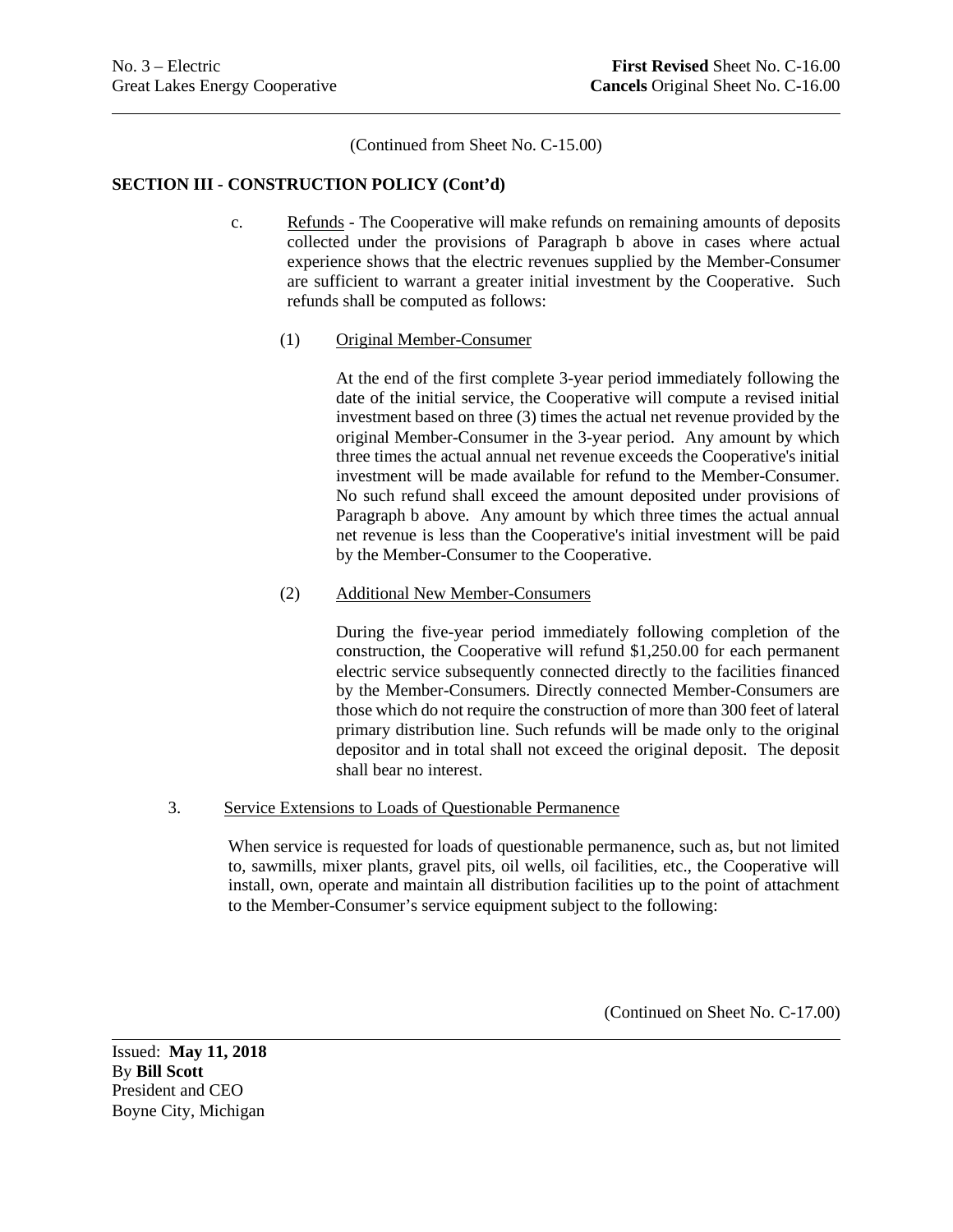(Continued from Sheet No. C-16.00)

#### **SECTION III - CONSTRUCTION POLICY (Cont'd)**

- a. Charges Prior to the commencement of construction, the Member-Consumer shall make a deposit with the Cooperative in the amount of the Cooperative's estimated construction and removal less cost of salvage. Such estimates shall include the cost of extending the Cooperative distribution facilities and of increasing capacity of its existing facilities to serve the Member-Consumer's load. In addition, an advance nonrefundable contribution in aid to construction for transformers shall be required in the amount of \$8.00 per kVA.
- b. Refunds At the end of each year the Cooperative will make a refund on the amount deposited from revenues derived from the Member-Consumer for electric service from the facilities covered by the deposit. The amount of such refund for any given year or part thereof shall be computed as follows:
	- (1) Year to year for the first four years of the deposit period
		- (a) Twenty percent (20%) of the deposit if this amount is equal to or less than 20% of the new annual revenue, excluding fuel adjustment and sales tax revenues.
		- (b) Twenty percent (20%) of the new annual revenue excluding fuel adjustment and sales tax revenues if this amount is less than 20% of the deposit.

#### (2) The final year of the five-year refund period

- (a) If at the end of the five-year refund period, the total revenue for that period, excluding fuel adjustment and sales tax revenues, is equal to or greater than five (5) times the original deposit, the balance of the deposit will be refunded.
- (b) If at the end of the five-year refund period, the total revenue, excluding fuel adjustment and sales tax revenue, is less than five (5) times the original deposit, the refund for the fifth year will be applied in accordance with l a or b above.

No refund is to be made in excess of the deposit and the deposit shall bear no interest.

(Continued on Sheet No. C-18.00)

Issued: **May 11, 2018** By **Bill Scott** President and CEO Boyne City, Michigan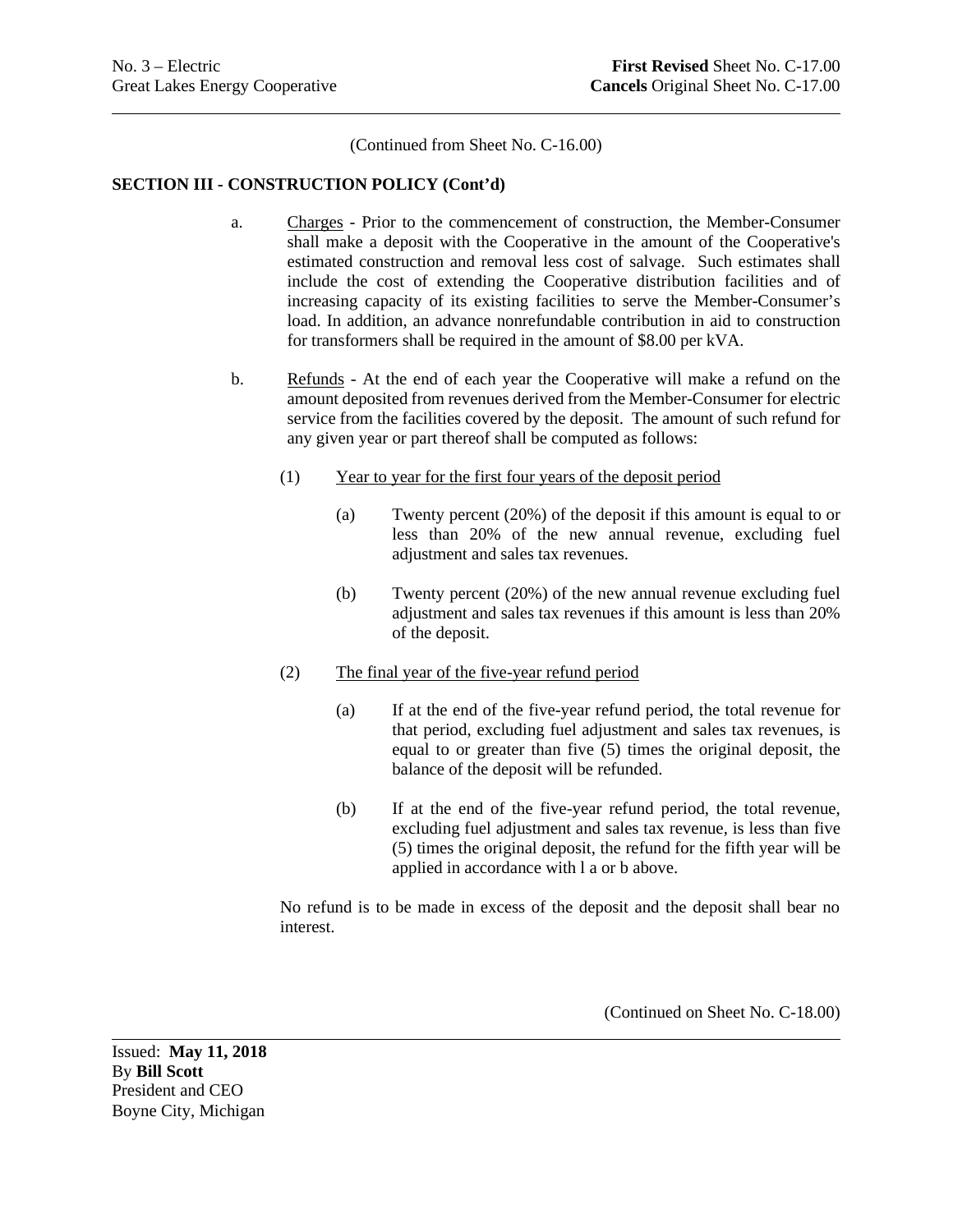(Continued from Sheet No. C-17.00)

## **SECTION III - CONSTRUCTION POLICY (Cont'd)**

#### B. Underground Service Policy

1. General

This portion of the rules provides for the extension and/or replacement of underground electric distribution facilities.

The Cooperative, at the request of the developer, will install an underground electric distribution system for all new residential subdivisions, mobile home parks, multiple occupancy building complexes, and commercial subdivisions, in cooperation with the developer or owner, evidenced by a signed agreement, and in compliance with the following specific conditions:

The developer or owners must provide for recorded easements or rights-of-way acceptable to the Cooperative. The easements are to be coordinated with other utilities and will include easements for streetlighting cable.

The developer or owner must provide for grading the easement to finished grade or for clearing the easement of trees, large stumps, and obstructions sufficiently to allow trenching equipment to operate. Survey stakes indicating easements, lot lines and grade must be in place. The developer or owner must certify to the Cooperative that the easements are graded to within four inches of final grade before the underground distribution facilities are installed.

The developer or owner requesting underground construction must make a nonrefundable contribution to the Cooperative equal to the estimated cost of construction.

(Continued on Sheet No. C-19.00)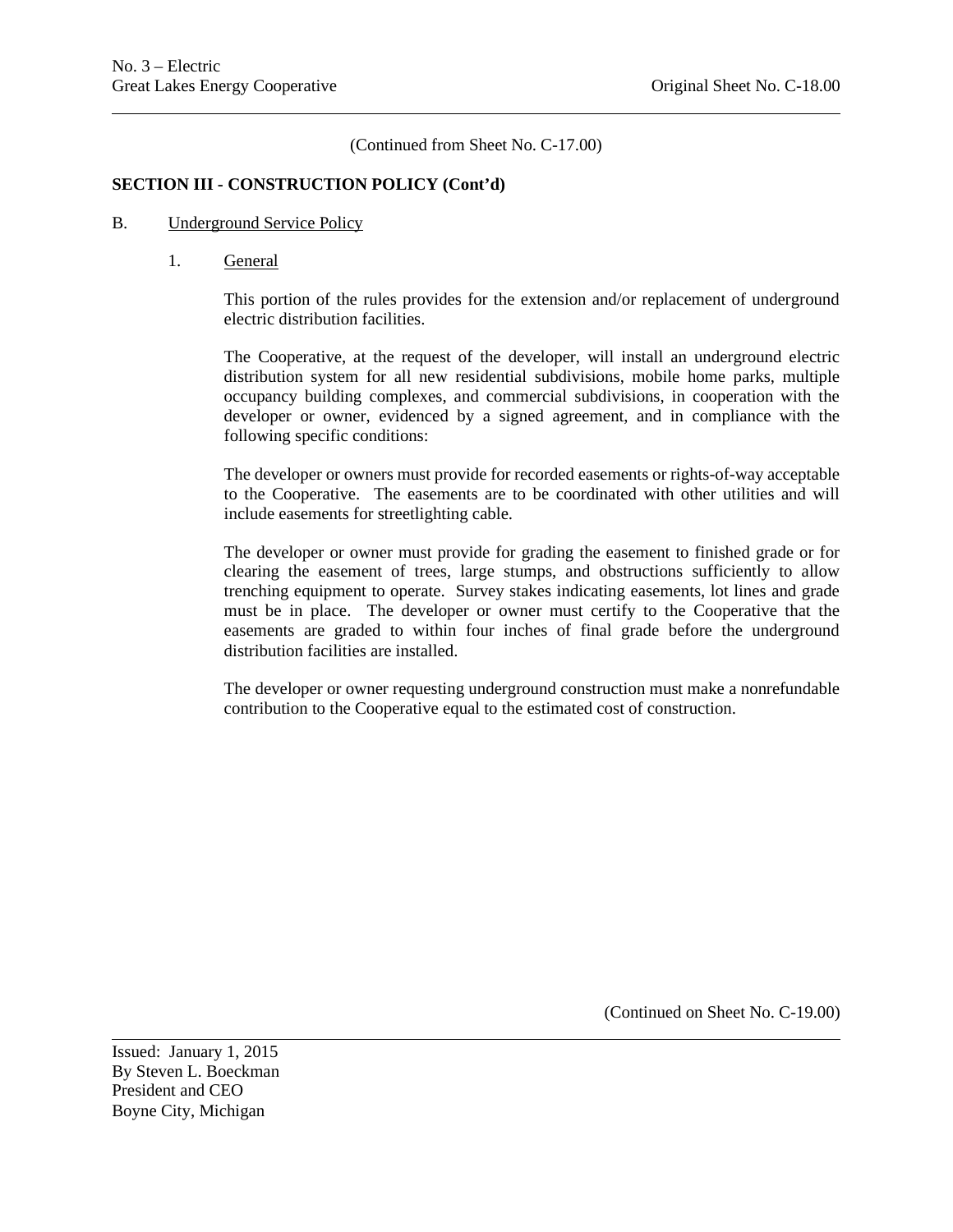(Continued from Sheet No. C-18.00)

#### **SECTION III - CONSTRUCTION POLICY (Cont'd)**

The developer or owner will be responsible for any costs of relocating Cooperative facilities to accommodate changes in grade or other changes after underground equipment is installed, and also be responsible for any damage to Cooperative facilities caused by his/her operations or the operations of his/her contractors. An amount equal to the total costs involved, including overheads, is required for relocation or rearrangement of facilities whether specifically requested by the developer or owner, or due to the facilities becoming endangered by a change in grade.

An additional amount equal to \$4.50 per foot shall be added for practical difficulties associated with winter construction in areas where frost is present in the ground. The Cooperative reserves the right to determine when such additional charges are to be applied and further reserves the right to postpone installation of underground for extreme ground difficulties present during winter construction. Under these circumstances, the cooperative may authorize the member-consumers' electrician to install conduit for such secondary installations during winter construction. The Cooperative reserves the right to refuse to place its facilities under road or railroad rights-of-way in cases where, in the Cooperative's judgment, such construction is impractical.

#### 2. Residential Service

These provisions will apply to permanent dwellings. Mobile homes will be considered permanent dwellings when meeting the Cooperative's requirements for permanent installations.

#### a. New Platted Subdivisions

Distribution facilities in all new residential subdivisions and existing residential subdivisions in which electric distribution facilities have not already been constructed shall be placed underground, except that a lot facing a previously existing street or county road and having an existing overhead distribution line on its side of the street or county road shall be served with an underground service from these facilities and shall be considered a part of the underground service area.

(Continued on Sheet No. C-20.00)

Issued: **May 11, 2018** By **Bill Scott** President and CEO Boyne City, Michigan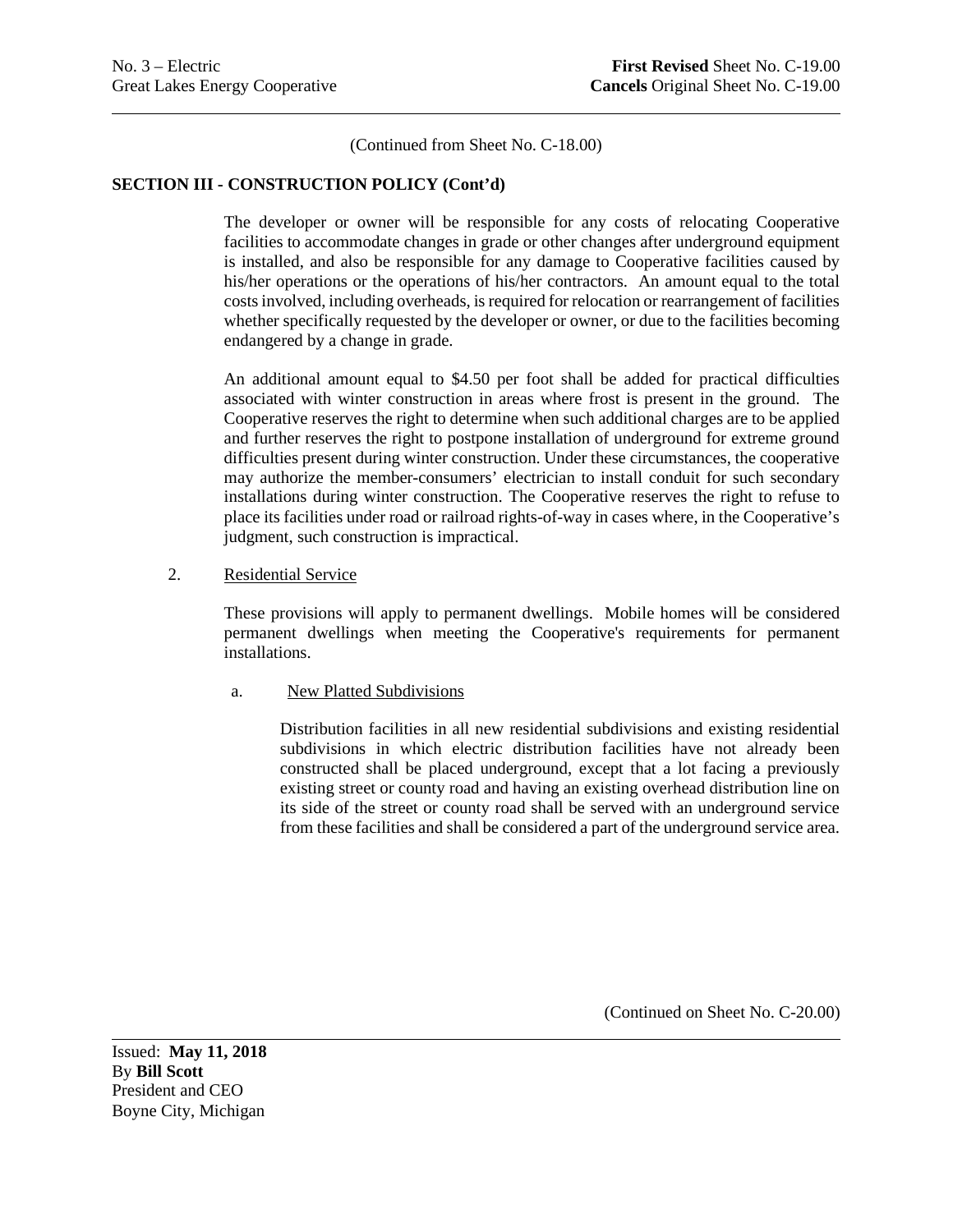(Continued from Sheet No. C-19.00)

#### **SECTION III - CONSTRUCTION POLICY (Cont'd)**

(1) Distribution System - The Cooperative will install an underground distribution system, including primary and secondary cable and all associated equipment, to provide service to the lot line of each lot in the subdivision.

> For the purposes of definition, all one-family and two-family buildings on individual lots are residential. The Cooperative will furnish, install, own, and maintain the entire underground electric distribution system including the service lateral cables for new residential subdivisions. The trenches for primary or secondary main cables will be occupied jointly by facilities of the Cooperative and other utilities where satisfactory agreement for reimbursement exists between the Cooperative and other utilities.

> The service normally available from the system will be at secondary voltage, single-phase, three wire, 60 Hz, standard 200-amp service. Three-phase service will be made available for schools, pumping stations, and other special installations only under terms of a separate agreement. Certain related equipment, such as pad-mounted transformers, switching equipment and service pedestals may be above grade. The area must be suitable for the direct burial installation of cable.

> Where sewer and/or water lines will parallel Cooperative cables, taps must be extended into each lot for a distance of four feet beyond the route of the cables prior to installation of the cables.

> The property owner shall not make any changes in established grade in or near the easement that will interfere with utility facilities already installed. In the event the property owner requests relocation of facilities, or such facilities are endangered by change in grade, the property owner shall pay the cost of the relocation or rearrangement of the facilities.

> > (Continued on Sheet No. C-21.00)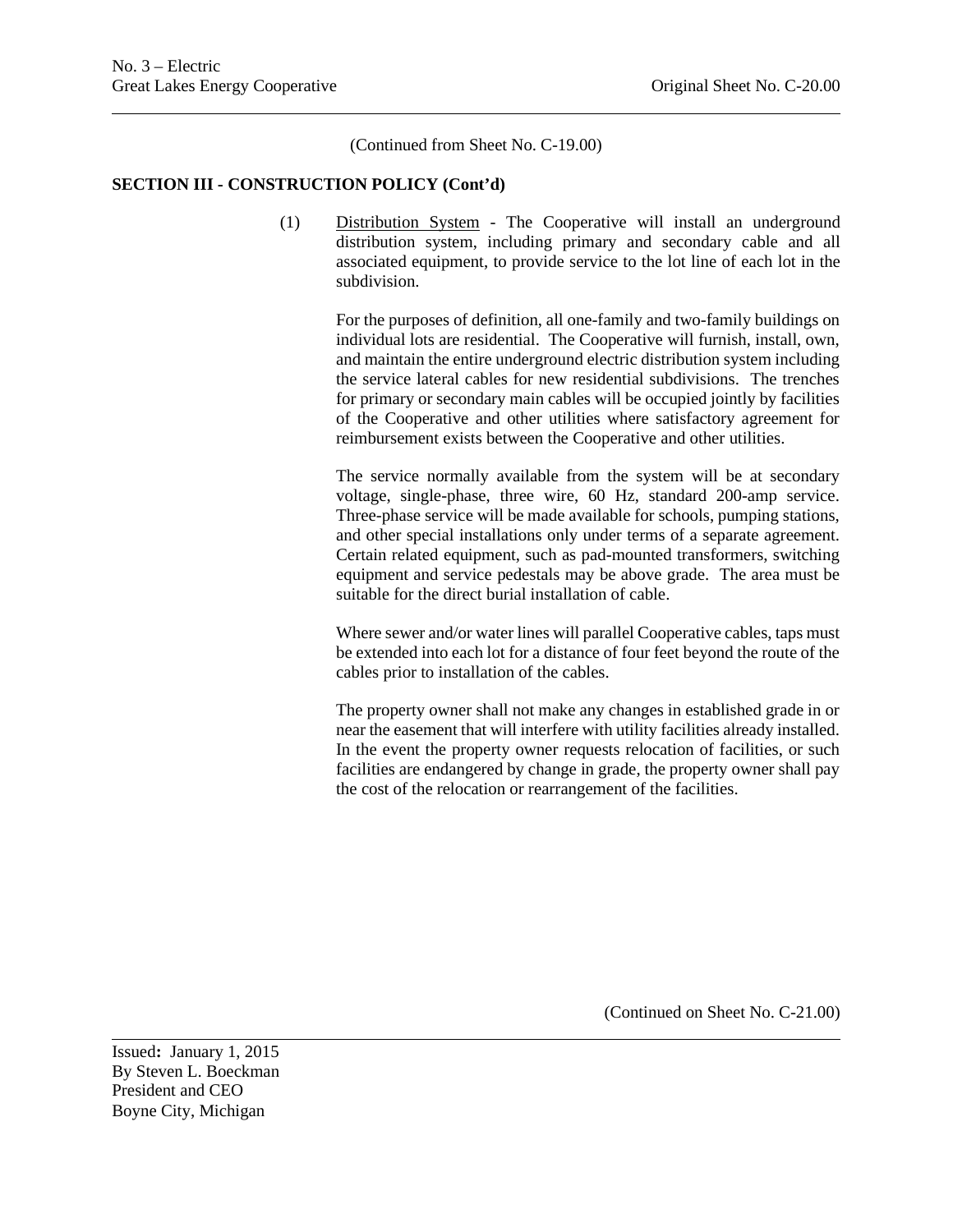(Continued from Sheet No. C-20.00)

#### **SECTION III - CONSTRUCTION POLICY (Cont'd)**

- (a) Charges Prior to commencement of construction, the owner or developer shall deposit with the Cooperative an amount equal to the estimated cost of construction of the distribution system.
- (b) Refunds -

Following completion of its construction work order covering construction of the distribution system, the Cooperative will refund any amount by which its original estimate exceeds the actual construction costs. During the five-year period immediately following completion of the construction, the Cooperative will refund \$1,250.00 for each permanent residential Member-Consumer connected within the subdivision. Such refunds will be made only to the original depositor and in total shall not exceed the original deposit. The deposit shall bear no interest.

- (2) Service Laterals The Cooperative will install, own, operate and maintain an underground service lateral from termination of its facilities at the property line to a metering point on each new residence in the subdivision.
	- (a) Contribution The Cooperative will provide a single-phase underground line extension including a pad-mounted transformer, service, and meter at no charge, excluding right of way clearing. There will be a non-refundable contribution in aid of construction (CIAC) for right of way clearing. Other costs necessary for providing service including permit fees, backhoe, conduit, boring, and hand-digging shall be paid by the member requesting service as a CIAC. Extensions that require a transformer larger than 25 kVA and three-phase extensions will be on the same basis as Commercial and Industrial.
- b. Other Residential Underground Facilities

At the option of the applicant the Cooperative will provide underground facilities from existing overhead facilities in unplatted areas or in subdivisions where overhead electric distribution facilities have been installed.

(Continued on Sheet No. C-22.00)

Issued: **May 11, 2018** By **Bill Scott** President and CEO Boyne City, Michigan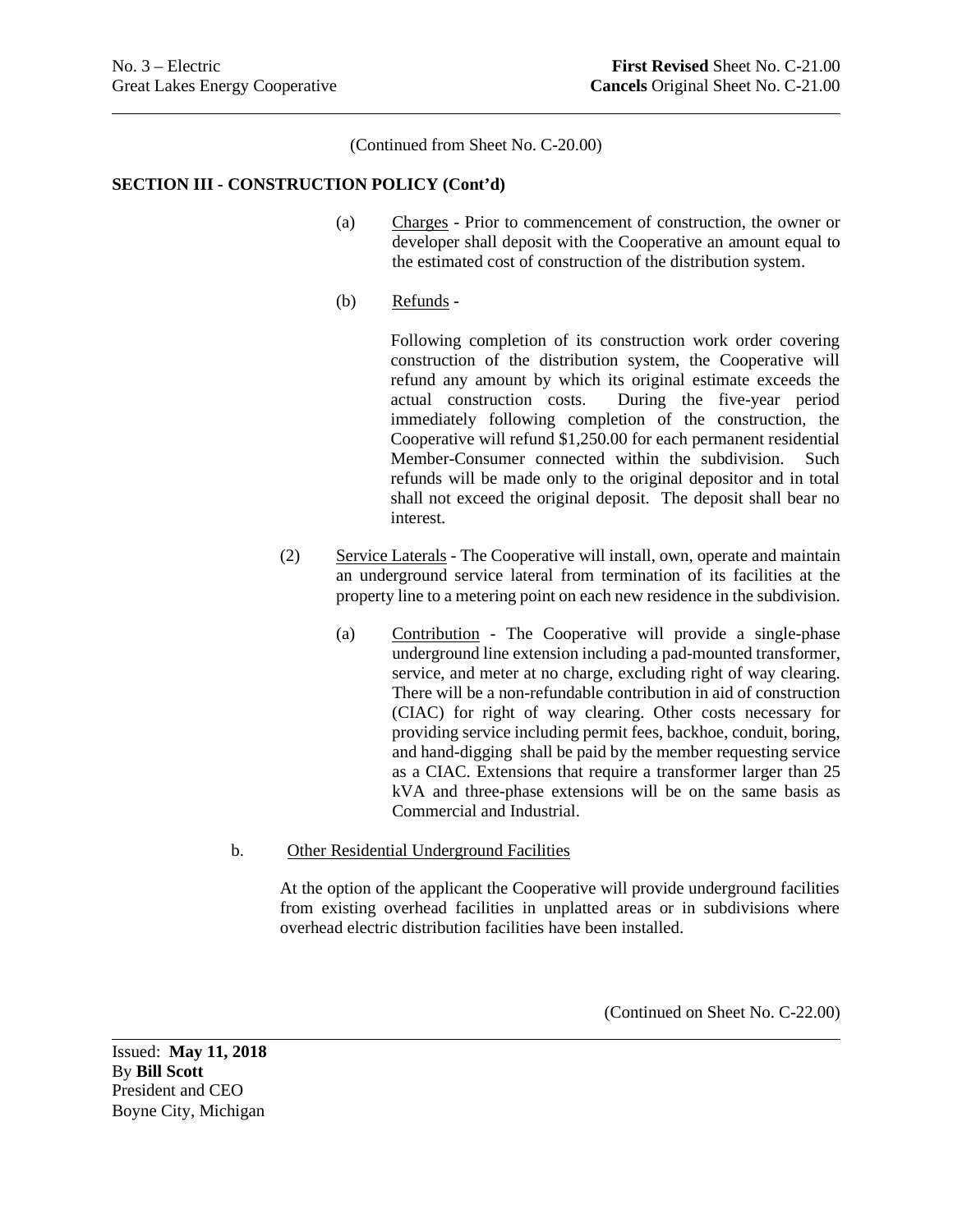(Continued from Sheet No. C-21.00)

#### **SECTION III - CONSTRUCTION POLICY(Cont'd)**

The Cooperative reserves the right to refuse to install its facilities underground in cases where, in the Cooperative's opinion, such construction would be impractical or present a potential detriment to the service to other Member-Consumers. The Cooperative may designate portions of existing subdivisions as "underground service areas" where, in the Cooperative's opinion, such designation would be desirable for aesthetic or technical reasons. All future applicants for service in areas so designated will be provided with underground service subject to the applicable provisions of these rules.

#### (1) Extension of Existing Distribution Systems in Platted Subdivisions

Any such extension shall be considered a distinct, separate unit, and any subsequent extension therefrom shall be treated separately.

(a) Charges- The Cooperative will provide a single-phase underground line extension including a pad-mounted transformer, service, and meter at no charge for a distance of 600 feet. Distribution line extensions in excess of 600 feet, will require an advance nonrefundable contribution in aid of construction (CIAC) of \$8.50 per foot for primary excess footage and \$5.50 per foot for secondary excess footage for a 200-amp service or \$6.50 per foot for secondary excess footage for a service larger than 200 amps. There will also be a non-refundable CIAC for right of way clearing. Additional costs necessary for providing service including permit fees, backhoe, conduit, boring, and hand-digging shall be paid by the member requesting service as a CIAC. Extensions that require larger than a 25-kVA transformer per member and three-phase extensions will be on the same basis as Commercial and Industrial.

(Continued on Sheet No. C-23.00)

Issued: **May 11, 2018** By **Bill Scott** President and CEO Boyne City, Michigan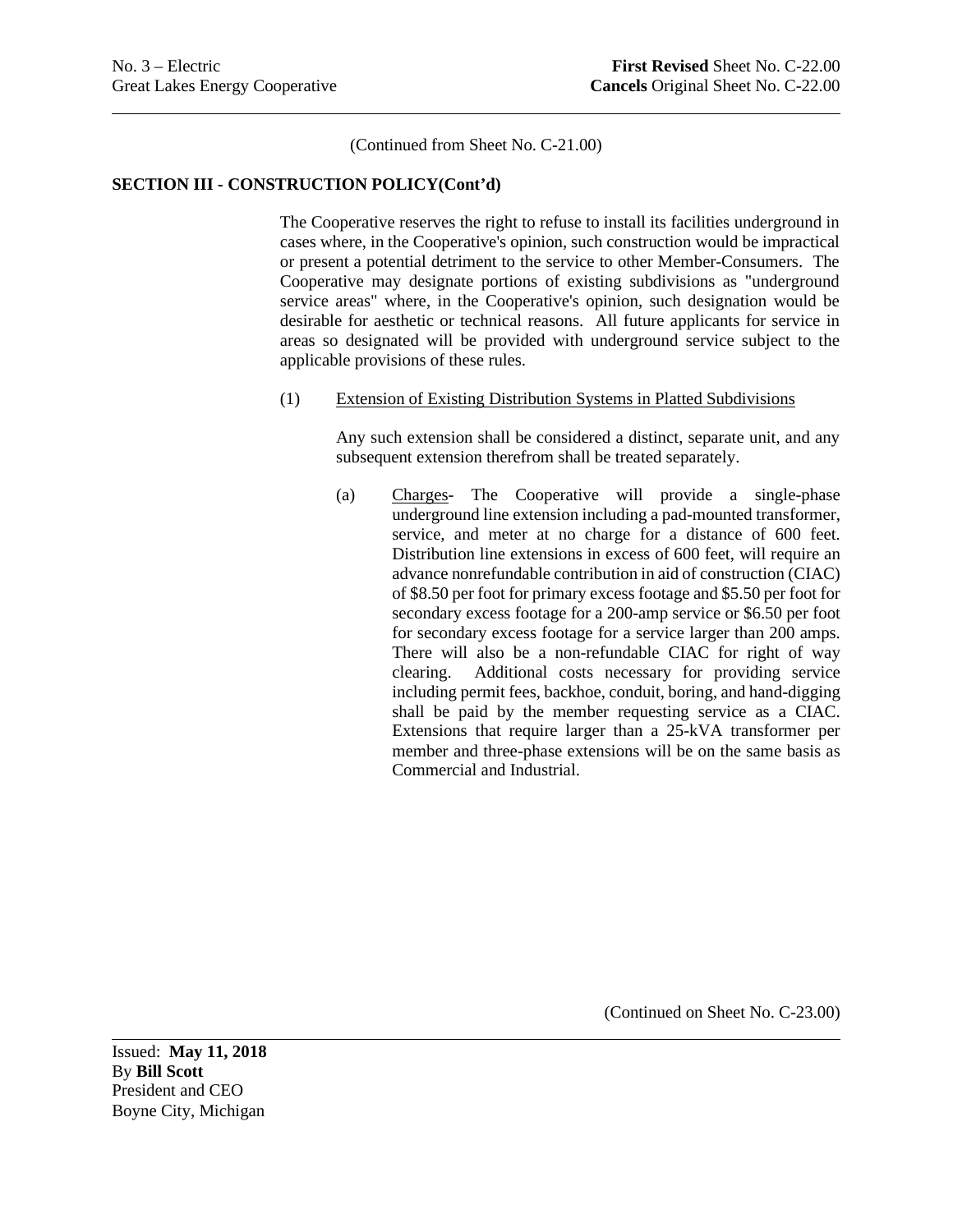(Continued from Sheet No. C-22.00)

#### **SECTION III - CONSTRUCTION POLICY (Cont'd)**

- (2) Distribution Systems in Unplatted Areas The Cooperative will extend its primary or secondary distribution system or service lateral from existing overhead or underground facilities. When any such extension is made from an existing overhead system the property owner may be required to provide an easement for extension of the overhead system to a pole on his/her property where transition from overhead to underground can be made.
	- (a) Contribution The Cooperative will provide a single-phase underground line extension including a transformer, service, and meter at no charge for a distance of 600 feet. Distribution line extensions in excess of 600 feet, will require an advance nonrefundable contribution in aid of construction (CIAC) of \$8.50 per foot for primary excess footage and \$5.50 per foot for secondary excess footage for a 200-amp service or \$6.50 per foot for secondary excess footage for a service larger than 200 amps, plus a \$150 pole make up charge if converting from overhead to secondary underground. There will also be a nonrefundable CIAC for right of way clearing. All other costs necessary for providing service including permit fees, backhoe, conduit, boring, and handdigging shall be paid by the member requesting service as CIAC. Extensions that require larger than a 25-kVA transformer per member and three-phase extensions will be on the same basis as Commercial and Industrial.

#### 3. Nonresidential Service

a. Commercial Service - Distribution facilities in the vicinity of new commercial loads and built solely to serve such loads will be placed underground. This includes service to all buildings used primarily for business purposes, where the major activity is the sale of goods or services at wholesale or retail. This category shall include, but not be limited to, apartment houses, motels, and shopping centers.

(Continued on Sheet No. C-24.00)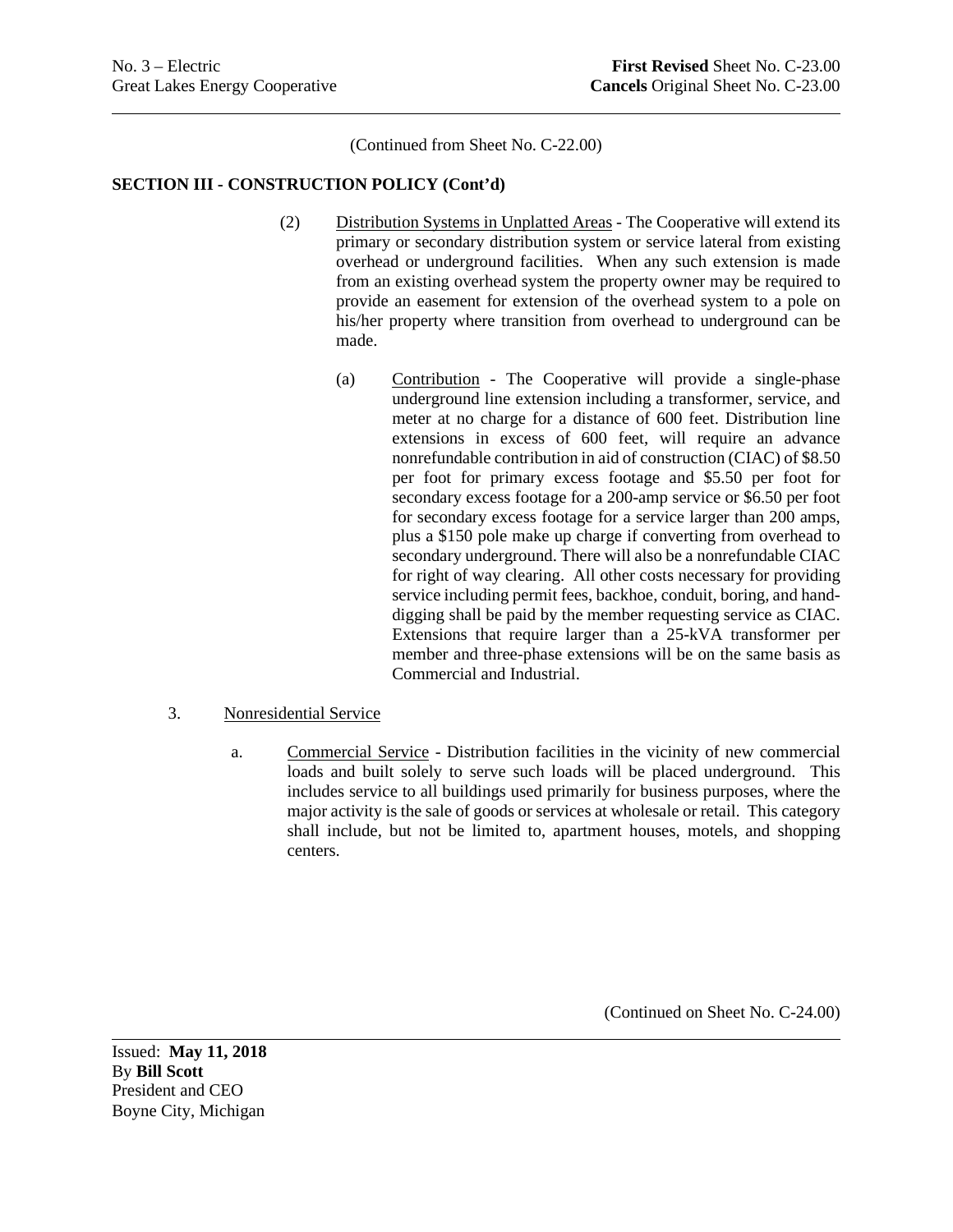(Continued from Sheet No. C-23.00)

#### **SECTION III - CONSTRUCTION POLICY (Cont'd)**

It shall not be mandatory that any new commercial or industrial distribution systems or service connections be placed underground where, in the Cooperative's judgment, any of the following conditions exist:

Such facilities would serve commercial or industrial Member-Consumers having loads of temporary duration; or

Such facilities would serve commercial or industrial Member-Consumers in areas where little aesthetic improvement would be realized if such facilities were placed underground; or

Such facilities would serve commercial or industrial Member-Consumers in areas where it is impractical to design and place such facilities underground because of uncertainty of the size and character of the loads to be ultimately served therefrom.

The Cooperative will furnish, install, own, and maintain the entire underground electric distribution system including the service lateral cables for new commercial subdivisions. Generally, the trenches will be occupied jointly by facilities of the Cooperative and other utilities where satisfactory agreement for reimbursement exists between the Cooperative and the other utilities.

The service for individual Member-Consumers within a commercial subdivision will be furnished as provided for in Underground Service Connections. Certain related equipment, such as pad-mounted transformers, switching equipment and service pedestals, may be above-grade.

In the event the developer, owner, Member-Consumer, or tenant requests relocation of facilities which are endangered by change in grade, the total cost of relocation or rearrangement of the facilities shall be borne by the requesting party.

The Cooperative will install underground service connections to commercial and industrial Member-Consumers and other installations within designated underground districts in cooperation with the developer or owner, evidenced by a separate signed agreement, subject to the following specific conditions:

When required, the developer or owner must provide suitable space and the necessary foundations and/or vaults for equipment and provide trenching, back-filling, conduits, and manholes acceptable to the Cooperative for installation of cables on his/her property.

(Continued on Sheet No. C-25.00)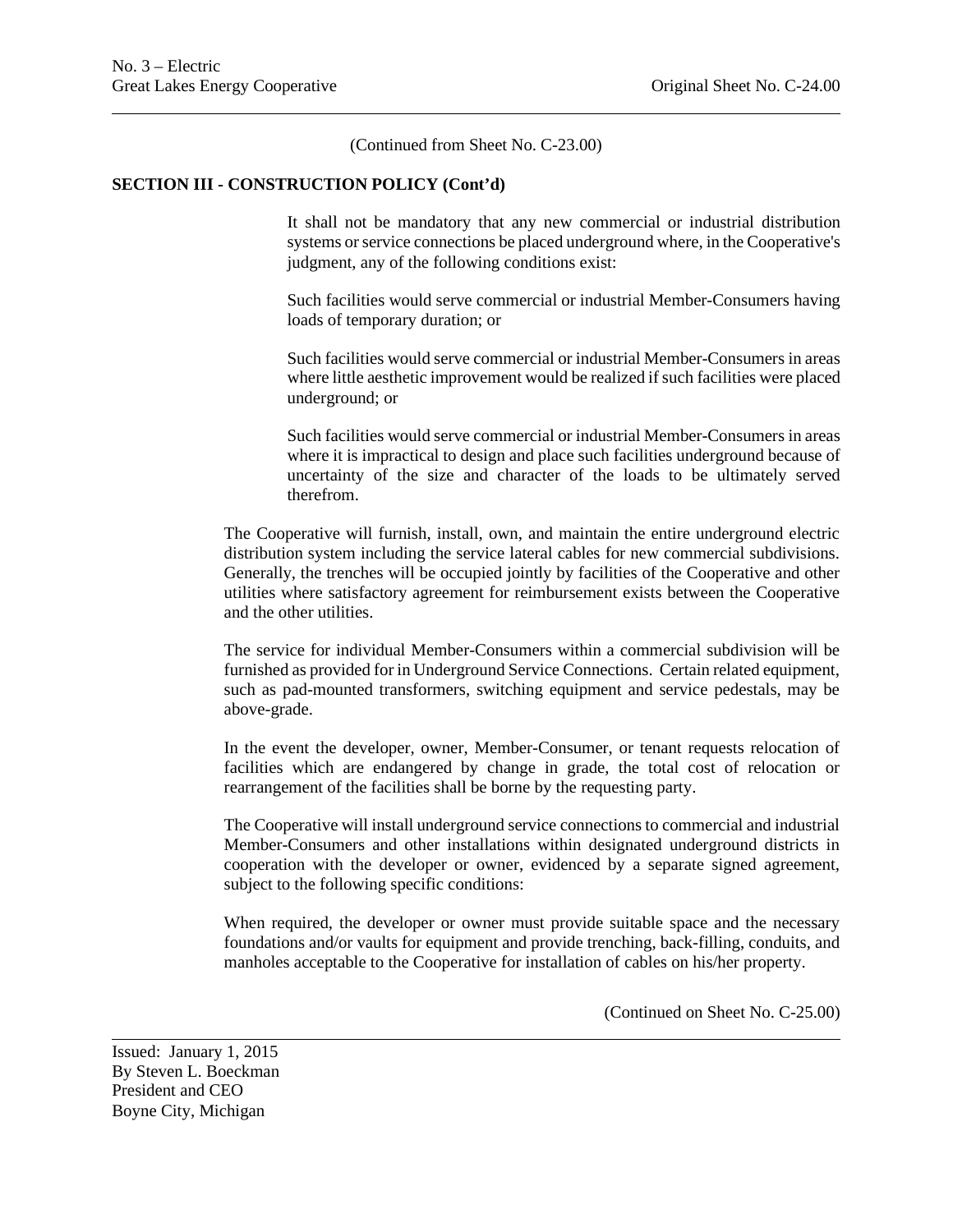(Continued from Sheet No. C-24.00)

#### **SECTION III - CONSTRUCTION POLICY (Cont'd)**

- (1) Contribution Members requesting a three-phase underground line extension for service to a new facility or premise shall pay as a contribution in aid of construction (CIAC) all costs necessary for providing service to the new facility or premise in excess of three times the member's estimated annual net revenue. Annual net revenue is defined as revenue derived from the member during a consecutive twelve-month period less the cooperative's purchased power costs for that member. Additional costs will be charged to the Member-Consumer for nonstandard service installations. In addition, an advance nonrefundable CIAC for transformers shall be required in the amount of \$8.00 per kVA.
- b. Industrial Service Distribution facilities in the vicinity of new industrial loads and built solely to serve such loads will be placed underground at the option of the applicant. This includes service to all buildings used primarily for the assembly, processing, or manufacturing of goods.

Contribution - The applicant shall make a contribution according to the provisions above for commercial service.

c. Mobile Home Parks - Distribution facilities in new mobile home parks shall be placed underground. Extension from existing overhead systems in mobile home parks will be placed underground at the option of the park owner.

The Cooperative will furnish, install, own, and maintain the entire underground electric distribution system including the pre-meter portion of the service lateral cables for new mobile home parks. The trenches for primary or secondary main cables will be occupied jointly by facilities of the Cooperative and other utilities where satisfactory agreement for reimbursement exists between the Cooperative and the other utilities.

(Continued on Sheet No. C-26.00)

Issued: **May 11, 2018** By **Bill Scott** President and CEO Boyne City, Michigan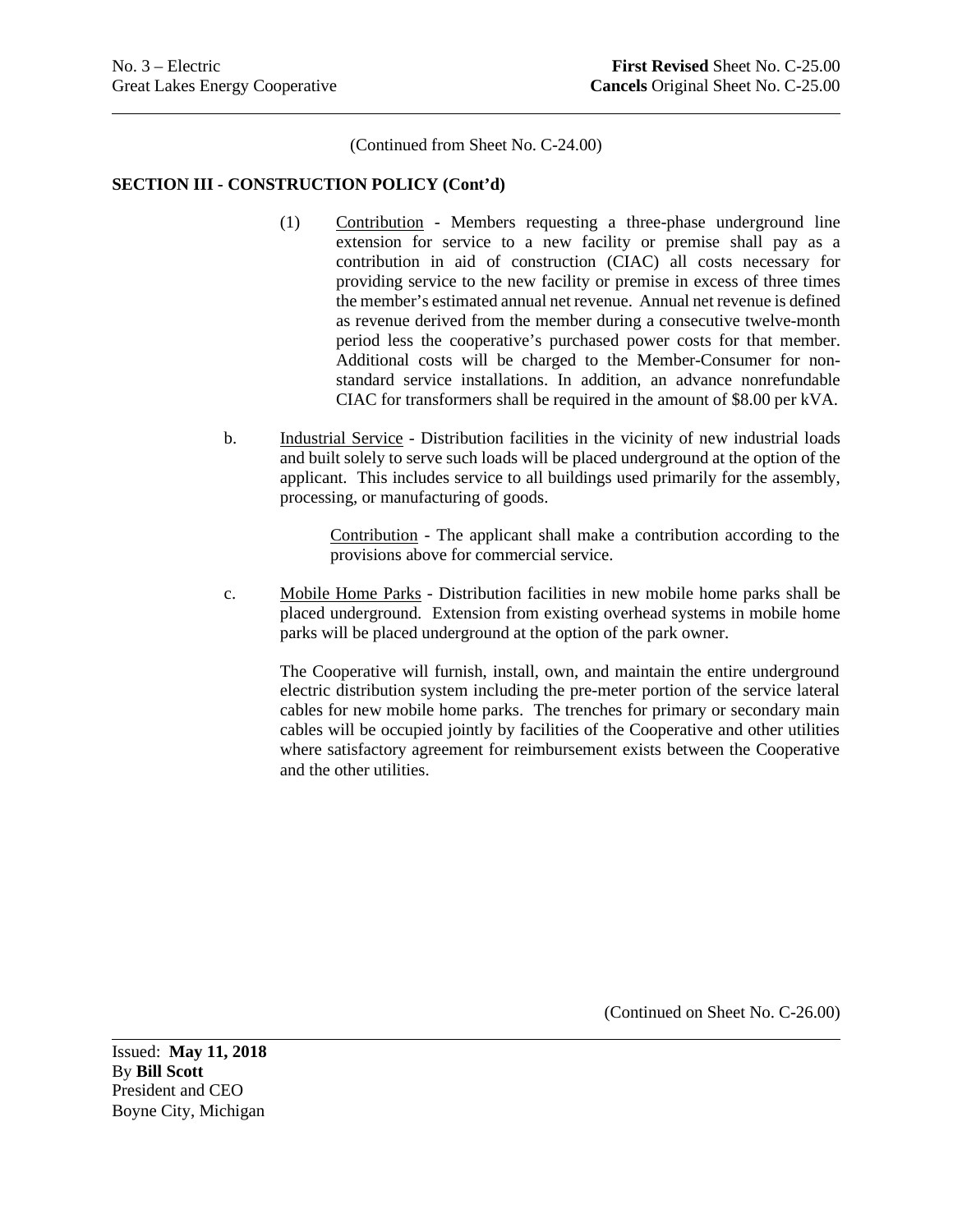(Continued from Sheet No. C-25.00)

#### **SECTION III - CONSTRUCTION POLICY (Cont'd)**

The service for tenant loads normally available from the system will be at secondary voltage, single-phase, 120/240 volt, three-wire, 60 hertz. Three-phase service will be made available for pumps and service installations only under terms of a separate agreement. Certain related equipment, such as pad-mounted transformers, switching equipment, and service pedestals may be above-grade. The area must be suitable for the direct burial installation of cable.

This service is limited to mobile home parks in which the service is metered by the Cooperative at secondary voltage.

Cooperative cables shall be separated by at least five feet from paralleling underground facilities which do not share the same trench. The park owner's cable systems, such as community antenna systems, should be in separate trenches, if possible. Subject to an agreement with the Cooperative, these cable systems may occupy the same trench. The park owner must agree to pay a share of the trenching cost plus the extra cost of the additional backfill if required and agree to notify the other using utilities when maintenance of his/her cables requires digging in the easement.

The park owner must provide for each mobile home lot a meter pedestal of a design acceptable to the Cooperative.

In the event the park owner requests relocation of facilities, or such facilities are endangered by change in grade, the park owner shall pay the cost of the relocation or rearrangement of the facilities.

- (1) Contribution Prior to commencement of construction, the owner or developer shall deposit with the Cooperative an amount equal to the estimated cost of construction of the distribution system.
- (2) Refunds Following completion of its construction work order covering construction of the distribution system, the Cooperative will refund any amount by which its original estimate exceeds the actual construction costs. During the five-year period immediately following completion of the construction, the Cooperative will refund \$1,250.00 for each permanent residential Member-Consumer connected within the subdivision. Such refunds will be made only to the original depositor and in total shall not exceed the original deposit. The deposit shall bear no interest.

(Continued on Sheet No. C-27.00)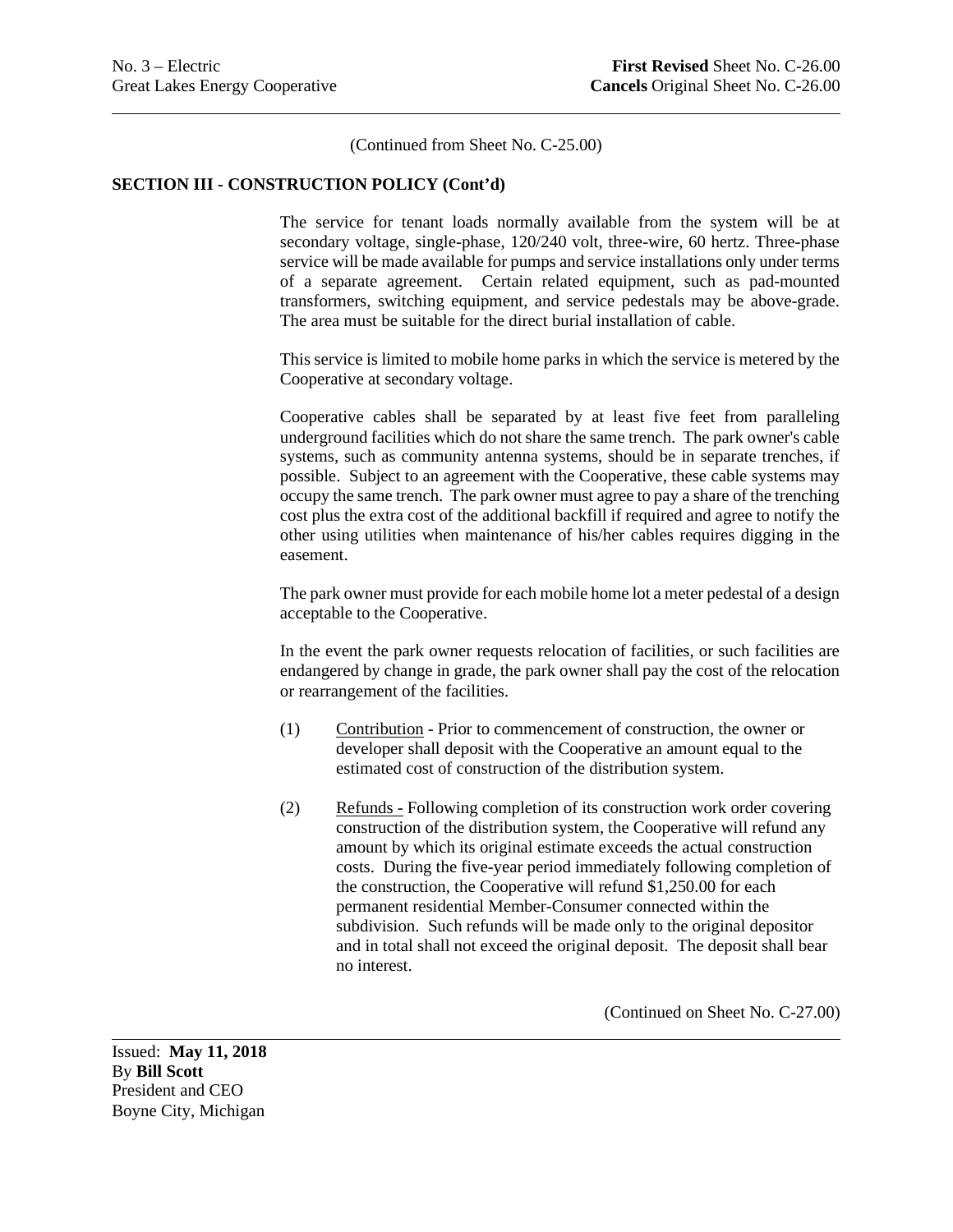(Continued from Sheet No. C-26.00)

## **SECTION III - CONSTRUCTION POLICY (Cont'd)**

- 4. Other Conditions
	- a. Replacement of Overhead Facilities Existing overhead electric distribution service lines shall, at the request of an applicant(s), be replaced with underground facilities where, in the opinion of the Cooperative, such replacement will not be detrimental to the electric service to other Member-Consumers.

Before actual replacement work is performed, the Cooperative will estimate the cost of moving the poles, anchors or other appurtenances and an advance deposit in the amount of the estimate, in addition to a Special Services Request Charge must be received from the firm person or persons requesting such replacement. Upon completion of the replacement work, the Cooperative will determine the actual costs of the replacement, and the firm person or persons requesting the work will be billed or credited for the difference between the advance deposit and the actual cost.

- b. Underground Installations at Cooperative's Discretion Where the Cooperative, at its own discretion, installs its facilities underground, the differential between estimated overhead construction costs and underground costs of such installation will be borne by the Cooperative. All other costs will be governed by the Cooperative's Overhead Extension Policy.
- C. Miscellaneous General Construction Policy

Except where specifically designated as overhead or underground construction policies, the following general policies will be applied to either overhead or underground construction:

- 1. Easements and Permits
	- a. New Residential Subdivisions The developer of a new residential subdivision shall cause to be recorded with the plat of the subdivision a public utility easement approved by the Cooperative for the entire plat. Such easement shall include a legal description of areas within the plat which are dedicated for utility purposes, and also other restrictions as shall be determined by the Cooperative for construction, operation, maintenance, and protection of its facilities.

(Continued on Sheet No. C-28.00)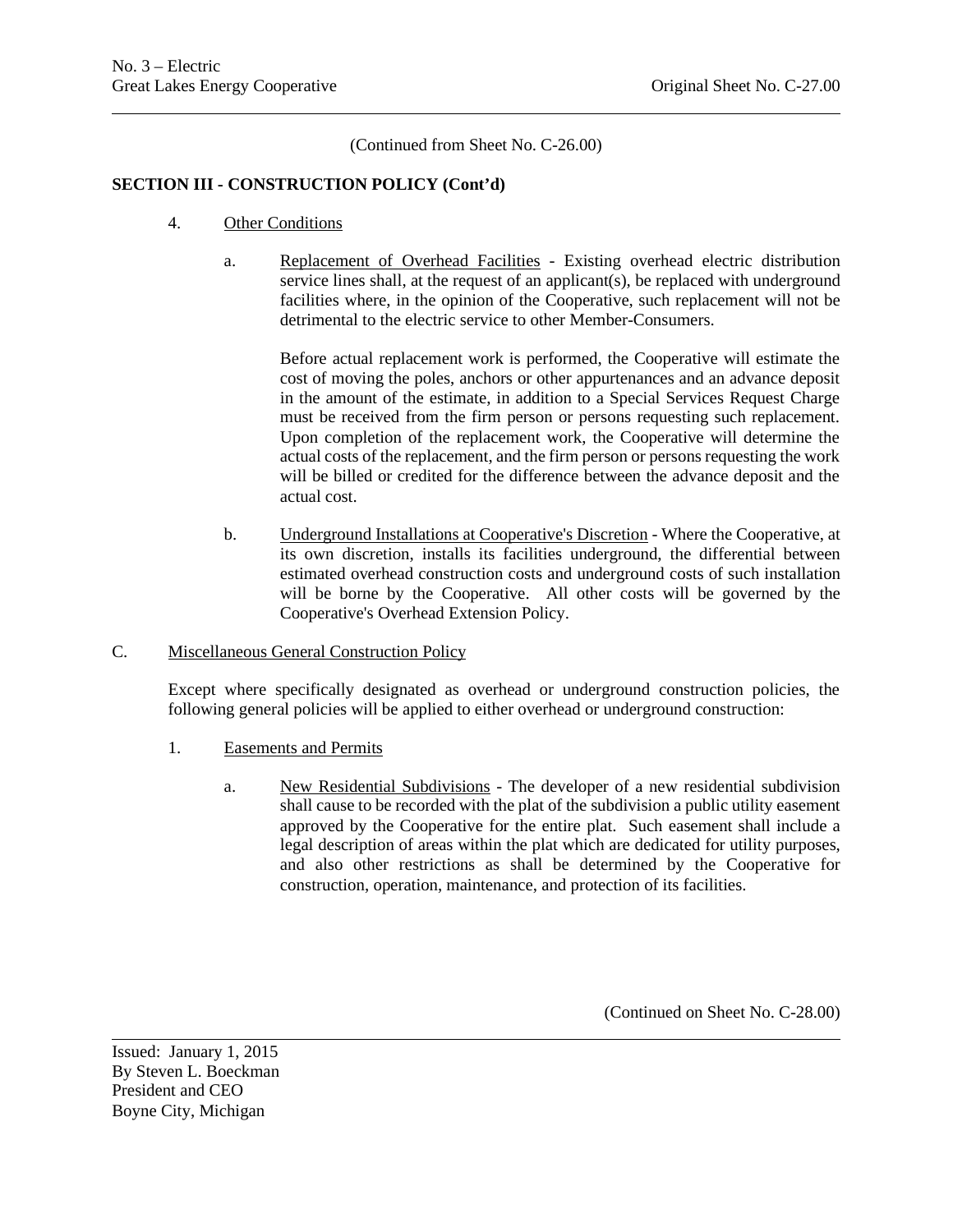(Continued from Sheet No. C-27.00)

#### **SECTION III - CONSTRUCTION POLICY (Cont'd)**

- b. Other Easement and Permits Where suitable easements do not exist, the Cooperative will provide the necessary easement forms and solicit their execution. The applicant(s), as a condition of service, will be ultimately responsible for obtaining all easements and permits as required by the Cooperative, for construction, operation, maintenance, and protection of the facilities to be constructed. Where State or Federal lands are to be crossed to extend service to an applicant or group of applicants, the additional costs incurred by the Cooperative for rights-of-way and permit fees shall be borne by the applicant(s).
- 2. Temporary Service

Member-Consumers desiring temporary service for a short time only, such as for construction jobs, traveling shows, outdoor or indoor entertainments or exhibitions, etc. shall pay the charge per Member-Consumer per month provided in applicable rate schedules. In addition, such Member-Consumer shall pay installation and removal charges as follows:

- a. The Member-Consumer shall be required to deposit in advance of construction with the Cooperative an amount (in excess of any salvage realized) to cover the cost of installing and removing temporary facilities plus the estimated cost of service under the terms of applicable rate schedules. Meters may be read daily, and the deposit modified as the energy used may justify such modifications.
- b. If service extends for a period in excess of six consecutive months, the Member-Consumer may qualify for another of the Cooperative's available rates, provided he/she meets all of the applicable provisions of the tariffs.

(Continued on Sheet No. C-29.00)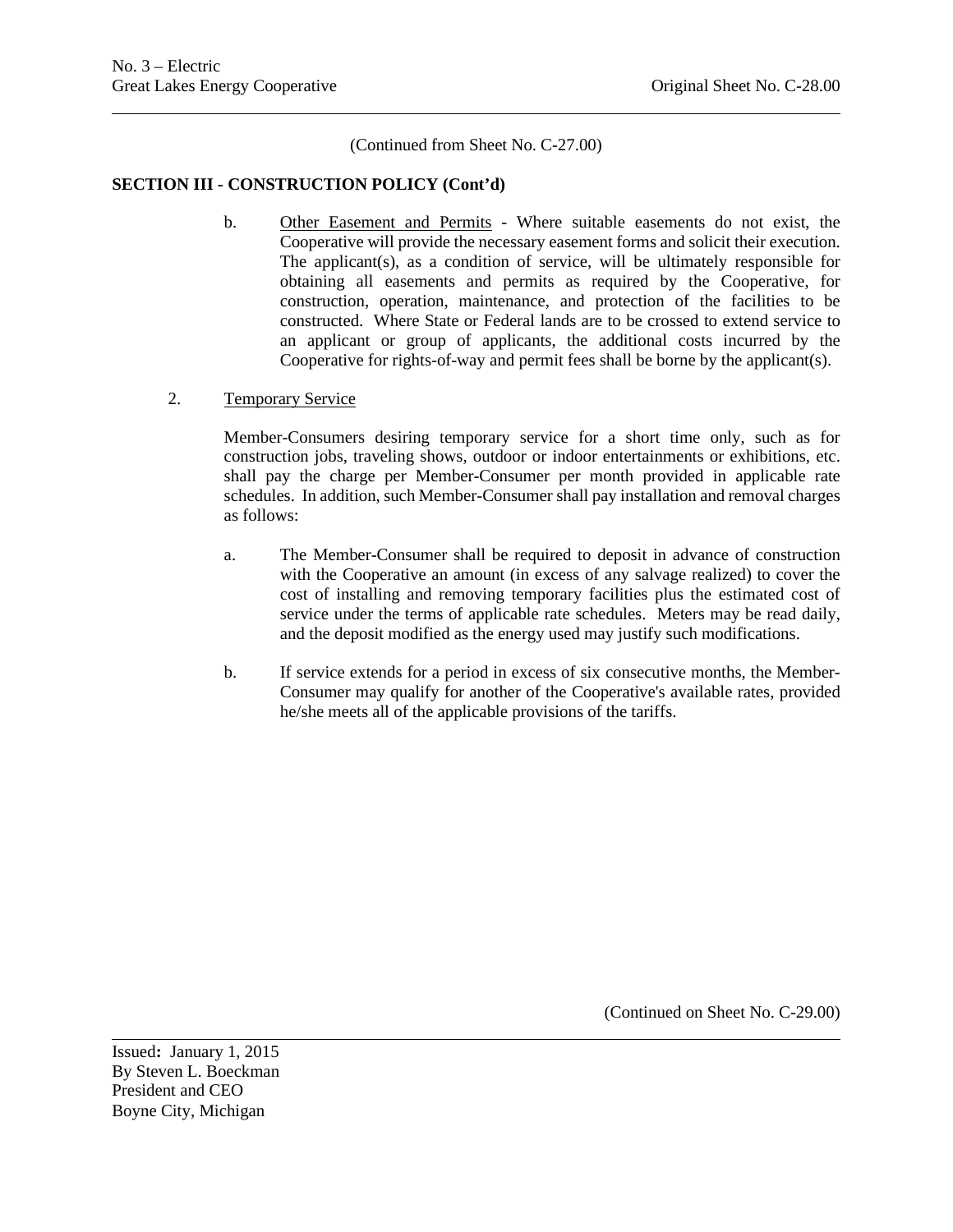(Continued from Sheet No. C-28.00)

## **SECTION III - CONSTRUCTION POLICY (Cont'd)**

3. Moving of Buildings or Equipment

When the Cooperative is requested to assist in the moving of buildings or equipment through, under or over the Cooperative's distribution lines, the Cooperative will require a deposit from the mover in advance of providing such assistance. The amount of the deposit required will be based upon the Cooperative's estimate of the probable cost, but in no event will the required deposit be less than \$100. Upon completion of moving assistance, the Cooperative will determine actual costs and will bill or credit the mover according to the difference between actual costs and the deposit.

- a. Within regular working hours:
	- (1) Average individual wage rate applicable to employee(s) involved.
	- (2) Actual material used.
	- (3) Appropriate overhead charges.
- b. Outside regular working hours:
	- (1) Overtime wage rate applicable to employee(s) involved.
	- (2) Actual materials used.
	- (3) Appropriate overhead charges.
- 4. Relocation of Facilities
	- a. The Cooperative will cooperate with political subdivisions in the construction, improvement or rehabilitation of public streets and highways. It is expected that the Cooperative will receive reasonable notice so that any required relocation work can be properly scheduled.
	- b. If the Cooperative's poles, anchors, or other appurtenances are located within the confines of the public right-of-way, the Cooperative will make the necessary relocation at its own expense with the following exceptions:

(Continued on Sheet No. C-30.00)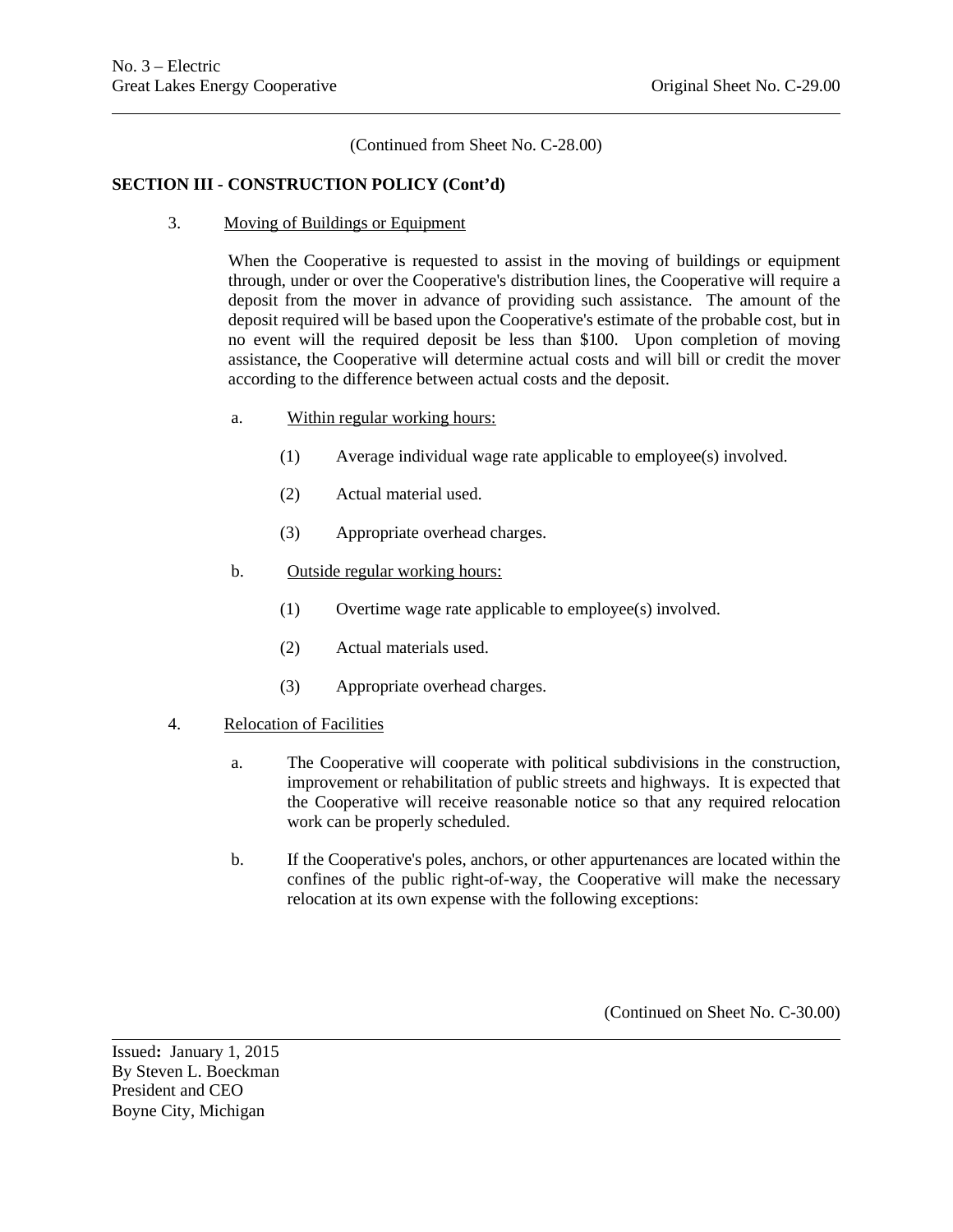(Continued from Sheet No. C-29.00)

### **SECTION III - CONSTRUCTION POLICY (Cont'd)**

- (1) The facilities were originally installed within the confines of the public right-of-way at the request of the political entity.
- (2) Existing facilities being within the confines of a new public right-of-way obtained after the construction of the Cooperative's facilities.
- (3) The facilities provide public services such as lighting, traffic signals, etc.
- c. If the Cooperative's poles, anchors, or other appurtenances are located on private property, the political subdivision must agree in advance to reimburse the Cooperative for any expenses involved in relocating its facilities.
- d. When the Cooperative is requested to relocate and/or upgrade its facilities for reasons other than road improvements, any expense involved will be paid for by the firm person or persons requesting the relocation, unless one or more of the following conditions are met:
	- (1) The relocation/upgrade is made for the convenience of the Cooperative.
	- (2) The relocation/upgrade is associated with other regularly scheduled conversion or construction work at the same location and can be done at the same time.
- e. Before actual work is performed under Section III, C,4, c, and d above, the Cooperative will estimate the total cost of the work. An advance deposit, in addition to a Special Services Request Charge, in the amount of the estimate must be received from the firm person or persons requesting the work. Upon completion of the work, the Cooperative will determine the actual costs and the firm person or persons requesting the relocation/upgrade will be billed or credited for the difference between the advance deposit and the actual cost.
- 5. Construction Schedules

Scheduling of construction shall be done on a basis mutually agreeable to the Cooperative and the applicant. The Cooperative reserves the right not to begin construction until the Member-Consumer has demonstrated to the Cooperative's satisfaction his/her intent to proceed in good faith with installation of his/her facilities by acquiring property ownership, obtaining all necessary permits and/or, in the case of mobile homes, meeting the Cooperative's requirements for permanency.

(Continued on Sheet No. C-31.00)

Issued**:** January 1, 2015 By Steven L. Boeckman President and CEO Boyne City, Michigan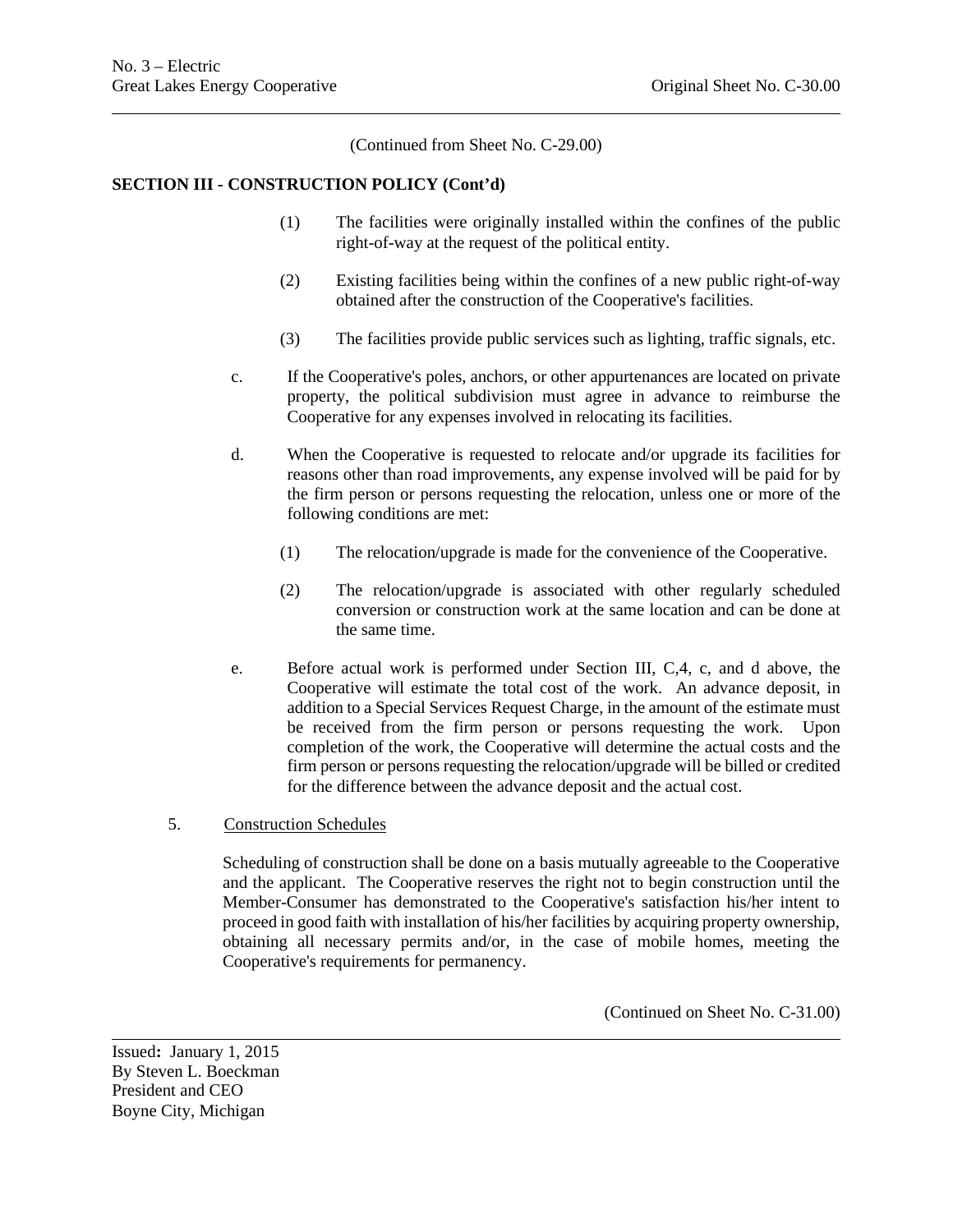(Continued from Sheet No. C-30.00)

## **SECTION III - CONSTRUCTION POLICY (Cont'd)**

#### 6. Design of Facilities

The Cooperative reserves the right to make final determination of selection, application, location, routing, and design of its facilities. Where excessive construction costs are incurred by the Cooperative at the request of the Member-Consumer, the Member-Consumer may be required to reimburse the Cooperative for such excess costs.

In situations where the Cooperative must construct the facilities necessary to provide service to a Member-Consumer that are more expensive than alternatives available to the Member-Consumer, the Cooperative, at its discretion, may credit the difference in cost to the Member-Consumer.

7. Billing

For Member-Consumer(s) who fail to take service two (2) months after an extension has been completed to the premises and within the time period requested by the Member-Consumer(s), the Cooperative shall have the right, after said two (2) month period, to commence billing the Member-Consumer under the Cooperative's applicable rates and rules for the type of service requested by the Member-Consumer(s).

(Continued on Sheet No. C-32.00)

Issued: **May 11, 2018** By **Bill Scott** President and CEO Boyne City, Michigan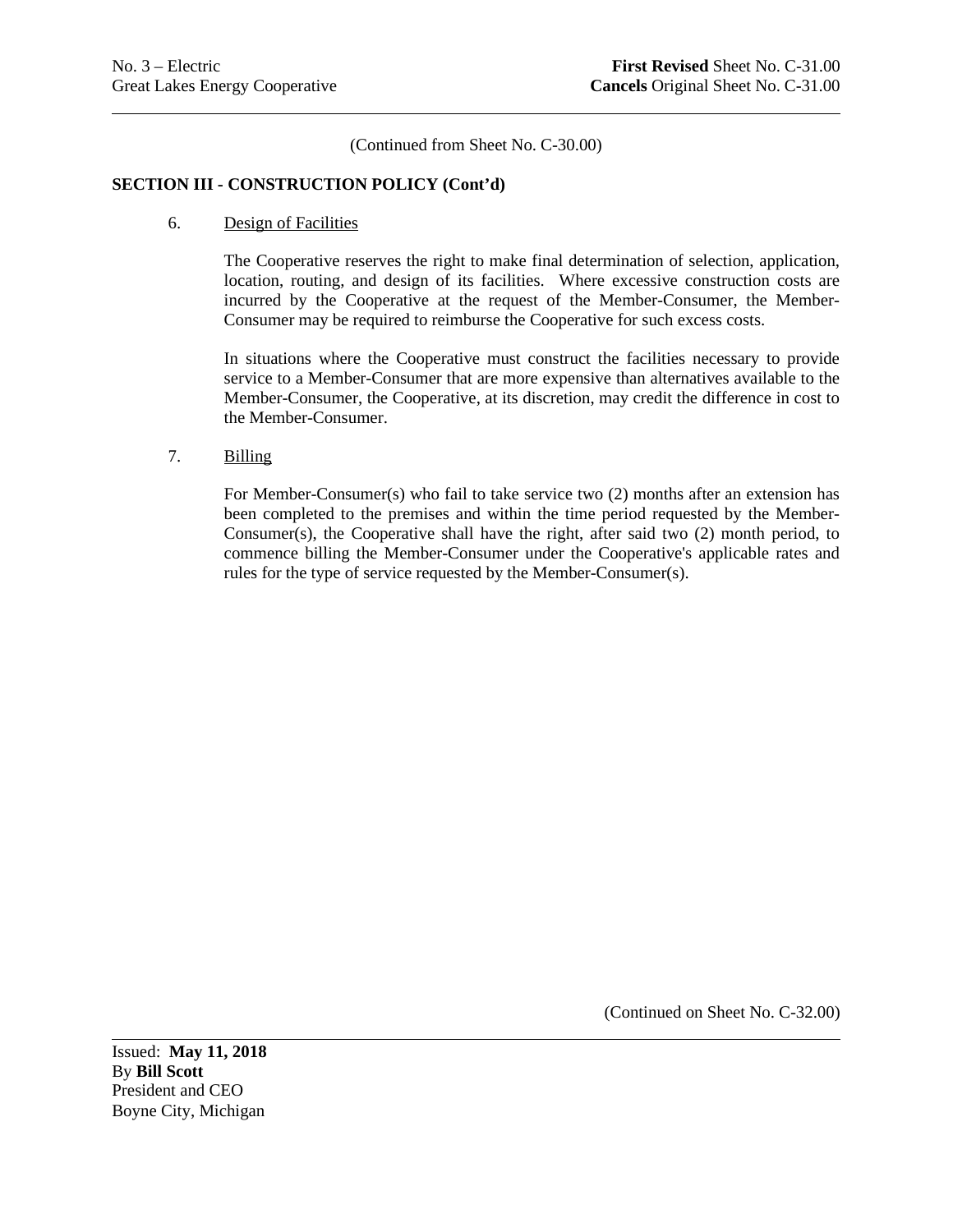(Continued from Sheet No. C-31.00)

## **SECTION IV – EMERGENCY ELECTRICAL PROCEDURES**

#### A. General

Emergency electrical procedures may be necessary if there is a shortage in the electrical energy supply to meet the demands of Member-Consumers in the electrical service area. It is recognized that such deficiencies can be short-term (a few hours) or long-term (more than a few hours) in duration; and, in view of the difference in nature between short- and long-term deficiencies, different and appropriate procedures shall be adopted for each.

Essential health and safety Member-Consumers given special consideration in these procedures shall, insofar as the situation permits, include the following types of Member-Consumers and such other Member-Consumers or types of Member-Consumers which the Commission may subsequently identify:

- 1. "Governmental Detention Institutions" which will be limited to those facilities used for the detention of persons.
- 2. "Fire Stations" which will be limited to attended, publicly owned facilities housing mobile firefighting apparatus.
- 3. "Hospitals" which will be limited to institutions providing medical care to patients and where surgical procedures are performed.
- 4. Life support equipment such as a kidney machine or respirator, used to sustain the life of a person.
- 5. "Water Pumping Plants" which will be limited to publicly owned facilities essential to the supply of potable water to a community.
- 6. "Sewage Plants" which will be limited to publicly owned facilities essential to the collection, treatment, or disposal of a community's sewage.
- 7. Radio and television stations utilized for the transmittal of emergency messages and public information broadcasts related to these procedures.

Although these types of Member-Consumers will be given special consideration from the manual load shedding provisions of this procedure, they are encouraged to install emergency generation equipment if continuity of service is essential. It is known that some of the township fire departments

(Continued on Sheet No. C-33.00)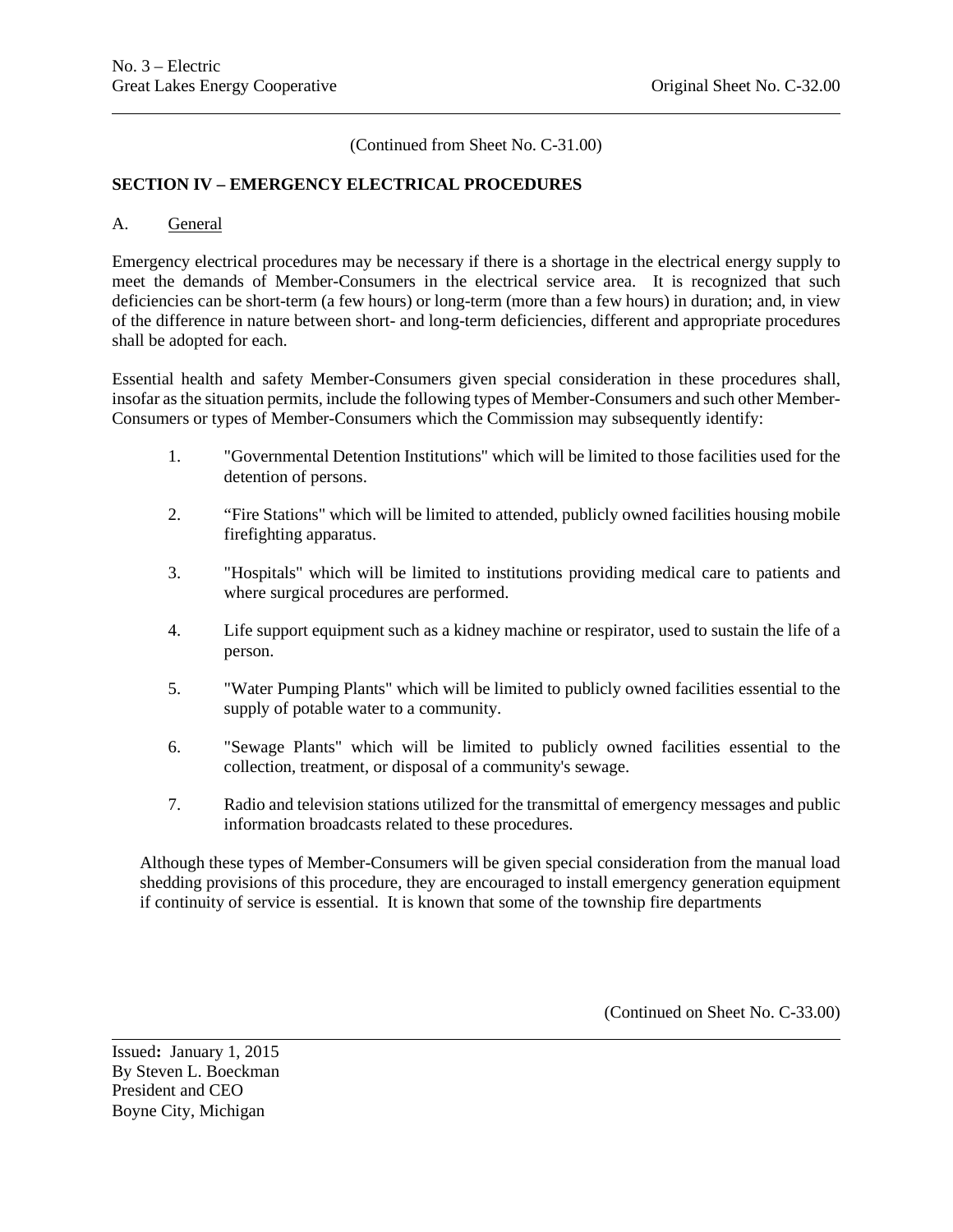(Continued from Sheet No. C-32.00)

## **SECTION IV – EMERGENCY ELECTRICAL PROCEDURES (Cont'd)**

in the more rural parts of Michigan have portable generation equipment available. Maximum use should be made of these facilities. In the case of Member-Consumers supplied from two utility sources, only one source will be given special consideration. Other Member-Consumers who, in their opinion, have critical equipment or circumstances, should install emergency battery or portable generating equipment.

The Commission will be promptly advised of the nature, time and duration of all implemented emergency conditions and procedures which affect normal service to Member-Consumers. The Commission may order the implementation of additional procedures, or the termination of the procedures previously employed when circumstances so require.

As may be appropriate in accordance with the nature of the occurring or anticipated emergency, the Company will initiate the following procedures.

## B. Sudden or Unanticipated Short-Term Capacity Shortage

In the event of a sudden decline of the frequency on the system or a sudden breakup which isolates all or parts of the system or power pool from other electric systems with which it is interconnected, and which results in the area so isolated being deficient in electric generation, with consequent rapid decline in frequency:

- 1. Every effort will be made to maintain at least partial service to the system by means of predetermined load shedding of selected transmission and/or distribution circuits. The Cooperative will make every reasonable effort to provide continuous service to essential health and safety Member-Consumers.
- 2. With no substantial generation of its own and being to a great extent dependent on outside sources for energy, the Short-Term, Sudden, Unanticipated Capacity Shortage may result in temporary complete loss of service to the Cooperative. However, the Cooperative will make every effort to resume service to essential Member-Consumer as soon as practicable.

## C. Anticipated or Predictable Short-Term Capacity Shortages in the Cooperative System

In the event an emergency condition of short-term duration is anticipated or predicted which cannot be relieved by sources of generation within or outside the system serving as the cooperative source of energy, the following steps will be taken at the appropriate time and in the order appropriate to the situation:

(Continued on Sheet No. C-34.00)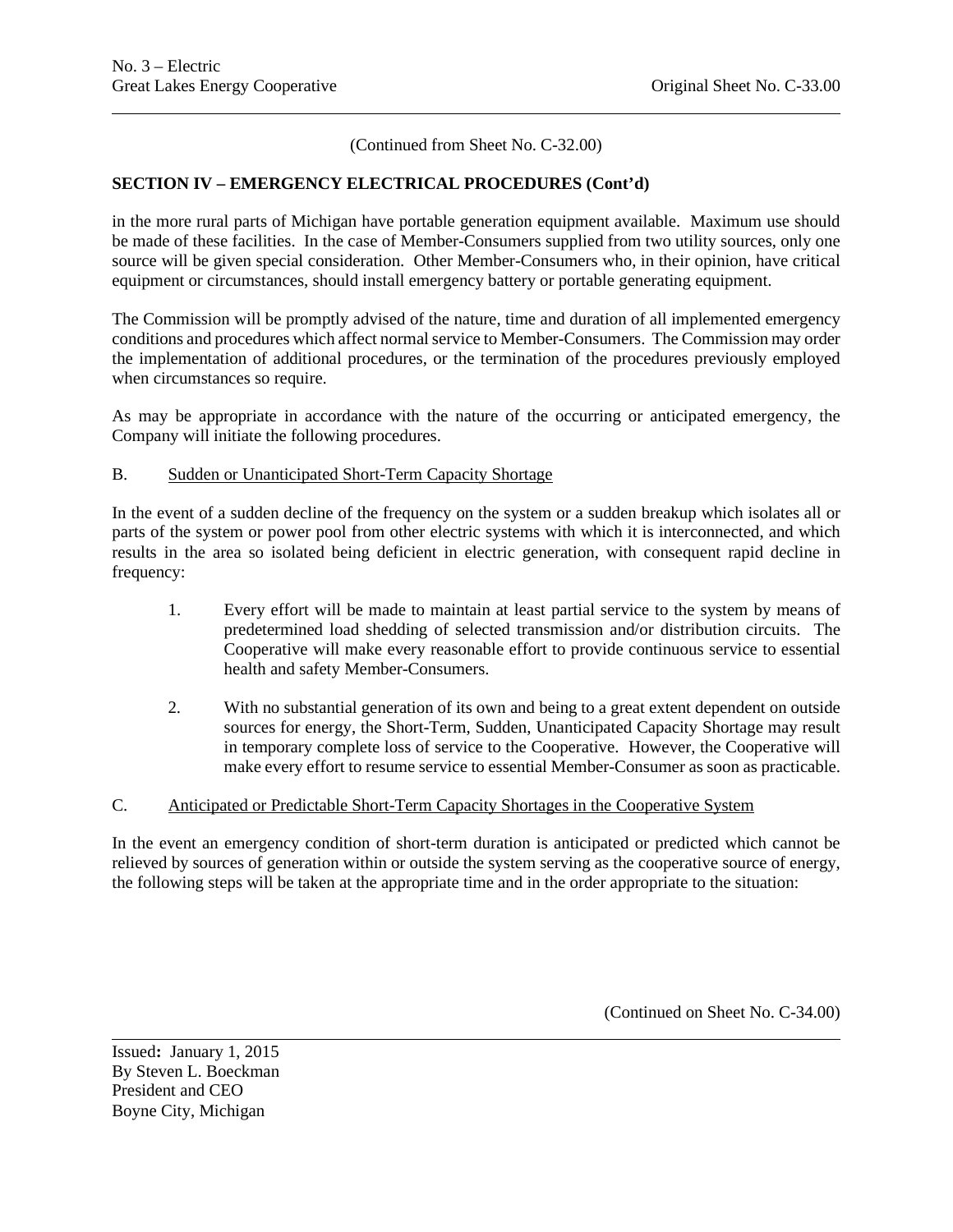(Continued from Sheet No. C-33.00)

## **SECTION IV – EMERGENCY ELECTRICAL PROCEDURES (Cont'd)**

- 1. The internal demand of substations, offices and other premises owned by the Cooperative will be reduced to the largest extent consistent with the maintenance of service.
- 2. Service will be interrupted to loads rendered service under interruptible tariffs.
- 3. Voltage will be reduced not more than six (6%) percent.
- 4. Voluntary load reductions will be requested of large commercial and industrial Member-Consumer by procedures established in their respective load management plans.
- 5. Voluntary load reductions will be requested of all other Member-Consumers through appropriate media appeals.
- 6. Load shedding of firm Member-Consumer loads will be initiated. Service so interrupted shall be of selected distribution circuits throughout the Cooperative area. Such interruptions shall be consistent with the criteria established for essential health and safety Member-Consumers and will, insofar as practicable, be alternated among circuits. Records will be maintained to insure that during subsequent capacity shortages, service interruptions may be rotated throughout the Cooperative service area in an equitable manner.

## D. Long-Term Capacity or Fuel Shortage

The following actions will be implemented until it is determined by the Cooperative energy suppliers that any or all actions may be terminated. The public will be immediately advised through appropriate media sources of the implementation of these procedures. If an emergency situation of long-term duration arises out of a long-term capacity or fuel shortage in the area which cannot be relieved by sources of generation within or outside the system, the following actions will be taken in the order noted as required:

- 1. Curtail use during hours of maximum system demand of nonessential energy or premises controlled by the Cooperative including parking and large area lighting and interior lighting, except lighting required for security and safety, and other uses of energy both during and outside normal business hours.
- 2. Initiate voluntary energy curtailment during hours of maximum system demand of all Member-Consumers by requesting, through mass communication media, voluntary curtailment by all Member-Consumers of a minimum of ten percent of their electric use.

(Continued on Sheet No. C-35.00)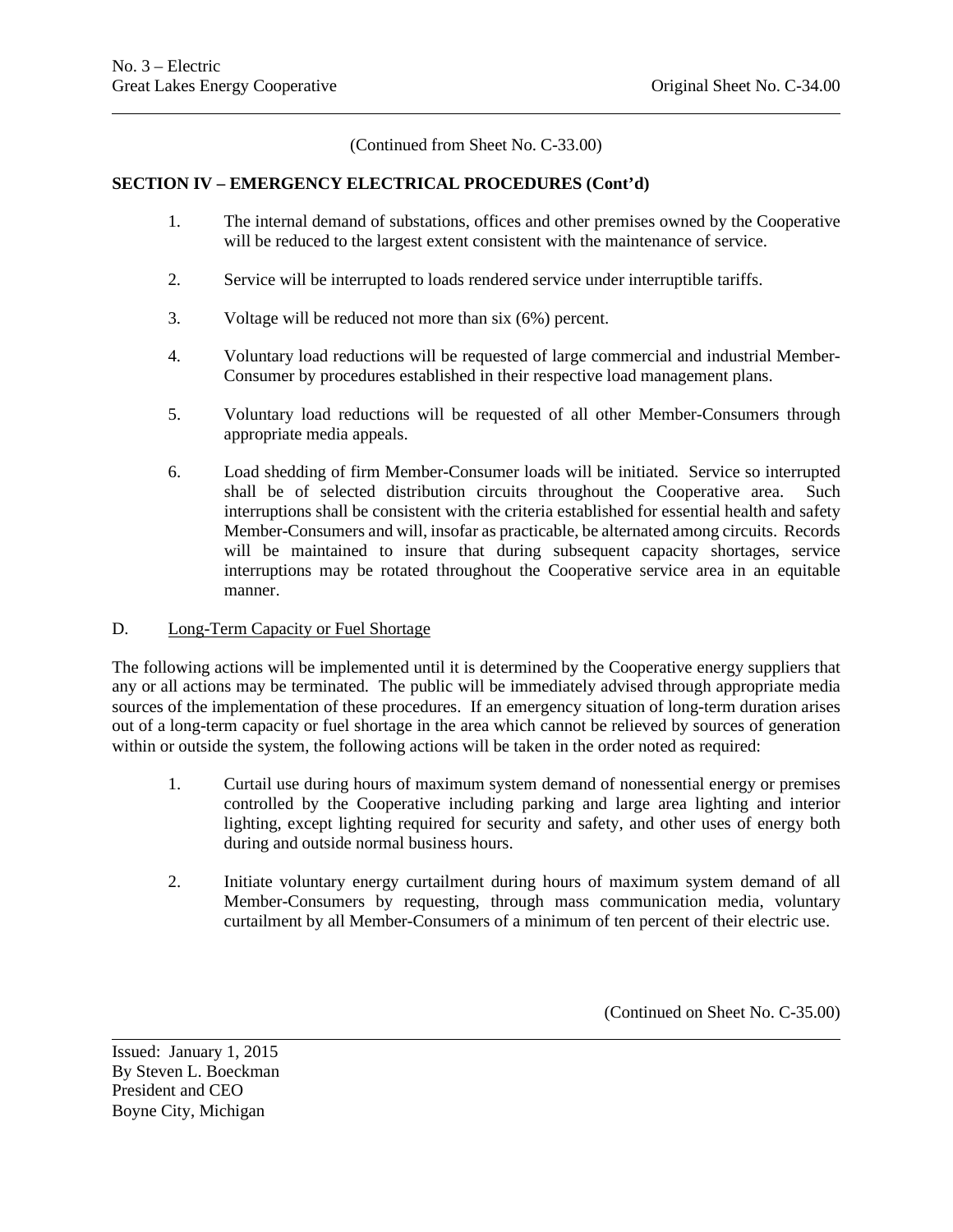(Continued from Sheet No. C-34.00)

## **SECTION IV – EMERGENCY ELECTRICAL PROCEDURES (Cont'd)**

This use will include lighting, air conditioning, heating, manufacturing processes, cooking, refrigeration, clothes washing and drying, and any other loads that can be curtailed or deferred to off-peak hours.

3. Implement procedures for interruption of selected distribution circuits during the period of maximum system demand on a rotational basis in accordance with specified load reduction amounts minimizing interruption to facilities which are essential to the public health and safety. The length of an interruption of any selected circuit should not exceed two hours and the total interruption should not exceed four hours in any 24-hour period without prior notification to the Commission.

If the above actions are made necessary because of a long-term fuel shortage, they will be continued in the order taken to maintain as nearly as possible a 30-day fuel supply.

#### E. Emergency Procedures of Wholesale Suppliers

Where appropriate, the emergency procedures will be the same as those placed in effect by the Cooperative's wholesale for resale energy supplier.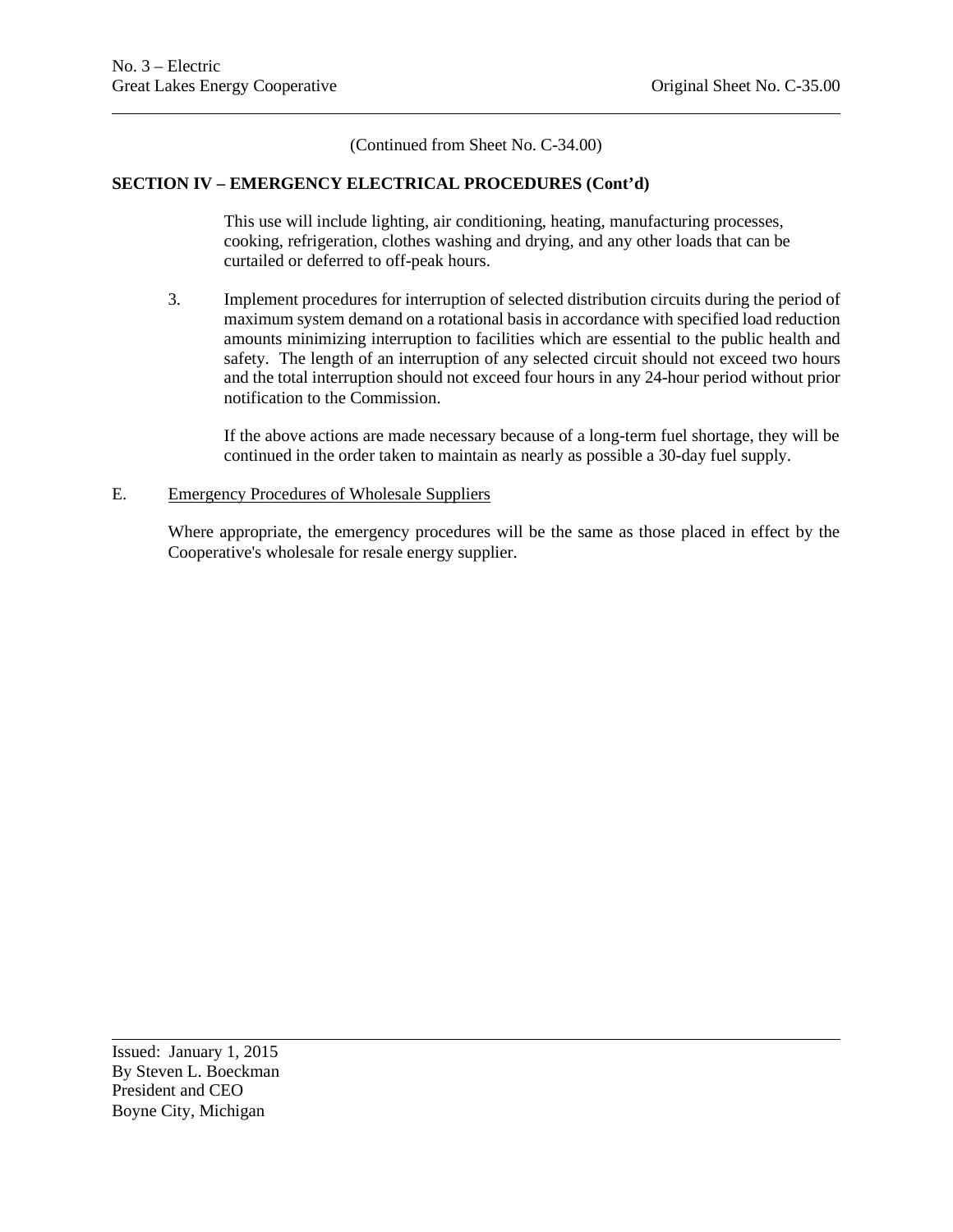## **SECTION D RATE SCHEDULES**

## **POWER SUPPLY COST RECOVERY CLAUSE**

This clause allows a factor to be billed and periodically adjusted due to fluctuating power supply costs. Power Supply Cost Recovery (PSCR) is billed on a per kWh basis (the PSCR factor), and normally appears as a separate line item on the billing statement separate from the established base rate.

When Great Lakes Energy changes its base rates the PSCR factor is normally rolled into the base rates and then adjusted accordingly. Different PSCR factors may exist for different rate schedules.

The maximum PSCR factor Great Lakes Energy is allowed to bill its members is determined by its Board of Directors. Both the maximum PSCR factor allowed, and the factors billed during the current year follow.

(Continued on Sheet No. D-1.01)

Issued**:** April 22, 2020 By Bill Scott President and CEO Boyne City, Michigan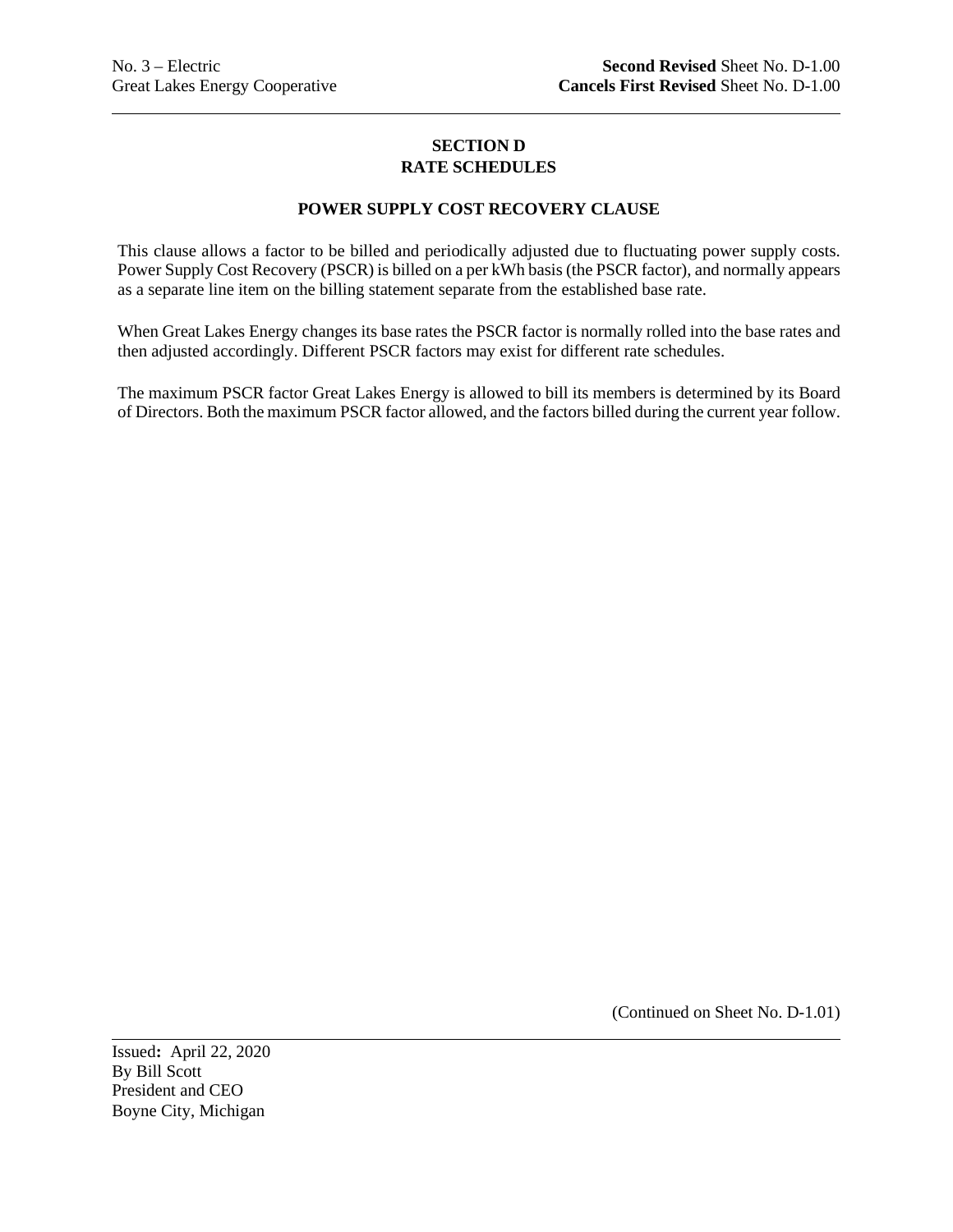## **POWER SUPPLY COST RECOVERY CLAUSE**

(Continued from Sheet No. D-1.00)

The maximum authorized Power Supply Cost Recovery Factor is \$0.02578 per kWh.

The following factors are applied to 12 billing months ending December 2022:

| Year                                                                                         | Month                                                                                                                  | Maximum<br>Authorized                                                      | Actual<br>A, A-S,<br>GS, LP,<br>OL                                         | Actual<br>DAPM &<br><b>PSDS</b><br>General                                 | Actual<br>PSDS-1                                                           | Actual<br>PSDS-2                                                           | All<br>Other<br>Rates                                                      |
|----------------------------------------------------------------------------------------------|------------------------------------------------------------------------------------------------------------------------|----------------------------------------------------------------------------|----------------------------------------------------------------------------|----------------------------------------------------------------------------|----------------------------------------------------------------------------|----------------------------------------------------------------------------|----------------------------------------------------------------------------|
| 2022<br>2022<br>2022<br>2022<br>2022<br>2022<br>2022<br>2022<br>2022<br>2022<br>2022<br>2022 | January<br>February<br>March<br>April<br>May<br>June<br>July<br>August<br>September<br>October<br>November<br>December | \$0.02578<br>\$0.02578<br>\$0.02578<br>\$0.02578<br>\$0.02578<br>\$0.02578 | \$0.00000<br>\$0.01177<br>\$0.01177<br>\$0.01177<br>\$0.01177<br>\$0.01177 | \$0.00000<br>\$0.00816<br>\$0.00816<br>\$0.00816<br>\$0.00816<br>\$0.00816 | \$0.00000<br>\$0.00590<br>\$0.00590<br>\$0.00590<br>\$0.00590<br>\$0.00590 | \$0.00000<br>\$0.00698<br>\$0.00698<br>\$0.00698<br>\$0.00698<br>\$0.00698 | \$0.00000<br>\$0.01177<br>\$0.01177<br>\$0.01177<br>\$0.01177<br>\$0.01177 |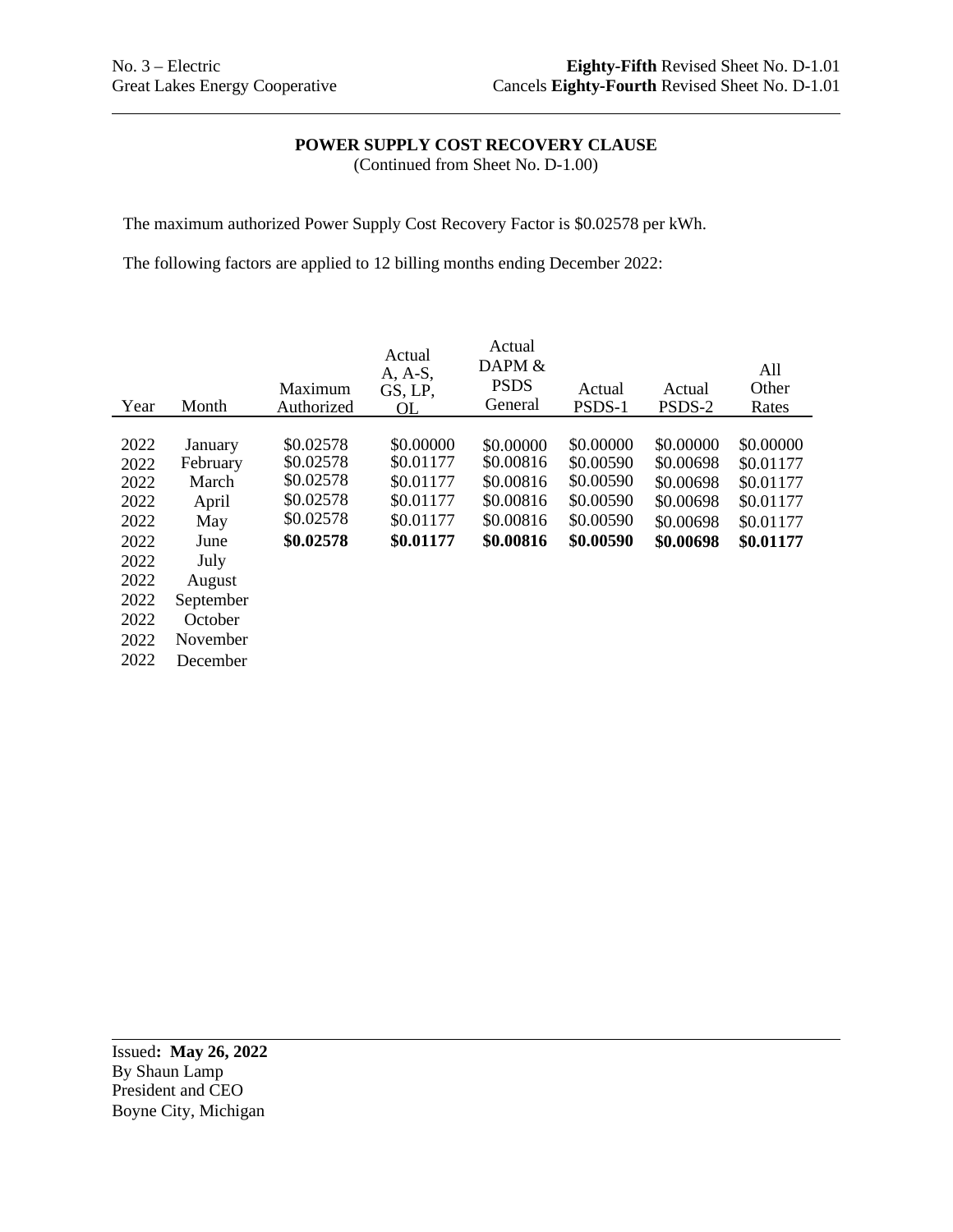## **ENERGY OPTIMIZATION PROGRAM**

The approved Energy Optimization Surcharges are shown below.

## **ENERGY OPTIMIZATION SURCHARGES**

| Rate Schedule                                  | $\frac{\frac{1}{2}}{kWh}$ |
|------------------------------------------------|---------------------------|
| Schedule $A - Residental Service$              | \$0.00198                 |
| Schedule A-S – Alternative Residential Service | \$0.00198                 |

| Rate Schedule                                              | \$/meter/month |
|------------------------------------------------------------|----------------|
| Schedule GS - General Service                              | \$4.76         |
| Schedule LP – Large Power Service                          | \$4.76         |
| Schedule D-APM - Service for Commercial & Industrial Loads | \$865.59       |
| <b>Automated Power Monitoring</b>                          |                |
| Schedule PSDS – General, 1, and 2 - Primary Service Rates  | \$865.59       |

Issued: **December 15, 2021** By Bill Scott President and CEO Boyne City, Michigan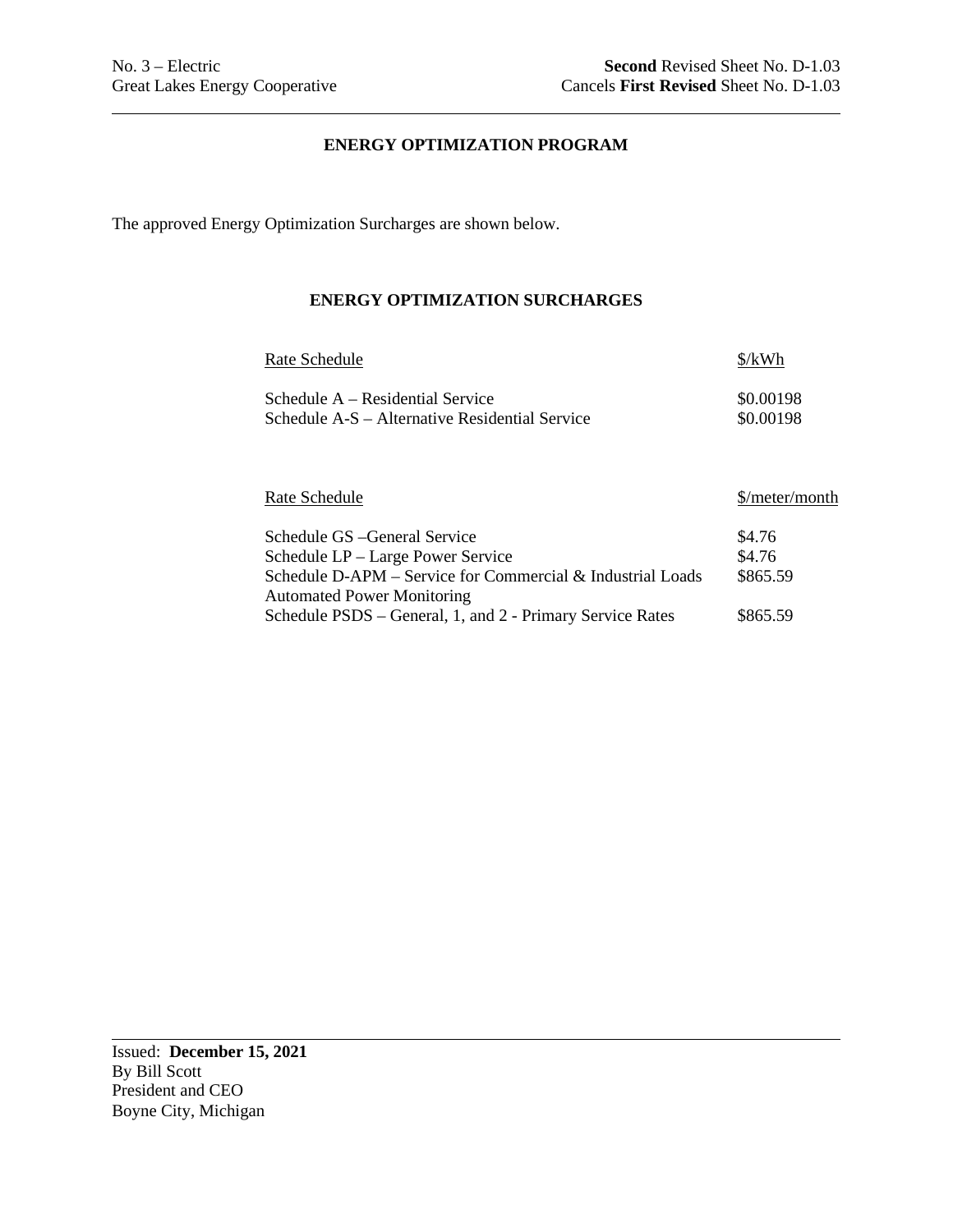## **REQUIREMENTS FOR POLE ATTACHMENTS**

The Cooperative may permit a cable television company or other attaching party (as defined in paragraph 1(a) of 1980 PA 470; MCLA 460.6g) to make attachments to its poles, ducts, or conduits pursuant to contract between the Cooperative and the attaching party. Effective April 1, 1997, the annual pole attachment rate shall be \$3.74 per pole per year.

Attaching parties must obtain any necessary authorizations to occupy public or private rights-of-way prior to execution of a contract with the Cooperative.

This sheet shall not apply to attachments made or proposed to be made by utilities (as defined in paragraph 1(d) of 1980 PA 470) to the facilities of the Cooperative.

Issued: January 1, 2015 By Steven L. Boeckman President and CEO Boyne City, Michigan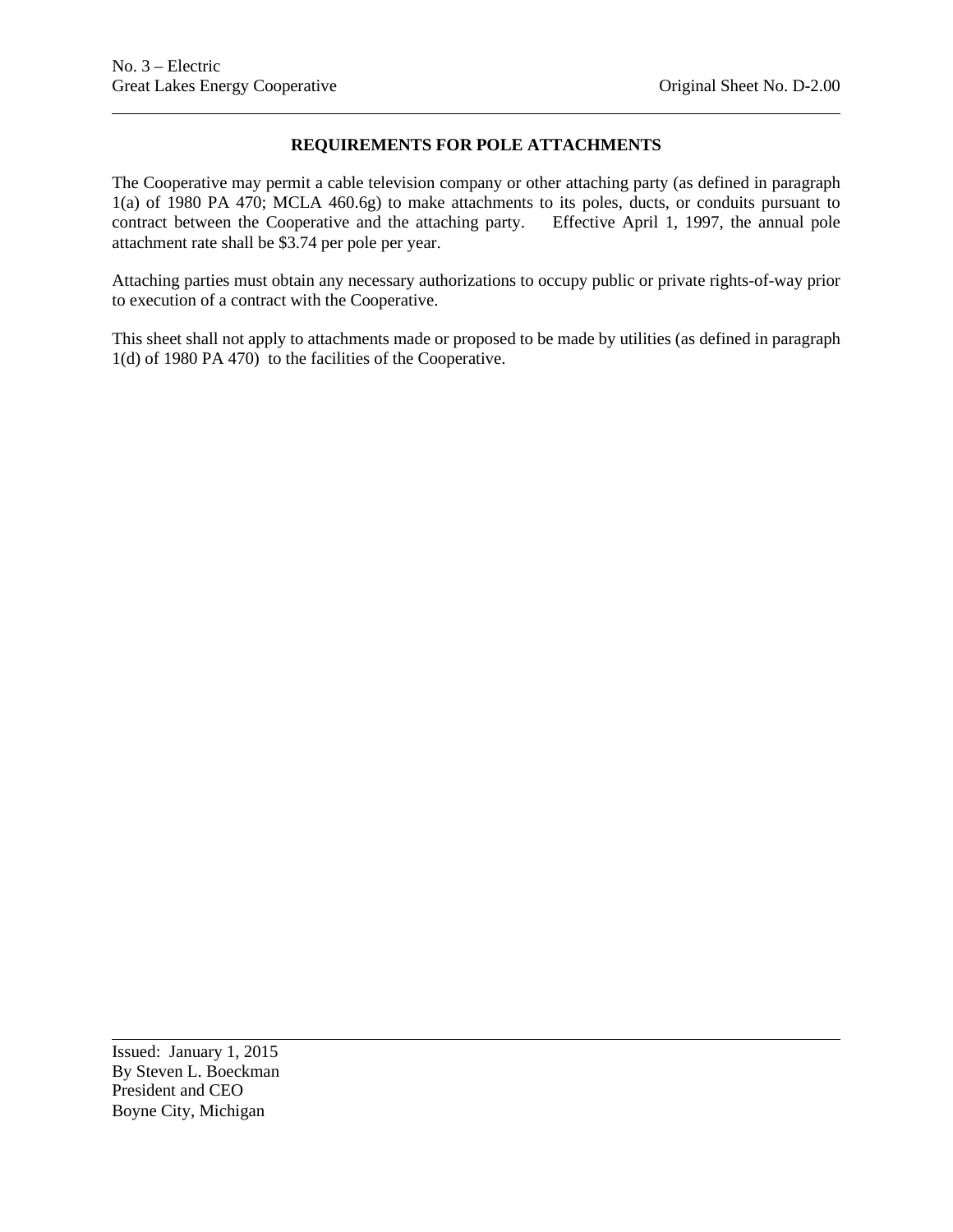## **REQUIREMENTS FOR OPERATION OF PARALLEL GENERATION FACILITIES** (COGENERATORS AND SMALL POWER PRODUCERS)

In order to provide for the safety of Member-Consumers, utility personnel, and others, and to assure reliable electric service consistent with the requirements of the Public Utility Regulatory Policies Act of 1978 and the Michigan Public Service Commission's Order in Case No. U-6798, the following requirements are established for connection and/or operation of Member-Consumer generation facilities in parallel with the Cooperatives distribution system:

## Availability

These requirements include all Member-Consumer generation facilities under 100 kW. Member-Consumer generation facilities of 100 kW and over will be handled on an individual basis.

If the Member-Consumer does not meet all of the requirements listed below the Cooperative may require termination of parallel operation and the Member-Consumer shall be liable for any damages or injury resulting from unauthorized or improper connection and/or operation of the Member-Consumer's generation facility. These requirements apply to both existing and proposed installations and are subject to change with approval of the Michigan Public Service Commission from time to time.

#### Safety and Reliability Requirements

The Member-Consumer shall submit for the Cooperative's review detailed electric diagrams, equipment nameplate data, including the interface device and control system of the Member-Consumer's power source and a site plan.

The Member-Consumer's control and protection system and site plan must be acceptable to the Cooperative and in accordance with these safety and reliability standards. This system shall provide for immediate automatic shutdown or separation of the Member-Consumer's generator and the Cooperative system in the event of momentary or extended loss of power from the Cooperative, including loss of one or more phases if the Member-Consumer is generating three phase power. The shutdown or separation must continue until normal utility service is restored. The shutdown or separation shall occur when frequency, voltage, and or current deviate from normal utility standards. The Member-Consumer shall be liable if the Member-Consumer's protection system fails to function.

A disconnecting device suitable for use as a protective tag location may be required so as to be accessible and in reasonably close proximity to the billing meter.

The completed installation must meet all local, state, and national codes and regulations and is subject to inspection by proper enforcement authorities before commencement of parallel operation. In addition, the Cooperative may, at its discretion, inspect or test the facility at any time.

(Continued on Sheet No. D-3.01)

Issued**:** January 1, 2015 By Steven L. Boeckman President and CEO Boyne City, Michigan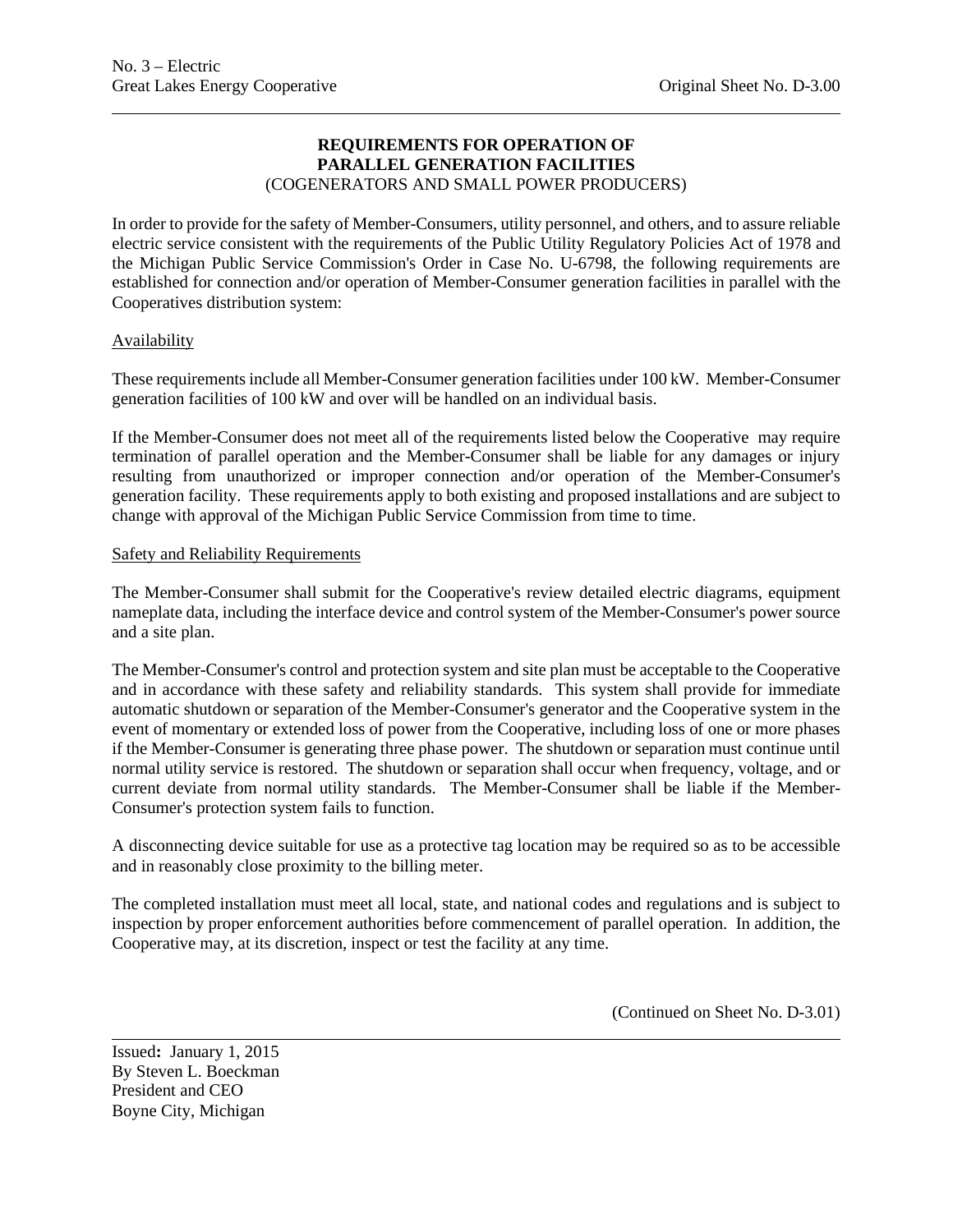## **REQUIREMENTS FOR OPERATION OF PARALLEL GENERATION FACILITIES**

(Continued from Sheet No. D-3.00)

The Member-Consumer shall advise the Cooperative prior to making any revisions to the Member-Consumer's generation facility, the control system, or the interface between the two power systems after the installation. Any such revision must be acceptable to the Cooperative.

Should the parallel operation of the Member-Consumer's generation facility cause interference or adversely affect voltage, frequency, harmonic content or power factor in the Cooperative's system or other Member-Consumers' service, the Cooperative may require disconnection of parallel operation until the condition has been corrected.

## Reimbursement of Costs

The Member-Consumer shall pay for all costs associated with any addition to or alteration of the Cooperative's equipment required for metering and for the safe and reliable operation of the Member-Consumer's generating equipment in parallel with the Cooperative's system. The Member-Consumer shall also pay for costs of changes required due to safety or adverse effects on other Member-Consumers and/or on the Cooperative caused by the connection and/or operation of the Member-Consumer's generation facility.

The Cooperative may require reasonable and adequate insurance coverage by the interconnecting Member-Consumer and the Member-Consumer shall provide proof of liability coverage as may be required by the Cooperative.

## Sales to Cooperative

Member-Consumers wishing to sell power must arrange to do so with the generation and transmission Cooperative which provides all of the Cooperative's power requirements. Rates for such sales will be subject to the G & T's tariff provisions. Member-Consumers selling power to the G & T will be charged 1 mill per kWh sold to cover the Cooperative administrative costs.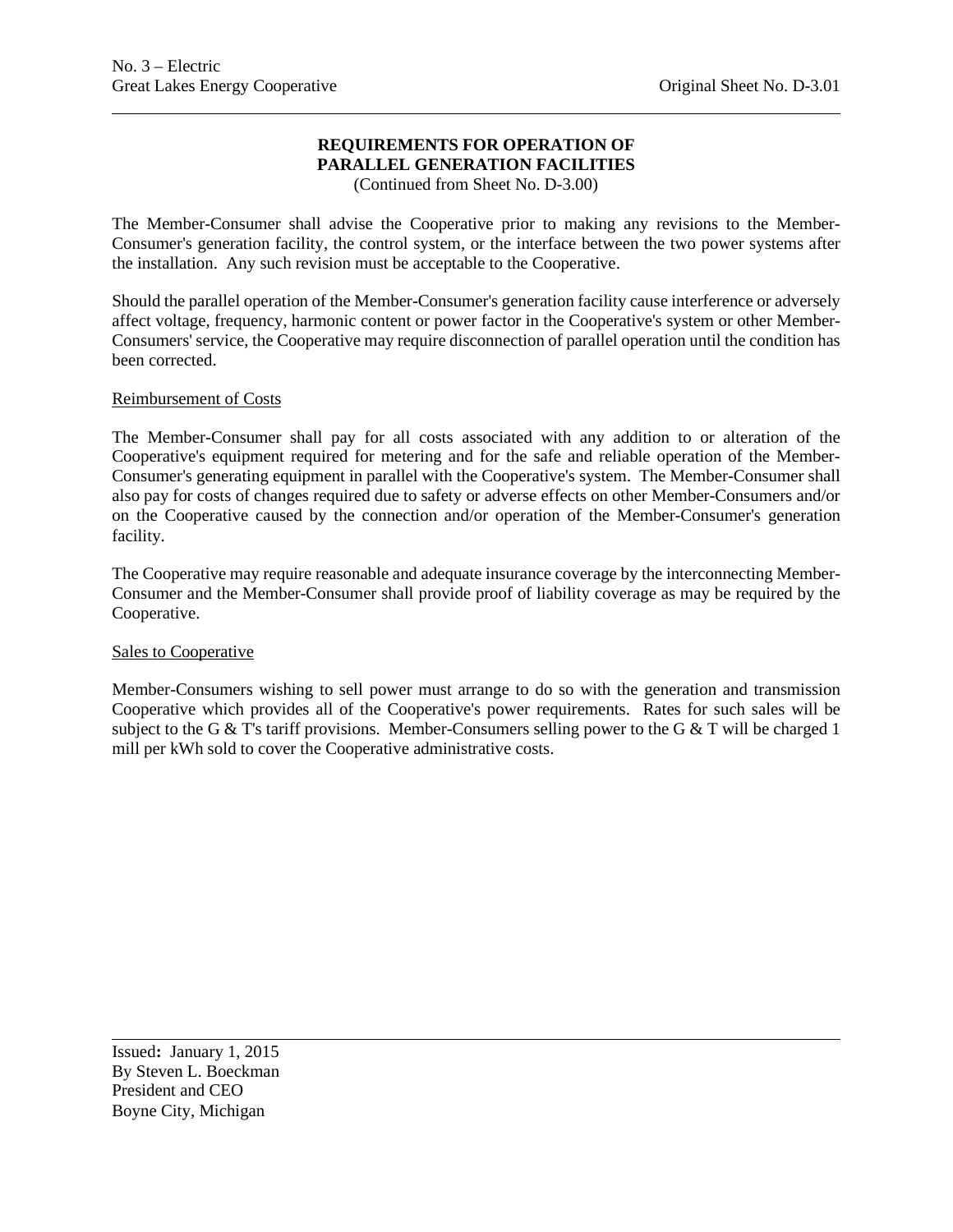## **RESIDENTIAL SERVICE RATE SCHEDULE A**

Availability

Available to Member-Consumers of the Great Lakes Energy Cooperative for service through one meter to individual principal permanent residential units for all usual residential purposes, subject to the Cooperative's established rules and regulations.

Apartment houses, multiple dwelling units, and Member-Consumers having two or more homes or dwelling units on their premises may take service under this schedule through one meter, except that the number of kilowatt-hours in each step of the rate and minimum charge shall be multiplied by the number of apartments or dwelling units; no credit will be given for unoccupied apartments or dwelling units.

The Cooperative may elect to make this service rate available on a pre-paid basis. Under pre-paid service, monthly charges will be calculated for billing on a pro rata daily basis and energy and PSCR charges will be pre-purchased. Members receiving pre-paid service will be required to first sign a contract establishing terms and conditions for service that may differ from the provisions found in the Cooperative's standard rules, including but not limited to deposit requirements and disconnect notice provisions.

## Type of Service

Alternating current, 60 hertz, single-phase, three-wire, at approximately 120/240 volts. Service under this schedule is limited to individual motors not in excess of 3 HP, nor the total capacity of 10 HP, unless special arrangements have been made with the Cooperative.

Rate

| <b>Monthly Charge:</b> | $$32.21$ per month                      |
|------------------------|-----------------------------------------|
|                        | \$9.94 per month for additional meters* |
| <b>Energy Charge:</b>  | \$0.10800 per kWh                       |

Energy Optimization Surcharge:

This rate is subject to the Energy Optimization Surcharge shown on Sheet No. D-1.03.

\*Members with multiple accounts taking service from the same transformer are eligible for the discounted \$9.94 monthly charge for each additional account served off the same transformer. Eligibility is subject to the following conditions:

(Continued on Sheet No. D-4.01)

President and CEO Boyne City, Michigan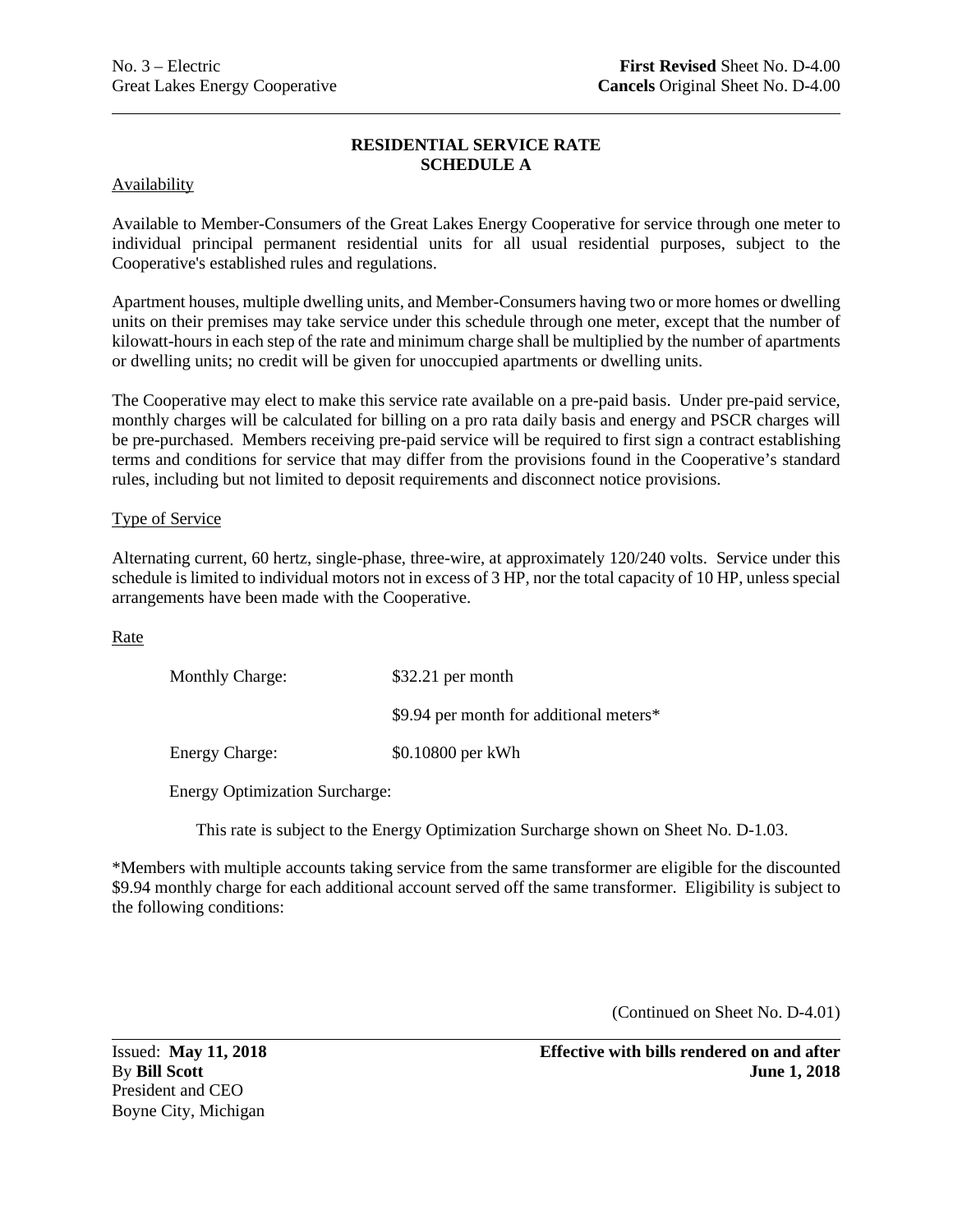## **RESIDENTIAL SERVICE RATE SCHEDULE A**

## (Continued from Sheet No. D-4.00)

- 1. All accounts must be under same membership number
- 2. Bills for all accounts must have same mailing address
- 3. Each meter serving each additional account must be served off the same transformer as the meter with an account billed at the normal Monthly Charge

## Minimum Charge

The minimum charge under this schedule shall be the Monthly Charge, except in the case of apartment houses and Member-Consumers having two or more dwelling units served through one meter (see "Availability"), and except that the minimum charge may be increased, in accordance with the Cooperative's rules and regulations, in those cases in which a greater than average investment is necessary to serve a Member-Consumer under this schedule.

## Power Supply Cost Recovery Clause and Factor

This rate schedule is subject to the Cooperative's Power Supply Cost Recovery Clause as set forth on Sheet Nos. D-1.00 and D-1.01.

## Terms of Payment

- A. The rates in Schedule A are net. A one-time late payment charge of two percent of the unpaid balance, net of taxes, will be assessed on any bill which is delinquent. This provision is not applicable to residential Member-Consumers participating in the Winter Protection Plan set forth in Case No. U-4240.
- B. Monthly bills are due and payable on or before the due date listed on the bill.

## Michigan State Sales Tax

Michigan State Sales Tax shall be added on all bills, including minimums, where applicable.

## Tax Adjustments

A. Bills shall be increased within the limits of political subdivisions which levy special taxes, license fees or rentals against the Cooperative's property, or its operations, or the production and/or sale of electric energy, to offset such special charges and thereby prevent other Member-Consumers from being compelled to share such local taxes.

(Continued on Sheet No. D-4.02)

President and CEO Boyne City, Michigan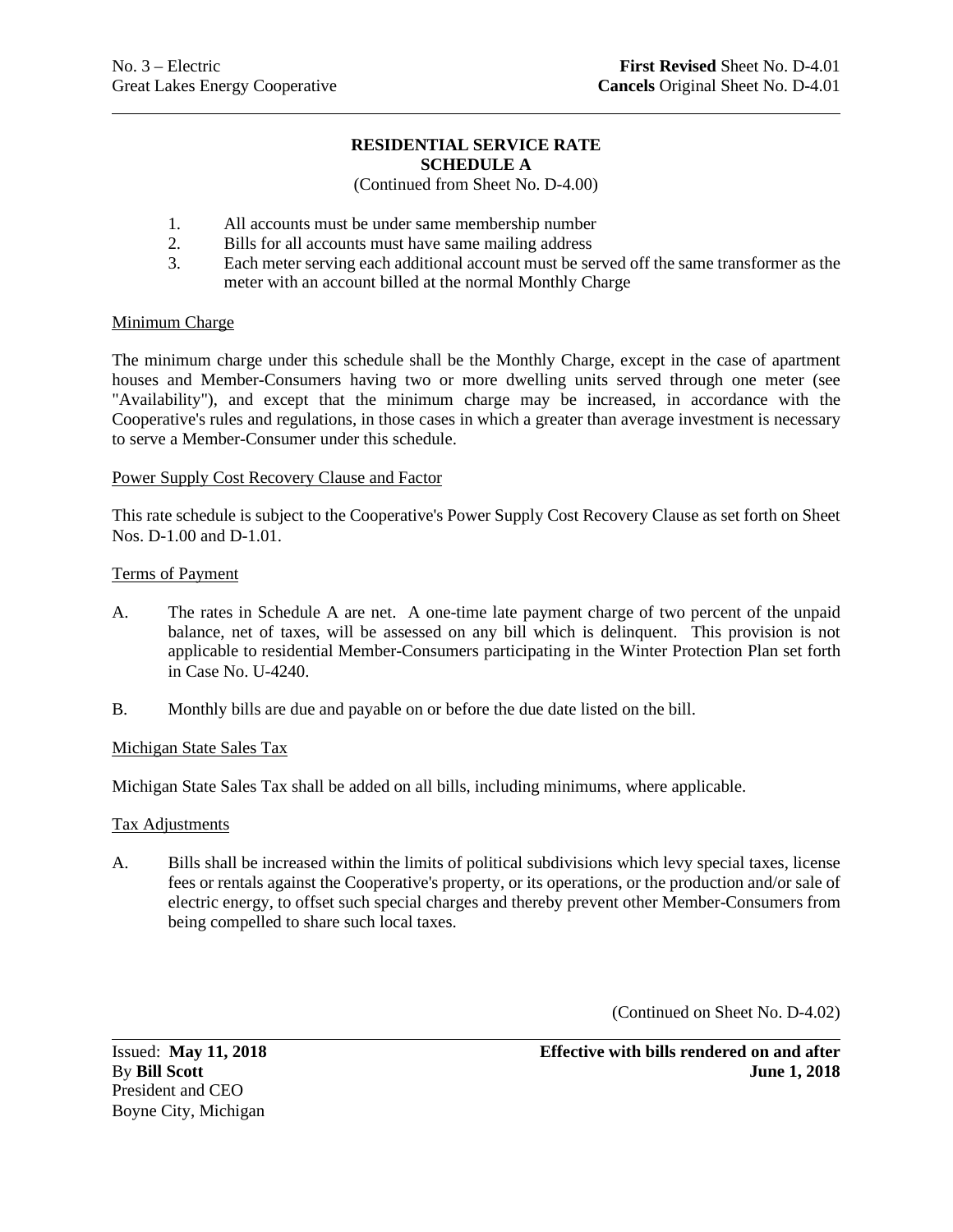## **RESIDENTIAL SERVICE RATE SCHEDULE A**

(Continued from Sheet No. D-4.01)

B. Bills shall be increased to offset any new or increased specific tax or excise imposed by any governmental authority which increases the Cooperative's cost of providing electric energy.

## Rules and Regulations

Service is governed by the Cooperative's Standard Rules and Regulations.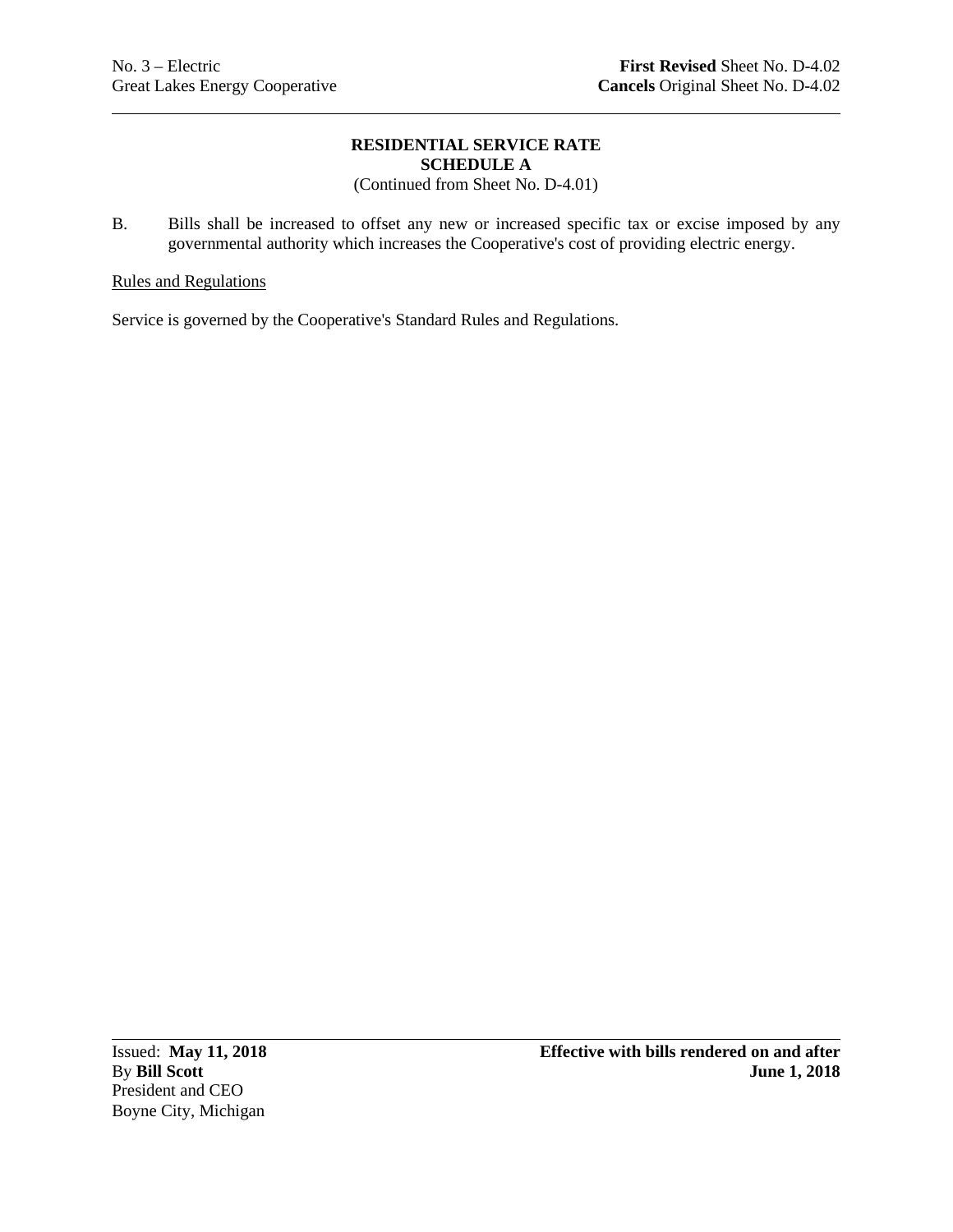## **ALTERNATIVE RESIDENTIAL SERVICE SCHEDULE A-S**

### **Availability**

Subject to any restrictions, this rate is available and mandatory for any Member-Consumer desiring electric service for any usual residential use at a dwelling which is not a principal permanent year-round residence.

This rate is not available for resale purposes or for any nonresidential use.

The Cooperative may elect to make this service rate available on a pre-paid basis. Under pre-paid service, monthly charges will be calculated for billing on a pro rata daily basis and energy and PSCR charges will be pre-purchased. Members receiving pre-paid service will be required to first sign a contract establishing terms and conditions for service that may differ from the provisions found in the Cooperative's standard rules, including but not limited to deposit requirements and disconnect notice provisions.

#### Type of Service

Alternating current, 60 hertz, single-phase, three-wire, at approximately 120/240 volts. Service under this schedule is limited to individual motors not in excess of 3 HP, nor the total capacity of 10 HP, unless special arrangements have been made with the Cooperative.

**Rate** 

| <b>Monthly Charge:</b> | $$32.21$ per month                      |
|------------------------|-----------------------------------------|
|                        | \$9.94 per month for additional meters* |
| <b>Energy Charge:</b>  | \$0.10800 per kWh                       |

Energy Optimization Surcharge:

This rate is subject to the Energy Optimization Surcharge shown on Sheet No. D-1.03.

\*Members with multiple accounts taking service from the same transformer are eligible for the discounted \$9.94 monthly charge for each additional account served off the same transformer. Eligibility is subject to the following conditions:

(Continued on Sheet No. D-5.01)

President and CEO Boyne City, Michigan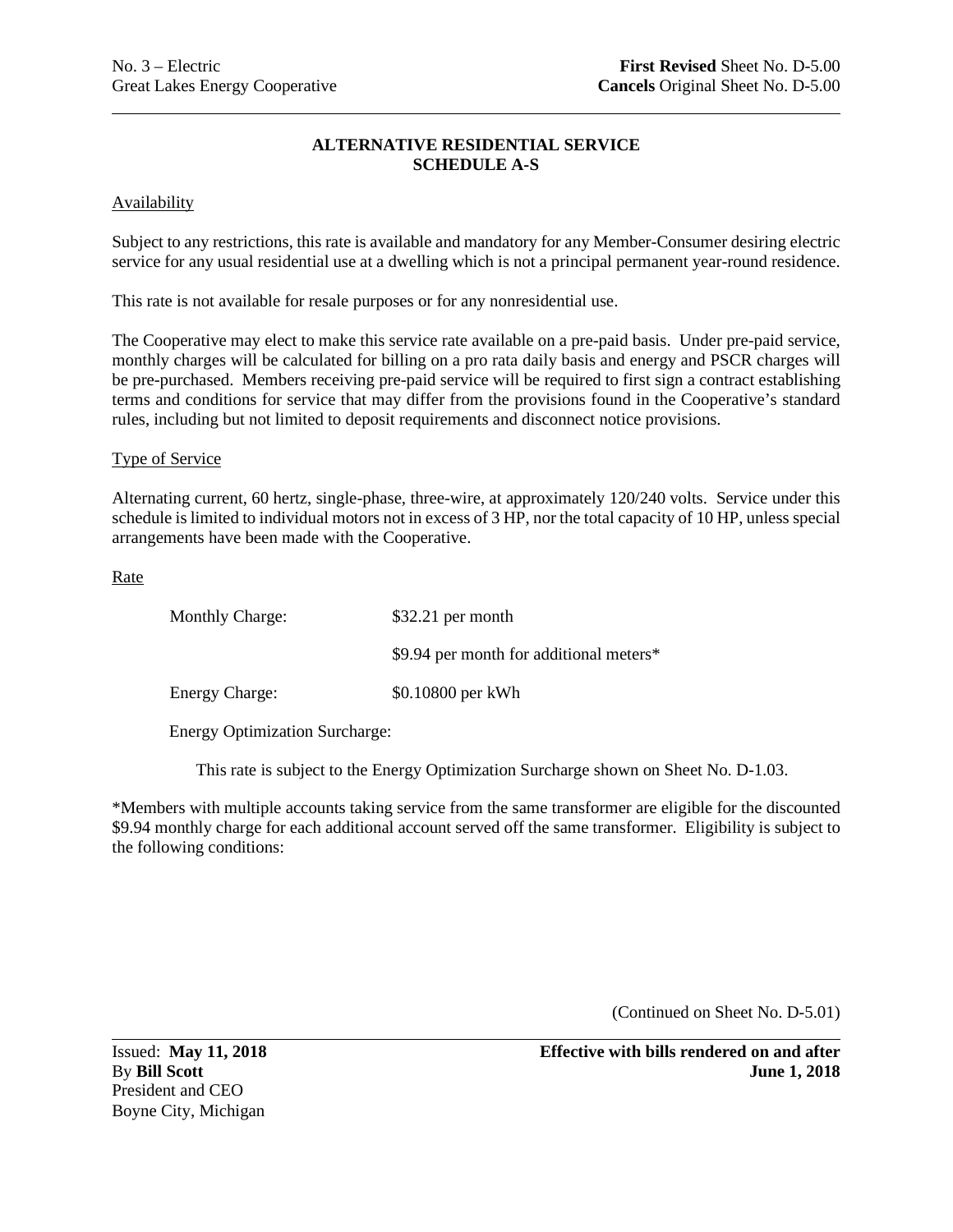#### **ALTERNATIVE RESIDENTIAL SERVICE SCHEDULE A-S**

## (Continued from Sheet No. D-5.00)

- 1. All accounts must be under same membership number
- 2. Bills for all accounts must have same mailing address
- 3. Each meter serving each additional account must be served off the same transformer as the meter with an account billed at the normal Monthly Charge

## Minimum Charge

The minimum charge under this schedule shall be the Monthly Charge, except in the case of apartment houses and Member-Consumers having two or more dwelling units served through one meter (see "Availability"), and except that the minimum charge may be increased, in accordance with the Cooperative's rules and regulations, in those cases in which a greater than average investment is necessary to serve a Member-Consumer under this schedule.

## Power Supply Cost Recovery Clause and Factor

This rate schedule is subject to the Cooperative's Power Supply Cost Recovery Clause as set forth on Sheet Nos. D-1.00 and D-1.01.

## Terms of Payment

- A. The rates in Schedule A-S are net. A one-time late payment charge of two percent of the unpaid balance, net of taxes, will be assessed on any bill which is delinquent. This provision is not applicable to residential Member-Consumers participating in the Winter Protection Plan set forth in Case No. U-4240.
- B. Bills are due and payable on or before the due date listed on the bill.

## Tax Adjustments

- A. Bills shall be increased within the limits of political subdivisions which levy special taxes, license fees or rentals against the Cooperative's property, or its operations, or the production and/or sale of electric energy, to offset such special charges and thereby prevent other Member-Consumers from being compelled to share such local taxes.
- B. Bills shall be increased to offset any new or increased specific tax or excise imposed by any governmental authority which increases the Cooperative's cost of providing electric energy.

(Continued on Sheet No. D-5.02)

President and CEO Boyne City, Michigan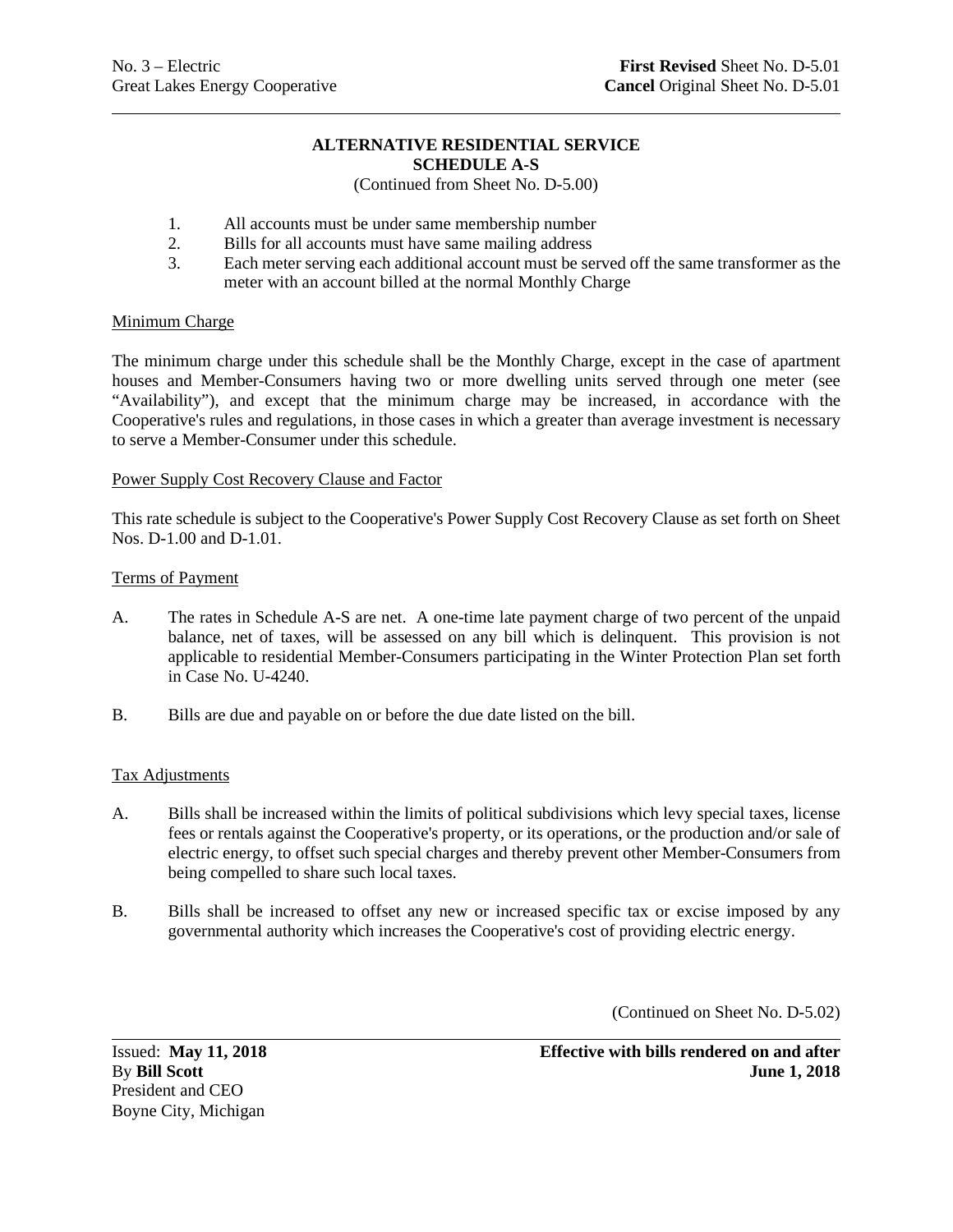# **ALTERNATIVE RESIDENTIAL SERVICE SCHEDULE A-S**

(Continued from Sheet No. D-5.01)

## Rules and Regulations

Service is governed by the Cooperative's Standard Rules and Regulations.

## Michigan State Sales Tax

Michigan State Sales Tax shall be added on all bills, including minimums, where applicable.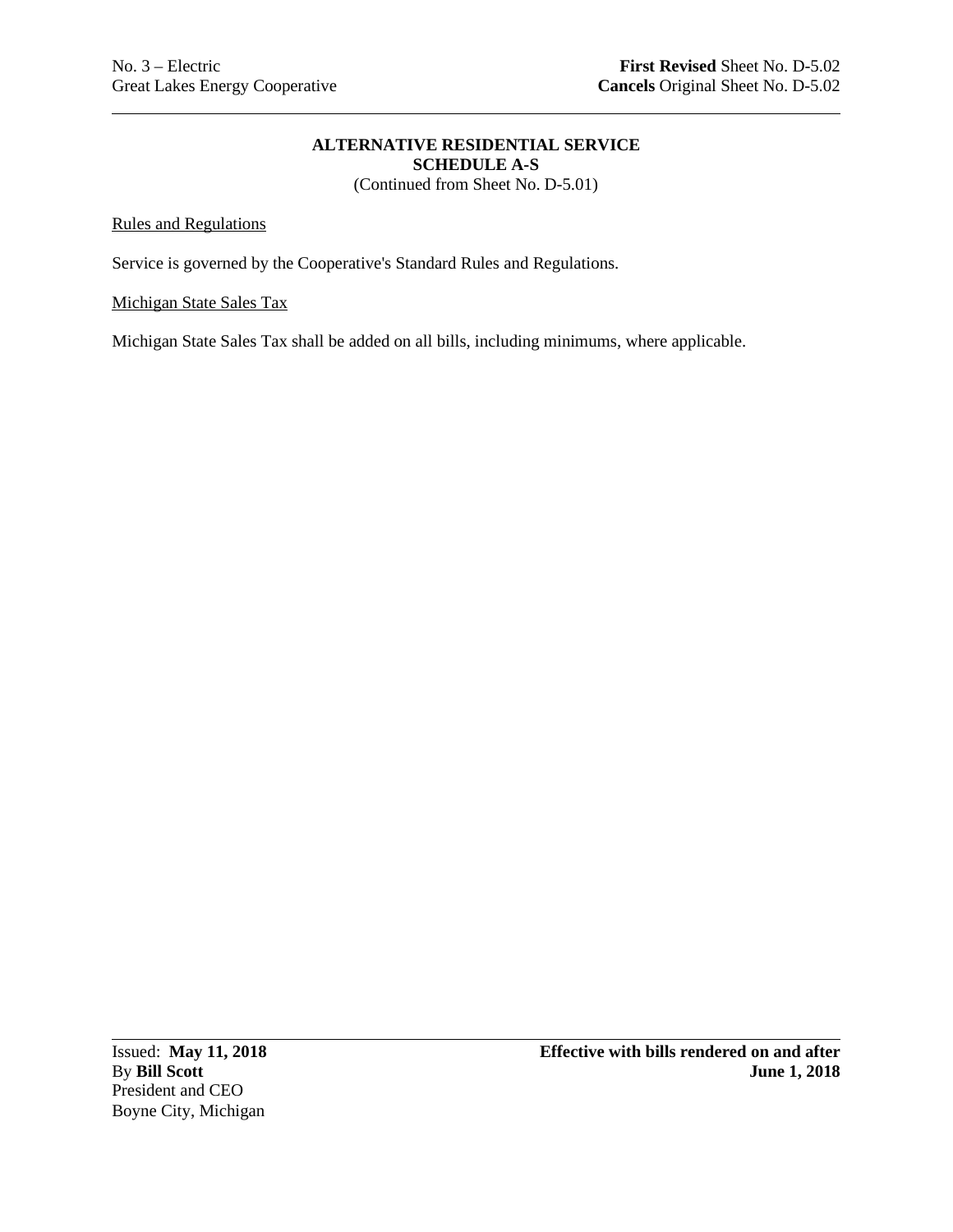### Availability

The Energy Policy Act of 2005 requires that mercury vapor lamp ballasts shall not be manufactured or imported after January 1, 2008. In addition, high pressure sodium light fixtures will no longer be available to Member-Consumers after June 1, 2018. To the extent that the Cooperative has the necessary materials, the Cooperative will continue to maintain existing mercury vapor and high-pressure sodium lamp installations in accordance with this Electric Rate Schedule. With respect to mercury vapor and highpressure sodium lamp installations, rates apply to existing luminaires only and are not open to new business except where the Cooperative elects, at the Member-Consumer's request, to install additional luminaires within an area already served by a mercury vapor unmetered lighting system. Any such election is subject to the Cooperative having the necessary materials and to the discretion of the Cooperative.

Available to all Member-Consumers of the Cooperative for outdoor protective lighting service on premises on which the Member-Consumer is already taking service from the Cooperative under another rate schedule.

Also, available to municipalities, political subdivisions, and others for Public Street lighting with the provision that such users become Member-Consumers of the Cooperative.

#### Hours of Service

Dusk to dawn, controlled by photo-sensitive devices, every night, and all night for approximately 4,200 hours per year.

(Continued on Sheet No. D-9.01)

President and CEO Boyne City, Michigan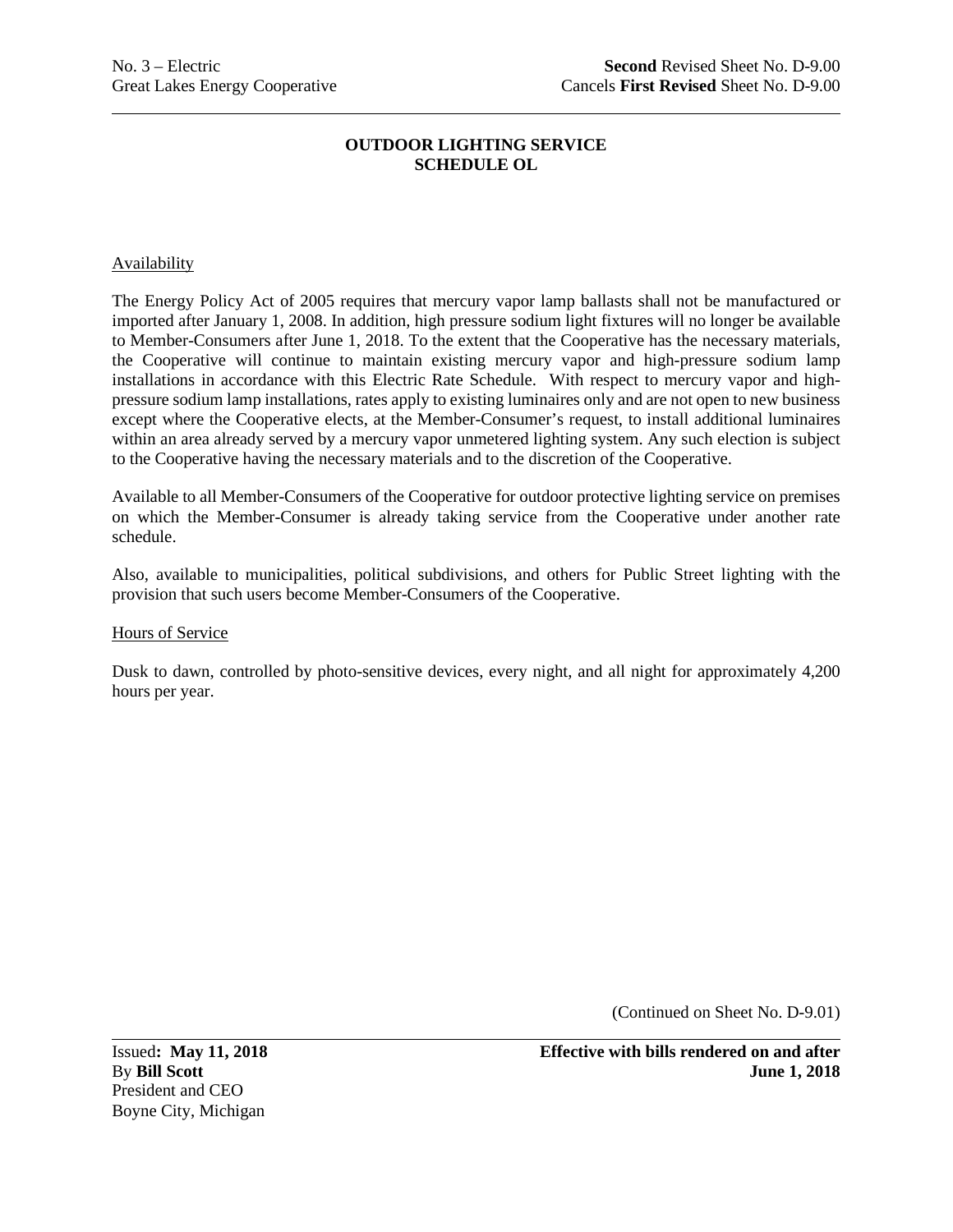(Continued from Sheet No. D-9.00)

## Type of Service

The Cooperative will supply the energy and will own, operate, and maintain the lighting fixtures. Burned out lamps must be reported by the Member-Consumer, and the Cooperative will undertake to replace the lamps as soon as possible during regular working hours. Broken lamps or damage to fixtures by accident or vandalism will be repaired at the Member-Consumer's expense. The Cooperative shall replace or repair, at its cost, streetlight equipment that is out of service.

If, for some reason, the Cooperative is not able to make such restoration within three working days from the day the outage is first reported to the Cooperative, the Cooperative shall make pro rata deductions in the Member-Consumer's billing for service under this rate schedule. Such pro rata rate reductions will begin three working days after such outage is reported to the Cooperative.

Outages caused by factors beyond the Cooperative's reasonable control as provided for in Section II-D, Nature and Quality of Service, and Section IV, Emergency Electrical Procedures, of the Cooperative's Electric Rate Schedules are not covered by this policy. Such outages would be handled consistent with the particular circumstances and no proration would be made for such outages.

## Rate

| <b>Nominal Rating</b>                        |         |
|----------------------------------------------|---------|
| 175 Watts MV*                                | \$14.71 |
| 250 Watts MV*                                | \$19.19 |
| $400$ Watts MV*                              | \$29.01 |
| 100 Watts HPS*                               | \$10.69 |
| 150 Watts HPS*                               | \$13.61 |
| 250 Watts HPS*                               | \$19.19 |
| 400 Watts HPS*                               | \$27.85 |
| 40 Watts LED Alternative to 175 Watts MV     | \$ 8.86 |
| 40 Watts LED Alternative to 100 Watts HPS    | \$8.86  |
| 70 Watts LED Alternative to 150 Watts HPS    | \$11.00 |
| 70 Watts LED Alternative to 250 Watts HPS/MV | \$11.00 |

\*Mercury Vapor and High-Pressure Sodium Lights are only available at existing installations

(Continued on Sheet No. D-9.02)

President and CEO Boyne City, Michigan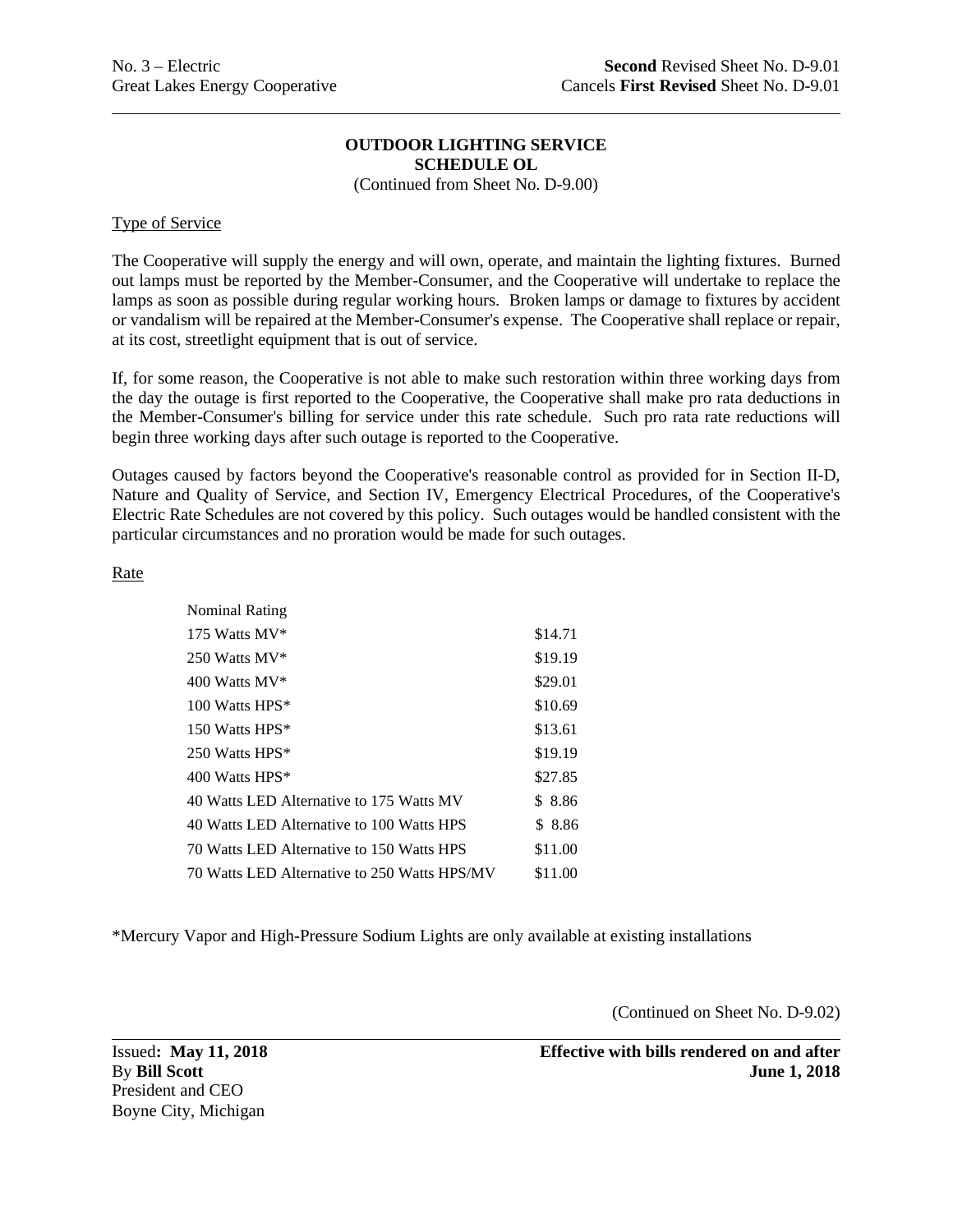(Continued from Sheet No. D-9.01)

#### Additional Charges

The above rates are based upon bracket mounted fixtures attached to existing poles owned by the Cooperative. If it is necessary to install a transformer, pole, and/or other equipment, the cost of labor and material for the additional installation will be charged directly to the Member-Consumer. Installations requiring more than one pole are subject to the Special Terms and Conditions section of this rate schedule.

#### Terms of Payment:

In the event the current bill is not paid on or before the due date, a delayed payment charge of 2% will be added to the bill.

#### Michigan State Sales Tax:

Michigan State Sales Tax shall be added to all bills, including minimums, whenever applicable.

## Power Supply Cost Recovery Clause and Factor

This rate schedule is subject to the Cooperative's Power Supply Cost Recovery Clause as set forth on Sheet Nos. D-1.00 and D-1.01. For purposes of this adjustment, the following monthly energy usage is assumed:

|                | kWh |
|----------------|-----|
| 175 Watts MV*  | 75  |
| 250 Watts MV*  | 100 |
| 400 Watts MV*  | 163 |
| 100 Watts HPS* | 40  |
| 150 Watts HPS* | 60  |
| 250 Watts HPS* | 100 |
| 400 Watts HPS* | 163 |
| 40 Watts LED   | 14  |
| 70 Watts LED   | 24  |
|                |     |

(Continued on Sheet No. D-9.03)

President and CEO Boyne City, Michigan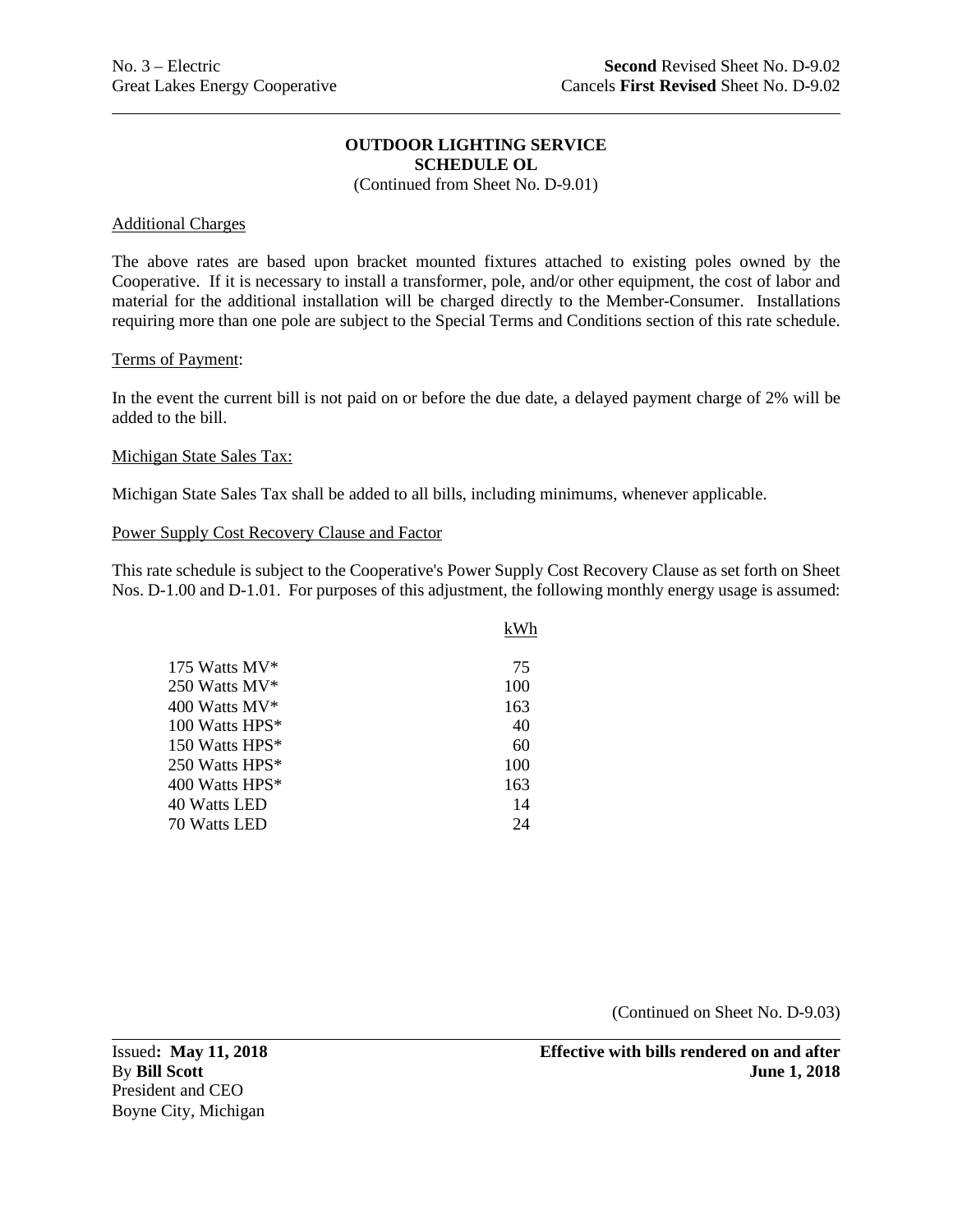(Continued from Sheet No. D-9.02)

### Rules and Regulations

Service is governed by the Cooperative's Standard Rules and Regulations.

#### Special Terms and Conditions

Initial minimum term for each installation shall be for 24 consecutive months. The Cooperative is not required to change the type of service (from one lamp size to another) during said 24-month period. When more than one new pole and one span of new secondary facilities are required, or where the Member-Consumer desires other than standard wood poles, underground wiring or other special equipment not covered herein, the Cooperative**,** at its option**,** may provide such facilities. The cost to provide additional facilities will be charged to the Member-Consumer in advance of construction. Lamps requiring service under this rate schedule will comply with applicable Michigan Department of Transportation Regulations. The Cooperative may require a contract which may include, among other things, provisions as to term or duration of the contract, termination charges, contributions in aid of construction, annual charges, or other special consideration when the Member-Consumer requests service, equipment or facilities not normally provided under this rate schedule.

#### Tax Adjustments

- 1. Bills shall be increased within the limits of political subdivisions which levy special taxes, license fees or rentals against the Cooperative's property, or its operations, or the production and/or sale of electric energy, to offset such special charges and thereby prevent other Member-Consumers from being compelled to share such local taxes.
- 2. Bills shall be increased to offset any new or increased specific tax or excise imposed by any governmental authority which increases the Cooperative's cost of providing electric energy.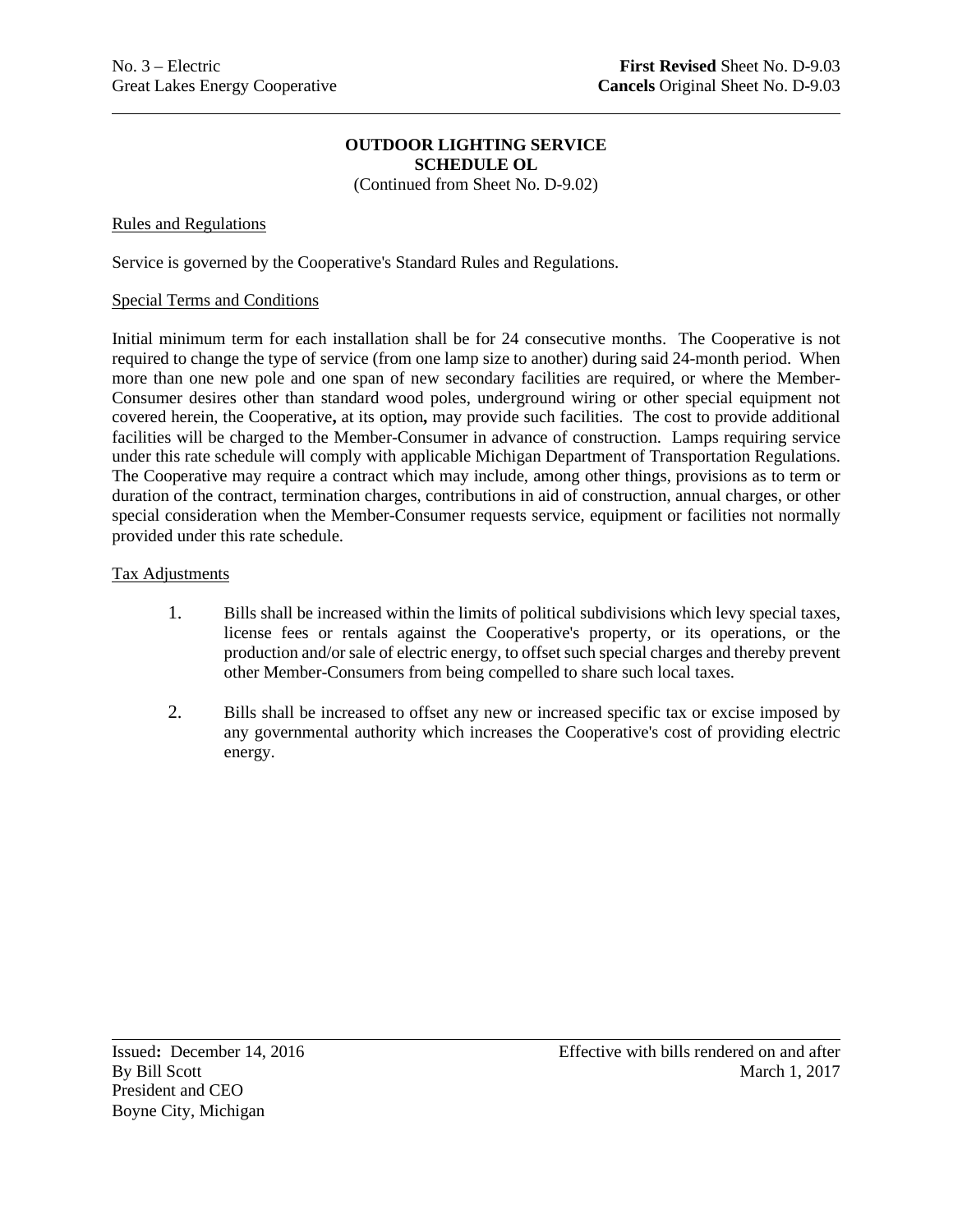## **GENERAL SERVICE SCHEDULE GS**

### Availability

Available to Member-Consumers of the Cooperative for all uses subject to the established Rules and Regulations of the Cooperative when Maximum Demand is less than 200 kW. The Maximum Demand shall be based on the Member-Consumer's average kW load during the 15-minute period of maximum use during the billing month.

The Cooperative may elect to make this service rate available on a pre-paid basis. Under pre-paid service, monthly charges will be calculated for billing on a pro rata daily basis and energy and PSCR charges will be pre-purchased. Members receiving pre-paid service will be required to first sign a contract establishing terms and conditions for service that may differ from the provisions found in the Cooperative's standard rules, including but not limited to deposit requirements and disconnect notice provisions.

#### Type of Service

Single or three**-**phase, 60 hertz service at available secondary voltages. The nature and level of the service voltage shall be determined in each case by the Cooperative.

Individual motors having a rated capacity in excess of 10 HP must be three-phase unless special arrangements have been made with the Cooperative.

Rate

| Single Phase           |                                         |
|------------------------|-----------------------------------------|
| <b>Monthly Charge:</b> | $$32.21$ per month                      |
|                        | \$9.94 per month for additional meters* |
| <b>Energy Charge:</b>  | \$0.10800 per kWh                       |
| Throa Dhaga            |                                         |

Three Phase

Monthly Charge: \$38.00 per month

Energy Charge:  $$0.12244$  per kWh

Energy Optimization Surcharge: This rate is subject to the Energy Optimization Surcharge shown on Sheet No. D-1.03.

\*Members with multiple accounts taking service from the same transformer are eligible for the discounted \$9.94 monthly charge for each additional account served off the same transformer. Eligibility is subject to the following conditions:

- 1. All accounts must be under the same main membership number.
- 2. Bills for all accounts must have same mailing address.

(Continued on Sheet No. D-10.01)

President and CEO Boyne City, Michigan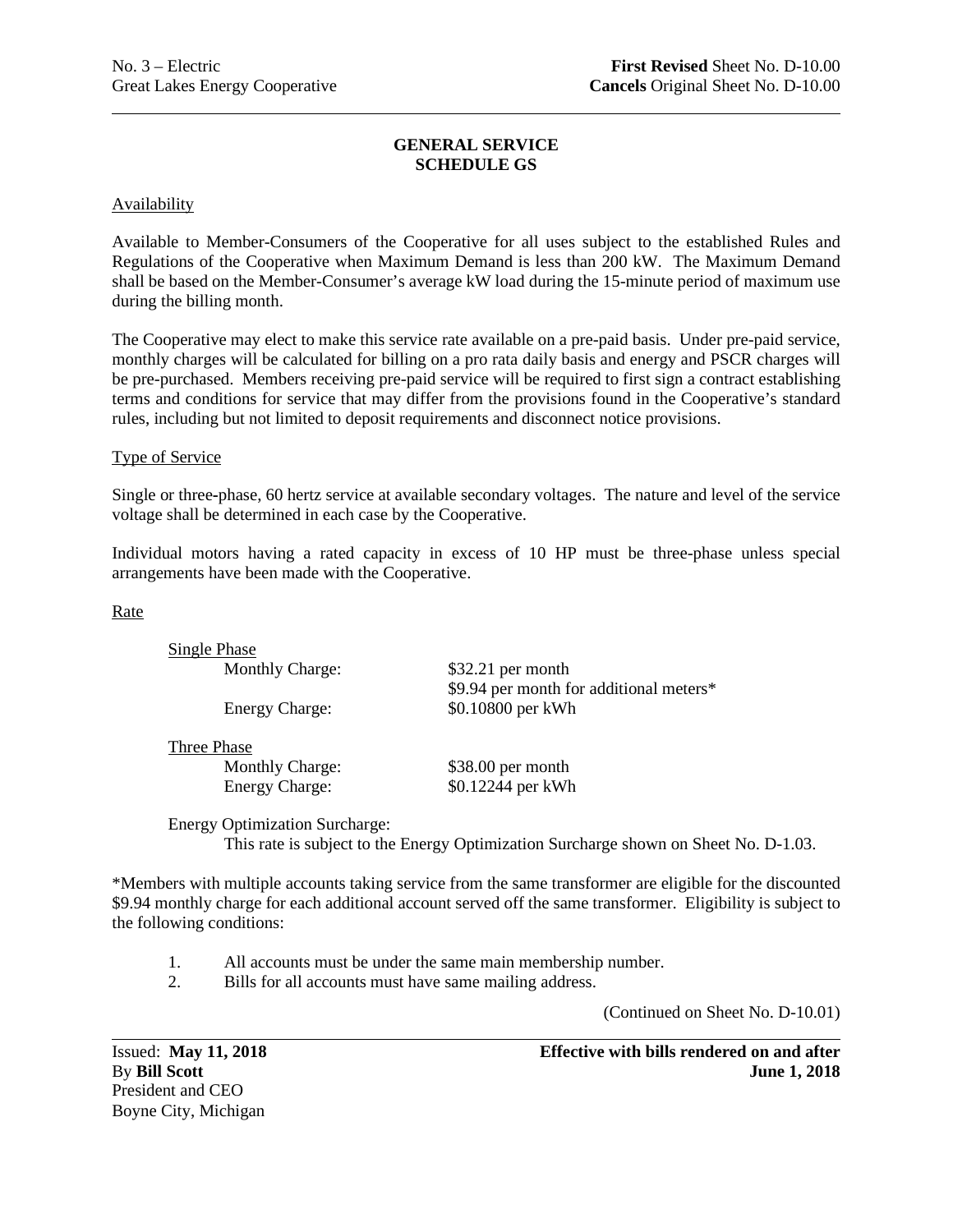#### **GENERAL SERVICE SCHEDULE GS**

## (Continued from Sheet No. D-10.00)

3. Each meter serving each additional account must be served off the same transformer as the meter with an account billed at the normal Monthly Charge.

#### Minimum Charge

The minimum charge shall be the Monthly Charge as stated in the Rate above, plus the Energy Optimization Surcharge amount shown on Sheet No. D-1.03.

#### Conditions for Service from this Schedule

Available to Member-Consumers of Great Lakes Energy Cooperative for all uses subject to the established Rules and Regulations of the Cooperative, when, over the last 12 months, the Maximum Demand has not exceeded 200 kW.

#### Power Supply Cost Recovery Clause and Factor

This rate schedule is subject to the Cooperative's Power Supply Cost Recovery Clause as set forth on Sheet Nos. D-1.00 and D-1.01.

#### Terms of Payment

A one-time late payment charge of 5% of the unpaid balance, excluding sales tax, will be assessed on any bill not paid by the due date.

#### Sales Tax:

Michigan State Sales Tax shall be added on all bills, including minimums, whenever applicable.

#### Tax Adjustments:

- A. Bills shall be increased within the limits of political subdivisions which levy special taxes, license fees or rentals against the Cooperative's property, or its operations, or the production and/or sale of electric energy, to offset such special charges and thereby prevent other Member-Consumers from being compelled to share such local taxes.
- B. Bills shall be increased to offset any new or increased specific tax or excise imposed by any governmental authority which increases the Cooperative's cost of providing electric energy.

#### Rules and Regulations:

Service is governed by the Cooperative's Standard Rules and Regulations.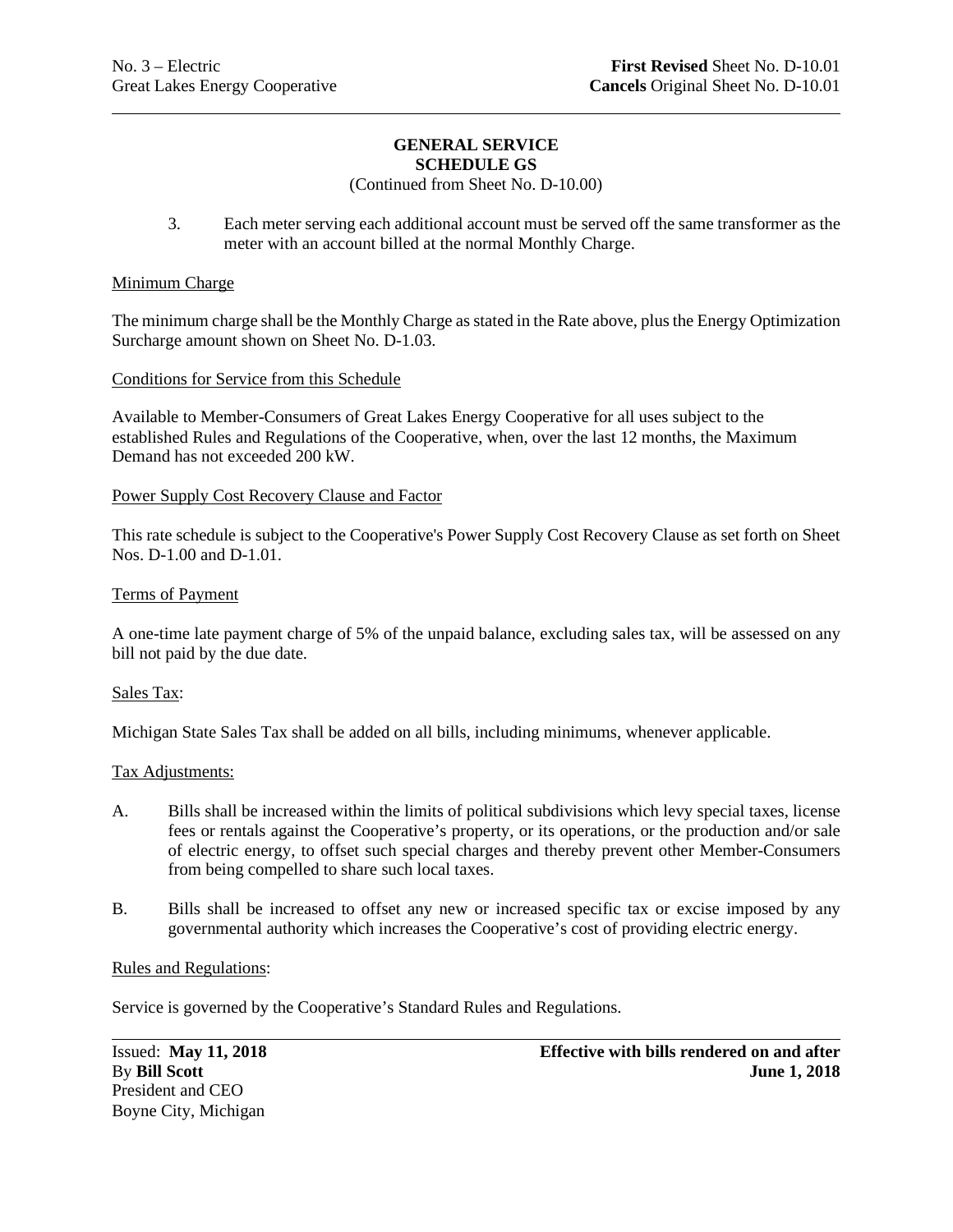## **LARGE POWER SERVICE SCHEDULE LP**

## Availability

Available for commercial and industrial members that desire secondary voltage service for general use where the Maximum Demand is 15 kW or more.

Subject to the Rules and Regulations of the Cooperative and its *Retail Access Service Tariff*, this schedule is also available to Member-Consumers for delivery of power from the Point of Distribution Receipt to the Point of Distribution Delivery and is subject to the following conditions:

- A. The Member-Consumer must have a Maximum Demand of at least 1 MW. Individual Member-Consumers receiving demand metered service at multiple metering points and eligible to be taking service under the Cooperative's Schedule LP, Schedule D-APM, or Schedules PSDS-General, 1 and 2 may achieve the 1 MW Maximum Demand threshold by aggregating or summing the Maximum Demands for each metering point occurring during a single month. The applicable rate schedule will apply to all aggregated metering points on an individual account basis.
- B. The Member-Consumer must enter a Retail Access Service Agreement with the Cooperative.
- C. The transmission of power to the Distribution Point of Receipt and all related costs shall be the responsibility of the Member-Consumer and/or Alternative Electric Supplier (AES).
- D. The Member-Consumer must agree to purchase any default energy delivered pursuant to Schedule RASS-Retail Access Standby Service in addition to the service specified herein.

## Type of Service

Single or three**-**phase, 60 hertz service. The nature and level of the service voltage shall be determined in each case by the Cooperative

(Continued on Sheet No. D-11.01)

President and CEO Boyne City, Michigan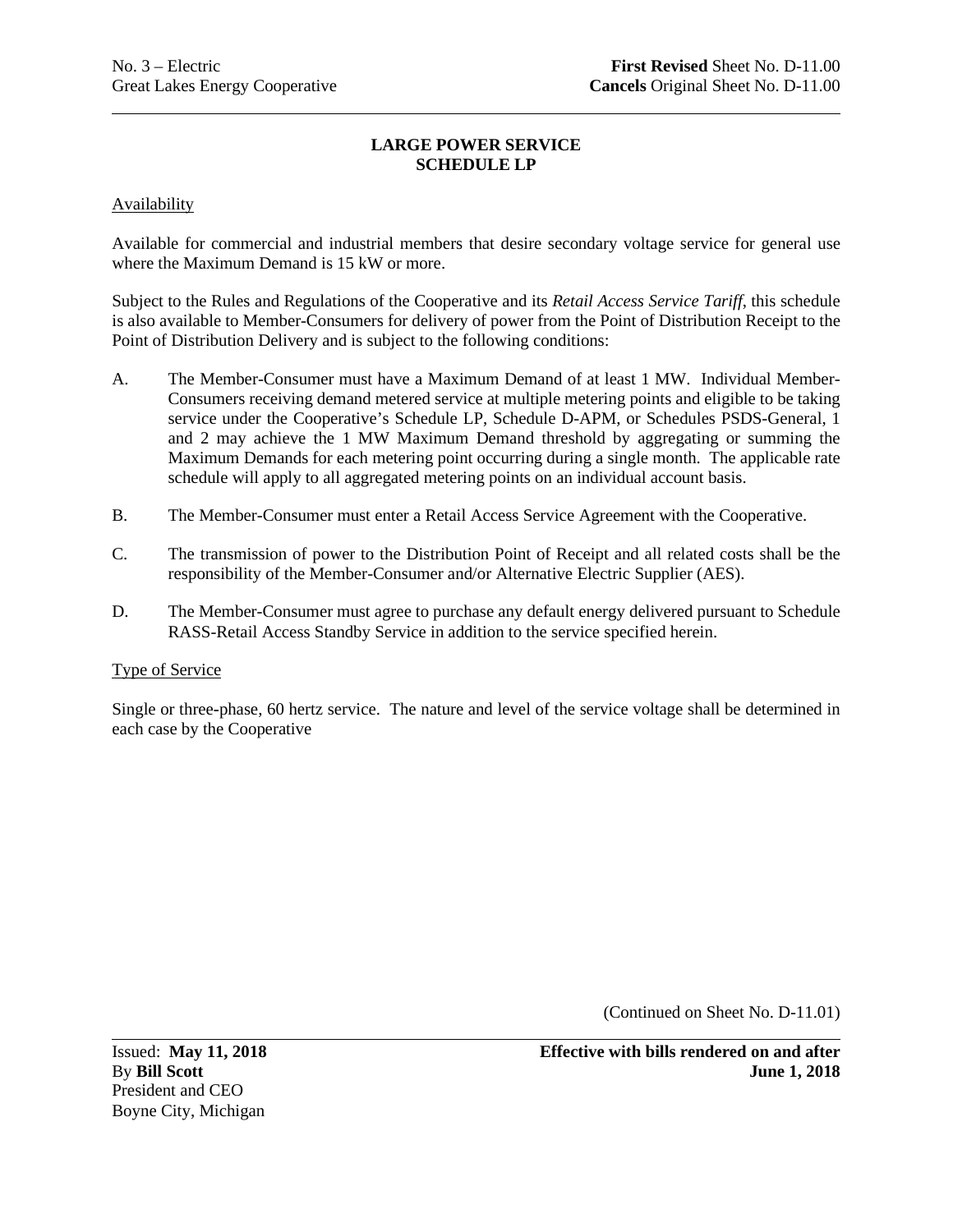#### **LARGE POWER SERVICE SCHEDULE LP** (Continued from Sheet No. D-11.00)

Rate

Distribution Service

| <b>Monthly Charge</b>                 | \$80.00                                                                                 |
|---------------------------------------|-----------------------------------------------------------------------------------------|
| <b>Distribution Demand Charge</b>     |                                                                                         |
| Maximum:                              | \$9.59/kW for all kW plus                                                               |
| <b>Distribution Variable Charge:</b>  | \$.01098/kWh for all kWh plus                                                           |
| <b>Energy Optimization Surcharge:</b> |                                                                                         |
|                                       | This service is subject to the Energy Optimization Surcharge shown on Sheet No. D-1.03. |
|                                       |                                                                                         |

Power Supply Service (not applicable to Retail Access Service)

| Demand Charge        | \$8.41/kW for all kW plus |
|----------------------|---------------------------|
| <b>Energy Charge</b> | \$0.05084/kWh for all kWh |

## Minimum Charge

The minimum charge shall be the Monthly Charge as stated in the Rate above, plus the Energy Optimization Surcharge amount shown on Sheet No. D-1.03, except that the minimum charge may be increased, in accordance with the Cooperative's rules and regulations, in those cases in which a greater than average investment is necessary to serve a Member-Consumer under this schedule.

For retail access members, the minimum charge shall be the Monthly Charge plus 50 kW times the maximum Demand Charge, plus the Energy Optimization Surcharge amount shown on Sheet No. D-1.03, including the same conditions as stated in the above paragraph.

#### Billing Demand

The Maximum Demand shall be based on the Member-Consumer's average kW load during the 15-minute period of maximum use during the billing month. For retail access members, the Maximum Demand shall be the highest 15-minute integrated demand created during the current and previous 11 billing months at each voltage level, whether the Member-Consumer received service under this tariff or another Cooperative retail tariff. The Cooperative reserves the right to make special determination of the billing demand and/or minimum charge should circumstances require.

(Continued on Sheet No. D-11.02)

President and CEO Boyne City, Michigan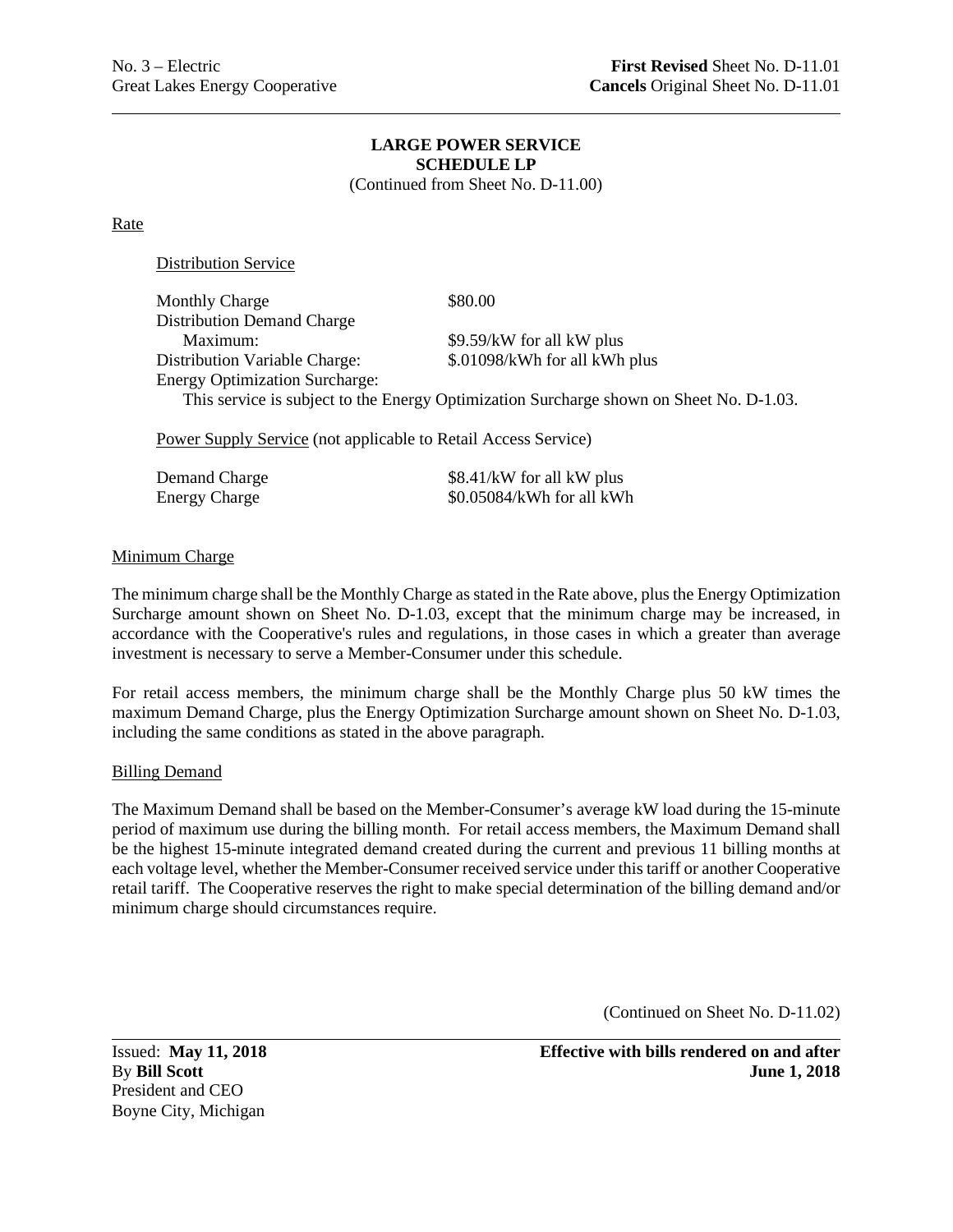## **LARGE POWER SERVICE SCHEDULE LP**

(Continued from Sheet No. D-11.01)

### Conditions for Service from this Schedule

Available for commercial and industrial members that desire secondary voltage service for general use where the Maximum Demand is 15 kW or more.

Service at primary voltage is rendered when the Cooperative delivers power at standard distribution system voltages and the Member-Consumer provides, installs, and maintains all necessary transforming, controlling and protective equipment.

This load will be separately metered with a recording watt-hour demand meter that uses electronic memory for recording data.

#### Power Supply Cost Recovery Clause and Factor

This rate schedule is subject to the Cooperative's Power Supply Cost Recovery Clause as set forth on Sheet Nos. D-1.00 and D-1.01, except for retail access members.

#### Terms of Payment

A one-time late payment charge of 5% of the unpaid balance, excluding sales tax, will be assessed on any bill not paid by the due date.

The Cooperative will not collect any monies on behalf of any alternate power supplier, retailer, or other third party without a written agreement between the Cooperative, the Member-Consumer, and the third party.

#### Third Party Disputes

The Cooperative has no obligation or duty to intervene, mediate or participate in contractual disputes between the Member-Consumer and its AES Supplier or third parties. Further, the Cooperative will not shut off service or otherwise enforce any provision of a contract between the Member-Consumer and any third party.

(Continued on Sheet No. D-11.03)

President and CEO Boyne City, Michigan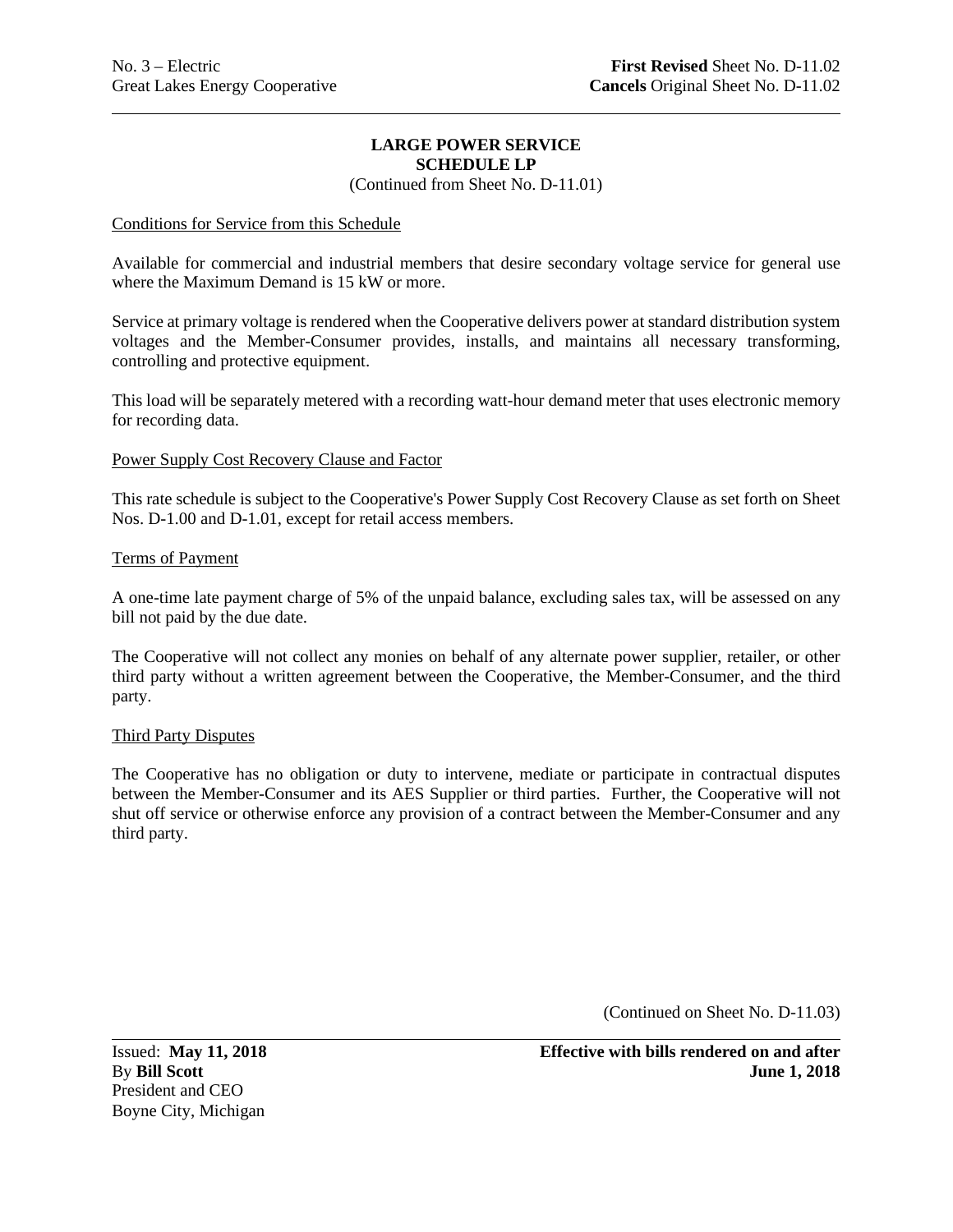## **LARGE POWER SERVICE SCHEDULE LP**

(Continued from Sheet No. D-11.02)

## Michigan State Sales Tax

Michigan State Sales Tax shall be added on all bills, including minimums, whenever applicable.

### Tax Adjustments

- A. Bills shall be increased within the limits of political subdivisions which levy special taxes, license fees or rentals against the Cooperative's property, or its operations, or the production and/or sale of electric energy, to offset such special charges and thereby prevent other Member-Consumers from being compelled to share such local taxes.
- B. Bills shall be increased to offset any new or increased specific tax or excise imposed by any governmental authority which increases the Cooperative's cost of providing electric energy.

#### Primary Service and Metering

When the Cooperative elects to meter the service on the primary side of the distribution transformer(s), 3% will be deducted from the Demand and Energy measurements for billing purposes.

Subject to the terms and conditions of the Retail Access Service Tariff, the Member-Consumer shall be responsible for any associated communication systems such as telephone lines or other related equipment between the Cooperative, the Member-Consumer, and the third party.

#### Rules and Regulations

Service is governed by the Cooperative's Standard Rules and Regulations and the Cooperative's Retail Access Service Tariff.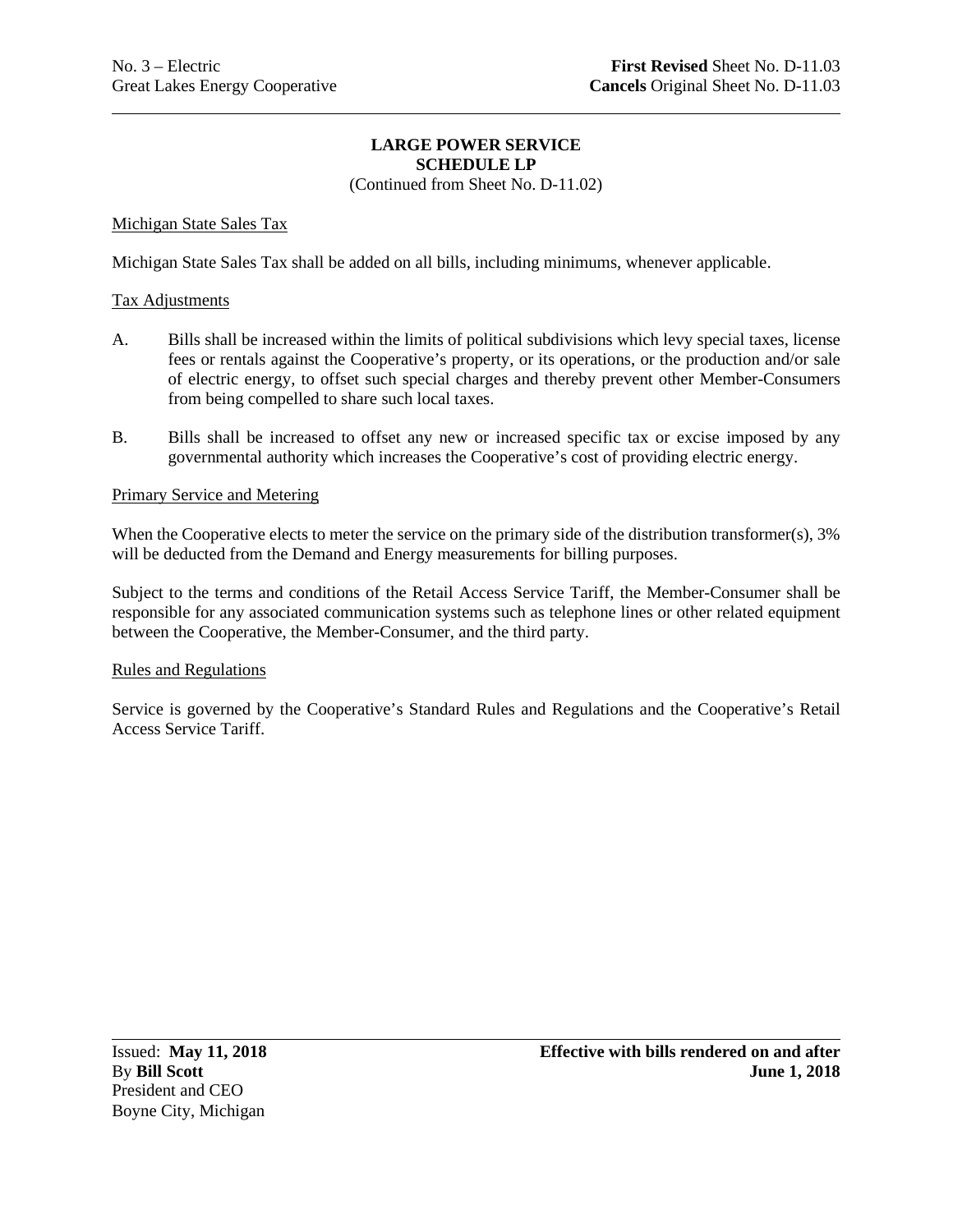## Availability

Available for commercial and industrial members that desire primary voltage service for general use where the maximum demand is 200 kW or more.

Subject to the Rules and Regulations of the Cooperative and its Retail Access Service Tariff, this schedule is available to Member-Consumers for delivery of power from the Point of Distribution Receipt to the Point of Distribution Delivery and is subject to the following conditions:

- A. The Member-Consumer must have a Maximum Demand of at least 1 MW. Individual Member-Consumers receiving demand metered service at multiple metering points and eligible to be taking service under the Cooperative's Schedule LP, Schedule D-APM, or Schedule PSDS-General, 1 and 2 may achieve the 1 MW Maximum Demand threshold by aggregating or summing the Maximum Demands for each metering point occurring during a single month. The applicable rate schedule will apply to all aggregated metering points on an individual account basis.
- B. The Member-Consumer must enter a Retail Access Service Agreement with the Cooperative.
- C. The transmission of power to the Distribution Point of Receipt and all related costs shall be the responsibility of the Member-Consumer and/or Alternative Electric Supplier (AES).
- D. The Member-Consumer must agree to purchase any default energy delivered pursuant to Schedule RASS-Retail Access Standby Service.

## Type of Service

Primary three-phase 60 hertz service. The nature and level of the service voltage shall be determined in each case by the Cooperative.

Where service is supplied at a nominal voltage of 25,000 volts or less, the Member-Consumer shall furnish, install, and maintain all necessary transforming, controlling, and protective equipment.

Where the Cooperative elects to measure the service at a nominal voltage of less than 2,400 volts, 3% may be added to the Demand and Energy quantities for billing purposes.

(Continued on Sheet No. D-13.01)

President and CEO Boyne City, Michigan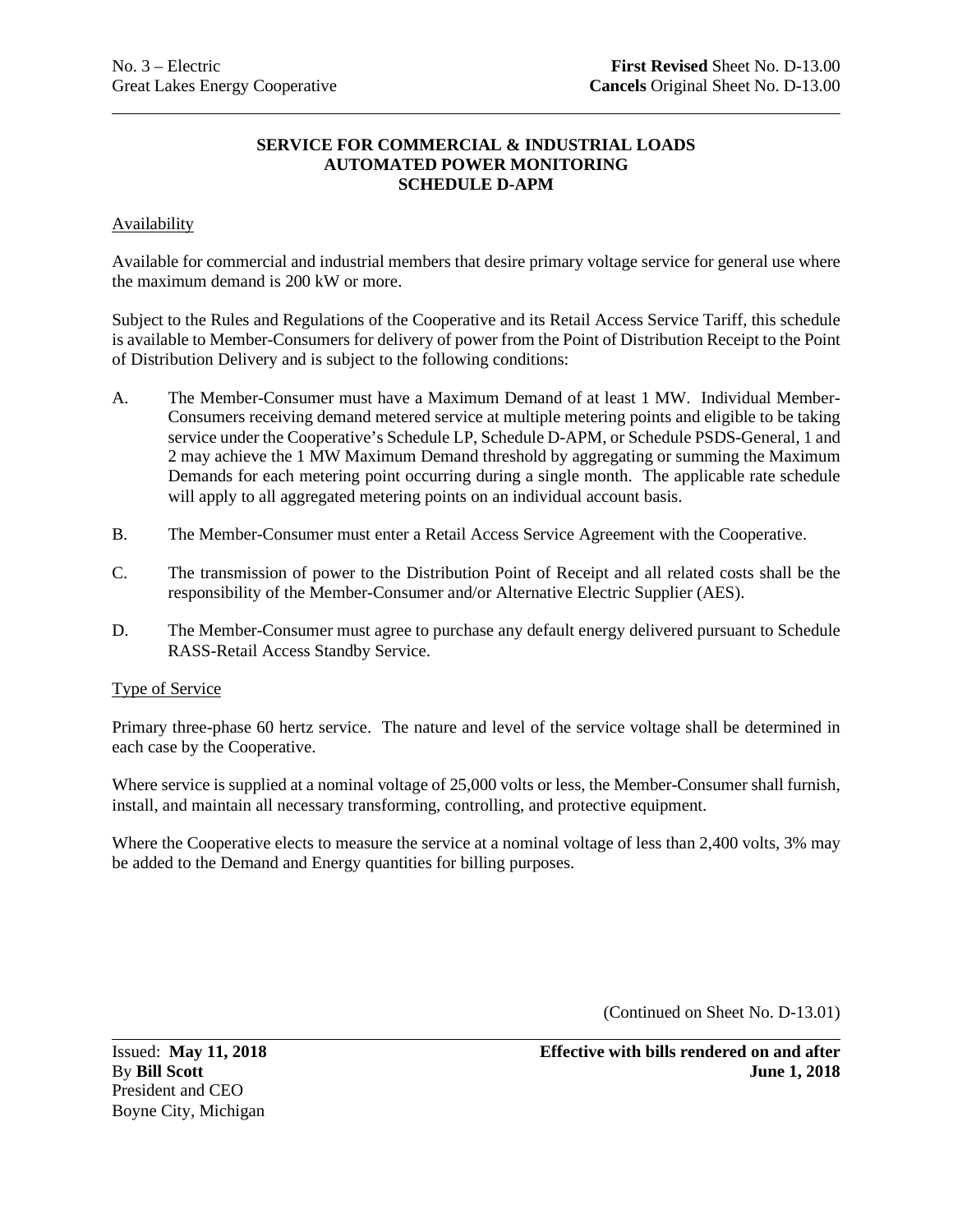(Continued from Sheet No. D-13.00)

Subject to the terms and conditions of the Retail Access Service Tariff, the Member-Consumer shall be responsible for any associated communication systems such as telephone lines or other related equipment between the Cooperative, the Member-Consumer, and the third party.

The service will be electronically metered with capabilities for monitoring and reporting demand, energy, voltage levels, and power interruptions.

Service at primary voltage is rendered when the Cooperative delivers power at standard distribution system voltages and the Member-Consumer provides, installs, and maintains all necessary transforming, controlling and protective equipment.

**Rate** 

#### Distribution Service

Monthly Charge \$390.00 Distribution Demand Charge Maximum:  $$5.24000/kW$  for all kW plus Distribution Variable Charge **\$**0.00938/kWh Energy Optimization Surcharge: This service is subject to the Energy Optimization Surcharge shown on Sheet No. D-1.03.

Power Supply Service (not applicable to Retail Access Service)

| Demand Charge            |      |
|--------------------------|------|
| <b>System Coincident</b> | \$8. |
| <b>Energy Charge</b>     | \$0. |

 $32700/kW$  for all kW  $.04940/kWh$  for all kWh

#### Minimum Charges

The minimum charge shall be the Monthly Charge plus 200 kW times the Maximum Demand Charge plus the Energy Optimization Surcharge amount shown on Sheet No. D-1.03, except that the minimum charge may be increased, in accordance with the Cooperative's rules and regulations, in those cases in which a greater than average investment is necessary to serve a Member-Consumer under this schedule.

(Continued on Sheet No. D-13.02)

President and CEO Boyne City, Michigan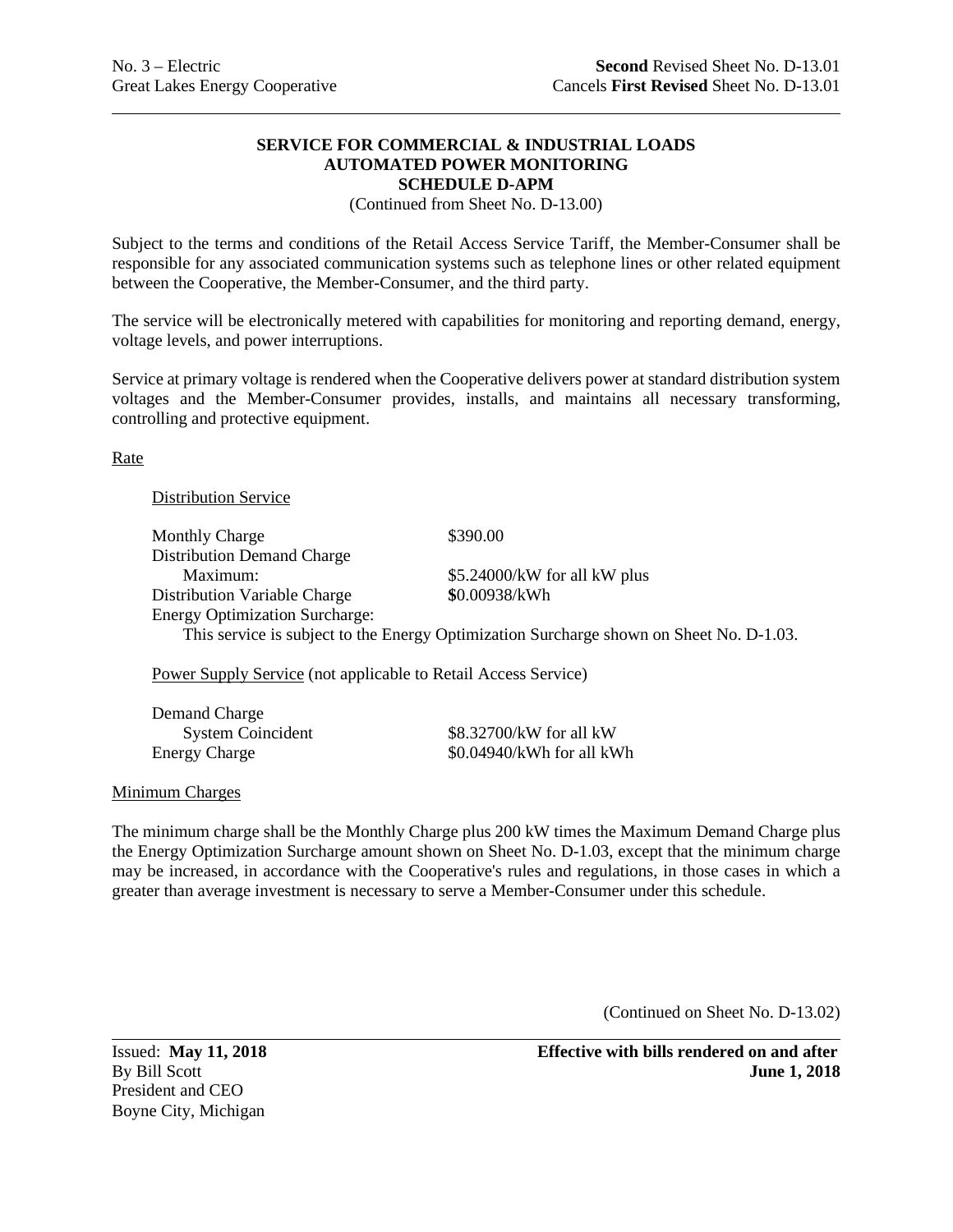(Continued from Sheet No. D-13.01)

#### Billing Demands

The Distribution Demand shall be the maximum demand based on the Member-Consumer's average kW load during the 15-minute period of maximum use during the billing month. The System Coincident Demand shall be based on the Member-Consumer's contribution to the highest hourly (clock hour) **c**oincidental system peak demand of the METC transmission system for the billing month. The Cooperative reserves the right to make special determination of the billing demand and/or minimum charge should circumstances require.

For retail access, the Maximum Demand shall be the highest 15-minute integrated demand created during the current and previous 11 billing months at each voltage level, whether the Member-Consumer received service under this tariff or another Cooperative retail tariff.

#### Conditions for Service from this Schedule

Available for commercial and industrial members that desire primary voltage service for general use where the Maximum Demand is 200 kW or more. This load will be separately metered with a recording watthour demand meter that uses electronic memory for recording data. The Member-Consumer must provide a dedicated (non-shared) phone service or other communication method acceptable to the Cooperative to the metering location.

## Power Supply Cost Recovery Clause and Factor

This rate schedule is subject to the Cooperative's Power Supply Cost Recovery Clause as set forth on Sheet Nos. D-1.00 and D-1.01, except for retail access members*.*

#### Terms of Payment

A one-time late payment charge of 5% of the unpaid balance, excluding sales tax, will be assessed on any bill not paid by the due date.

For retail access members, the Cooperative will not collect any monies on behalf of any alternate power supplier, retailer, or other third party without a written agreement between the Cooperative, the Member-Consumer, and the third party.

(Continued on Sheet No. D-13.03)

President and CEO Boyne City, Michigan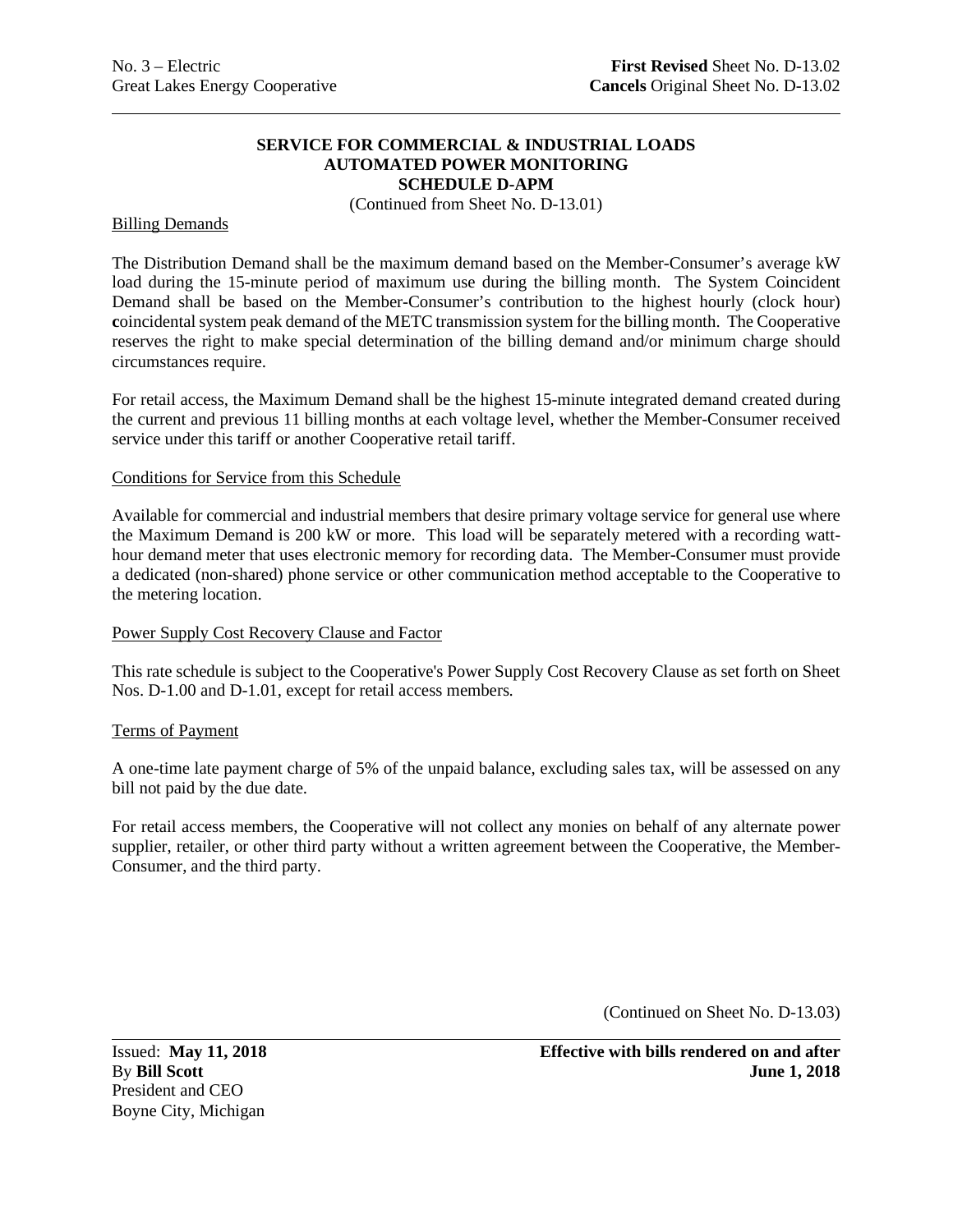(Continued from Sheet No. D-13.02)

#### Third Party Disputes

The Cooperative has no obligation or duty to intervene, mediate or participate in contractual disputes between the Member-Consumer and its AES Supplier or third parties. Further, the Cooperative will not shut off service or otherwise enforce any provision of a contract between the Member-Consumer and any third party.

#### Michigan State Sales Tax

Michigan State Sales Tax shall be added on all bills, including minimums, where applicable.

#### Tax Adjustments

- A. Bills shall be increased within the limits of political subdivisions which levy special taxes, license fees or rentals against the Cooperative's property, or its operations, or the production and/or sale of electric energy, to offset such special charges and thereby prevent other Member-Consumers from being compelled to share such local taxes.
- B. Bills shall be increased to offset any new or increased specific tax or excise imposed by any governmental authority which increases the Cooperative's cost of providing electric service.

#### Rules and Regulations

Service is governed by the Cooperative's Standard Rules and Regulations and the Cooperative's Retail Access Service Tariff.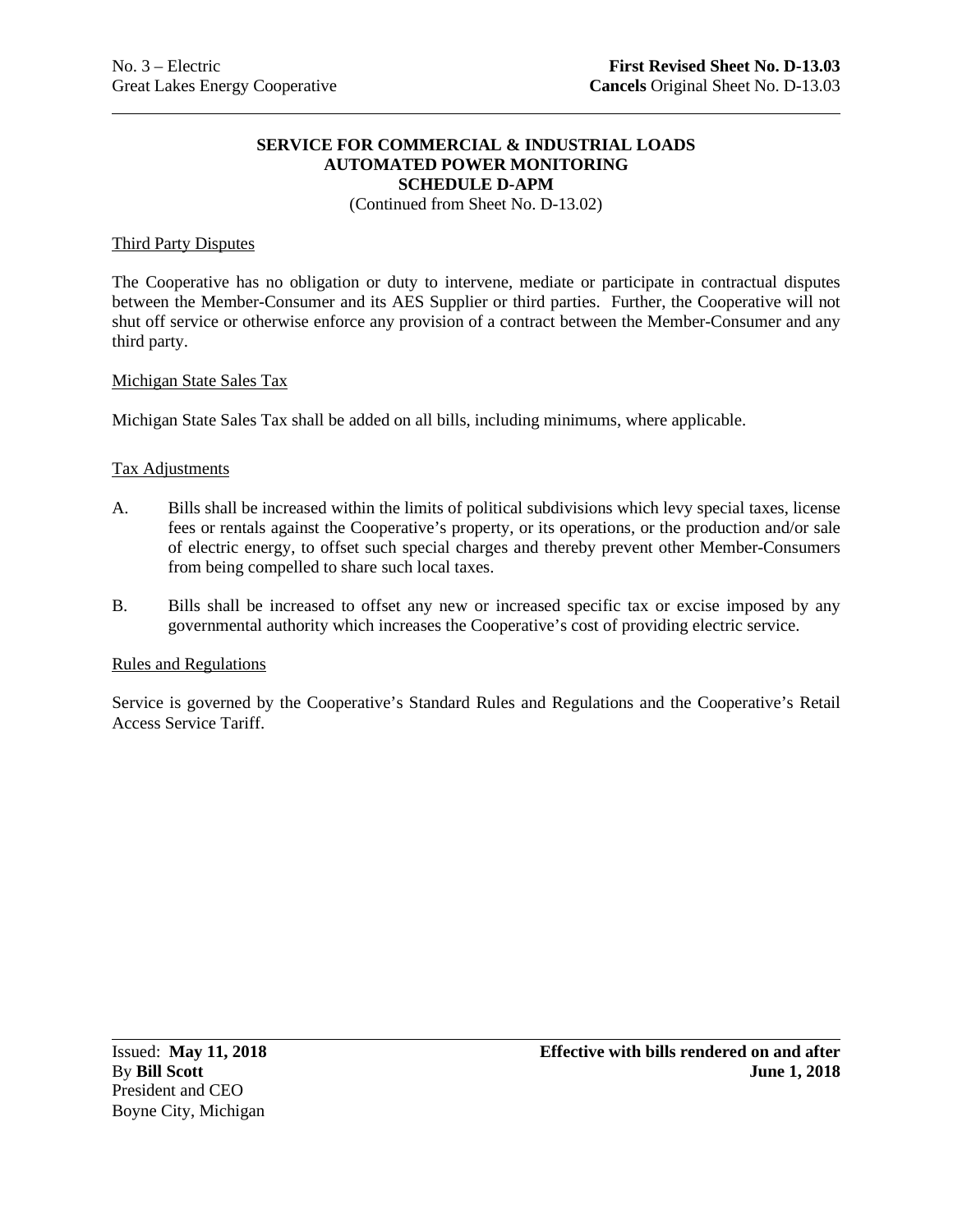## **INTERRUPTIBLE SERVICE FOR COMMERCIAL & INDUSTRIAL LOADS AUTOMATED POWER MONITORING SCHEDULE F-INT-APM**

### Availability

Available for commercial and industrial Member-Consumers that desire interruptible secondary voltage service for general use where billing demand is 100 kW or more which qualify for service under the conditions set forth in this tariff and participate in the Cooperative's Automatic Power Monitoring Program. Service under this schedule may be refused or terminated if the Cooperative's wholesale power supplier, Wolverine Power Supply Cooperative, Inc. (Wolverine), believes the Member-Consumer's load will not provide adequate load reduction when Wolverine desires load reduction or if Wolverine believes the interruptible load may not meet the service conditions set forth in its rate schedule in the future. This rate schedule is not intended for seasonal loads.

### Type of Service

Interruptible secondary single or three-phase 60 hertz service. The nature and level of the service voltage shall be determined in each case by the Cooperative.

The service will be electronically metered with capabilities for monitoring and reporting demand, energy, voltage levels, and power interruptions.

Rate

| <b>Monthly Charge</b> | \$80.00     |
|-----------------------|-------------|
| <b>Demand Charges</b> |             |
| NCP kW                | \$6.00/kW   |
| $CP$ kW               | \$7.24/kW   |
| <b>Energy Charge:</b> | \$0.049/kWh |

If the Member-Consumer chooses to avoid interruption, an additional billing demand charge of \$55.00/kW for the highest hourly demand recorded during the interruption period will be applied. The Member-Consumer shall also pay \$0.12**/**kWh for all energy used during the interruption period. The Member-Consumer must reduce or eliminate his load within 1 hour after notification by Wolverine or the Cooperative.

(Continued on Sheet No. D-14.01)

President and CEO Boyne City, Michigan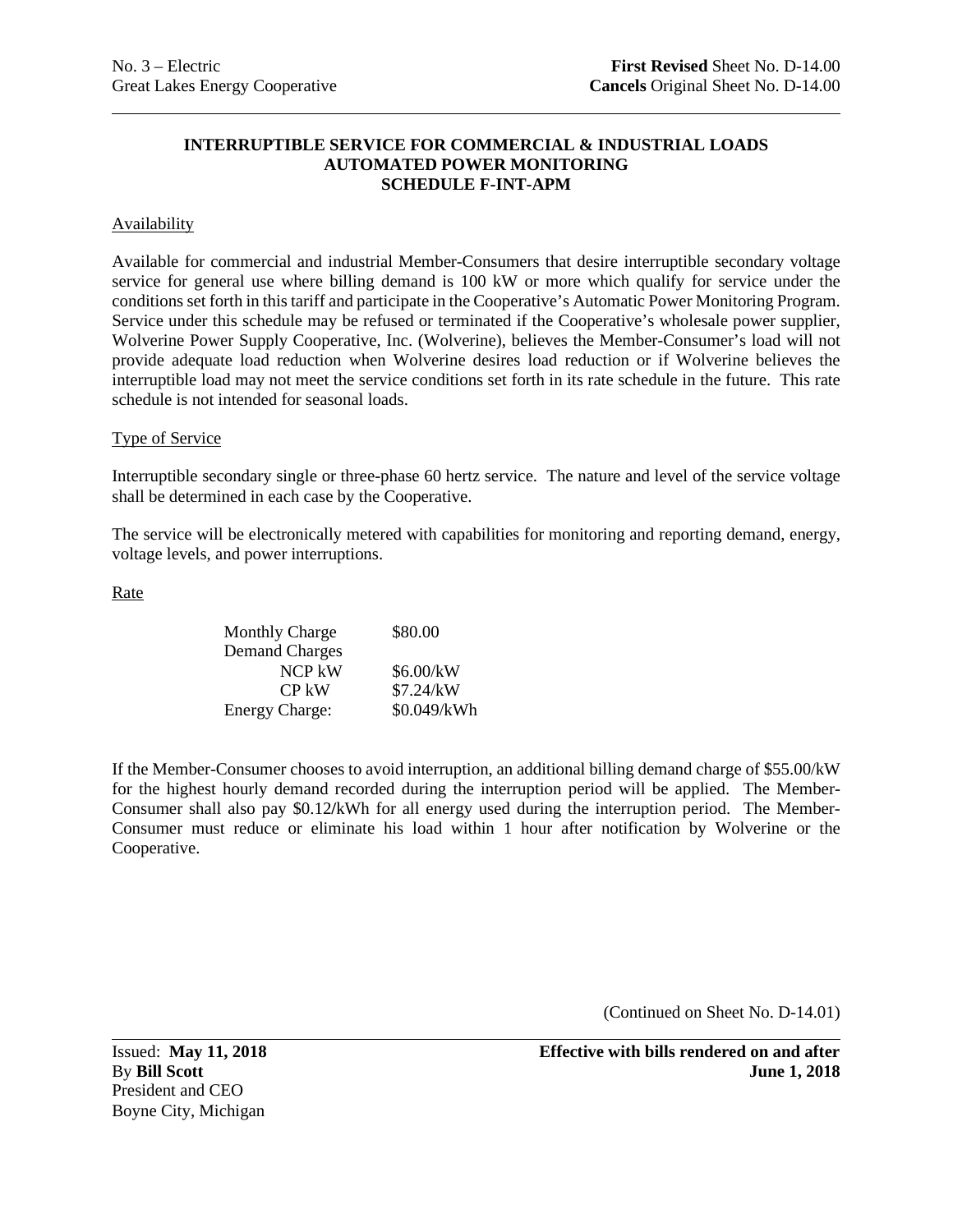#### **INTERRUPTIBLE SERVICE FOR COMMERCIAL & INDUSTRIAL LOADS AUTOMATED POWER MONITORING SCHEDULE F-INT-APM**

(Continued from Sheet No. D-14.00)

#### Minimum Charges

The Minimum Charge shall be 100 kW times the Demand Charge as stated in the Monthly Rate above except that the minimum charge may be increased, in accordance with the Cooperative's rules and regulations, in those cases in which a greater than average investment is necessary to serve a Member-Consumer under this schedule.

#### Billing Demands

The maximum demand shall be based on the Member-Consumer's average kW load during the 15-minute period of maximum use during the billing month. The System Coincident Demand shall be the Member-Consumer's contribution to the highest hourly (clock hour) coincidental system peak demand of Wolverine for the month. The billing demand shall not be less than 100 kW for any month.

#### Conditions for Service from this Schedule

This service shall be available to interruptible commercial or industrial Member-Consumers whose load has a minimum 100 kW or more of Billing Demand. This load will be separately metered with a recording watt-hour demand meter that uses electronic memory for recording data. The member consumer must provide dedicated (non-shared) phone service or other communication method acceptable to the Cooperative to the metering location. The interruptible load must be capable of:

- 1. Being shed by control or command from Wolverine's System Control Center;
- 2. Being shed in one hour or less; and
- 3. Being shed to give extended load relief over a period of at least eight hours.

Service interruption to interruptible loads served under this schedule shall be at the discretion of Wolverine. Emergency interruptions shall not be limited to a specific number of occurrences. Total interruptions**,** excluding emergency interruptions, will not exceed 400 hours in a calendar year or 8 hours in a 24-hour period.

At the member consumer's request, Wolverine will install at the member consumer's expense equipment necessary for Wolverine to remotely disconnect the member consumer's load

(Continued on Sheet No. D-14.02)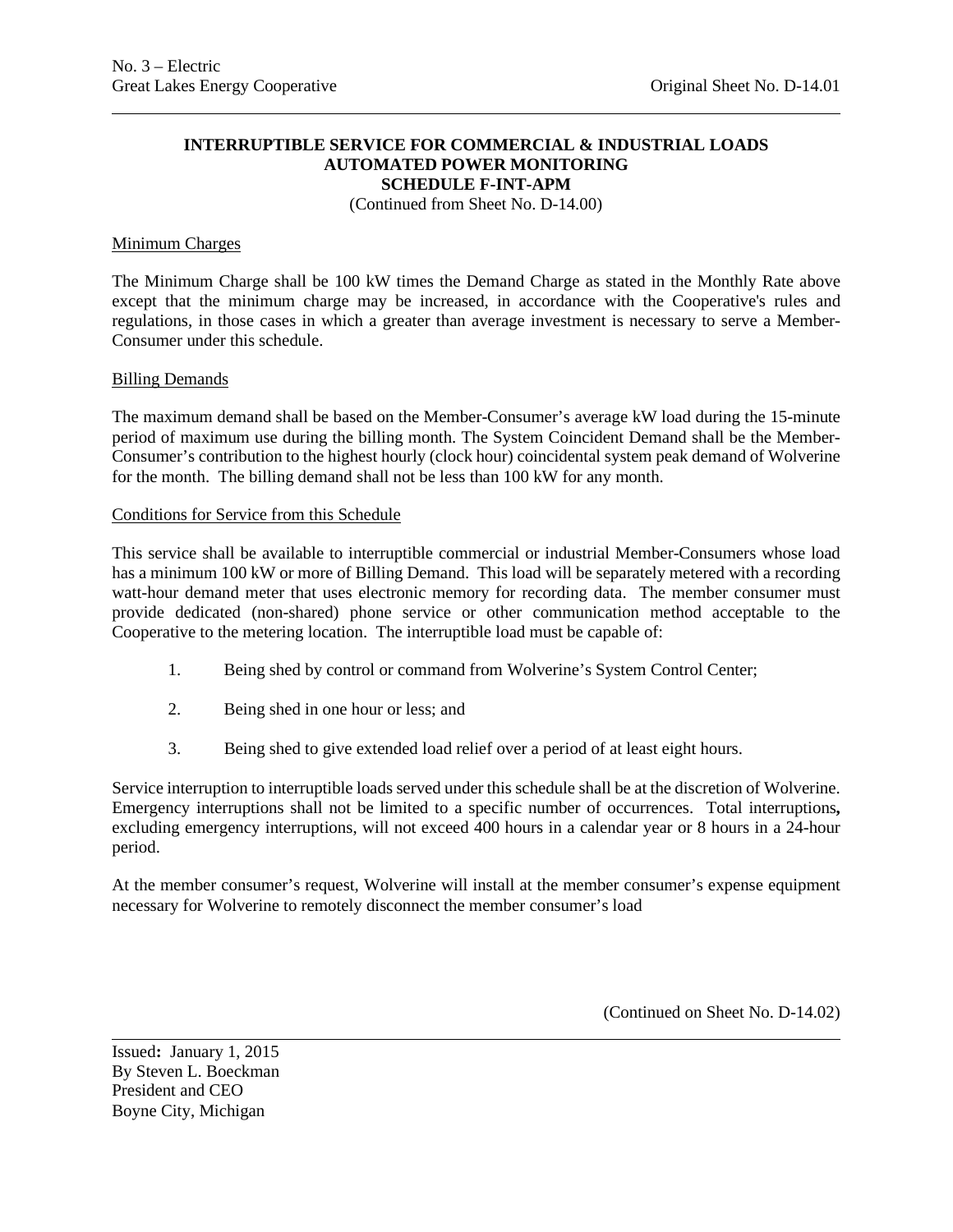#### **INTERRUPTIBLE SERVICE FOR COMMERCIAL & INDUSTRIAL LOADS AUTOMATED POWER MONITORING SCHEDULE F-INT-APM**

(Continued from Sheet No. D-14.01)

### Power Supply Cost Recovery Clause and Factor

This rate schedule is subject to the Cooperative's Power Supply Cost Recovery Clause as set forth on Sheet Nos. D-1.00 and D-1.01*.*

#### Terms of Payment

A one-time late payment charge of 5% of the unpaid balance, excluding sales tax, will be assessed on any bill not paid by the due date.

#### Tax Adjustments

- A. Bills shall be increased within the limits of political subdivisions which levy special taxes, license fees or rentals against the Cooperative's property, or its operations, or the production and/or sale of electric energy, to offset such special charges and thereby prevent other Member-Consumers from being compelled to share such local taxes.
- B. Bills shall be increased to offset any new or increased specific tax or excise imposed by any governmental authority which increases the Cooperative's cost of providing electric energy.

#### Primary Service and Metering

When the Cooperative elects to meter the service on the primary side of the distribution transformers, 3% will be deducted for billing purposes from the demand, reactive and energy measurements thus made. Meters will be read monthly for billing purposes by the Cooperative.

#### Rules and Regulations

Service is governed by the Cooperative's Standard Rules and Regulations.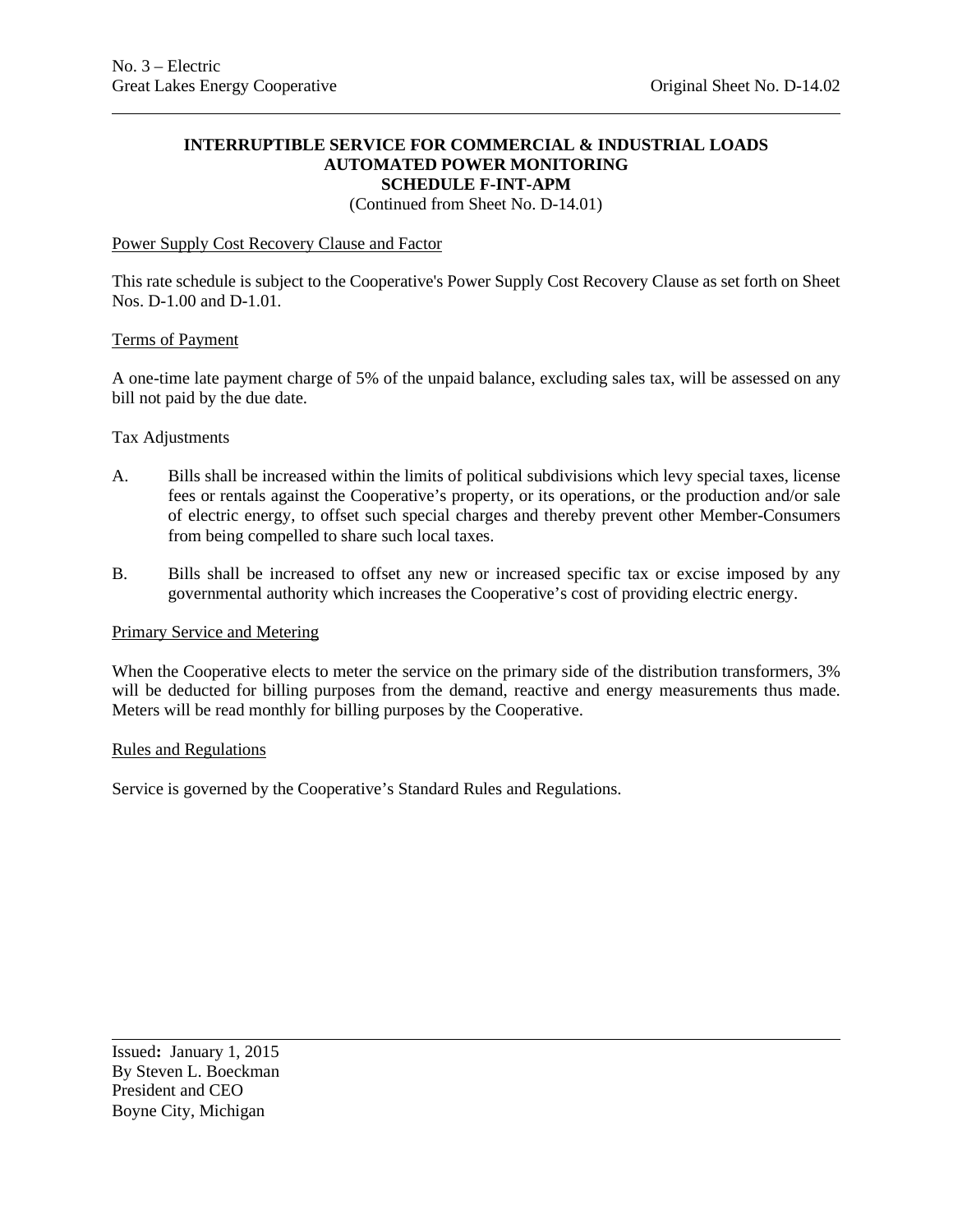### **COMMERCIAL & INDUSTRIAL LOADS – ON SITE GENERATION SUPPLEMENTAL AND STANDBY SERVICE SCHEDULE GS-APM**

### **Availability**

Available for three-phase commercial and industrial Member-Consumers taking service under the Cooperative's Schedules LP, D-APM or PSDS-General, 1 and 2, with on-site generation, requesting utility service for supplemental and standby capacity. Energy flow from the Member Consumer's on-site generation source into the Cooperative's distribution system shall be in accordance with the applicable distribution wheeling or parallel generation tariff.

### Type of Service

Secondary or Primary, three-phase 60 hertz service. The nature and level of the service voltage shall be determined in each case by the Cooperative.

The Member-Consumer must qualify for or receive service under one of the following standard rate schedules for supplemental requirements: LP, D-APM or PSDS-General, 1 and 2.

The service will be electronically metered with capabilities for monitoring and reporting demand, energy, voltage levels, and power interruptions.

### Monthly Rate

The monthly supplemental power supply requirements shall be billed in accordance with the tariff sheets for either LP, D-APM or PSDS-General, 1 and 2, depending on which rate the Member-Consumer takes service from the Cooperative, plus the following:

Standby Capacity: Primary Service: \$3.25/kW

Secondary Service: \$3.40/kW

#### Billing Demand & Standby Capacity

The Standby Capacity billing demand shall be the amount that the Cooperative is required to supply in the event that the Member-Consumer's generator(s) is/are unavailable. The Standby Capacity billing demand shall be determined by one of the following options:

- 1) The highest 15-minute maximum demand created during the previous 11 billing periods or the nameplate capacity of the Member-Consumer's largest generator, whichever is greater.
- 2) By mutual agreement of the Cooperative and the Member-Consumer.

` (Continued on Sheet No. D-15.01)

President and CEO Boyne City, Michigan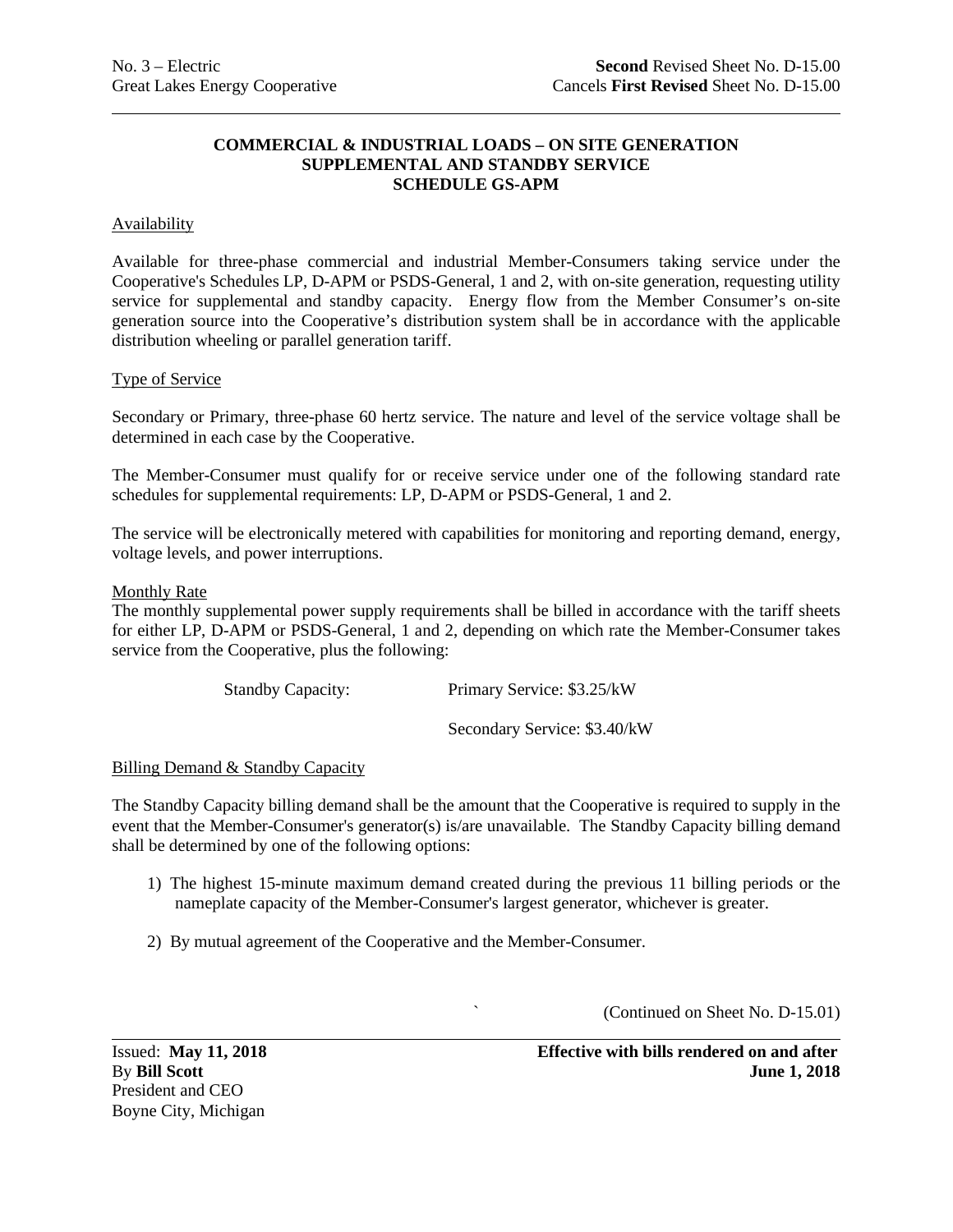### **COMMERCIAL & INDUSTRIAL LOADS – ON SITE GENERATION SUPPLEMENTAL AND STANDBY SERVICE SCHEDULE GS-APM**

### (Continued from Sheet No. D-15.00)

Optional for a Member-Consumer with a variable output, non-dispatchable generator(s):

3) The highest 15-minute maximum demand created during the previous 11 billing periods, or the highest NET-generation interval (15-minute) generated by the Member-Consumer's generator(s); whichever is greater. The NET-generation amount will be determined by comparing the interval data from the retail meter and the generator(s) output meter(s) for all intervals during the billing period. Member-Consumers desiring this option are responsible for all generator metering costs. Metering equipment to be provided, installed, and maintained by the Cooperative.

The Cooperative reserves the right to make special determination of the Standby Capacity Charge, should equipment which creates high demands of momentary duration be included in the Member-Consumer's installation.

#### Conditions for Service from this Schedule

The generator must be interconnected with the Cooperative's distribution system pursuant to the MPSC's Electric Interconnection and Net metering Standards. A Generator Interconnection and Operating Agreement must be executed and filed with the Cooperative.

This rate schedule is subject to the standard schedule and all conditions and requirements contained in those tariff sheets.

#### Terms of Payment

A one-time late payment charge of 5% of the unpaid balance, excluding sales tax, will be assessed on any bill not paid by the due date.

#### Tax Adjustments

Bills shall be increased within the limits of political subdivisions which levy special taxes, license fees or rentals against the Cooperative's property, or its operations, or the production and/or sale of electric energy, to offset such special charges and thereby prevent other Member-Consumers from being compelled to share such local taxes. Bills shall be increased to offset any new or increased specific tax or excise imposed by any governmental authority which increases the Cooperative's cost of providing electric energy.

#### Rules and Regulations

Service is governed by the Cooperative's Standard Rules and Regulations.

Issued**:** January 1, 2015 By Steven L. Boeckman President and CEO Boyne City, Michigan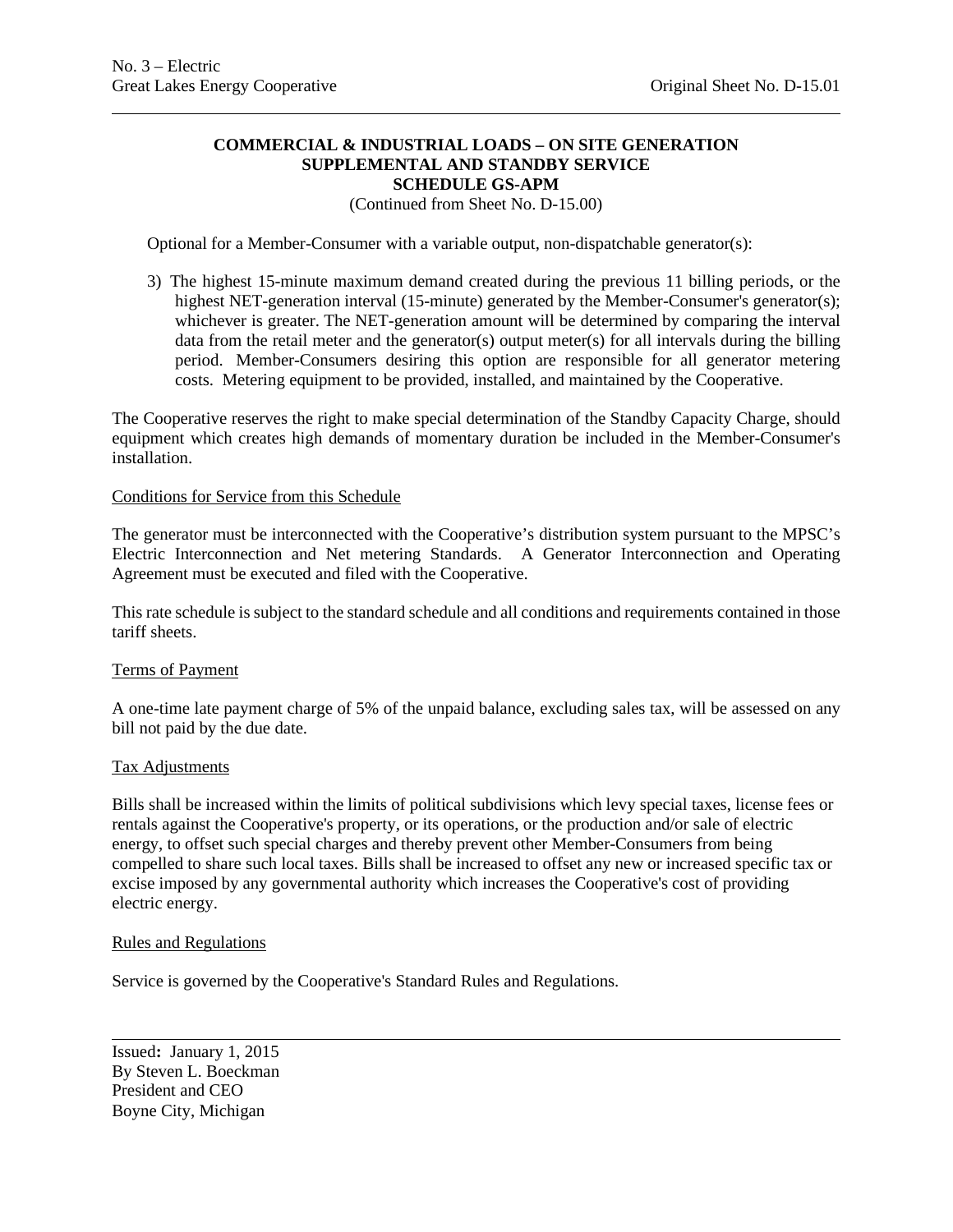### **Availability**

Available for commercial and industrial Member-Consumers that desire primary voltage service for general use where the Maximum Demand is 500 kW or more.

Subject to the Rules and Regulations of the Cooperative and its Retail Access Service Tariff, this schedule is also available to Member-Consumers for delivery of power from the Point of Distribution Receipt to the Point of Distribution Delivery and is subject to the following conditions:

- A. The Member-Consumer must have a Maximum Demand of at least 1 MW. Individual Member-Consumers receiving demand metered service at multiple metering points and eligible to be taking service under the Cooperative's Schedule LP, Schedule D-APM, or PSDS-General, 1 and 2 may achieve the 1 MW Maximum Demand threshold by aggregating or summing the Maximum Demands for each metering point occurring during a single month. The applicable rate schedule will apply to all aggregated metering points on an individual account basis.
- B. The Member-Consumer must enter a Retail Access Service Agreement with the Cooperative.
- C. The transmission of power to the Distribution Point of Receipt and all related costs shall be the responsibility of the Member-Consumer and/or Alternative Electric Supplier (AES).
- D. The Member-Consumer must agree to purchase any default energy delivered pursuant to Schedule RASS-Retail Access Standby Service.

### Type of Service

Primary three-phase 60 hertz service. The nature and level of the service voltage shall be determined in each case by the Cooperative.

Where service is supplied at a nominal voltage of 25,000 volts or less, the Member-Consumer shall furnish, install, and maintain all necessary transforming, controlling and protective equipment.

The service will be electronically metered with capabilities for monitoring and reporting demand, energy, voltage levels, and power interruptions.

` (Continued on Sheet No. D-16.01)

President and CEO Boyne City, Michigan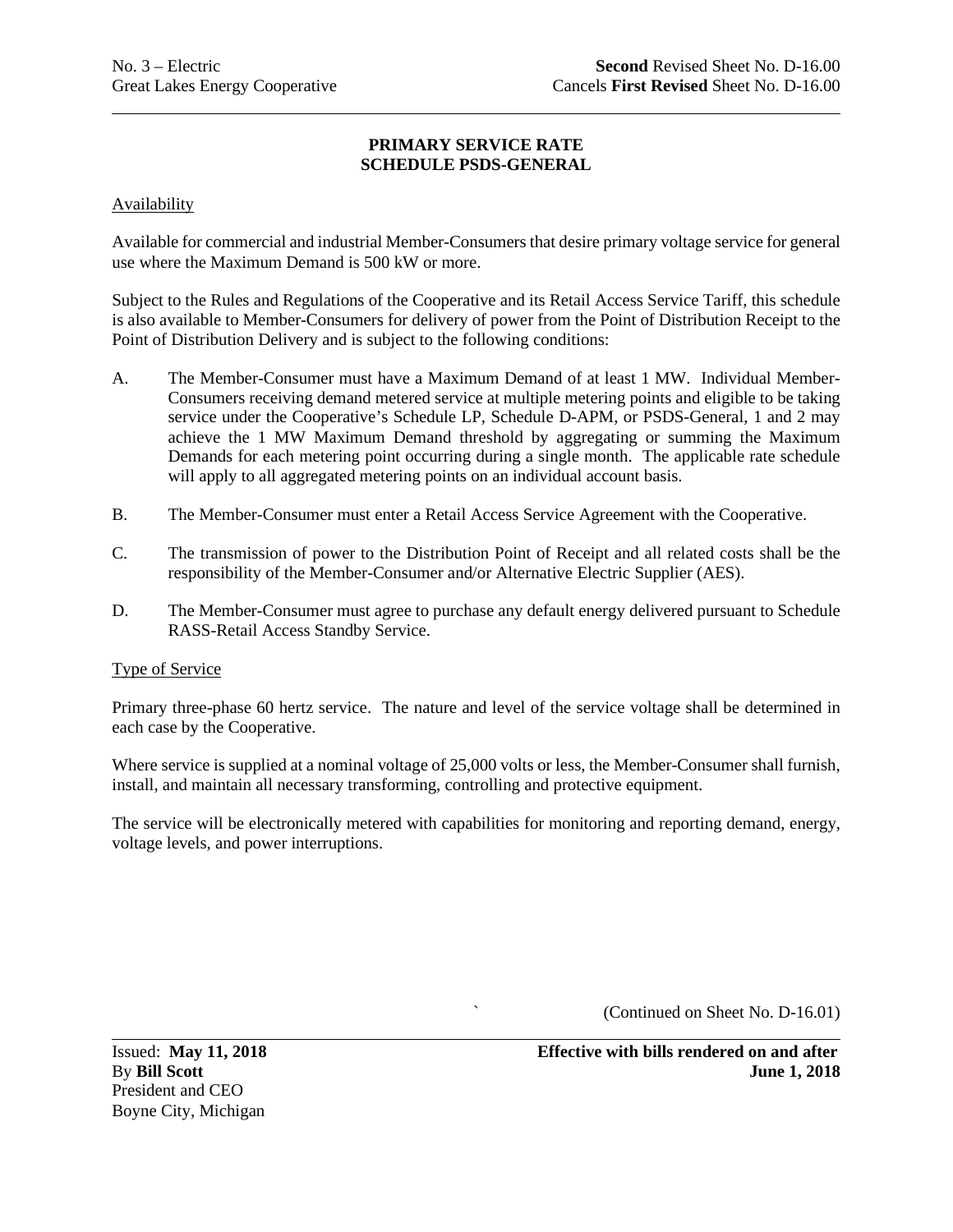(Continued from Sheet No. D-16.00)

Rate

Distribution Service

| <b>Monthly Charge:</b>                | \$390.00                                                                                |
|---------------------------------------|-----------------------------------------------------------------------------------------|
| <b>Distribution Demand Charge:</b>    |                                                                                         |
| Maximum                               | \$4.74100/kW for all kW plus                                                            |
| <b>Distribution Variable Charge:</b>  | \$0.00043/kWh                                                                           |
| <b>Energy Optimization Surcharge:</b> |                                                                                         |
|                                       | This service is subject to the Energy Optimization Surcharge shown on Sheet No. D-1.03. |
|                                       |                                                                                         |

Power Supply Service (not applicable to Retail Access Service)

| Demand Charge:           |                           |
|--------------------------|---------------------------|
| <b>System Coincident</b> | \$8.32700/kW for all kW   |
| <b>Energy Charge</b>     | \$0.05172/kWh for all kWh |

### Minimum Charges

The minimum charge shall be the Monthly Charge plus 500 kW times the Maximum Demand Charge plus the Energy Optimization Surcharge amount shown on Sheet No. D-1.03, except that the minimum charge may be increased, in accordance with the Cooperative's rules and regulations, in those cases in which a greater than average investment is necessary to serve a Member-Consumer under this schedule.

#### Billing Demands

The Distribution Demand shall be the maximum demand based on the Member-Consumer's average kW load during the 15-minute period of maximum use during the billing month. The System Coincident Demand shall be based on the Member-Consumer's contribution to the highest hourly (clock hour) **c**oincidental system peak demand of the METC transmission system for the billing month. The Cooperative reserves the right to make special determination of the billing demand and/or minimum charge should circumstances require.

For retail access members, the Maximum Demand shall be the highest 15-minute integrated demand created during the current and previous 11 billing months at each voltage level, whether the Member-Consumer received service under this tariff or another Cooperative retail tariff. The Cooperative reserves the right to make special determination of the billing demand and/or minimum charge should circumstances require.

` (Continued on Sheet No. D-16.02)

President and CEO Boyne City, Michigan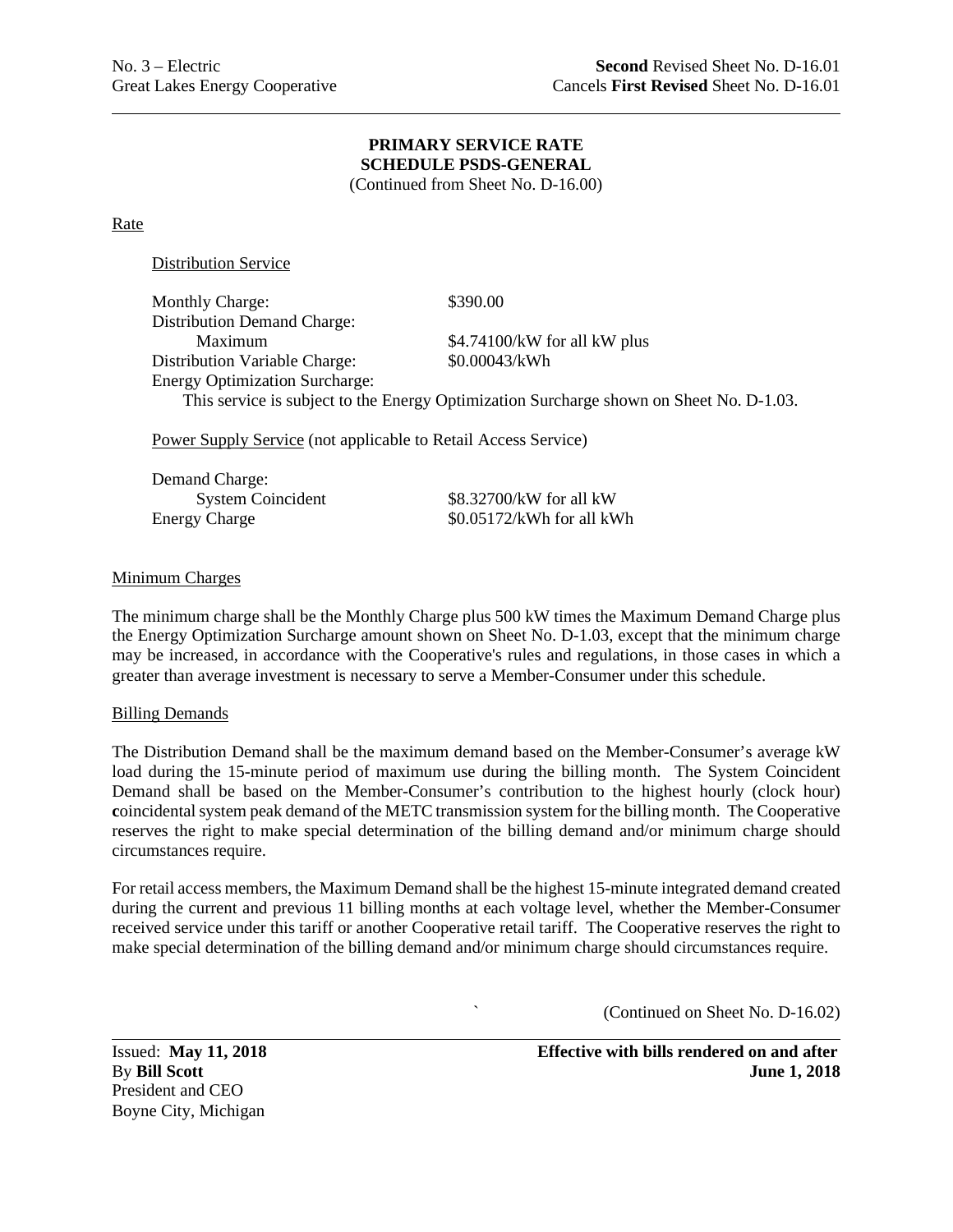(Continued from Sheet No. D-16.01)

### Conditions for Service from this Schedule

Available for commercial and industrial Member-Consumers that desire primary voltage service for general use where the Maximum Demand is 500 kW or more. This load will be separately metered with a recording watt-hour demand meter that uses electronic memory for recording data. The Member-Consumer must provide a dedicated (non-shared) phone service or other communication method acceptable to the Cooperative to the metering location.

Subject to the terms and conditions of the Retail Access Service Tariff, the Member-Consumer shall be responsible for any associated communication systems such as telephone lines or other related equipment between the Cooperative, the Member-Consumer, and the third party.

### Power Supply Cost Recovery Clause and Factor

This rate schedule is subject to the Cooperative's Power Supply Cost Recovery Clause as set forth on Sheet Nos. D-1.00 and D-1.01, except for retail access members*.*

### Terms of Payment

A one-time late payment charge of 5% of the unpaid balance, excluding sales tax, will be assessed on any bill not paid by the due date.

The Cooperative will not collect any monies on behalf of any alternate power supplier, retailer, or other third party without a written agreement between the Cooperative, the Member-Consumer, and the third party.

### Third Party Disputes

For retail access members, the Cooperative has no obligation or duty to intervene, mediate or participate in contractual disputes between the Member-Consumer and its AES Supplier or third parties. Further, the Cooperative will not shut off service or otherwise enforce any provision of a contract between the Member-Consumer and any third party.

#### Michigan State Sales Tax

Michigan State Sales Tax shall be added on all bills, including minimums, where applicable.

` (Continued on Sheet No. D-16.03)

President and CEO Boyne City, Michigan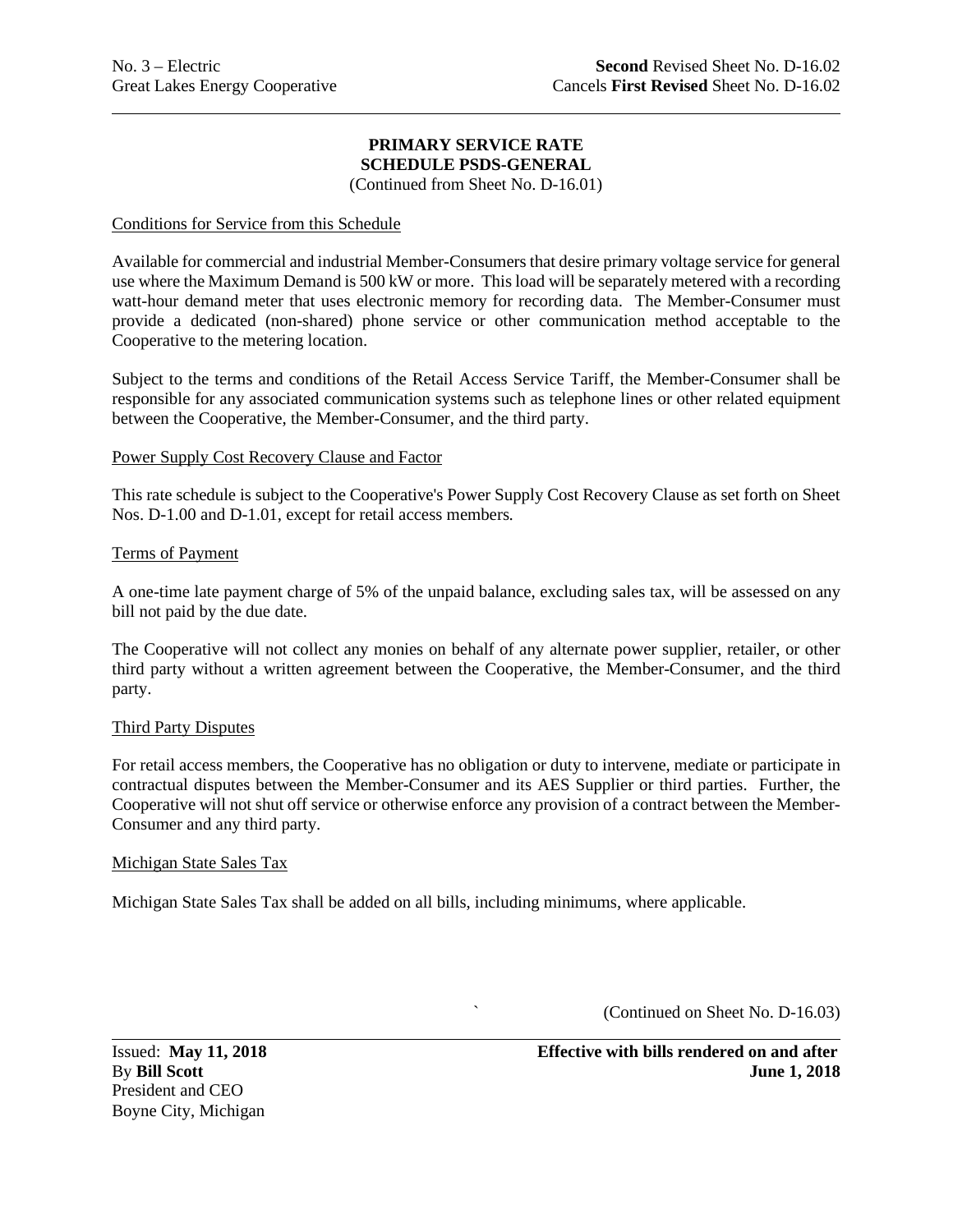(Continued from Sheet No. D-16.02)

### Tax Adjustments

- A. Bills shall be increased within the limits of political subdivisions which levy special taxes, license fees or rentals against the Cooperative's property, or its operations, or the production and/or sale of electric energy, to offset such special charges and thereby prevent other Member-Consumers from being compelled to share such local taxes.
- B. Bills shall be increased to offset any new or increased specific tax or excise imposed by any governmental authority which increases the Cooperative's cost of providing electric service.

### Rules and Regulations

Service is governed by the Cooperative's Standard Rules and Regulations and the Cooperative's Retail Access Service tariffs.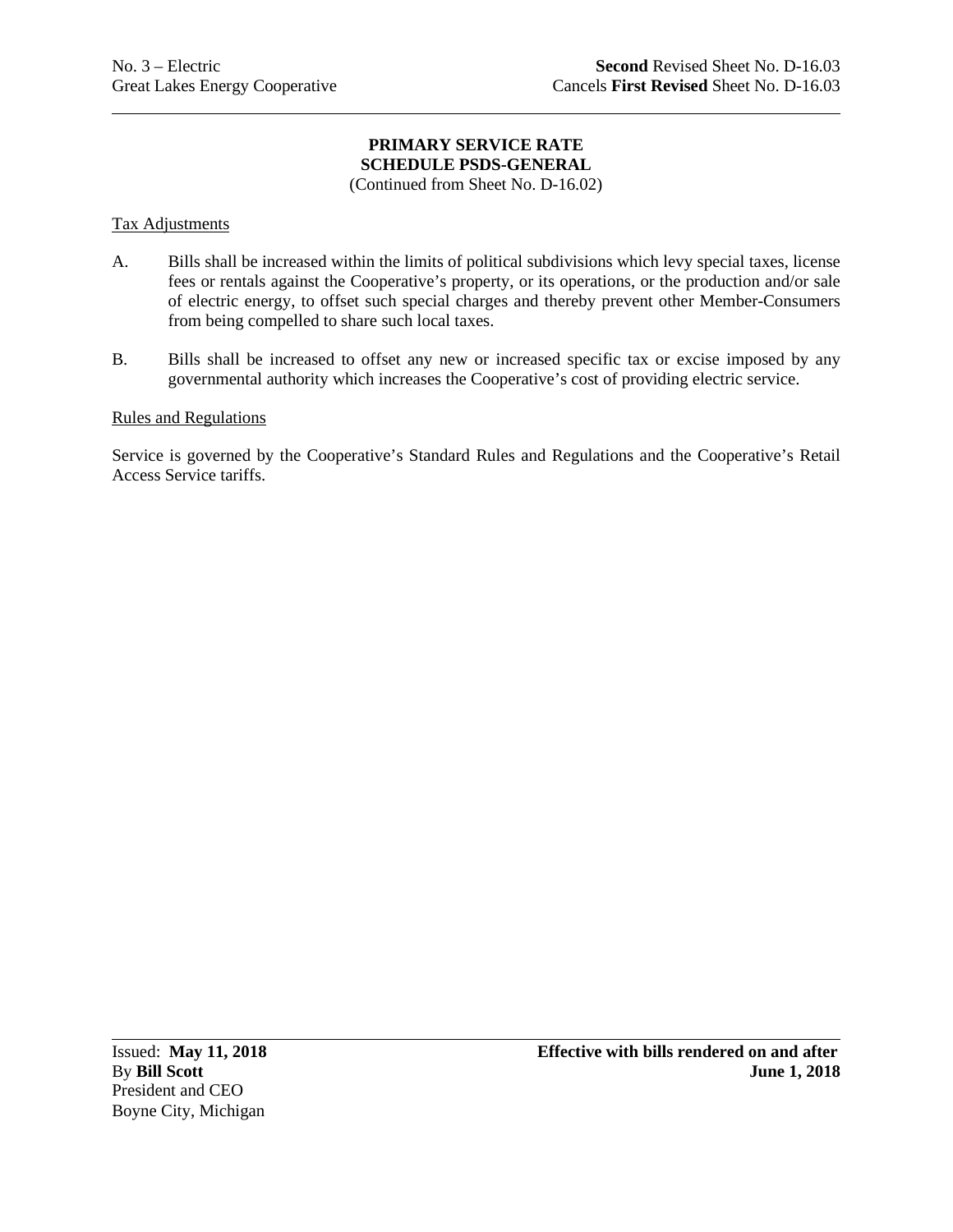### Availability

Available for commercial and industrial Member-Consumers that desire primary voltage service for general use where the Average Demand is 2,000 kW or more.

Subject to the Rules and Regulations of the Cooperative and its Retail Access Service Tariff, this schedule is also available to Member-Consumers for delivery of power from the Point of Distribution Receipt to the Point of Distribution Delivery and is subject to the following conditions:

- A. The Member-Consumer must have a Maximum Demand of at least 1 MW. Individual Member-Consumers receiving demand metered service at multiple metering points and eligible to be taking service under the Cooperative's Schedule LP, Schedule D-APM, or PSDS-General, 1 and 2 may achieve the 1 MW Maximum Demand threshold by aggregating or summing the Maximum Demands for each metering point occurring during a single month. The applicable rate schedule will apply to all aggregated metering points on an individual account basis.
- B. The Member-Consumer must enter a Retail Access Service Agreement with the Cooperative.
- C. The transmission of power to the Distribution Point of Receipt and all related costs shall be the responsibility of the Member-Consumer and/or Alternative Electric Supplier (AES).
- D. The Member-Consumer must agree to purchase any default energy delivered pursuant to Schedule RASS-Retail Access Standby Service.

### Type of Service

Primary three-phase 60 hertz service. The nature and level of the service voltage shall be determined in each case by the Cooperative.

Where service is supplied at a nominal voltage of 25,000 volts or less, the Member-Consumer shall furnish, install, and maintain all necessary transforming, controlling and protective equipment.

The service will be electronically metered with capabilities for monitoring and reporting demand, energy, voltage levels, and power interruptions.

` (Continued on Sheet No. D-16.05)

President and CEO Boyne City, Michigan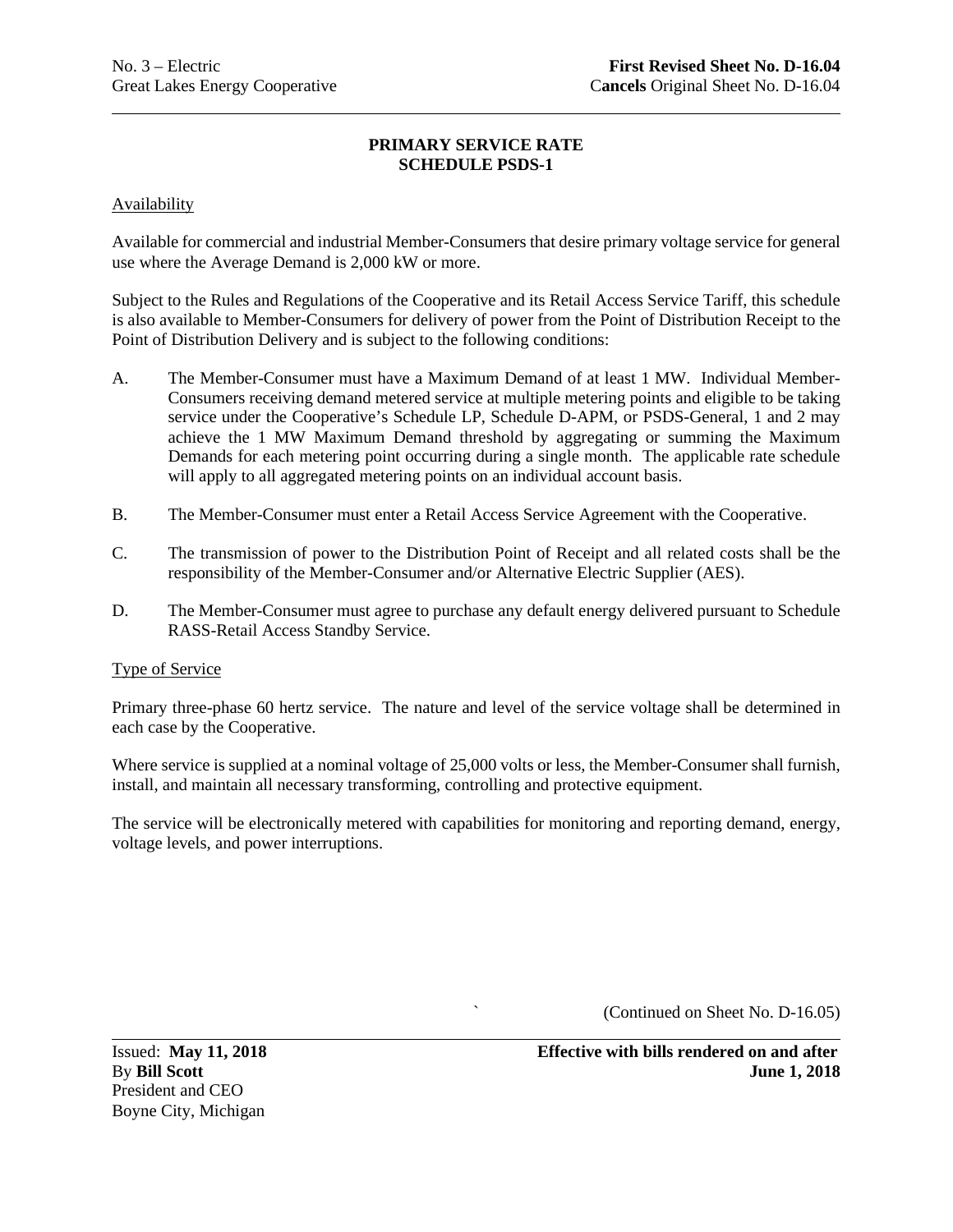(Continued from Sheet No. D-16.04)

Monthly Rate

Distribution Service

| <b>Monthly Charge:</b>                | \$390.00                                                                                |
|---------------------------------------|-----------------------------------------------------------------------------------------|
| <b>Distribution Demand Charge:</b>    |                                                                                         |
| Maximum                               | \$3.83400/kW for all kW plus                                                            |
| Distribution Variable Charge:         | \$0.00460/kWh                                                                           |
| <b>Energy Optimization Surcharge:</b> |                                                                                         |
|                                       | This service is subject to the Energy Optimization Surcharge shown on Sheet No. D-1.03. |

Power Supply Service (not applicable to Retail Access Service)

| Demand Charge:           |                           |
|--------------------------|---------------------------|
| <b>System Coincident</b> | \$8.32700/kW for all kW   |
| Capacity                 | \$3.26140/kW for Peak kW  |
| <b>Energy Charge:</b>    | \$0.04205/kWh for all kWh |
|                          |                           |

### Billing Demands

The Distribution Demand shall be the maximum demand based on the Member-Consumer's average kW load during the 15-minute period of maximum use during the billing month. The System Coincident Demand shall be based on the Member-Consumer's contribution to the highest hourly (clock hour) **c**oincidental system peak demand of the METC transmission system for the billing month. The Capacity Charge shall be based on the Member-Consumer's contribution to the highest hourly (clock-hour) coincidental system peak of the MISO transmission system for the previous year. The Capacity Charge shall be fixed and will reset annually to coincide with the MISO capacity planning year. The Cooperative reserves the right to make special determination of the billing demands should circumstances require.

For retail access members, the Maximum Demand shall be the highest 15-minute integrated demand created during the current and previous 11 billing months at each voltage level, whether the Member-Consumer received service under this tariff or another Cooperative retail tariff. The Cooperative reserves the right to make special determination of the billing demand and/or minimum charge should circumstances require.

` (Continued on Sheet No. D-16.06)

President and CEO Boyne City, Michigan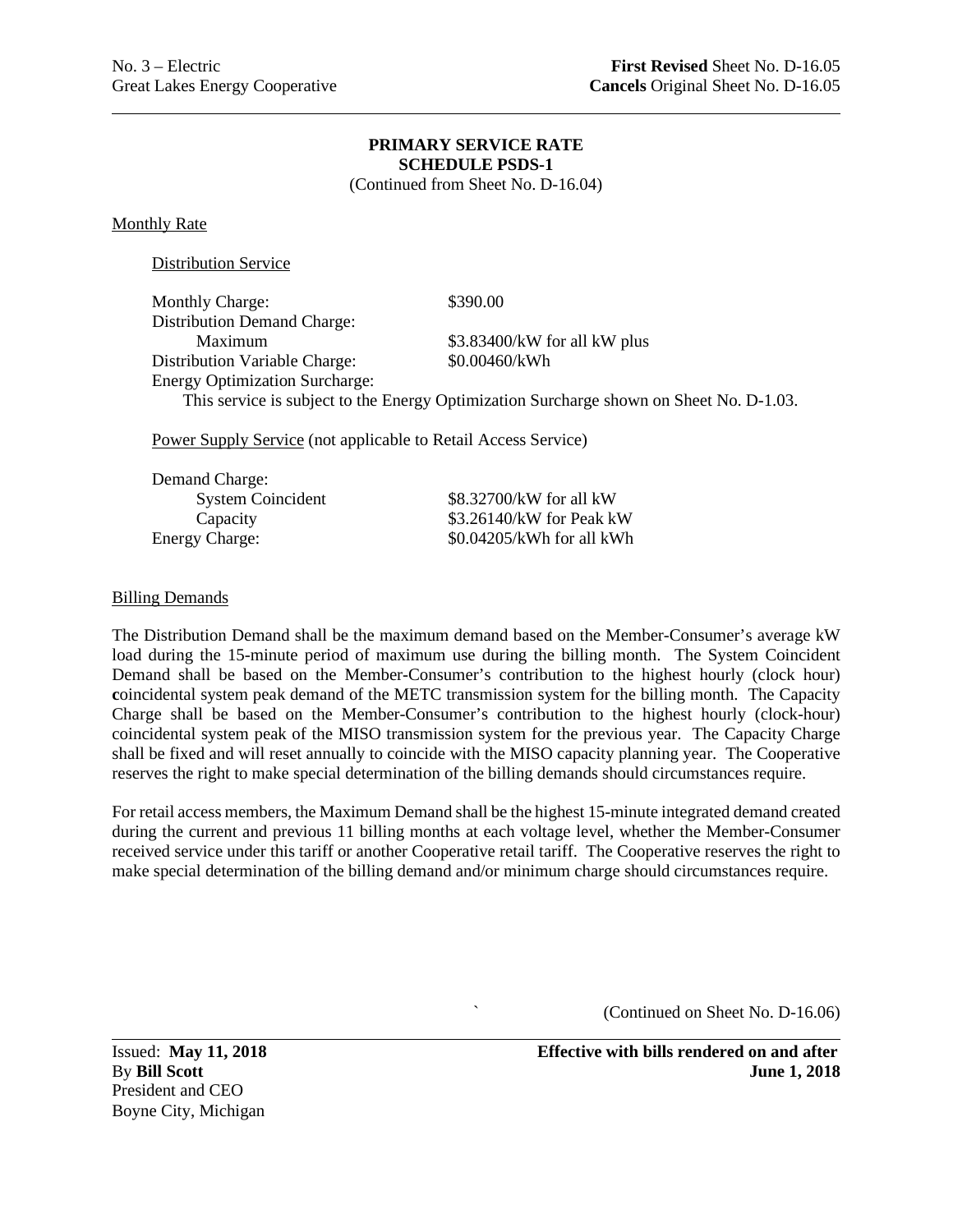(Continued from Sheet No. D-16.05)

### Conditions for Service from this Schedule

Available for commercial and industrial Member-Consumers that desire primary voltage service for general use where the Average Demand is 2,000 kW or more. This load will be separately metered with a recording watt-hour demand meter that uses electronic memory for recording data. The Member-Consumers must provide a dedicated (non-shared) phone service or other communication method acceptable to the Cooperative to the metering location.

Subject to the terms and conditions of the Retail Access Service Tariff, the Member-Consumer shall be responsible for any associated communication systems such as telephone lines or other related equipment between the Cooperative, the Member-Consumer, and the third party.

### Power Supply Cost Recovery Clause and Factor

This rate schedule is subject to the Cooperative's Power Supply Cost Recovery Clause as set forth on Sheet Nos. D-1.00 and D-1.01, except for retail access members*.*

### Terms of Payment

A one-time late payment charge of 5% of the unpaid balance, excluding sales tax, will be assessed on any bill not paid by the due date.

The Cooperative will not collect any monies on behalf of any alternate power supplier, retailer, or other third party without a written agreement between the Cooperative, the Member-Consumer, and the third party.

### Third Party Disputes

For retail access members, the Cooperative has no obligation or duty to intervene, mediate or participate in contractual disputes between the Member-Consumer and its AES Supplier or third parties. Further, the Cooperative will not shut off service or otherwise enforce any provision of a contract between the Member-Consumer and any third party.

#### Michigan State Sales Tax

Michigan State Sales Tax shall be added on all bills, including minimums, where applicable.

` (Continued on Sheet No. D-16.07)

President and CEO Boyne City, Michigan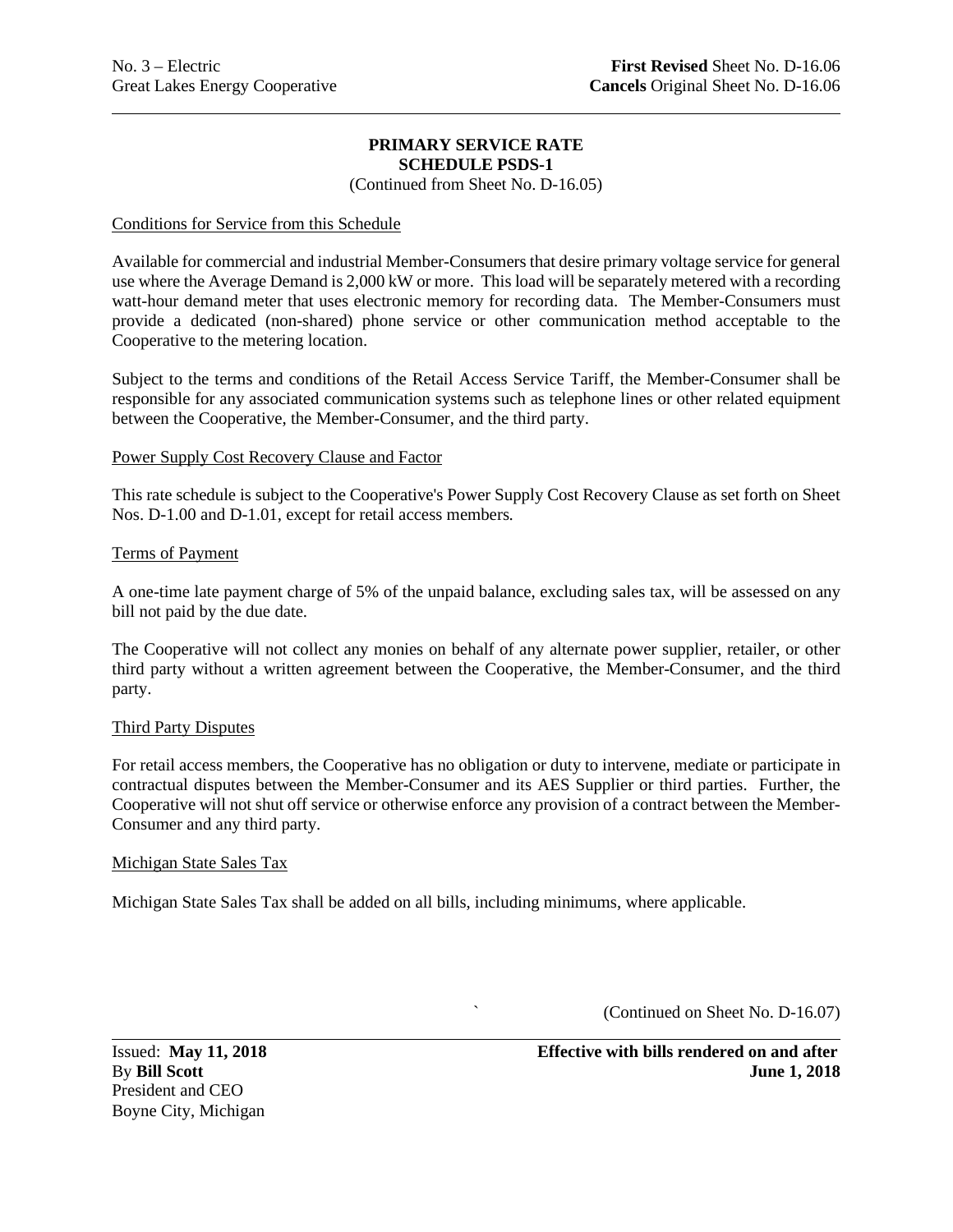(Continued from Sheet No. D-16.06)

### Tax Adjustments

- A. Bills shall be increased within the limits of political subdivisions which levy special taxes, license fees or rentals against the Cooperative's property, or its operations, or the production and/or sale of electric energy, to offset such special charges and thereby prevent other Member-Consumers from being compelled to share such local taxes.
- B. Bills shall be increased to offset any new or increased specific tax or excise imposed by any governmental authority which increases the Cooperative's cost of providing electric service.

### Rules and Regulations

Service is governed by the Cooperative's Standard Rules and Regulations and the Cooperative's Retail Access Service tariffs.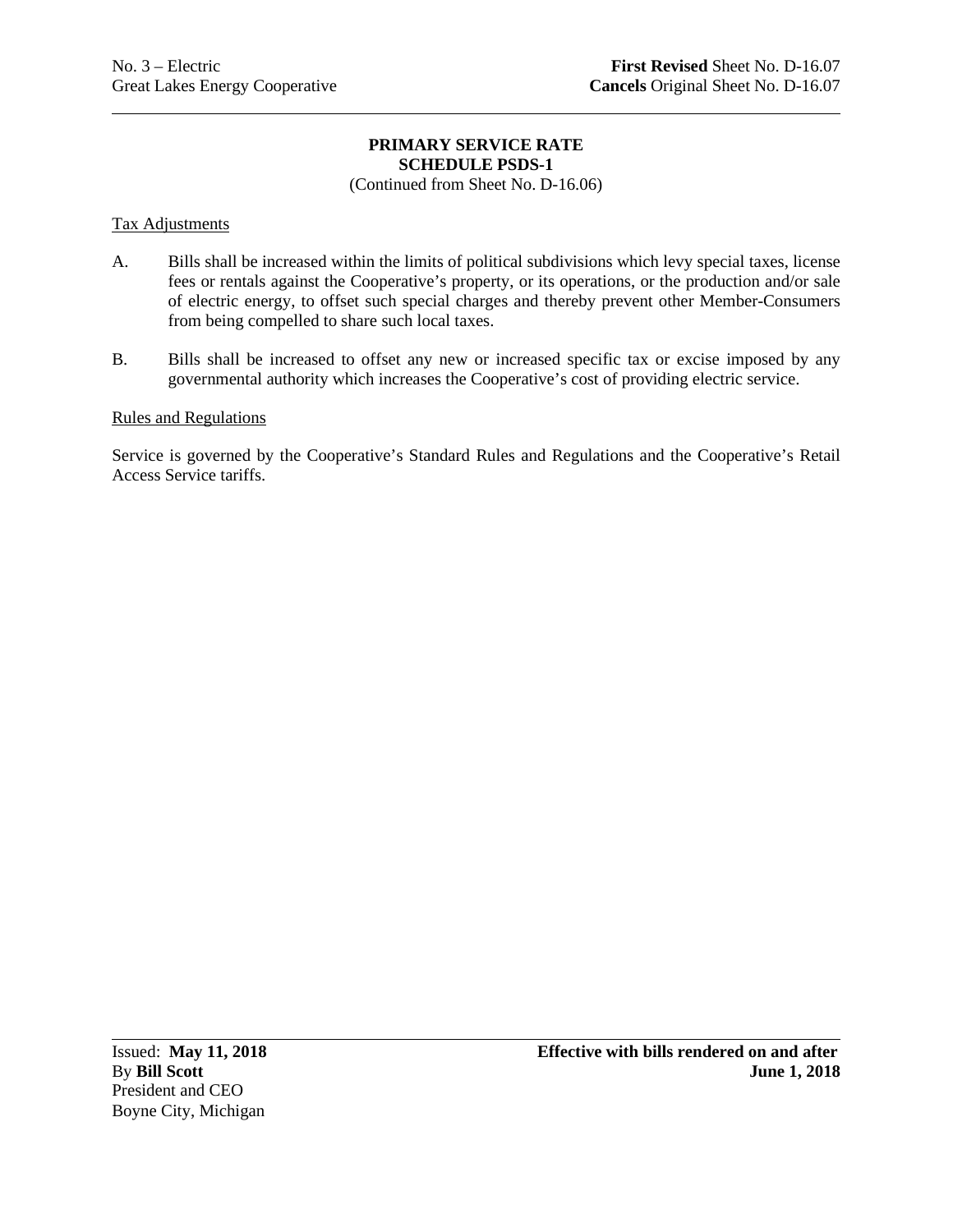### Availability

Available for commercial and industrial Member-Consumers that desire primary voltage service for general use where the Average Demand is 500 kW or more.

Subject to the Rules and Regulations of the Cooperative and its Retail Access Service Tariff, this schedule is also available to Member-Consumers for delivery of power from the Point of Distribution Receipt to the Point of Distribution Delivery and is subject to the following conditions:

- A. The Member-Consumer must have a Maximum Demand of at least 1 MW. Individual Member-Consumers receiving demand metered service at multiple metering points and eligible to be taking service under the Cooperative's Schedule LP, Schedule D-APM, or PSDS-General, 1 and 2 may achieve the 1 MW Maximum Demand threshold by aggregating or summing the Maximum Demands for each metering point occurring during a single month. The applicable rate schedule will apply to all aggregated metering points on an individual account basis.
- B. The Member-Consumer must enter a Retail Access Service Agreement with the Cooperative.
- C. The transmission of power to the Distribution Point of Receipt and all related costs shall be the responsibility of the Member-Consumer and/or Alternative Electric Supplier (AES).
- D. The Member-Consumer must agree to purchase any default energy delivered pursuant to Schedule RASS-Retail Access Standby Service.

### Type of Service

Primary three-phase 60 hertz service. The nature and level of the service voltage shall be determined in each case by the Cooperative.

Where service is supplied at a nominal voltage of 25,000 volts or less, the Member-Consumer shall furnish, install, and maintain all necessary transforming, controlling and protective equipment.

The service will be electronically metered with capabilities for monitoring and reporting demand, energy, voltage levels, and power interruptions.

` (Continued on Sheet No. D-16.09)

President and CEO Boyne City, Michigan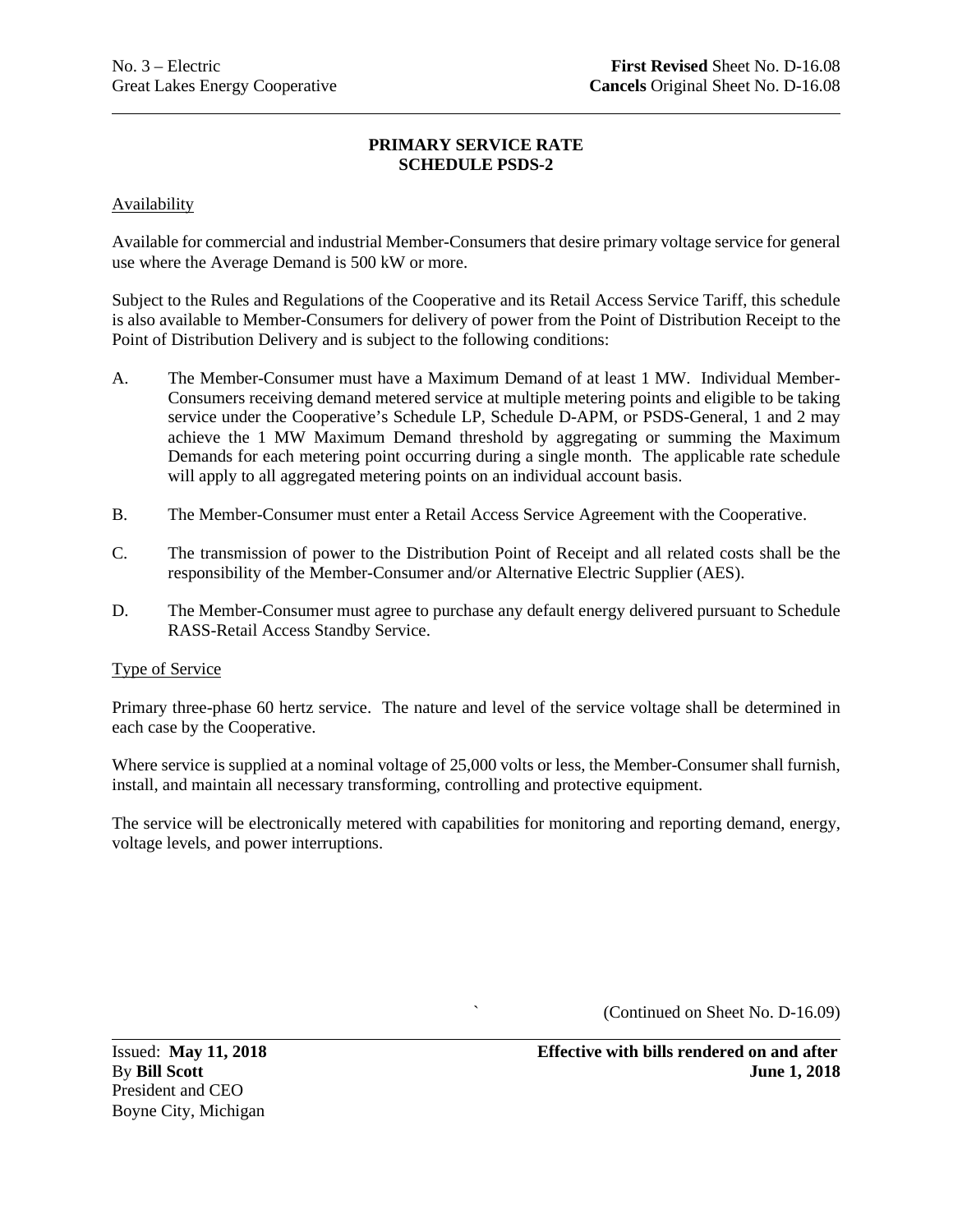(Continued from Sheet No. D-16.08)

Rate

Distribution Service

| <b>Monthly Charge:</b>                | \$390.00                                                                                |
|---------------------------------------|-----------------------------------------------------------------------------------------|
| <b>Distribution Demand Charge:</b>    |                                                                                         |
| Maximum                               | \$4.61200/kW for all kW plus                                                            |
| Distribution Variable Charge:         | \$0.00347/kWh                                                                           |
| <b>Energy Optimization Surcharge:</b> |                                                                                         |
|                                       | This service is subject to the Energy Optimization Surcharge shown on Sheet No. D-1.03. |
|                                       |                                                                                         |

Power Supply Service (not applicable to Retail Access Service)

| Demand Charge:           |                           |
|--------------------------|---------------------------|
| <b>System Coincident</b> | \$8.32700/kW for all kW   |
| Capacity                 | \$3.26140/kW for Peak kW  |
| <b>Energy Charge:</b>    | \$0.04655/kWh for all kWh |
|                          |                           |

### Billing Demands

The Distribution Demand shall be the maximum demand based on the Member-Consumer's average kW load during the 15-minute period of maximum use during the billing month. The System Coincident Demand shall be based on the Member-Consumer's contribution to the highest hourly (clock hour) **c**oincidental system peak demand of the METC transmission system for the billing month. The Capacity Charge shall be based on the Member-Consumer's contribution to the highest hourly (clock-hour) coincidental system peak of the MISO transmission system for the previous year. The Capacity Charge shall be fixed and will reset annually to coincide with the MISO capacity planning year. The Cooperative reserves the right to make special determination of the billing demands should circumstances require.

For retail access members, the Maximum Demand shall be the highest 15-minute integrated demand created during the current and previous 11 billing months at each voltage level, whether the Member-Consumer received service under this tariff or another Cooperative retail tariff. The Cooperative reserves the right to make special determination of the billing demand and/or minimum charge should circumstances require.

` (Continued on Sheet No. D-16.10)

President and CEO Boyne City, Michigan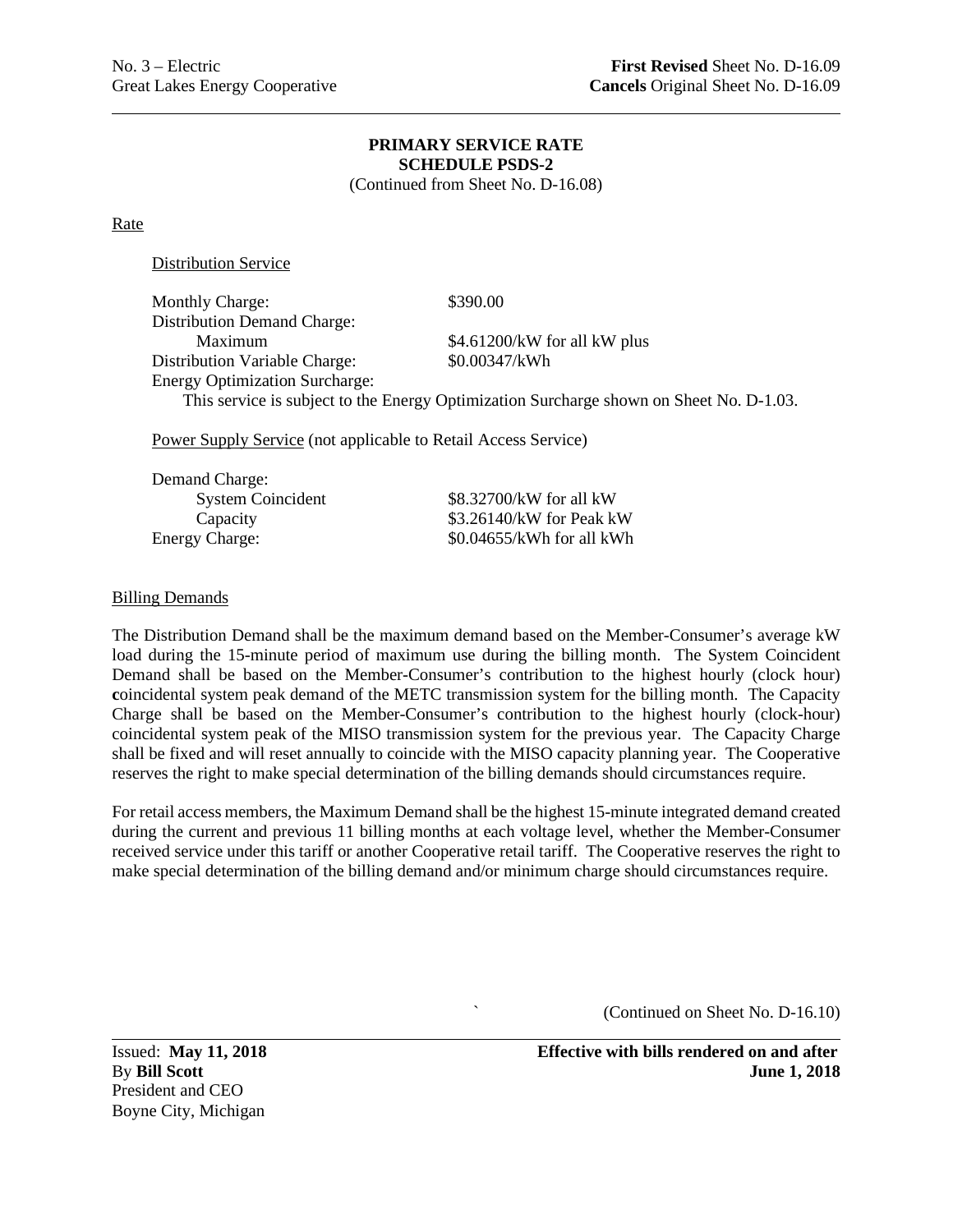(Continued from Sheet No. D-16.09)

### Conditions for Service from this Schedule

Available for commercial and industrial Member-Consumers that desire primary voltage service for general use where the Average Demand is 500 kW or more. This load will be separately metered with a recording watt-hour demand meter that uses electronic memory for recording data. The Member-Consumer must provide a dedicated (non-shared) phone service or other communication method acceptable to the Cooperative to the metering location.

Subject to the terms and conditions of the Retail Access Service Tariff, the Member-Consumer shall be responsible for any associated communication systems such as telephone lines or other related equipment between the Cooperative, the Member-Consumer, and the third party.

### Power Supply Cost Recovery Clause and Factor

This rate schedule is subject to the Cooperative's Power Supply Cost Recovery Clause as set forth on Sheet Nos. D-1.00 and D-1.01, except for retail access members*.*

### Terms of Payment

A one-time late payment charge of 5% of the unpaid balance, excluding sales tax, will be assessed on any bill not paid by the due date.

The Cooperative will not collect any monies on behalf of any alternate power supplier, retailer, or other third party without a written agreement between the Cooperative, the Member-Consumer, and the third party.

### Third Party Disputes

For retail access members, the Cooperative has no obligation or duty to intervene, mediate or participate in contractual disputes between the Member-Consumer and its AES Supplier or third parties. Further, the Cooperative will not shut off service or otherwise enforce any provision of a contract between the Member-Consumer and any third party.

#### Michigan State Sales Tax

Michigan State Sales Tax shall be added on all bills, including minimums, where applicable.

` (Continued on Sheet No. D-16.11)

President and CEO Boyne City, Michigan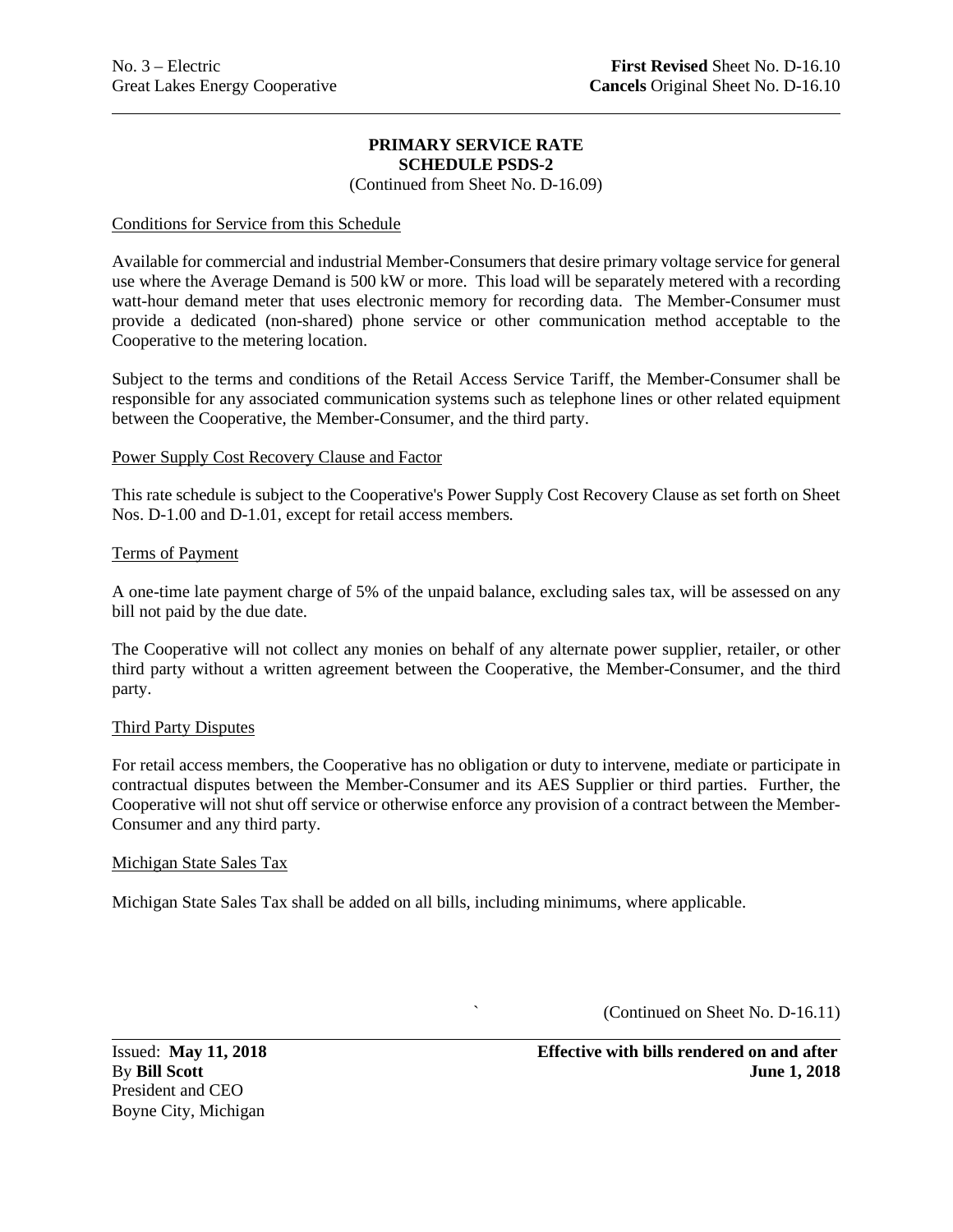(Continued from Sheet No. D-16.10)

### Tax Adjustments

- A. Bills shall be increased within the limits of political subdivisions which levy special taxes, license fees or rentals against the Cooperative's property, or its operations, or the production and/or sale of electric energy, to offset such special charges and thereby prevent other Member-Consumers from being compelled to share such local taxes.
- B. Bills shall be increased to offset any new or increased specific tax or excise imposed by any governmental authority which increases the Cooperative's cost of providing electric service.

### Rules and Regulations

Service is governed by the Cooperative's Standard Rules and Regulations and the Cooperative's Retail Access Service tariffs.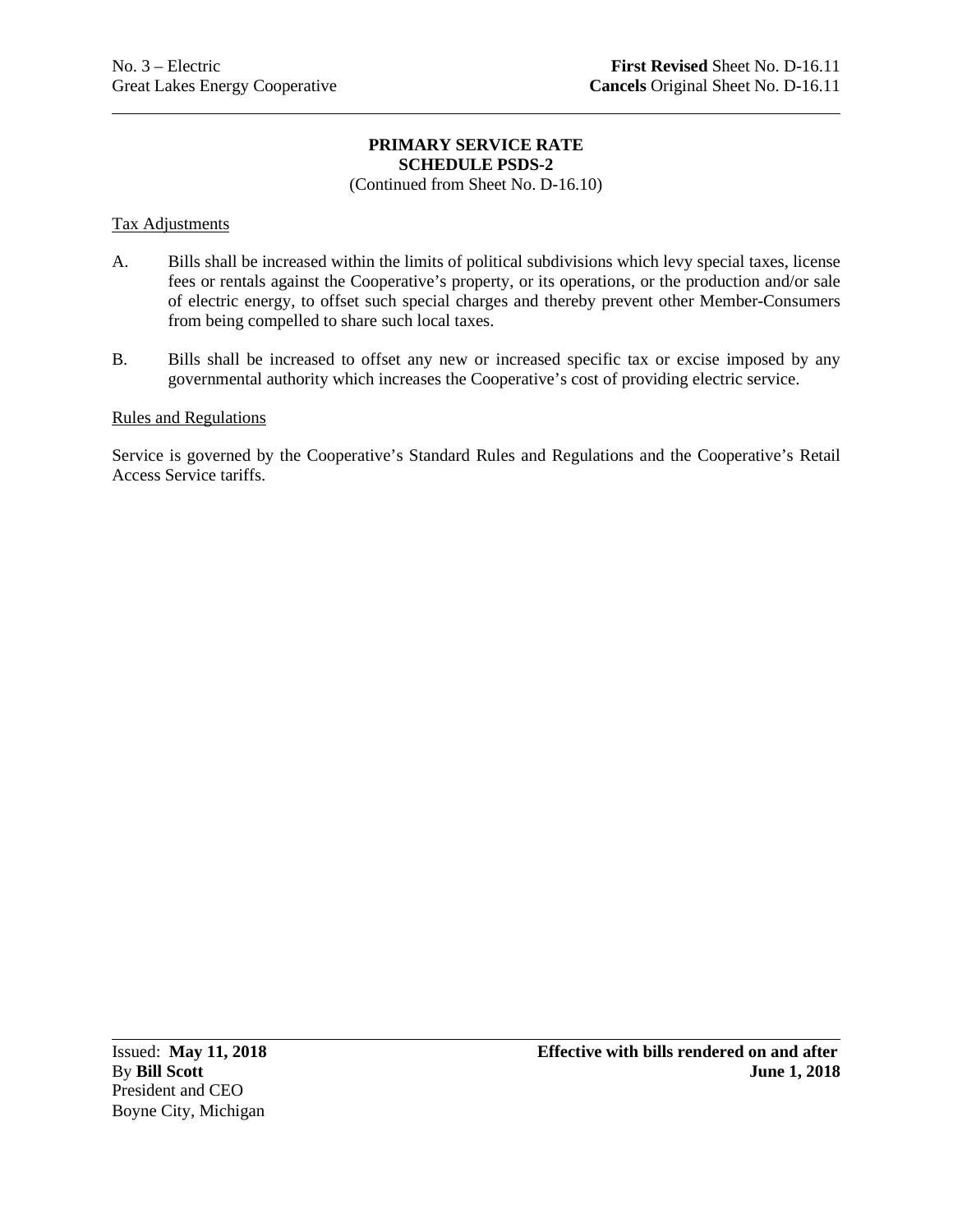# **MEMBER-CONSUMER-OWNED BACKUP GENERATION SCHEDULE CBG**

## Availability

This rate is available only to Member-Consumers served under Schedules LP, D-APM and PSDS who own and operate the generating unit(s) having a total on site capacity of 100 kW or greater which can be called upon from time to time by Wolverine Power Supply Cooperative, Great Lakes' power supplier, to provide backup. This rate schedule is not intended for seasonal loads, nor is it intended for Member-Consumers served under interruptible rates.

## Rate

The Member-Consumer shall be billed under Schedules LP, D-APM, and PSDS adjusted for the following credit:

Demand Charge Credit: \$2.50/kW

The Demand Charge Credit will be applied to the lesser of:

- 1. The total rated capacity of the Member-Consumer owned generating unit.
- 2. The average monthly Wolverine coincident peak load of the Member-Consumer-Owner of the generator at the location where the generator is located for the most recent calendar year. In instances where the retail Member-Consumer is billed under a Large Power Timeof-Day rate, or its equivalent, the term "Billing Demand" shall refer to the Peak Period Demand.
- 3. The actual amount of load interrupted as determined by a test in accordance with the Conditions For Service From this Schedule, paragraph 4.

### Conditions For Service From This Schedule

This service schedule shall be available for service to members of the Cooperative who own and operate generating units which can be used by Wolverine as backup, and which meet the following criteria:

- 1. The output from the retail Member-Consumer-owned generating unit(s) shall be separately metered with a recording watthour demand meter using either magnetic tape or electronic memory for recording data.
- 2. The total rated capacity of the retail Member-Consumer-owned generating unit(s) on each site must be 100 kW or greater.
- 3. The retail Member-Consumer-owned generating units must be capable of:

(Continued on Sheet No. D-17.01)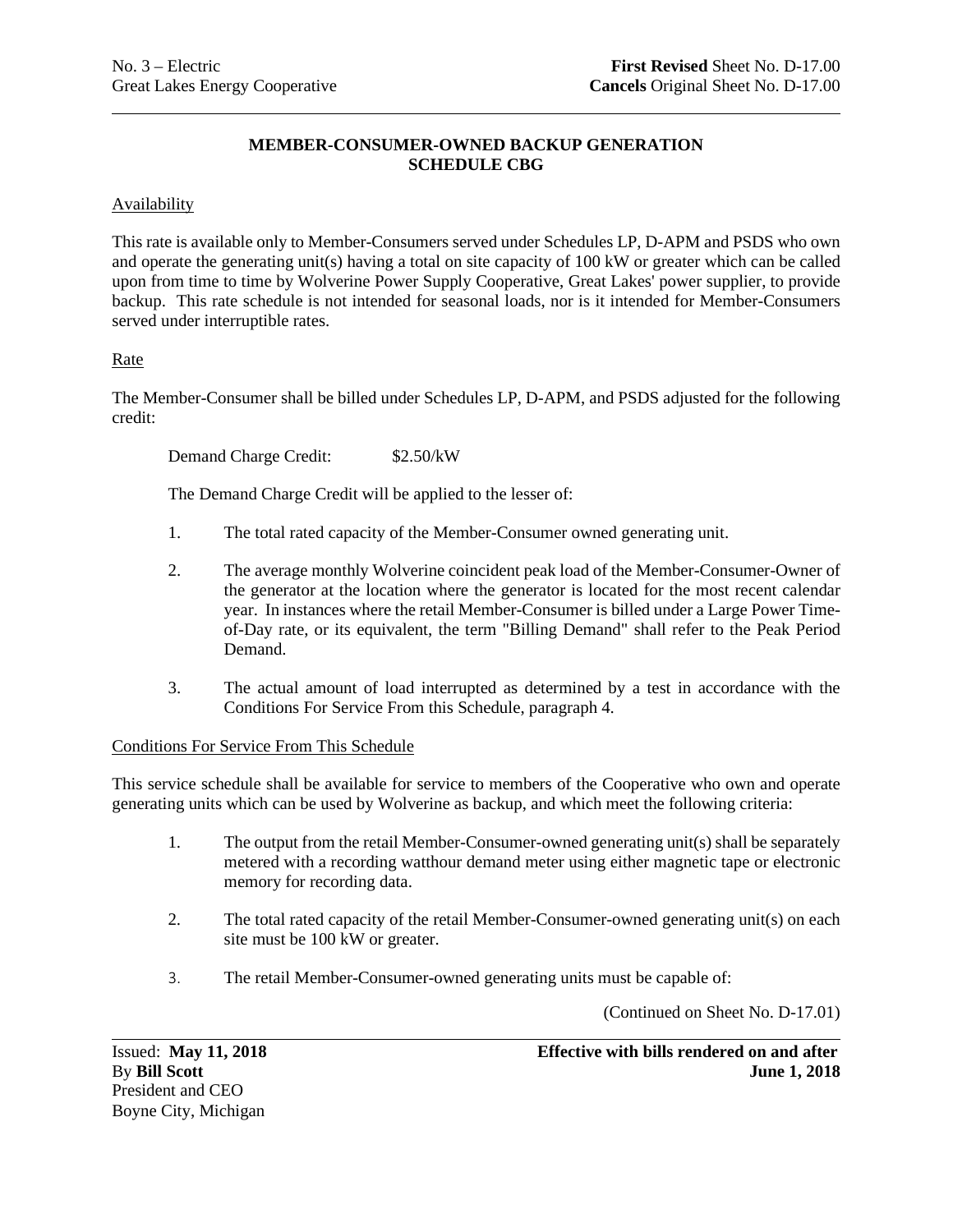### **MEMBER-CONSUMER-OWNED BACKUP GENERATION SCHEDULE CBG**

(Continued from Sheet No. 17.00)

- a. Being brought online by control or command from Wolverine's system Control Center.
- b. Being brought online in 30 minutes or less; and
- c. Being run to give extended load relief over a period of at least eight (8) consecutive hours.
- 4. Wolverine may request operation of the retail Member-Consumer-owned generating unit(s) served under this rate at its own discretion.
	- a. Wolverine may call upon the Member-Consumer-owned generating units up to four times each year to test the capability and reliability of the unit(s) in order to demonstrate that the capacity will be available when called upon.
	- b. Request for operation of the backup generating unit(s) during emergency interruptions shall not be limited to a specific number of occurrences. Total requests for operation excluding emergency will not exceed 200 hours in a calendar year.
- 5. Wolverine reserves the right to remove a Member-Consumer from this program if, in the Cooperative's sole judgment, Wolverine cannot rely on the Member-Consumer-owned generating capacity being available when called upon.

### Safety And Reliability Requirements

The Member-Consumer-owned generating unit(s) shall not be operated in parallel with the Cooperative's distribution system. When the Member-Consumer is called upon by Wolverine to operate the generating unit(s), the Member-Consumer shall separate its load from the Cooperative's system.

### **Contracts**

A contract shall be required for each Member-Consumer under this rate. The Cooperative reserves the right to require service contracts covering terms and nature of service in cases where special services are required, or where investment by the Cooperative is in excess of that provided for without contribution toward construction by the Member-Consumer in the Cooperative's Standard Rules and Regulations.

(Continued on Sheet No. D-17.02)

President and CEO Boyne City, Michigan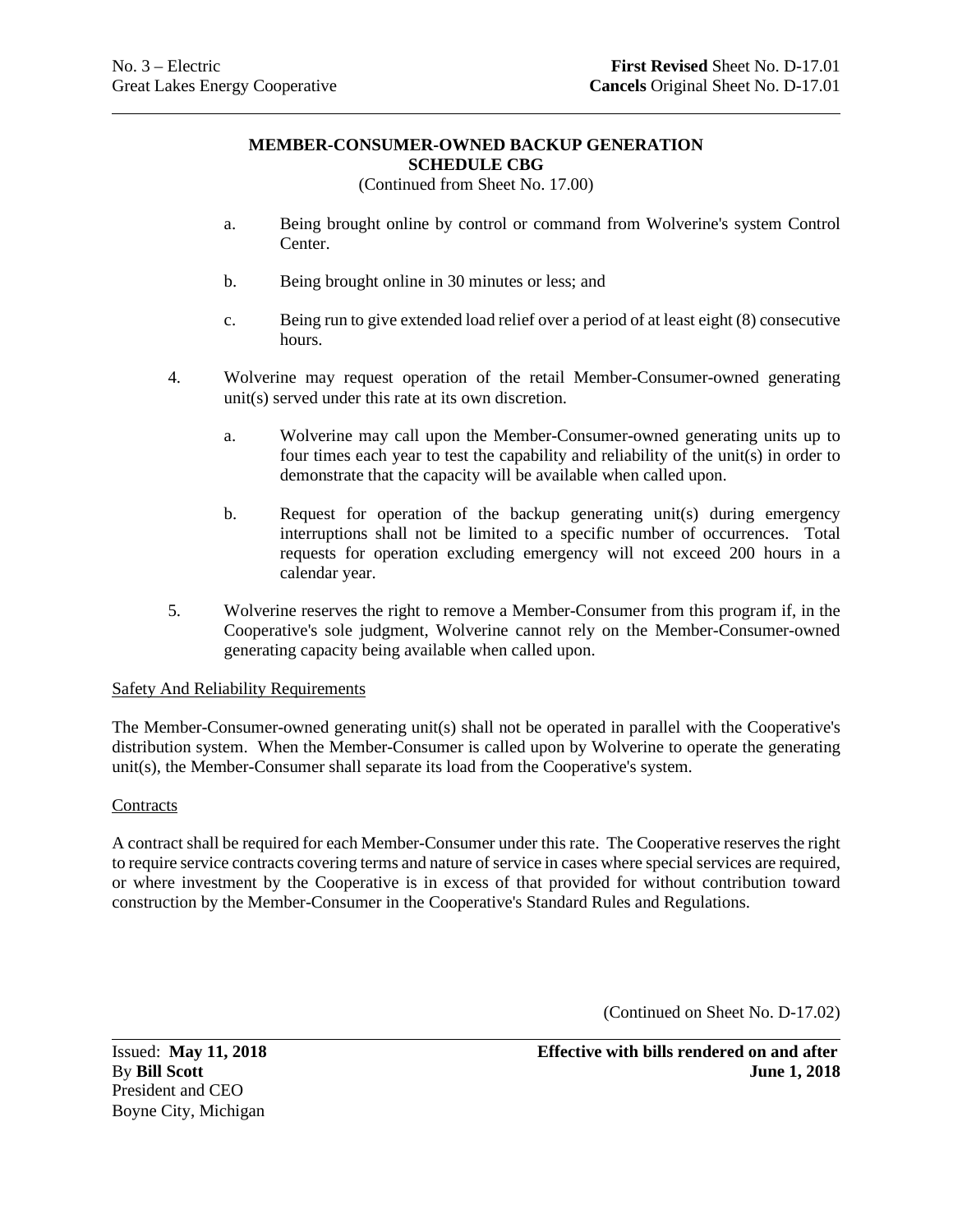### **MEMBER-CONSUMER-OWNED BACKUP GENERATION SCHEDULE CBG**

(Continued from Sheet No. 17.01)

## Power Supply Cost Recovery Clause and Factor

This rate schedule is subject to the Cooperative's Power Supply Cost Recovery Clause as set forth on Sheet Nos. D-1.00-D-1.01*.*

### Michigan State Sales Tax

Michigan State Sales Tax shall be added on all bills, including minimums, where applicable.

### Tax Adjustments:

- A. Bills shall be increased within the limits of political subdivisions which levy special taxes, license fees or rentals against the Cooperative's property, or its operations, or the production and/or sale of electric energy, to offset such special charges and thereby prevent other Member-Consumers from being compelled to share such local taxes.
- B. Bills shall be increased to offset any new or increased specific tax or excise imposed by any governmental authority which increases the Cooperative's cost of providing electric energy.

### Rules and Regulations:

Service is governed by the Cooperative's Standard Rules and Regulations.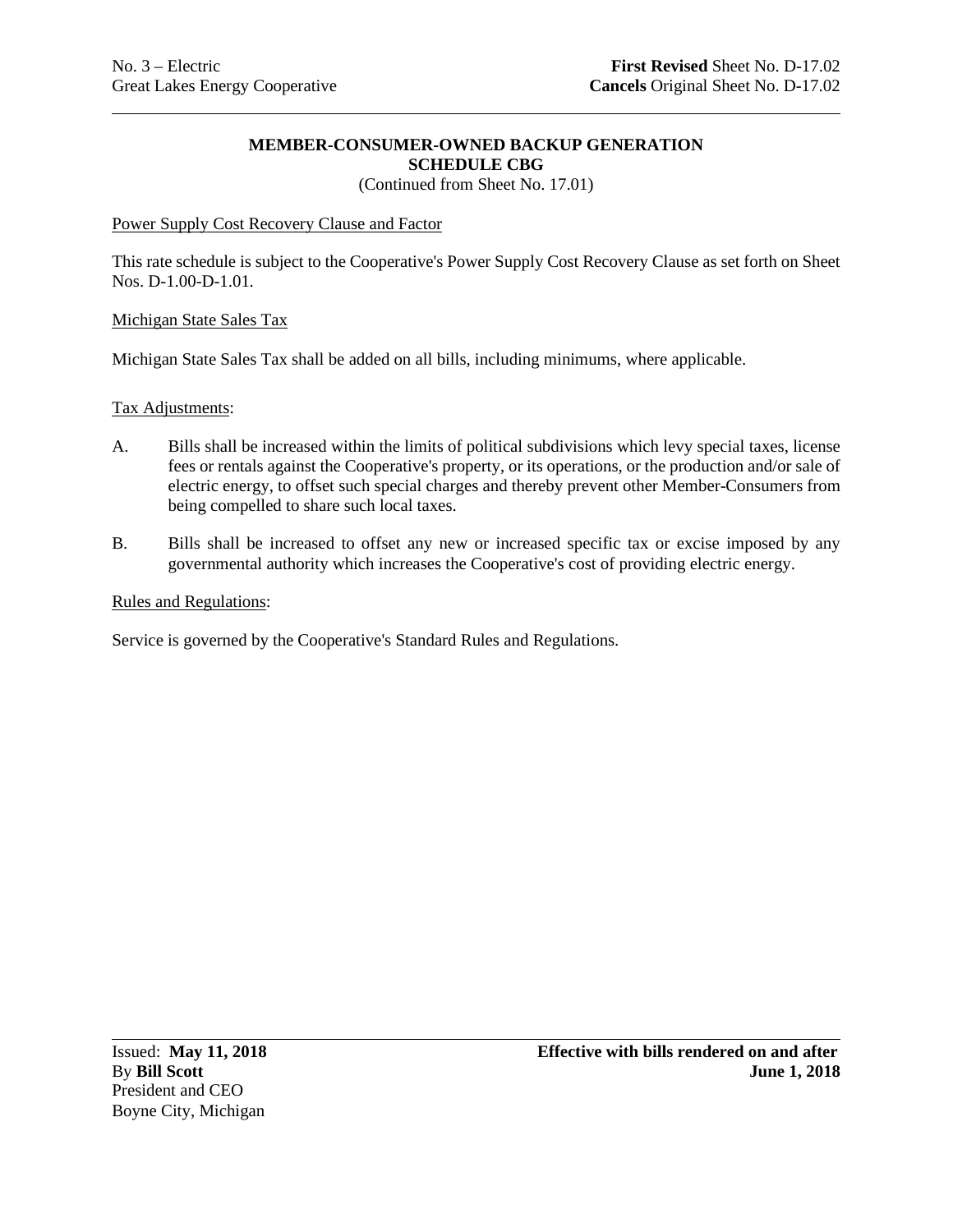### **ELECTRIC WATER HEATER SERVICE SCHEDULE EWH**

### *Discontinued 2/01/2022*

### Availability

Available only to Member-Consumers of the Cooperative taking monthly service concurrently under Rate Schedules A, A-S or GS (single-phase service), who were enrolled under the Controlled Water Heater Service (Schedule CWH) prior to March 31, 2015.

Energy will be metered through the regular service meter. To qualify for this rate, the sole source of water heating must be electricity.

The cooperative reserves the right to discontinue this rate at any time. This rate is not transferrable.

### Monthly Rate

A credit of \$4.50 per month will be applied to the bills of Member-Consumers on this rate. The Member-Consumer must use a minimum of 350 kWh per month per water heater before a water heater credit will be given.

Energy will be charged the appropriate rate per kWh as specified in Schedule A, A-S or GS including applicable Power Supply Cost Recovery adjustments and taxes. The applicable credit is available on a per meter basis such that only one credit per meter will be allowed regardless of the number of water heaters registering on a single meter.

#### Tax Adjustments

- A. Bills shall be increased within the limits of political subdivisions which levy special taxes, license fees or rentals against the Cooperative's property, or its operations, or the production and/or sale of electric energy, to offset such special charges and thereby prevent other Member-Consumers from being compelled to share such local taxes.
- B. Bills shall be increased to offset any new or increased specific tax or excise imposed by any governmental authority which increases the Cooperative's cost of providing electric energy.

## Rules and Regulations

Service is governed by the Cooperative's Standard Rules and Regulations.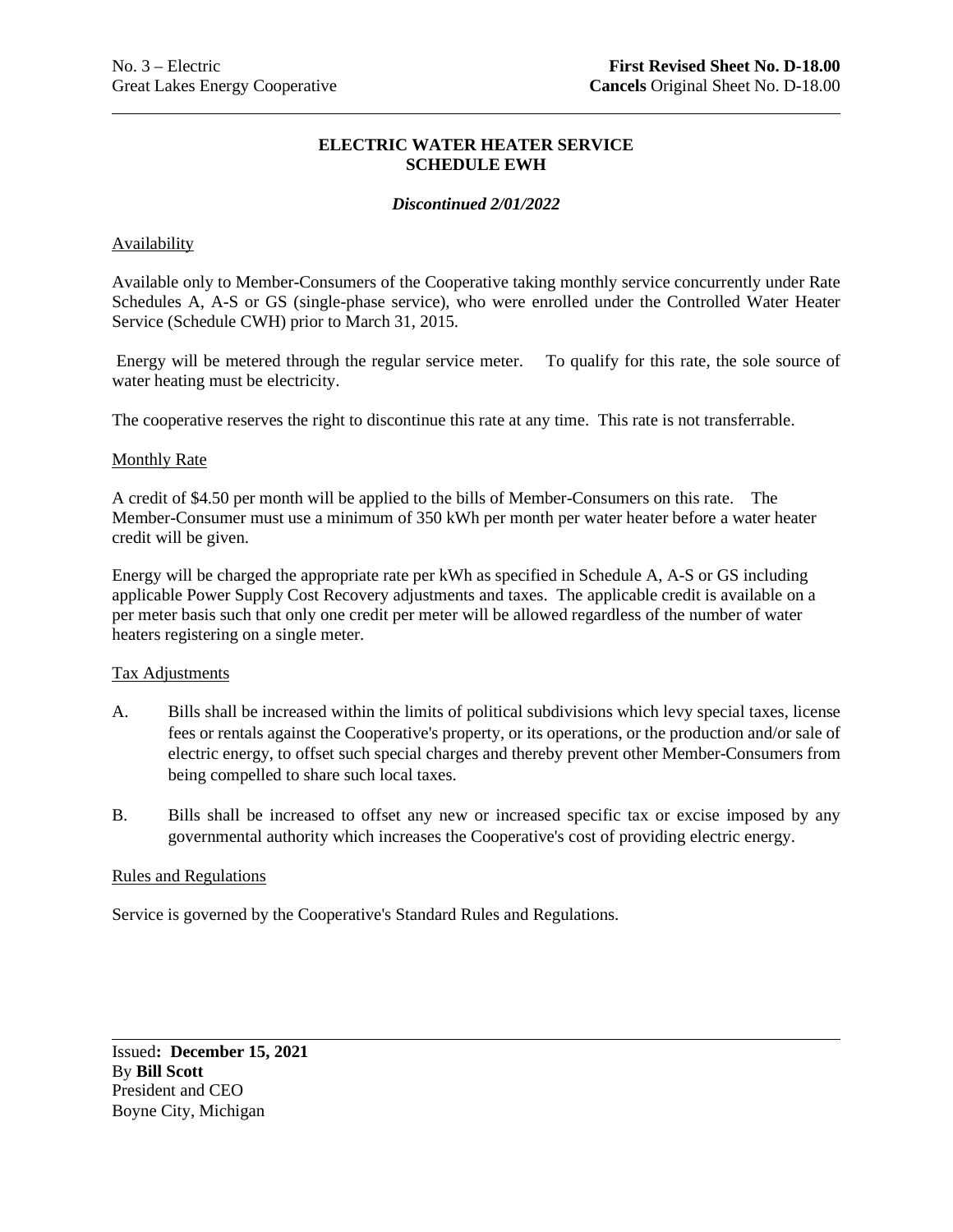# **EFFICIENT ELECTRIC HEATING SCHEDULE EEH**

### **Availability**

Available to Member-Consumers of the Cooperative already taking monthly service concurrently under Rate Schedules A, A-S or GS for qualifying electric heat pump loads. Also available to Member-Consumers of the Cooperative who were enrolled under Rate Schedules CH or PCH prior to March 31, 2015, provided the heating system in place at the time of enrollment was electric and the original system remains in place. Service is subject to the established rules and regulations of the Cooperative. A Member Service Agreement is required for service under this schedule.

The cooperative reserves the right to discontinue offering this rate to existing or new enrollees and to make the rate non-transferrable at any time.

## Type of Service

Alternating current, 60 hertz, at approximately 120/240 volts, single-phase, three-wire, separately metered and subject to the following minimum energy efficiency standards:

| <b>Type of Electric Heat Pump</b>     | <b>EER</b> | <b>SEER</b> | <b>COP</b> | <b>HSPF</b> |
|---------------------------------------|------------|-------------|------------|-------------|
| Closed Loop Water-to-Air Geothermal   | 17.1       |             | 3.6        |             |
| Open Loop Water-to-Air Geothermal     | 21.1       |             | 4.1        |             |
| Closed Loop Water-to-Water Geothermal | 16.1       |             | 3.1        |             |
| Open Loop Water-to-Water Geothermal   | 20.1       |             | 3.5        |             |
| Direct Geoexchange                    | 16.0       |             | 3.6        |             |
| Air-Source Heat Pump Split System     | 12.5       | 15          |            | 8.5         |
| Air-Source Heat Pump Package System   | 12.0       | 14          |            | 8.0         |

"EER" is the Energy Efficiency Ratio. "SEER" is the Seasonal Energy Efficiency Ratio. "COP" is the Coefficient Of Performance. "HSPF" is the Heating Seasonal Performance Factor.

(Continued on Sheet No. D-19.01)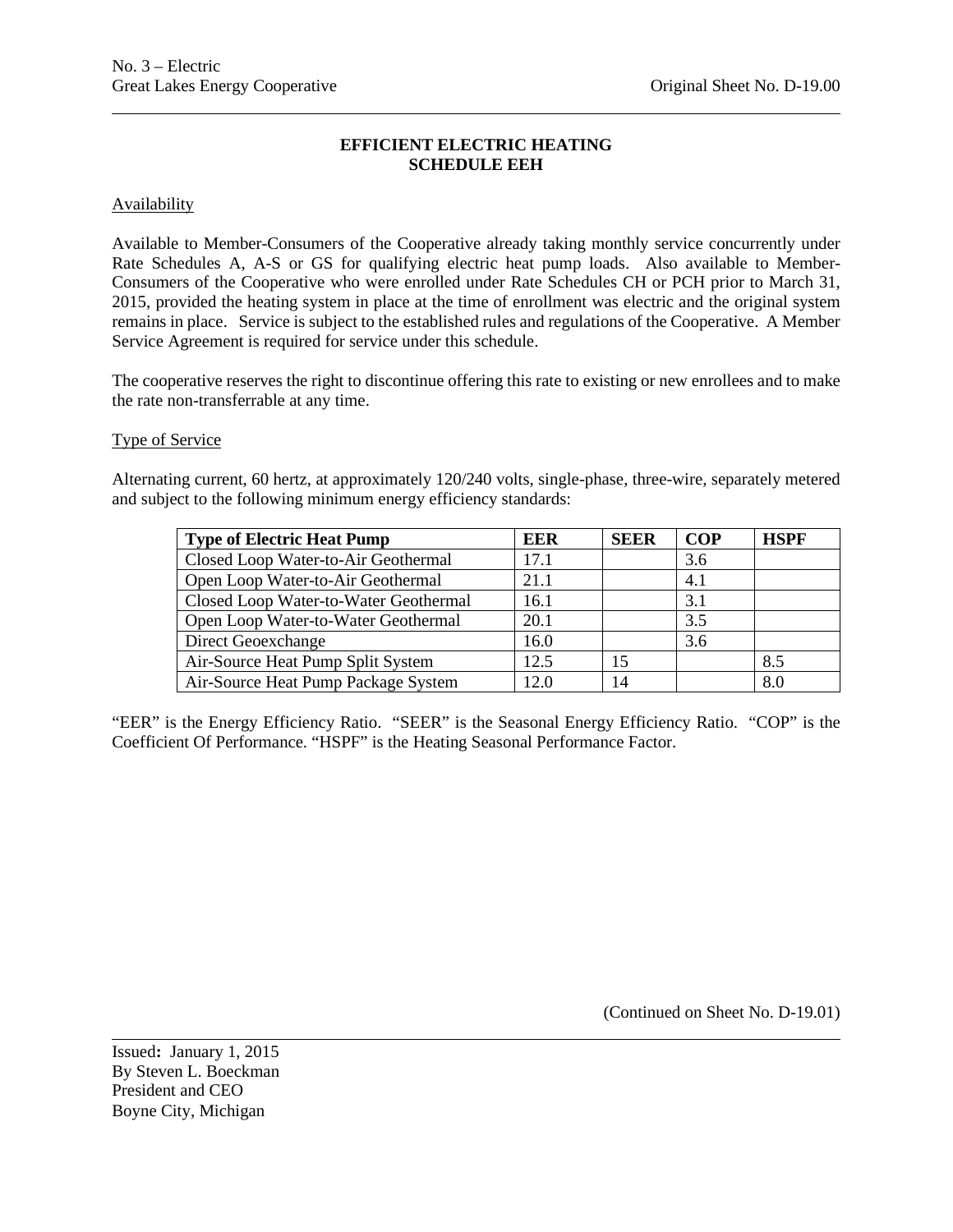# **EFFICIENT ELECTRIC HEATING SCHEDULE EEH**

(Continued from Sheet No. D-19.00)

### Monthly Rate

### Energy Charge for Efficient Electric Heat Load

As set forth in Schedule A, A-S or GS, whichever is applicable, including the power supply cost recovery provision, discounted at 3¢ per kWh.

Air Source Heat Pumps - discounted rate available during heating season\* Geothermal Heat Pumps – discounted rate available year-round.\*\*

\*Discounted kWh on November, December, January, February, March, April, and May bills \*\*Accounts enrolled under PCH or CH rates prior to March 31, 2015 will also receive discount year-round

### Terms of Payment

This rate schedule is subject to the terms of payment as set forth on the concurrent rate schedule that qualifies the member for service.

#### Michigan State Sales Tax

Michigan State Sales Tax shall be added on all bills, including minimums, where applicable.

#### Tax Adjustments

- A. Bills shall be increased within the limits of political subdivisions which levy special taxes, license fees or rentals against the Cooperative's property, or its operations, or the production and/or sale of electric energy, to offset such special charges and thereby prevent other Member-Consumers from being compelled to share such local taxes.
- B. Bills shall be increased to offset any new or increased specific tax or excise imposed by any governmental authority which increases the Cooperative's cost of providing electric energy.

### Rules and Regulations

Service is governed by the Cooperative's Standard Rules and Regulations.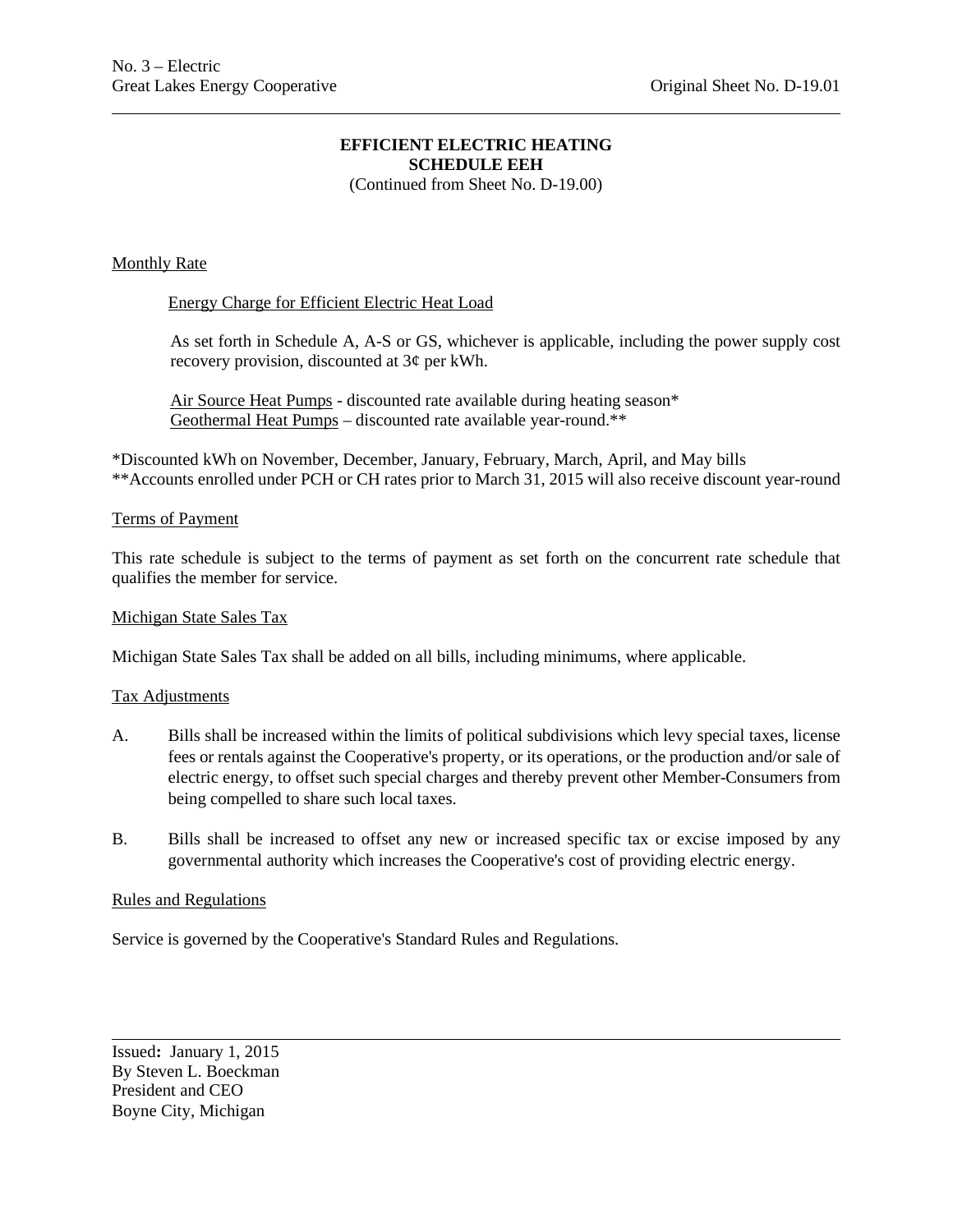### **REQUIREMENTS FOR MEMBER-CONSUMERS USING COOPERATIVE'S DISTRIBUTION SYSTEM TO WHEEL POWER FOR WHOLESALE DELIVERY PURPOSES**

### **Availability**

In order to provide for the safety of Member-Consumers, utility personnel, and others, and to assure reliable electric service, the following requirements are established for connection and/or operation of generation facilities interconnected with the Cooperative's distribution system in cases in which a Member-Consumer uses the Cooperative's distribution system to wheel power from the Member-Consumer's generation facilities for wholesale delivery purposes. This rate is not available to Member-Consumers taking service under a net metering tariff.

If the Member-Consumer does not meet all of the requirements listed below, the Cooperative may block use of the Cooperative's distribution system to wheel power and the Member-Consumer shall be liable for any damages or injury resulting from unauthorized or improper connection and/or operation of the Member-Consumer's generation facility. These requirements apply to both existing and proposed installations and are subject to change with approval of the Michigan Public Service Commission from time to time.

#### Conditions for Service from this Schedule

The generator must be interconnected with the Cooperative's distribution system pursuant to the Michigan Public Service Commission's Electric Interconnection and Net Metering Standards. A Generator Interconnection and Operating Agreement must be executed and filed with the Cooperative.

#### Safety and Reliability Requirements

Safety and reliability requirements set forth in the applicable Michigan Public Service Commission Interconnection and Net Metering Standards are applicable to Member-Consumers taking service under this tariff.

(Continued on Sheet No. D-21.01)

Issued**:** January 1, 2015 By Steven L. Boeckman President and CEO Boyne City, Michigan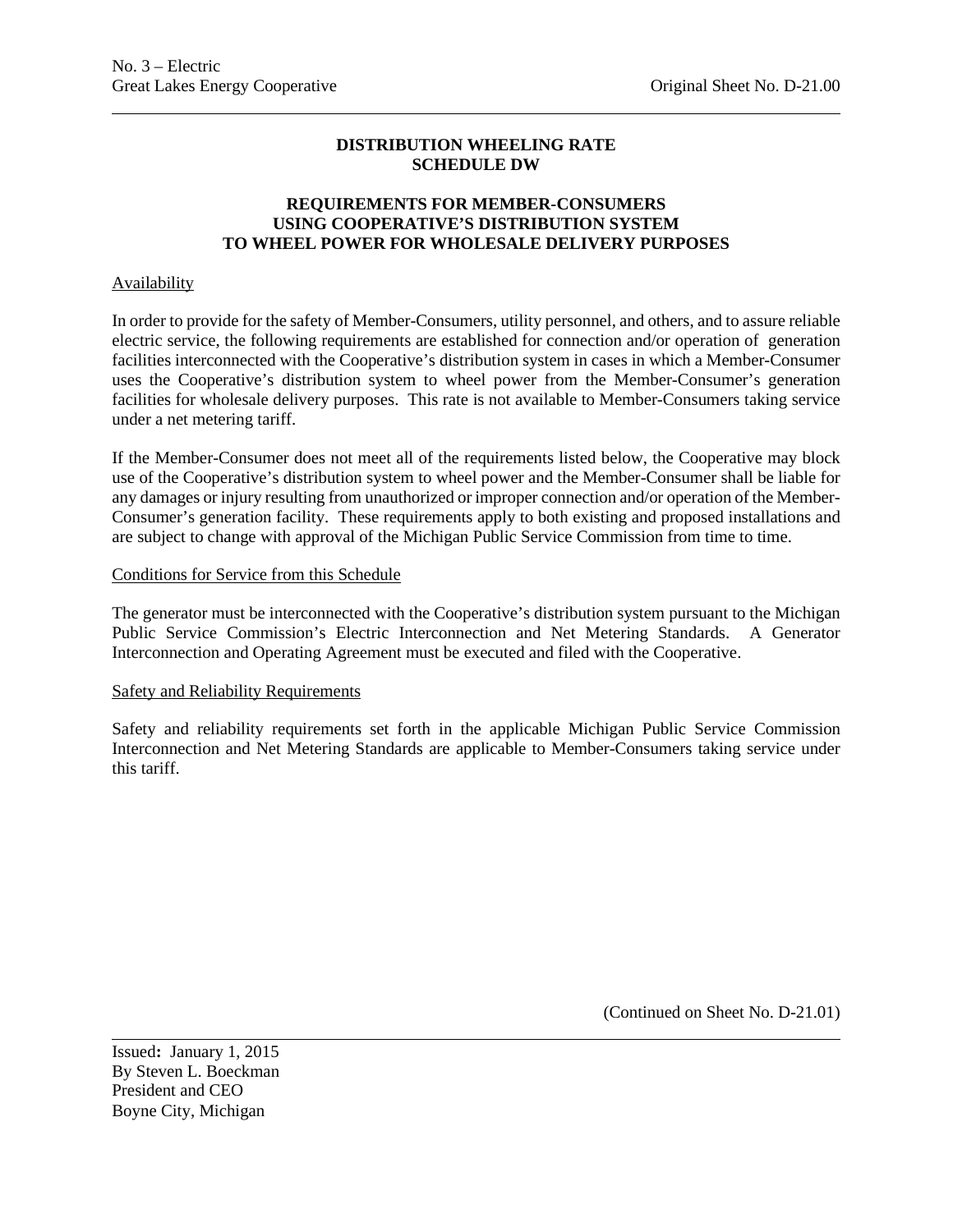(Continued from Sheet No. D-21.00)

### **REQUIREMENTS FOR MEMBER-CONSUMERS USING COOPERATIVE'S DISTRIBUTION SYSTEM TO WHEEL POWER FOR WHOLESALE DELIVERY PURPOSES**

### Billing Demand

The billing demand for the billing period shall be based on the average demand of the Member-Consumer's combined generator output during the 15-minute period of maximum output delivered to the Cooperative as measured at the point of delivery. The point of delivery shall be determined by the Cooperative. The Cooperative reserves the right to make special determination of the billing demand should circumstances require.

### Reimbursement of Costs

If provision for such costs is not otherwise determined by the Michigan Public Service Commission's Interconnection and Net Metering Standards, the Member-Consumer shall pay for all costs associated with any addition to or alteration of the Cooperative's equipment required for metering and for the safe and reliable operation of the Member-Consumer's generating equipment in parallel with the Cooperative's system. If provision for such costs is not otherwise determined by the Michigan Public Service Commission's Interconnection and Net Metering Standards, the Member-Consumer shall also pay for costs of changes required due to safety or adverse effects on other members and/or on the Cooperative caused by the connection and/or operation of the Member-Consumer's generation facility.

(Continued on Sheet No. D-21.02)

Issued**:** January 1, 2015 By Steven L. Boeckman President and CEO Boyne City, Michigan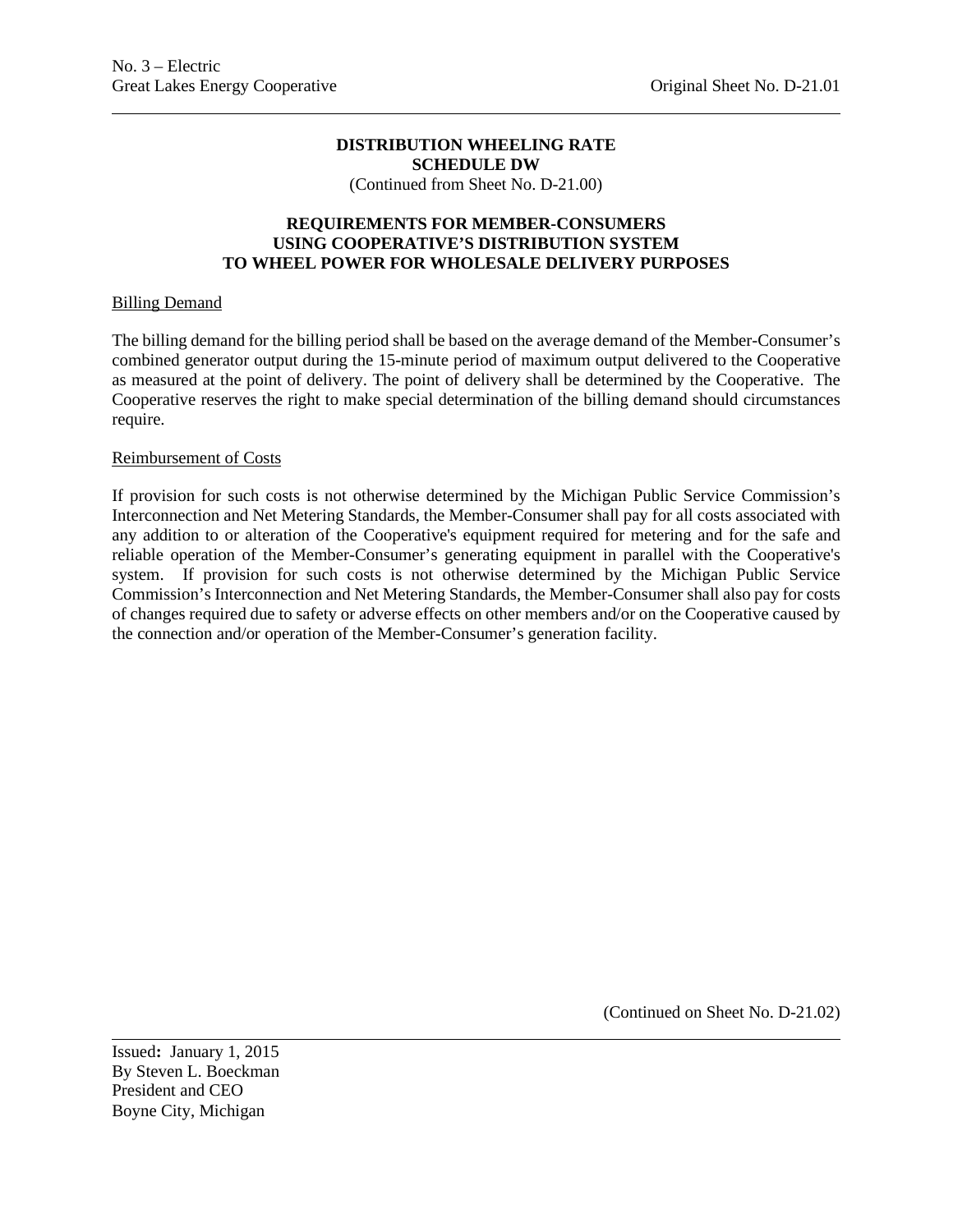(Continued from Sheet No. D-21.01)

### **REQUIREMENTS FOR MEMBER-CONSUMERS USING COOPERATIVE'S DISTRIBUTION SYSTEM TO WHEEL POWER FOR WHOLESALE DELIVERY PURPOSES**

### Wheeling Over Cooperative's Distribution System to Wholesale Entities

Member-Consumers wishing to use the Cooperative's distribution system to wheel power from Member-Consumer's generation facilities for wholesale delivery purposes will pay the Cooperative as follows for use of the Cooperative's distribution system:

| <b>Aggregate Generator</b><br><b>Nameplate Rating</b> | <b>Distribution Wheeling Rate</b>         |
|-------------------------------------------------------|-------------------------------------------|
| 500 kW and above                                      | \$4.6122 per kW per month                 |
| 200 kW to 499 kW                                      | \$7.4801 per kW per month                 |
| 100 kW to 199 kW                                      | \$9.5900 per kW per month                 |
| Less than 100 kW                                      | See Original Sheet Nos. D-3.00 and D-3.01 |

### Terms of Payment

A one-time late payment charge of 5% of the unpaid balance, excluding sales tax, will be assessed on any bill not paid by the due date.

(Continued on Sheet No. D-21.03)

Issued**: May 11, 2018** By **Bill Scott** President and CEO Boyne City, Michigan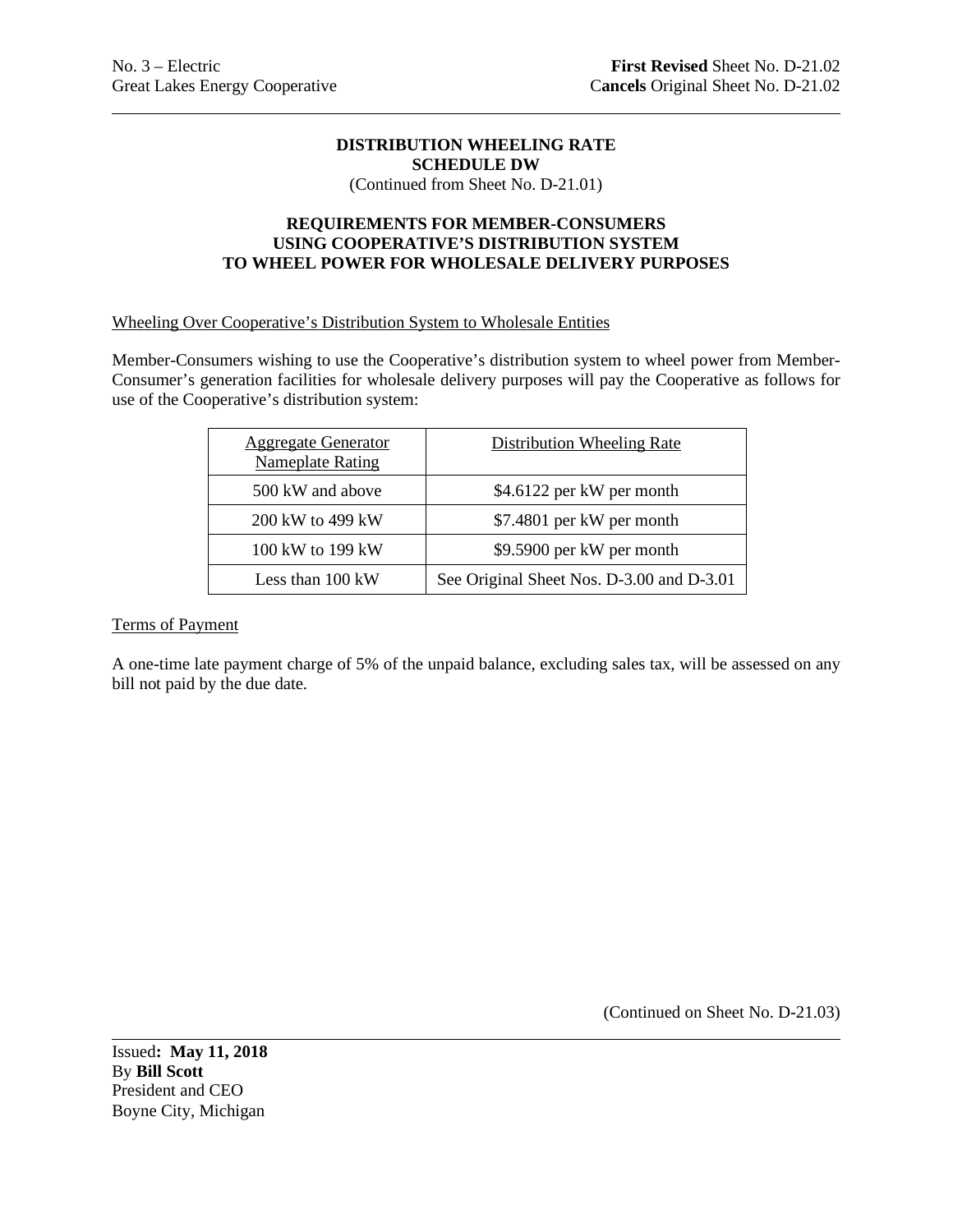(Continued from Sheet No. D-21.02)

### **REQUIREMENTS FOR MEMBER-CONSUMERS USING COOPERATIVE'S DISTRIBUTION SYSTEM TO WHEEL POWER FOR WHOLESALE DELIVERY PURPOSES**

### Tax Adjustments

- A. Bills shall be increased within the limits of political subdivisions which levy special taxes, license fees or rentals against the Cooperative's property, or its operations, or the production and/or sale of electric energy, to offset such special charges and thereby prevent other Member-Consumers from being compelled to share such local taxes.
- B. Bills shall be increased to offset any new or increased specific tax or excise imposed by any governmental authority which increases the Cooperative's cost of providing electric energy.

\_\_\_\_\_\_\_\_\_\_\_\_\_\_\_\_\_\_\_\_\_\_\_\_\_\_\_\_\_\_\_\_\_\_\_\_\_\_\_\_\_\_\_\_\_\_\_\_\_\_\_\_\_\_\_\_\_\_\_\_\_\_\_\_\_\_\_\_\_\_\_\_\_\_\_\_\_\_\_\_\_\_\_\_\_

### Rules and Regulations

Service is governed by the Cooperative's Standard Rules and Regulations.

Issued**:** January 1, 2015 By Steven L. Boeckman President and CEO Boyne City, Michigan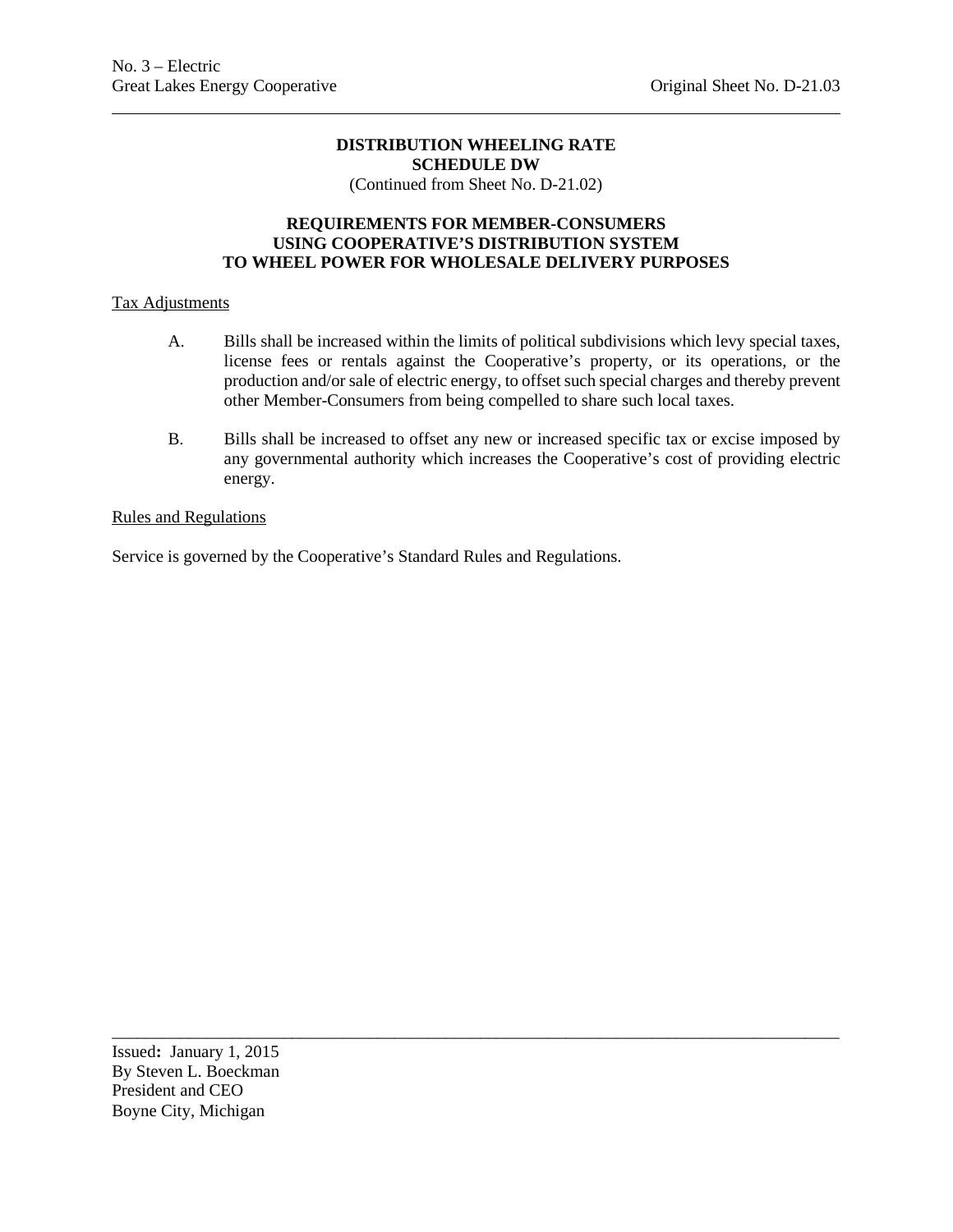# **COMMUNITY SOLAR PROGRAM**

\_\_\_\_\_\_\_\_\_\_\_\_\_\_\_\_\_\_\_\_\_\_\_\_\_\_\_\_\_\_\_\_\_\_\_\_\_\_\_\_\_\_\_\_\_\_\_\_\_\_\_\_\_\_\_\_\_\_\_\_\_\_\_\_\_\_\_\_\_\_\_\_\_\_\_\_\_\_\_\_\_\_\_\_\_

The Cooperative's generation and transmission Cooperative ("G&T") has created a standing offer for 10 MW of renewable energy, produced by solar and wind energy generators. As part of that standing offer, the G&T has developed a Community Solar Program for the Cooperative and its Member-Consumers, available from the SpartanSolar-Wolverine array on M-55 in Cadillac, Michigan ("Facility").

### Program and Availability

The Community Solar Program permits voluntary participation by Member-Consumers who may benefit from available solar resources without the cost of permanent installation, impact on property, or hassle of maintenance.

Member-Consumers wishing to participate in the Community Solar Program must submit a completed Community Solar Subscription and Credit Form to the Cooperative to commit to the desired subscription level. Upon acceptance and determination of the applicable subscription cost, the Cooperative shall issue a Community Solar Subscription and Credit Agreement between the Member-Consumer, the Cooperative, and the G&T. Acceptance into the Program is on a limited basis until the earlier of: (1) the full output of the Facility has been subscribed or (2) December 31, 2019.

Upon enrolling in the Community Solar Program, the subscription is effective for a term of 15 years. A participating Member-Consumer may terminate participation in the Community Solar Program at any time and for any reason, subject to refund provisions as outlined below. If participation is terminated, a Member-Consumer must wait 12 months before re-enrolling.

### Payments

Member-Consumers have the following subscription options under the Community Solar Program, priced on a per "panel" (while the Member-Consumer will not have ownership in a solar panel, each subscription is based on the output of one solar panel) basis, as follows:

- 1. A single upfront subscription payment of \$600, or
- 2. \$10 monthly subscription payments for 5 years.

Each solar panel is rated at approximately 335 watts.

While the single upfront payment is due upon acceptance by the Cooperative, monthly subscription payment amounts will appear on the Member-Consumer's bill each month, for 60 months. The subscription payment covers the cost of solar energy, which includes cost of construction, operation and maintenance costs, financing costs, insurance, required interconnection and electric system modification costs, program management costs, and the value of all intrinsic renewable attributes, including, but not limited to, Renewable Energy Credits, associated with the solar energy output.

\_\_\_\_\_\_\_\_\_\_\_\_\_\_\_\_\_\_\_\_\_\_\_\_\_\_\_\_\_\_\_\_\_\_\_\_\_\_\_\_\_\_\_\_\_\_\_\_\_\_\_\_\_\_\_\_\_\_\_\_\_\_\_\_\_\_\_\_\_\_\_\_\_\_\_\_\_\_\_\_\_\_\_\_\_

(Continued on Sheet No. D-22.01)

President and CEO Boyne City, Michigan

Issued: December 14, 2016 Effective with bills rendered on and after By Bill Scott March 1, 2017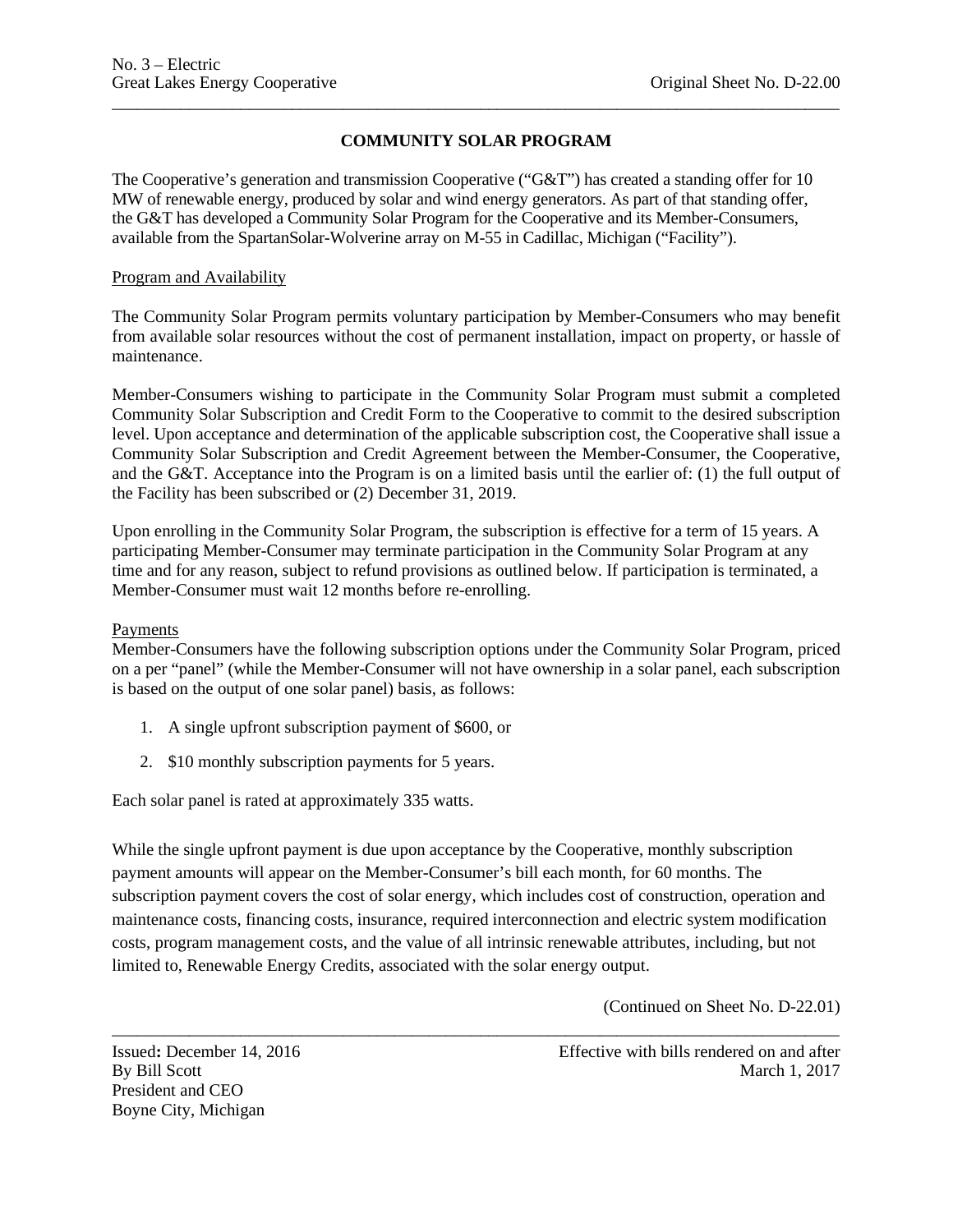## **COMMUNITY SOLAR PROGRAM**

\_\_\_\_\_\_\_\_\_\_\_\_\_\_\_\_\_\_\_\_\_\_\_\_\_\_\_\_\_\_\_\_\_\_\_\_\_\_\_\_\_\_\_\_\_\_\_\_\_\_\_\_\_\_\_\_\_\_\_\_\_\_\_\_\_\_\_\_\_\_\_\_\_\_\_\_\_\_\_\_\_\_\_\_\_

(Continued from Sheet No. D-22.00)

Refund

If a Member-Consumer dies, terminates service with the Cooperative, has received Solar Output Energy Credits for 15 years, or requests to terminate the Community Solar Subscription and Credit Agreement, the Member-Consumer will receive a refund of their remaining solar energy subscription, which is calculated by determining the Member-Consumer's amount paid for Subscribed Solar Energy and reducing it by the amount of Solar Energy Output Credits paid to the Member-Consumer as of the date of termination.

If a Member-Consumer fails to pay three monthly subscription payments, the Cooperative may terminate the Member-Consumer's Community Solar Subscription and Credit Agreement at the Cooperative's sole discretion. Upon termination, the Member-Consumer is eligible for refund as calculated above, minus a \$50 default fee.

Service and Credit

The Member-Consumer shall pay the full retail rate in accordance with the Cooperative's standard service tariff applicable to the Member-Consumer for all energy delivered to the Member-Consumer by the Cooperative.

In the first month where Facility output data is available and after the upfront subscription or first monthly subscription has been paid, the Cooperative shall pay the Member-Consumer \$.10/kWh every month as a bill credit, known as the Solar Energy Output Credit, equal to the Member-Consumer's pro rata share of the Facility's output (measured in kilowatt hours at the array), from the most recent month available.

This pro rata share will reflect the Member-Consumer's percentage subscription in the array when applied to the output of the entire array. The Member-Consumer is entitled to Solar Energy Output Credits for 15 years from the effective date of the Community Solar Subscription and Credit Agreement.

If the monthly Solar Energy Output Credit exceeds the energy charge of the standard service tariff applicable to the Member-Consumer, the excess credit will be rolled over and applied to the next month's bill.

Although the value of the Solar Energy Output Credit may increase over the life of the Community Solar Program, there should be no expectation (and there is no guarantee) that the value of the credit will be greater than the subscription payment. Participants should not enroll in this program with any expectation of profit or financial gain.

\_\_\_\_\_\_\_\_\_\_\_\_\_\_\_\_\_\_\_\_\_\_\_\_\_\_\_\_\_\_\_\_\_\_\_\_\_\_\_\_\_\_\_\_\_\_\_\_\_\_\_\_\_\_\_\_\_\_\_\_\_\_\_\_\_\_\_\_\_\_\_\_\_\_\_\_\_\_\_\_\_\_\_\_\_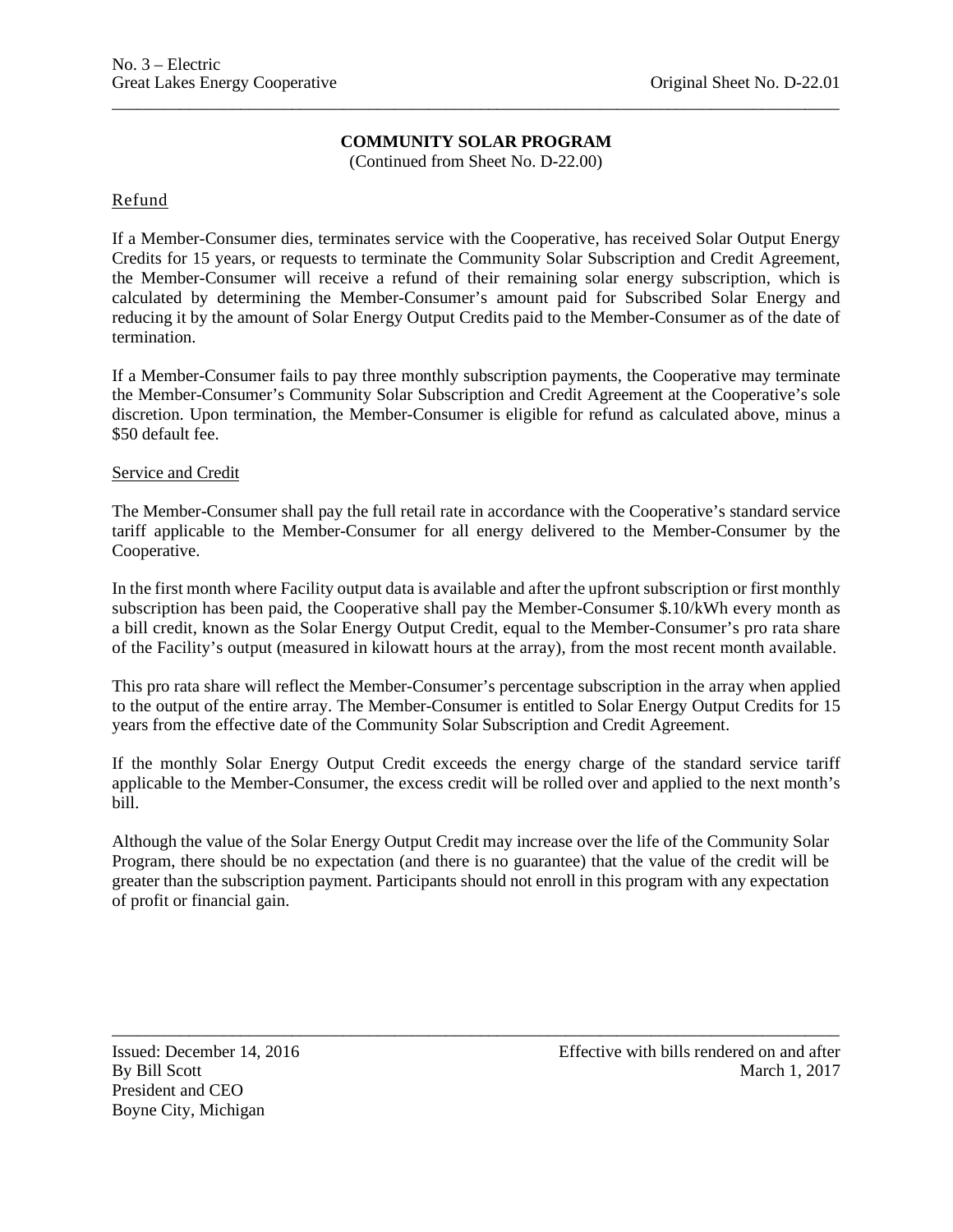## **DISTRIBUTED RENEWABLE ENERGY PROGRAM PHASE 2 - (DRE) GENERATORS WITH A CAPACITY OF 20 KW AND LESS**

### Availability

In order to facilitate Phase 2 of the generation and transmission Cooperative's ("G&T") standing offer for 10 MW of solar and wind energy and to ensure the ongoing availability of net metering, this offer is available to Member-Consumers with a Distributed Renewable Energy Agreement on file with the Cooperative on or after July 1, 2018 who operate solar or wind renewable electric generation facilities with a nameplate capacity of 20 kW or less and are interconnected with the Cooperative's system, to generate a portion or all of the Member-Consumer's own electricity. If a Member-Consumer has more than one electric generator, the generator's rating(s) shall be summed and the sum may not exceed 20 kW.

The Cooperative's Distributed Renewable Energy Program is available on a first come, first serve, limited basis until the G&T's standing offer expires upon full 10 MW subscription or until December 31, 2020.

Upon enrolling in the Distributed Renewable Energy Program, Member-Consumers shall be eligible to continue participation for a term of ten years. A participating Member-Consumer may terminate participation in the Cooperative's Distributed Renewable Energy Program at any time and for any reason.

### Member-Consumer Eligibility

To be eligible to participate in the Distributed Renewable Energy Program, Member-Consumers must (1) generate a portion or all of their own retail electricity requirements using a solar or wind renewable electric generator, and (2) be Full Requirements Service Member-Consumers taking service under the Cooperative's applicable service tariff. The availability charge of the applicable service tariff shall be paid in full by the Member-Consumer for each billing period - distributed renewable energy credits cannot be applied to the availability charge.

Member-Consumers wishing to participate in the Distributed Renewable Energy program shall obtain a Distributed Renewable Energy Application from the Cooperative and submit the completed application, including the \$100.00 application fee, for review. Upon approval of the Distributed Renewable Energy Application, the Cooperative shall issue a Distributed Renewable Energy and Interconnection Agreement to be signed by the Member-Consumer, the Cooperative, and the G&T. A copy of the signed agreement will be kept on file at the Cooperative. A signed Distributed Renewable Energy and Interconnection Agreement ("Agreement") is required prior to interconnection of the Member-Consumer's generator to the Cooperative's facilities.

Member-Consumers must complete construction and meet commercial operation of the Member-Consumer Facility within 180 days of signing the Agreement.

The interconnection device used to connect the Member-Consumer's renewable energy generator with the Cooperative's facilities shall comply with the requirements of IEEE standard 519 and 1547, and Underwriters Laboratories standard UL-1741 Scope 1.1a for utility-interactive (grid-connected) power

(Continued on Sheet No. D-23.01)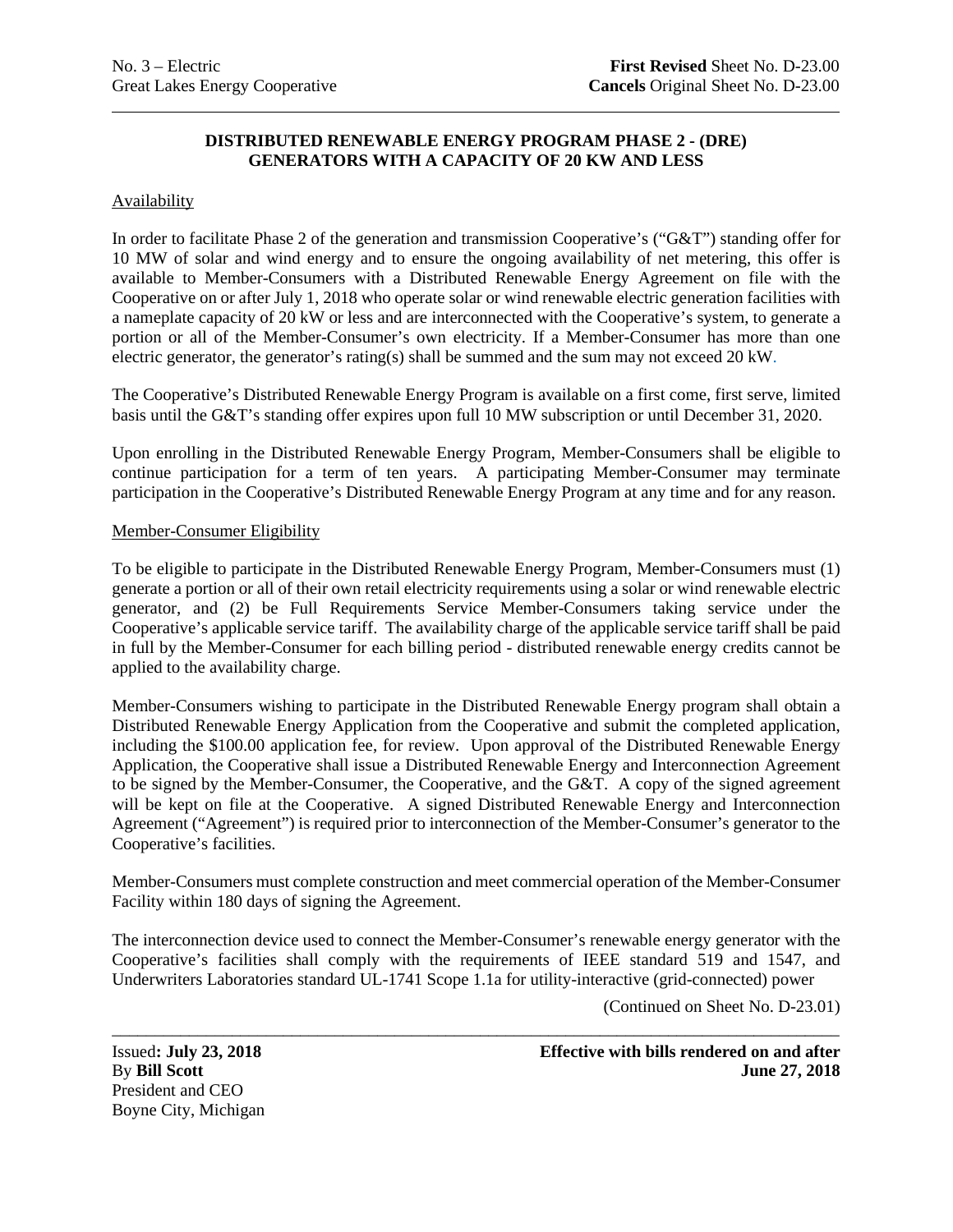# **DISTRIBUTED RENEWABLE ENERGY PROGRAM PHASE 2 - (DRE) GENERATORS WITH A CAPACITY OF 20 KW AND LESS**

\_\_\_\_\_\_\_\_\_\_\_\_\_\_\_\_\_\_\_\_\_\_\_\_\_\_\_\_\_\_\_\_\_\_\_\_\_\_\_\_\_\_\_\_\_\_\_\_\_\_\_\_\_\_\_\_\_\_\_\_\_\_\_\_\_\_\_\_\_\_\_\_\_\_\_\_\_\_\_\_\_\_\_\_\_\_\_\_\_\_\_\_\_

(Continued from Sheet No. D-23.00)

systems. The Cooperative may require reasonable and adequate insurance coverage by the Member-Consumer and the Member-Consumer shall provide proof of liability coverage as may be required by the Cooperative.

The generation equipment must be located on the Member-Consumer's premises, serving only the Member-Consumer's premises, and must be intended primarily to offset a portion or all of the Member-Consumer's requirements for electricity. At the Member-Consumer's option, the generation capacity shall be determined by one of the following methods:

- a) Aggregate nameplate capacity of the generator(s), or
- b) Aggregate projected annual kWh output of the generator(s)

The Member-Consumer is required to provide the Cooperative with the capacity rating in kW of the generating unit(s) and a projection of the annual kWh output of the generating unit(s) when completing the Cooperative's Distributed Renewable Energy Application. The Member-Consumer shall determine its annual electricity needs using one of the following methods:

- a) The Member-Consumer's annual energy usage, measured in kWh, during the previous 12 month period;
- b) Where metered demand data is available, the maximum integrated hourly demand measured in kW during the previous 12-month period; or
- c) In cases where no data, incomplete data, or incorrect data for the Member-Consumer's past annual energy usage is available, or where the Member-Consumer is making changes on-site that will affect their future total annual electric usage, the Cooperative and the Member-Consumer shall mutually agree on a method to determine the Member-Consumer's future annual energy usage.

### **Metering**

The Member-Consumer's usage and excess generation shall be determined using a single meter with separate registers measuring power flow in each direction. If there is a significant initial incremental cost to provide a meter measuring power flow in each direction above the cost for meters provided for similarly situated non-generating Member-Consumer's, the difference in cost shall be paid by the Member-Consumer. Any service upgrades, protective or power quality equipment/devices necessary to accommodate the output of the generating unit(s), as determined by the Cooperative, shall be at the Member-Consumer's expense.

(Continued on Sheet No. D-23.02)

\_\_\_\_\_\_\_\_\_\_\_\_\_\_\_\_\_\_\_\_\_\_\_\_\_\_\_\_\_\_\_\_\_\_\_\_\_\_\_\_\_\_\_\_\_\_\_\_\_\_\_\_\_\_\_\_\_\_\_\_\_\_\_\_\_\_\_\_\_\_\_\_\_\_\_\_\_\_\_\_\_\_\_\_\_ President and CEO Boyne City, Michigan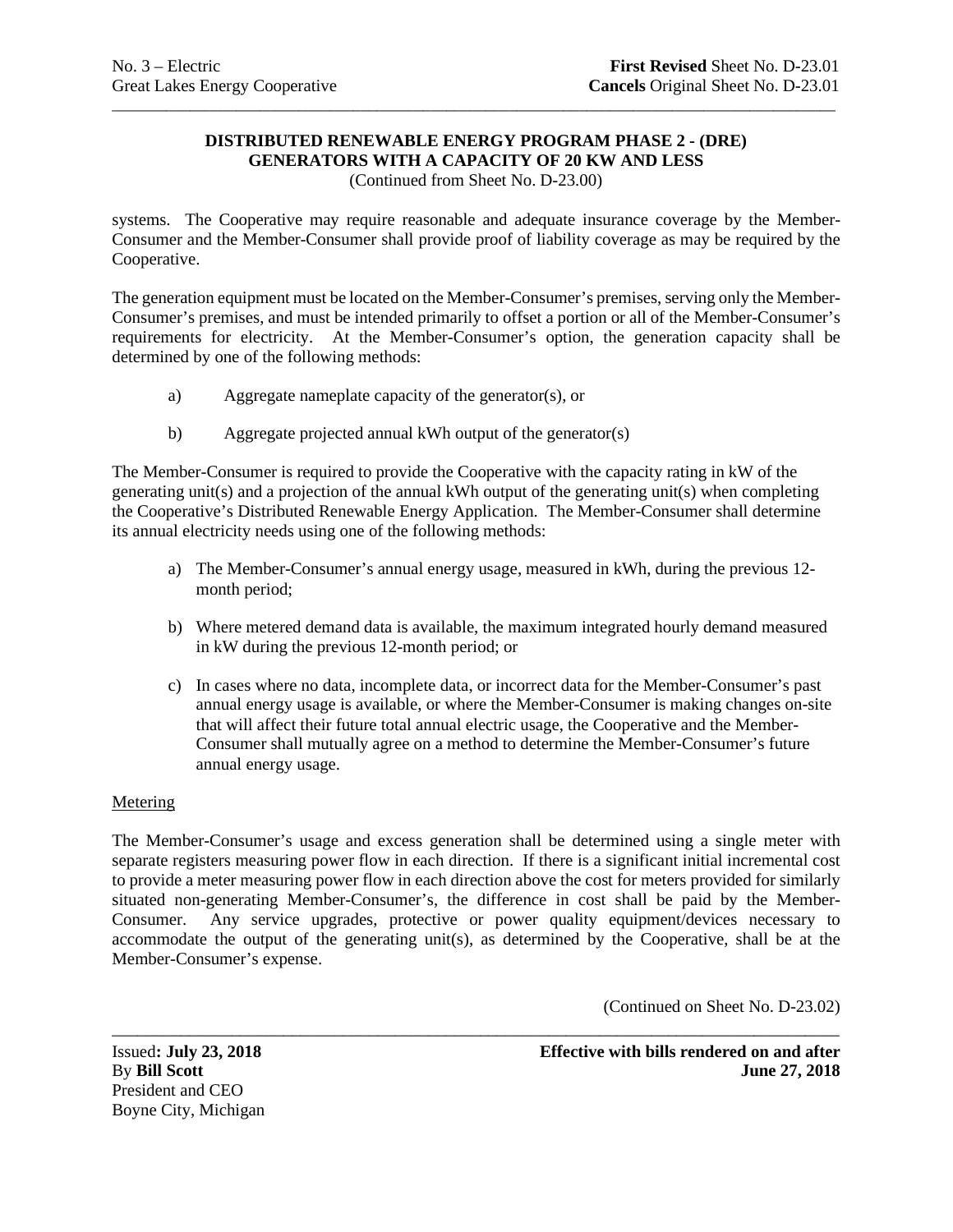# **DISTRIBUTED RENEWABLE ENERGY PROGRAM PHASE 2 - (DRE) GENERATORS WITH A CAPACITY OF 20 KW AND LESS**

\_\_\_\_\_\_\_\_\_\_\_\_\_\_\_\_\_\_\_\_\_\_\_\_\_\_\_\_\_\_\_\_\_\_\_\_\_\_\_\_\_\_\_\_\_\_\_\_\_\_\_\_\_\_\_\_\_\_\_\_\_\_\_\_\_\_\_\_\_\_\_\_\_\_\_\_\_\_\_\_\_\_\_\_\_\_\_\_\_\_\_\_\_

(Continued from Sheet No. D-23.01)

### Monthly Charges and Credits

"Excess Generation" means energy and associated renewable energy attributes, including, but not limited to Renewable Energy Credits, generated by the Member-Consumer's renewable energy generator and not consumed at the Member-Consumer's location (and delivered to the Cooperative).

The Member-Consumer shall pay the full retail rate in accordance with the Cooperative's standard service tariff applicable to the Member-Consumer for energy delivered to the Member-Consumer by the Cooperative. The Member-Consumer shall be credited 5.6 cents per kwh, for Excess Generation. Energy produced by the Member-Consumer's solar or wind renewable energy generator and consumed at the Member-Consumer's location without flowing onto the Cooperative's distribution system is not billed by the Cooperative, compensated by the Cooperative, or displayed on the billing statement.

The credit for any Excess Generation during the billing period shall only be applied to the energy charge of the standard service tariff applicable to the Member-Consumer and will be applied to the bill for that period. Any credit that is not used up during the current billing period shall be carried forward for use in subsequent billing periods. If a Member-Consumer terminates service with the Cooperative while having a distributed renewable energy credit amount on their account, the G&T shall pay, through its agent, the Cooperative, the remaining credit amount to the Member-Consumer following a final reading by the Cooperative of the Member-Consumer's meter.

\_\_\_\_\_\_\_\_\_\_\_\_\_\_\_\_\_\_\_\_\_\_\_\_\_\_\_\_\_\_\_\_\_\_\_\_\_\_\_\_\_\_\_\_\_\_\_\_\_\_\_\_\_\_\_\_\_\_\_\_\_\_\_\_\_\_\_\_\_\_\_\_\_\_\_\_\_\_\_\_\_\_\_\_\_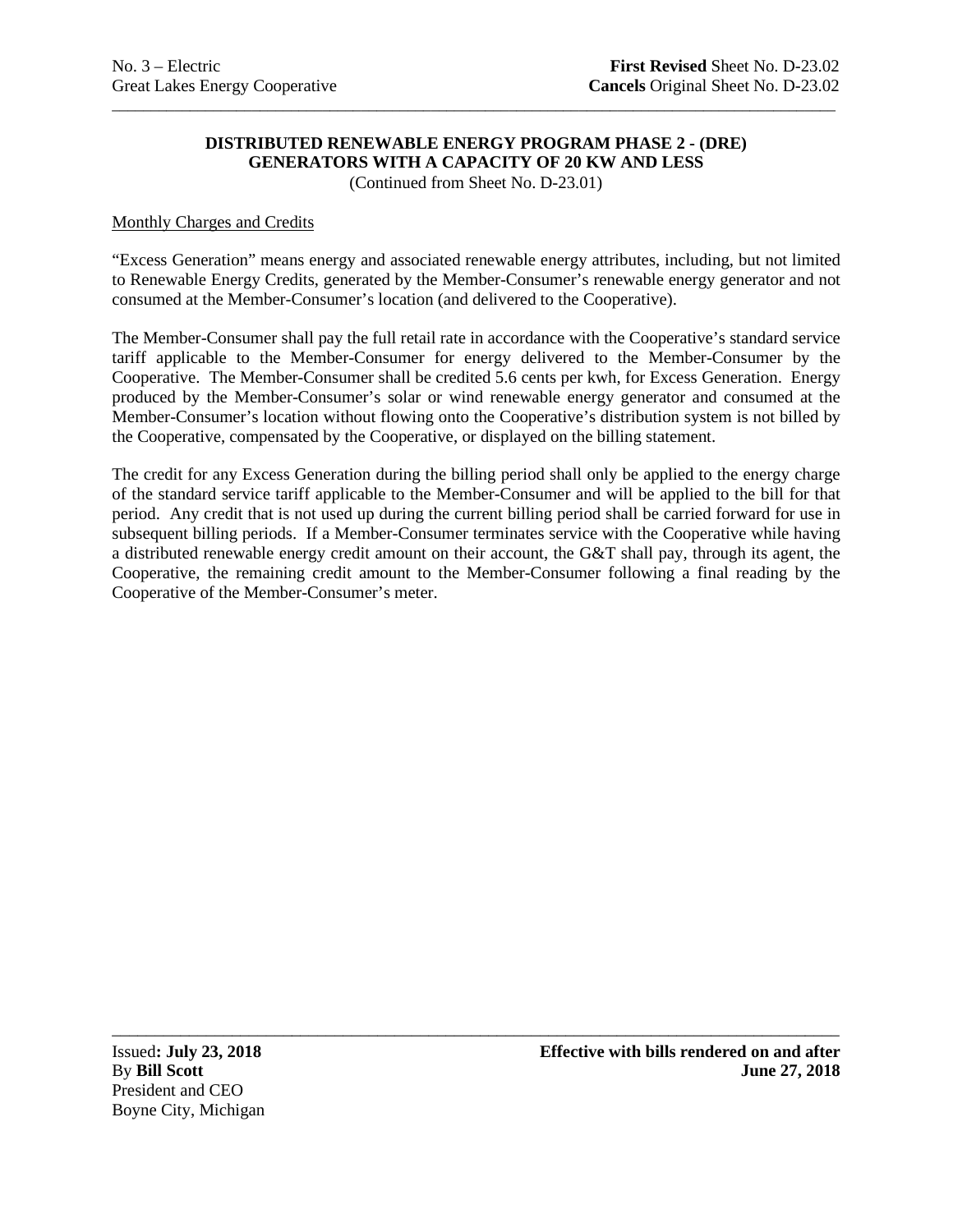### **NET METERING PROGRAM GENERATORS WITH A CAPACITY OF 20 KW AND LESS**

\_\_\_\_\_\_\_\_\_\_\_\_\_\_\_\_\_\_\_\_\_\_\_\_\_\_\_\_\_\_\_\_\_\_\_\_\_\_\_\_\_\_\_\_\_\_\_\_\_\_\_\_\_\_\_\_\_\_\_\_\_\_\_\_\_\_\_\_\_\_\_\_\_\_\_\_\_\_\_\_\_\_\_\_\_\_\_\_\_\_\_\_\_

### *Signed agreement on file prior to June 1, 2017*

### Availability

In order to facilitate the generation and transmission Cooperative's ("G&T") standing offer for 10 MW of solar and wind energy and grandfather-in existing net metering Member-Consumers, this offer is available to Member-Consumers with a Net Metering Agreement on file with the Cooperative before June 1, 2017 who operate renewable electric generation, limited to solar and wind, facilities with a nameplate capacity of 20 kW or less and are interconnected with the Cooperative's system, to generate a portion or all of the Member-Consumer's own electricity. If a Member-Consumer has more than one electric generator, the generator's rating(s) shall be summed and the sum may not exceed 20 kW.

The Cooperative's Net Metering Program is available until June 1, 2017, on a limited basis until the G&T's standing offer expires by full 10 MW subscription.

Member-Consumers enrolled prior to June 1, 2017 shall be eligible to continue participation for a term of 20 years, measured from the earlier from the effective date of the Net Metering Agreement or the first month the Member-Consumer began net metering. A participating Member-Consumer may terminate participation in the Cooperative's Net Metering Program at any time and for any reason. This program and its resulting contract are neither assignable, nor transferable, to a subsequent owner.

#### Member-Consumer Eligibility

To be eligible to participate in the Net Metering Program, Member-Consumers must (1) generate a portion or all of their own retail electricity requirements using a solar or wind renewable electric generator, and (2) be Full Requirements Service Member-Consumers taking service under the Cooperative's applicable service tariff.

Member-Consumers wishing to participate in the Net Metering Program shall submit a completed Net Metering Application to the Cooperative for review. Upon approval of the Application, the Cooperative shall issue a Net Metering and Interconnection Agreement to be signed by the Member-Consumer, the Cooperative, and the G&T. A copy of the signed agreement will be kept on file at the Cooperative. A signed Net Metering and Interconnection Agreement is required prior to June 1, 2017 for the Member-Consumer's generator to remain connected to the Cooperative's facilities.

Member-Consumers must complete construction and meet commercial operation of the Member-Consumer Facility within 180 days of signing the Agreement.

\_\_\_\_\_\_\_\_\_\_\_\_\_\_\_\_\_\_\_\_\_\_\_\_\_\_\_\_\_\_\_\_\_\_\_\_\_\_\_\_\_\_\_\_\_\_\_\_\_\_\_\_\_\_\_\_\_\_\_\_\_\_\_\_\_\_\_\_\_\_\_\_\_\_\_\_\_\_\_\_\_\_\_\_\_

(Continued on Sheet No. D-24.01)

President and CEO Boyne City, Michigan

Issued: December 14, 2016 Effective with bills rendered on and after By Bill Scott March 1, 2017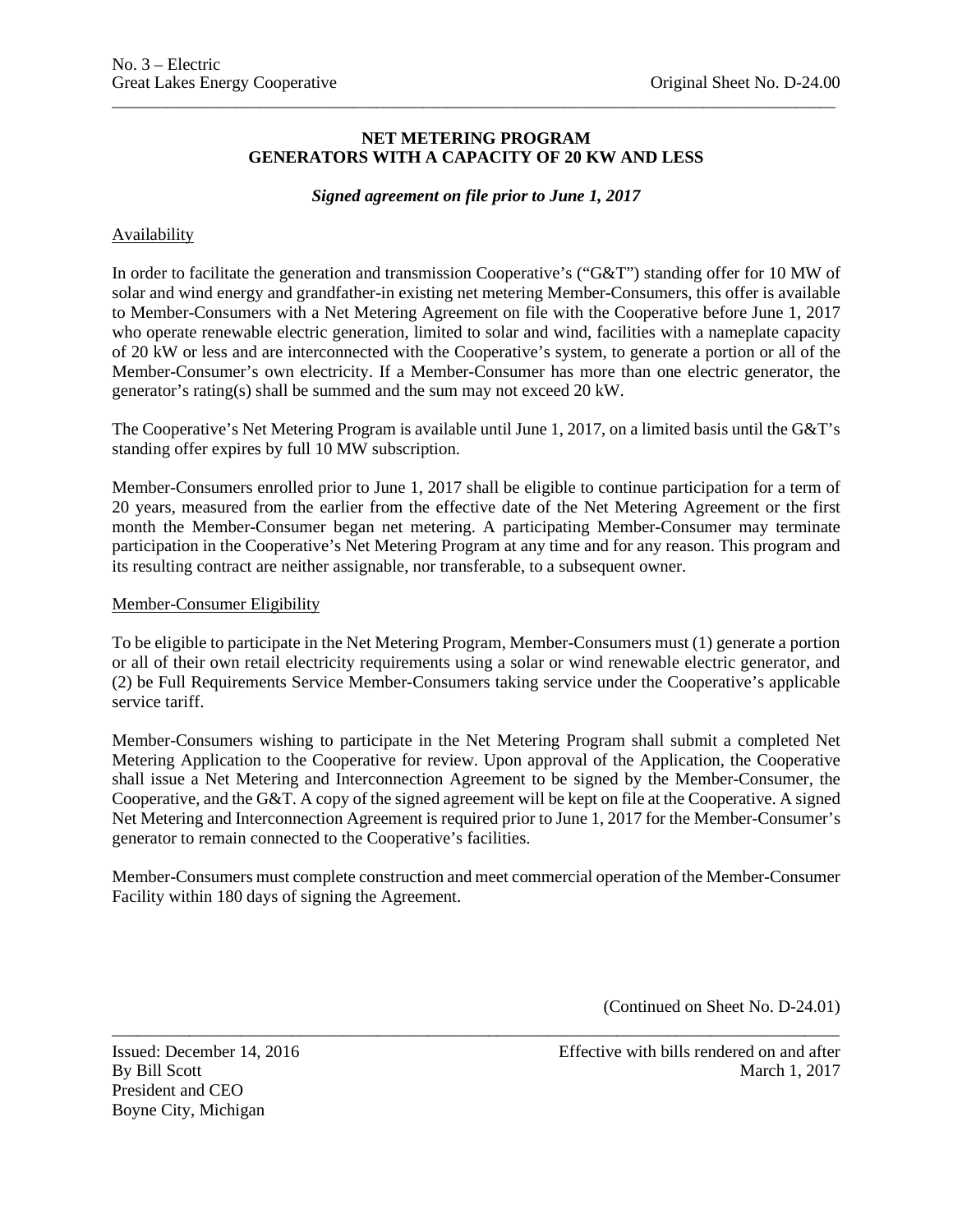# **NET METERING PROGRAM GENERATORS WITH A CAPACITY OF 20 KW AND LESS**

\_\_\_\_\_\_\_\_\_\_\_\_\_\_\_\_\_\_\_\_\_\_\_\_\_\_\_\_\_\_\_\_\_\_\_\_\_\_\_\_\_\_\_\_\_\_\_\_\_\_\_\_\_\_\_\_\_\_\_\_\_\_\_\_\_\_\_\_\_\_\_\_\_\_\_\_\_\_\_\_\_\_\_\_\_\_\_\_\_\_\_\_\_

(Continued from Sheet No. D-24.00)

### *Signed agreement on file prior to June 1, 2017*

The interconnection device used to connect the Member-Consumer's renewable generator with the Cooperative's facilities shall comply with the requirements of IEEE standard 519 and 1547, and Underwriters Laboratories standard UL-1741 Scope 1.1a for utility-interactive (grid-connected) power systems. The Cooperative may require reasonable and adequate insurance coverage by the Member-

Consumer and the Member-Consumer shall provide proof of liability coverage as may be required by the Cooperative.

The generation equipment must be located on the Member-Consumer's premises, serving only the Member-Consumer's premises, and must be intended primarily to offset a portion or all of the Member-Consumer's requirements for electricity. At the Member-Consumer's option, the generation capacity shall be determined by one of the following methods:

- a) Aggregate nameplate capacity of the generator(s)
- b) Aggregate projected annual kWh output of the generator(s)

The Member-Consumer is required to provide the Cooperative with the capacity rating in kW of the generating unit(s) and a projection of the annual kWh output of the generating unit(s) when completing the Cooperative's Net Metering Application. The Member-Consumer shall determine its annual electricity needs using one of the following methods:

- a) The Member-Consumer's annual energy usage, measured in kWh, during the previous 12-month period:
- b) Where metered demand data is available, the maximum integrated hourly demand measured in kW during the previous 12-month period: or
- c) In cases where no data, incomplete data, or incorrect data for the Member-Consumer's past annual energy usage is available, or where the Member-Consumer is making changes onsite that will affect their future total annual electric usage, the Cooperative and the Member-Consumer shall mutually agree on a method to determine the Member-Consumer's future annual energy usage.

\_\_\_\_\_\_\_\_\_\_\_\_\_\_\_\_\_\_\_\_\_\_\_\_\_\_\_\_\_\_\_\_\_\_\_\_\_\_\_\_\_\_\_\_\_\_\_\_\_\_\_\_\_\_\_\_\_\_\_\_\_\_\_\_\_\_\_\_\_\_\_\_\_\_\_\_\_\_\_\_\_\_\_\_\_

(Continued on Sheet No. D-24.02)

President and CEO Boyne City, Michigan

Issued: December 14, 2016 Effective with bills rendered on and after<br>By Bill Scott March 1, 2017 March 1, 2017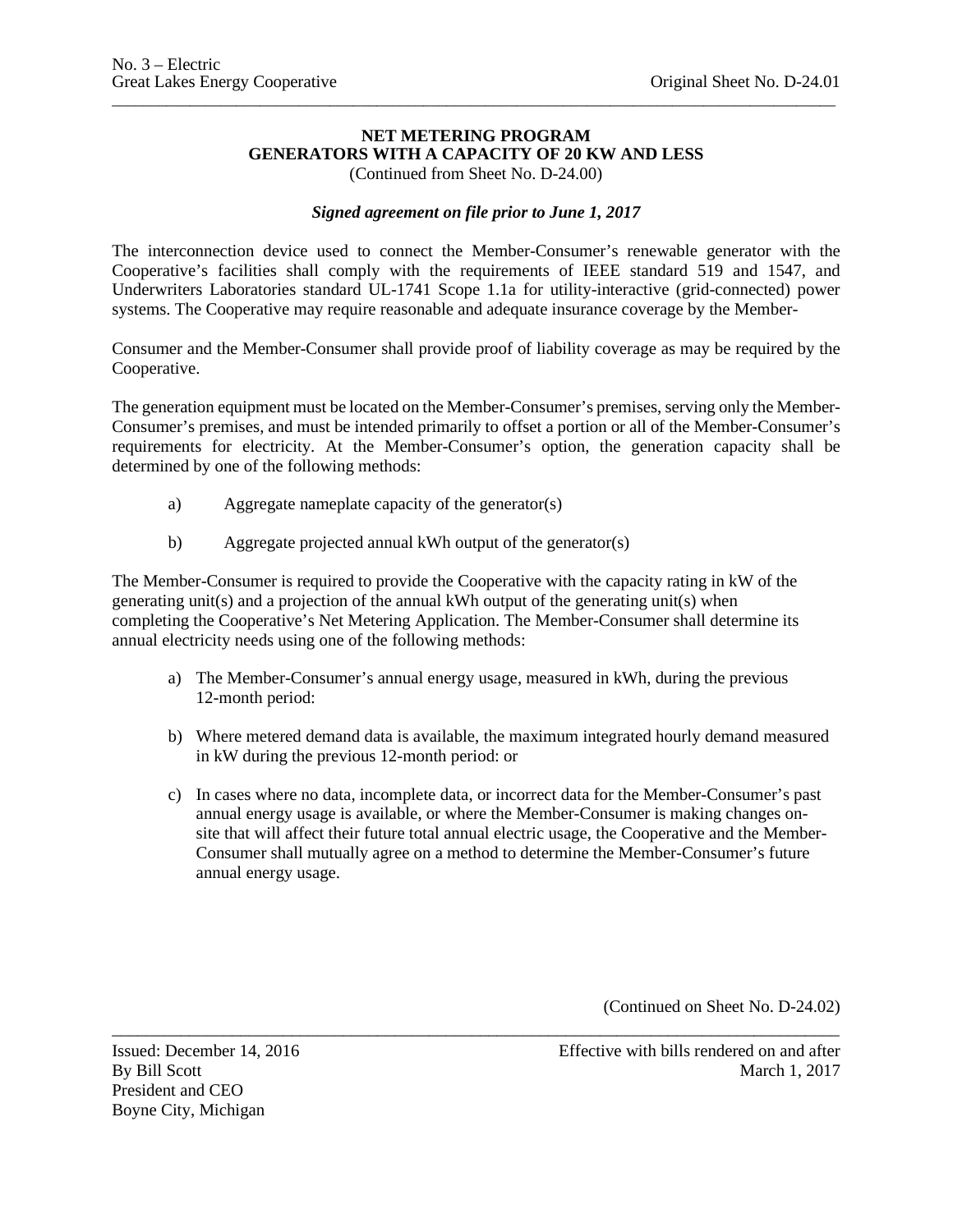# **NET METERING PROGRAM GENERATORS WITH A CAPACITY OF 20 KW AND LESS**

\_\_\_\_\_\_\_\_\_\_\_\_\_\_\_\_\_\_\_\_\_\_\_\_\_\_\_\_\_\_\_\_\_\_\_\_\_\_\_\_\_\_\_\_\_\_\_\_\_\_\_\_\_\_\_\_\_\_\_\_\_\_\_\_\_\_\_\_\_\_\_\_\_\_\_\_\_\_\_\_\_\_\_\_\_\_\_\_\_\_\_\_\_

(Continued from Sheet No. D-24.01)

### *Signed agreement on file prior to June 1, 2017*

### Metering

The Member-Consumer's usage and excess generation shall be determined using a single meter with separate registers measuring power flow in each direction. If there is a significant initial incremental cost to provide a meter measuring power flow in each direction above the cost for meters provided for similarly

situated non-generating Member-Consumers, the difference in cost shall be paid by the Member-Consumer. Any service upgrades, protective or power quality equipment/devices necessary to accommodate the output of the generating unit(s), as determined by the Cooperative, shall be at the Member-Consumer's expense.

#### Monthly Charges

"Excess Generation" means energy and associated renewable energy attributes, including, but not limited to Renewable Energy Credits, generated by the Member-Consumer's renewable energy generator and not consumed at the Member-Consumer's location (and delivered to the Cooperative).

The Member-Consumer shall pay the full retail rate in accordance with the Cooperative's standard service tariff applicable to the Member-Consumer for all energy delivered to the Member-Consumer by the Cooperative. The Member-Consumer shall be credited the full retail rate in accordance with the Cooperative's standard service tariff applicable to the Member-Consumer for all Excess Generation. Energy produced by the Member-Consumer's renewable energy generator and consumed at the Member-Consumer's location without flowing onto the Cooperative's distribution system is not billed by the Cooperative, compensated by the Cooperative, or displayed on the billing statement.

The credit for any Excess Generation during the billing period shall be applied to the energy charge for that period. Any credit that is not used up during the current billing period shall be carried forward for use in subsequent billing periods. If a Member-Consumer terminates service with the Cooperative while having a net metering credit amount on their account, the G&T shall pay, through its agent, the Cooperative, the remaining credit amount to the Member-Consumer following a final reading by the Cooperative of the Member-Consumer's meter.

\_\_\_\_\_\_\_\_\_\_\_\_\_\_\_\_\_\_\_\_\_\_\_\_\_\_\_\_\_\_\_\_\_\_\_\_\_\_\_\_\_\_\_\_\_\_\_\_\_\_\_\_\_\_\_\_\_\_\_\_\_\_\_\_\_\_\_\_\_\_\_\_\_\_\_\_\_\_\_\_\_\_\_\_\_

President and CEO Boyne City, Michigan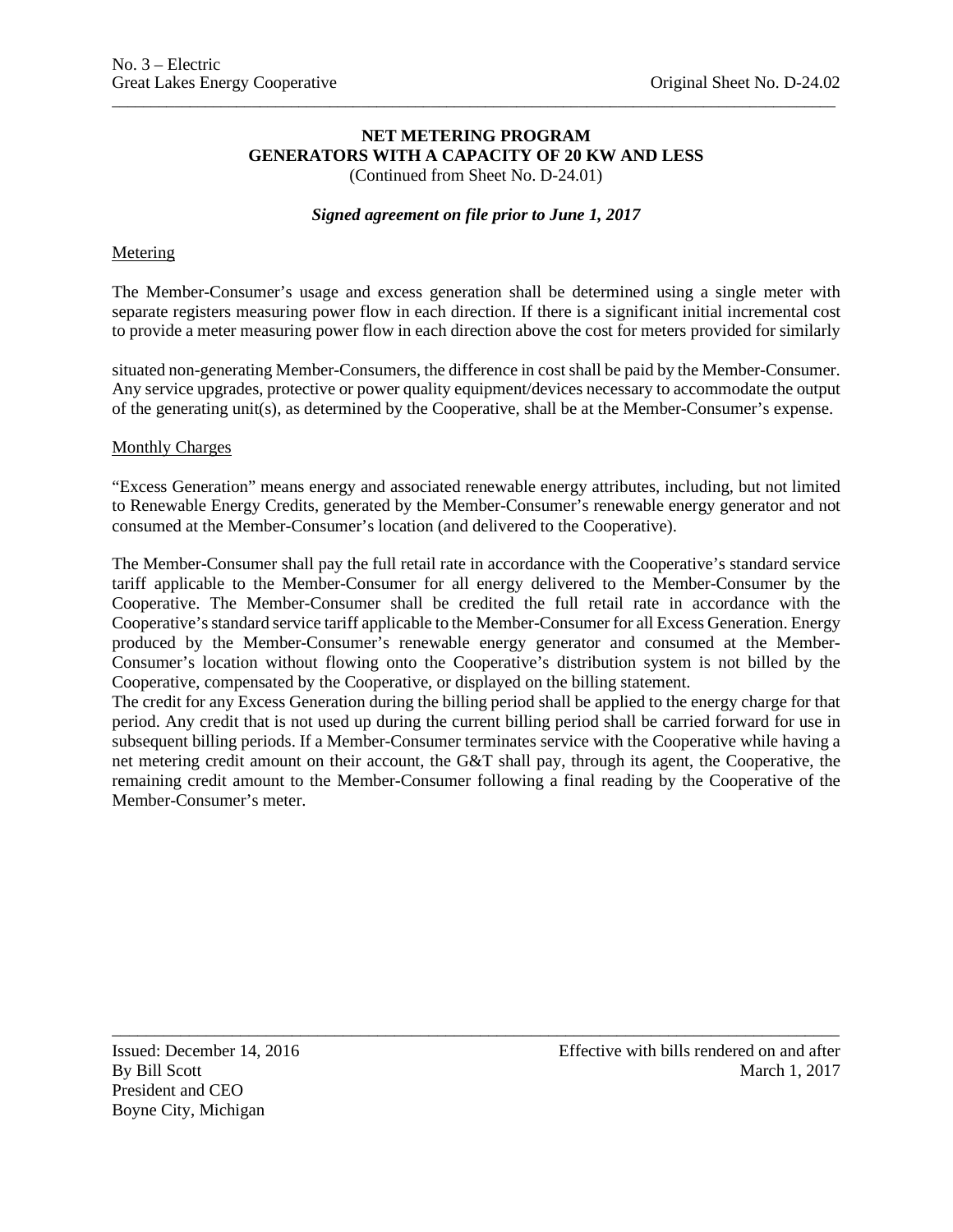# **RENEWABLE ENERGY STANDING OFFER LIMITED PURCHASE AND SALE PROGRAM (BUY-ALL/SELL-ALL)**

\_\_\_\_\_\_\_\_\_\_\_\_\_\_\_\_\_\_\_\_\_\_\_\_\_\_\_\_\_\_\_\_\_\_\_\_\_\_\_\_\_\_\_\_\_\_\_\_\_\_\_\_\_\_\_\_\_\_\_\_\_\_\_\_\_\_\_\_\_\_\_\_\_\_\_\_\_\_\_\_\_\_\_\_\_\_\_\_\_\_\_\_\_

# *Signed agreement on file prior to July 1, 2018*

In order to provide for the safety of Member-Consumers, Cooperative personnel, and others, and to ensure reliable electric service consistent with Phase 2 of the generation and transmission Cooperative's ("G&T") standing offer for 10 MW of solar and wind renewable energy, the following requirements are established for connection and/or operation of Member-Consumer generation facilities in parallel with the Cooperative's distribution system.

### Availability

The Cooperative's Buy-All/Sell-All Program is available on a first come, first serve, limited basis until the G&T's standing offer expires December 31, 2019 or upon full 10 MW subscription.

These requirements govern all Member-Consumer-owned generation facilities, which generate all of their electricity using a solar or wind renewable energy generator ("Member-Consumer Facility"), with a nameplate of 1 MW or less.

Member-Consumers wishing to participate in the Buy-All/Sell-All program shall submit a completed Buy-All/Sell-All Application and the \$100 application fee to the Cooperative for review. Upon approval of the Buy-All/Sell-All Application, the Cooperative shall issue a Buy-All/Sell-All Interconnection and Purchase Agreement ("Agreement") between the Member-Consumer, the Cooperative, and the G&T. Member-Consumers must complete construction and meet commercial operation of the Member-Consumer Facility within 180 days of signing the Buy-All/Sell-All Interconnection and Purchase Agreement.

The nameplate of the renewable energy generator size is limited to 1 MW per Member-Consumer. The Member-Consumer's entire renewable energy generator must fit within the limit and must be located on the Member-Consumer's premises. If a Member-Consumer has more than one renewable energy generator, the generators' ratings must be summed and the sum may not exceed 1 MW.

Upon enrolling in the Buy-All/Sell-All program, the term of the Agreement is 20 years. A participating Member-Consumer may terminate participation in the Buy-All/Sell-All program at any time and for any reason.

If the Member-Consumer does not meet (or, for the term of the Agreement, continue to meet) all of the requirements of the Agreement, as well as the requirements listed below, the Cooperative may require termination of parallel operation and the Member-Consumer shall be liable for any damages or injury resulting from unauthorized or improper connection and/or operation of the Member-Consumer's Facility.

\_\_\_\_\_\_\_\_\_\_\_\_\_\_\_\_\_\_\_\_\_\_\_\_\_\_\_\_\_\_\_\_\_\_\_\_\_\_\_\_\_\_\_\_\_\_\_\_\_\_\_\_\_\_\_\_\_\_\_\_\_\_\_\_\_\_\_\_\_\_\_\_\_\_\_\_\_\_\_\_\_\_\_\_\_

(Continued on Sheet No. D-25.01)

President and CEO Boyne City, Michigan

Issued: December 14, 2016 Effective with bills rendered on and after By Bill Scott March 1, 2017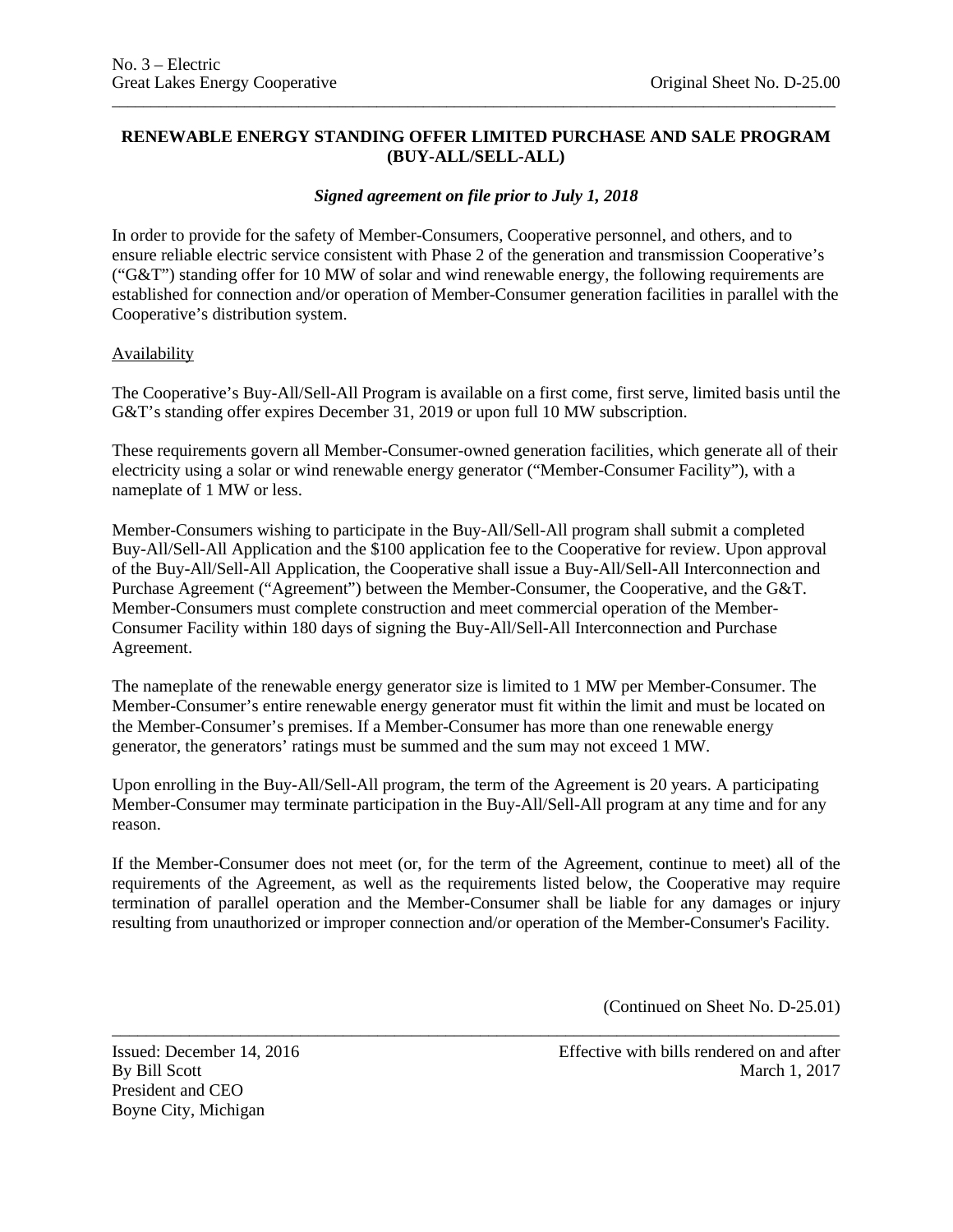### **RENEWABLE ENERGY STANDING OFFER LIMITED PURCHASE AND SALE PROGRAM (BUY-ALL/SELL-ALL)**

\_\_\_\_\_\_\_\_\_\_\_\_\_\_\_\_\_\_\_\_\_\_\_\_\_\_\_\_\_\_\_\_\_\_\_\_\_\_\_\_\_\_\_\_\_\_\_\_\_\_\_\_\_\_\_\_\_\_\_\_\_\_\_\_\_\_\_\_\_\_\_\_\_\_\_\_\_\_\_\_\_\_\_\_\_\_\_\_\_\_\_\_\_

(Continued from Sheet No. D-25.00)

# *Signed agreement on file prior to July 1, 2018*

### Safety and Reliability Requirements

The Member-Consumer shall submit for the Cooperative's review detailed electric diagrams, equipment nameplate data, including the interface device and control system of the Member-Consumer's power source and a site plan.

The Member-Consumer's control and protection system and site plan must be acceptable to the Cooperative and in accordance with these safety and reliability standards. This system shall provide for immediate automatic shutdown or separation of the Facility and the Cooperative system in the event of momentary or extended loss of power from the Cooperative, including loss of one or more phases if the Member-Consumer is generating three phase power. The shutdown or separation must continue until normal utility service is restored. The shutdown or separation shall occur when frequency, voltage, and/or current deviate from normal utility standards. The Member-Consumer shall be liable if the Member-Consumer's protection system fails to function.

A disconnecting device suitable for use as a protective tag location may be required so as to be accessible and in reasonably close proximity to the billing meter.

The completed installation must meet all local, state and national codes and regulations and is subject to inspection by proper enforcement authorities before commencement of parallel operation. In addition, the Cooperative may, at its discretion, inspect or test the facility at any time.

The Member-Consumer shall advise the Cooperative prior to making any revisions to the Facility, the control system, or the interface between the two power systems after the installation. Any such revision must be acceptable to the Cooperative.

Should the parallel operation of the Facility cause interference or adversely affect voltage, frequency, harmonic content or power factor in the Cooperative's system or other Member-Consumers' service, the Cooperative may require disconnection of parallel operation until the condition has been corrected.

### **Metering**

Separate metering shall be installed to determine generation output. The Member-Consumer Facility must deliver, to the Cooperative's system, all energy generated. The Member-Consumer shall pay the incremental cost of all such metering above the cost for meters provided for similarly situated nongenerating Member-Consumers. Any service upgrades or protective equipment/devices necessary to accommodate the output of the generating unit(s), as determined by the Cooperative, shall be at the Member-Consumer's expense.

\_\_\_\_\_\_\_\_\_\_\_\_\_\_\_\_\_\_\_\_\_\_\_\_\_\_\_\_\_\_\_\_\_\_\_\_\_\_\_\_\_\_\_\_\_\_\_\_\_\_\_\_\_\_\_\_\_\_\_\_\_\_\_\_\_\_\_\_\_\_\_\_\_\_\_\_\_\_\_\_\_\_\_\_\_

(Continued on Sheet No. D-25.02)

Issued: December 14, 2016 Effective with bills rendered on and after<br>By Bill Scott March 1, 2017 March 1, 2017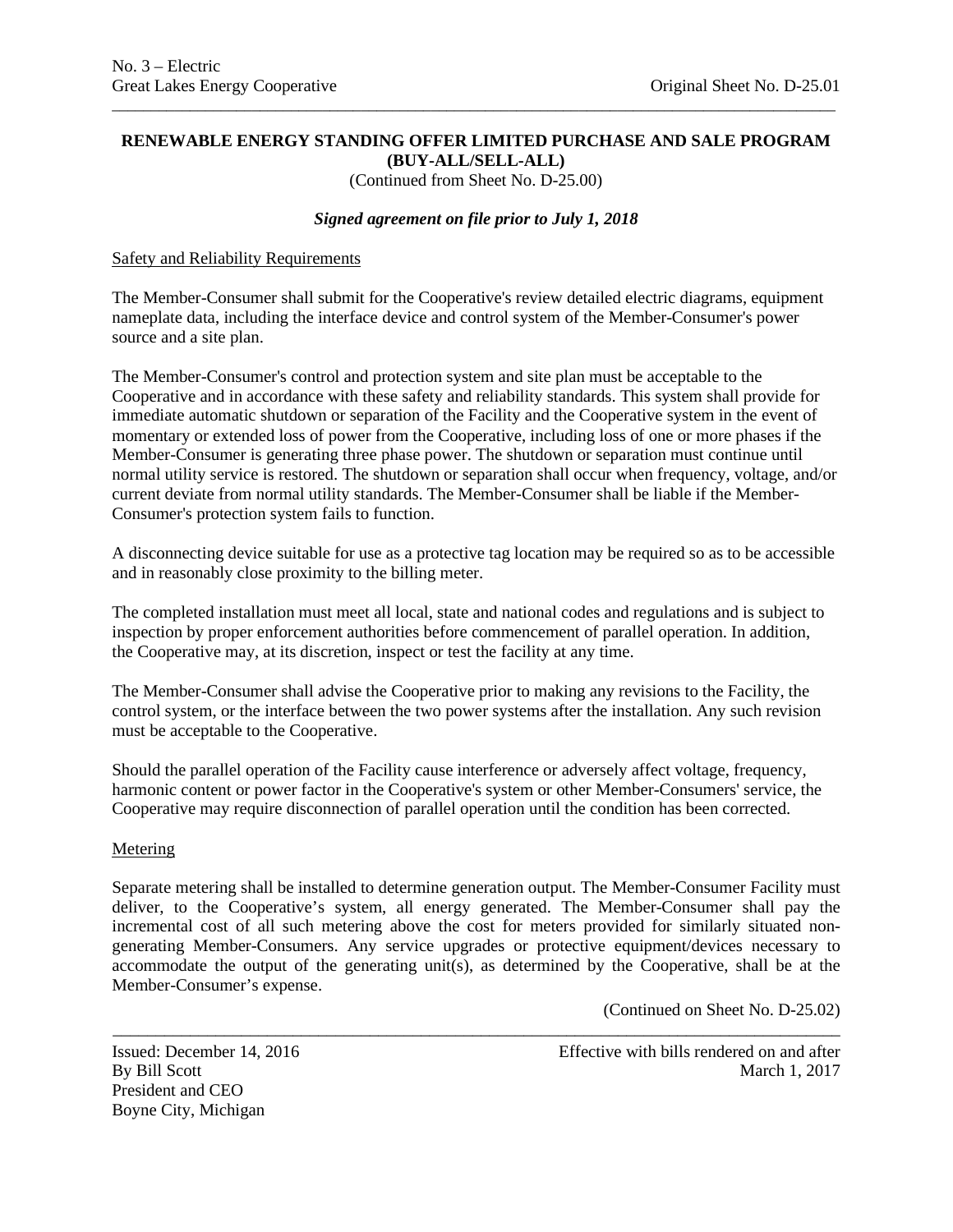### **RENEWABLE ENERGY STANDING OFFER LIMITED PURCHASE AND SALE PROGRAM (BUY-ALL/SELL-ALL)**

\_\_\_\_\_\_\_\_\_\_\_\_\_\_\_\_\_\_\_\_\_\_\_\_\_\_\_\_\_\_\_\_\_\_\_\_\_\_\_\_\_\_\_\_\_\_\_\_\_\_\_\_\_\_\_\_\_\_\_\_\_\_\_\_\_\_\_\_\_\_\_\_\_\_\_\_\_\_\_\_\_\_\_\_\_\_\_\_\_\_\_\_\_

(Continued from Sheet No. D-25.01)

## *Signed agreement on file prior to July 1, 2018*

### Reimbursement of Costs

The Member-Consumer shall pay for all costs associated with any addition to (or alteration of) the Cooperative's equipment required for metering and for the safe and reliable operation of the Facility in parallel with the Cooperative's system, as noted above, as well as an interconnection study, at the request of the Cooperative. The Member-Consumer shall also pay for costs of changes required due to safety or adverse effects on other Member-Consumers and/or on the Cooperative caused by the connection and/or operation of the Member-Consumer's renewable energy generator.

The Cooperative may require reasonable and adequate insurance coverage by the interconnecting Member-Consumer and the Member-Consumer shall provide proof of liability coverage as may be required by the Cooperative.

### Monthly Charges and Credits

The Member-Consumer shall pay the full retail rate in accordance with the Cooperative's standard service tariff applicable to the Member-Consumer for all energy delivered to the Member-Consumer by the Cooperative, including energy necessary to operate the Member-Consumer's renewable energy generator.

The Cooperative, as agent for the G&T, shall pay the Member-Consumer 10 cents per kWh for all energy delivered to the Cooperative by the Member-Consumer as a credit on the Member-Consumer's monthly bill. The credit will be applied to the total charges of the standard service tariff applicable to the Member-Consumer and will be applied to the bill for that period. Any credit that is not used up during the current billing period shall be carried forward for use in subsequent billing periods.

If a credit accumulates to an amount greater than \$100, the Cooperative may pay the balance to the Member-Consumer as an agent for the G&T.

If a Member-Consumer terminates service with the Cooperative while having a remaining credit amount on their account, the G&T shall pay, through its agent, the Cooperative, the remaining credit amount to the Member-Consumer following a final reading by the Cooperative of the Member-Consumer's meter.

\_\_\_\_\_\_\_\_\_\_\_\_\_\_\_\_\_\_\_\_\_\_\_\_\_\_\_\_\_\_\_\_\_\_\_\_\_\_\_\_\_\_\_\_\_\_\_\_\_\_\_\_\_\_\_\_\_\_\_\_\_\_\_\_\_\_\_\_\_\_\_\_\_\_\_\_\_\_\_\_\_\_\_\_\_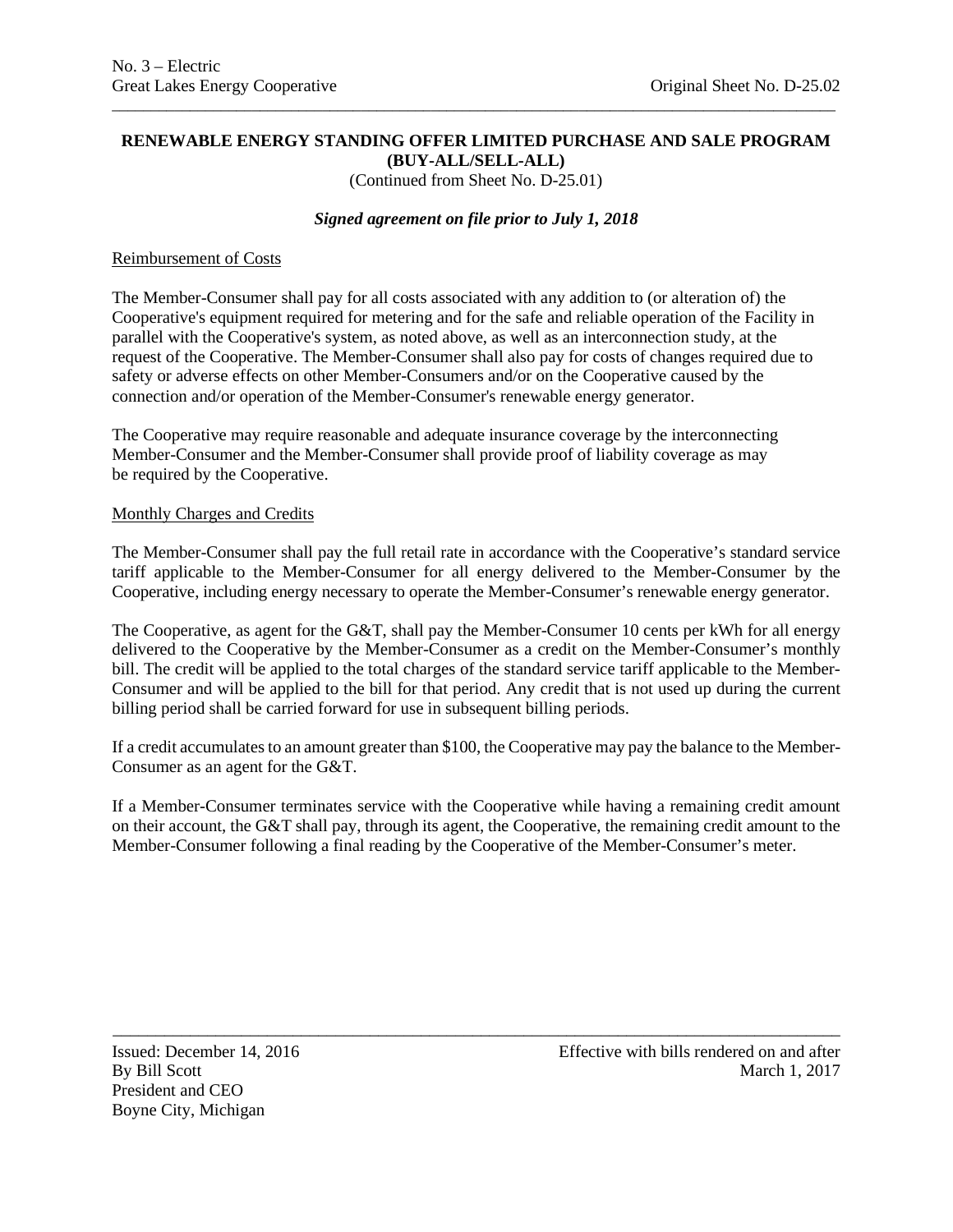# **RENEWABLE ENERGY STANDING OFFER LIMITED PURCHASE AND SALE PROGRAM PHASE 2 (BUY-ALL/SELL-ALL)**

\_\_\_\_\_\_\_\_\_\_\_\_\_\_\_\_\_\_\_\_\_\_\_\_\_\_\_\_\_\_\_\_\_\_\_\_\_\_\_\_\_\_\_\_\_\_\_\_\_\_\_\_\_\_\_\_\_\_\_\_\_\_\_\_\_\_\_\_\_\_\_\_\_\_\_\_\_\_\_\_\_\_\_\_\_\_\_\_\_\_\_\_\_

In order to provide for the safety of Member-Consumers, Cooperative personnel, and others, and to ensure reliable electric service consistent with Phase 2 of the generation and transmission Cooperative's ("G&T") standing offer for 10 MW of solar and wind renewable energy, the following requirements are established for connection and/or operation of Member-Consumer generation facilities in parallel with the Cooperative's distribution system, beginning July 1, 2018.

## **Availability**

The Cooperative's Phase 2 Buy-All/Sell-All Program is available on a first come, first serve, limited basis until the G&T's standing offer expires upon full 10 MW subscription.

These requirements govern all Member-Consumer-owned generation facilities, which generate all of their electricity using a solar or wind renewable energy generator ("Member-Consumer Facility"), with a nameplate of 100 kW or less.

Member-Consumers wishing to participate in the Buy-All/Sell-All program shall submit a completed Buy-All/Sell-All Application and the \$100 application fee to the Cooperative for review. Upon approval of the Buy-All/Sell-All Application, the Cooperative shall issue a Buy-All/Sell-All Interconnection and Purchase Agreement ("Agreement") between the Member-Consumer, the Cooperative, and the G&T. Member-Consumers must complete construction and meet commercial operation of the Member-Consumer Facility within 180 days of signing the Buy-All/Sell-All Interconnection and Purchase Agreement.

The nameplate of the renewable energy generator size is limited to 100 kW per Member-Consumer. The Member-Consumer's entire renewable energy generator must fit within the limit and must be located on the Member-Consumer's premises. If a Member-Consumer has more than one renewable energy generator, the generators' ratings must be summed and the sum may not exceed 100 kW.

Upon enrolling in this Buy-All/Sell-All program, the term of the Agreement is 20 years. A participating Member-Consumer may terminate participation in the Buy-All/Sell-All program at any time and for any reason.

If the Member-Consumer does not meet (or, for the term of the Agreement, continue to meet) all of the requirements of the Agreement, as well as the requirements listed below, the Cooperative may require termination of parallel operation and the Member-Consumer shall be liable for any damages or injury resulting from unauthorized or improper connection and/or operation of the Member-Consumer's Facility.

\_\_\_\_\_\_\_\_\_\_\_\_\_\_\_\_\_\_\_\_\_\_\_\_\_\_\_\_\_\_\_\_\_\_\_\_\_\_\_\_\_\_\_\_\_\_\_\_\_\_\_\_\_\_\_\_\_\_\_\_\_\_\_\_\_\_\_\_\_\_\_\_\_\_\_\_\_\_\_\_\_\_\_\_\_

(Continued on Sheet No. D-25.04)

President and CEO Boyne City, Michigan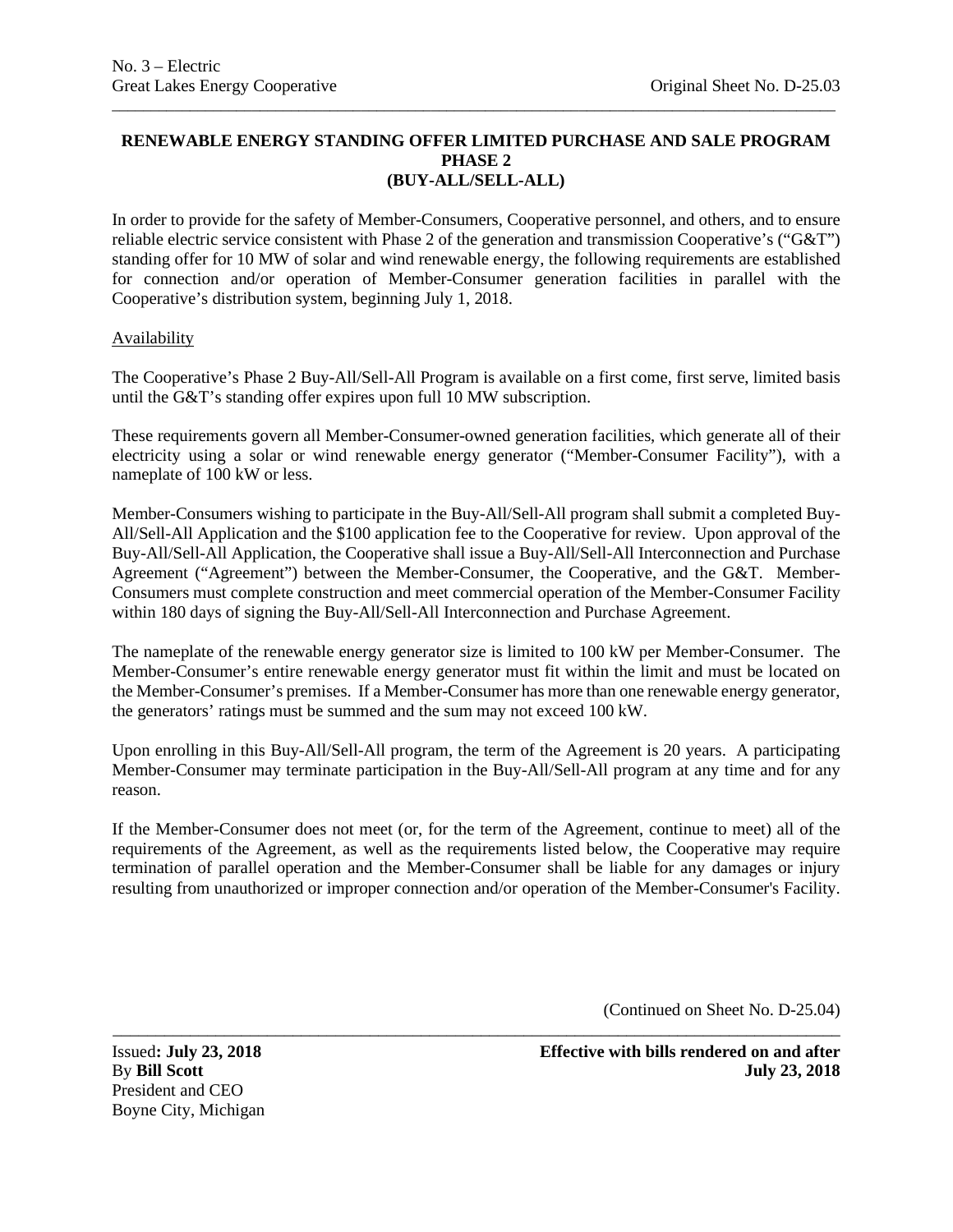## **RENEWABLE ENERGY STANDING OFFER LIMITED PURCHASE AND SALE PROGRAM PHASE 2 (BUY-ALL/SELL-ALL)**

\_\_\_\_\_\_\_\_\_\_\_\_\_\_\_\_\_\_\_\_\_\_\_\_\_\_\_\_\_\_\_\_\_\_\_\_\_\_\_\_\_\_\_\_\_\_\_\_\_\_\_\_\_\_\_\_\_\_\_\_\_\_\_\_\_\_\_\_\_\_\_\_\_\_\_\_\_\_\_\_\_\_\_\_\_\_\_\_\_\_\_\_\_

(Continued from Sheet No. D-25.03)

#### Safety and Reliability Requirements

The Member-Consumer shall submit for the Cooperative's review detailed electric diagrams, equipment nameplate data, including the interface device and control system of the Member-Consumer's power source and a site plan.

The Member-Consumer's control and protection system and site plan must be acceptable to the Cooperative and in accordance with these safety and reliability standards. This system shall provide for immediate automatic shutdown or separation of the Facility and the Cooperative system in the event of momentary or extended loss of power from the Cooperative, including loss of one or more phases if the Member-Consumer is generating three phase power. The shutdown or separation must continue until normal utility service is restored. The shutdown or separation shall occur when frequency, voltage, and/or current deviate from normal utility standards. The Member-Consumer shall be liable if the Member-Consumer's protection system fails to function.

A disconnecting device suitable for use as a protective tag location may be required so as to be accessible and in reasonably close proximity to the billing meter.

The completed installation must meet all local, state and national codes and regulations and is subject to inspection by proper enforcement authorities before commencement of parallel operation. In addition, the Cooperative may, at its discretion, inspect or test the facility at any time.

The Member-Consumer shall advise the Cooperative prior to making any revisions to the Facility, the control system, or the interface between the two power systems after the installation. Any such revision must be acceptable to the Cooperative.

Should the parallel operation of the Facility cause interference or adversely affect voltage, frequency, harmonic content or power factor in the Cooperative's system or other Member-Consumers' service, the Cooperative may require disconnection of parallel operation until the condition has been corrected.

#### Metering

Separate metering shall be installed to determine generation output. The Member-Consumer Facility must deliver, to the Cooperative's system, all energy generated. The Member-Consumer shall pay the incremental cost of all such metering above the cost for meters provided for similarly situated nongenerating Member-Consumers. Any service upgrades or protective equipment/devices necessary to accommodate the output of the generating unit(s), as determined by the Cooperative, shall be at the Member-Consumer's expense.

\_\_\_\_\_\_\_\_\_\_\_\_\_\_\_\_\_\_\_\_\_\_\_\_\_\_\_\_\_\_\_\_\_\_\_\_\_\_\_\_\_\_\_\_\_\_\_\_\_\_\_\_\_\_\_\_\_\_\_\_\_\_\_\_\_\_\_\_\_\_\_\_\_\_\_\_\_\_\_\_\_\_\_\_\_

(Continued on Sheet No. D-25.05)

President and CEO Boyne City, Michigan

Issued**: July 23, 2018 Effective with bills rendered on and after** By **Bill Scott July 23, 2018**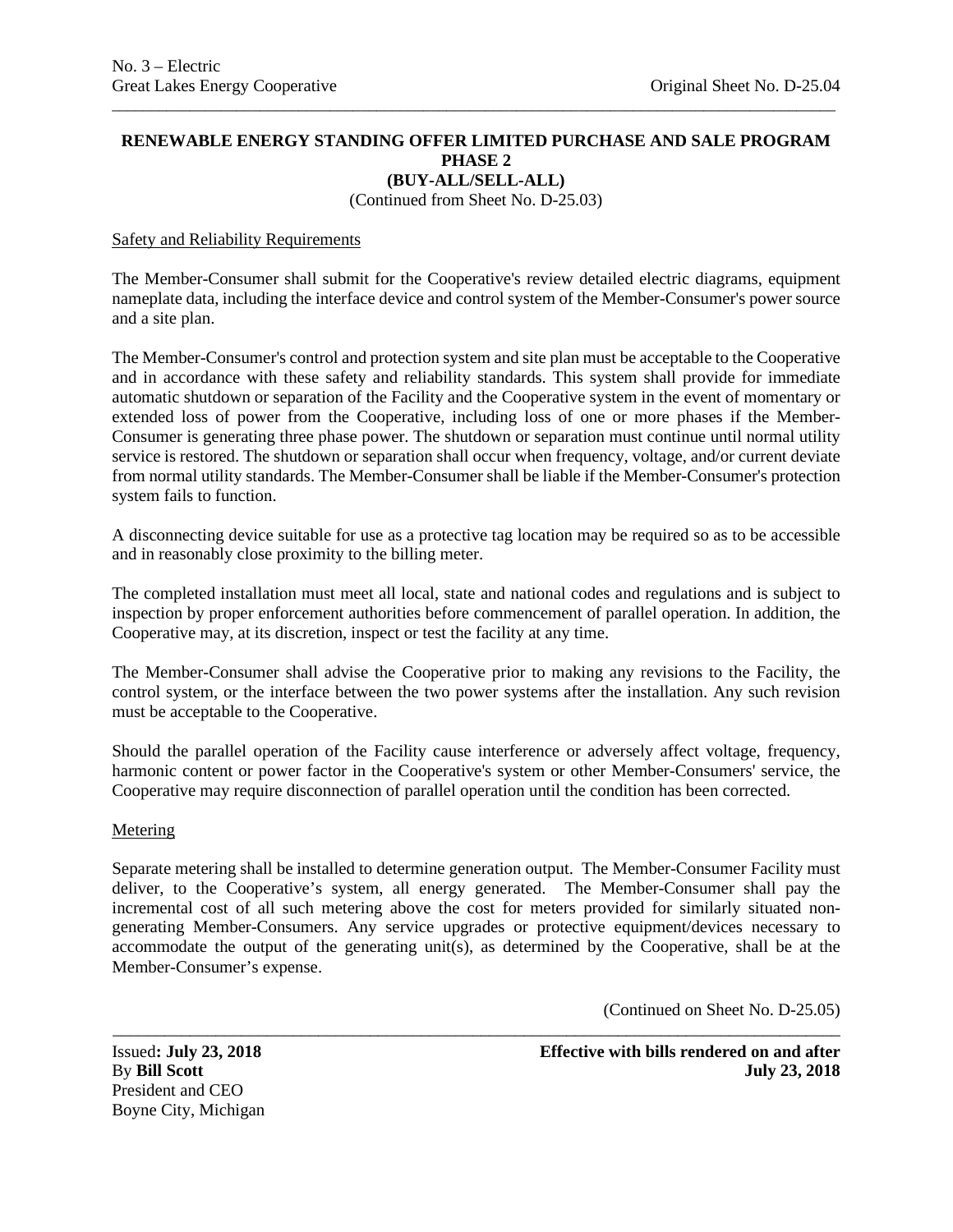#### **RENEWABLE ENERGY STANDING OFFER LIMITED PURCHASE AND SALE PROGRAM PHASE 2 (BUY-ALL/SELL-ALL)**

\_\_\_\_\_\_\_\_\_\_\_\_\_\_\_\_\_\_\_\_\_\_\_\_\_\_\_\_\_\_\_\_\_\_\_\_\_\_\_\_\_\_\_\_\_\_\_\_\_\_\_\_\_\_\_\_\_\_\_\_\_\_\_\_\_\_\_\_\_\_\_\_\_\_\_\_\_\_\_\_\_\_\_\_\_\_\_\_\_\_\_\_\_

(Continued from Sheet No. D-25.04)

#### Reimbursement of Costs

The Member-Consumer shall pay for all costs associated with any addition to (or alteration of) the Cooperative's equipment required for metering and for the safe and reliable operation of the Facility in parallel with the Cooperative's system, as noted above, as well as an interconnection study, at the request of the Cooperative. The Member-Consumer shall also pay for costs of changes required due to safety or adverse effects on other Member-Consumers and/or on the Cooperative caused by the connection and/or operation of the Member-Consumer's renewable energy generator.

The Cooperative may require reasonable and adequate insurance coverage by the interconnecting Member-Consumer and the Member-Consumer shall provide proof of liability coverage as may be required by the Cooperative.

#### Monthly Charges and Credits

The Member-Consumer shall pay the full retail rate in accordance with the Cooperative's standard service tariff applicable to the Member-Consumer for all energy delivered to the Member-Consumer by the Cooperative, including energy necessary to operate the Member-Consumer's renewable energy generator.

The Cooperative, as agent for the G&T, shall pay the Member-Consumer 6.5 cents per kWh for all energy delivered to the Cooperative by the Member-Consumer as a credit on the Member-Consumer's monthly bill. The credit will be applied to the energy charge of the standard service tariff applicable to the Member-Consumer and will be applied to the bill for that period. Any credit that is not used up during the current billing period shall be carried forward for use in subsequent billing periods.

If a credit accumulates to an amount greater than \$100, the Cooperative may pay the balance to the Member-Consumer as an agent for the G&T.

If a Member-Consumer terminates service with the Cooperative while having a remaining credit amount on their account, the G&T shall pay, through its agent, the Cooperative, the remaining credit amount to the Member-Consumer following a final reading by the Cooperative of the Member-Consumer's meter.

\_\_\_\_\_\_\_\_\_\_\_\_\_\_\_\_\_\_\_\_\_\_\_\_\_\_\_\_\_\_\_\_\_\_\_\_\_\_\_\_\_\_\_\_\_\_\_\_\_\_\_\_\_\_\_\_\_\_\_\_\_\_\_\_\_\_\_\_\_\_\_\_\_\_\_\_\_\_\_\_\_\_\_\_\_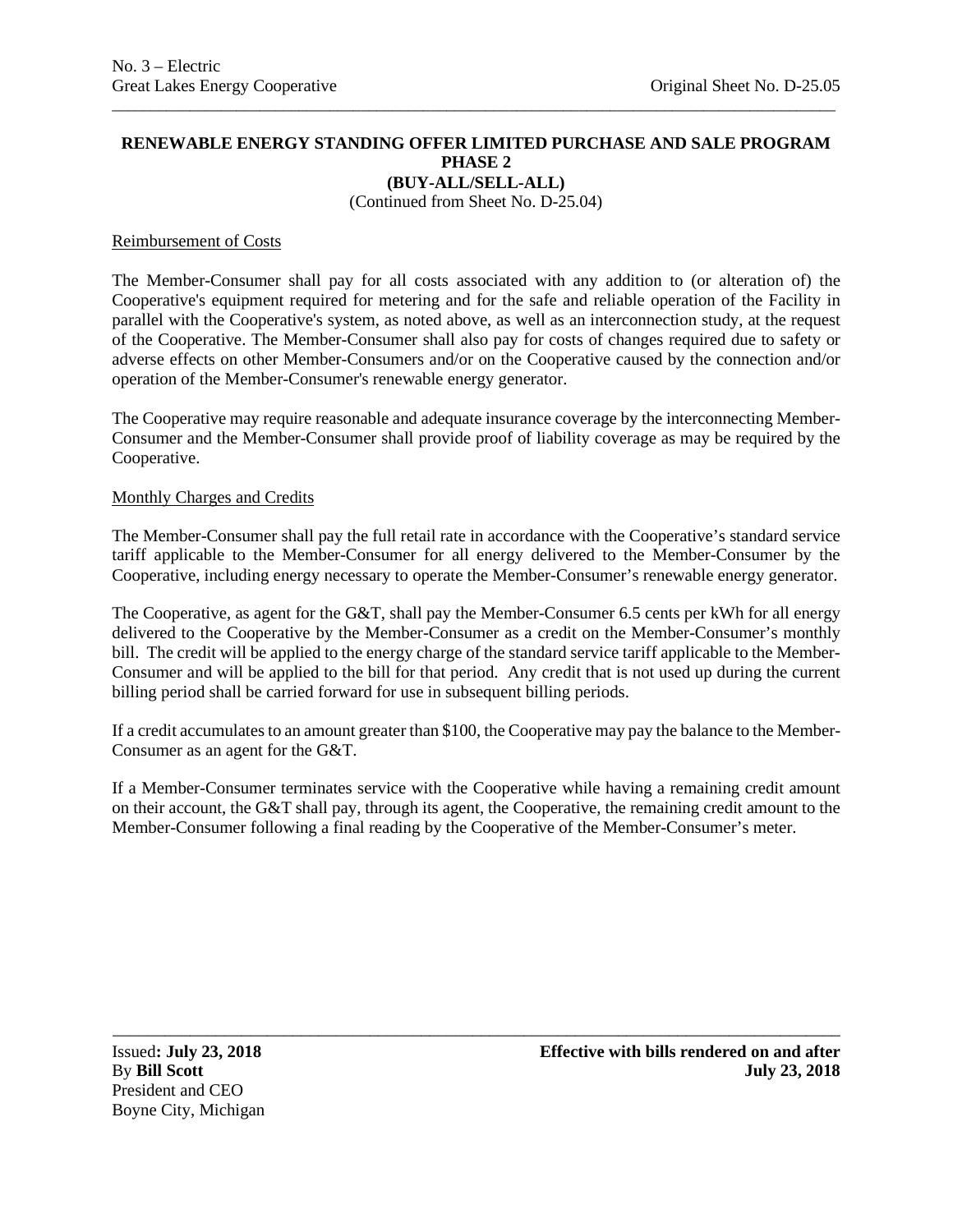# **LOW INCOME ENERGY ASSISTANCE FUNDING FACTOR**

\_\_\_\_\_\_\_\_\_\_\_\_\_\_\_\_\_\_\_\_\_\_\_\_\_\_\_\_\_\_\_\_\_\_\_\_\_\_\_\_\_\_\_\_\_\_\_\_\_\_\_\_\_\_\_\_\_\_\_\_\_\_\_\_\_\_\_\_\_\_\_\_\_\_\_\_\_\_\_\_\_\_\_\_\_\_\_\_\_\_\_\_\_

This clause permits, pursuant to Public Act 95 of 2013, the collection of the low-income energy assistance funding factor to fund the low-income energy assistance fund created by Public Act 95 of 2013. Beginning with all bills rendered on and after September 1, 2017, each meter shall be subject to a monthly surcharge not to exceed \$1.00, except that the low-income energy assistance funding factor shall not be charged on more than one residential meter per residential site.

\_\_\_\_\_\_\_\_\_\_\_\_\_\_\_\_\_\_\_\_\_\_\_\_\_\_\_\_\_\_\_\_\_\_\_\_\_\_\_\_\_\_\_\_\_\_\_\_\_\_\_\_\_\_\_\_\_\_\_\_\_\_\_\_\_\_\_\_\_\_\_\_\_\_\_\_\_\_\_\_\_\_\_\_\_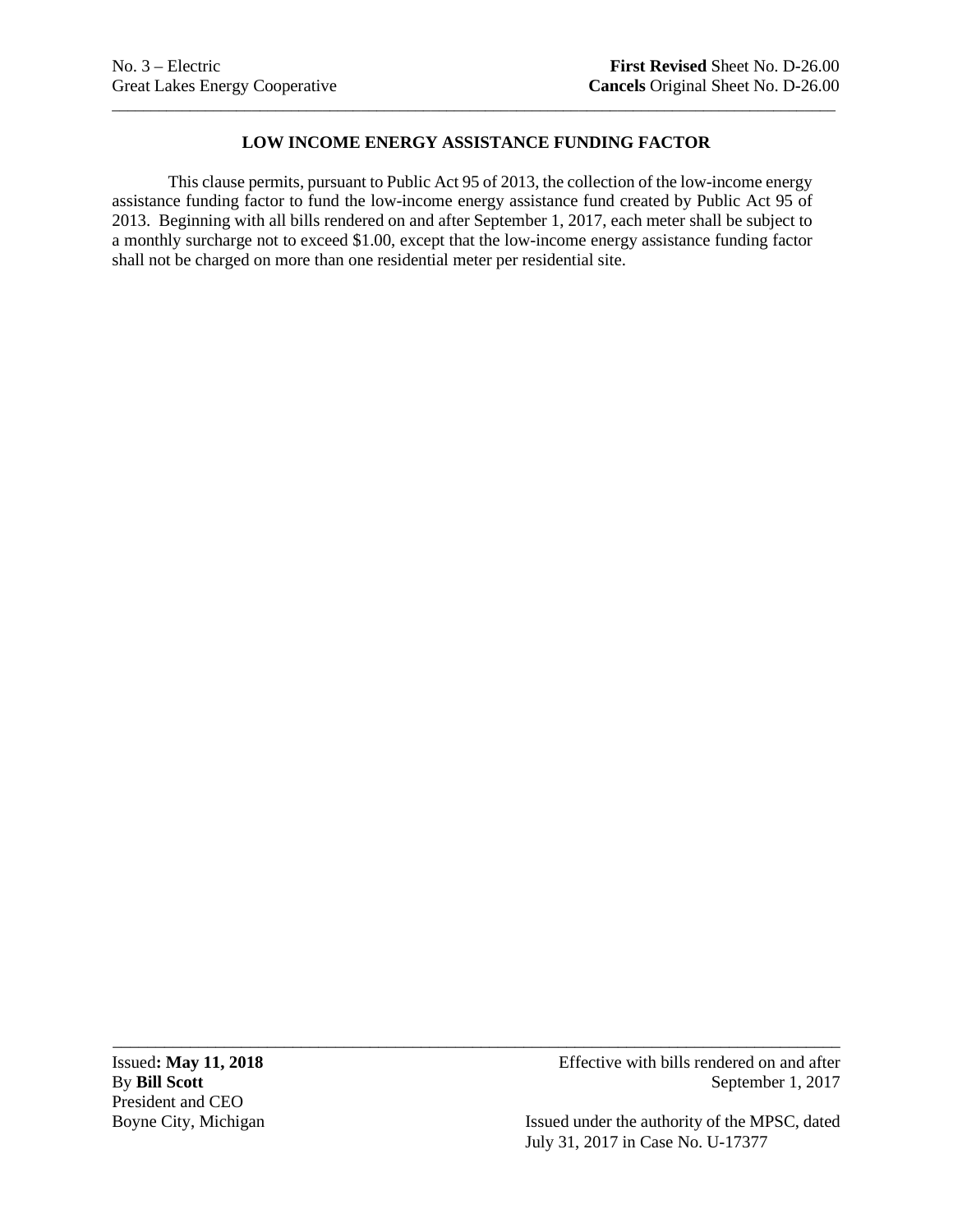# **GREEN/RENEWABLE ENERGY – RIDER**

\_\_\_\_\_\_\_\_\_\_\_\_\_\_\_\_\_\_\_\_\_\_\_\_\_\_\_\_\_\_\_\_\_\_\_\_\_\_\_\_\_\_\_\_\_\_\_\_\_\_\_\_\_\_\_\_\_\_\_\_\_\_\_\_\_\_\_\_\_\_\_\_\_\_\_\_\_\_\_\_\_\_\_\_\_\_\_\_\_\_\_\_\_

# Availability

This Rider is available on a first-come, first-serve basis to metered Great Lakes Energy full service and retail access service Member-Consumers to promote the development and operation of renewable power facilities in the state of Michigan. The availability of service under this Rider may be limited by the availability of Renewable Energy Certificates (RECs) from renewable power facilities in the state of Michigan, at the prices set forth in this Rider. A REC is a unique, independently certified and verifiable record of the production of 1 megawatt hour of renewable energy.

In the event sufficient RECs to provide service to all Member-Consumers desiring service under this Rider from Michigan renewable resource facilities at the prices set forth in this Rider are not available, this Rider may be closed to Member-Consumers.

## Character of Service

The character of service is as specified under the applicable Rate Schedule under which the Member-Consumer takes service and with which this Rider is associated.

## Rate

The following charge will apply and will be in addition to the normal charges applied under the applicable Rider(s) and Rate Schedule(s) in effect at the Member-Consumer's metered location:

\$2.50 per 100 kWh block per month.

Member-Consumers may elect fixed increments (per block) under the rate to which this Rider is attached. In the event that the energy represented in the blocks purchased exceeds the member's actual kWh delivered for the billing period, no reconciliation shall be made on the Member-Consumer's billing.

# Term

The minimum term available to Member-Consumers is one complete billing period extending thereafter from billing period to billing period. Member-Consumers shall provide at least three business days' notice of their desire to begin or terminate service

\_\_\_\_\_\_\_\_\_\_\_\_\_\_\_\_\_\_\_\_\_\_\_\_\_\_\_\_\_\_\_\_\_\_\_\_\_\_\_\_\_\_\_\_\_\_\_\_\_\_\_\_\_\_\_\_\_\_\_\_\_\_\_\_\_\_\_\_\_\_\_\_\_\_\_\_\_\_\_\_\_\_\_\_\_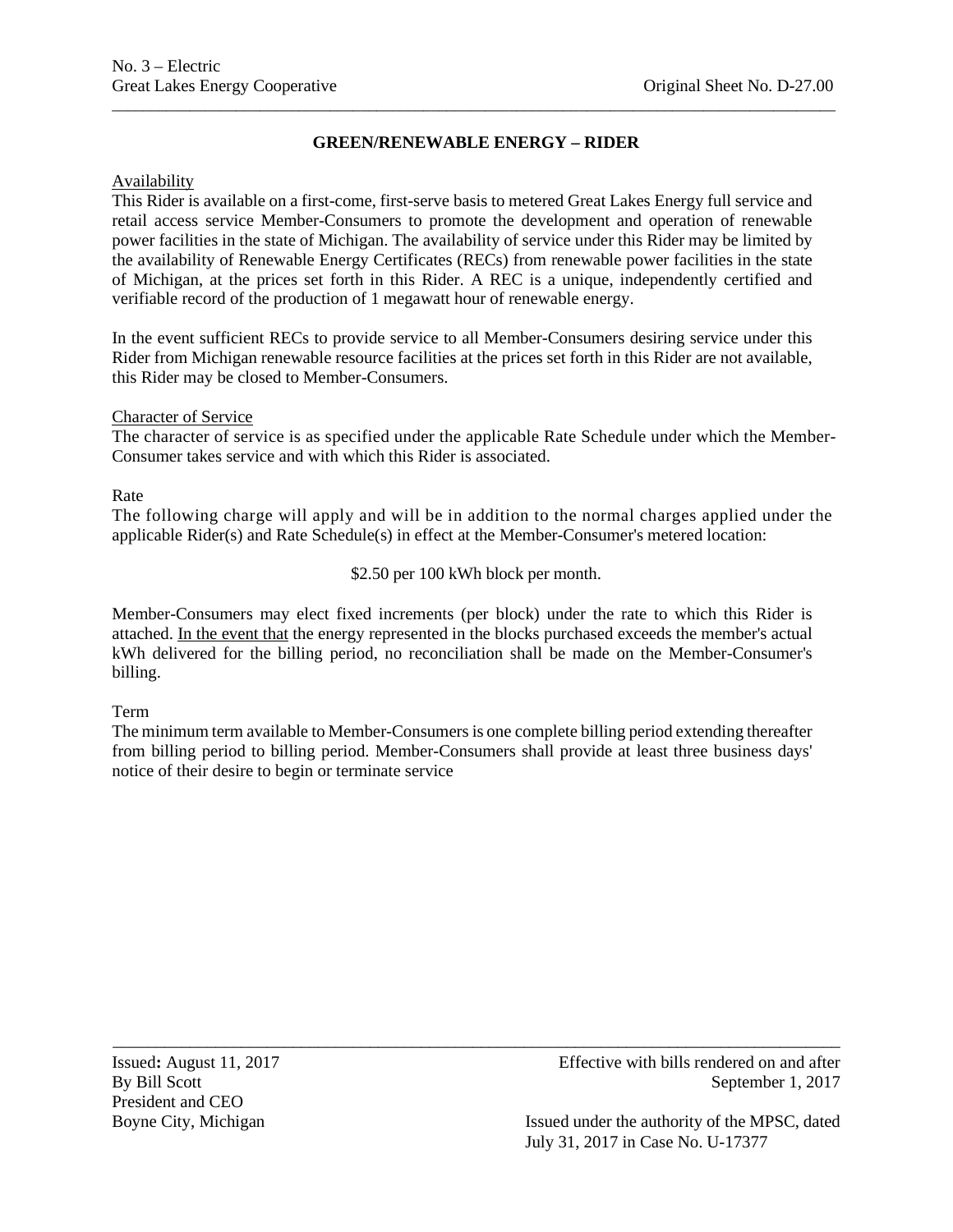## **SECTION E RETAIL ACCESS SERVICE TARIFF**

\_\_\_\_\_\_\_\_\_\_\_\_\_\_\_\_\_\_\_\_\_\_\_\_\_\_\_\_\_\_\_\_\_\_\_\_\_\_\_\_\_\_\_\_\_\_\_\_\_\_\_\_\_\_\_\_\_\_\_\_\_\_\_\_\_\_\_\_\_\_\_\_\_\_\_\_\_\_\_\_\_\_\_\_

## **1.0 INTRODUCTION AND DEFINITIONS**

This tariff expresses the terms and conditions associated with Retail Access Service and provides information regarding the roles of the various market participants. This tariff includes the following sections:

| Introduction and Definitions                 | Section 1.0 |
|----------------------------------------------|-------------|
| Member-Consumer Section                      | Section 2.0 |
| <b>Alternative Electric Supplier Section</b> | Section 3.0 |
| Dispute Resolution                           | Section 4.0 |
| Liability and Exclusions                     | Section 5.0 |

When a Member-Consumer participates in Retail Access Service and obtains Generation Services from an Alternative Electric Supplier (AES), the Cooperative will maintain a relationship and interact with the separate participants – including the Member-Consumer, the Transmission Service Provider, and the AES.

## **1.1 The Member-Consumer Role**

The Member-Consumer is the end-user of Power in the State of Michigan who has facilities connected to the Cooperative's Distribution System. Under Retail Access Service, the Member-Consumer will conduct transactions with at least two participants – including the Cooperative and an AES. The Member-Consumer is responsible for choosing an AES. Member-Consumers may receive transmission service directly from the Transmission Service Provider or the AES may make such arrangements as part of its service to the Member-Consumer.

The Cooperative's principal requirement is that the Member-Consumer must be eligible to be taking service under the Cooperative's Schedule LP, D-APM, and PSDS and have a Maximum Demand of at least 1 MW. An Individual Member-Consumer currently demand metered and who is eligible to be taking service under the Cooperative's Schedule LP, D-APM, and PSDS may achieve the 1 **MW** Maximum Demand threshold by aggregating or summing the Maximum Demands for each demand metering point occurring during a single month. All charges or fees specified herein and all related rate schedules apply to aggregated demand metering points on an individual account basis**.**

\_\_\_\_\_\_\_\_\_\_\_\_\_\_\_\_\_\_\_\_\_\_\_\_\_\_\_\_\_\_\_\_\_\_\_\_\_\_\_\_\_\_\_\_\_\_\_\_\_\_\_\_\_\_\_\_\_\_\_\_\_\_\_\_\_\_\_\_\_\_\_\_\_\_\_\_\_\_\_\_\_\_\_\_\_

(Continued on Sheet No. E-1.01)

President and CEO

Issued**: May 11, 2018** Effective with bills rendered on and after **By Bill Scott** August 31, 2010

Boyne City, Michigan Issued under the authority of the MPSC, dated August 30, 2010 in Case No. U-15671-R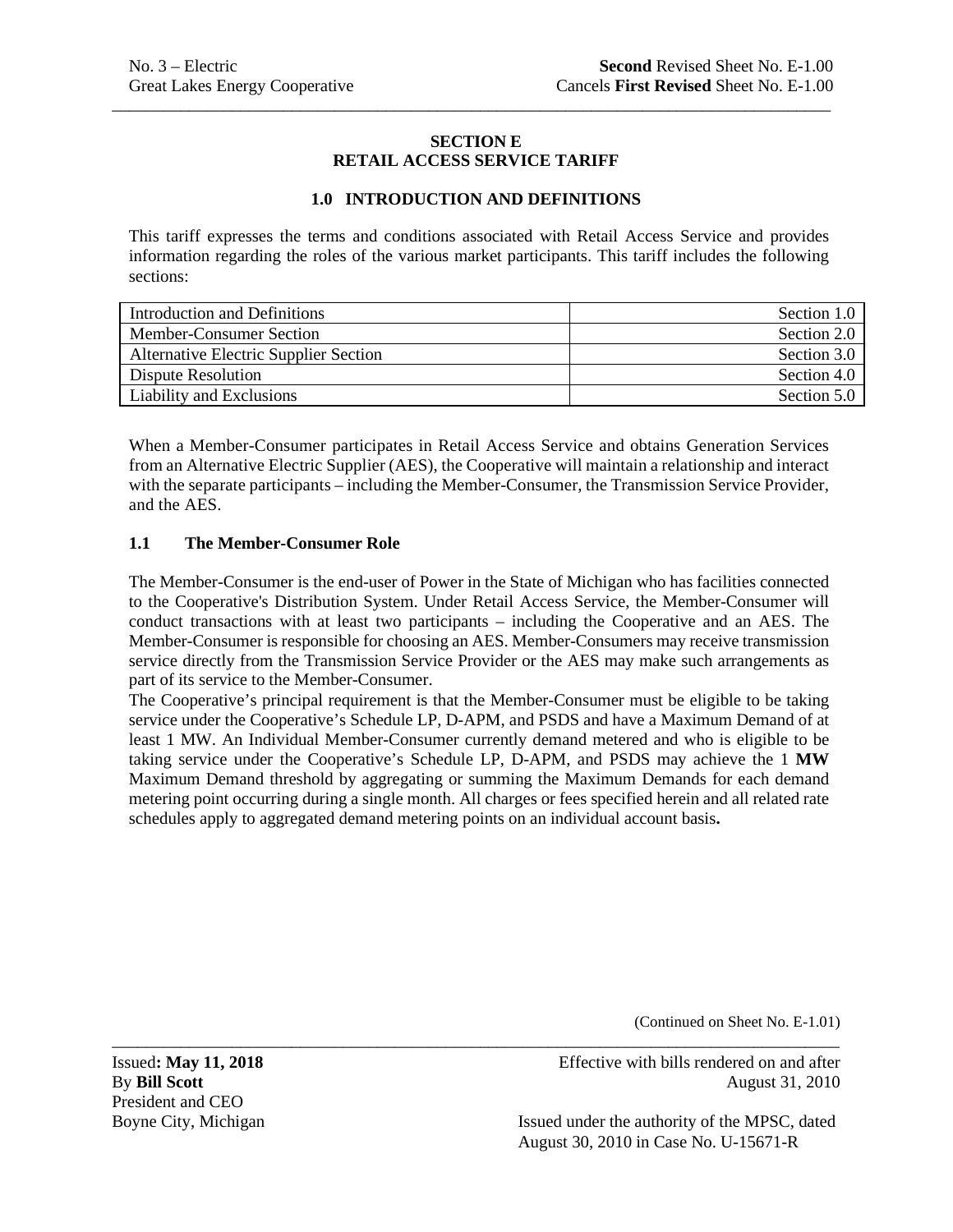\_\_\_\_\_\_\_\_\_\_\_\_\_\_\_\_\_\_\_\_\_\_\_\_\_\_\_\_\_\_\_\_\_\_\_\_\_\_\_\_\_\_\_\_\_\_\_\_\_\_\_\_\_\_\_\_\_\_\_\_\_\_\_\_\_\_\_\_\_\_\_\_\_\_\_\_\_\_\_\_\_\_\_\_

(Continued from Sheet No. E-1.00)

The Member-Consumer is ultimately responsible for the purchase and delivery of power to the Cooperative's distribution system that is sufficient to meet the Member-Consumer's electrical requirements for each hour of each day. If for any reason, including but not limited to the failure or default of the AES, the failure of its generation resources and/or transmission system constraints, power is delivered to a retail open access Member-Consumer by the Cooperative then the Member-Consumer shall purchase said power from the Cooperative pursuant to the Default Service provisions of this tariff.

## **1.2 The Alternative Electric Supplier Role**

An Alternative Electric Supplier (AES) is a Person that has been licensed by the Michigan Public Service Commission to sell electric generation service to retail consumers in this state. The AES takes title to Power and sells Power in Michigan's retail electric market.

An AES makes necessary arrangements to provide Power to Member-Consumers, assembles products and/or services, and sells the products and/or services to Member-Consumers. An AES must meet all applicable statutory and regulatory requirements of Michigan and federal law.

Market participation responsibilities of the AES or Member-Consumer include scheduling energy, obtaining and paying for transmission and ancillary services (including energy imbalance charges), and payment or provision of energy for losses incurred on the Transmission System and the Distribution System to deliver Power. The AES is responsible for assuring power supply, arranging deliveries to the Cooperative's Distribution System, and managing its own retail sales.

## **1.3 Transmission Service Provider Role**

The Transmission Service Provider delivers electrical energy to the Cooperative's distribution system. To obtain retail access service, the Member-Consumer or the AES on behalf of the Member-Consumer must arrange for transmission service from the Transmission Service Provider. The Transmission Service Provider provides services to transmission consumers, whether an AES or a Member-Consumer as defined herein, pursuant to its Open Access Transmission Tariff (OATT) rules and regulations as approved by the Federal Energy Regulatory Commission or pursuant to a Transmission Tariff approved by another appropriate regulatory authority.

(Continued on Sheet No. E-1.02)

\_\_\_\_\_\_\_\_\_\_\_\_\_\_\_\_\_\_\_\_\_\_\_\_\_\_\_\_\_\_\_\_\_\_\_\_\_\_\_\_\_\_\_\_\_\_\_\_\_\_\_\_\_\_\_\_\_\_\_\_\_\_\_\_\_\_\_\_\_\_\_\_\_\_\_\_\_\_\_\_\_\_\_\_\_ President and CEO

Issued: June 11, 2008 Effective with bills rendered on and after By Steven L. Boeckman **Details** Books and Contract and Contract Books and Corollary Contract and Contract and Contract and Contract and Contract and Contract and Contract and Contract and Contract and Contract and Contract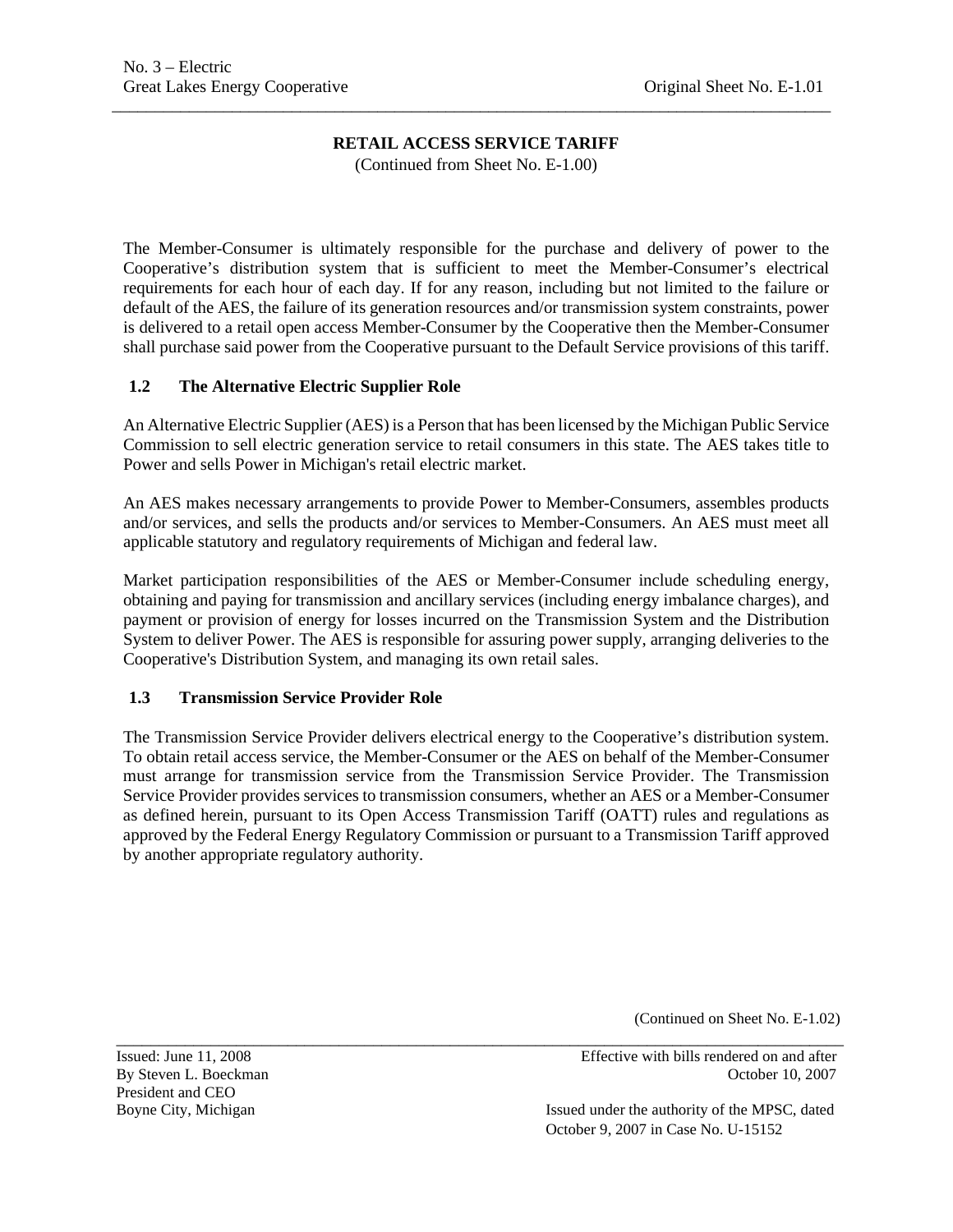\_\_\_\_\_\_\_\_\_\_\_\_\_\_\_\_\_\_\_\_\_\_\_\_\_\_\_\_\_\_\_\_\_\_\_\_\_\_\_\_\_\_\_\_\_\_\_\_\_\_\_\_\_\_\_\_\_\_\_\_\_\_\_\_\_\_\_\_\_\_\_\_\_\_\_\_\_\_\_\_\_\_\_\_

(Continued from Sheet No. E-1.01)

### **1.4 Cooperative Role**

The Cooperative provides facilities and related services for the distribution of electricity and is the Member-Consumer's primary contact for electric service. Under Retail Access, the Cooperative arranges for the physical connection of the Member-Consumer's facilities to the Distribution system and provides system maintenance, outage restoration, metering equipment, meter data processing, bill processing for distribution services and other consumer support services.

The Cooperative's Generation Services (Default Service and Full Requirements Service) offered herein are supplied by purchases for resale from the Cooperative's wholesale power supplier. Such purchases are made pursuant to tariffs that are established by the wholesale power supplier and approved by the Federal Energy Regulatory Commission or other appropriate regulatory authority.

## **1.5 Definitions**

"*Aggregate*" or "*Aggregation*" means to combine or the combination of multiple metering points serving an individual Member-Consumer for the purpose of qualifying for Retail Access Service.

"*Alternative Electric Supplier*" or "*AES*" means a Person properly licensed by the Michigan Public Service Commission to sell electric Generation Service to retail consumers in the state of Michigan. AES does not include a Person who physically delivers electricity from the AES directly to retail consumers in Michigan.

"*Commission*" means the Michigan Public Service Commission.

"*Cooperative*" means Great Lakes Energy Cooperative or its agent.

"*Default Service*" means Generation Service provided by the Cooperative. Default Service shall be purchased under the rates, terms, and conditions in the applicable Retail Access Standby Service tariff approved by the Commission.

*"Demand"* means the amount of Power required to meet the Member-Consumer's load averaged over a designated interval of time, expressed in kilowatts or megawatts.

"*Distribution Point of Delivery*" means the point of interconnection between the Cooperative's Distribution System and the Member-Consumer's service Location.

\_\_\_\_\_\_\_\_\_\_\_\_\_\_\_\_\_\_\_\_\_\_\_\_\_\_\_\_\_\_\_\_\_\_\_\_\_\_\_\_\_\_\_\_\_\_\_\_\_\_\_\_\_\_\_\_\_\_\_\_\_\_\_\_\_\_\_\_\_\_\_\_\_\_\_\_\_\_\_\_\_\_\_\_\_

(Continued on Sheet No. E-1.03)

President and CEO

Issued: June 11, 2008 Effective with bills rendered on and after By Steven L. Boeckman **Details** Books and Corollary and Corollary Corollary Corollary Corollary Corollary Corollary Corollary Corollary Corollary Corollary Corollary Corollary Corollary Corollary Corollary Corollary Coroll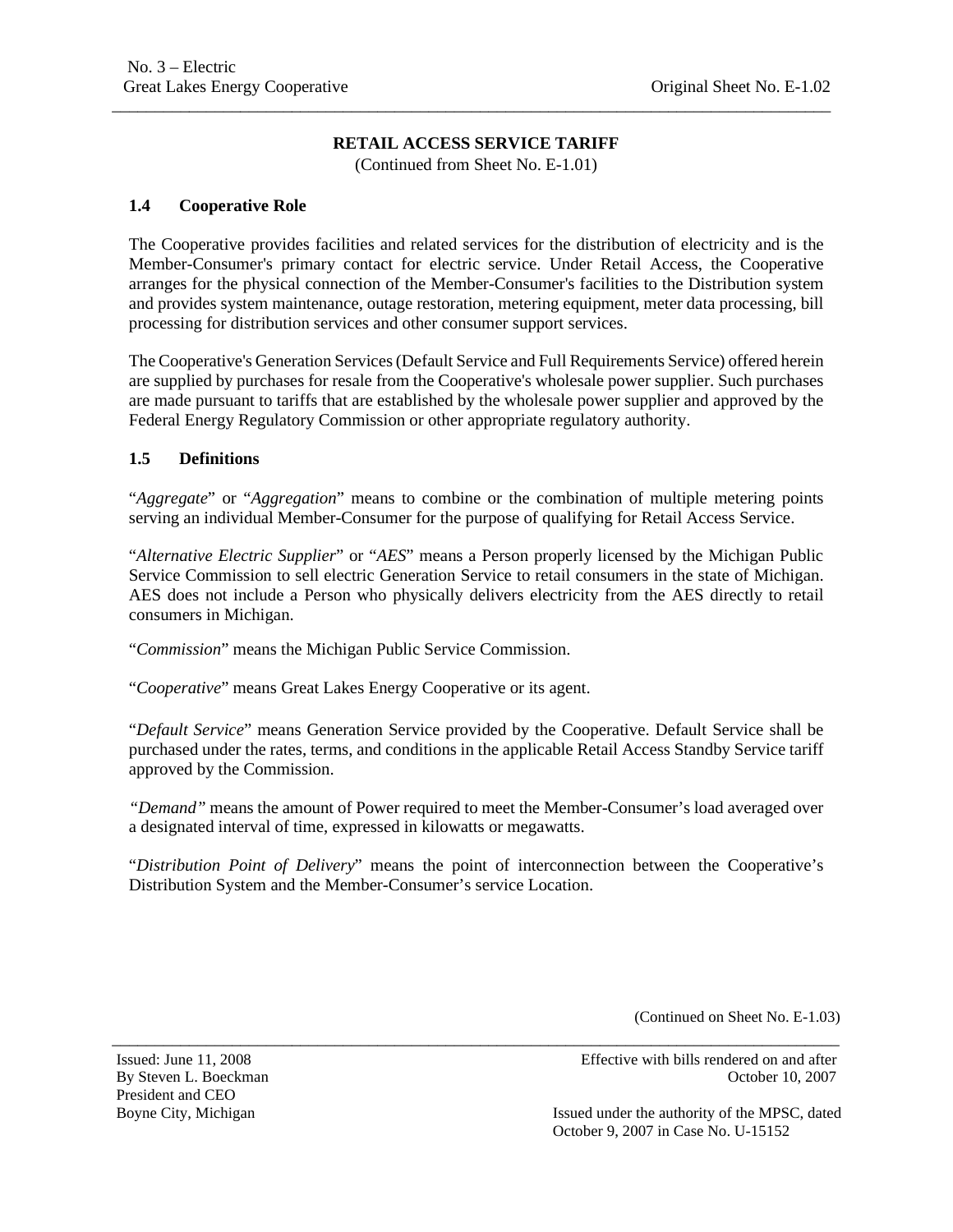\_\_\_\_\_\_\_\_\_\_\_\_\_\_\_\_\_\_\_\_\_\_\_\_\_\_\_\_\_\_\_\_\_\_\_\_\_\_\_\_\_\_\_\_\_\_\_\_\_\_\_\_\_\_\_\_\_\_\_\_\_\_\_\_\_\_\_\_\_\_\_\_\_\_\_\_\_\_\_\_\_\_\_\_

(Continued from Sheet No. E-1.02)

"*Distribution Point of Receipt*" means the point of interconnection between the Cooperative's Distribution System and the Transmission System or other facilities where electric Energy is received for delivery to a Member-Consumer.

"*Distribution Service*" means the provision of retail Regulated Electric Service including delivery of Generation over the Distribution System, and ancillary services all provided by the Cooperative pursuant to its rates for Retail Access Service.

"*Distribution System*" means facilities operated by the Cooperative for the purpose of distributing electric power within the Cooperative's electric service territory, which are subject to the jurisdiction of the Commission.

"*Drop Request*" means a request by an AES to terminate Generation Service to a Member-Consumer.

"*Drop Response*" means a response sent by the Cooperative to an AES which submitted a Drop Request that confirms the requested Member-Consumer drop as pending and provides certain Member-Consumer information or, if the Drop Request is denied, provides a reason or invalidation code explaining why the request was denied.

"*Energy*" refers to "electrical energy." Energy is usually measured in kilowatt-hours (kWh) or megawatt-hours (MWh).

"*Full Requirements Service*" means the provision of retail Regulated Electric Service including generation, transmission, distribution, and ancillary services all provided by the Cooperative pursuant to its rates for standard electric service.

"*Generation Service*" means the provision of electric Power, transmission, and related ancillary services.

"*Interval Demand Meter*" means a meter capable of measuring and recording kW demands and kVAR demands on a sub-hour time interval and hourly integrated basis and measuring energy in kWh on a cumulative basis.

"*Load*" means any end-use device drawing energy from the electric system.

"*Location*" means each Member-Consumer facility, whether owned or leased, where power is delivered by the Cooperative.

\_\_\_\_\_\_\_\_\_\_\_\_\_\_\_\_\_\_\_\_\_\_\_\_\_\_\_\_\_\_\_\_\_\_\_\_\_\_\_\_\_\_\_\_\_\_\_\_\_\_\_\_\_\_\_\_\_\_\_\_\_\_\_\_\_\_\_\_\_\_\_\_\_\_\_\_\_\_\_\_\_\_\_\_\_

(Continued on Sheet No. E-1.04)

President and CEO

Issued: June 11, 2008 Effective with bills rendered on and after By Steven L. Boeckman **Details** Books and Contract and Corollary Section 10, 2007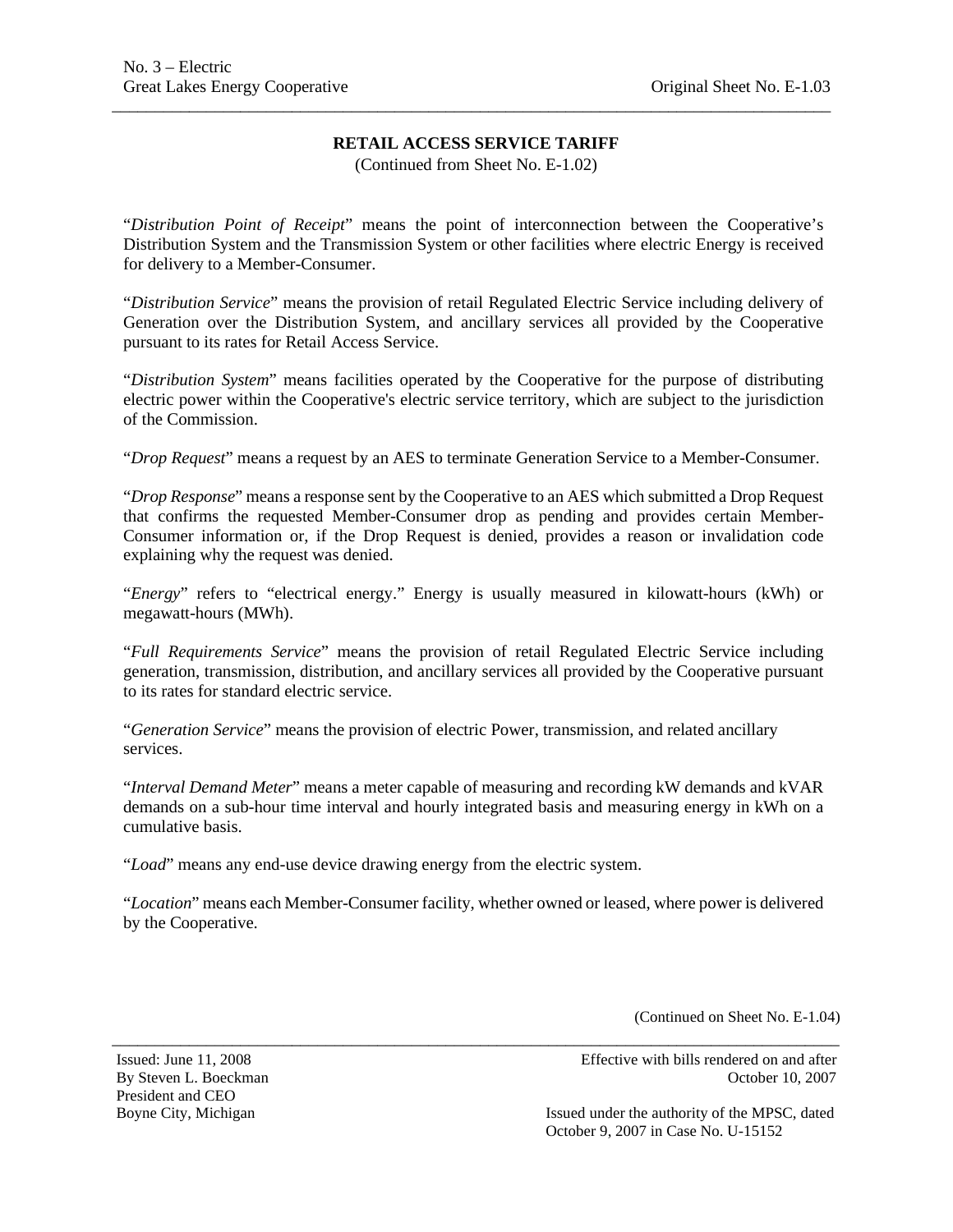\_\_\_\_\_\_\_\_\_\_\_\_\_\_\_\_\_\_\_\_\_\_\_\_\_\_\_\_\_\_\_\_\_\_\_\_\_\_\_\_\_\_\_\_\_\_\_\_\_\_\_\_\_\_\_\_\_\_\_\_\_\_\_\_\_\_\_\_\_\_\_\_\_\_\_\_\_\_\_\_\_\_\_

(Continued from Sheet No. E-1.03)

"*Maximum Demand*" (also known as "Peak Demand") means the highest 15-minute integrated demand created during the current and previous eleven (11) billing months at each voltage level, whether the Member-Consumer received service under this tariff or another Cooperative retail tariff.

"*Member-Consumer*" means, for purposes of Retail Access Service, a Person with electrical load facilities connected to the Cooperative's Distribution System and to whom Power is delivered to its Location pursuant to this tariff. All Member-Consumers, regardless of the voltage level of the service, are considered to be connected to the Cooperative's Distribution System.

"*Open Access Transmission Tariff (OATT)"* means Open Access Transmission Tariff of a Person owning or controlling the Transmission System, on file with the Federal Energy Regulatory Commission, as may be amended from time to time.

"*Person*" means an individual, governmental body, corporation, partnership, association, or other legal entity.

"*Power*" means a combination of the electric Demand and Energy requirements of the Member-Consumer.

"*Retail Access Service*" means the service offered by the Cooperative under applicable laws, regulations, tariffs and agreements, which allows the Member-Consumer to purchase Generation Service from a licensed AES, with Power delivered through the Cooperative's Distribution System.

"*Regulated Electric Service*" means the services offered by the Cooperative under terms and conditions approved by the Commission.

"*Relevant Market*" means either the Upper Peninsula or the Lower Peninsula of this state.

"*Slamming*" means the act of changing the Member-Consumer's chosen AES or changing the Member-Consumer from Full Requirements Service to Generation Service from an AES, without the Member-Consumer's consent.

"*Switch*" means a Member-Consumer move from one provider of Generation Service to another.

"*Switch Date*" means the date on which the Member-Consumer is actually assigned to a new Generation Service provider for purposes of Energy supply responsibility.

\_\_\_\_\_\_\_\_\_\_\_\_\_\_\_\_\_\_\_\_\_\_\_\_\_\_\_\_\_\_\_\_\_\_\_\_\_\_\_\_\_\_\_\_\_\_\_\_\_\_\_\_\_\_\_\_\_\_\_\_\_\_\_\_\_\_\_\_\_\_\_\_\_\_\_\_\_\_\_\_\_\_\_\_\_

(Continued on Sheet No. E-1.05)

President and CEO

Issued: June 11, 2008 Effective with bills rendered on and after By Steven L. Boeckman **Details** Books and Corollary Steven L. Boeckman **October 10, 2007**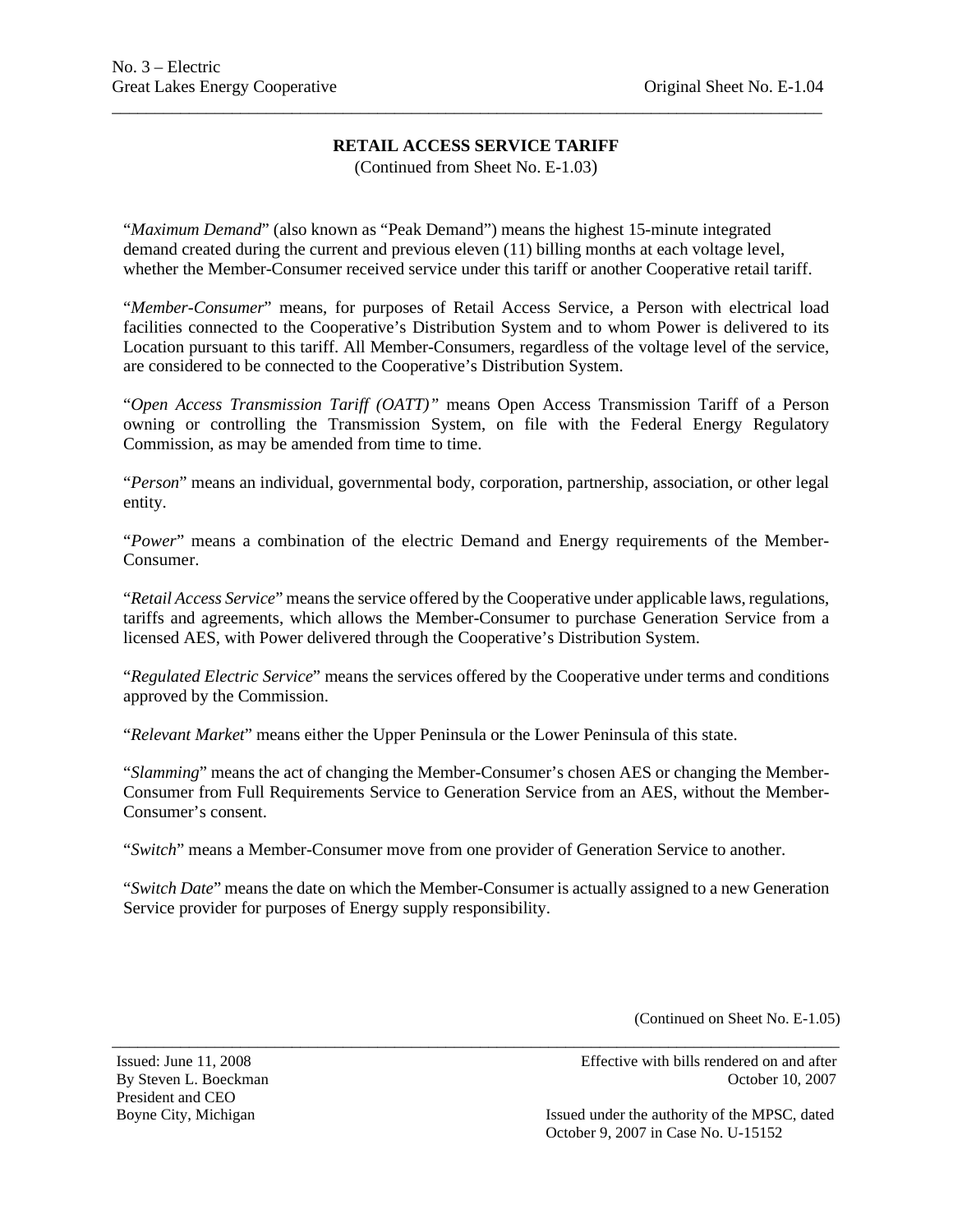\_\_\_\_\_\_\_\_\_\_\_\_\_\_\_\_\_\_\_\_\_\_\_\_\_\_\_\_\_\_\_\_\_\_\_\_\_\_\_\_\_\_\_\_\_\_\_\_\_\_\_\_\_\_\_\_\_\_\_\_\_\_\_\_\_\_\_\_\_\_\_\_\_\_\_\_\_\_\_\_\_\_\_\_

(Continued from Sheet No. E-1.04)

"*Switch Request*" means a request by an AES to switch the Member-Consumer from the Cooperative or another AES to the requesting AES, for Generation Service.

"*Switch Response*" means a response sent by the Cooperative to an AES which submitted a Switch Request that confirms the requested Member-Consumer switch as pending and provides certain Member-Consumer information or, if the Switch Request is denied, provides a reason or invalidation code explaining why the request was denied.

"*Transmission Service Provider*" means a Person that owns, controls and/or operates transmission facilities and provides transmission and related services to the Cooperative including scheduling of power supply resources into the transmission system on behalf of the Cooperative.

"*Transmission System*" means facilities operated by a Person used for transmitting electric Power to the Distribution Point of Receipt, and subject to the jurisdiction of the Federal Energy Regulatory Commission.

"*Uniform Data Transaction*" means specific technical arrangements for trading information, initiating business requests and executing other common transactions. These arrangements may encompass a number of electronic media and use specified transport protocols.

\_\_\_\_\_\_\_\_\_\_\_\_\_\_\_\_\_\_\_\_\_\_\_\_\_\_\_\_\_\_\_\_\_\_\_\_\_\_\_\_\_\_\_\_\_\_\_\_\_\_\_\_\_\_\_\_\_\_\_\_\_\_\_\_\_\_\_\_\_\_\_\_\_\_\_\_\_\_\_\_\_\_\_\_\_

(Continued on Sheet No. E-1.06)

Issued: June 11, 2008 Effective with bills rendered on and after By Steven L. Boeckman **Details** Books and Corollary Steven L. Boeckman **October 10, 2007** 

Boyne City, Michigan Issued under the authority of the MPSC, dated October 9, 2007 in Case No. U-15152

President and CEO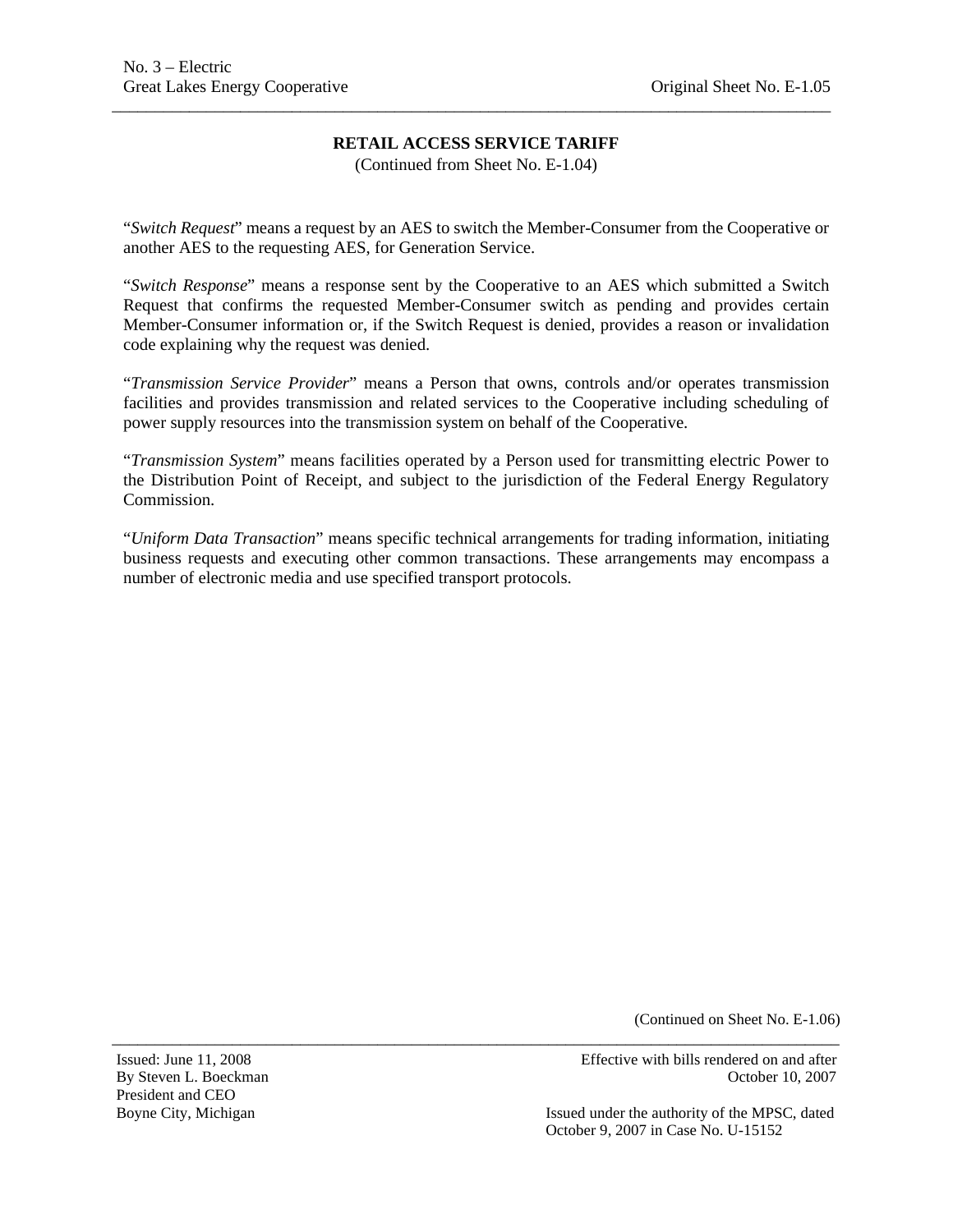\_\_\_\_\_\_\_\_\_\_\_\_\_\_\_\_\_\_\_\_\_\_\_\_\_\_\_\_\_\_\_\_\_\_\_\_\_\_\_\_\_\_\_\_\_\_\_\_\_\_\_\_\_\_\_\_\_\_\_\_\_\_\_\_\_\_\_\_\_\_\_\_\_\_\_\_\_\_\_\_\_\_\_\_

(Continued from Sheet No. E-1.05)

## **2.0 MEMBER-CONSUMER SECTION**

#### **2.1 Availability**

Retail Access Service is available to all existing or new Member-Consumers that meet the terms and conditions of this Retail Access Service tariff and other applicable Cooperative tariffs, subject to contracting with an AES.

#### **2.2 Eligibility**

- 2.2.1 A Member-Consumer's eligibility to take Retail Access Service is subject to the full satisfaction of any terms or conditions imposed by pre-existing contracts with or tariffs of the Cooperative. Member-Consumers must have satisfied any past due amounts for Regulated Electric Service owed to the Cooperative under any other arrangements or provisions for Regulated Electric Service before taking service under this tariff.
- 2.2.2 An Individual Member-Consumer who is eligible to be taking service under the Cooperative's Schedule LP, C-APM, D-APM, or PSDS and having a demand meter with a Maximum Demand of at least 1 MW is eligible to take service under this tariff. An Individual Member-Consumer receiving demand metered service at multiple metering points and who is eligible to be taking service under the Cooperative's Schedule LP, C-APM, D-APM, and PSDS may achieve the 1 MW Maximum Demand threshold by aggregating or summing the Maximum Demands for each metering point occurring during a single month. All charges or fees specified herein and all related rate schedules apply to all aggregated metering points on an individual account basis.

#### **2.3 Member-Consumer Information**

Member-Consumers will be provided their own usage and billing information upon request. No fee shall be charged for the first request per calendar year related to a specific Member-Consumer account. An AES must obtain written authorization from the Member-Consumer before the Cooperative will provide an AES with a Member-Consumer's currently available usage and billing information. Subsequent requests by the Member-Consumer or the AES will require a fee of \$30.00 per account that will be billed to the Member-Consumer.

\_\_\_\_\_\_\_\_\_\_\_\_\_\_\_\_\_\_\_\_\_\_\_\_\_\_\_\_\_\_\_\_\_\_\_\_\_\_\_\_\_\_\_\_\_\_\_\_\_\_\_\_\_\_\_\_\_\_\_\_\_\_\_\_\_\_\_\_\_\_\_\_\_\_\_\_\_\_\_\_\_\_\_\_\_

(Continued on Sheet No. E-1.07)

President and CEO

Issued: September 21, 2010 Effective with bills rendered on or after By Steven L. Boeckman August 31, 2010

Boyne City, Michigan Issued under the authority of the MPSC, dated August 30, 2010 in Case No. U-15671-R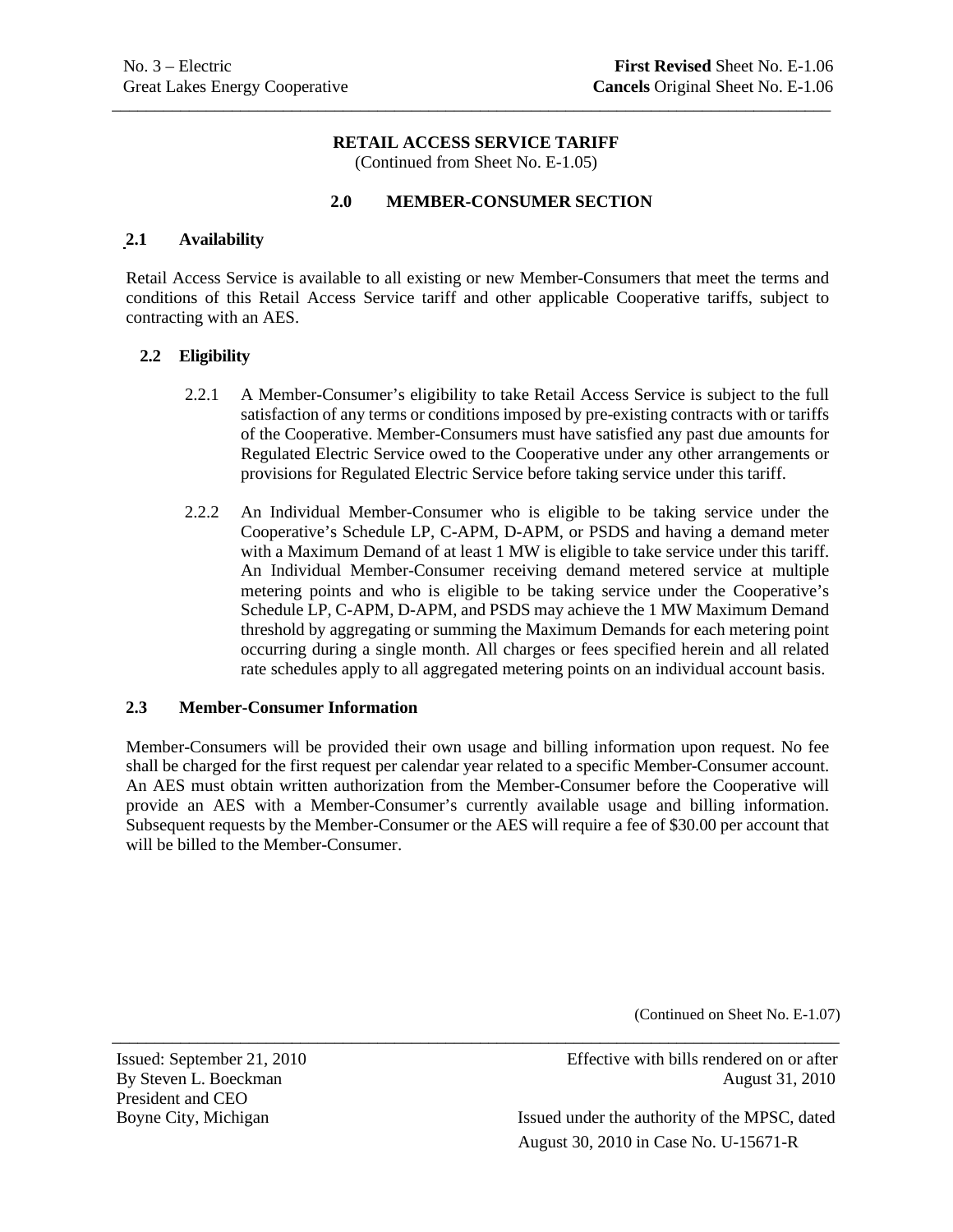\_\_\_\_\_\_\_\_\_\_\_\_\_\_\_\_\_\_\_\_\_\_\_\_\_\_\_\_\_\_\_\_\_\_\_\_\_\_\_\_\_\_\_\_\_\_\_\_\_\_\_\_\_\_\_\_\_\_\_\_\_\_\_\_\_\_\_\_\_\_\_\_\_\_\_\_\_\_\_\_\_\_\_\_

(Continued from Sheet No. E-1.06)

#### **2.4 Member-Consumer Enrollment and Switching**

- 2.4.1 A Member-Consumer which switches to an AES cannot return to the Cooperative's Full Requirements Service for two years after the switch to the AES has been effectuated. See Return to Service Provision in Section 2.6.
- 2.4.2 A Member-Consumer that is receiving Retail Access Service through aggregated Locations will specify the same AES for all accounts or Locations at any given time. Member-Consumers that are receiving Retail Access Service through aggregated Locations will specify the same AES for all accounts or locations at any given time.
- 2.4.3 A Member-Consumer shall be permitted to change its AES. Assuming all other requirements are met, the change will become effective at the completion of the normal billing cycle. Member-Consumers will be assessed a fee of \$15.00 per Member-Consumer account for each change beyond one (1) within a calendar year. The change will be submitted to the Cooperative by the Member-Consumer's newly chosen AES as a Switch Request.
- 2.4.4 The AES shall submit to the Cooperative a Switch Request via a Uniform Data Transaction after a required ten (10) day consumer rescission period.
- 2.4.5 The Cooperative will process one (1) valid Switch Request per Member-Consumer per meter reading cycle. Where multiple Switch Requests for the same Member-Consumer are received during the same meter reading cycle, the Cooperative will process the first valid Switch Request received during a meter read cycle. A Switch Response for each rejected Switch Request will be sent to the appropriate AES via a Uniform Data Transaction within three (3) business days.

\_\_\_\_\_\_\_\_\_\_\_\_\_\_\_\_\_\_\_\_\_\_\_\_\_\_\_\_\_\_\_\_\_\_\_\_\_\_\_\_\_\_\_\_\_\_\_\_\_\_\_\_\_\_\_\_\_\_\_\_\_\_\_\_\_\_\_\_\_\_\_\_\_\_\_\_\_\_\_\_\_\_\_\_\_

The Cooperative will normally validate a Switch Request within three (3) business days of the receipt of the Switch Request and will transmit a Switch Response to the AES. As part of the validation process, the Cooperative shall notify the Member-Consumer in writing that a Switch Request has been received and is being processed.

(Continued on Sheet No. E-1.08)

President and CEO

Issued: June 11, 2008 Effective with bills rendered on and after By Steven L. Boeckman **Details** Books and Details and Details and Details and Details and Details and Details and Details and Details and Details and Details and Details and Details and Details and Details and Details and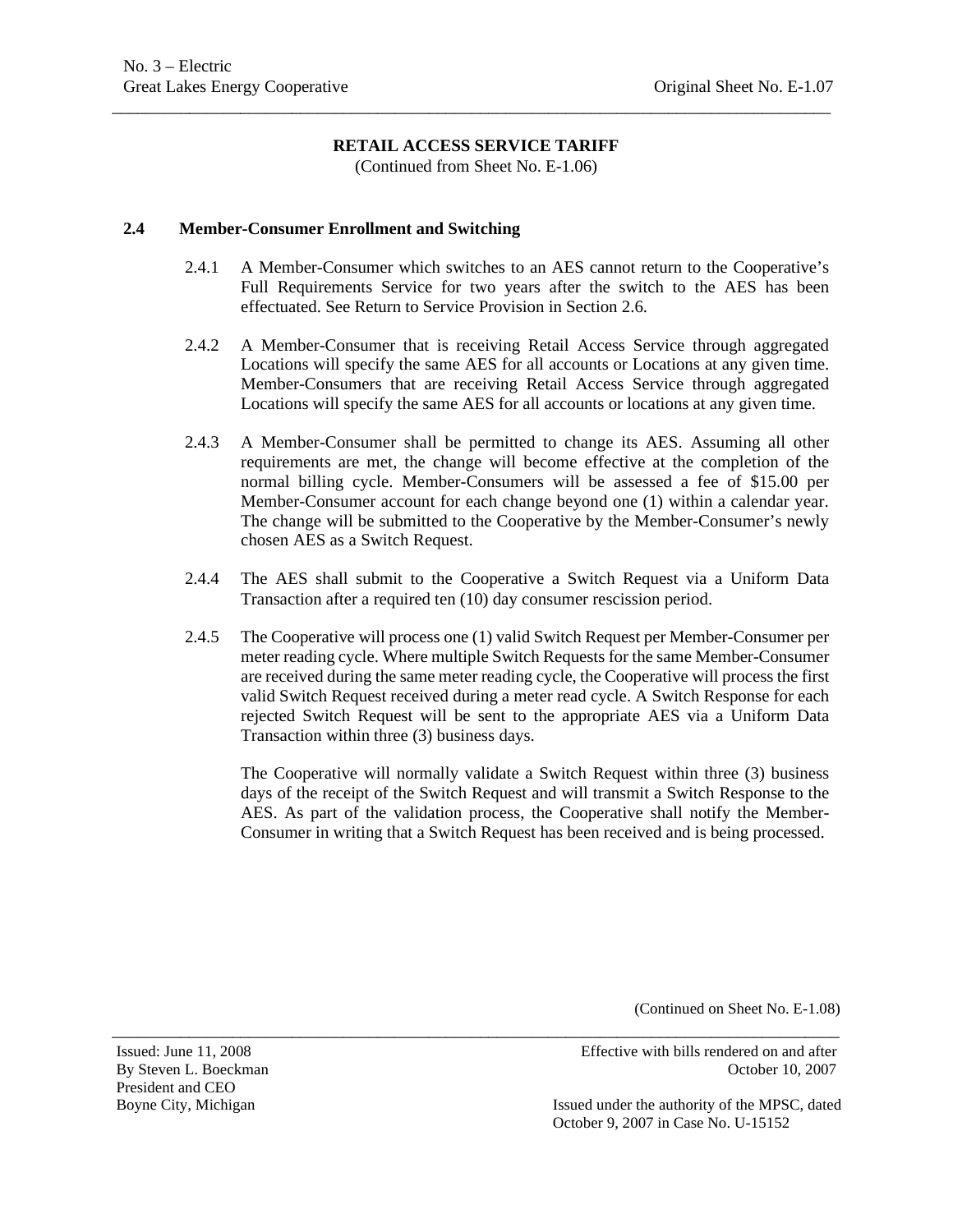\_\_\_\_\_\_\_\_\_\_\_\_\_\_\_\_\_\_\_\_\_\_\_\_\_\_\_\_\_\_\_\_\_\_\_\_\_\_\_\_\_\_\_\_\_\_\_\_\_\_\_\_\_\_\_\_\_\_\_\_\_\_\_\_\_\_\_\_\_\_\_\_\_\_\_\_\_\_\_\_\_\_\_\_

(Continued from Sheet No. E-1.07)

For valid Switch Requests from one AES to another, the Cooperative will at the same time send to the AES currently serving the Member-Consumer, via the appropriate Uniform Data Transaction, notice that the AES's service is to be terminated, including the scheduled Member-Consumer Switch Date. In the event that the Member-Consumer or the new AES cancels the Switch before the Switch Date, the Cooperative will send to the current AES, via appropriate Uniform Data Transaction, notice reinstating the current AES's service unless the current AES has submitted a valid Drop Request.

Cut-off time for the receipt of Switch Requests is eight (8) business days in advance of the Member-Consumer's Switch Date. In the case of errors or omissions in Switch Requests received by the Cooperative, final disposition of exceptions may take up to five (5) business days.

- 2.4.6 Other than in situations where Member-Consumers require new meter installations as part of a Switch, Member-Consumer Switches will be scheduled to take place on the scheduled meter reading date and will be effective on the actual meter reading date or the date of an estimated meter reading for billing purposes. The Switch Date shall be effective on the next scheduled meter read date that is not less than eight (8) business days after the Switch Request has been confirmed as pending. The AES change shall occur at midnight (00:00) local time at the beginning of the effective date.
- 2.4.7 The Cooperative shall process Drop Requests submitted by AESs in the same manner as it processes Switch Requests, including Member-Consumer notification. AESs shall be subject to the same timing, validation and Uniform Data Transaction requirements for Drop Requests as for Switch Requests. An AES shall inform the Member-Consumer in writing of the submission of a Drop Request.

## **2.5 Metering**

- 2.5.1 Metering equipment for Member-Consumers taking Retail Access Service shall be furnished, installed, read, maintained, and owned by the Cooperative.
- 2.5.2 Member-Consumers shall be required to have an Interval Demand Meter at each metering point.
- 2.5.3 If a new Interval Demand Meter is required, time and material costs to install it will be assessed to the Member-Consumer.

\_\_\_\_\_\_\_\_\_\_\_\_\_\_\_\_\_\_\_\_\_\_\_\_\_\_\_\_\_\_\_\_\_\_\_\_\_\_\_\_\_\_\_\_\_\_\_\_\_\_\_\_\_\_\_\_\_\_\_\_\_\_\_\_\_\_\_\_\_\_\_\_\_\_\_\_\_\_\_\_\_\_\_\_\_

(Continued on Sheet No. E-1.09)

President and CEO

Issued: June 11, 2008 Effective with bills rendered on and after By Steven L. Boeckman **Details** Books and Details and Details and Details and Details and Details and Details and Details and Details and Details and Details and Details and Details and Details and Details and Details and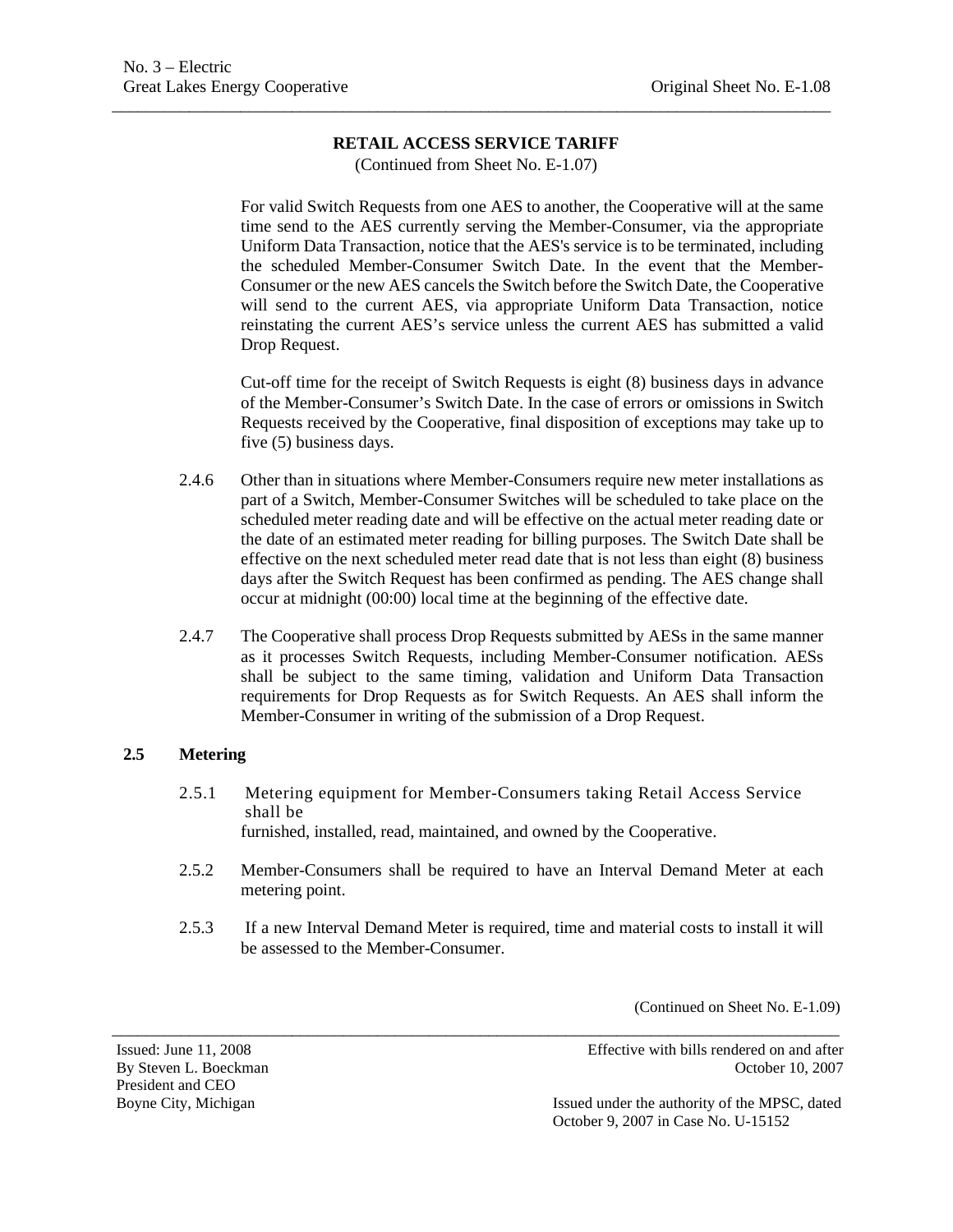\_\_\_\_\_\_\_\_\_\_\_\_\_\_\_\_\_\_\_\_\_\_\_\_\_\_\_\_\_\_\_\_\_\_\_\_\_\_\_\_\_\_\_\_\_\_\_\_\_\_\_\_\_\_\_\_\_\_\_\_\_\_\_\_\_\_\_\_\_\_\_\_\_\_\_\_\_\_\_\_\_\_\_\_

(Continued from Sheet No. E-1.08)

- 2.5.4 The Cooperative may require that the meter be read via telephone. In such cases, Member-Consumers will be required to provide a telephone connection for purposes of meter interrogation by the Cooperative. If a Member-Consumer is not able to allow sharing of a telephone connection, the Member-Consumer may be required to obtain a separate telephone connection for such purposes. The Member-Consumer is responsible for assuring the performance of the telephone connection. The Member-Consumer shall be responsible for all costs of the required telephone connection.
- 2.5.5 In cases where a telephone connection used by the Cooperative for meter interrogation is out of service, the Cooperative may retrieve the data manually for a nominal monthly fee of \$40.00 payable by the Member-Consumer. In the event that the telephone connection is out for three consecutive billing months, the Member-Consumer's Retail Access Service may be terminated and the Member-Consumer will be returned to service under the Cooperative's Full Requirements Service tariffs subject to the provisions of Section 2.6, unless said outage is due to non-performance by the telecommunications service provider.
- 2.5.6 Energy consumption and Demand for settlement purposes shall be based on the data from the Interval Demand Meters.
- 2.5.7 Where monthly metered Energy data is not available due to metering errors, malfunctions, or otherwise, the billing quantities will be estimated by the Cooperative using the available historical data and other relevant information for the Member-Consumer.

## **2.6 Return to Full Requirements Service**

2.6.1 A Member-Consumer which switches to an AES cannot return to the Cooperative's Full Requirements Service for two (2) years after the switch to the AES has been effectuated. After such two (2) year period, a Member-Consumer may return to full service after giving the Cooperative at least 30 days written notice, unless the Member-Consumer wants to take service during the summer months of June through September, in which case the Member-Consumer must give the Cooperative notice no later than the preceding December 1. The Cooperative will return the Member-Consumer to Full Requirements Service following the notice period. Said notice period commences with the beginning of the Member-Consumer's billing cycle following receipt of the Member-Consumer's written notice of intent to return to Full Requirements Service. If the Member-Consumer

\_\_\_\_\_\_\_\_\_\_\_\_\_\_\_\_\_\_\_\_\_\_\_\_\_\_\_\_\_\_\_\_\_\_\_\_\_\_\_\_\_\_\_\_\_\_\_\_\_\_\_\_\_\_\_\_\_\_\_\_\_\_\_\_\_\_\_\_\_\_\_\_\_\_\_\_\_\_\_\_\_\_\_\_\_

(Continued on Sheet No. E-1.10)

President and CEO

Issued: June 11, 2008 Effective with bills rendered on and after By Steven L. Boeckman **Details** Books and Details and Details and Details and Details and Details and Details and Details and Details and Details and Details and Details and Details and Details and Details and Details and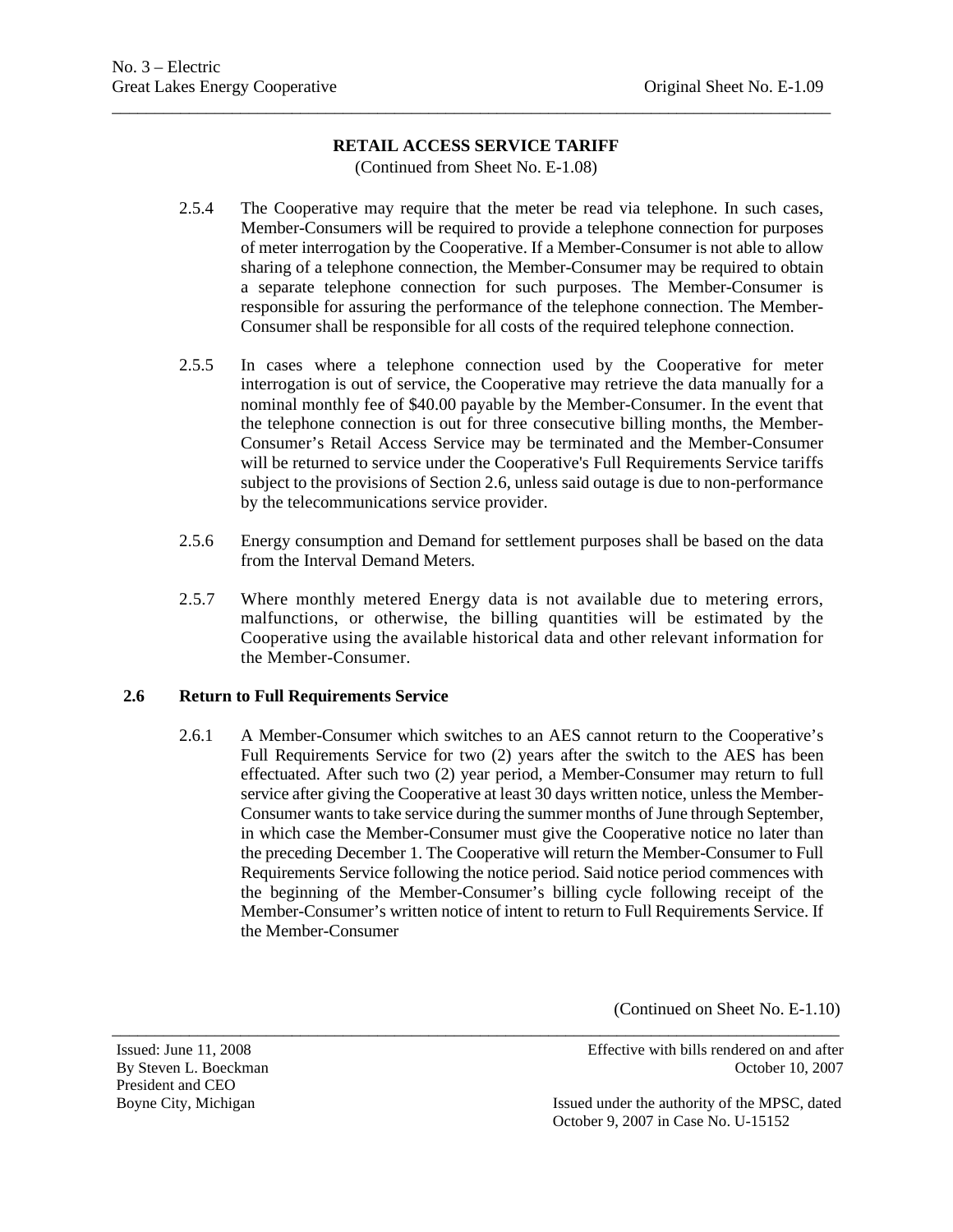\_\_\_\_\_\_\_\_\_\_\_\_\_\_\_\_\_\_\_\_\_\_\_\_\_\_\_\_\_\_\_\_\_\_\_\_\_\_\_\_\_\_\_\_\_\_\_\_\_\_\_\_\_\_\_\_\_\_\_\_\_\_\_\_\_\_\_\_\_\_\_\_\_\_\_\_\_\_\_\_\_\_\_\_

(Continued from Sheet No. E-1.09)

returns to the Cooperative's Full Requirements Service for any reason prior to such two (2) year period or prior to the expiration of the notice period, the Member-Consumer's rate will be determined as the greater of:

- A. The charges for Default Service plus the applicable Retail Access Service rate, or
- B. 110% of the applicable Full Requirements Service Rate
- 2.6.2 A Member-Consumer, having given notice of its intent to return to Full Requirements Service under Section 2.6.1, will receive Cooperative Default Service if, at any time during the notice period, it discontinues purchasing Generation Service from an AES.
- 2.6.3 A Member-Consumer taking Default Service under the provisions of Section 2.6.2 may switch to another AES as provided in Section 2.4 at any point during the period that they are on Default Service.
- 2.6.4 The AES shall transmit a Member-Consumer Drop Request to the Cooperative via a Uniform Data Transaction when the Member-Consumer requests return to Full Requirements Service or when AES service is not being continued for any reason. The AES shall inform the Member-Consumer of the Drop Request in writing.
- 2.6.5 The Cooperative will normally validate a Drop Request within three (3) business days of the receipt of the Drop Request and will transmit a Drop Response to the AES. As part of the validation process, the Cooperative will notify the Member-Consumer in writing that a Drop Request has been received and is being processed.
- 2.6.6 The Switch from AES to Full Requirements Service will be processed on the next meter read date after the AES submits the necessary Drop Request to the Cooperative, provided that the requirements of Section 2.6.1 are met. If the requirements of Section 2.6.1 are not met, then the Member-Consumer will be switched to Cooperative Default Service until said requirements are met. The Switch shall occur at midnight (00:00) local time at the beginning of the effective date.
- 2.6.7 A Member-Consumer returning to Full Requirements Service must remain on such service for the minimum term stated in the applicable Full Requirements Service tariff, but not less than twelve (12) months.

\_\_\_\_\_\_\_\_\_\_\_\_\_\_\_\_\_\_\_\_\_\_\_\_\_\_\_\_\_\_\_\_\_\_\_\_\_\_\_\_\_\_\_\_\_\_\_\_\_\_\_\_\_\_\_\_\_\_\_\_\_\_\_\_\_\_\_\_\_\_\_\_\_\_\_\_\_\_\_\_\_\_\_\_\_

(Continued on Sheet No. E-1.11)

President and CEO

Issued: June 11, 2008 Effective with bills rendered on and after By Steven L. Boeckman **Details** Books and Details and Details and Details and Details and Details and Details and Details and Details and Details and Details and Details and Details and Details and Details and Details and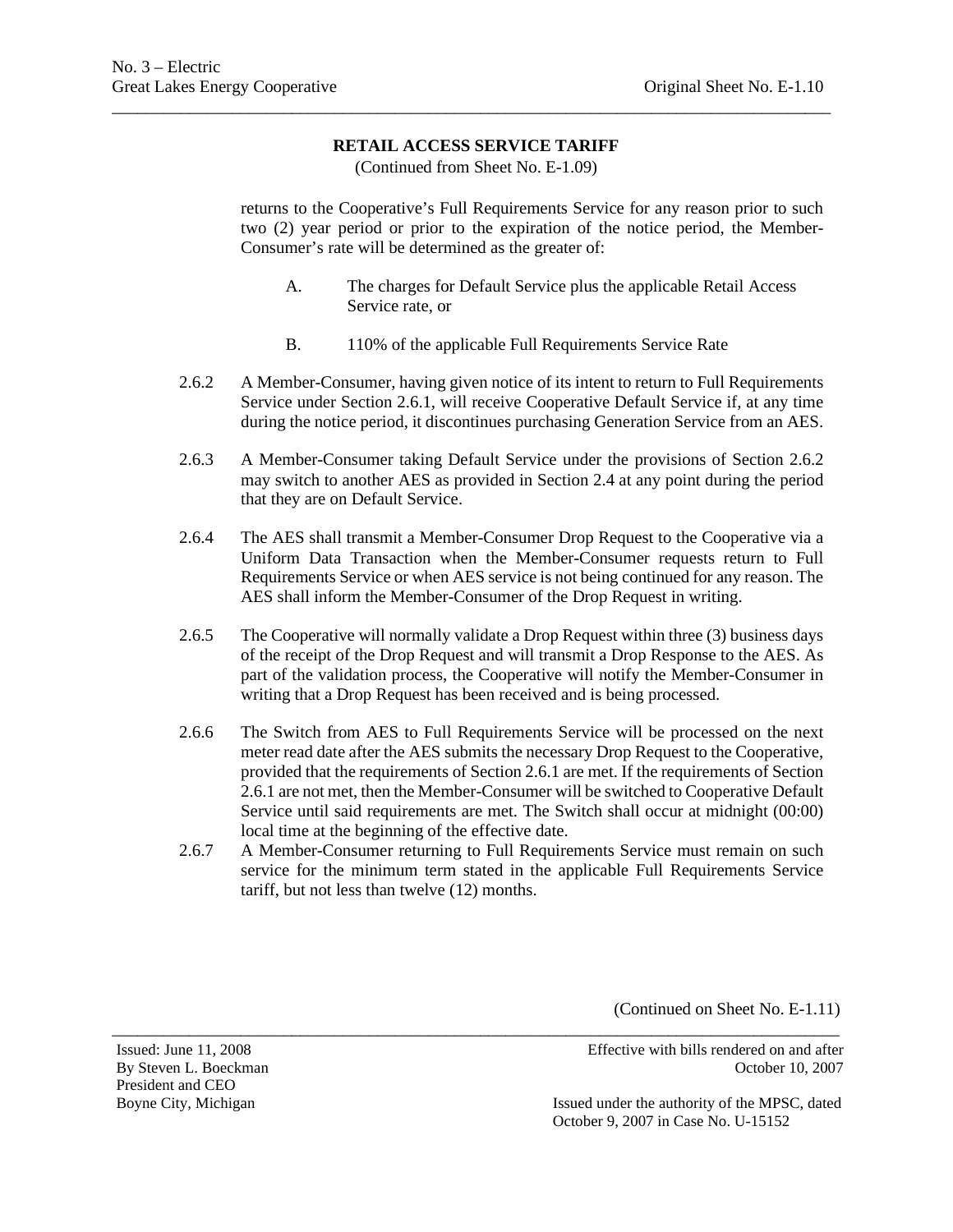\_\_\_\_\_\_\_\_\_\_\_\_\_\_\_\_\_\_\_\_\_\_\_\_\_\_\_\_\_\_\_\_\_\_\_\_\_\_\_\_\_\_\_\_\_\_\_\_\_\_\_\_\_\_\_\_\_\_\_\_\_\_\_\_\_\_\_\_\_\_\_\_\_\_\_\_\_\_\_\_\_\_\_\_

(Continued from Sheet No. E-1.10)

- 2.6.8 In the event of Slamming from Full Requirements Service, a Member-Consumer who desires to return to Full Requirements Service may do so. The Cooperative will waive the twelve (12) month minimum term requirements. The Cooperative's Default Service does not apply to such Member-Consumers.
- 2.6.9 In the event a Member-Consumer is dropped by the AES due to the bankruptcy of the AES or upon the complete withdrawal of the AES from the Relevant Market, the Member-Consumer may receive Default Service from the Cooperative for not more than three (3) full billing cycles. By the end of that time period, the Member-Consumer must either have a Switch Request completed on their behalf as provided in Section 2.4 or give notice of its intent to return to Full Requirements Service as provided in Section 2.6.1. A Member-Consumer that does not arrange for Generation Service from a different AES or give notice of its intent to return to Full Requirements Service within three (3) months shall be disconnected.

#### **2.7 Billing and Payment**

- 2.7.1 The Cooperative will bill the Member-Consumer for Retail Access Service as outlined in Section 3.3 of this tariff.
- 2.7.2 The Member-Consumer shall pay the Cooperative the amount billed by the Cooperative on or before a due date established by Member-Consumer billing rules approved by the Commission in accordance with the Commission's consumer standards and billing practices, R 460.3901 et seq., as amended, for nonresidential consumers.
- 2.7.3 Where incorrect billing results from an error discovered by either the Cooperative, the AES or the Member-Consumer, the error will be corrected and revised bills, as appropriate for the Member-Consumer and/or AES, will be calculated and settled on the next billing period after the error is discovered. Billing errors discovered by the Cooperative shall be adjusted as provided for in the Commission's applicable billing rules.

\_\_\_\_\_\_\_\_\_\_\_\_\_\_\_\_\_\_\_\_\_\_\_\_\_\_\_\_\_\_\_\_\_\_\_\_\_\_\_\_\_\_\_\_\_\_\_\_\_\_\_\_\_\_\_\_\_\_\_\_\_\_\_\_\_\_\_\_\_\_\_\_\_\_\_\_\_\_\_\_\_\_\_\_\_

(Continued on Sheet No. E-1.12)

President and CEO

Issued: June 11, 2008 Effective with bills rendered on and after By Steven L. Boeckman **Details** Books and Contract Contract Contract Contract Contract Contract Contract Contract Contract Contract Contract Contract Contract Contract Contract Contract Contract Contract Contract Contract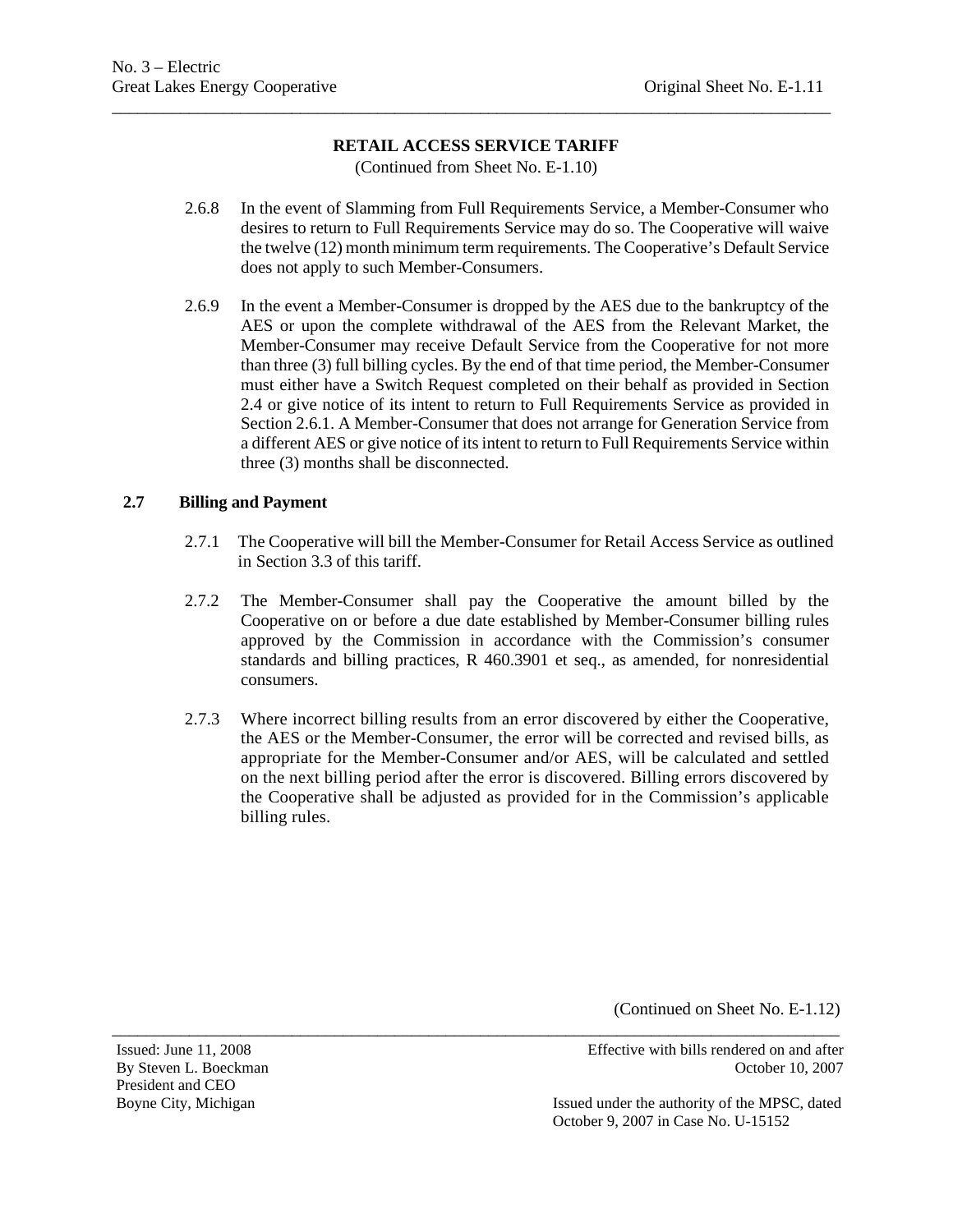\_\_\_\_\_\_\_\_\_\_\_\_\_\_\_\_\_\_\_\_\_\_\_\_\_\_\_\_\_\_\_\_\_\_\_\_\_\_\_\_\_\_\_\_\_\_\_\_\_\_\_\_\_\_\_\_\_\_\_\_\_\_\_\_\_\_\_\_\_\_\_\_\_\_\_\_\_\_\_\_\_\_\_\_

(Continued from Sheet No. E-1.11)

\_\_\_\_\_\_\_\_\_\_\_\_\_\_\_\_\_\_\_\_\_\_\_\_\_\_\_\_\_\_\_\_\_\_\_\_\_\_\_\_\_\_\_\_\_\_\_\_\_\_\_\_\_\_\_\_\_\_\_\_\_\_\_\_\_\_\_\_\_\_\_\_\_\_\_\_\_\_\_\_\_\_\_\_\_

### **2.8 Disconnection of Service**

The Cooperative is the only Person allowed to physically disconnect service to a Member-Consumer. Disconnection of service to a Member-Consumer for non-payment of the Cooperative's bill or for any violation of the Cooperative's tariffs shall be in accordance with applicable Commission rules and Cooperative tariffs. The Cooperative shall notify the AES in writing of the intent to disconnect and the date and time of actual disconnection. The Cooperative shall not be liable for any losses to the AES due to disconnection

(Continued on Sheet No. E-1.13)

President and CEO

Issued: June 11, 2008 Effective with bills rendered on and after By Steven L. Boeckman **Details** Books and Details and Details and Details and Details and Details and Details and Details and Details and Details and Details and Details and Details and Details and Details and Details and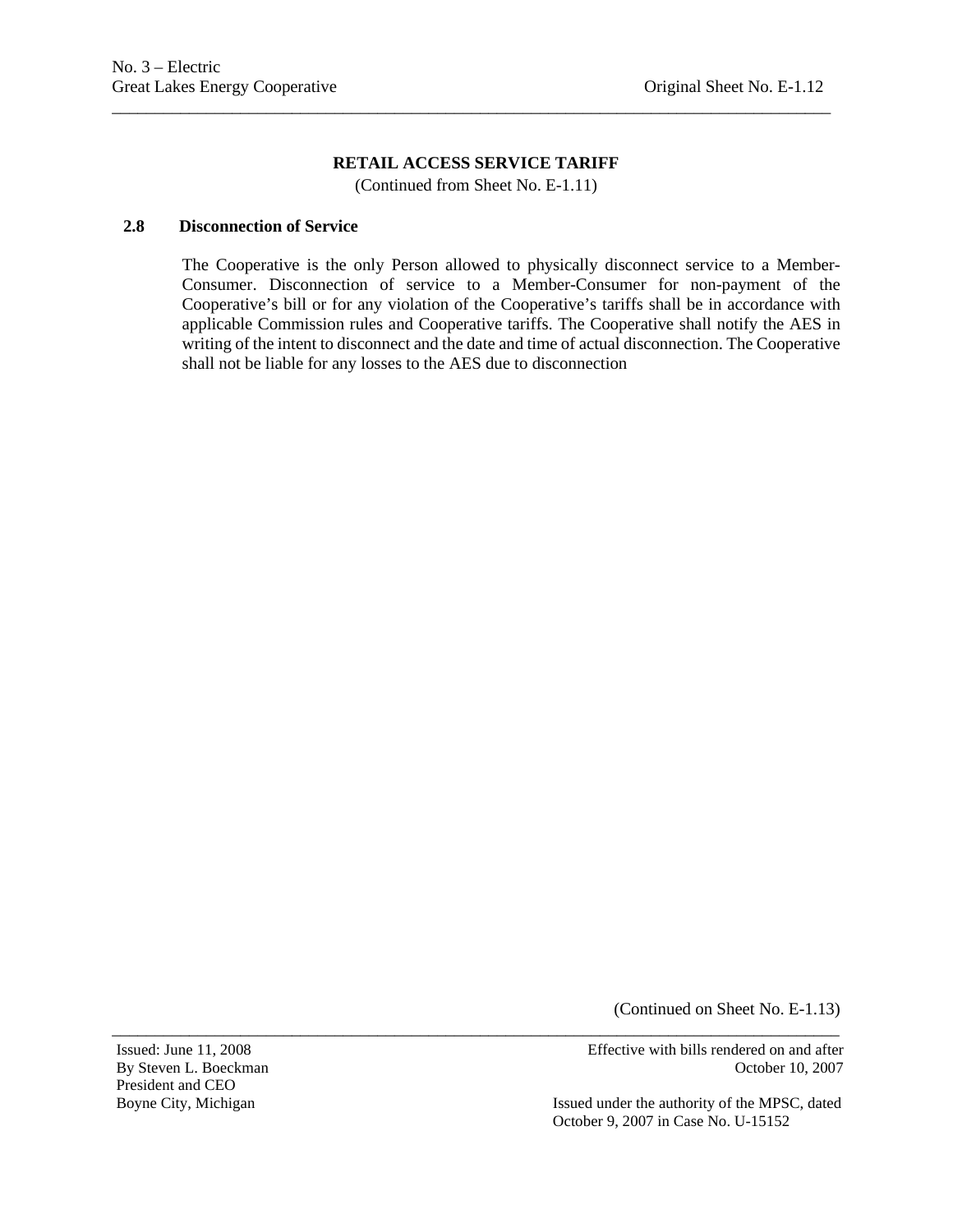## **RETAIL ACCESS SERVICE TARIFF**  (Continued from Sheet No. E-1.12)

\_\_\_\_\_\_\_\_\_\_\_\_\_\_\_\_\_\_\_\_\_\_\_\_\_\_\_\_\_\_\_\_\_\_\_\_\_\_\_\_\_\_\_\_\_\_\_\_\_\_\_\_\_\_\_\_\_\_\_\_\_\_\_\_\_\_\_\_\_\_\_\_\_\_\_\_\_\_\_\_\_\_\_\_

# **3.0 ALTERNATIVE ELECTRIC SUPPLIER SECTION**

## **3.1 Availability**

The AES will not be eligible to enroll Member-Consumers unless and until the following conditions have been satisfied and continue to be satisfied. The AES has sole responsibility for conditions 3.1.1, 3.1.2, and 3.1.3. The Cooperative will check and verify conditions 3.1.4 and 3.1.5.

- 3.1.1 The AES has been granted a license by the Commission.
- 3.1.2 The AES has obtained and maintains a Member-Consumer-signed Enrollment indicating that the Member-Consumer has chosen to switch its Generation Service to the AES.
- 3.1.3 The AES has executed agreements with the appropriate Transmission Service Provider(s).
- 3.1.4 The AES has demonstrated its capability to meet the Cooperative's defined standards and protocols for Uniform Data Transactions.
- 3.1.5 The AES has executed a Retail Access Service agreement (which may include, but is not limited to, a portfolio of Member-Consumers, negotiated services, etc.) with the Cooperative and complied with the Cooperative's Member-Consumer enrollment requirements to prevent Slamming.

## **3.2 Switch and Drop Requests**

- 3.2.1 Switch Requests and Drop Requests will be handled in accordance with Section 2.4 of this tariff and will be accepted for processing by the Cooperative.
- 3.2.2 When a Member-Consumer requests to discontinue receiving Generation Service from the AES or when the AES's service is being discontinued for any reason, the AES shall transmit a Member-Consumer Drop Request to the Cooperative via a Uniform Data Transaction within no more than three (3) business days.

\_\_\_\_\_\_\_\_\_\_\_\_\_\_\_\_\_\_\_\_\_\_\_\_\_\_\_\_\_\_\_\_\_\_\_\_\_\_\_\_\_\_\_\_\_\_\_\_\_\_\_\_\_\_\_\_\_\_\_\_\_\_\_\_\_\_\_\_\_\_\_\_\_\_\_\_\_\_\_\_\_\_\_\_\_

(Continued on Sheet No. E-1.14)

President and CEO

Issued: June 11, 2008 Effective with bills rendered on and after By Steven L. Boeckman **Details** Books and Details and Details and Details and Details and Details and Details and Details and Details and Details and Details and Details and Details and Details and Details and Details and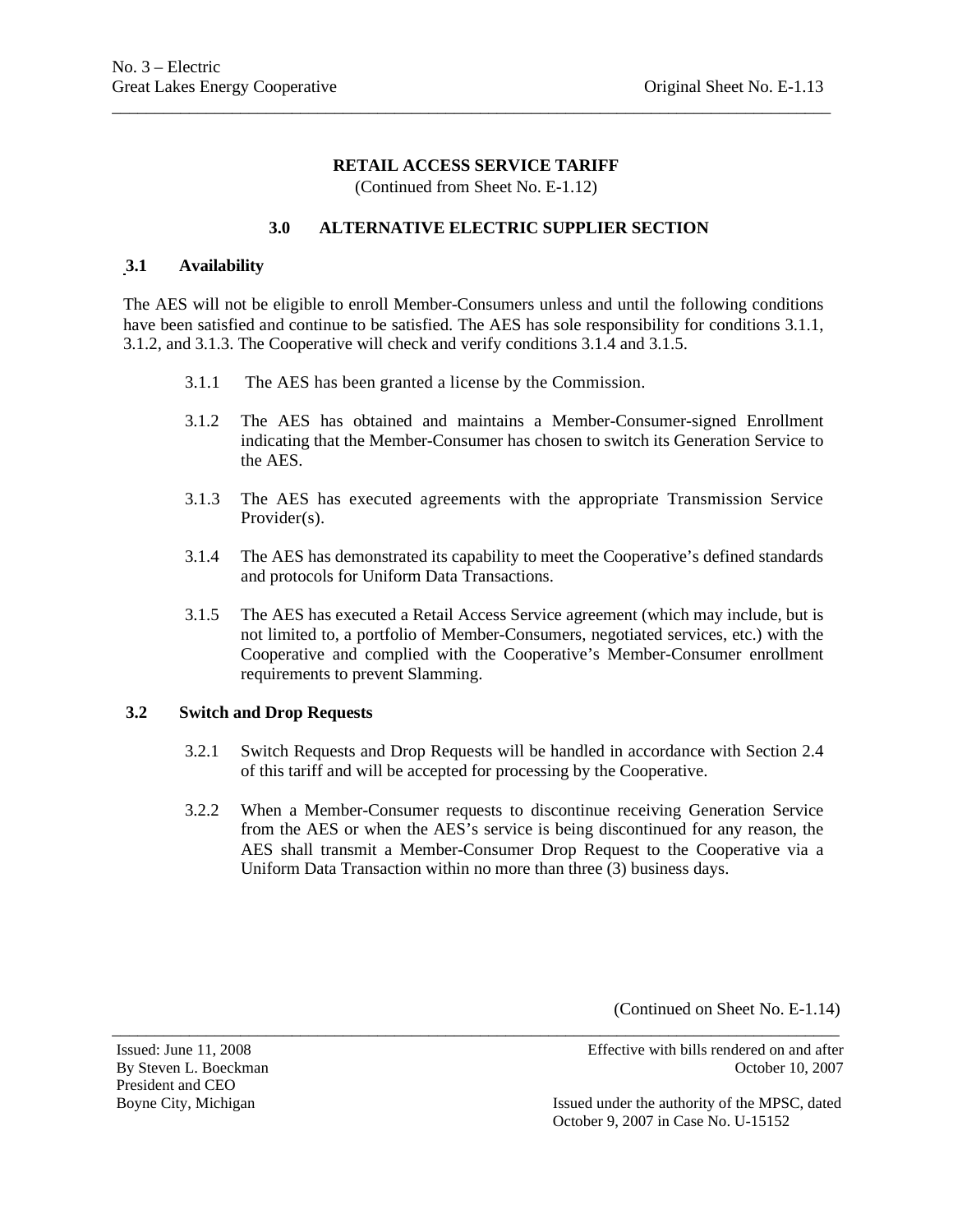\_\_\_\_\_\_\_\_\_\_\_\_\_\_\_\_\_\_\_\_\_\_\_\_\_\_\_\_\_\_\_\_\_\_\_\_\_\_\_\_\_\_\_\_\_\_\_\_\_\_\_\_\_\_\_\_\_\_\_\_\_\_\_\_\_\_\_\_\_\_\_\_\_\_\_\_\_\_\_\_\_\_\_\_

(Continued from Sheet No. E-1.13)

## **3.3 Billing**

- 3.3.1 Unless otherwise agreed, the Cooperative and the AES will separately bill the Member-Consumer for the respective services provided by each. The Member-Consumer will receive separate bills for services provided and is responsible for making payments to the Cooperative for service provided in accordance with requirements of the Cooperative as set forth in the applicable billing rules and Commission approved tariffs.
- 3.3.2 The Cooperative may elect to offer a service where it bills the Member-Consumer for services that the Cooperative provides as well as services provided by the AES. If the Cooperative bills for AES charges, the following conditions will apply:
	- A) The Cooperative and the AES must have entered into a billing agreement that specifies the terms and conditions under which such billing will occur.
	- B) Any discrepancies in charges collected and remitted will be corrected and reflected in the subsequent billing cycles.
	- C) Payments received from or on behalf of a Member-Consumer shall be applied in the following order:
		- 1. To the Member-Consumer's past due balance owed the Cooperative,
		- 2. To current balances due the Cooperative,

\_\_\_\_\_\_\_\_\_\_\_\_\_\_\_\_\_\_\_\_\_\_\_\_\_\_\_\_\_\_\_\_\_\_\_\_\_\_\_\_\_\_\_\_\_\_\_\_\_\_\_\_\_\_\_\_\_\_\_\_\_\_\_\_\_\_\_\_\_\_\_\_\_\_\_\_\_\_\_\_\_\_\_\_\_

- 3. To current balances due the Cooperative for other charges such as facilities or loan agreements, and
- 4. To the AES for all balances due for services provided.
- D) Optional Services (i.e., billing and remittance processing, credit and collections, meter read information, Member-Consumer information, etc.) may be provided by the Cooperative pursuant to terms negotiated with the AES and shall be offered on a non-discriminatory basis.

(Continued on Sheet No. E-1.15)

President and CEO

Issued: June 11, 2008 Effective with bills rendered on and after By Steven L. Boeckman **Details** Books and Details and Details and Details and Details and Details and Details and Details and Details and Details and Details and Details and Details and Details and Details and Details and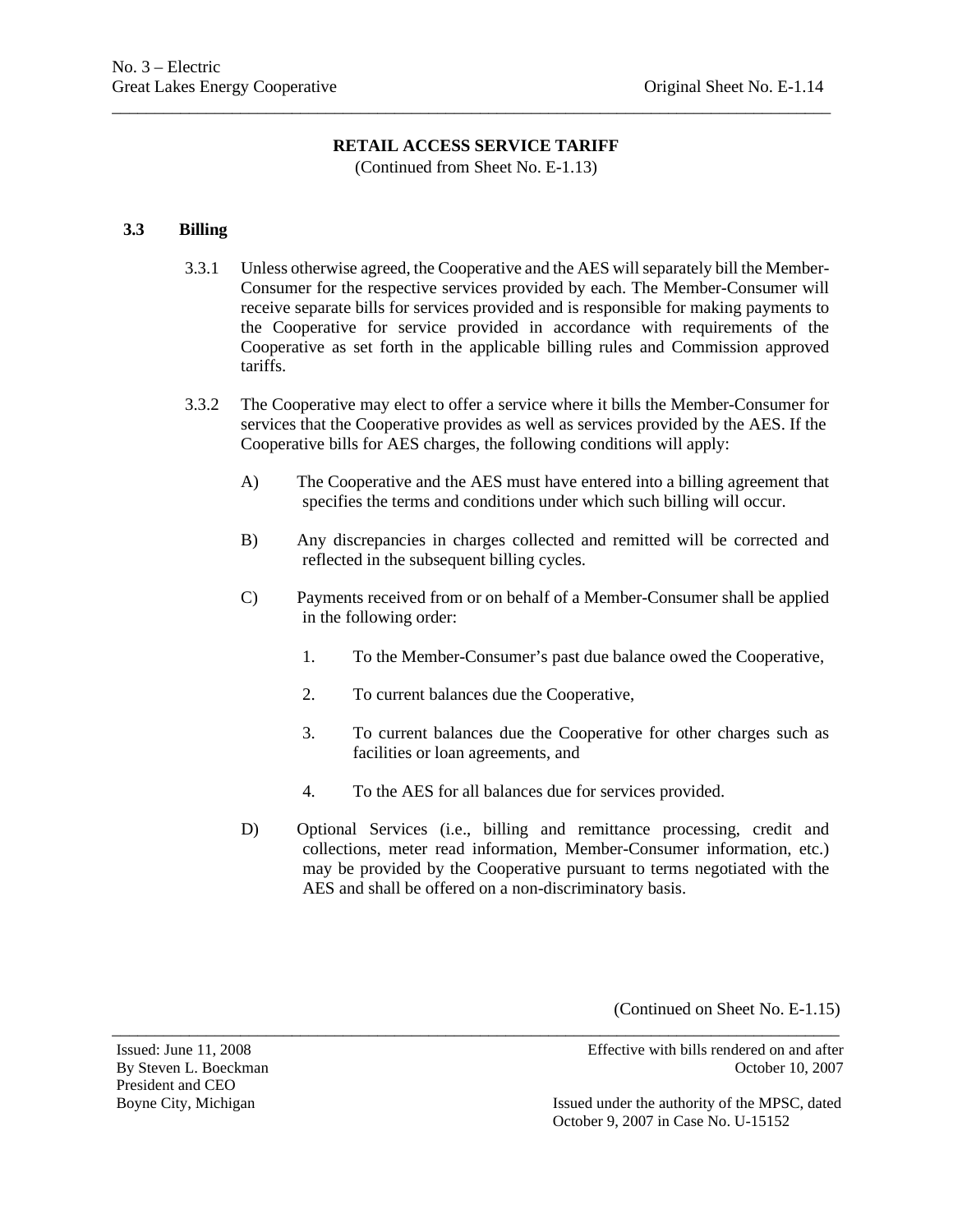(Continued from Sheet No. E-1.14)

\_\_\_\_\_\_\_\_\_\_\_\_\_\_\_\_\_\_\_\_\_\_\_\_\_\_\_\_\_\_\_\_\_\_\_\_\_\_\_\_\_\_\_\_\_\_\_\_\_\_\_\_\_\_\_\_\_\_\_\_\_\_\_\_\_\_\_\_\_\_\_\_\_\_\_\_\_\_\_\_\_\_\_\_

- E) Amounts owed to the Cooperative by an AES may be deducted from the AES's Member-Consumer payments received by the Cooperative prior to remittance to the AES.
- F) The Cooperative will not pursue collections action for any AES.
- 3.3.3 Unless otherwise specified by the Cooperative, all payments made to the Cooperative by the AES will be made by electronic funds transfer to the Cooperative's account.

## **3.4 Terms and Conditions of Service**

- 3.4.1 The AES is responsible for providing Power to be transmitted by the appropriate Transmission Service Provider(s) to the Cooperative's Distribution Point of Receipt. The AES shall meet all obligations necessary to schedule Power to match the Member-Consumer's Load, subject to energy imbalance charges and penalties in accordance with the terms of the OATT of the Transmission Service Provider(s).
- 3.4.2 Retail Access Service may not commence until metering has been installed as specified in this Tariff as outlined in Section 2.5.
- 3.4.3 The AES will provide to the Cooperative or the Cooperative's designated recipient daily energy schedules for all services including losses associated with use of the Distribution System. The AES will provide verification that it has arranged for and scheduled transmission service to deliver Energy, the energy schedule has been approved by the Transmission Service Provider(s), and the AES has covered losses on the Transmission System(s).
- 3.4.4 The AES will pay the Cooperative under applicable tariffs for all applicable ancillary services, emergency energy services, standby and backup services provided by the Cooperative to the AES for the AES's Member-Consumer(s) from the service commencement date to the service termination date.
- 3.4.5 The Cooperative shall bill the AES for all associated switching fees incurred as a result of Slamming by the AES plus the actual administrative cost incurred for switching a slammed Member-Consumer from one rate service to another.

\_\_\_\_\_\_\_\_\_\_\_\_\_\_\_\_\_\_\_\_\_\_\_\_\_\_\_\_\_\_\_\_\_\_\_\_\_\_\_\_\_\_\_\_\_\_\_\_\_\_\_\_\_\_\_\_\_\_\_\_\_\_\_\_\_\_\_\_\_\_\_\_\_\_\_\_\_\_\_\_\_\_\_\_\_

(Continued on Sheet No. E-1.16)

President and CEO

Issued: June 11, 2008 Effective with bills rendered on and after By Steven L. Boeckman **Details** Books and Contract Contract Contract Contract Contract Contract Contract Contract Contract Contract Contract Contract Contract Contract Contract Contract Contract Contract Contract Contract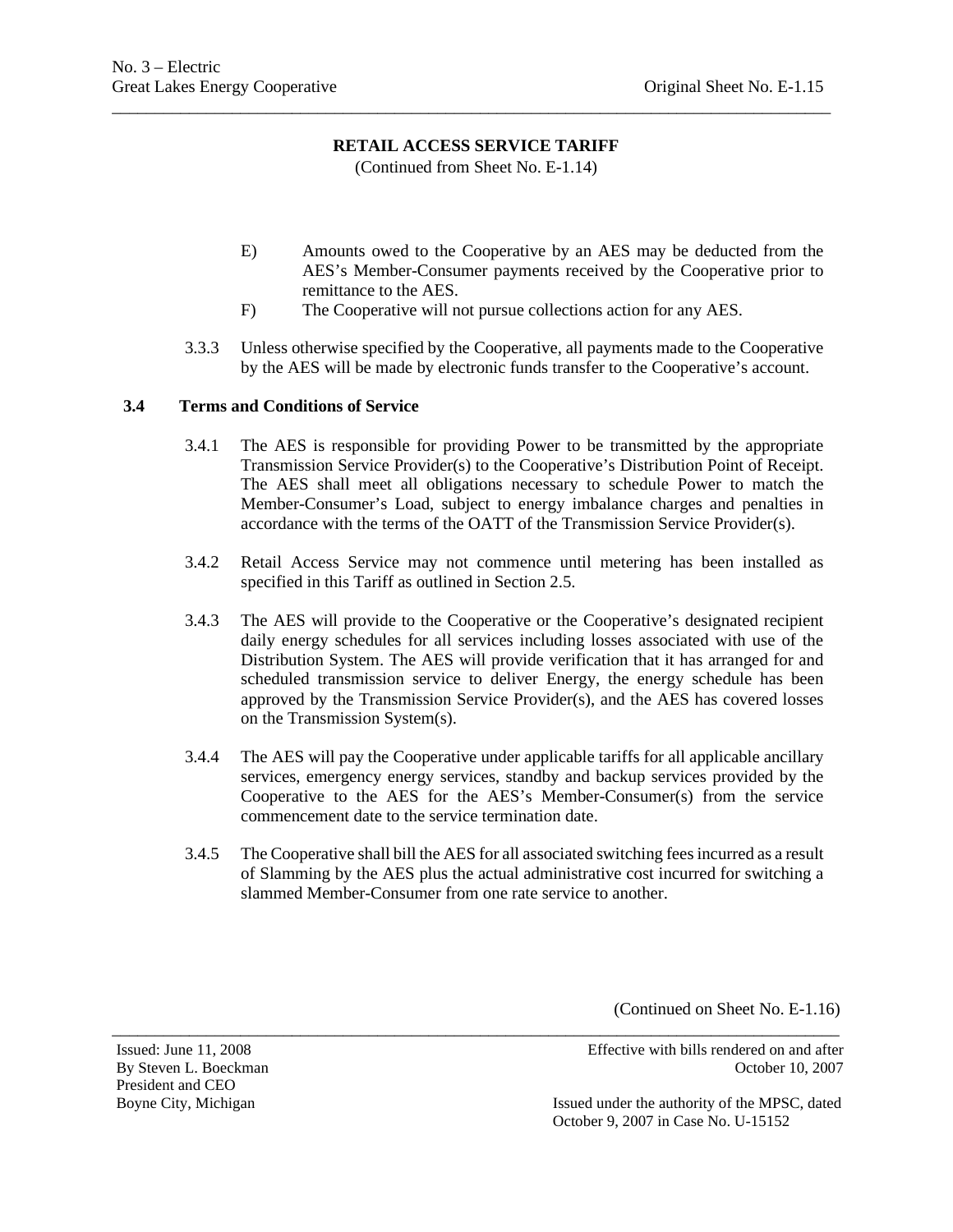(Continued from Sheet No. E-1.15)

\_\_\_\_\_\_\_\_\_\_\_\_\_\_\_\_\_\_\_\_\_\_\_\_\_\_\_\_\_\_\_\_\_\_\_\_\_\_\_\_\_\_\_\_\_\_\_\_\_\_\_\_\_\_\_\_\_\_\_\_\_\_\_\_\_\_\_\_\_\_\_\_\_\_\_\_\_\_\_\_\_\_\_\_

3.4.6 An AES shall not resell Member-Consumer account information or transfer it to other parties for any other purpose. The Cooperative will only release Member-Consumer data to the Member-Consumer or its authorized representative, which may be the AES.

#### **3.5 Distribution Power Losses**

The AES is responsible for replacing losses associated with the delivery of Power to the Member-Consumer's meter. The amount that the AES shall cause to be delivered to the Cooperative's Distribution System will be the amount of Power delivered at the Member-Consumer's meter plus an amount to reflect loss factors for calendar year 2004, the loss factors were as follows:

| Primary Service          | 3.6% |
|--------------------------|------|
| <b>Secondary Service</b> | 6.6% |

Please contact the Cooperative to obtain the applicable loss factors for the current billing period.

\_\_\_\_\_\_\_\_\_\_\_\_\_\_\_\_\_\_\_\_\_\_\_\_\_\_\_\_\_\_\_\_\_\_\_\_\_\_\_\_\_\_\_\_\_\_\_\_\_\_\_\_\_\_\_\_\_\_\_\_\_\_\_\_\_\_\_\_\_\_\_\_\_\_\_\_\_\_\_\_\_\_\_\_\_

(Continued on Sheet No. E-1.17)

President and CEO

Issued: June 11, 2008 Effective with bills rendered on and after By Steven L. Boeckman October 10, 2007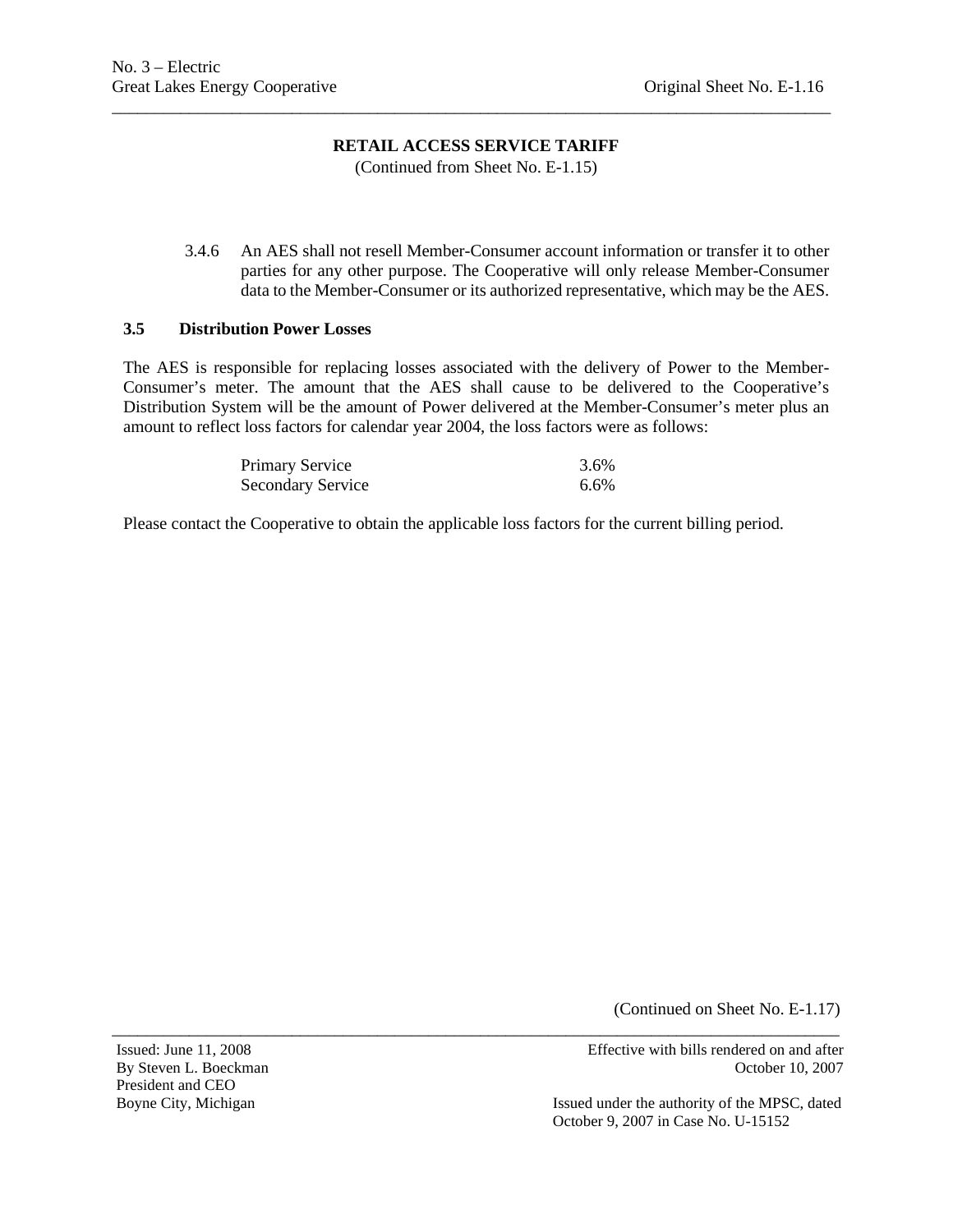\_\_\_\_\_\_\_\_\_\_\_\_\_\_\_\_\_\_\_\_\_\_\_\_\_\_\_\_\_\_\_\_\_\_\_\_\_\_\_\_\_\_\_\_\_\_\_\_\_\_\_\_\_\_\_\_\_\_\_\_\_\_\_\_\_\_\_\_\_\_\_\_\_\_\_\_\_\_\_\_\_\_\_\_

(Continued from Sheet No. E-1.16)

#### **4.0 DISPUTE RESOLUTION**

- 4.1 The Cooperative shall have no duty or obligation to resolve any complaints or disputes between AESs and Member-Consumers.
- 4.2 The Cooperative shall have no duty or obligation to resolve any complaints or disputes between AESs or Member-Consumers and their Transmission Service Provider(s). Disputes involving a Transmission Service Provider's OATT shall be resolved using the dispute resolution procedures as described in the OATT.
- 4.3 In the event the AES has a dispute over the implementation of the Cooperative's Retail Access Service, then the AES shall provide the Cooperative with a statement of the dispute and the proposed resolution to the designated Cooperative contact. Upon receipt of the statement of dispute, the Cooperative shall attempt to resolve the dispute according to the following process:
	- 4.3.1 The Cooperative will investigate the dispute and attempt to resolve the dispute informally in a manner that is satisfactory to both parties within five (5) business days of initial receipt of the statement of dispute.
	- 4.3.2 If the dispute is not resolved in five (5) business days, the parties shall attempt to resolve the dispute by promptly appointing a senior representative of each party to attempt to mutually agree upon a resolution. The two senior representatives shall meet within ten (10) business days. If the two senior representatives cannot reach a resolution within a 30-day period, the dispute may, on demand of either party, be submitted to arbitration as provided in this section.
	- 4.3.3 The dispute, if mutually agreed by the parties, may be submitted for resolution in accordance with the American Arbitration Association ("AAA") commercial arbitration rules. The judgment rendered by the arbitrator may be enforced in any court having jurisdiction of the subject matter and the parties.
	- 4.3.4 The arbitrator may be determined by AAA.
	- 4.3.5 The findings and award of the arbitrator shall be final and conclusive and shall be binding upon the parties, except as otherwise provided by law. Any award shall specify the manner and extent of the division of the costs between the parties.
- 4.4 Nothing in this section shall restrict the rights of any party to seek resolution of the dispute with the appropriate regulatory agency with jurisdiction.

\_\_\_\_\_\_\_\_\_\_\_\_\_\_\_\_\_\_\_\_\_\_\_\_\_\_\_\_\_\_\_\_\_\_\_\_\_\_\_\_\_\_\_\_\_\_\_\_\_\_\_\_\_\_\_\_\_\_\_\_\_\_\_\_\_\_\_\_\_\_\_\_\_\_\_\_\_\_\_\_\_\_\_\_\_

(Continued on Sheet No. E-1.18)

President and CEO

Issued: June 11, 2008 Effective with bills rendered on and after By Steven L. Boeckman **Details** Books and Contract Contract Contract Contract Contract Contract Contract Contract Contract Contract Contract Contract Contract Contract Contract Contract Contract Contract Contract Contract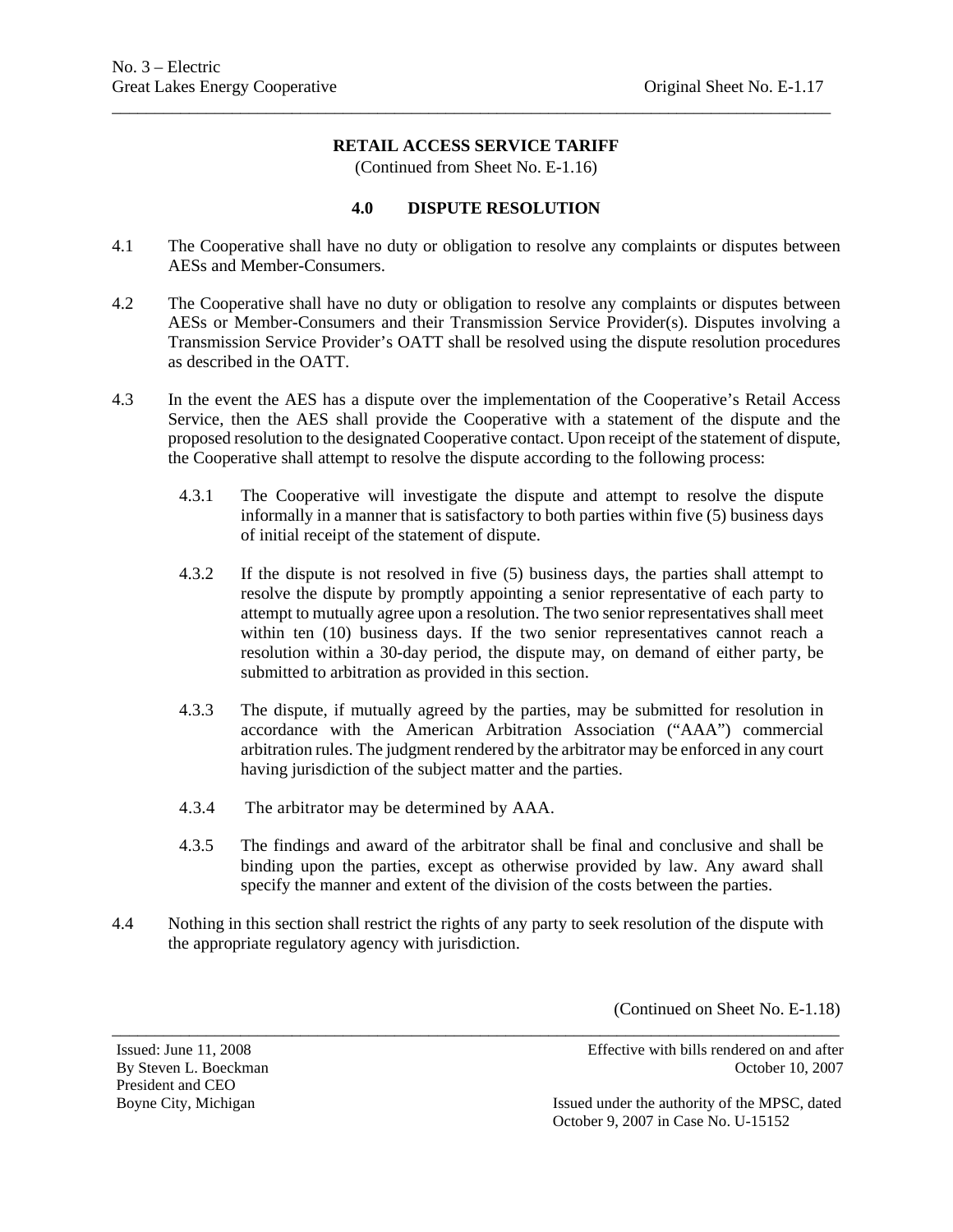\_\_\_\_\_\_\_\_\_\_\_\_\_\_\_\_\_\_\_\_\_\_\_\_\_\_\_\_\_\_\_\_\_\_\_\_\_\_\_\_\_\_\_\_\_\_\_\_\_\_\_\_\_\_\_\_\_\_\_\_\_\_\_\_\_\_\_\_\_\_\_\_\_\_\_\_\_\_\_\_\_\_\_\_

(Continued from Sheet No. E-1.17)

### **5.0 LIABILITY AND EXCLUSIONS**

- 5.1 In no event will the Cooperative or its suppliers be liable under any cause of action relating to the subject matter of this tariff, whether based on contract, warranty, tort (including negligence), strict liability, indemnity or otherwise for any incidental or consequential damages including but not limited to loss of use, interest charges, inability to operate full capacity, lost profits or claims of AESs or Member-Consumers.
- 5.2 The Cooperative will not be liable to an AES or Member-Consumer for damages caused by interruption of service, voltage or frequency variations, single-phase supply to three-phase lines, reversal of phase rotation, or carrier-current frequencies imposed by the Cooperative for system operations or equipment control, except such as result from the failure of the Cooperative to exercise reasonable care and skill in furnishing the service.
- 5.3 In no event will Cooperative be liable to an AES or Member-Consumer for loss of revenue or other losses due to meter or calculation errors or malfunctions. The Cooperative's sole obligation and the AES's or Member-Consumer's sole remedy will be for the Cooperative to repair or replace the meter and prepare revised bills as described in Section 2.7.3

\_\_\_\_\_\_\_\_\_\_\_\_\_\_\_\_\_\_\_\_\_\_\_\_\_\_\_\_\_\_\_\_\_\_\_\_\_\_\_\_\_\_\_\_\_\_\_\_\_\_\_\_\_\_\_\_\_\_\_\_\_\_\_\_\_\_\_\_\_\_\_\_\_\_\_\_\_\_\_\_\_\_\_\_\_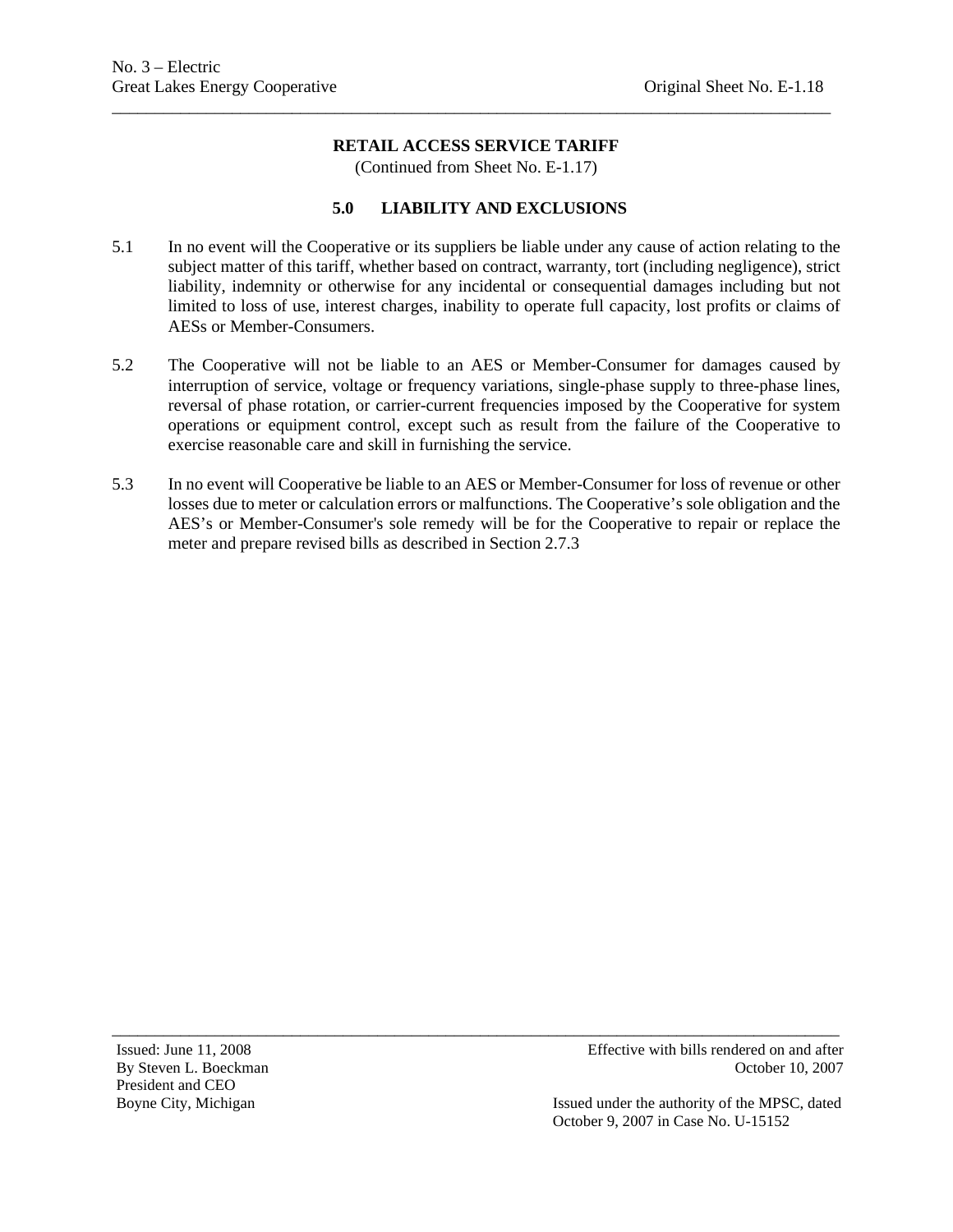# **RETAIL ACCESS STANDBY SERVICE SCHEDULE RASS**

\_\_\_\_\_\_\_\_\_\_\_\_\_\_\_\_\_\_\_\_\_\_\_\_\_\_\_\_\_\_\_\_\_\_\_\_\_\_\_\_\_\_\_\_\_\_\_\_\_\_\_\_\_\_\_\_\_\_\_\_\_\_\_\_\_\_\_\_\_\_\_\_\_\_\_\_\_\_\_\_\_\_\_\_

# **Availability**

This schedule is available on a best efforts basis only to Member-Consumers of the Cooperative receiving **distribution** service under the Cooperative's Large Power Service Rate (Schedule LP), Service for Commercial & Industrial Automated Power Monitoring Rate (Schedule C-APM), Service for Commercial & Industrial Automated Power Monitoring Rate (Schedule D-APM), or Primary Service Rate (Schedule PSDS).

## **Nature of Service**

Service under this schedule is only available on a best efforts basis to the Member-Consumer when an Alternative Electric Supplier (AES) has ceased service to the Member-Consumer. The Member-Consumer may arrange to return to Full Requirements Service by following the procedures detailed in the Cooperative's *Retail Access Service Tariff*, subject to the terms and conditions set forth in said tariff.

Standby Service under this schedule does not include net under- or over- deliveries of Energy that result when Energy is delivered on behalf of a Member-Consumer but deviates from the Member-Consumer's scheduled Energy requirements plus applicable provisions for line losses. Any change in the Member-Consumer's Energy schedule must be reported to the Transmission Service Provider according to the provisions in the applicable Open Access Transmission Tariff (OATT). These charges represent Schedule 4 ancillary services and will be summarized each month with payment to the Member-Consumer or due from the Member-Consumer per the calculation.

## **Charges for Service**

The charges for this service shall be equal to the Cooperative's out-of-pocket cost of standby power delivered to the Member-Consumer, plus a service fee of one-cent (\$0.01) per kWh delivered to the Member-Consumer. The Cooperative's out-of-pocket cost shall be equal to the amount it is billed by its wholesale supplier for Standby Service delivered to the Member-Consumer.

\_\_\_\_\_\_\_\_\_\_\_\_\_\_\_\_\_\_\_\_\_\_\_\_\_\_\_\_\_\_\_\_\_\_\_\_\_\_\_\_\_\_\_\_\_\_\_\_\_\_\_\_\_\_\_\_\_\_\_\_\_\_\_\_\_\_\_\_\_\_\_\_\_\_\_\_\_\_\_\_\_\_\_\_\_

(Continued on Sheet No. E-2.01)

President and CEO

Issued: September 21, 2010 Effective with bills rendered on or after By Steven L. Boeckman August 31, 2010

Boyne City, Michigan **Issued under the authority of the MPSC**, dated August 30, 2010 in Case No. U-15671-R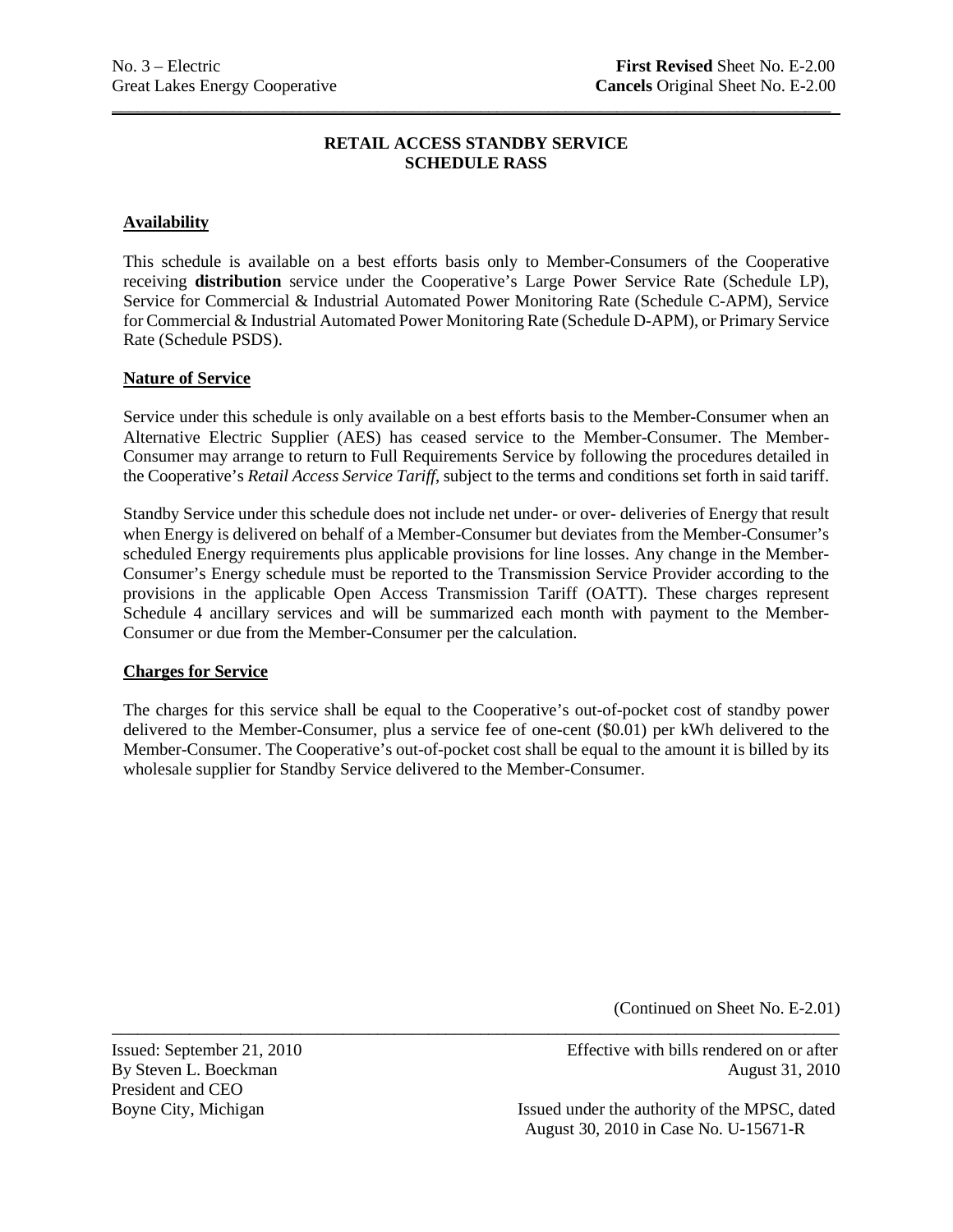# **RETAIL ACCESS STANDBY SERVICE SCHEDULE RASS**

\_\_\_\_\_\_\_\_\_\_\_\_\_\_\_\_\_\_\_\_\_\_\_\_\_\_\_\_\_\_\_\_\_\_\_\_\_\_\_\_\_\_\_\_\_\_\_\_\_\_\_\_\_\_\_\_\_\_\_\_\_\_\_\_\_\_\_\_\_\_\_\_\_\_\_\_\_\_\_\_\_\_\_\_

Continued from Sheet No. E-2.00)

# **Terms of Payment**

- 1. Monthly bills for Standby Service rendered by the Cooperative are due and payable on or before the due date listed on the bill.
- 2. The above rates are net. A one-time late payment charge of five (5%) percent of the unpaid balance, excluding sales tax, will be assessed on any bill for Standby Service not paid by the due date.
- 3. The Cooperative will not collect any monies on behalf of any AES, retailer or other third party without a written agreement between the Cooperative, the Member-Consumer and the third party.

# **Third Party Disputes**

The Cooperative has no obligation or duty to intervene, mediate or participate in contractual disputes between the Member-Consumer and its AES Supplier or third parties. Further, the Cooperative will not shut off service or otherwise enforce any provision of a contract between the Member-Consumer and any third party.

## **Tax Adjustment**

- 1. Bills shall be increased or decreased within the limits of political subdivisions which levy special taxes, license fees or rentals against the Cooperative's property, or its operations, or the production and/or sale of electric energy, to offset such special charges and thereby prevent other Member-Consumers from being compelled to share such local increases or decreases.
- 2. Bills shall be adjusted to offset any new, increased or decreased specific tax or excise imposed by any governmental authority, which increases or decreases the Cooperative's cost of providing electric service.

\_\_\_\_\_\_\_\_\_\_\_\_\_\_\_\_\_\_\_\_\_\_\_\_\_\_\_\_\_\_\_\_\_\_\_\_\_\_\_\_\_\_\_\_\_\_\_\_\_\_\_\_\_\_\_\_\_\_\_\_\_\_\_\_\_\_\_\_\_\_\_\_\_\_\_\_\_\_\_\_\_\_\_\_\_

Issued under the authority of the MPSC, dated October 9, 2007 in Case No. U-15152